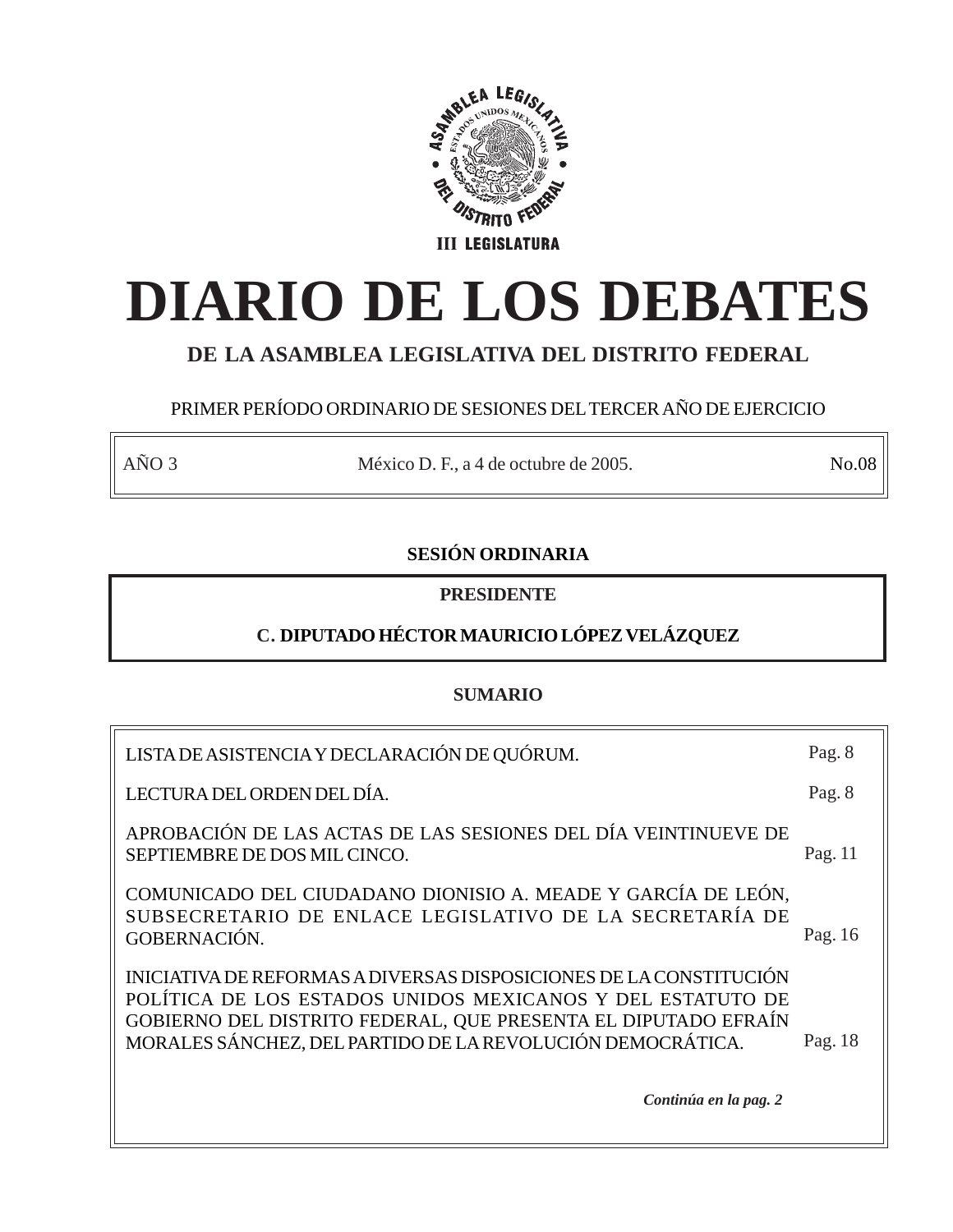INICIATIVA DE REFORMA PARA QUE LA HONORABLE CÁMARA DE DIPUTADOS MODIFIQUE LA SECCIÓN TERCERA, ARTÍCULO 69, 70, 71, 72, 73, 74 Y 75 DEL ESTATUTO DE GOBIERNO DEL DISTRITO FEDERAL A FIN DE CREAR LA SECRETARÍA DE ASUNTOS METROPOLITANOS DEL DISTRITO FEDERAL, QUE PRESENTA EL DIPUTADO MANUEL JIMÉNEZ GUZMÁN, DEL PARTIDO REVOLUCIONARIO INSTITUCIONAL. INICIATIVA DE REFORMAS Y ADICIONES A LA LEY DE SALUD DEL DISTRITO FEDERAL, QUE PRESENTA LA DIPUTADA SILVIA OLIVA FRAGOSO, DEL PARTIDO DE LA REVOLUCIÓN DEMOCRÁTICA. INICIATIVA CON PROYECTO DE DECRETO QUE ADICIONA DIVERSAS DISPOSICIONES DEL REGLAMENTO PARA EL GOBIERNO INTERIOR DE LA ASAMBLEA LEGISLATIVA DEL DISTRITO FEDERAL Y DEL REGLAMENTO INTERIOR DE LAS COMISIONES DE LA ASAMBLEA LEGISLATIVA DEL DISTRITO FEDERAL, QUE PRESENTA EL DIPUTADO FRANCISCO DE PAULA AGUNDIS ARIAS, DEL PARTIDO VERDE ECOLOGISTA DE MÉXICO. INICIATIVA DE DECRETO QUE REFORMA LOS ARTÍCULOS 2247 Y 3005 Y ADICIONA LOS ARTÍCULOS 2246 BIS, 2247 BIS Y 3004 BIS DEL CÓDIGO CIVIL PARA EL DISTRITO FEDERAL, QUE PRESENTA EL DIPUTADO ALFREDO CARRASCO BAZA, DEL PARTIDO DE LA REVOLUCIÓN DEMOCRÁTICA. INICIATIVA DE REFORMAS Y ADICIONES A LEY DE SALUD DEL DISTRITO FEDERAL, QUE PRESENTA LA DIPUTADA SOFÍA FIGUEROA TORRES, DEL PARTIDO ACCIÓN NACIONAL. DICTAMEN QUE PRESENTA LA COMISIÓN DE NORMATIVIDAD LEGISLATIVA, ESTUDIOS Y PRÁCTICAS PARLAMENTARIAS AL COMUNICADO DEL LICENCIADO ALFONSO MARTÍNEZ PIMENTEL, OFICIAL MAYOR DEL CONGRESO DEL ESTADO DE COAHUILA DE ZARAGOZA, POR EL QUE ENVÍA EL DICTAMEN APROBADO POR EL PLENO DE DICHO CONGRESO EL DÍA TRES DE MAYO DE DOS MIL CINCO, RELATIVO AL ARTÍCULO 135 DE LA CONSTITUCIÓN POLÍTICA DE LOS ESTADOS UNIDOS MEXICANOS. DICTAMEN QUE PRESENTA LA COMISIÓN DE NORMATIVIDAD LEGISLATIVA, ESTUDIOS Y PRÁCTICAS PARLAMENTARIAS A LA INICIATIVA DE REFORMAS AL ESTATUTO DE GOBIERNO DEL DISTRITO FEDERAL Y LA INICIATIVA CON PROYECTO DE DECRETO QUE REFORMA EL ARTÍCULO 39 DEL ESTATUTO DE GOBIERNO DEL DISTRITO FEDERAL. DICTAMEN QUE PRESENTA LA COMISIÓN DE DERECHOS HUMANOS A LA INICIATIVA DE DECRETO POR EL QUE SE REFORMAN Y ADICIONAN DIVERSAS DISPOSICIONES DE LA LEY DE LA COMISIÓN DE DERECHOS HUMANOS DEL DISTRITO FEDERAL. Pag. 42 Pag. 28 Pag. 30 Pag. 34 *Continúa en la pag. 3* Pag. 21 Pag. 23 Pag. 36 Pag. 46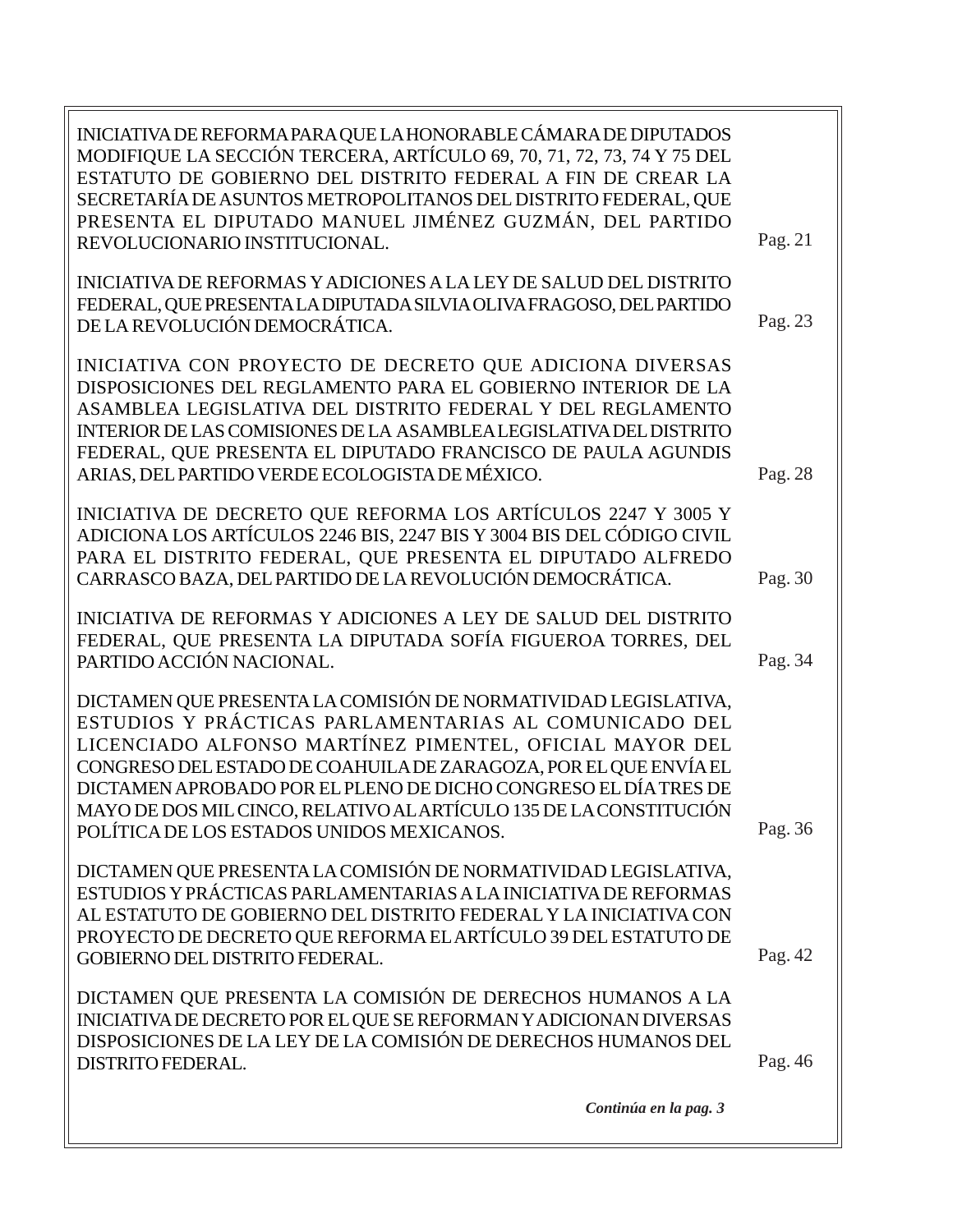| Pag. 53            |
|--------------------|
|                    |
| Pag. 56<br>Pag. 59 |
| Pag. 63            |
| Pag. 66            |
| Pag. 73            |
| Pag. 77            |
|                    |

*Continúa en la pag. 4*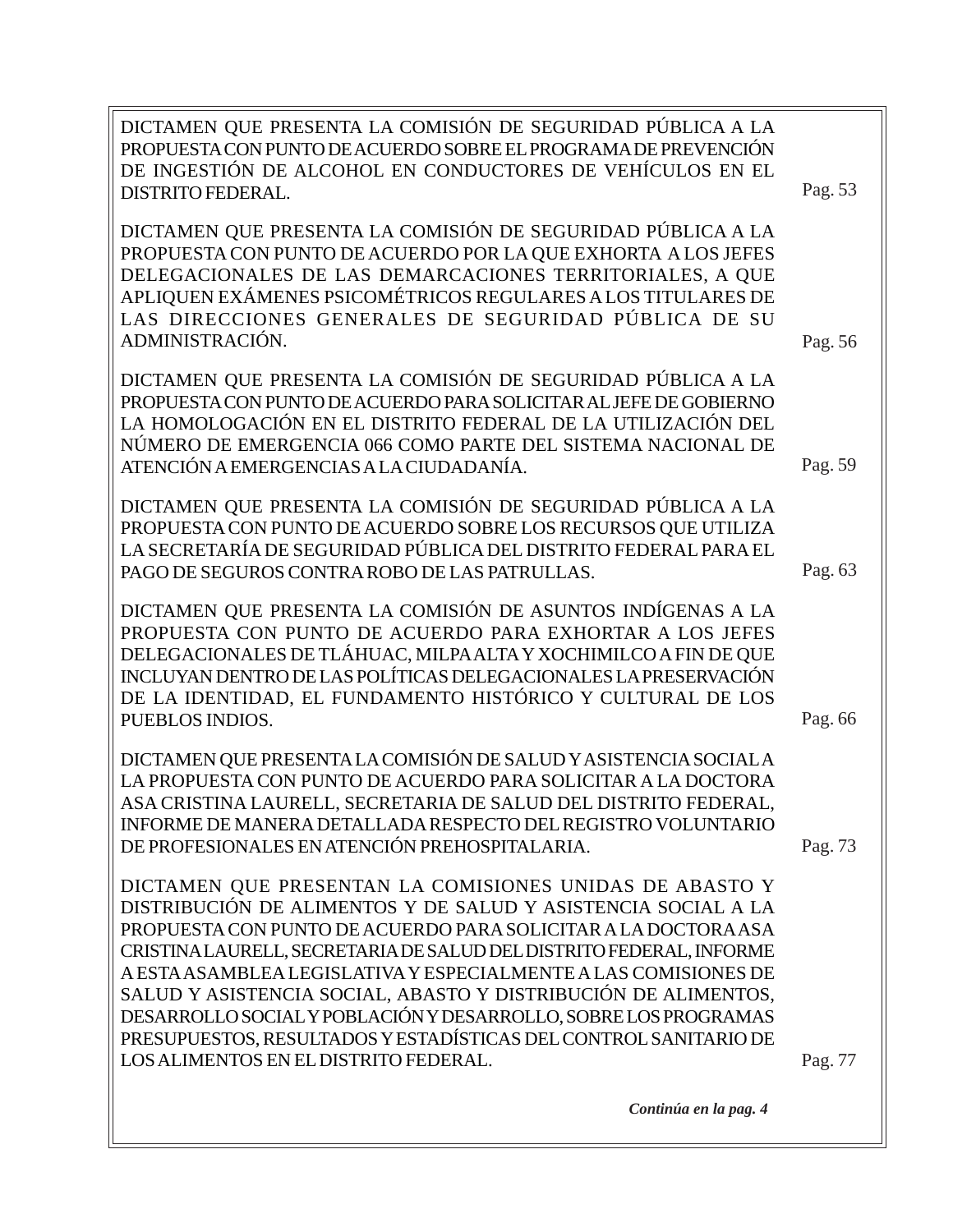| DICTAMEN QUE PRESENTA LA COMISIÓN DE DERECHOS HUMANOS A LA<br>INICIATIVA CON PROYECTO DE DECRETO POR EL QUE SE ADICIONAN TRES<br>PÁRRAFOS AL ARTÍCULO 65 BIS DE LA LEY DE LA COMISIÓN DE DERECHOS<br>HUMANOS DEL DISTRITO FEDERAL.                                                                                                                                                                                                                                                               | Pag. 82              |
|--------------------------------------------------------------------------------------------------------------------------------------------------------------------------------------------------------------------------------------------------------------------------------------------------------------------------------------------------------------------------------------------------------------------------------------------------------------------------------------------------|----------------------|
| DICTAMEN QUE PRESENTA LA COMISIÓN DE ADMINISTRACIÓN PÚBLICA<br>LOCAL A LA PROPUESTA CON PUNTO DE ACUERDO PARA SOLICITAR LA<br>COMPARECENCIA DE LA TITULAR DE LA CONTRALORÍA GENERAL DEL<br><b>DISTRITO FEDERAL.</b>                                                                                                                                                                                                                                                                              | Pag. 88              |
| DICTAMEN QUE PRESENTA LA COMISIÓN DE ADMINISTRACIÓN PÚBLICA<br>LOCAL A LA PROPUESTA CON PUNTO DE ACUERDO PARA SOLICITAR A<br>COMPARECER AL LICENCIADO CÉSAR YÁÑEZ CENTENO, COORDINADOR<br>GENERAL DE COMUNICACIÓN SOCIAL DEL GOBIERNO DEL DISTRITO FEDERAL<br>Y SE SOLICITE INFORMACIÓN RESPECTO AL TEMA A DIVERSAS AUTORIDADES<br>TAMBIÉN DEL GOBIERNO DEL DISTRITO FEDERAL.                                                                                                                    | Pag. 95              |
| DICTAMEN QUE PRESENTA LA COMISIÓN DE ADMINISTRACIÓN PÚBLICA<br>LOCAL A LA PROPOSICIÓN CON PUNTO DE ACUERDO POR EL QUE SE<br>SOLICITA LA COMPARECENCIA DEL DIRECTOR DE COMUNICACIÓN SOCIAL<br>DEL GOBIERNO DEL DISTRITO FEDERAL, LICENCIADO CÉSAR YÁÑEZ<br>CENTENO PARA QUE INFORME SOBRE LA CAMPAÑA DE COMUNICACIÓN<br>RELATIVA A LA DIFUSIÓN DEL PROGRAMA DE ENTREGA DE LOS PAQUETES DE<br>ÚTILES ESCOLARES QUE SE DISTRIBUIRÁN A ESTUDIANTES DE LAS ESCUELAS<br>PÚBLICAS DEL DISTRITO FEDERAL. |                      |
| DICTAMEN QUE PRESENTAN LAS COMISIONES UNIDAS DE SEGURIDAD<br>PÚBLICA Y DE ASUNTOS LABORALES Y PREVISIÓN SOCIAL A LA PROPUESTA<br>CON PUNTO DE ACUERDO PARA HACER UN LLAMADO A LA SECRETARÍA DE<br>SEGURIDAD PÚBLICA DEL DISTRITO FEDERAL A FAVOR DEL RESPETO A LOS<br>CUERPOS POLICÍACOS Y SERVIDORES PÚBLICOS QUE AHÍ SE DESEMPEÑAN.                                                                                                                                                            | Pag. 107<br>Pag. 113 |
| DICTAMEN A LA INICIATIVA CON PROYECTO DE DECRETO QUE CREA LA LEY<br>DE FOMENTO COOPERATIVO Y DE PROTECCIÓN AL EMPLEO PARA EL DISTRITO<br>FEDERAL, QUE PRESENTAN LAS COMISIONES UNIDAS DE FOMENTO<br>ECONÓMICO Y DE ASUNTOS LABORALES Y PREVISIÓN SOCIAL.                                                                                                                                                                                                                                         | Pag. 118             |
| DICTAMEN QUE PRESENTA LA COMISIÓN DE DERECHOS HUMANOS A LA<br>PROPUESTA CON PUNTO DE ACUERDO SOBRE LA PRESIDENCIA DE LA<br>COMISIÓN DE DERECHOS HUMANOS DEL DISTRITO FEDERAL.                                                                                                                                                                                                                                                                                                                    | Pag. 130             |
| Continúa en la pag. 5                                                                                                                                                                                                                                                                                                                                                                                                                                                                            |                      |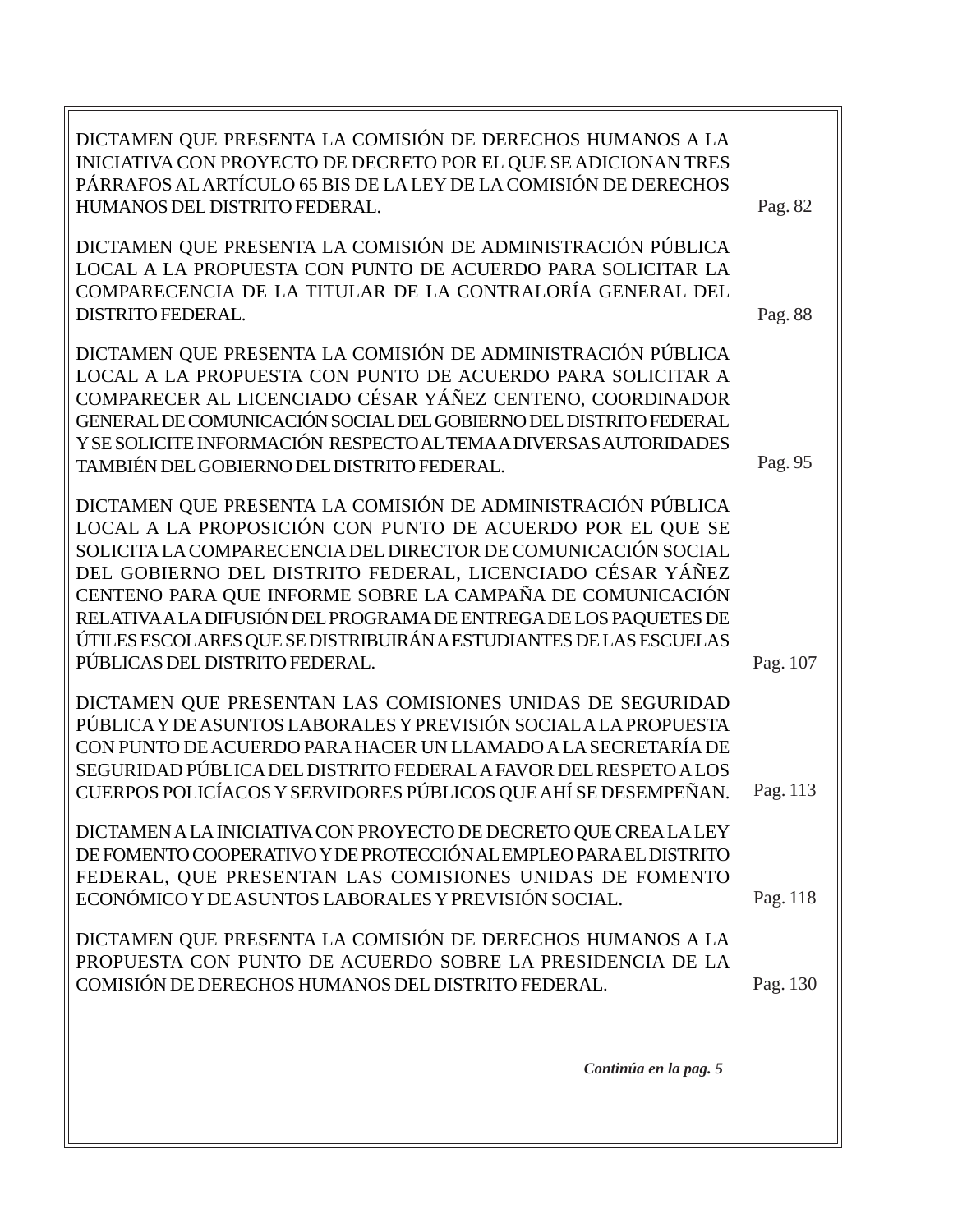Pag. 138 Pag. 139 Pag. 142 PROPOSICIÓN CON PUNTO DE ACUERDO A EFECTO DE QUE LA ASAMBLEA LEGISLATIVA DEL DISTRITO FEDERAL FORMULE UNA EXCITATIVA A LAS COMISIONES UNIDAS DE DERECHOS HUMANOS Y DE NORMATIVIDAD LEGISLATIVA, ESTUDIOS Y PRÁCTICAS PARLAMENTARIAS DE LA PROPIA ASAMBLEA LEGISLATIVA PARA QUE EMITAN EL DICTAMEN QUE CORRESPONDA RESPECTO DE LA INICIATIVA DE LA LEY DE SOCIEDADES EN CONVIVENCIA, QUE PRESENTA LA DIPUTADA MARÍA DE LOURDES ROJO E INCHÁUSTEGUI, DEL PARTIDO DE LA REVOLUCIÓN DEMOCRÁTICA. PROPOSICIÓN CON PUNTO DE ACUERDO PARA INSCRIBIR CON LETRAS DE ORO EN EL MURO DE HONOR DE LA ASAMBLEA LEGISLATIVA DEL DISTRITO FEDERAL, EL NOMBRE DEL NOTABLE E ILUSTRE LUCHADOR SOCIAL Y SINDICAL DON VALENTÍN CAMPA SALAZAR, QUE PRESENTA EL DIPUTADO EFRAÍN MORALES SÁNCHEZ, DEL PARTIDO DE LA REVOLUCIÓN DEMOCRÁTICA. PROPOSICIÓN CON PUNTO DE ACUERDO PARA EXHORTAR A LA COMISIÓN DE TRANSPORTE Y VIALIDAD DE ESTA ASAMBLEA LEGISLATIVA DEL DISTRITO FEDERAL, A QUE DICTAMINE LA INICIATIVA DE REFORMAS Y ADICIONES A LA LEY DE TRANSPORTE Y VIALIDAD DEL DISTRITO FEDERAL PRESENTADA EL 28 DE SEPTIEMBRE DEL 2004, QUE PRESENTA LA DIPUTADA INDEPENDIENTE MARTHA TERESA DELGADO PERALTA. PROPOSICIÓN CON PUNTO DE ACUERDO POR EL QUE LA ASAMBLEA LEGISLATIVA DEL DISTRITO FEDERAL, REALIZA UN EXTRAÑAMIENTO AL JEFE DE GOBIERNO DEL DISTRITO FEDERAL, LICENCIADO ALEJANDRO ENCINAS RODRÍGUEZ, Y A LA SECRETARIA DE SALUD, DOCTORA ASA CRISTINA LAURELL, SOBRE LA INFORMACIÓN QUE DIO EN EL V INFORME DE GOBIERNO SOBRE LA ADQUISICIÓN DE LA VACUNA CONTRA EL NEUMOCOCO CONJUGADA HEPTAVALENTE Y QUE SE ACLARE ESTA SITUACIÓN, QUE PRESENTA EL DIPUTADO JOSÉ ANTONIO ARÉVALO GONZÁLEZ, DEL PARTIDO VERDE ECOLOGISTA DE MÉXICO. PROPOSICIÓN CON PUNTO DE ACUERDO POR EL QUE SE SOLICITA AL TITULAR DE LA SECRETARÍA DE TRANSPORTE Y VIALIDAD, LICENCIADO FRANCISCO GARDUÑO YÁÑEZ, PARA QUE RINDA UN INFORME RESPECTO DEL USO DE LA TARJETA DE PREPAGO PARA EL ACCESO Y USO DEL METROBUS, Y A SU VEZ SE EXHORTA RESPETUOSAMENTE REVISE LA INTENCIÓN QUE SE TIENEN DE USAR EXCLUSIVAMENTE LA TARJETA DE PREPAGO O INTELIGENTE, QUE REMITE LA DIPUTADA SILVIA OLIVA FRAGOSO, DEL PARTIDO DE LA REVOLUCIÓN DEMOCRÁTICA. PROPOSICIÓN CON PUNTO DE ACUERDO POR EL QUE SE SOLICITA A LA SECRETARÍA DE SEGURIDAD PÚBLICA DEL DISTRITO FEDERAL, Y A LA PROCURADURÍA GENERAL DE JUSTICIA DEL DISTRITO FEDERAL, QUE DE Pag. 133 Pag. 135

*Continúa en la pag. 6*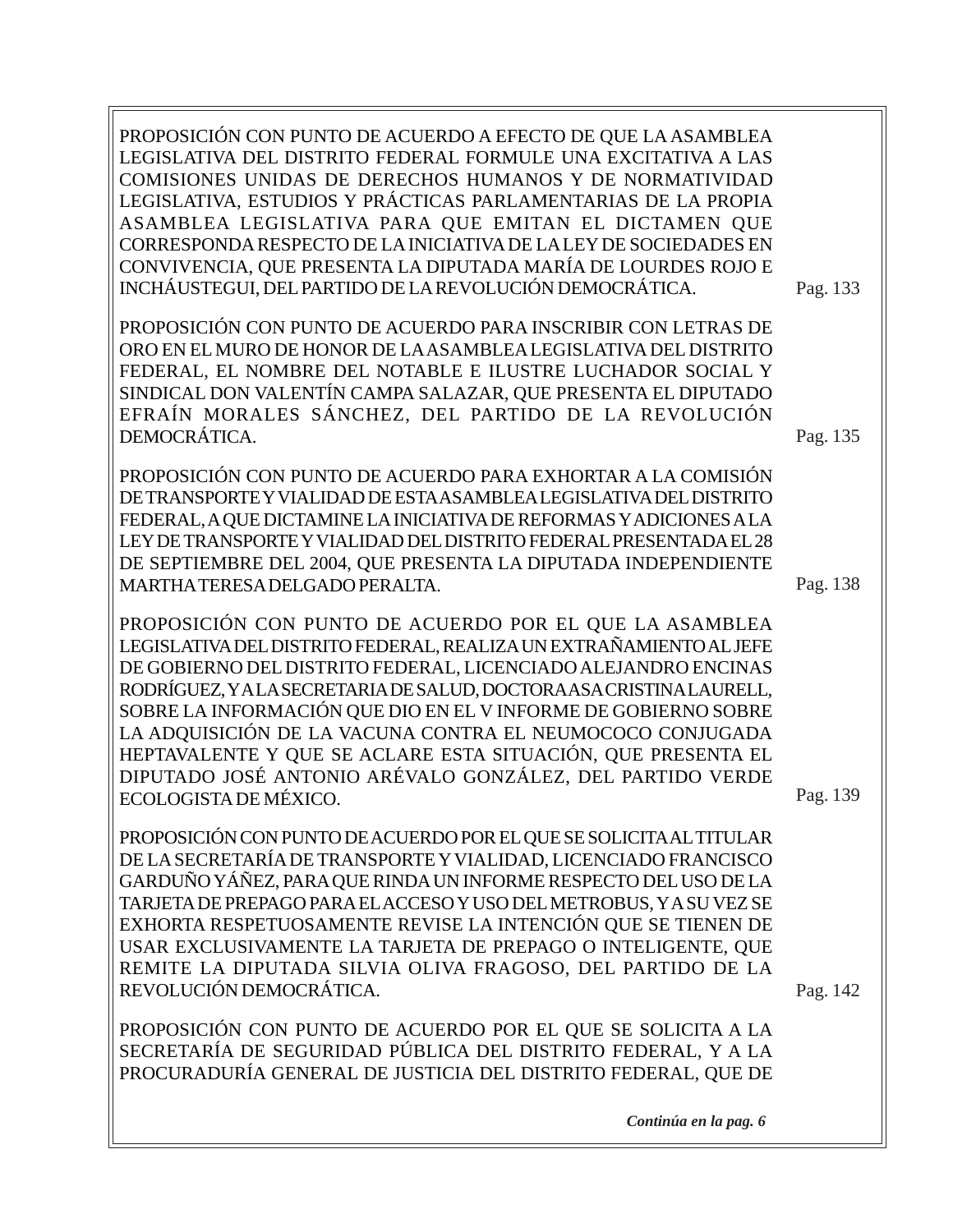ACUERDO A LOS CONVENIOS FIRMADOS, SE IMPLEMENTE PROGRAMAS COORDINADOS CON LA SECRETARÍA DE SEGURIDAD PÚBLICA FEDERAL, AGENCIA FEDERAL DE INVESTIGACIONES, POLICÍA FEDERAL PREVENTIVA Y TODAS AQUELLAS INSTITUCIONES QUE TIENEN COMO FACULTAD VELAR POR LA SEGURIDAD DE LOS MEXICANOS, PRINCIPALMENTE EN LAS DELEGACIONES IZTAPALAPA, GUSTAVO A. MADERO Y CUAUHTÉMOC, TODA VEZ QUE SON ESTAS DEMARCACIONES LAS QUE TIENEN EL MÁS ALTO ÍNDICE DELICTIVO, QUE REMITIÓ LA DIPUTADA SILVIA OLIVA FRAGOSO, DEL PARTIDO DE LA REVOLUCIÓN DEMOCRÁTICA.

PROPOSICIÓN CON PUNTO DE ACUERDO PARA SOLICITAR AL SECRETARIO DE GOBIERNO DEL DISTRITO FEDERAL, QUE DENTRO DE LOS DIEZ PENALES QUE EXISTEN EN LA CAPITAL, SE REALICE UN OPERATIVO CONJUNTAMENTE CON LA SECRETARÍA DE SEGURIDAD PÚBLICA DEL DISTRITO FEDERAL PARA QUE SE DECOMISE TODO TIPO DE TELEFONÍA CELULAR Y APARATOS ELECTRÓNICOS COMO SON RADIOS, TELEVISORES Y APARATOS DE VIDEOS, QUE PRESENTA LA DIPUTADA NORMA GUTIÉRREZ DE LA TORRE, DEL PARTIDO REVOLUCIONARIO INSTITUCIONAL.

PROPOSICIÓN CON PUNTO DE ACUERDO POR EL QUE SE EXHORTA AL JEFE DE GOBIERNO DEL DISTRITO FEDERAL, PARA QUE SE SOLICITE A LAS DIFERENTES DEPENDENCIAS QUE INTEGRAN LA ADMINISTRACIÓN PÚBLICA DEL DISTRITO FEDERAL PARA QUE EN MEDIOS ESCRITOS COMO ELECTRÓNICOS PRESENTEN SU INFORMACIÓN ESTADÍSTICA DE MANERA DESAGREGADA POR SEXO, ADEMÁS DE PUBLICAR EN INTERNET LAS REGLAS GENERALES DE OPERACIÓN DE LOS PROGRAMAS A SU CARGO CON SUS RESPECTIVOS PADRONES DE BENEFICIARIOS, QUE PRESENTA LA DIPUTADA MARÍA TERESITA DE JESÚS AGUILAR MARMOLEJO, DEL PARTIDO ACCIÓN NACIONAL.

PROPOSICIÓN CON PUNTO DE ACUERDO POR EL QUE ESTA ASAMBLEA LEGISLATIVA DEL DISTRITO FEDERAL, EXHORTA AL TRIBUNAL SUPERIOR DE JUSTICIA DEL DISTRITO FEDERAL, A QUE PUEDA DENTRO DEL NÚMERO DE JUECES DESIGNADOS PARA ATENDER LA MATERIA FAMILIAR QUE ACTUALMENTE SON 40, DESIGNAR CINCO JUECES QUE SE DEDIQUEN EXCLUSIVAMENTE A CONOCER Y RESOLVER LOS PROCESOS DE PÉRDIDA DE LA PATRIA POTESTAD, TUTELA Y ADOPCIÓN, DE MANERA TAL QUE PUEDAN DESAHOGAR ESTE TIPO DE ASUNTOS EN EL MENOR TIEMPO POSIBLE, QUE PRESENTA EL DIPUTADO ARTURO ESCOBAR Y VEGA, DEL PARTIDO VERDE ECOLOGISTA DE MÉXICO.

PROPOSICIÓN CON PUNTO DE ACUERDO PARA QUE LA ASAMBLEA LEGISLATIVA DEL DISTRITO FEDERAL EXHORTE A LA SUPREMA CORTE DE JUSTICIA DE LA NACIÓN PARA QUE EN CUMPLIMIENTO DE SUS RESPONSABILIDADES CONSTITUCIONALES, EJERZA SU FACULTAD DE

*Continúa en la pag. 7*

Pag. 146

Pag. 151

Pag. 148

Pag. 155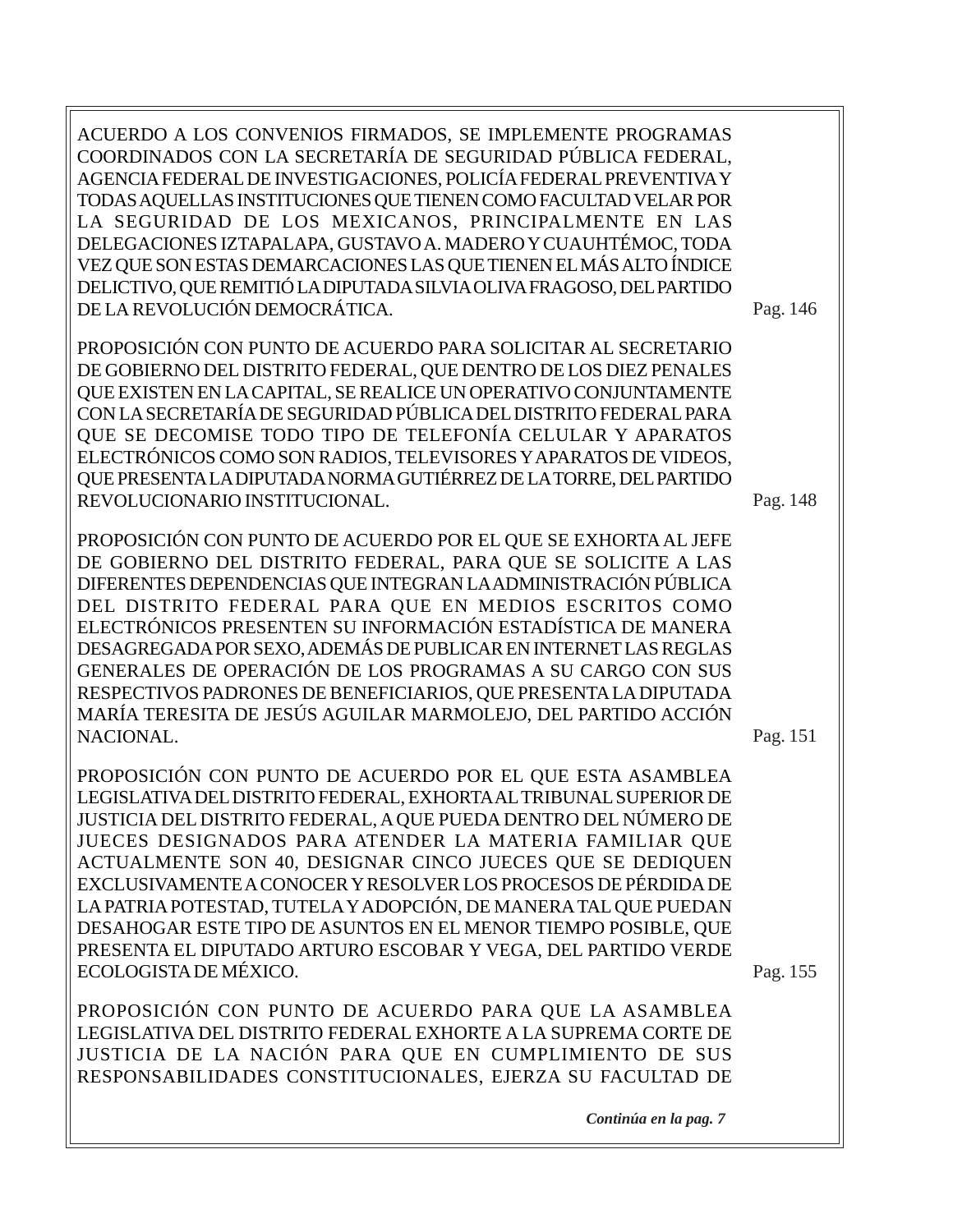ATRACCIÓN, Y EN CONSECUENCIA, SEA EL PLENO DE LA CORTE EL QUE RESUELVA SOBRE EL FONDO DE LOS PROCEDIMIENTOS ENTABLADOS POR LA FISCALÍA ESPECIAL DE ATENCIÓN A LOS MOVIMIENTOS POLÍTICOS Y SOCIALES DEL PASADO EN TORNO A LA MASACRE DE TLATELOLCO, PERPETRADA POR EL ESTADO MEXICANO EL 2 OCTUBRE DE 1968, QUE PRESENTA EL DIPUTADO EMILIO FERNÁNDEZ ALLENDE, DEL PARTIDO DE LA REVOLUCIÓN DEMOCRÁTICA.

Pag. 157

PROPOSICIÓN CON PUNTO DE ACUERDO PARA EXHORTAR ATENTAMENTE A LA LICENCIADA PATRICIA RUÍZ ANCHONDO, JEFA DELEGACIONAL EN GUSTAVO A. MADERO Y AL LICENCIADO RICARDO RUÍZ SUÁREZ, SECRETARIO DE GOBIERNO DEL DISTRITO FEDERAL, PARA QUE PRESENTEN A LAS ORGANIZACIONES SOCIALES EL PROYECTO PLAZA MARIANA; EXPLIQUEN LAS ACCIONES, CONDICIONES Y MARCO JURÍDICO QUE REGIRÁ ESTE CONJUNTO, EN RELACIÓN A LOS COMERCIANTES DEL CORREDOR DEL PEREGRINO GUADALUPANO; ESTABLECIENDO CON CLARIDAD TODAS Y CADA UNA DE LAS CARACTERÍSTICAS ADMINISTRATIVAS Y FISCALES, ASÍ COMO LOS TÉRMINOS Y CONDICIONES DE PERMANENCIA EN LAS ÁREAS PÚBLICAS PROVISIONALES Y EL RECONOCIMIENTO DE DERECHOS A LOS COMERCIANTES, QUE LO ACREDITEN DOCUMENTALMENTE EN SU MOMENTO Y LA FECHA PROYECTADA DE SU INSTALACIÓN EN PLAZA MARIANA EN BASE A LA CONCLUSIÓN DE LAS OBRAS., QUE PRESENTA EL DIPUTADO JORGE GARCÍA RODRÍGUEZ, DEL PARTIDO REVOLUCIONARIO INSTITUCIONAL.

PROPOSICIÓN CON PUNTO DE ACUERDO PARA QUE LA ASAMBLEA LEGISLATIVA DEL DISTRITO FEDERAL, III LEGISLATURA, RESPETE Y GARANTICE LOS DERECHOS DE LOS TRABAJADORES DE ESTA HONORABLE ASAMBLEA LEGISLATIVA, QUE PRESENTA LA DIPUTADA MARÍA CLAUDIA ESQUEDA LLANES, DEL PARTIDO REVOLUCIONARIO INSTITUCIONAL.

PROPOSICIÓN CON PUNTO DE ACUERDO PARA PEDIR AL INSTITUTO NACIONAL DE ANTROPOLOGÍA E HISTORIA SU OPINIÓN SOBRE LA CONSTRUCCIÓN DEL CORREDOR CONFINADO DEL METROBÚS EN LA AVENIDA ''PASEO DE LA REFORMA'', QUE PRESENTA LA DIPUTADA GABRIELA CUEVAS, DEL PARTIDO ACCIÓN NACIONAL.

PROPOSICIÓN CON PUNTO DE ACUERDO PARA SOLICITAR AL JEFE DE GOBIERNO DEL DISTRITO FEDERAL INCLUIR EN EL PRESUPUESTO DE EGRESOS PARA EL EJERCICIO FISCAL 2006 AL INSTITUTO DE ESTUDIOS CIENTÍFICOS PARA LA PREVENCIÓN DEL DELITO Y REALIZAR EL NOMBRAMIENTO DE SU DIRECTOR GENERAL, QUE PRESENTA LA DIPUTADA IRMA ISLAS LEÓN, DEL PARTIDO ACCIÓN NACIONAL.

PRONUNCIAMIENTO SOBRE EL 02 DE OCTUBRE, QUE PRESENTA EL DIPUTADO RIGOBERTO FIDENCIO NIETO LÓPEZ, DEL PARTIDO DE LA REVOLUCIÓN DEMOCRÁTICA.

Pag. 169

Pag. 166

Pag. 162

Pag. 159

Pag. 164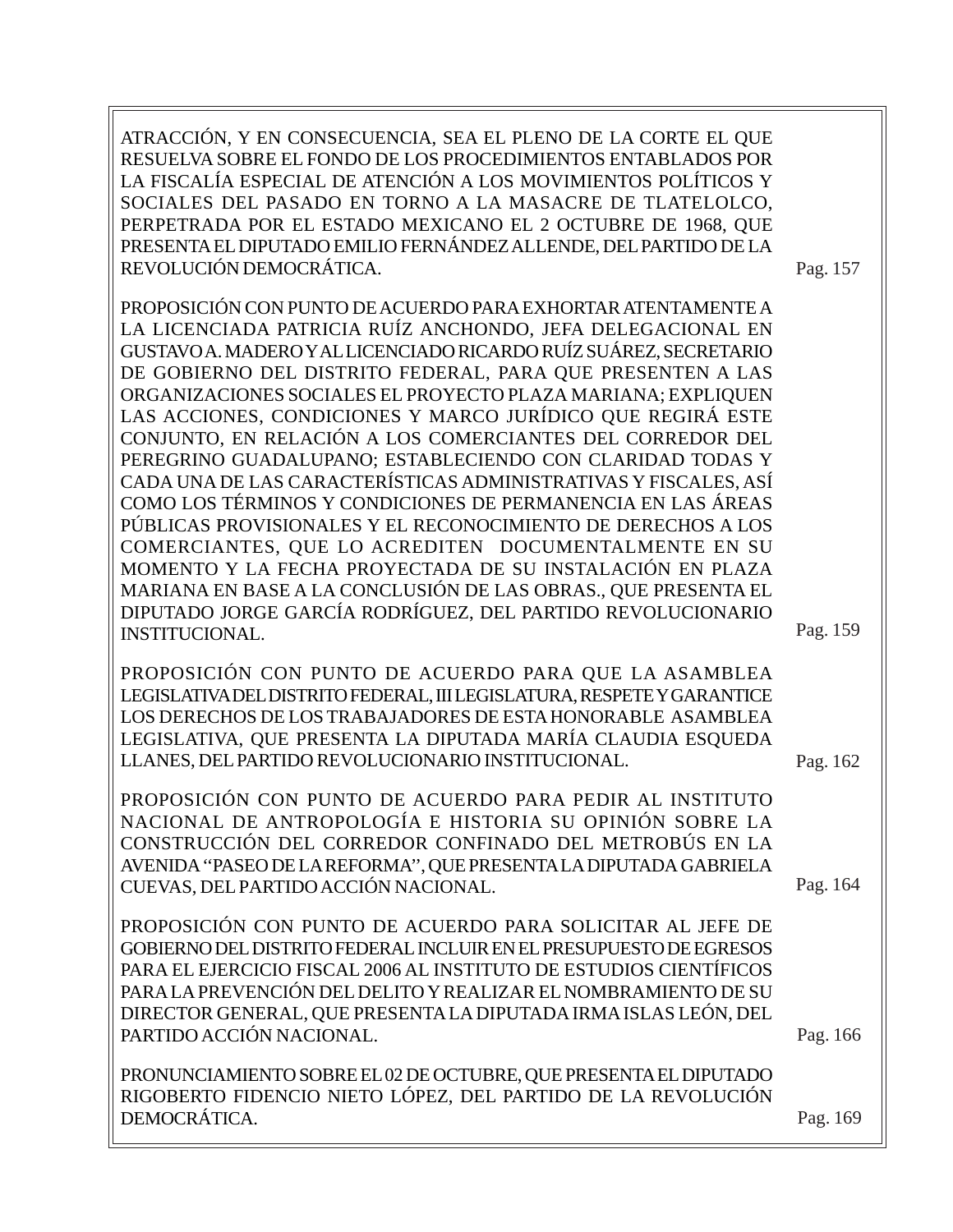## **A las 11:30 horas.**

# **EL C. PRESIDENTE, DIPUTADO HÉCTOR MAURICIO LÓPEZ VELÁZQUEZ.-** Proceda la Secretaría a pasar lista de asistencia a las diputadas y diputados.

**LA C. SECRETARIA, DIPUTADA MARÍA TERESITA DE JESÚS AGUILAR MARMOLEJO.-** Por instrucciones de la presidencia, se va a proceder a pasar lista de asistencia.

#### **(Lista de asistencia)**

¿Faltó alguna o algún ciudadano diputado de pasar lista de asistencia?

Diputado Presidente, hay una asistencia de 36 diputados. Hay quórum.

## **EL C. PRESIDENTE.-** Se abre la sesión.

En virtud de que se ha distribuido el orden del día a cada uno de los señores diputados, esta presidencia instruye a la Secretaría a preguntar a la Asamblea en votación económica si es de dispensarse la lectura del orden del día.

#### **EL C. SECRETARIO, DIPUTADO PABLO TREJO PÉREZ.-**

Por instrucciones de la presidencia se pregunta a la Asamblea si es de dispensarse la lectura del orden del día.

Los que estén por la afirmativa, sírvanse manifestarlo poniéndose de pie.

Los que estén por la negativa, sírvanse manifestarlo poniéndose de pie.

Dispensada la lectura, diputado Presidente.

# **ORDEN DEL DÍA**

Sesión ordinaria. 04 de octubre 2005.

1. Lista de asistencia.

2. Lectura del orden del día.

3. Lectura y en su caso aprobación del acta de la sesión anterior.

# Comunicados

4. Uno del ciudadano Dionisio A. Meade y García de León, Subsecretario de Enlace Legislativo de la Secretaría de Gobernación.

#### Iniciativas

5. Iniciativa que crea la Ley de la Contraloría General del Distrito Federal, que presenta la diputada Silvia Lorena Villavicencio Ayala, del grupo parlamentario del Partido de la Revolución Democrática.

6. Iniciativa de reformas y adiciones a la Constitución Política de los Estados Unidos Mexicanos y al Estatuto de Gobierno, que presenta el diputado Efraín Morales Sánchez, del grupo parlamentario del Partido de la Revolución Democrática.

7. Iniciativa de reforma para que la honorable Cámara de Diputados modifique el Estatuto de Gobierno del Distrito Federal a fin de crear la Secretaría de Asuntos Metropolitanos del Distrito Federal, que presenta el diputado Manuel Jiménez Guzmán, del grupo parlamentario del Partido Revolucionario Institucional.

8. Iniciativa de decreto por el que se reforman y adicionan diversas disposiciones de la Ley de Salud y del Código Penal para el Distrito Federal, que presenta el diputado Víctor Gabriel Varela López, del grupo parlamentario del Partido de la Revolución Democrática.

9. Iniciativa de reformas y adiciones a la Ley de Salud del Distrito Federal, que presenta la diputada Silvia Oliva Fragoso, del grupo parlamentario del Partido de la Revolución Democrática.

10. Iniciativa con proyecto de decreto de adiciones al Reglamento para el Gobierno Interior de la Asamblea Legislativa del Distrito Federal y al Reglamento Interior de las Comisiones de la Asamblea Legislativa del Distrito Federal, que presenta el grupo parlamentario del Partido Verde Ecologista de México.

11. Iniciativa de decreto que reforma el artículo 3005 y adiciona el 3005 bis al Código Civil para el Distrito Federal, que presenta el diputado Alfredo Carrasco Baza, del grupo parlamentario del Partido de la Revolución Democrática.

12. Iniciativa con proyecto de decreto de reformas y adiciones a Ley de Salud, que presenta el grupo parlamentario del Partido Acción Nacional.

#### Dictámenes

13. Discusión y en su caso aprobación del dictamen al comunicado del Licenciado Alfonso Martínez Pimentel, Oficial Mayor del Congreso del Estado de Coahuila de Zaragoza, por el que envía el dictamen aprobado por el pleno de dicho congreso el día tres de mayo de dos mil cinco, relativo al artículo 135 de la Constitución Política de los Estados Unidos Mexicanos; que presenta la Comisión de Normatividad Legislativa y Estudios y Prácticas Parlamentarias.

14. Discusión y en su caso aprobación del dictamen a la iniciativa de reformas del Estatuto de Gobierno del Distrito Federal y la iniciativa con proyecto de decreto que reforma el artículo 39 del Estatuto de Gobierno del Distrito Federal; que presenta la Comisión de Normatividad Legislativa y Estudios y Prácticas Parlamentarias.

15. Discusión y en su caso aprobación del dictamen a la propuesta con punto de acuerdo sobre la Presidencia de la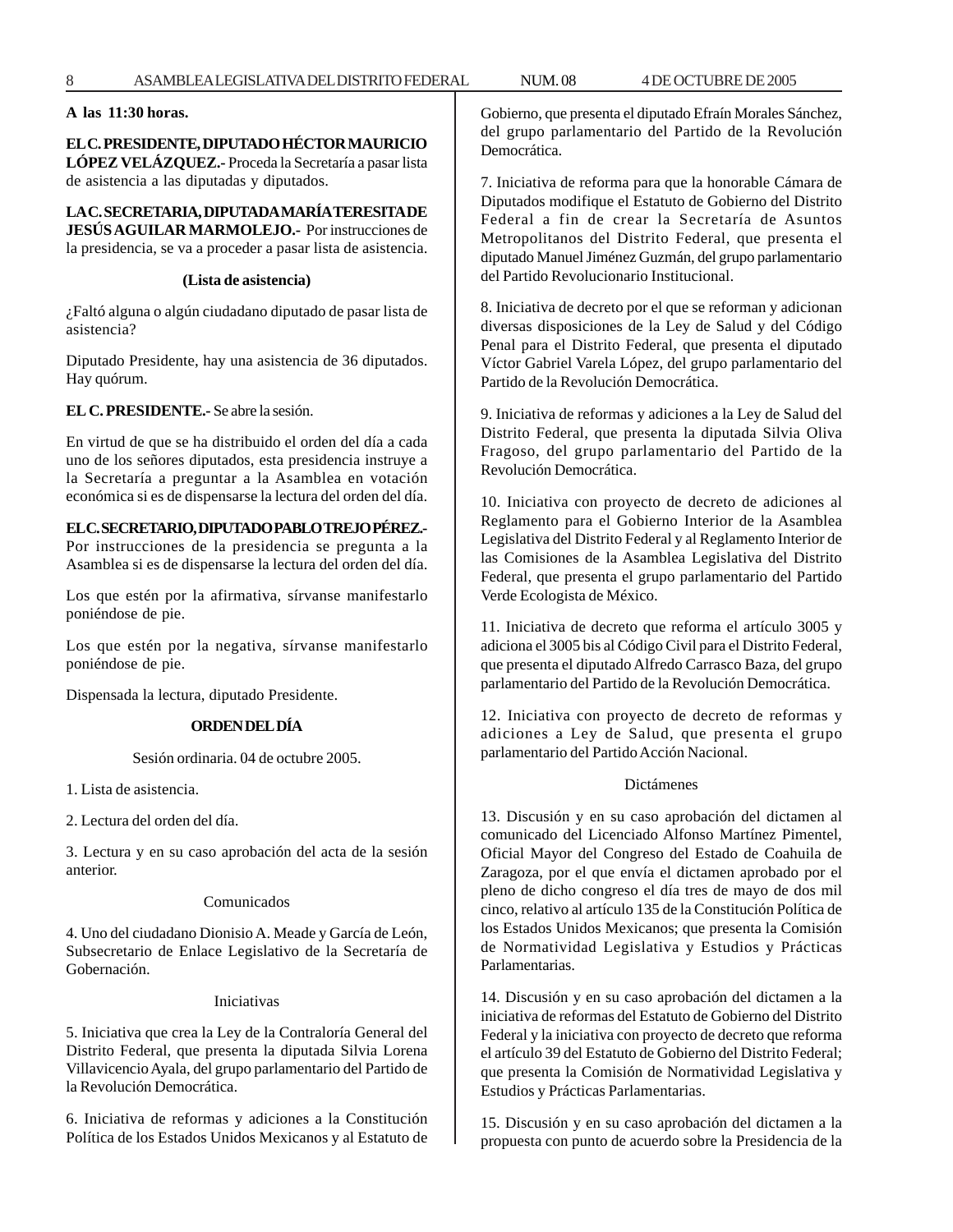Comisión de Derechos Humanos del Distrito Federal, que presenta la Comisión de Derechos Humanos.

16. Discusión y en su caso aprobación del dictamen a la iniciativa de decreto por el que se reforman y adicionan diversas disposiciones de la Ley de la Comisión de Derechos Humanos del Distrito Federal, que presenta la Comisión de Derechos Humanos.

17. Discusión y en su caso aprobación del dictamen a la propuesta con punto de acuerdo sobre el programa de prevención de ingestión de alcohol en conductores de vehículos en el Distrito Federal, que presenta la Comisión de Seguridad Pública.

18. Discusión y en su caso aprobación del dictamen a la propuesta con punto de acuerdo por la que exhorta a los Jefes Delegacionales de las demarcaciones territoriales, a que apliquen exámenes psicométricos regulares a los titulares de las direcciones generales de seguridad pública de su administración, que presenta la Comisión de Seguridad Pública.

19. Discusión y en su caso aprobación del dictamen a la propuesta con punto de acuerdo para solicitar al Jefe de Gobierno la homologación en el Distrito Federal de la utilización del número de emergencia 066 como parte del sistema nacional de atención a emergencias a la ciudadanía, que presenta la Comisión de Seguridad Pública.

20. Discusión y en su caso aprobación del dictamen a la propuesta con punto de acuerdo sobre los recursos que utiliza la Secretaría de Seguridad Pública del Distrito Federal para el pago de seguros contra robo de las patrullas, que presenta la Comisión de Seguridad Pública.

21. Discusión y en su caso aprobación del dictamen a la propuesta con punto de acuerdo para exhortar a los jefes delegacionales de Tláhuac, Milpa Alta y Xochimilco a fin de que incluyan dentro de las políticas delegacionales la preservación de la identidad, el fundamento histórico y cultural de los pueblos originarios, que presenta la Comisión de Asuntos Indígenas.

22. Discusión y en su caso aprobación del dictamen a la propuesta con punto de acuerdo para solicitar a la Doctora Asa Cristina Laurell, Secretaria de Salud del Distrito Federal, informe de manera detallada respecto al registro voluntario de profesionales en atención prehospitalaria, que presenta la Comisión de Salud y Asistencia Social.

23. Discusión y en su caso aprobación del dictamen a la propuesta con punto de acuerdo para solicitar a la Doctora Asa Cristina Laurell, Secretaria de Salud del Distrito Federal, informe a esta Asamblea Legislativa y especialmente a las Comisiones de Salud y Asistencia Social, Abasto y Distribución de Alimentos, Desarrollo Social y Población y Desarrollo, sobre los programas presupuestos, resultados y estadísticas del control sanitario de los alimentos en el

Distrito Federal, que presentan la Comisiones Unidas de Abasto y Distribución de Alimentos y de Salud y Asistencia Social.

24. Discusión y en su caso aprobación del dictamen a la iniciativa por el que se adicionan tres párrafos al artículo 65 bis de la Ley de la Comisión de Derechos Humanos del Distrito Federal, que presenta la Comisión de Derechos Humanos.

25. Discusión y en su caso aprobación del dictamen a la propuesta con punto de acuerdo para solicitar la comparecencia de la Titular de la Contraloría General del Distrito Federal, que presenta la Comisión de Administración Pública Local.

26. Discusión y en su caso aprobación del dictamen a la propuesta con punto de acuerdo para solicitar a comparecer al Licenciado César Yáñez Centeno, Coordinador General de Comunicación Social del Gobierno del Distrito Federal y se solicite información respecto al tema a diversas autoridades también del Gobierno del Distrito Federal, que presenta la Comisión de Administración Pública Local.

27. Discusión y en su caso aprobación del dictamen a la propuesta con punto de acuerdo por el que se solicita la comparecencia del Director de Comunicación Social del Gobierno del Distrito Federal, Licenciado César Yáñez Centeno para que informe sobre la campaña de comunicación relativa a la difusión del programa de entrega de los paquetes de útiles escolares que se distribuirá a estudiantes de las escuelas públicas del Distrito Federal, que presenta la Comisión de Administración Pública Local.

28. Discusión y en su caso aprobación del dictamen a la propuesta con punto de acuerdo para hacer un llamado a la Secretaría de Seguridad Pública del Distrito Federal a favor del respeto a los cuerpos policíacos y servidores públicos que ahí se desempeñan, que presentan las Comisiones Unidas de Seguridad Pública y de Asuntos Laborales y Previsión Social.

29. Discusión y en su caso aprobación del dictamen a la iniciativa con proyecto de decreto que crea la Ley de Fomento Cooperativo y de Protección al Empleo para el Distrito Federal, que presentan las Comisiones Unidas de Fomento Económico y de Asuntos Laborales y Previsión Social.

30. Discusión y en su caso aprobación del dictamen a las diversas iniciativas de decreto por el que se reforman, adicionan y derogan diversas disposiciones del Código Electoral del Distrito Federal, que presenta la Comisión de Asuntos Político-Electorales.

#### Propuestas

31. Con punto de acuerdo con sobre la dictaminación de la iniciativa de la Ley de Sociedades de Convivencia, que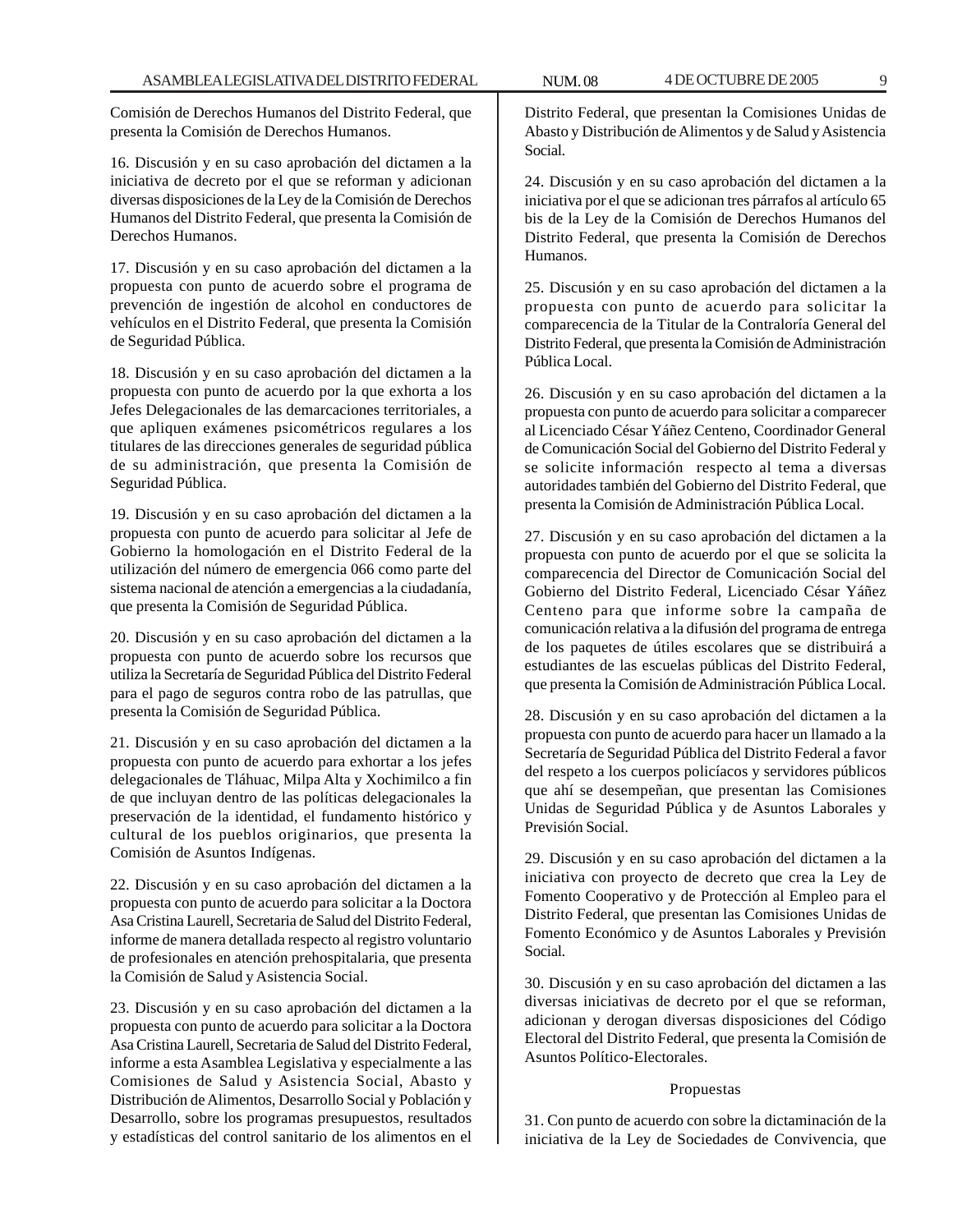presenta la diputada María de Lourdes Rojo e Incháustegui, del grupo parlamentario del Partido de la Revolución Democrática.

32. Con punto de acuerdo para inscribir con letras de oro en el muro de honor de la Asamblea Legislativa el nombre de Valentín Campa Salazar, que presenta el diputado Efraín Morales Sánchez, del grupo parlamentario del Partido de la Revolución Democrática.

33. Con punto de acuerdo sobre la delegación Xochimilco; que presenta el grupo parlamentario del Partido de la Revolución Democrática.

34. Con punto de acuerdo para exhortar a la Comisión de Transporte y Vialidad de esta Asamblea Legislativa del Distrito Federal para que dictamine la iniciativa de reformas y adiciones a la Ley de Transporte y Vialidad del Distrito Federal presentada el 28 de septiembre del 2004, que presenta la diputada independiente Martha Teresa Delgado Peralta.

35. Con punto de acuerdo para solicitar a la Licenciada María Magdalena Gómez Rivera, Titular de la Procuraduría Social del Distrito Federal la información y datos relativos a la aplicación del programa del rescate de unidades habitacionales de interés social, que presenta el grupo parlamentario del Partido Acción Nacional.

36. Con punto de acuerdo sobre el Día Mundial Sin Auto, que presenta el grupo parlamentario del Partido Verde Ecologista de México.

37. Con punto de acuerdo sobre la vacuna del neumococo; que presenta el grupo parlamentario del Partido Verde Ecologista de México.

38. Con punto de acuerdo sobre el CENDI en el Distrito Federal, que presenta el grupo parlamentario del Partido Verde Ecologista de México.

39. Con punto de acuerdo para hacer un llamado a los Secretarios de Gobierno y de Transporte del Distrito Federal, para que atiendan con prontitud y eficacia las demandas del movimiento social del transporte en el Distrito Federal, que presenta el diputado Alfredo Carrasco Baza, del grupo parlamentario del Partido de la Revolución Democrática.

40. Con punto de acuerdo sobre la seguridad pública en el Distrito Federal, que presenta la diputada Silvia Oliva Fragoso, del grupo parlamentario del Partido de la Revolución Democrática.

41. Con punto de acuerdo sobre los nudos viales en la delegación Álvaro Obregón, que presenta la diputada Silvia Lorena Villavicencio Ayala, del grupo parlamentario del Partido de la Revolución Democrática

42. Con punto de acuerdo sobre el sistema penitenciario, que presenta la diputada Silvia Lorena Villavicencio Ayala, del grupo parlamentario del Partido de la Revolución Democrática.

43. Con punto de acuerdo sobre la delegación Álvaro Obregón, que presenta la diputada Silvia Lorena Villavicencio Ayala, del grupo parlamentario del Partido de la Revolución Democrática.

44. Con punto de acuerdo referente al costo de la tarifa del Metrobús, que presenta la diputada Silvia Oliva Fragoso, del grupo parlamentario del Partido de la Revolución Democrática.

45. Con punto de acuerdo para solicitar al Secretario de Gobierno del Distrito Federal, que dentro de los diez penales que existen en la capital, se realice un operativo conjuntamente con la Secretaría de Seguridad Pública del Distrito Federal para que se decomise todo tipo de telefonía celular y aparatos electrónicos como son radios, televisores y aparatos de videos, que presenta la diputada Norma Gutiérrez de la Torre, del grupo parlamentario del Partido Revolucionario Institucional.

46. Con punto de acuerdo por el que se exhorta al Jefe de Gobierno del Distrito Federal, destine información estadística de manera desagregada por sexo, además de publicar en Internet las reglas generales de operación de los programas a su cargo con sus respectivos padrones de beneficiarios, que presenta la diputada María Teresita de Jesús Aguilar Marmolejo, del grupo parlamentario del Partido Acción Nacional.

47. Con punto de acuerdo sobre los procesos de adopción en el Distrito Federal, que presenta el grupo parlamentario del Partido Verde Ecologista de México.

48. Con punto de acuerdo referente a la seguridad pública en la delegación Cuauhtémoc, que presenta la diputada Claudia Esqueda Llanes, del grupo parlamentario del Partido Revolucionario Institucional.

49. Con punto de acuerdo sobre el 2 de octubre de 1968, que presenta el diputado Emilio Fernández Allende, del grupo parlamentario del Partido de la Revolución Democrática.

50. Con punto de acuerdo para exhortar a la Licenciada Patricia Ruiz Anchondo, Jefa Delegacional en Gustavo A. Madero y al Licenciado Ricardo Ruiz Suárez, Secretario de Gobierno del Distrito Federal, a efecto de que se consoliden las mesas de concertación, relativas al proyecto Plaza Mariana, que presenta el diputado Jorge García Rodríguez, del grupo parlamentario del Partido Revolucionario Institucional.

51. Con punto de acuerdo para hacer un llamado al Colegio de Notarios del Distrito Federal, para que envíe un informe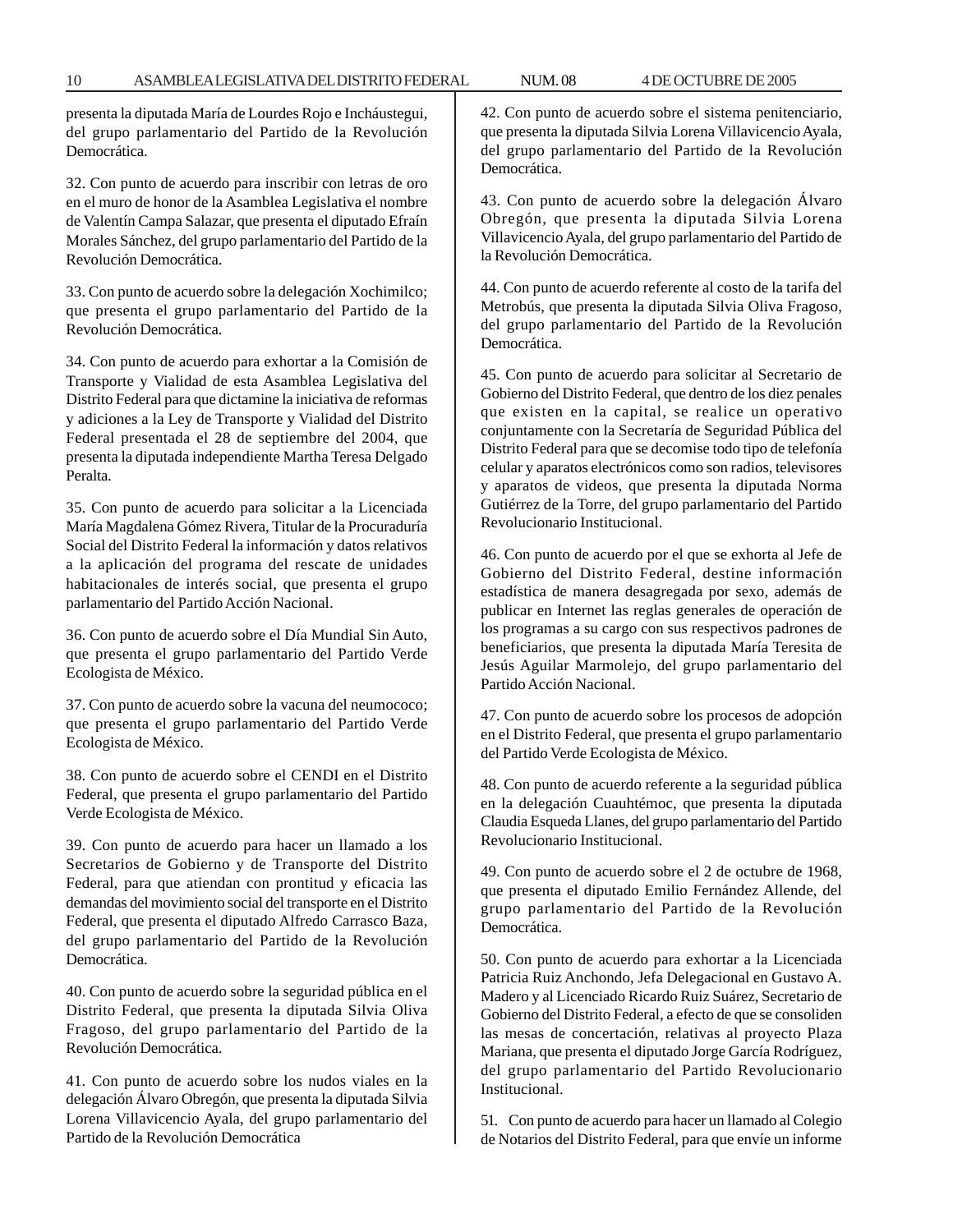pormenorizado a esta soberanía, en relación a diversas quejas que han presentado ciudadanos contra el servicio de algunos notarios públicos; que presenta el diputado Alfredo Carrasco Baza, del grupo parlamentario del Partido de la Revolución Democrática.

52. Con punto de acuerdo sobre anuncios espectaculares en el Distrito Federal, que presenta el grupo parlamentario del Partido Verde Ecologista de México.

53. Con punto de acuerdo por el que se solicita al titular de la Secretaría de Transporte y Vialidad, Licenciado Francisco Garduño Yáñez, rinda un informe respecto del uso de la tarjeta de prepago para el acceso y uso del Metrobús y a su vez se exhorta respetuosamente revise la intención que se tiene de usar exclusivamente la tarjeta de prepago o inteligente, que presenta la diputada Silvia Oliva Fragoso, del grupo parlamentario del Partido de la Revolución Democrática.

54. Con punto de acuerdo para exhortar respetuosamente al Jefe de Gobierno del Distrito Federal, para que reforme el Reglamento Interior de la Administración Pública del Distrito Federal, a efecto de homologarlo al Contrato de Fideicomiso denominado Central de Abasto de la Ciudad de México, que presenta la diputada Mónica Leticia Serrano Peña, del grupo parlamentario del Partido Acción Nacional.

55. Con punto de acuerdo sobre los mercados del Distrito Federal, que presenta la diputada María Araceli Vázquez Camacho, del grupo parlamentario del Partido de la Revolución Democrática.

56. Con punto de acuerdo sobre la delegación Iztapalapa, que presenta la diputada Aleida Alavez Ruiz, del grupo parlamentario del Partido de la Revolución Democrática.

57. Con punto de acuerdo sobre Paraje San Juan, que presenta la diputada Aleida Alavez Ruiz, del grupo parlamentario del Partido de la Revolución Democrática.

58. Con punto de acuerdo sobre los trabajadores de esta Honorable Asamblea Legislativa, que presenta la diputada Claudia Esqueda Llanes, del grupo parlamentario del Partido Revolucionario Institucional.

59. Con punto de acuerdo para exhortar a la Secretaría de Hacienda y Crédito Público del Gobierno Federal, a invertir los recursos excedentes por la venta de petróleo en la infraestructura y tecnología para la instalación de plantas desulfurizadoras de gasolina, que presenta la diputada independiente Martha Teresa Delgado Peralta.

60. Con punto de acuerdo sobre el Metrobús, que presenta el grupo parlamentario del Partido Acción Nacional.

61. Con punto de acuerdo para solicitar al Jefe de Gobierno del Distrito Federal incluir en el Presupuesto de Egresos al Instituto de Estudios Científicos para la Prevención del

Delito y realizar el nombramiento de su director, que presenta el grupo parlamentario del Partido Acción Nacional.

62. Con punto de acuerdo para solicitar información al Gobierno del Distrito Federal, que presenta el diputado José Espina Von Roehrich, del grupo parlamentario del Partido Acción Nacional.

Pronunciamientos

63. Pronunciamiento sobre el 2 de octubre, que presenta el diputado Rigoberto Nieto López, del grupo parlamentario del Partido de la Revolución Democrática.

**EL C. PRESIDENTE.-** Se solicita a la Secretaría dar cuenta a la Asamblea con el acta de la sesión anterior.

**EL C. SECRETARIO.-** Diputado Presidente, esta Secretaría le informa que han sido distribuidas las actas de las sesiones celebradas el día 29 de septiembre a los coordinadores de los grupos parlamentarios, por lo que se solicita su autorización para preguntar a la Asamblea si son de aprobarse.

**EL C. PRESIDENTE.-** Adelante, diputado Secretario.

**EL C. SECRETARIO.-** Están a consideración las actas.

No habiendo quién haga uso de la palabra, en votación económica, se pregunta a la Asamblea si son de aprobarse las actas de referencia.

Los que estén por la afirmativa, sírvanse manifestarlo poniéndose de pie.

Los que estén por la negativa, sírvanse manifestarlo poniéndose de pie.

Aprobadas las actas, diputado Presidente.

# *ACTA DE LA SESIÓN CELEBRADA EL DÍA JUEVES VEINTINUEVE DE SEPTIEMBRE DEL AÑO DOS MIL CINCO.*

# *PRESIDENCIA DEL DIPUTADO MIGUEL ÁNGEL SOLARES CHÁVEZ*

*En la Ciudad de México Distrito Federal, siendo las once horas con cuarenta minutos del día veintinueve de septiembre del año dos mil cinco, con una asistencia de 45 Diputadas y Diputados, la presidencia declaró abierta la sesión. Se procedió a dar lectura al orden del día, en esta etapa del proceso el Diputado Francisco Agundis Arias, del grupo parlamentario del Partido Verde Ecologista de México, solicitó la dispensa de la lectura del orden del día, la presidencia solicitó se sometiera a consideración en votación económica no fue aprobada, por lo que se ordenó continuar con el procedimiento. En votación económica se aprobó el acta de la sesión anterior.*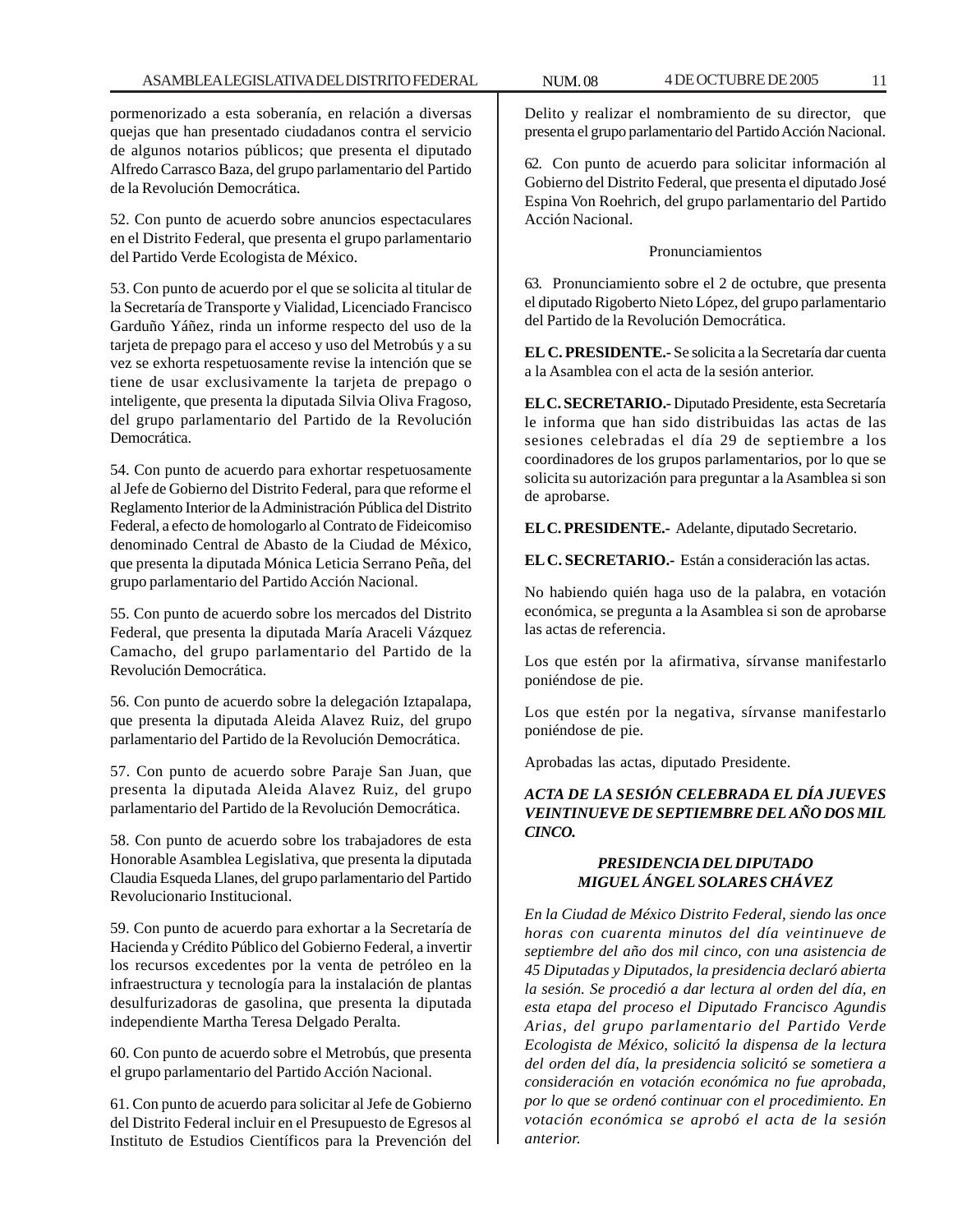*Posteriormente la presidencia hizo del conocimiento a la Asamblea que se recibió un comunicado de la Comisión de Fomento Económico y un comunicado de la Comisión de Desarrollo e Infraestructura Urbana, mediante los cuales solicitaron la ampliación del plazo para analizar y dictaminar diversos asuntos; en votación económica se aprobaron las prórrogas y se ordenó hacerlo del conocimiento de las presidencias de las comisiones solicitantes.*

*La presidencia hizo del conocimiento de la recepción de un comunicado del grupo parlamentario del Partido Verde Ecologista de México. La Asamblea quedó debidamente enterada.*

*La presidencia ordenó la lectura de un comunicado del Senador Carlos Chaurand Arzate, Vicepresidente de la Mesa Directiva de la Cámara de Senadores, mediante el cual hizo del conocimiento a esta Asamblea Legislativa el punto de acuerdo por el cual se solicita esclarecer presuntas irregularidades que rodean el Proyecto Metrobús, lo anterior para los efectos legislativos conducentes. Se ordenó hacerlo de conocimiento de la Comisión de Transporte y Vialidad.*

*Acto seguido, la presidencia hizo del conocimiento que se encontraba a las afueras del Recinto Legislativo el Maestro Emilio Álvarez Icaza Longoria, para acompañarlo al interior, se designó en comisión de cortesía al Diputado Arturo Escobar y Vega, del grupo parlamentario del Partido Verde Ecologista de México, a la Diputada Mónica Leticia Serrano Peña, del grupo parlamentario del Partido Acción Nacional, a la Diputada María Araceli Vázquez Camacho, del grupo parlamentario del Partido de la Revolución Democrática, a la Diputada Independiente, Martha Teresa Delgado Peralta y a la Diputada Norma Gutiérrez de la Torre, del grupo parlamentario del Partido de la Revolucionario Institucional. Posteriormente se dio la bienvenida a los ciudadanos Consejeros de la Comisión de Derechos Humanos del Distrito Federal, Doctora Patricia Galeana Herrera, Doctora Claudia Jusidman Rapoport, Doctor Daniel Cases Merache, Doctor Armando Hernández de la Cruz y Licenciada Ángeles González Gamio, asimismo, dio la bienvenida a la señora Blanca C. Irachini, Defensora del Pueblo de la Ciudad de Neuquén, Argentina; al Doctor Manuel Vidaurri Aréchiga, Procurador de los Derechos Humanos en el Estado de Guanajuato, y a la Licenciada Beatriz González Vega, Presidenta de la Comisión Estatal de Derechos Humanos de San Luis Potosí. Se solicitó a los presentes ponerse de pie y al Maestro Emilio Álvarez Icaza Longoria pasar al frente de esta tribuna para rendir su protesta constitucional. Se procedió a tomar protesta, como Presidente de la Comisión de Derechos Humanos del Distrito Federal, posteriormente se solicitó a la comisión* *de cortesía acompañar al Maestro Emilio Álvarez Icaza Longoria a su salida del Recinto cuando así deseara hacerlo.*

*La presidencia dio la bienvenida a los alumnos del quinto semestre de la carrera de trabajo social de la Universidad Nacional Autónoma de México.*

*Acto seguido, la presidencia hizo del conocimiento de la Asamblea que los puntos enlistados en los numerales 9, 11, 13 y 50 del orden del día, fueron retirados.*

*Continuando con el orden del día establecido, se presentó una iniciativa, por la que se reforman y adicionan diversos artículos de la Ley de Asistencia y Prevención de la Violencia Familiar del Distrito Federal; se concedió la tribuna a la Diputada Silvia Oliva Fragoso, del grupo parlamentario del Partido de la Revolución Democrática, quién solicito se integrara el texto en el Diario de los Debates. Se turnó para su análisis y dictamen a las Comisiones Unidas de Atención a Grupos Vulnerables y de Equidad y Género.*

*La presidencia informó que recibió una iniciativa de Ley de Responsabilidades Civil para la Protección del Derecho a la Vida, el Honor y la Propia Imagen en el Distrito Federal, que remitió el Diputado Roberto Carlos Reyes Gámiz, y solicitó su inserción en el Diario de los Debates. Se instruyó su incorporación y se turnó para sus análisis y dictamen a la Comisión de Normatividad Legislativa, Estudios y Prácticas Parlamentarias.*

*Para presentar una iniciativa de Ley de Responsabilidad Ambiental para el Distrito Federal, se concedió el uso de la Tribuna al Diputado Arturo Escobar y Vega, del grupo parlamentario del Partido Verde Ecologista de México. Se turnó para su análisis y dictamen a la Comisión de Preservación del Medio Ambiente y Protección Ecológica.*

*Como siguiente punto del orden del día se dio lectura a un acuerdo de la Comisión de Gobierno mediante el cual se determino el formato para las comparecencias de los titulares de la Secretarías del Gobierno del Distrito Federal. En votación económica se aprobó y se ordenó hacerlo del conocimiento de las autoridades correspondientes.*

# *PRESIDENCIA DE LA DIPUTADA SOFÍA FIGUEROA TORRES*

*El siguiente punto del orden del día fue la discusión y en su caso aprobación del dictamen que presento las Comisión de Hacienda a la iniciativa de decreto que reforma el artículo 268 del Código Financiero del Distrito Federal. En votación económica se dispensó la lectura, se concedió la tribuna a la Diputada María Guadalupe Chavira de la Rosa a nombre de la comisión dictaminadora, para fundamentar el dictamen; para*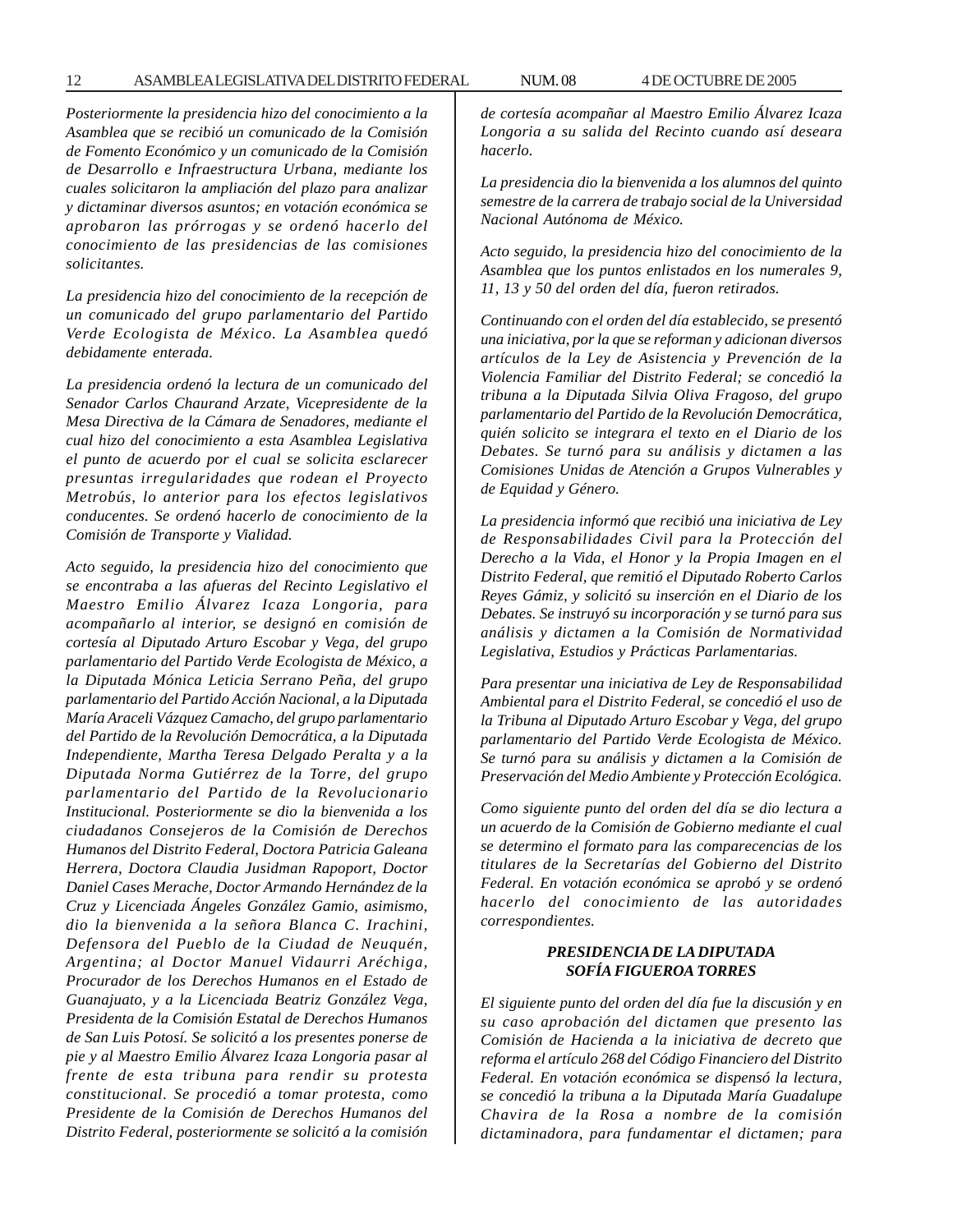*razonar su voto se concedió la palabra al Diputado José María Rivera Cabello, del grupo parlamentario del Partido Acción Nacional. En votación nominal, en lo general y en lo particular en un solo acto con 51 votos a favor, 0 votos en contra y 0 abstenciones se aprobó el dictamen y se ordenó hacerlo del conocimiento del diputado promovente José María Rivera Cabello.*

*Posteriormente se presentó un dictamen para su discusión y en su caso aprobación, a la propuesta con punto de acuerdo para solicitar a la Secretaría de Finanzas información acerca de los adeudos de ejercicios fiscales anteriores; que presentó la Comisión de Hacienda. En votación económica se dispensó la lectura del dictamen. Para fundamentar el mismo, se concedió la palabra a la Diputada María Guadalupe Chavira de la Rosa a nombre de comisión dictaminadora. En votación nominal con 38 votos a favor, 0 en contra y 0 abstenciones, se aprobó el dictamen de referencia. Se ordenó hacerlo del conocimiento del Diputado promovente José María Rivera Cabello.*

*A continuación, la Comisión de Salud y Asistencia Social, presentó un dictamen para su discusión y en su caso aprobación, a la propuesta con punto de acuerdo por el que se solicita a la Secretaría de Salud del Distrito Federal, informe a este Órgano Legislativo de los recursos que se tienen presupuestados para el programa de servicios médicos y medicamentos gratuitos; en votación económica se dispensó la lectura; se concedió el uso de la palabra al Diputado Efraín Morales Sánchez a nombre de la comisión dictaminadora para fundamentar el dictamen. En votación nominal del dictamen en lo general y en lo particular en un solo acto con 34 votos a favor, 0 votos en contra y 0 abstenciones, se aprobó el dictamen de referencia y se ordenó remitirlo al Secretario de Gobierno del Distrito Federal, Licenciado Ricardo Ruiz Suárez, para que por su conducto se haga del conocimiento de la Secretaria de Salud, Doctora Asa Cristina Laurell, para los efectos legales conducentes.*

*Inmediatamente después, se presentó un dictamen para su discusión y en su caso aprobación a la propuesta con punto de acuerdo por el que se exhorta a la Secretaría de Salud del Distrito Federal, actúe con veracidad y congruencia ante la opinión pública; que presentó la Comisión de Salud y Asistencia Social. En votación económica se dispensó la lectura del dictamen. Se concedió la palabra al Diputado Efraín Morales Sánchez a nombre de la comisión dictaminadora. En votación nominal del dictamen en lo general y en lo particular en un solo acto se aprobó el dictamen con 38 votos a favor, 0 votos en contra y 0 abstenciones. Se ordenó hacerlo del conocimiento a la diputada promovente Sofía Figueroa Torres.*

*El siguiente punto tratado, fue la presentación de un dictamen para su discusión y en su caso aprobación, a la propuesta con punto de acuerdo para exhortar respetuosamente al Jefe de Gobierno del Distrito Federal realice las acciones necesarias para facilitar el uso del Metrobús a las personas que padecen alguna discapacidad visual, de la Comisión de Atención a Grupos Vulnerables. En votación económica se dispensó la lectura. Se concedió la palabra al Diputado José Antonio Arévalo González a nombre de la comisión dictaminadora. En votación nominal en lo general y en lo particular en un solo acto con 42 votos a favor, 0 en contra y 0 abstenciones, se aprobó el dictamen de referencia y se ordenó remitirlo al Jefe de Gobierno del Distrito Federal, Licenciado Alejandro Encinas Rodríguez para los efectos legales a que hubiere lugar.*

*Posteriormente se presentó un dictamen para su discusión y en su caso aprobación a la iniciativa de reforma al artículo 18 de la Ley de Notariado del Distrito Federal, que presentó la Comisión de Notariado. En votación económica se dispensó la lectura del dictamen. Se concedió la palabra al Diputado Andrés Lozano Lozano a nombre de la comisión dictaminadora.*

## *PRESIDENCIA DEL DIPUTADO MIGUEL ÁNGEL SOLARES CHÁVEZ*

*Se concedió la palabra a la Diputada Irma Islas León, del grupo parlamentario del Partido Acción Nacional, hasta por diez minutos para razonar su voto. En votación nominal con 25 votos a favor, 4 en contra y 11 abstención, se aprobó el dictamen. Se ordenó hacerlo remitirlo al Jefe de Gobierno del Distrito Federal, para su promulgación y publicación en la Gaceta Oficial del Distrito Federal y para su mayor difusión en el Diario Oficial de la Federación.*

*Continuando con el orden del día, se procedió a discutir y en su caso aprobar un dictamen a la propuesta con punto de acuerdo por el que se solicita información a la Secretaría de Seguridad Pública, sobre el estado del parque vehicular asignado a las tareas propias de la Secretaría y por el que se solicita a la Secretaria de Seguridad Pública rinda un informe pormenorizado respecto al parque vehicular con que cuenta, considerando las unidades que se encuentran en buen estado y las que se han dejado de funcionar a efecto de proponer una mejor distribución de patrullas considerando las coordinaciones territoriales con mayor incidencia delictiva; que presentó la Comisión de Seguridad Pública. En votación económica se dispensó la lectura. Se concedió la palabra a la Diputada Silvia Oliva Fragoso a nombre de la comisión dictaminadora. En votación nominal en lo general y en lo particular en un solo acto con 46 votos a favor, 0 votos en contra y 0 abstenciones, se aprobó el dictamen de referencia. Se*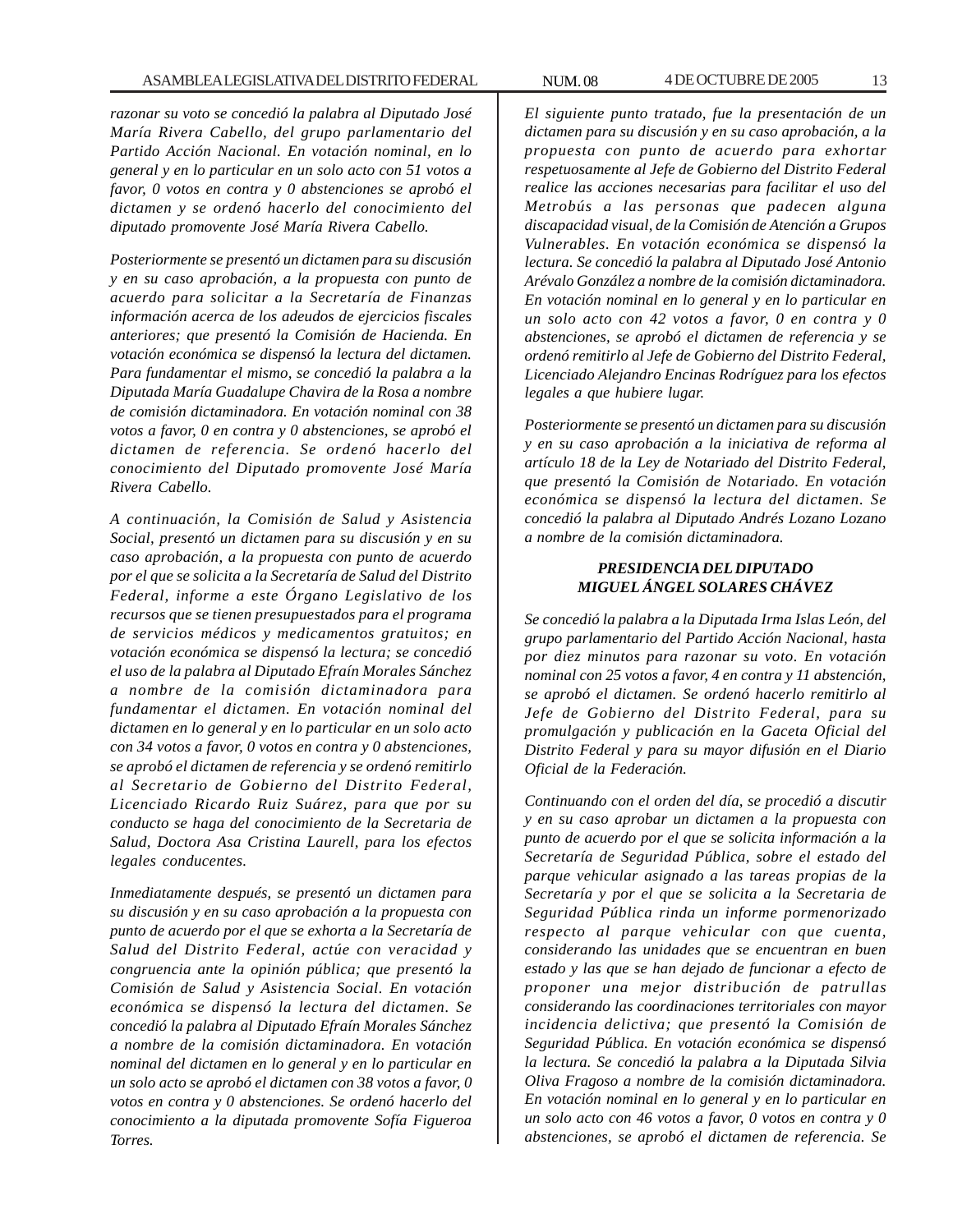*ordenó remitirlo al Secretario de Gobierno del Distrito Federal, Licenciado Ricardo Ruiz Suárez, para que por su conducto se hiciera del conocimiento al Ing. Joel Ortega Cuevas, Secretario de Seguridad Pública para los efectos legales a que hubiere lugar.*

*Posteriormente se presentó para su discusión y en su caso aprobación un dictamen a la propuesta con punto de acuerdo para que la Asamblea Legislativa del Distrito Federal, III Legislatura, cite a comparecer ante la Comisión de Seguridad Pública, al Licenciado José Salvador Todoberto en su carácter de Director General de la Policía Auxiliar de la Secretaría de Seguridad Pública, a fin de que informe sobre la situación que guarda la corporación a su cargo; de la Comisión de Seguridad Pública. En votación económica se dispensó la lectura y se concedió el uso de la palabra al Diputado José Benjamín Muciño Pérez, para fundamentar el dictamen a nombre de la comisión dictaminadora. En votación nominal del dictamen en lo general y en lo particular en solo acto con 42 votos a favor, 0 votos en contra y 0 abstenciones, se aprobó el dictamen. Se ordenó remitirlo al Secretario de Gobierno del Distrito Federal, Licenciado Ricardo Ruiz Suárez, para que por su conducto se hiciera del conocimiento del Director General de la Policía Auxiliar de la Secretaría de Seguridad Pública.*

*Acto seguido, la Comisión de Seguridad Pública, presentó para su discusión y en su caso aprobación un dictamen a la propuesta con punto de acuerdo para que la Asamblea Legislativa del Distrito Federal, III Legislatura, solicite al Secretario de Seguridad Pública, Licenciado Marcelo Ebrad Casaubón, informe respecto del funcionamiento de policías no uniformados que realizan acciones como parte de la Secretaría de Seguridad Pública del Distrito Federal, en votación económica se dispensó la lectura. Para fundamentar el dictamen se concedió el uso de la palabra a la Diputada Irma Islas León, a nombre de la comisión dictaminadora. En votación nominal en lo general y en lo particular en un mismo acto con 42 votos a favor, 0 votos en contra y 0 abstenciones, se aprobó el dictamen. Se ordenó remitirlo al Secretario de Gobierno del Distrito Federal, Licenciado Ricardo Ruiz Suárez, para que por su conducto se hiciera del conocimiento al Secretario de Seguridad Pública Ing. Joel Ortega Cuevas, para los efectos legales a que hubiere lugar.*

*Como siguiente punto del orden del día, se presentó para su discusión y en su caso aprobación un dictamen a la propuesta con punto de acuerdo para que la Asamblea Legislativa del Distrito Federal, III Legislatura, solicite al Secretario de Seguridad Pública, Marcelo Ebrad Casaubón, informe detalladamente el estado que guarda la administración y operación de la caja de previsión de la Policía Auxiliar del Distrito Federal; de la Comisión de Seguridad Pública. En votación económica se dispensó la lectura. Se concedió el uso de la tribuna a la Diputada* *Irma Islas León, para fundamentar el dictamen a nombre de la comisión dictaminadora. En votación nominal en lo general y en lo particular en un solo acto votación con 44 votos a favor, 0 votos en contra y 0 abstenciones, se aprobó el dictamen. Se ordenó remitirlo al Secretario de Gobierno del Distrito Federal, Licenciado Ricardo Ruiz Suárez, para que por su conducto se hiciera del conocimiento al Ingeniero Joel Ortega Cuevas, Secretario de Seguridad Pública del Distrito Federal, para los efectos legales a que hubiere lugar.*

### *PRESIDENCIA DEL DIPUTADO JOSÉ BENJAMÍN MUCIÑO PÉREZ*

*El siguiente punto del orden del día, fue la discusión y en su caso aprobación del dictamen que presentaron las Comisiones Unidas de Hacienda y de Deporte y Juventud a la iniciativa de decreto por el que se reforman y adicionan diversos artículos a la Ley del Deporte para el Distrito Federal y al Código Financiero del Distrito Federal. En votación económica se dispensó la lectura, se concedió el uso de la palabra para fundamentar el dictamen a nombre de la comisión dictaminadora a la Diputada Mariana Gómez del Campo Gurza; en votación nominal en lo general y en lo particular en un solo acto con 34 votos a favor 0 votos en contra y 0 abstenciones se aprobó y se ordenó remitirlo al Jefe de Gobierno del Distrito Federal, para su debida promulgación y publicación en la Gaceta Oficial del Distrito Federal y para su mayor difusión en el Diario Oficial de la Federación.*

*El siguiente punto de la orden del día fue la discusión y en su caso aprobación del dictamen que presentó la Comisión de Normatividad Legislativa, Estudios y Prácticas Parlamentarias al Punto de acuerdo sobre la Conmemoración del Aniversario Luctuoso del General Emiliano Zapata, el día 10 de abril. En votación económica se dispensó la lectura, se concedió la tribuna a la Diputada Silvia Oliva Fragoso a nombre de la comisión dictaminadora; en primer votación se obtuvieron 32 votos a favor, 0 votos en contra, 0 abstenciones. La Presidencia solicitó a la Secretaría pasar lista de asistencia a efecto de que se verificara el quórum, se continuó la sesión con una asistencia de 49 diputados, se solicitó nuevamente la votación nominal en lo general y en lo particular en un solo acto; con 45 votos a favor, 0 votos en contra y 0 abstenciones se aprobó. Se ordeno remitirlo al Jefe de Gobierno para su publicación en la Gaceta Oficial del Distrito Federal y para su mayor difusión en el Diario Oficial de la Federación.*

*El siguiente punto del orden del día fue la discusión y en su caso aprobación del dictamen que presentó la Comisión de Normatividad Legislativa, Estudios y Prácticas Parlamentarias a la propuesta con punto de acuerdo para exhortar a la Presidencia de la Diputación Permanente de este Honorable Órgano para que garantice las*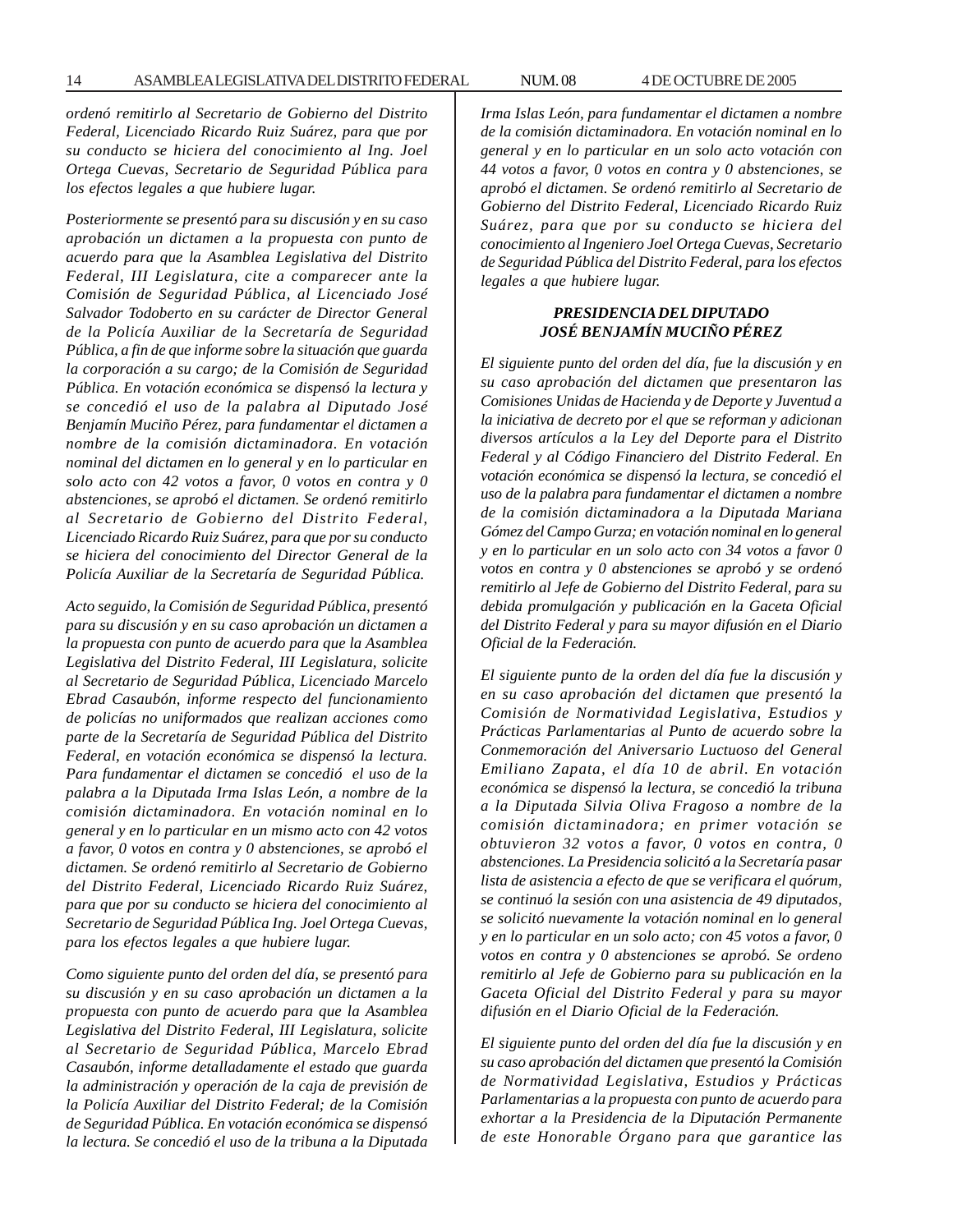*prerrogativas de los diputados integrantes de la Asamblea Legislativa, esto en relación a los hechos ocurridos el pasado 16 de febrero, del presente año en contra de la Diputada Gabriela Cuevas Barrón. En votación económica se dispensó la lectura, se concedió la tribuna al Diputado Obdulio Ávila Mayo, a nombre de la dictaminadora para fundamentar el dictamen. En primer votación nominal con 30 votos a favor, 0 votos en contra y 0 abstenciones, la presidencia ordenó verificar el quórum, con 46 diputados se continuó la sesión, nuevamente en votación nominal en lo general y en lo particular en un solo acto con 42 votos a favor, 0 votos en contra y 0 abstenciones, se aprobó y se ordenó hacerlo del conocimiento del diputado promovente Jorge Alberto Lara Rivera.*

*El siguiente punto del orden del día fue la discusión y en su caso aprobación del dictamen que presentó la Comisión de Normatividad Legislativa, Estudio y Prácticas Parlamentarias a la propuesta con punto de acuerdo para hacer un llamado al personal administrativo que labora para la Asamblea Legislativa del Distrito Federal, para que se abstenga de manifestar su posición respecto a cualquier campaña política. En votación económica se dispensó la lectura, para fundamentar el dictamen a nombre de la comisión dictaminadora se concedió la palabra a la Diputada Silvia Oliva Fragoso. En votación nominal del dictamen en lo general y en lo particular en un solo acto, con 34 votos a favor, 0 votos en contra y 0 abstenciones, se aprobó y se ordenó hacerlo del conocimiento del diputado promovente Jorge Alberto Lara Rivera.*

*El siguiente punto del orden del día fue la discusión y en su caso aprobación del dictamen que presentó la Comisión de Normatividad Legislativa, Estudios y Prácticas Parlamentarias al comunicado del Licenciado Alfonso Martínez Pimentel, Oficial Mayor del Congreso del Estado de Coahuila de Zaragoza, por el que envía el dictamen aprobado por el pleno de dicho Congreso el día 3 de mayo del 2005, relativo al artículo 135 de la Constitución Política de los Estados Unidos Mexicanos. En votación económica se dispensó la lectura, se concedió la tribuna al Diputado Obdulio Ávila Mayo, a nombre de la dictaminadora para fundamentar el dictamen.*

## *PRESIDENCIA DEL DIPUTADO MIGUEL ÁNGEL SOLARES CHÁVEZ*

*En primera votación nominal del dictamen en lo general y en lo particular en un solo acto con 21 votos a favor, 0 votos en contra y 0 abstenciones, la presidencia solicitó rectificación de quórum, con una asistencia de 37 diputados se continuó la sesión, la presidencia hizo un llamado a los diputados y diputadas a efecto de que permanecieran todos en la sala, en segunda votación nominal con 32 votos a favor, 0 votos en contra y 0 abstenciones, la presidencia levantó la sesión a las*

*dieciséis horas con quince minutos del día al inicio señalado por haber falta de quórum y citó para la sesión del día veintinueve de septiembre a las dieciséis hora y treinta minutos, rogando a todos su puntual asistencia.*

#### *\_\_\_\_\_ O \_\_\_\_\_*

*ACTA DE LA SESIÓN CELEBRADA EL DÍA JUEVES VEINTINUEVE DE SEPTIEMBRE DEL AÑO DOS MIL CINCO.*

# *PRESIDENCIA DEL DIPUTADO MIGUEL ÁNGEL SOLARES CHÁVEZ*

*En la Ciudad de México Distrito Federal, siendo las veintiún horas con veinticinco minutos del día veintinueve de septiembre del año dos mil cinco, con una asistencia de 42 Diputadas y Diputados, la presidencia declaró abierta la sesión. La presidencia hizo del conocimiento a la Asamblea que el acta de la sesión ordinaria celebrada el día 29 de septiembre del presente año y levantada a las dieciséis horas con diez minutos, se sometería a consideración del Pleno de esta Asamblea Legislativa, en la sesión ordinaria que se celebraría el día 4 de octubre del presente año. Lo anterior con fundamento en el artículo 36, fracción II, de la Ley Orgánica de la Asamblea Legislativa del Distrito Federal y en atención al breve tiempo que medió entre la sesión anterior y la presente.*

*La presidencia hizo del conocimiento de la Asamblea que se recibió un acuerdo de la Comisión de Gobierno mediante el cual se modificó la integración de las comisiones ordinarias que integran la Asamblea Legislativa del Distrito Federal. En votación económica se aprobó el acuerdo para que la Comisión de Asuntos Político-Electorales quedara integrada de la siguiente manera: Presidente, Diputado Jorge Alberto Lara Rivera, del grupo parlamentario del Partido Acción Nacional; Vicepresidente, Diputado Gerardo Villanueva Albarrán, del grupo parlamentario del Partido de la Revolución Democrática; Secretaria, Diputada María Alejandra Barrales Magdaleno, del grupo parlamentario del Partido de la Revolución Democrática; Integrante. Diputado Arturo Escobar y Vega, del grupo parlamentario del Partido Verde Ecologista de México; integrante, Diputada Gabriela Cuevas Barrón, del grupo parlamentario del Partido Acción Nacional; integrante, Diputado Jaime Aguilar Álvarez y Mazarrasa, del grupo parlamentario del Partido Revolucionario Institucional; integrante, Diputado Rodolfo Covarrubias Gutiérrez, del grupo parlamentario del Partido de la Revolución Democrática; integrante, Diputada Silvia Lorena Villavicencio Ayala, del grupo parlamentario del Partido de la Revolución Democrática; integrante, Diputada Maricela Contreras Julián, del grupo parlamentario del Partido de la Revolución Democrática. La Comisión de Desarrollo Social, quedó integrada de la siguiente manera: Presidente: Diputado Juventino Rodríguez Ramos, del*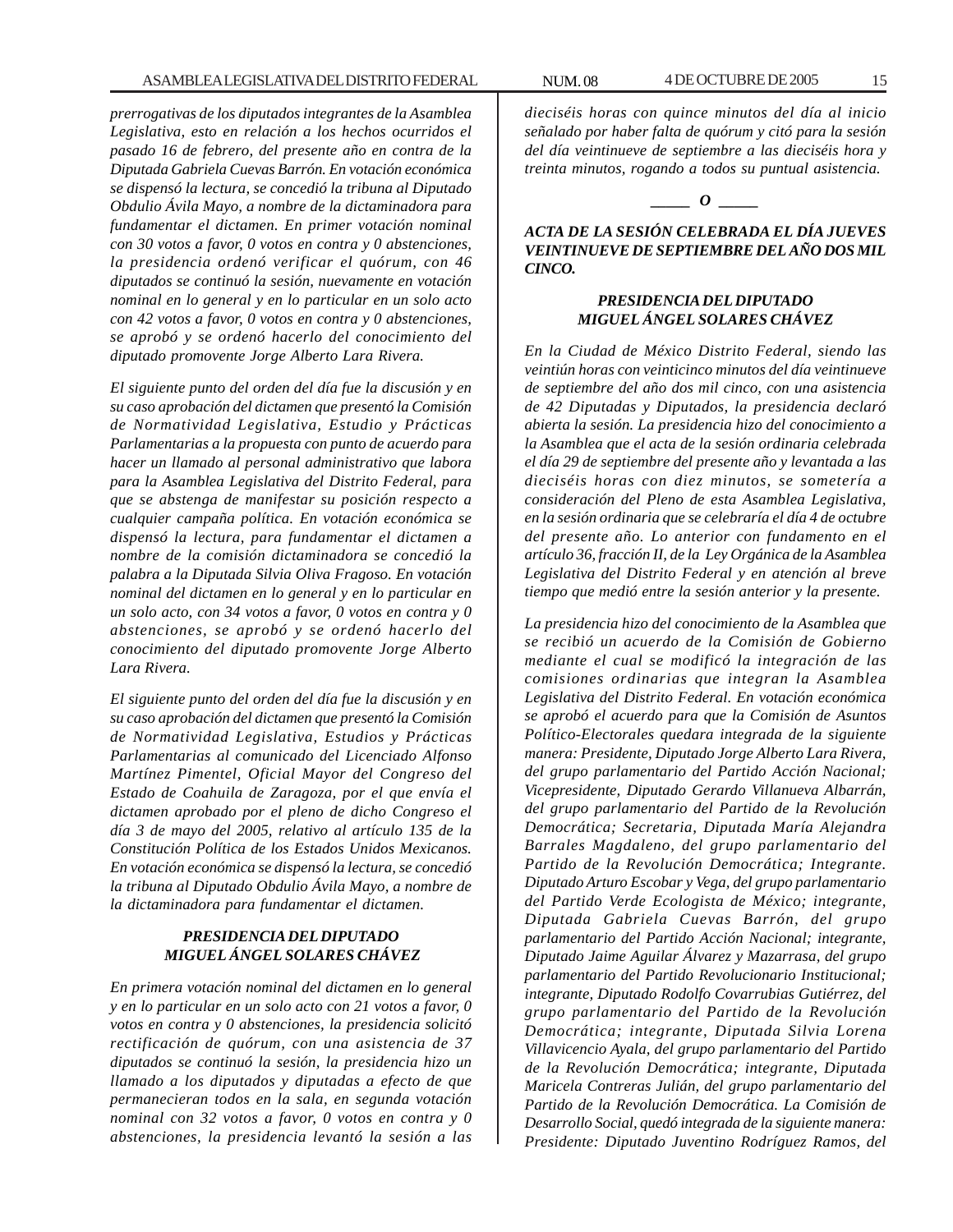16 ASAMBLEA LEGISLATIVA DEL DISTRITO FEDERAL NUM. 08 4 DE OCTUBRE DE 2005

*grupo parlamentario del Partido de la Revolución Democrática; Vicepresidente, Diputada Guadalupe Ocampo Olvera, del grupo parlamentario del Partido de la Revolución Democrática; Secretario, Diputado José Benjamín Muciño Pérez, del grupo parlamentario del Partido Acción Nacional; integrante, Diputada María Guadalupe Chavira de la Rosa, del grupo parlamentario del Partido de la Revolución Democrática; integrante, Diputado Juan Manuel González Maltos, del grupo parlamentario del Partido de la Revolución Democrática; integrante, Diputada Sara Guadalupe Figueroa Canedo, del grupo parlamentario del Partido Verde Ecologista de México; integrante, Diputada Sofía Figueroa Torres, del grupo parlamentario del Partido Acción Nacional; integrante, Diputada Norma Gutiérrez de la Torre, del grupo parlamentario del Partido Revolucionario Institucional; integrante, Diputado Eduardo Valentín Malpica Rodríguez, del grupo parlamentario del Partido de la Revolución Democrática. La presidencia ordenó hacerlo del conocimiento de los diputados designados.*

*Posteriormente a las veintiún horas con cuarenta minutos la presidencia decretó un receso.*

*A las veintitrés horas con cuarenta y cinco minutos se reanudó la sesión*

*El siguiente punto de la orden del día fue la discusión y en su caso aprobación del dictamen que presentó la Comisión de Asuntos Político-Electorales a la iniciativa de decreto por el que se reforman y adicionan diversas disposiciones del Código Electoral del Distrito Federal. La presidencia solicitó consultar a la Asamblea en votación económica si se dispensaba la distribución y la lectura, el Diputado Héctor Mauricio López Velázquez, del grupo parlamentario del Partido Revolucionario Institucional solicitó la lectura íntegramente del dictamen, en votación económica no se dispensó la lectura, la Secretaría procedió a dar lectura al dictamen de referencia. Para fundamentar el Dictamen a nombre de la comisión dictaminadora se concedió la palabra al Diputado Gerardo Villanueva Albarrán, con 44 votos a favor 0 votos en contra y 0 abstenciones se aprobó y se ordenó remitirlo al Jefe de Gobierno del Distrito Federal para su promulgación y publicación en la Gaceta Oficial del Distrito Federal y para su mayor difusión en el Diario Oficial de la Federación.*

*Posteriormente se procedió a elegir a la Mesa Directiva que coordinará los trabajos para el mes de octubre, correspondientes al Primer Período de Sesiones del Tercer Año de Ejercicio de la actual Legislatura. Con 42 otos a favor y 1 voto en contra; la mesa Directiva quedó integrada por los siguientes diputados y diputadas: Presidente: Diputado Héctor Mauricio López Velásquez; Vicepresidente: José Guadalupe Jiménez Magaña; Vicepresidente: Diputado José María Rivera Cabello:*

*Vicepresidente: Diputado Julio César Moreno Rivera; Vicepresidente: Diputado Gerardo Díaz Ordaz Castañón; Secretario: Diputado Pablo Trejo Pérez; Secretaria: Diputada Teresita de Jesús Aguilar Marmolejo; Prosecretaria: Diputada Lourdes Alonso Flores; Prosecretario: Diputado Rafael Hernández Nava. Se ordenó comunicarlo al Jefe de Gobierno del Distrito Federal, al Presidente del Tribunal Superior de Justicia del Distrito Federal, así como a las Cámaras de Diputados y Senadores del Honorable Congreso de la Unión.*

*La presidencia instruyó a la Secretaria para continuar con el orden del día, informando la Secretaría que habían agotado los asuntos en cartera, procediendo a dar lectura al orden del día de la próxima sesión.*

*A las cero horas veinte minutos del día treinta de septiembre, la presidencia levantó la sesión y citó para la siguiente, que tendrá lugar el día martes cuatro de octubre del presente año a las once horas rogando a todos su puntual asistencia.*

**EL C. PRESIDENTE.-** Esta presidencia hace del conocimiento de la Asamblea que se recibió un comunicado del ciudadano Dionisio Meade y García de León, Subsecretario de Enlace Legislativo de la Secretaría de Gobernación. Proceda la Secretaría a dar lectura al comunicado de referencia.

**EL C. SECRETARIO.-** Por instrucciones de la presidencia, se va a proceder a dar lectura al comunicado.

*Septiembre de 2005, Veinte años de participación solidaria Desde los sismos del '85*

*SUBSECRETARÍA DE ENLACE LEGISLATIVO*

*Oficio No. SEL/300/5135/05 México, D. F., 26 de septiembre de 2005.*

*CC. Secretarios de la H. Asamblea Legislativa del Distrito Federal Presentes*

*En atención al oficio número MDSPSA/CSP/0245/2005 signado el 19 de abril último, por el C. Diputado Andrés Lozano Lozano, Presidente de la Mesa Directiva de ese Órgano Legislativo, con el presente me permito remitir a ustedes, copia del similar número 296, suscrito el 20 del actual, por el C. José de Jesús Arias Rodríguez, Coordinador Ejecutivo de la Secretaría de Educación Pública, así como el anexo que en el mismo se menciona, mediante los cuales da respuesta al Punto de Acuerdo aprobado por el H. Congreso del Estado de Coahuila, relativo a la ''Celebración del Día del Niño''.*

*Lo que comunico a ustedes para los fines procedentes.*

*Agradezco la atención que concedan al presente y les reitero mi consideración respetuosa.*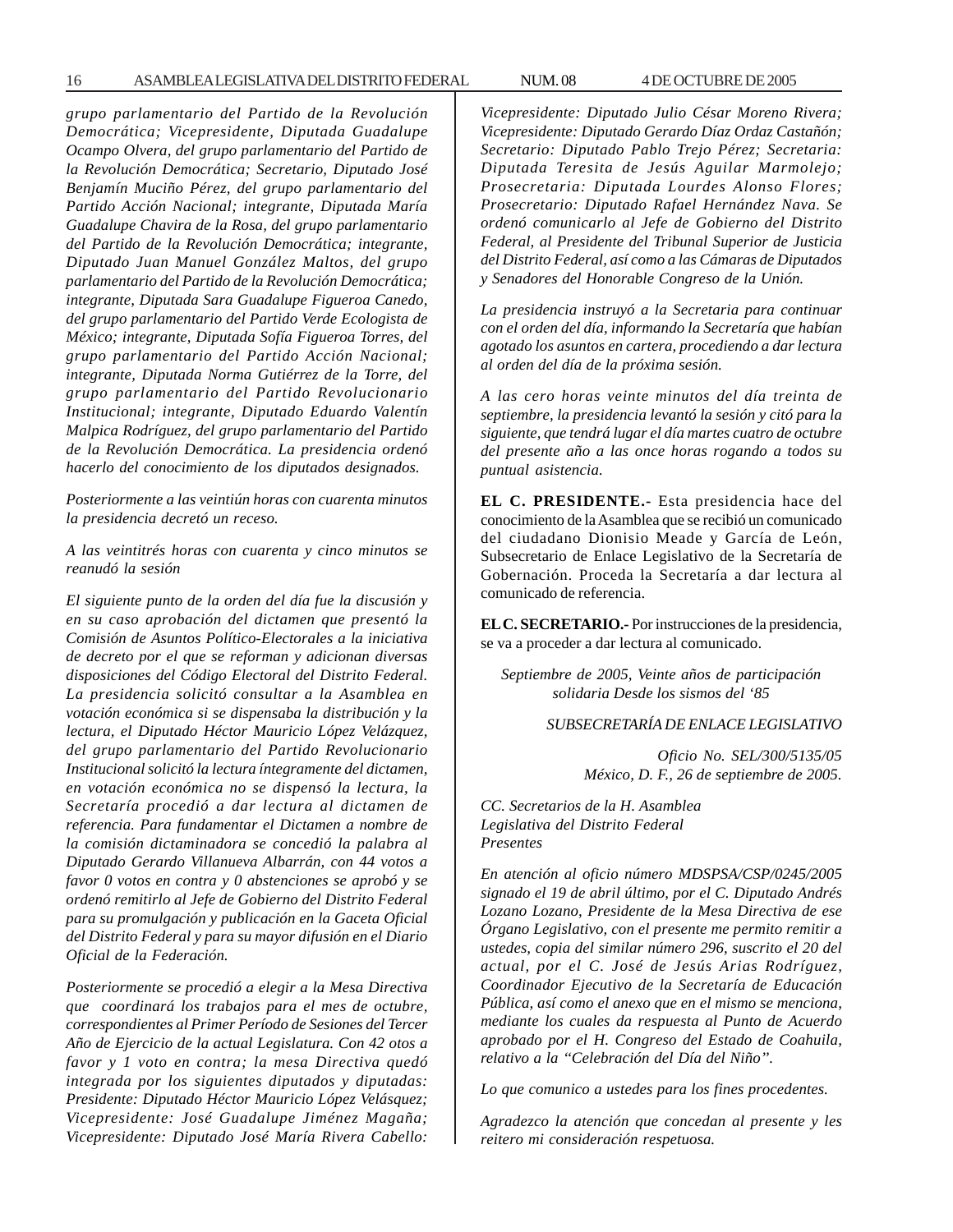#### *ATENTAMENTE El Subsecretario*

# *DIONISIO A. MEADE Y GARCÍA DE LÉON*

*\_\_\_\_\_ O \_\_\_\_\_*

# *SECRETARÍA DE EDUCACIÓN PÚBLICA*

*Coordinación Ejecutiva Oficina de Enlace con el H. Congreso de la Unión México, D.F., 20 de septiembre de 2005 Ref. 296*

*Licenciado DIONISIO ALFREDO MEADE GARCÍA DE LÉON Subsecretario de Enlace Legislativo de la Secretaría de Gobernación Presente*

*En atención a su oficio MDSPSA/CSP/0245/2005, fechado 27 de abril de 2005, adjunto se servirá encontrar copia del oficio de la Administración Federal de Servicios Educativos para el Distrito Federal, mediante el cual emite opinión al Punto de Acuerdo aprobado por el H. Congreso del Estado de Coahuila, en la sesión del día 1º de abril del año actual.*

*Propicio la ocasión para enviarle un cordial saludo.*

*Atentamente El Coordinador Ejecutivo*

*José de Jesús Arias Rodríguez*

*\_\_\_\_\_ O \_\_\_\_\_*

*SECRETARÍA PARTICULAR*

*AFSEDF/SP/521/05 México, D. F., a 13 de septiembre de 2005.*

*LIC. JOSÉ DE JESÚS ARIAS RODRÍGUEZ COORDINADOR EJECUTIVO OFICINA DE ENLACE CON EL H. CONGRESO DE LA UNIÓN PRESENTE*

*En atención a su tarjeta número 296, mediante la cual envía Punto de Acuerdo aprobado por el H. Congreso del Estado de Coahuila en Sesión del 1 de abril de 2005, relativo a la ''Celebración del día del niño'', envío a usted los comentarios de la Coordinación Sectorial de Educación Primaria de esta Administración Federal, esperando le sean de utilidad.*

*Sin otro particular, aprovecho la ocasión para enviarle un cordial saludo.*

*ATENTAMENTE*

*Lic. María Rabanal Acero Secretaría Particular*

*\_\_\_\_\_ O \_\_\_\_\_*

# *SECRETARÍA DE EDUCACIÓN PÚBLICA*

*Coordinación Ejecutiva Oficina de Enlace con el H. Congreso de la Unión México, D.F., 2 de mayo de 2005 No. Ref. 296*

*DRA. SYLVIA ORTEGA SALAZAR Titular de la Administración Federal de Servicios Educativos para el Distrito Federal Presente*

*Por instrucciones del Dr. Reyes Tamez Guerra, Secretario de Educación Pública, y en atención a la intervención del Lic. Humberto Aguilar Coronado, Subsecretario de Enlace Legislativo de la Secretaria de Gobernación, mediante el cual remite oficio No. MDSPSA/CSP/0245/ 2005 Signado por Dip. Andrés Lozano Lozano quien comunico del Punto de Acuerdo aprobado por el H. Congreso del Estado de Coahuila en sesión del 1 de abril de 2005, relativo a la ''Celebración del Día de Niño''.*

*En espera de sus comentarios, propicio la ocasión para enviarle un cordial saludo.*

#### *Atentamente*

*JOSÉ DE JESÚS ARIAS RODRÍGUEZ Coordinador Ejecutivo*

*\_\_\_\_\_ O \_\_\_\_\_*

*ADMINISTRACIÓN FEDERAL DE SERVICIOS EDUCATIVOS EN EL DISTRITO FEDERAL*

*DIRECCIÓN GENERAL DE OPERACIÓN DE SERVICIOS EDUCATIVOS EN EL D.F.*

*COORDINACIÓN SECTORIAL DE EDUCACIÓN PRIMARIA*

*SUBDIRECCIÓN DE OPERACIÓN DEPARTAMENTO DE GESTIÓN ESCOLAR*

> *OFICIO Nº 215-3/8519/05 México, D.F., 2005 – JUNIO – 10*

*DRA. SYLVIA B. ORTEGA SALAZAR TITULAR DE LA ADMINISTRACIÓN FEDERAL DE SERVICIOS EDUCATIVOS EN EL DISTRITO FEDERAL PRESENTE*

*En respuesta al oficio No. Ref. 296, dirigido a su digna persona por el C. José de Jesús Arias Rodríguez, Coordinador Ejecutivo de la Oficina de Enlace con el H.*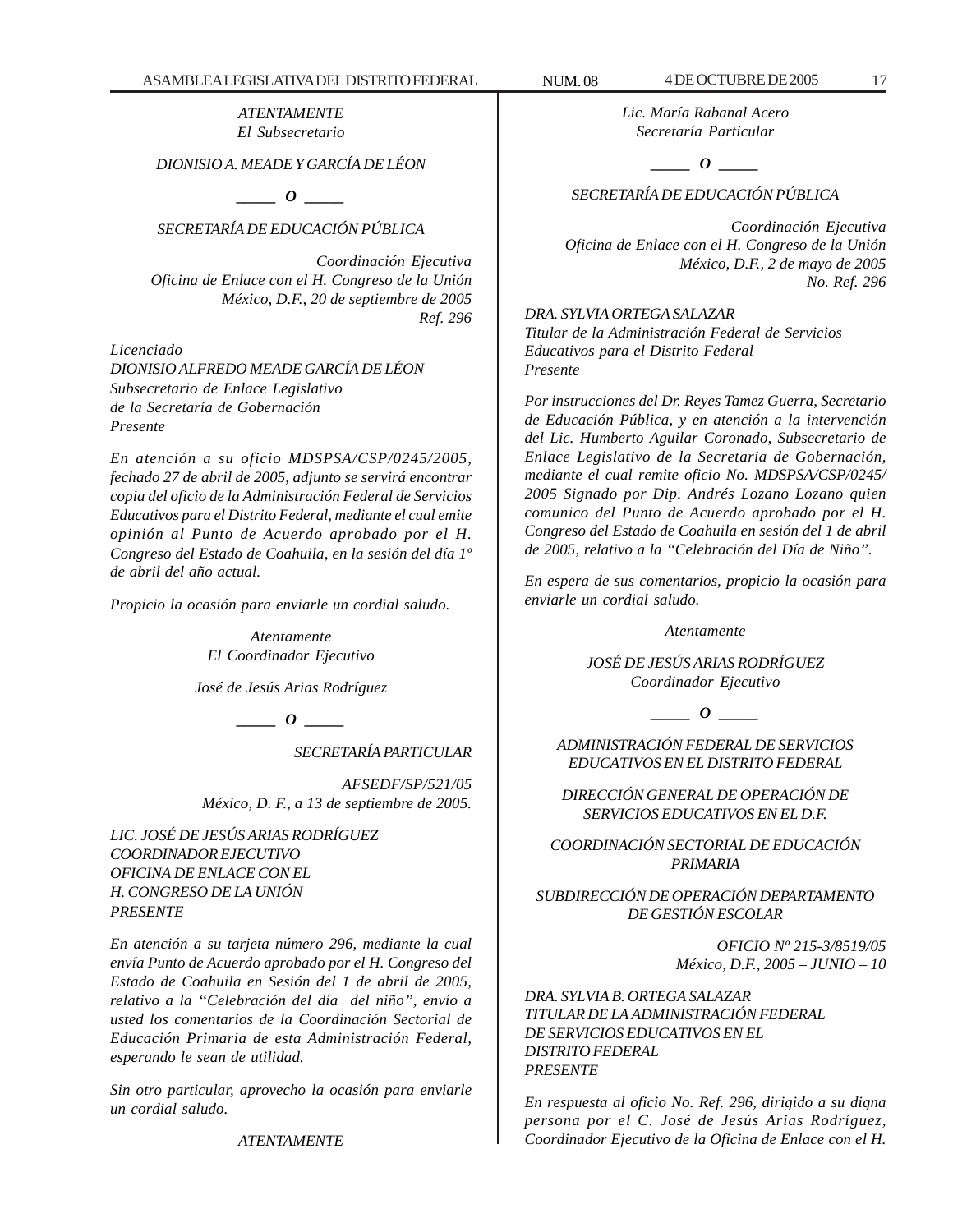*Congreso de la Unión, en el que solicita comentarios sobre el acuerdo del H. Congreso del Estado de Coahuila, relativo a la celebración del Día del Niño, remito a usted los siguientes comentarios.*

- *Es importante que las niñas y los niños cuenten con foros que les permitan expresar sus ideas, sus aspiraciones, opiniones, conocimientos, a la vez que tienen la oportunidad de convivir con sus compañeros de otras regiones del país, con otras costumbres, y a veces con otras lenguas. En este sentido, el acuerdo del H. Congreso del Estado de Coahuila es un gran acierto.*
- *Para la realización de eventos como un Congreso de las Niñas y de los Niños de México en Coahuila, es importante dar a conocer con anticipación la convocatoria a fin de que las entidades cuenten con el tiempo suficiente par organizar la selección de un representante, el cual deberá ser seleccionado entre miles de alumnos de 6º grado de su entidad.*
- *Sería pertinente que en la convocatoria se indicara, cuál será el mecanismo para la selección del representante y su suplente, o se estableciera el perfil de los participantes.*
- *También será favorable ampliar los tiempos de estancia en la ciudad sede a fin que las niñas y los niños tengan oportunidad para convivir e intercambiar sus opiniones, especialmente antes de elegir a la Mesa Directiva del Congreso, ya que será difícil elegir a sus representantes si no han tenido la oportunidad de conocerse.*
- *Considerando que ya existe un Parlamento Infantil de las Niñas y los Niños, que se realiza en el mes de mayo en la Ciudad de México, por un punto de acuerdo generado por el H. Congreso de la Unión por parte de las Cámaras de Diputados y Senadores de fecha 30 – ABRIL – 2002 y al cual asisten representantes de todas las entidades que cursan el 5º grado, seria conveniente reconsiderar las fechas a fin de que no queden sin efectos.*

*Sin más por el momento, reciba un cordial saludo.*

#### *ATENTAMENTE*

#### *PROFA. MARÍA ELENA GUERRA Y SÁNCHEZ COORDINADORA SECTORIAL.*

Cumplida su instrucción, diputado Presidente.

**EL C. PRESIDENTE.-** Hágase del conocimiento de la diputada Gabriela González Martínez.

Esta presidencia hace del conocimiento de la Asamblea que el punto enlistado en el numeral 5 del orden del día ha sido retirado.

Para presentar una iniciativa de reformas y adiciones a la Constitución Política de los Estados Unidos Mexicanos y al Estatuto de Gobierno, se concede el uso de la tribuna al diputado Efraín Morales Sánchez, del Partido de la Revolución Democrática.

**EL C. DIPUTADO EFRAÍN MORALES SÁNCHEZ.-** Con el permiso de la presidencia.

# *INICIATIVA DE REFORMAS A DIVERSAS DISPOSICIONES DE LA CONSTITUCIÓN POLÍTICA DE LOS ESTADOS UNIDOS MEXICANOS Y DEL ESTATUTO DE GOBIERNO DEL DISTRITO FEDERAL*

*México DF a 04 de octubre del 2005.*

#### *HONORABLE ASAMBLEA LEGISLATIVA:*

*El que suscribe, Diputado Efraín Morales Sánchez, integrante del grupo parlamentario del Partido de la Revolución Democrática, con fundamento en lo dispuesto por el artículo 122 apartado C BASE PRIMERA fracción V inciso ñ) de la Constitución Política de los Estados Unidos Mexicanos; los artículos 46 fracción I del Estatuto de Gobierno del Distrito Federal, 17 fracción V y 88 fracción I de la Ley Orgánica de la Asamblea Legislativa del Distrito Federal, y 85 fracción I y 90 del Reglamento para el Gobierno Interior de la Asamblea Legislativa del Distrito Federal, someto a consideración de este Órgano Legislativo la presente INICIATIVA DE REFORMAS A DIVERSAS DISPOSICIONES DE LA CONSTITUCIÓN POLÍTICA DE LOS ESTADOS UNIDOS MEXICANOS Y DEL ESTATUTO DE GOBIERNO DEL DISTRITO FEDERAL, para que una vez dictaminada sea puesta a consideración del Congreso de la Unión, al tenor de la siguiente:*

#### *EXPOSICIÓN DE MOTIVOS*

*Es innegable que las instituciones políticas evolucionan más rápidamente que las estructuras jurídicas, por lo que resulta necesario someter a revisión periódica los principios jurídicos constitucionales, a fin de adecuarlos a la realidad en que se aplican.*

*Dentro de este contexto la presente iniciativa pretende analizar el valor actual del principio de la división de poderes como garantía de libertad y autonomía de los propios órganos de gobierno, ya que la distribución del poder publico entre varios detentadores, tiende a evitar su concentración y ejercicio abusivo por parte de un solo órgano del estado.*

*En términos de nuestra constitución lo anterior se expresa como la necesidad de distribuir y controlar el uso excesivo del poder, y lo que comúnmente denominamos principio*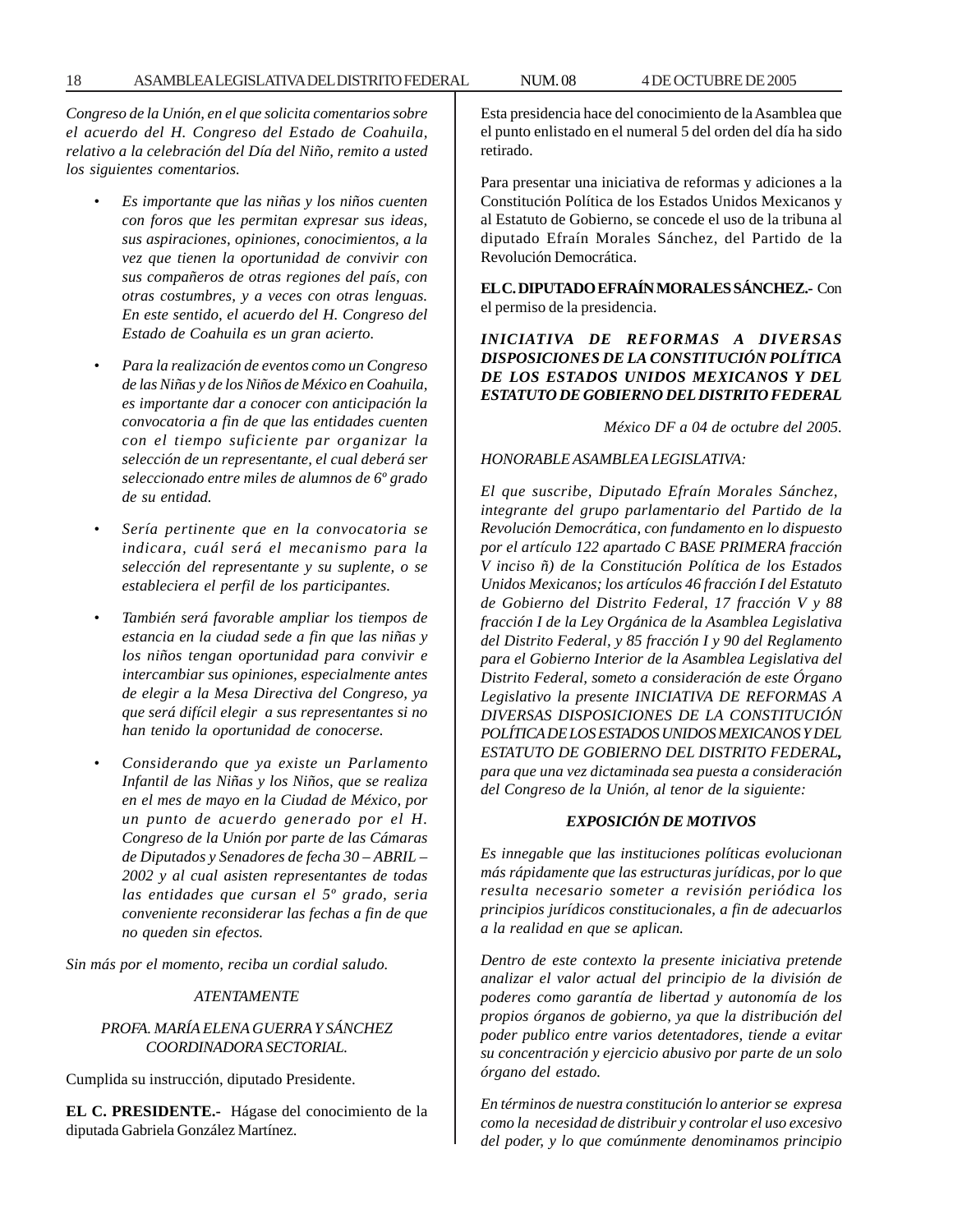*de división de poderes, no es más que la distribución de determinadas funciones públicas entre varios órganos del Estado.*

*Con lo que respecta a los Estados Unidos Mexicanos constituyen una república representativa federal y democrática regida por tres Poderes: Ejecutivo, Legislativo y Judicial; está integrada por 32 entidades, de las que 31 son Estados libres y soberanos y una tiene consideración de Distrito Federal, este último es la sede los Poderes del Estado.*

*En términos de lo anterior cabe resaltar que cada estado cuenta con una división de poderes, es decir cuentan con un poder Ejecutivo representado por el Gobernador, un Poder legislativo representado por el Congreso Local, y un poder judicial representado por los tribunales de cada estado.*

*A diferencia de estos, la División de Poderes en el Distrito Federal se encuentra establecida en el artículo 122 de nuestra Carta Magna y se definen como órganos de gobierno es decir pretendiendo una similitud con el resto de las entidades federativas, el cual seria: (Jefe de Gobierno, Asamblea Legislativa y Tribunal Superior de Justicia).*

*La organización del Gobierno en el Distrito Federal se encuentra definida en lo dispuesto por el artículo 122 Constitucional, de donde se desprende el Estatuto de Gobierno del Distrito Federal, el cual hace las veces de constitución local. Sin embargo, al Distrito Federal no le fue conferido el mismo tipo de facultades que a los demás Estados, para quienes se consideró un sistema de atribuciones amplio, mientras a que éste le fue conferido un sistema de facultades expresas y por lo mismo limitativo.*

*En este contexto es necesario clarificar la distribución de competencias de los Órganos Locales de Gobierno establecidas claramente en el artículo 122 Constitucional; como se puede observar en el apartado C, BASE SEGUNDA, fracción II, inciso c) del artículo antes citado, el cual concede facultades al Jefe de Gobierno del Distrito Federal para …Presentar iniciativas de leyes o decretos ante la Asamblea Legislativa…, lo cual lo relaciona íntimamente con la función legislativa que debería ser exclusiva de los Diputados que Conformamos este Órgano Legislativo, como lo marca en sentido estricto la División de Poderes y la propia autonomía que debe tener este órgano normativo.*

*Es aceptado que la Constitución Política de los Estados Unidos Mexicanos y el Estatuto de Gobierno ambos para el caso del Distrito Federal, marcan la separación de poderes, sin embargo a este principio se le añaden excepciones que la propia norma establece, y admitiendo en el caso del Distrito Federal que un poder realice*

*material y formalmente funciones que corresponden a otro poder, lo que nos lleva a concluir que el principio de separación de Poderes en el Distrito Federal no existe, ya que la propia Constitución y el Estatuto marcan las excepciones en la separación de poderes y funciones de los órganos de gobierno, lo que vulnera la autonomía de cada uno de ellos; en especifico la autonomía de esta Asamblea Legislativa del Distrito Federal.*

*De igual forma es necesario hacer la precisión que las atribuciones conferidas a los Órganos de Gobierno del Distrito Federal encuentran de manera específica su funcionamiento y atribuciones en lo dispuesto en el Estatuto de Gobierno del Distrito Federal.*

*Haciendo una revisión al marco jurídico del Distrito Federal nos encontramos con que efectivamente es necesario lograr una mejor distribución de los trabajos encomendados a los Poderes Ejecutivo y Legislativo, respectivamente, tomando como premisa única el establecer los mecanismos que conduzcan a una normatividad adecuada, que regule eficazmente el desarrollo social de los habitantes del Distrito Federal.*

*El órgano encargado de la función legislativa es la Asamblea Legislativa del Distrito Federal, como lo marca el apartado C, BASE PRIMERA del artículo 122 constitucional ya multicitado, quien dentro del proceso legislativo que sigue para la creación de las normas que habrán de regir la vida en sociedad del individuo, se encuentra en muchas ocasiones con limitaciones que le impiden que las normas emanadas de la misma puedan convertirse en derecho positivo, es decir, los legisladores que se encargan de realizar los ajustes o innovaciones legales a las disposiciones jurídicas, nos encontramos supeditados con otra facultad que invade la esfera de autonomía y división de poderes como lo es la establecida en el artículo 122 apartado C, BASE SEGUNDA, fracción II inciso b), de nuestra ley fundamental, la cual otorga facultades al Jefe de Gobierno del Distrito Federal para observar las leyes que expida la Asamblea Legislativa, …Promulgar, publicar y ejecutar las leyes que expida la Asamblea Legislativa, proveyendo en la esfera administrativa a su exacta observancia, mediante la expedición de reglamentos, decretos y acuerdos. Asimismo, podrá hacer observaciones a las leyes que la Asamblea Legislativa le envíe para su promulgación, en un plazo no mayor de diez días hábiles. Si el proyecto observado fuese confirmado por mayoría calificada de dos tercios de los diputados presentes, deberá ser promulgado por el Jefe de Gobierno del Distrito Federal…*

*Cabe resaltar y subrayar que este mismo artículo otorga de manera directa obligación al Jefe de gobierno para proveer a las leyes que expida esta Asamblea de reglamentación es decir es una facultad exclusiva del Jefe*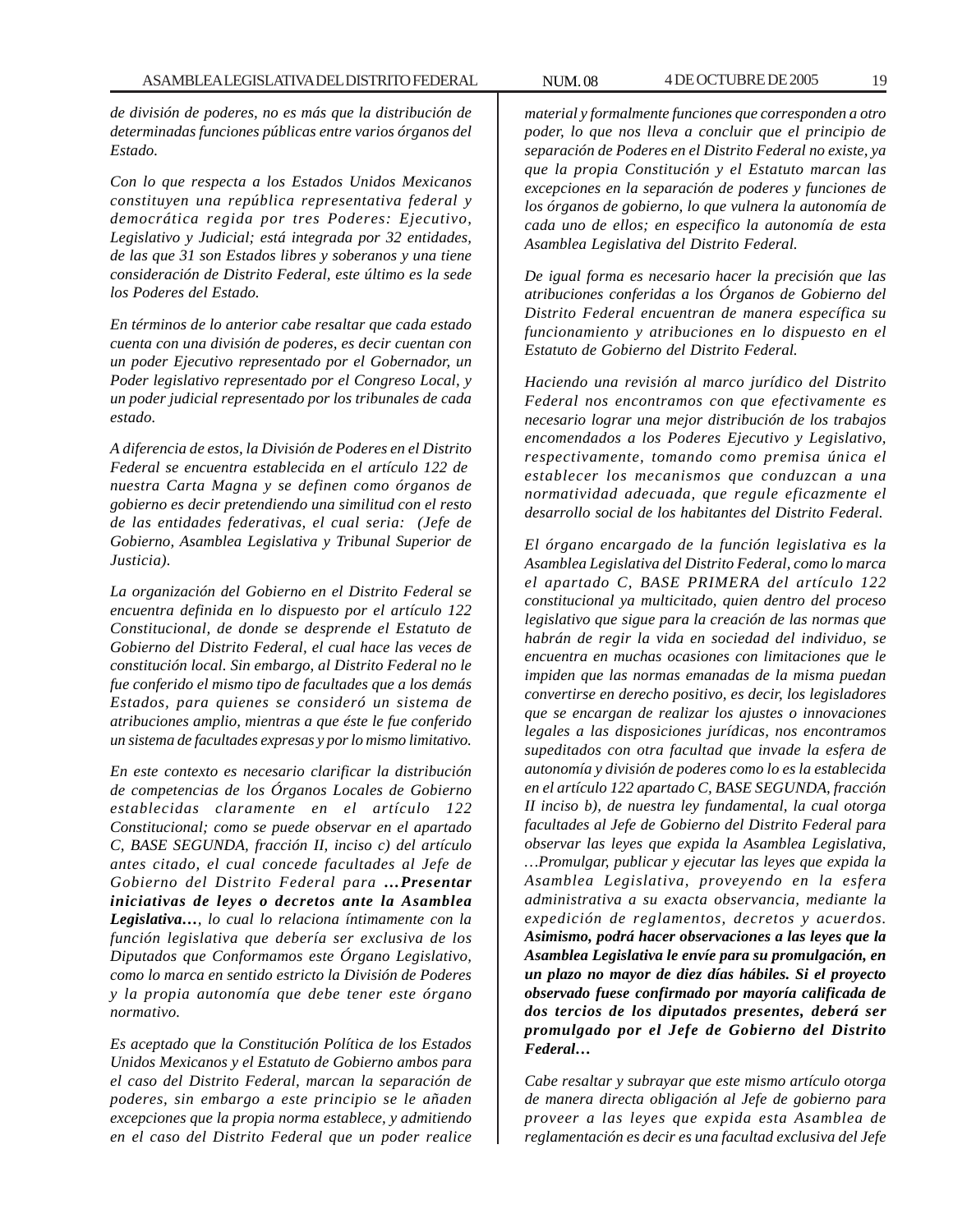*de Gobierno elaborar los reglamentos a las leyes de nuestra ciudad, lo que nos hace ver que entonces el Jefe de Gobierno. Cuenta con tres facultades en un solo articulo:*

- *I. Presentar iniciativas de leyes o decretos ante la Asamblea Legislativa.*
- *II. La expedición de reglamentos, decretos y acuerdos.*
- *III. Observaciones a las leyes que la Asamblea Legislativa le envíe para su promulgación.*

*De igual forma estas mismas atribuciones que tiene el Jefe de Gobierno se encuentran establecidas en el Estatuto de Gobierno del Distrito Federal, y específicamente para el tema que hoy nos ocupa el artículo 48, faculta al Jefe de Gobierno para observar las Leyes que expida esta soberanía, lo que demuestra una vez más que no basta con el trabajo del Legislativo, si no que estamos supeditados a la observancia y voluntad del Ejecutivo, invalidando por completo nuestra autonomía.*

*Artículo 48.- Los proyectos de leyes o decretos que expida la Asamblea Legislativa del Distrito Federal, se remitirán para su promulgación al Jefe de Gobierno del Distrito Federal, quien podrá hacer observaciones y devolver los proyectos dentro de diez días hábiles con esas observaciones, a no ser que, corriendo este término, hubiese la Asamblea cerrado o suspendido sus sesiones, en cuyo caso la devolución deberá hacerse el primer día hábil en que la Asamblea se reúna. De no ser devuelto en ese plazo, se entenderá aceptado y se procederá a su promulgación. El proyecto devuelto con observaciones deberá ser discutido de nuevo por la Asamblea.*

*Si se aceptasen las observaciones o si fuese confirmado por las dos terceras partes del número total de votos de los diputados presentes en la sesión, el proyecto será ley o decreto y se enviará en los términos aprobados, para su promulgación...*

*Es en este punto donde recae la presente propuesta de reforma a la Constitución Política de los Estados Unidos Mexicanos y al Estatuto de Gobierno del Distrito Federal, ya que la facultad que otorga el artículo 122 al Jefe de Gobierno para …Presentar iniciativas de leyes o decretos ante la Asamblea Legislativa…es suficiente para que el Gobierno del Distrito Federal ejerza sus funciones administrativas, en virtud del señalamiento anterior es que se propone que la facultad de observar las leyes que emita esta soberanía sea suprimida ya que se encuentra fuera de lugar, por que el propio Ejecutivo Local no puede convertirse en juez y parte; es decir por un lado presenta leyes y por otro observa las leyes que expide esta Soberanía, Órgano de Gobierno Local y que en sentido estricto es el responsable en la materia en el Distrito Federal.*

*Es necesario destacar que la presente iniciativa de reformas pretende entre otras cosas, hacer efectiva la división de poderes y órganos de Gobierno para el Distrito Federal, anteponiendo el interés de la población por encima de las voluntades políticas o administrativas, garantizando la correcta distribución de competencias.*

*Otra motivación es el fortalecimiento institucional, Fortalecimiento del Poder Legislativo, debe entenderse como la facultad de hacer su trabajo en libertad, y no bajo condiciones o presiones políticas que obliguen al veto o la observancia.*

*Por último, las necesidades, desafíos y sugerencias para el fortalecimiento de la institución legislativa que se han vertido aquí, señalan invariablemente que hay un largo camino por recorrer en el proceso de consolidación de dichas instituciones; y que ellas se consolidarán sólo cuando cumplan a cabalidad sus funciones institucionales y organizacionales y recuperen así su credibilidad y legitimidad. Una vez logrado esto, su papel en la democracia será reconocido y respetado por los otros poderes del Estado y por la ciudadanía; y la institución no será amenazada, subyugada, o sustituida por otras instituciones; y ello a su vez contribuirá significativamente al fortalecimiento y consolidación de la democracia representativa.*

*Pero este proceso de promoción, fortalecimiento y consolidación de instituciones democráticas implica y requiere, un cambio de actitudes, creencias, valores y prácticas en favor de una cultura política democrática, y por lo tanto es un proceso de mediano y largo plazo, proceso que se debe apoyar y fortalecer no sólo con la promoción de esa cultura a todos los niveles educativos formales y no formales, si no insistiendo y luchando también por la vigencia cabal y continua, sin interrupciones, de todas las instituciones democráticas.*

*Por lo anteriormente expuesto y con fundamento en lo dispuesto por el artículo 17 fracción V de la Ley Orgánica de la Asamblea Legislativa del Distrito Federal y 90 del Reglamento para el Gobierno Interior ambos del Distrito Federal, someto a la consideración de éste Órgano Legislativo la presente INICIATIVA DE REFORMAS A DIVERSAS DISPOSICIONES DE LA CONSTITUCIÓN POLÍTICA DE LOS ESTADOS UNIDOS MEXICANOS Y DEL ESTATUTO DE GOBIERNO DEL DISTRITO FEDERAL, para que una vez aprobada, se ponga a consideración del Congreso de la Unión en los términos siguientes:*

*INICIATIVA DE REFORMAS A DIVERSAS DISPOSICIONES DE LA CONSTITUCIÓN POLÍTICA DE LOS ESTADOS UNIDOS MEXICANOS Y DEL ESTATUTO DE GOBIERNO DEL DISTRITO FEDERAL*

*ARTÍCULO PRIMERO.- Se reforma el inciso b), de la fracción II, del artículo 122, apartado C, BASE*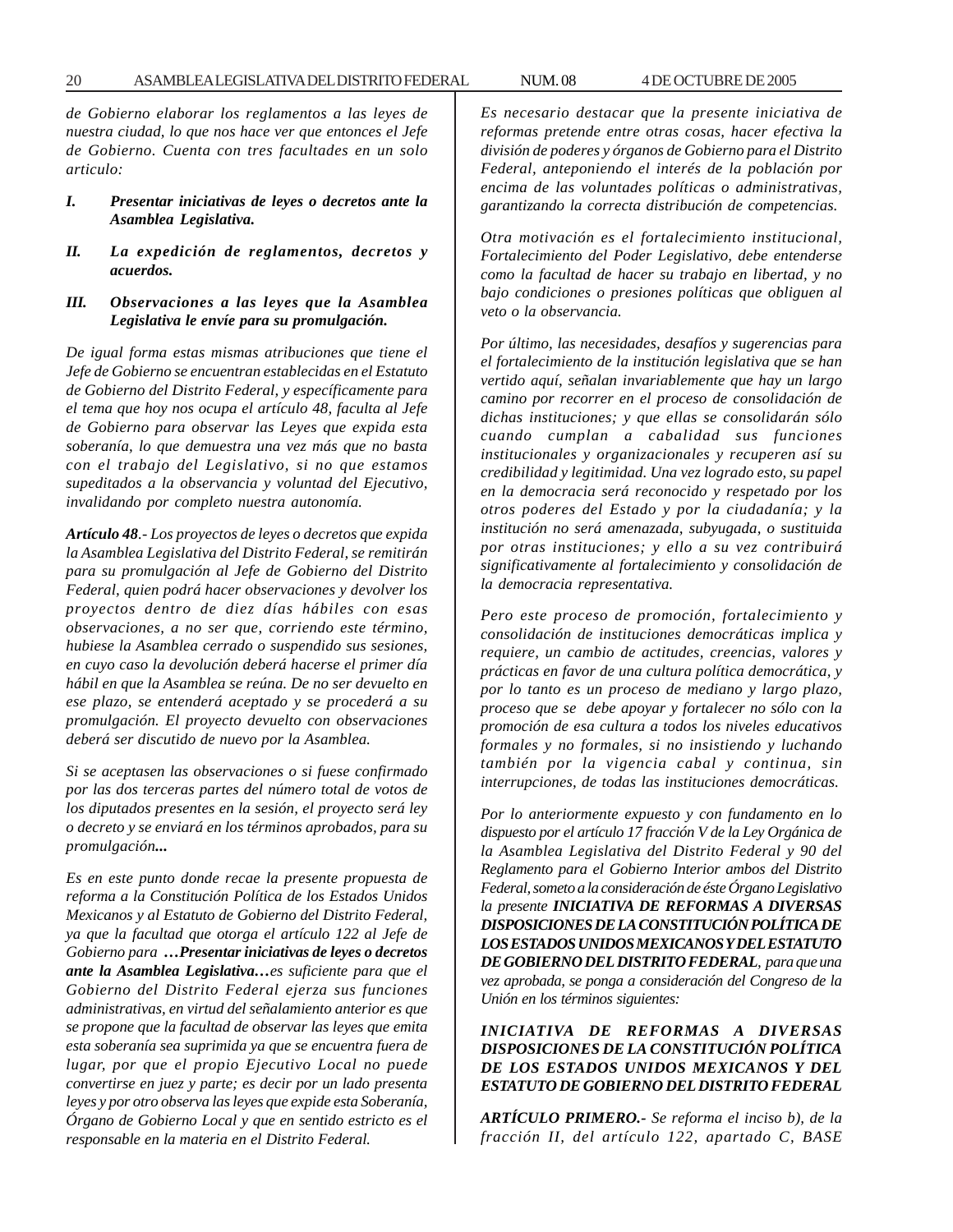*SEGUNDA, de la Constitución Política de los Estados Unidos Mexicanos, para quedar como sigue:*

*Artículo 122.- …*

*A. …*

*B. …*

*C. …*

*BASE PRIMERA.- …*

*BASE SEGUNDA.- Respecto al Jefe de Gobierno del Distrito Federal:*

*I. …*

*II. El Jefe de Gobierno del Distrito Federal tendrá las facultades y obligaciones siguientes*

*a) …*

*b) Promulgar, publicar y ejecutar las leyes que expida la Asamblea Legislativa, proveyendo en la esfera administrativa a su exacta observancia, mediante la expedición de reglamentos, decretos y acuerdos, en los plazos señalados en los artículos transitorios de las mismas.*

*ARTÍCULO SEGUNDO.- Se reforma el artículo 48 del Estatuto de Gobierno del Distrito Federal, para quedar como sigue:*

*Artículo 48.- Las leyes y decretos que expida la Asamblea Legislativa del Distrito Federal, se remitirán para su promulgación, publicación y ejecución al Jefe de Gobierno del Distrito Federal quien deberá proveerlas en la esfera administrativa a su exacta observancia, mediante la expedición de reglamentos, decretos y acuerdos, en los plazos señalados en los artículos transitorios de las mismas.*

# *TRANSITORIOS*

*PRIMERO.- Las presentes reformas y adiciones entraran en vigor al día siguiente de su publicación en el Diario Oficial de la Federación.*

#### *ATENTAMENTE*

# *DIP. EFRAÍN MORALES SÁNCHEZ*

Por su atención, muchas gracias.

**EL C. PRESIDENTE.-** Gracias, diputado. Con fundamento en lo dispuesto por los artículos 36 fracciones V y VII, 89 de la Ley Orgánica de la Asamblea Legislativa del Distrito Federal, 28 y 86 del Reglamento para su Gobierno Interior, se turna para su análisis y dictamen a la Comisión de Normatividad Legislativa, Estudios y Prácticas Parlamentarias.

Para presentar una iniciativa de reforma para que la honorable Cámara de Diputados modifique el Estatuto de Gobierno del Distrito Federal a fin de crear la Secretaría de Asuntos Metropolitanos del Distrito Federal, se concede el uso de la Tribuna al diputado Manuel Jiménez Guzmán, del Partido Revolucionario Institucional.

**EL C. DIPUTADO MANUEL JIMÉNEZ GUZMÁN.-** Con su venia, Presidente Mauricio López Velázquez.

*INICIATIVA DE REFORMA PARA QUE LA H. CÁMARA DE DIPUTADOS MODIFIQUE LA SECCIÓN TERCERA, ARTÍCULO 69, 70, 71, 72, 73, 74 Y 75 DEL ESTATUTO DE GOBIERNO DEL DISTRITO FEDERAL A FIN DE CREAR LA SECRETARÍA DE ASUNTOS METROPOLITANOS DEL GOBIERNO DEL DISTRITO FEDERAL.*

*DIP. MAURICIO LÓPEZ VELÁZQUEZ PRESIDENTE DE LA MESA DIRECTIVA DEL MES DE OCTUBRE PRESENTE.*

*Con fundamento en el Artículo 122 Apartado C, Base Primera, Fracción V inciso ñ) de la Constitución Política de los Estados Unidos Mexicanos; Artículo 42, Fracción VIII y 46 Fracción I del Estatuto de Gobierno del Distrito Federal; Artículo 10, Fracción II, 17 Fracción V, 88 Fracción I de la Ley Orgánica de la Asamblea Legislativa del Distrito Federal; Artículo 90 y 132 del Reglamento para el Gobierno Interior de la Asamblea Legislativa del Distrito Federal, someto a consideración del pleno de ésta H. Asamblea Legislativa la siguiente INICIATIVA DE REFORMA PARA QUE LA H. CÁMARA DE DIPUTADOS MODIFIQUE LA SECCIÓN TERCERA, ARTÍCULO 69, 70, 71, 72, 73, 74 Y 75 DEL ESTATUTO DE GOBIERNO DEL DISTRITO FEDERAL A FIN DE CREAR LA SECRETARÍA DE ASUNTOS METROPOLITANOS DEL GOBIERNO DEL DISTRITO FEDERAL de conformidad con la siguiente*

#### *EXPOSICIÓN DE MOTIVOS*

*Para el Distrito Federal, la metropolización comienza a partir del año de 1970 y desde entonces ha venido ocurriendo un intenso proceso de urbanización. Éste fenómeno se presenta también en el ámbito Nacional, así en el año 2000 el 75% de la población del país habita en centros urbanos y el fenómeno de la metrópolis se presenta cuando dos o más localidades de municipios o entidades vecinas se unen, teniendo en conjunto más de 100 mil habitantes. De esta manera, el total de zonas metropolitanas aumenta de cuatro, en 1970, a 32 en la actualidad, en las que reside el 43% de la población del país.*

*El XII Censo General de Población y Vivienda del año 2000 mostró que las seis zonas metropolitanas más*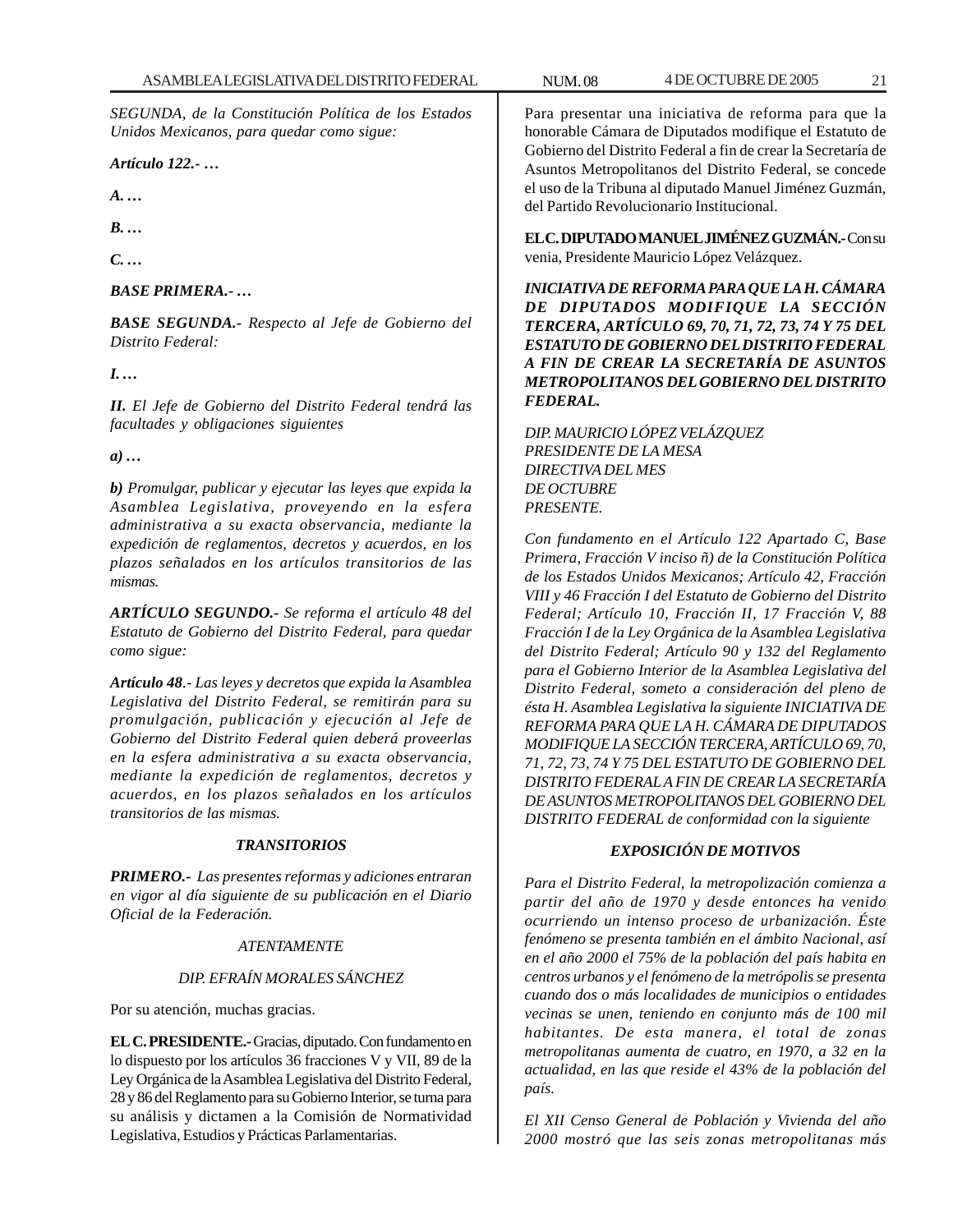*pobladas son: la de la Ciudad de México con 17.8 millones de habitantes, la de Guadalajara con 3.7 millones, la de Monterrey con 3.2 millones, el corredor Puebla – Tlaxcala con 2.3 millones y las de Tijuana y Toluca con alrededor de 1.3 millones cada una. Estas concentran en conjunto al 29% de la población del país.*

*Las zonas metropolitanas cuya población creció a mayor velocidad entre 1995 y 2000 son las de las ciudades de Zacatecas, que se incrementa al 5.4% por año; Tijuana al 4.9%; Querétaro y Pachuca al 3.4% cada una, y la de Oaxaca que lo hace al 3.1 por ciento. Es importante recordar que a nivel nacional la población creció a un ritmo de 1.6% en promedio por año, lo que indica que en esas ciudades se observan tasas muy elevadas de crecimiento demográfico.*

*Por su parte, la Ciudad de México creció a un ritmo de 1.4% por año, y a su interior se observa un comportamiento diferenciado, ya que mientras las ocho delegaciones centrales del Distrito Federal ven disminuido su ritmo de crecimiento demográfico en 0.7%, y las ocho delegaciones periféricas crecen al 1.4%, los 10 municipios conurbados limítrofes al Distrito Federal lo hacen al 1.8% y los 24 conurbados no limítrofes crecen al 3.8 % cada año, esto es casi tres veces más rápido que el país en su conjunto.*

*A consecuencia de lo anteriormente expuesto éste dinámico crecimiento de la Zona Metropolitana de la Ciudad de México se ha ligado al que experimentan sus zonas metropolitanas vecinas – al norte las de Querétaro, Pachuca y Tulancingo, que tienen una población de 786 mil, 287 mil y 193 mil personas, respectivamente; al sur las de Cuernavaca y Cuautla con 704 mil y 259 mil habitantes; al este el corredor Puebla – Tlaxcala, con 2.3 millones de habitantes; y al oeste la correspondiente a la ciudad de Toluca con 1.3 millones – que está trayendo consigo la conformación de una gran aglomeración urbana, la se caracteriza tanto por la proximidad de sus asentamientos humanos, como por la interrelación funcional y económica que se da entre ellos, por lo que ha cobrado la categoría de megalópolis.*

*La Asamblea Legislativa debe considerar que ésta región agrupa alrededor de una cuarta parte de la población nacional y sus entidades ocupan apenas el 5.2% del territorio nacional y producen el 41.8% del PIB, se ha constituido como un importante asentamiento humano y de infraestructura económica, donde cada ciudad se ha especializado en la generación de diferentes actividades económicas en función de sus ventajas comparativas y de su localización; así la capital del país concentra cada vez más servicios especializados y de alta tecnología; Toluca, Puebla, Tlaxcala y Querétaro sobresalen en la industria manufacturera; Cuernavaca y Cuautla en servicios turísticos, y Pachuca y Tulancingo en actividades extractivas y de comunicación.*

*A través de Foros de Análisis y consulta con especialistas y Legisladores de distintos Congresos Estatales, en un esfuerzo conjunto por mejorar nuestras condiciones, hemos evaluado que la conformación y el crecimiento de esta megalópolis no han sido planeados adecuadamente, sino que ha sido resultado de un conjunto de situaciones que han provocado un deficiente aprovechamiento del espacio, el desperdicio de importantes recursos naturales que no han sido regenerados, la aparición de múltiples asentamientos humanos en condiciones precarias e inseguras, y la dificultad para procurar el bienestar de la población que se ubica en ellos. También su crecimiento ha influido en la reducción de las fronteras agrícolas y forestales de tierras fértiles y en la disminución de importantes mantos acuíferos, entre otros impactos ecológicos.*

*Nuestro país enfrenta importantes retos para transformar la situación actual, no sólo de la Megalópolis de la Ciudad de México, sino también de otras que pudieran conformarse alrededor de las zonas metropolitanas de Monterrey y Guadalajara, y en menor medida en León y en Culiacán. El reto es ordenar de manera eficiente y racional el asentamiento sobre el territorio nacional, haciendo uso adecuado de los recursos en beneficio de la sociedad actual y de las futuras generaciones.*

*Una de las grandes transformaciones experimentadas por el país en la última mitad del siglo es la intensa y rápida urbanización. Se trata de un proceso que ha implicado profundos cambios sociales, económicos y demográficos, cuyo rasgo principal es la concentración de población en un espacio territorial y la expansión del área construida. La urbanización es impulsada por la migración, el crecimiento natural y la incorporación de los habitantes de las zonas rurales circundantes.*

*Las tendencias actuales sugieren que el país continuará reforzando su perfil urbano, debido al crecimiento natural de la población y a los aún considerables flujos migratorios con destino a las ciudades. El actual patrón de distribución territorial de la población y las modificaciones en la dirección y magnitud migratoria favorecerán principalmente el crecimiento de ciudades medias. Por ello, es de esperar un aumento significativo en la demanda de bienes y servicios básicos (agua, alimentos, energía, suelo, salud, educación y empleo), tanto en las grandes aglomeraciones urbanas como en las ciudades medias.*

*Hay que reconocer que hasta ahora se carece de una visión de largo alcance sobre el posible futuro de la zona metropolitana del Distrito Federal, tenemos que reconocer que no tenemos certeza acerca de la interrogante que nos de claridad hacia el rumbo donde queremos que se elija.*

*Requerimos de un ejercicio serio de imaginación, creatividad y de invención de los futuros de largo plazo de nuestra capital.*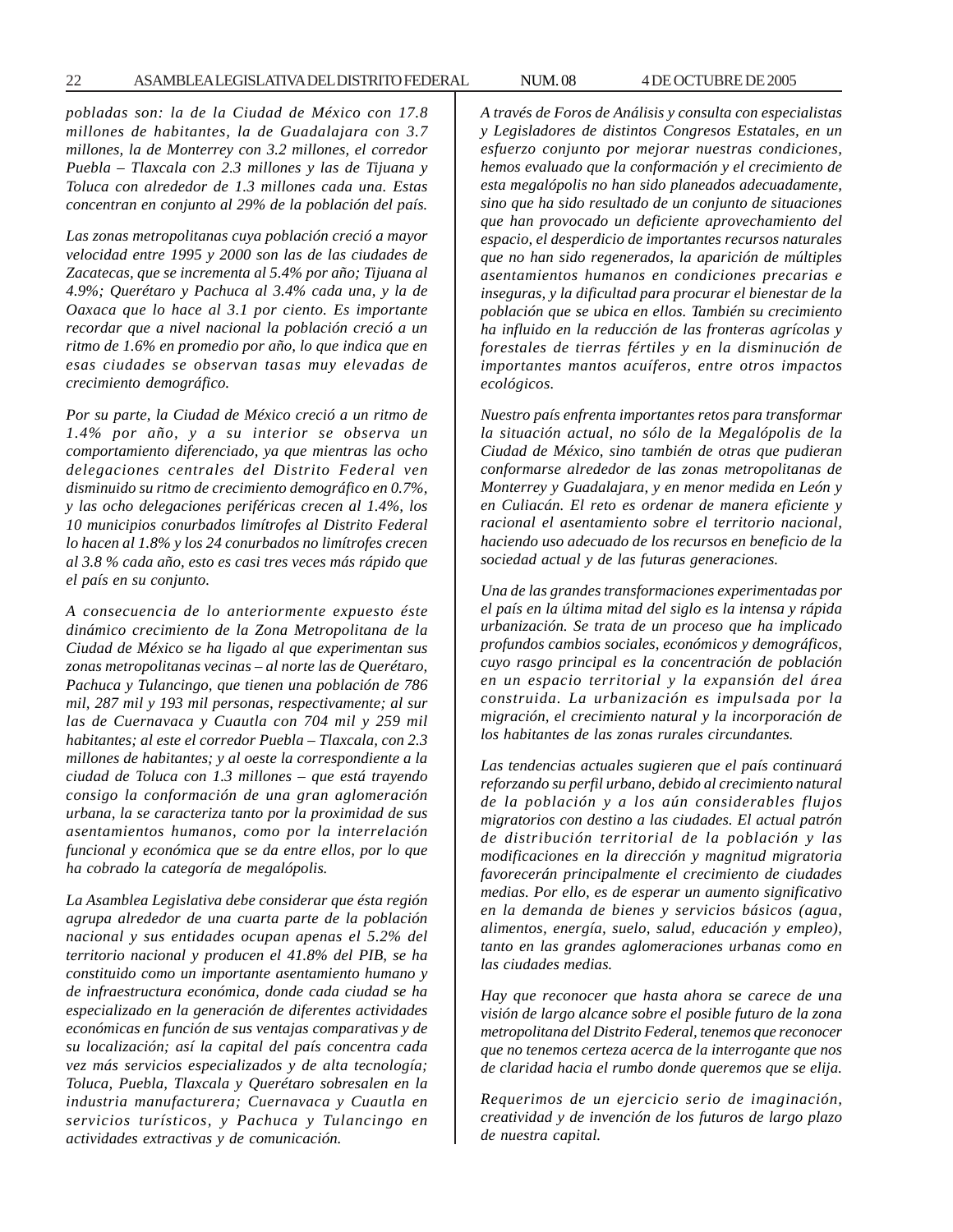*La cuestión es plantearse no como será en el porvenir de nuestra ciudad, sino cómo podría ser en función de lo que hagamos ahora o dejemos de hacer.*

*La llamada zona metropolitana de la Ciudad de México, centro económico, comercial, político, cultural y educativo vive permanentemente al borde del colapso y está a prueba todos los días su habitabilidad y vulnerabilidad frente a muchos riesgo de infraestructura, de convivencia social e inclusive, naturales, como sismos, terremotos, inundaciones, contaminación y hundimientos.*

*No podemos dejar de reconocer los retos que enfrentamos como consecuencia de nuestra dinámica demográfica.*

*Es evidente que los problemas se congestionarán: salud, educación, seguridad pública, agua, desechos sólidos, transporte y vialidad, contaminación, drenaje, vivienda, abasto, empleo, convivencia social entre otros.*

*Los estudios más recientes nos hablan ya de lo que han denominado una lógica metamegalopolitana, la coordinación en los planes y proyectos para atender los problemas de nuestra gente.*

*El largo plazo nos ha rebasado, por lo que hay que pensar en la construcción de un nuevo andamiaje Jurídico-Institucional para atender la zona metropolitana del Valle de México.*

*Frente al futuro, es entonces probable que nos veamos obligados a emprender, a operar y a perfeccionar los nuevos sistemas urbanos que ya se dan en muchas partes del mundo actual.*

*Ésta propuesta, que consiste en crear la Secretaría de Asuntos Metropolitanos del Gobierno del Distrito Federal se sustenta en la argumentación que hemos venido sosteniendo en el presente documento y que nos permitirá tener una visión de largo plazo, de imaginación, creatividad y solución a los inminentes retos y desafíos de las zonas megalopolitanas que ya existen y las que habrán de conformarse durante los próximos lustros en nuestro país.*

*A todo lo anterior se suma el hecho de que el día de mañana se llevará a cabo la reinstalación de la Comisión Ejecutiva de Coordinación Metropolitana en el Municipio de Naucalpan, Estado de México, evento al que concurrirá el C. Presidentes de los Estados Unidos Mexicanos, Lic. Vicente Fox Quesada, el Jefe del Gobierno del Distrito Federal, Lic. Alejandro Encinas Rodríguez y el C. Gobernador Constitucional del Estado de México, Lic. Enrique Peña Nieto.*

*Por lo anteriormente expuesto y fundado someto a consideración de ésta Honorable Asamblea la siguiente: INICIATIVA DE REFORMA PARA QUE LA H. CÁMARA*

*DE DIPUTADOS MODIFIQUE LA SECCIÓN TERCERA, ARTÍCULO 69, 70, 71, 72, 73, 74 Y 75 DEL ESTATUTO DE GOBIERNO DEL DISTRITO FEDERAL A FIN DE CREAR LA SECRETARÍA DE ASUNTOS METROPOLITANOS DEL GOBIERNO DEL DISTRITO FEDERAL*

*Único.- Se eleva a rango de Secretaría la Coordinación Metropolitana del Gobierno del Distrito Federal.*

*Dado en el Recinto Legislativo de Donceles y Allende a los cuatro días del mes de octubre del año 2005.*

*Firman las y los Diputados: Manuel Jiménez Guzmán, José Medel Ibarra, Jaime Aguilar Álvarez y Mazarrasa, María Claudia Esqueda Llanes, Jorge García Rodríguez, Norma Gutiérrez De la Torre, Mauricio López Velázquez.*

Muchas gracias.

**EL C. PRESIDENTE.-** Muchas gracias diputado. Con fundamento en lo dispuesto por los Artículos 36, fracciones V y VII, 89 de la Ley Orgánica de la Asamblea Legislativa del Distrito Federal, 28 y 86 del Reglamento para su Gobierno Interior, se turna para su análisis y dictamen a las Comisiones Unidas de Normatividad Legislativa, Estudios y Prácticas Parlamentarias y la de Desarrollo Metropolitano.

Esta presidencia hace del conocimiento de la Asamblea que la presentación de la iniciativa enlistada en el numeral 8 del orden del día, será al final del apartado de iniciativas.

Para presentar una iniciativa de reformas y adiciones a la Ley de Salud del Distrito Federal, se concede el uso de la Tribuna a la diputada Silvia Oliva Fragoso, del Partido de la Revolución Democrática.

**LA C. DIPUTADA SILVIA OLIVA FRAGOSO.-** Con su permiso, diputado Presidente.

# *INICIATIVA DE REFORMAS Y ADICIONES A LA LEY DE SALUD PARA EL DISTRITO FEDERAL.*

*México DF a 4 de octubre de 2005*

# *DIP. MAURICIO LÓPEZ VELÁZQUEZ PRESIDENTE DE LA MESA DIRECTIVA DE LA ASAMBLEA LEGISLATIVA DEL DISTRITO FEDERAL PRESENTE*

*Con fundamento en el artículo 122, párrafos primero y segundo; Base Primera, fracción V, inciso i) de la Constitución Política de los Estados Unidos Mexicanos; así como de los diversos 8º, fracción I; 36; 42, fracción XIII; 46, fracción I y 49, del Estatuto de Gobierno del Distrito Federal y 10, fracción I de la Ley Orgánica de la Asamblea Legislativa del Distrito Federal, la suscrita*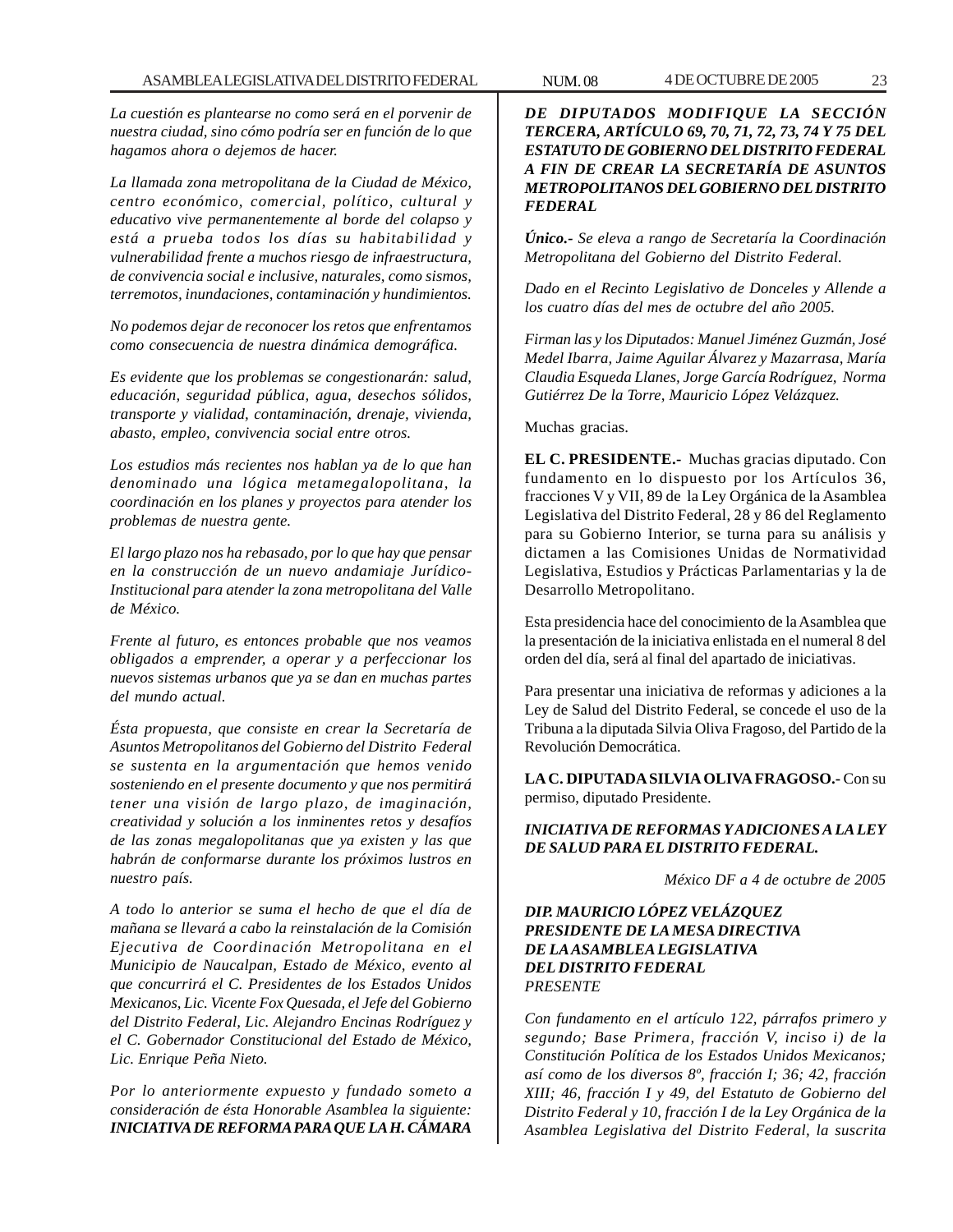*Diputada Silvia Oliva Fragoso, integrante al Grupo Parlamentario del Partido de la Revolución Democrática, somete a la consideración de esta Asamblea la siguiente Iniciativa de reformas y adiciones a la Ley de Salud para el Distrito Federal, al tenor de la siguiente:*

#### *EXPOSICIÓN DE MOTIVOS*

*No existe ninguna razón o circunstancia capaz de justificar el tráfico de niños. Supone, de entrada, una trasgresión violenta de sus derechos de protección frente a cualquier tipo de explotación. Lamentablemente no es un fenómeno nuevo y las tendencias actuales apuntan a que continuará creciendo como un fenómeno global. \*(Pannuda Boonpala y June Kane. Child trafficking and action to eliminate it, International Labour Office, Suiza, 2002.) Entre el tráfico, la explotación y la esclavitud existen líneas difusas que tienden a confundirse en el tiempo.*

*El fenómeno del tráfico de niños es complejo. Sea como un problema ligado a la pobreza, a la falta de educación o a la descomposición del tejido social, sus efectos son devastadores. Frente a la persuasión o la amenaza de traficantes de niños, la situación de un niño violentado por la explotación laboral o sexual, por el daño físico o emocional de un trasgresor puede terminar en desaparición o muerte.*

*En Argentina, durante la dictadura militar de Jorge Rafael Videla, cientos de niños recién nacidos fueron arrebatados de sus padres, quienes a su vez habían sido asesinados al ser identificados como opositores del régimen. Esos niños crecieron con los torturadores de sus padres, al amparo de un gobierno que no sólo descuidaba la protección a los derechos fundamentales sino promovía su corrupción. En 1999 la Legislatura de la Ciudad Autónoma de Buenos Aires sancionó con fuerza de ley la creación del Fondo de Reparación Histórica de la Ciudad de Buenos Aires por la Identidad, para la Localización y Restitución de Niños Secuestrados y/o Nacidos en Cautiverio en Argentina, destinado a solventar los gastos para dar con los niños secuestrados.*

*El esfuerzo legislativo internacional respecto a la protección de los derechos de las niñas y los niños, no sólo en materia de tráfico de niños sino en general respecto a las obligaciones del Estado, ha sido refrendado con diversos compromisos como la Declaración de Ginebra de 1924 sobre los Derechos del Niño, la Declaración de los Derechos del Niño adoptada por la Asamblea General de la ONU el 20 de noviembre de 1959, la Declaración Universal de Derechos Humanos, el Pacto Internacional de Derechos Civiles y Políticos (en particular, en los artículos 23 y 24), en el Pacto Internacional de Derechos Económicos, Sociales y Culturales (véase el artículo 10) y el Protocolo para la* *Prevención, Supresión y Sanción del Tráfico de Personas, especialmente mujeres y niños, derivada de la Convención de las Naciones Unidas contra la Delincuencia Organizada Transnacional de 2000 y ratificado por nuestro país el 4 de marzo de 2003.*

*De esta manera queda claro que en la Declaración de los Derechos del Niño de 1959 ''el niño, por su falta de madurez física y mental, necesita protección y cuidados especiales, incluso la debida protección legal, tanto antes como después del nacimiento''. Por otro lado, en el artículo 3 de la Convención sobre los Derechos del niño se destaca la responsabilidad del Estado para que ''las instituciones, servicios y establecimientos encargados del cuidado o la protección de los niños cumplan las normas establecidas por las autoridades competentes, especialmente en materia de seguridad, sanidad, número y competencia de su personal, así como en relación con la existencia de una supervisión adecuada''.\*( Convención sobre los Derechos del Niño, adoptada y abierta a la firma y ratificación por la Asamblea General en su resolución 44/25, de 20 de noviembre de 1989, en vigor desde el 2 de septiembre de 1990. La Convención fue firmada por México el 21 de septiembre de 1990 y ratificada por el Senado el 5 de mayo de 1993.) De manera puntual el Protocolo para la Prevención, Supresión y Sanción del Tráfico de Personas, especialmente Mujeres y Niños establece como mecanismos preventivos el aumento de la seguridad y el control de documentos.*

*Sin embargo, pese a la voluntad expresada y la dedicación que han puesto organismos internacionales como la ONU y la Organización Internacional del Trabajo, es indudable que como fenómeno el tráfico de niños sigue siendo un negocio numeroso y rentable. Tan sólo en América Latina, un reporte documentado sobre tráfico de niños realizado por el Departamento de Estado norteamericano estima que cada año entre 45,000 y 50,000 mujeres y niños latinoamericanos son objeto de tráfico en su territorio.\*(Pannuda Boonpala y June Kane, op. cit, p. 32.)*

*En México, si bien la falta de estadísticas oficiales es una constante, revisando otras fuentes el problema se revela como importante: 130,000 casos en los últimos seis años, según la Fundación Nacional de Investigaciones de Niños Robados y Desaparecidos. En casi la mitad de los casos, uno de los progenitores ha secuestrado a su hija o hijo recién nacido. Sin embargo, como mercado ilícito, el ''precio de venta'' en los Estados Unidos puede ser igual a 34 veces más el ''precio de compra'' en territorio nacional.\*(''Denuncian robo de 20 mil niños al año en México'', en Diario La Crónica de Hoy, 3 de enero de 2005.) En el ínter juega una larga red de corrupción.*

*Uno de los problemas ligados al tráfico de infantes es la explotación sexual. Según estimaciones de UNICEF,*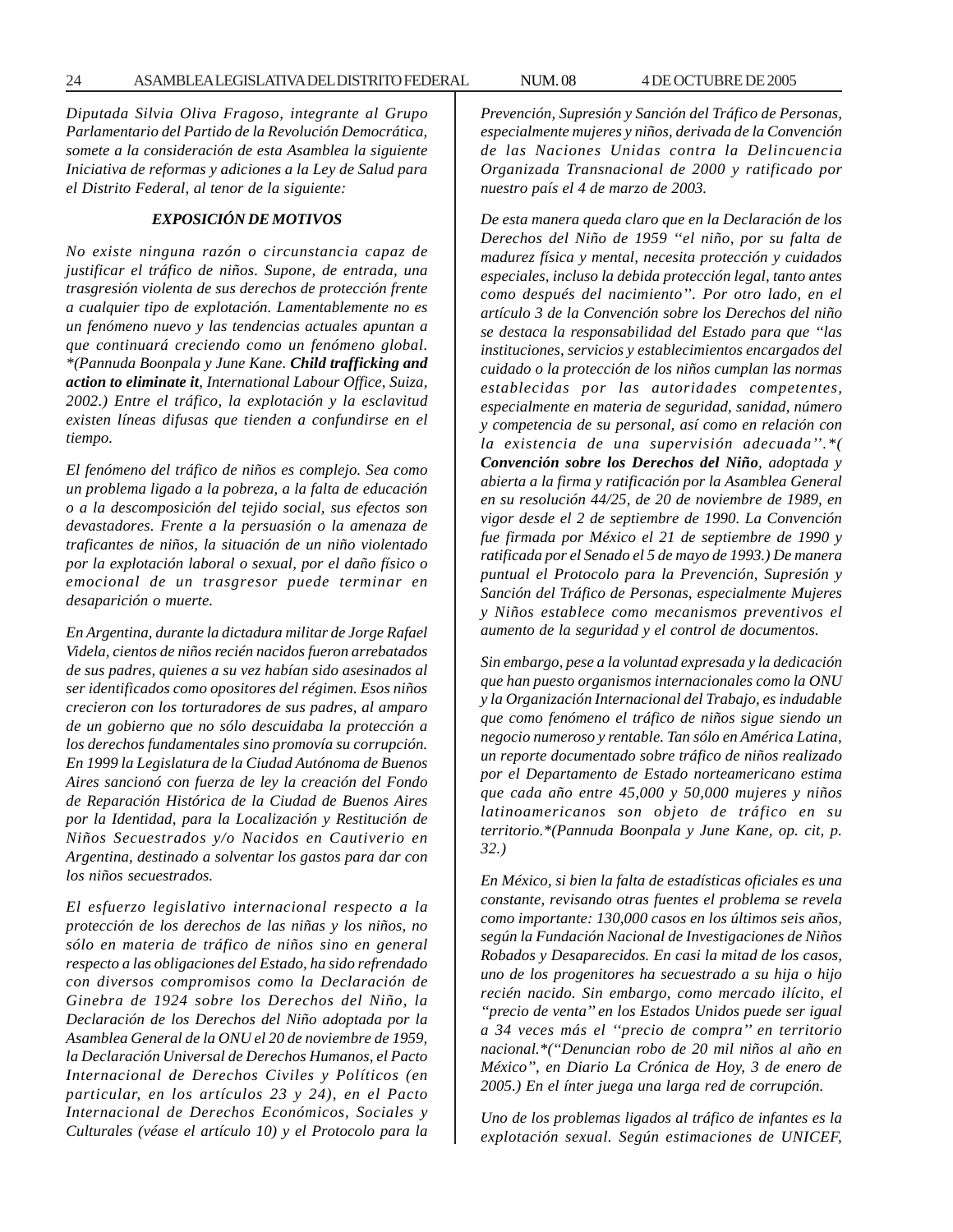*alrededor de un millón de niños y niñas se suman anualmente a la explotación sexual comercial en el mundo. Un cálculo sobre sus dimensiones señala que genera ganancias estimadas en 7 billones de dólares al año.\*(Cimacnoticias.com, sábado 17 de noviembre de 2001. Véase también la siguiente referencia: http:// www.unicef.org/mexico/programas/explotacion.htm)*

*En nuestro país, según un informe que coordinaron el DIF y UNICEF en el año 2000 consideró la existencia de 16,000 niñas y niños sujetos a explotación sexual, la mayor proporción de niñas entre los 10 y 14 años de edad (80%).\*(Azaola, Elena. Infancia Robada. Niñas y niños víctimas de explotación sexual en México, DIF - UNICEF - CIESAS, octubre de 2000, p. 157.) Sin embargo, en los dos últimos años este problema ha aumentado alrededor de 25% al pasar de 16,000 a 20,000 casos de menores explotados sexualmente, según fue dado a conocer recientemente por una investigadora de la Procuraduría General de la República. \*(''Campañas de prevención no han dado resultado en el mundo'' en Diario El Universal, 3 de septiembre de 2005.)*

*Como una lamentable cadena de historias, la explotación sexual de menores también va ligada con la pornografía infantil. Según la Coordinación de Inteligencia de la Policía Federal Preventiva, el número de casos de pornografía infantil en menores que no rebasan el año de edad ha aumentado a un nivel inusitado, hasta ubicarla en un preocupante 6% del universo total. \*(''Pornografía acecha a bebés menores de 1 año'' en Diario El Universal, 14 de septiembre de 2004, sección Nuestro mundo, página 1.) Este problema nos sitúa ante dos responsabilidades: niños recién nacidos que han sido robados de hospitales o niños recién nacidos que son corrompidos por sus familiares u otros.*

*Esta iniciativa busca mejorar el marco jurídico para la identificación de niños y niñas recién nacidos, sean hospitales públicos o privados, para lo cual dispone una serie de medidas preventivas. Si se disminuye el tráfico de menores en hospitales, seguramente también disminuirán los casos de explotación infantil, sea laboral o sexual.*

*En nuestro país no existe regulación sobre la identificación de niñas y niños recién nacidos. Algunos hospitales, privados fundamentalmente, han propuesto medidas preventivas sin que haya un ordenamiento legal que los apoye. Sin embargo, no hay que desdeñar las actividades de efectos directos o indirectos que ha instrumentado el gobierno federal y local, como los siguientes:*

> • *La Fiscalía Especial de Tráfico de Menores, adscrita a la Unidad Especializada en Delincuencia Organizada de la Procuraduría General de la República, la cual cuenta con un*

*grupo multidisciplinario de profesionistas para realizar cambios fisonómicos experimentados por los desaparecidos.*

• *El Sistema de Protección Infantil de la Secretaría de Seguridad Pública del Distrito Federal que recientemente creó la Cartilla de Identificación Infantil, la cual recopila información sobre el menor (nombre, edad, fecha de nacimiento, sexo, señas particulares, enfermedades y alergias, tipo de sangre, fotografía, huellas dactilares y muestra de cabello).*

*Pese a lo anterior, la posición del Estado respecto al problema más bien puede compararse como una escaramuza que se pierde. Hasta hoy, parece que la prohibición penal expresa tanto en el Código Penal Federal como el Nuevo Código Penal para el Distrito Federal respecto al tráfico de personas, corrupción de menores, pornografía infantil, etc. no han sido suficientes para inhibir este tipo de conductas criminales.*

*Argentina, un país con un avanzado marco normativo en la materia, desde hace años dispuso una lista de ordenamientos legales específicos sobre los mecanismos de identificación de niñas y niños. En 1995 el Senado y la Cámara de Diputados de la Nación Argentina reunidos en Congreso sancionaron la Ley 24.540 del Régimen de Identificación de Recién Nacidos. Modificada en 1997 por la ley 24.884, este ordenamiento establece un detallado sistema de identificación de la madre y del recién nacido con responsabilidades definidas para el personal médico. La fórmula de identificación se encuentra contenida en el artículo 6 de la citada ley:*

*''Artículo 6.- La identificación deberá hacerse en una ficha única, numerada por el Registro Nacional de Personas, en tres ejemplares, en la que constarán los siguientes datos:*

- *De la madre: nombre y apellido, tipo y número de documento de identidad e impresión dactilar.*
- *Del niño: nombre con el que se lo inscribirá, sexo, calcos papilares palmares y plantares derechos, y clasificación de ambos.*
- *Si el niño ha nacido con vida.*
- *Nombre, apellido y firma del identificador interviniente.*
- *Nombre, apellido y firma del profesional que asistió al parto.*
- *Fecha, hora y lugar del nacimiento y de la confección de la ficha.*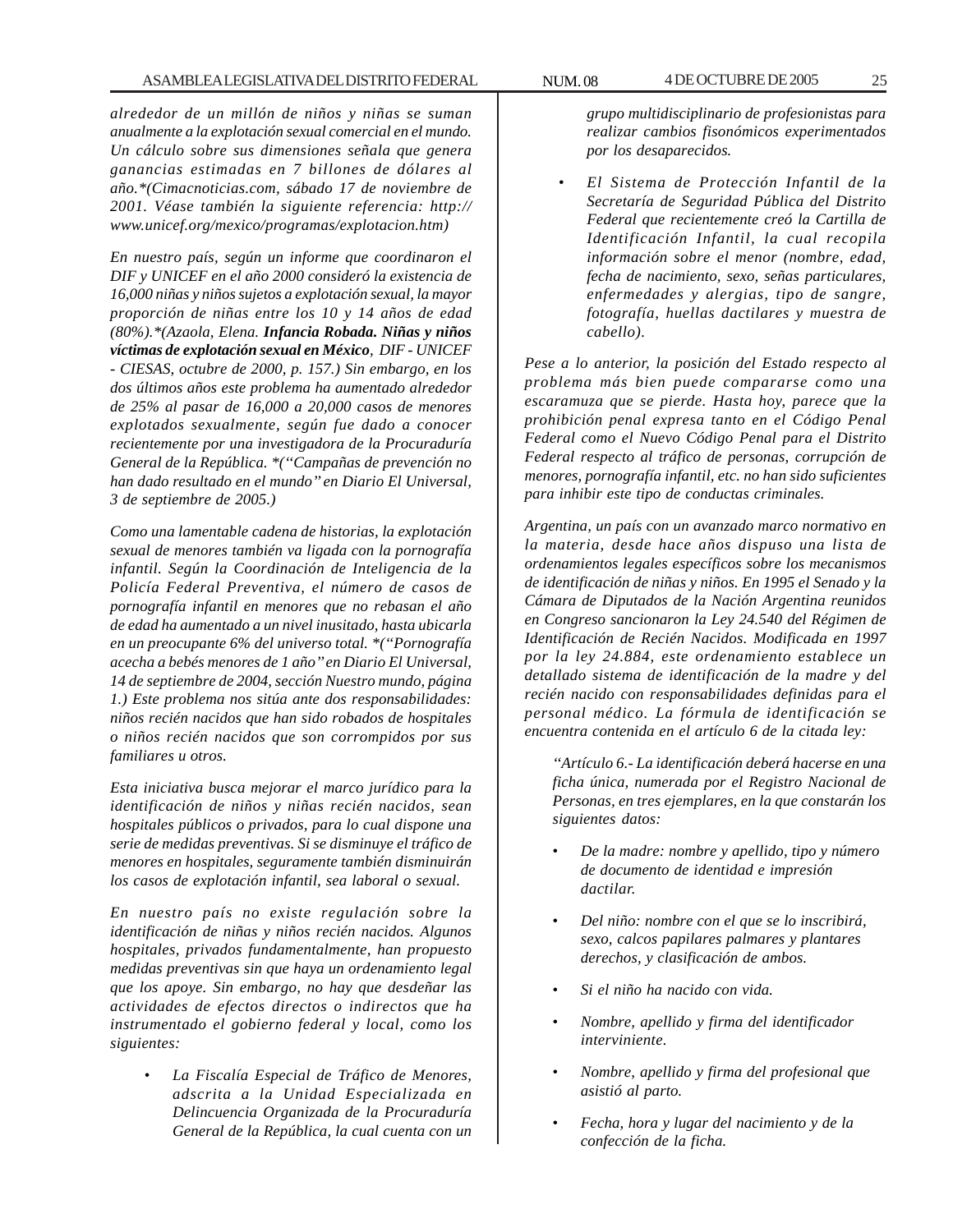- *Calcos tomados al egreso.*
- *Datos del establecimiento médico asistencial: nombre y domicilio.*
- *Observaciones.''*

*En diciembre de 2003 la Legislatura de la Ciudad Autónoma de Buenos Aires sancionó la Ley 1226 del Sistema de Identificación al recién nacido y de su madre. Mediante la creación del Sistema de Identificación del Recién Nacido y de su Madre, se prevé la toma y archivo de huellas genéticas sanguíneas correspondientes al recién nacido y a su madre, así como la colocación para ambos de una pulsera plástica de cierre inviolable y codificada.*

*Entre la identificación de huellas dactilares, las muestras sanguíneas o la colocación de pulseras hay razones técnicas que no deben desdeñarse. En México es bien conocido que las huellas plantares son las más utilizadas como mecanismo de identificación del menor. Sin embargo, como se ha demostrado fehacientemente, desde hace décadas éstas impresiones tienen un escaso valor como mecanismo de identificación. La revista Medical Record News mostró en 1965 que en el 98% de los casos no tenían valor para identificar a los niños porque el papel y la tinta eran inadecuados; la revista Pediatrics demostró en 1966 que sólo 20% de las muestras plantares eran utilizables y recomendaba la identificación por pulseras; The Journal of Pediatrics en noviembre de 1981 comprobó que 89% de las muestras plantares fueron técnicamente inadecuadas; una encuesta publicada en 1987 en la revista Pediatrics para todos los Departamentos de Salud de los 52 Estados Americanos especificó que solo Nueva York requería impresión plantar; en marzo de 1995 el editorial de la British Medical Journal enfatizó en la vigilancia y entrenamiento del staff como claves para prevenir el robo de niños en los hospitales. \*(Lomito, Celia y Carlos Duverges. Identificación del recién nacido y medidas de prevención para evitar su robo de las maternidades, Revista del Hospital Materno Infantil Ramón Sardá, Argentina, 1995, 115-124 pp.)*

*Por ello es importante legislar en materia de identificación de menores en hospitales públicos y privados del Distrito Federal. En el ámbito de las responsabilidades del Estado es necesario salvaguardar la integridad física y psicológica de las niñas y los niños con todos los medios posibles, establecer una jerarquía de responsabilidades tanto para los padres, médicos y enfermeras como los propios hospitales. No hay peor escenario que la anomia a los problemas sociales, particularmente este que ha venido redimensionando su gravedad.*

*En aras de los objetivos señalados, se propone la modificación al inciso b de la fracción I del artículo 6º a* *efecto de especificar en el ámbito de las atribuciones del Gobierno la identificación del recién nacido y de la madre; se expone la modificación a la fracción XXII y la adición de la fracción XXIII del artículo 8º para reconocer dentro de las responsabilidades concretas de la Secretaría de Salud del Distrito Federal la organización, administración y operación del Registro Genético Neonatal-Maternal del Distrito Federal; se propone la modificación a la fracción X del artículo 14 a efecto de disponer para el Sistema de Salud del Distrito Federal su atribución en materia de identificación neonatal-maternal durante el parto, y; finalmente se adiciona el artículo 18 Bis donde se especifica la creación del Registro Genético Neonatal-Maternal con el objeto de establecer el derecho de todo niño nacido vivo o muerto y su madre a ser identificados, en aras de prevenir robos, secuestros, cambio de niños fundado en la preferencia del sexo masculino, etc. En este mismo artículo se dispone una serie de medidas técnicas de identificación, con el ámbito de responsabilidades definidas para el centro hospitalario y el personal médico, además de una lista de datos de identificación genética para el niño y la madre. En el proceso, se evalúa como fundamental la toma de gota de sangre, la colocación del brazalete y la tarjeta única de identificación.*

*Tal vez la aportación en materia legislativa que se desprenda de esta iniciativa no sea más que una aproximación sucesiva y limitada a la solución, pero es necesario disponer los instrumentos legales a nuestro alcance. Como legisladores de la Asamblea Legislativa del Distrito Federal tenemos un compromiso irrenunciable con los ciudadanos y en aras de cuidar por el bienestar de las madres, niñas y niños recién nacidos, salvaguardando sus derechos fundamentales y específicos, se propone la siguiente INICIATIVA DE REFORMAS A LA LEY DE SALUD PARA EL DISTRITO FEDERAL, de acuerdo con la siguiente redacción:*

*''ARTÍCULO ÚNICO. Se modifica el inciso b de la fracción I del artículo 6º; se modifica la fracción XXII y se adiciona la fracción XXIII al artículo 8º; se modifica el artículo 14, fracción X; se adiciona un Artículo 18 Bis; todos de la LEY DE SALUD PARA EL DISTRITO FEDERAL, para quedar como sigue:*

*ARTÍCULO 6.- En las materias de Salubridad General a que se refiere el artículo 13 Apartado B) de la Ley General, dentro del territorio del Distrito Federal, corresponderá al Gobierno realizar las actividades establecidas en ese ordenamiento conforme a sus disposiciones, para lo cual tendrá las siguientes atribuciones:*

*I. Planear, Organizar, Operar, Supervisar y Evaluar de la manera prescrita en la Ley General:*

*a)…*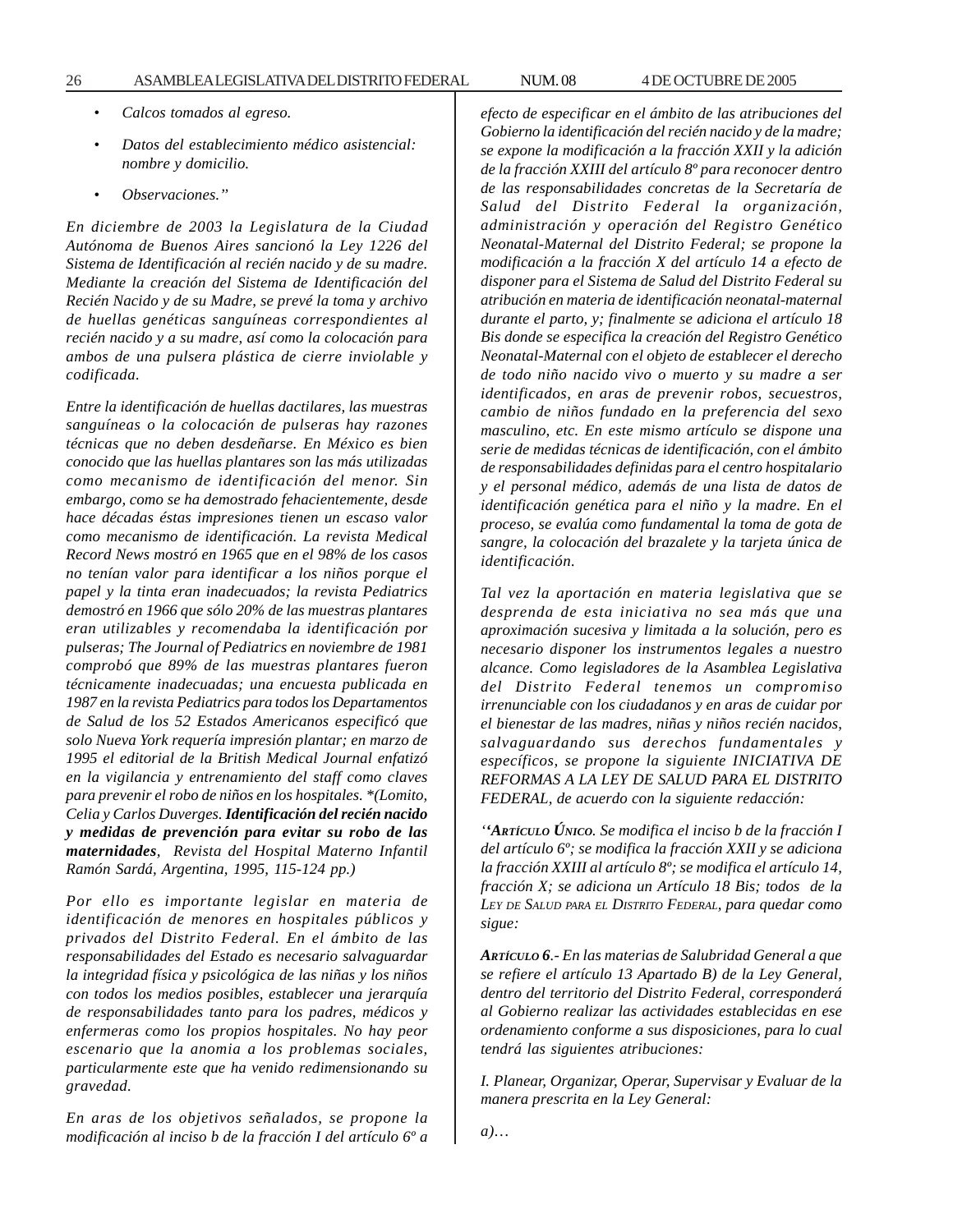*b) La prestación de los servicios de atención maternoinfantil que comprende la atención e identificación del niño, la vigilancia de su crecimiento, desarrollo, salud mental y promoción de la atención oportuna, así como la atención e identificación de la mujer durante el embarazo, el parto y el puerperio;*

*ARTÍCULO 8.- La Secretaría del Distrito Federal tendrá a su cargo:*

*I.- XXI…*

- *XXII.- Organizar, administrar y operar el Registro Genético Neonatal-Maternal del Distrito Federal conforme a lo dispuesto en la presente Ley, y*
- *XXIII.- Las demás que le señalen otras leyes y disposiciones aplicables.*

*ARTÍCULO 14.- El Sistema de Salud del Distrito Federal tiene por objeto ejercer las atribuciones correspondientes para la protección de la salud, en los términos de la Ley General, de la presente Ley y demás disposiciones aplicables y en consecuencia tenderá a:*

*I.-IX…*

*X.- Establecer y vigilar que las instituciones de salud, públicas y privadas, comprendidas en el marco de esta Ley, contemplen las disposiciones relativas al*  $libre$  desplazamiento, accesibilidad *comunicación, además las que correspondan en materia de identificación neonatal-maternal durante el parto.*

*ARTÍCULO 18 BIS.- Se crea el Registro Genético Neonatal-Maternal del Distrito Federal de aplicación obligatoria en hospitales públicos y privados del Distrito Federal, el cual tiene por objeto establecer el derecho de todo niño nacido vivo o muerto y su madre a ser identificados, así como garantizar la indemnidad e integralidad del vínculo materno filial.*

*La identificación consistirá en:*

*I. Identificación Materna.- En el proceso de identificación materna que deberá efectuarse bajo responsabilidad del personal médico a cargo, se comprenderá:*

> *a. Toma de gota de sangre de la madre que se incluirá en la tarjeta única de identificación.*

> *b. Colocación de un brazalete inviolable y codificado con los datos siguientes: fecha de nacimiento y datos del centro hospitalario; nombre y apellidos del personal médico que asistió al parto; nombre y apellidos de la madre, así como sexo y peso del recién nacido.*

*II. Identificación del Recién Nacido.- Para la identificación del recién nacido, que deberá efectuarse bajo responsabilidad del personal médico a cargo, se efectuará inmediatamente de producido el nacimiento el procedimiento siguiente:*

> *a. Toma de gota de sangre del cordón umbilical del recién nacido, la cual se incluirá en la tarjeta única de identificación.*

> *b. Colocación de un brazalete inviolable y codificado en la muñeca o tobillo del recién nacido con los siguientes datos: fecha de nacimiento y datos del centro hospitalario; nombre y apellidos del personal médico que asistió al parto; nombre y apellidos de la madre, así como sexo y peso del recién nacido.*

*II. Salvo en los casos donde implique riesgo para la vida y/o salud de la madre y/o del recién nacido, se podrá posponer la realización del procedimiento procurando su concreción a la brevedad posible. La postergación deberá estar debidamente fundada y motivada por el personal médico a cargo del parto.*

*La tarjeta única de identificación, con los datos del recién nacido y de la madre, deberán incorporarse al Registro Genético Neonatal-Maternal del Distrito Federal. Los hospitales, públicos o privados, están obligados a mantener el registro de los casos atendidos.*

*La Secretaría de Salud del Distrito Federal, además de administrar el Registro Genético Neonatal-Maternal del Distrito Federal conforme a lo dispuesto en el artículo 8º, vigilará su cumplimiento en hospitales públicos o privados, reglamentando o disponiendo las normas técnicas que sean necesarias.*

*De reportar algún rompimiento en el vínculo maternofilial, por robo o abandono del recién nacido, los hospitales están obligados a denunciarlo inmediatamente a las autoridades.*

# *TRANSITORIO*

*ÚNICO. El presente decreto entrará en vigor a los noventa días de su publicación en la Gaceta Oficial del Distrito Federal. Para su mayor difusión, publíquese en el Diario Oficial de la Federación.''*

*Dado en el Recinto Legislativo, a los 4 días del mes de octubre de 2005.*

# *ATENTAMENTE*

# *SILVIA OLIVA FRAGOSO*

Es cuanto, diputado Presidente.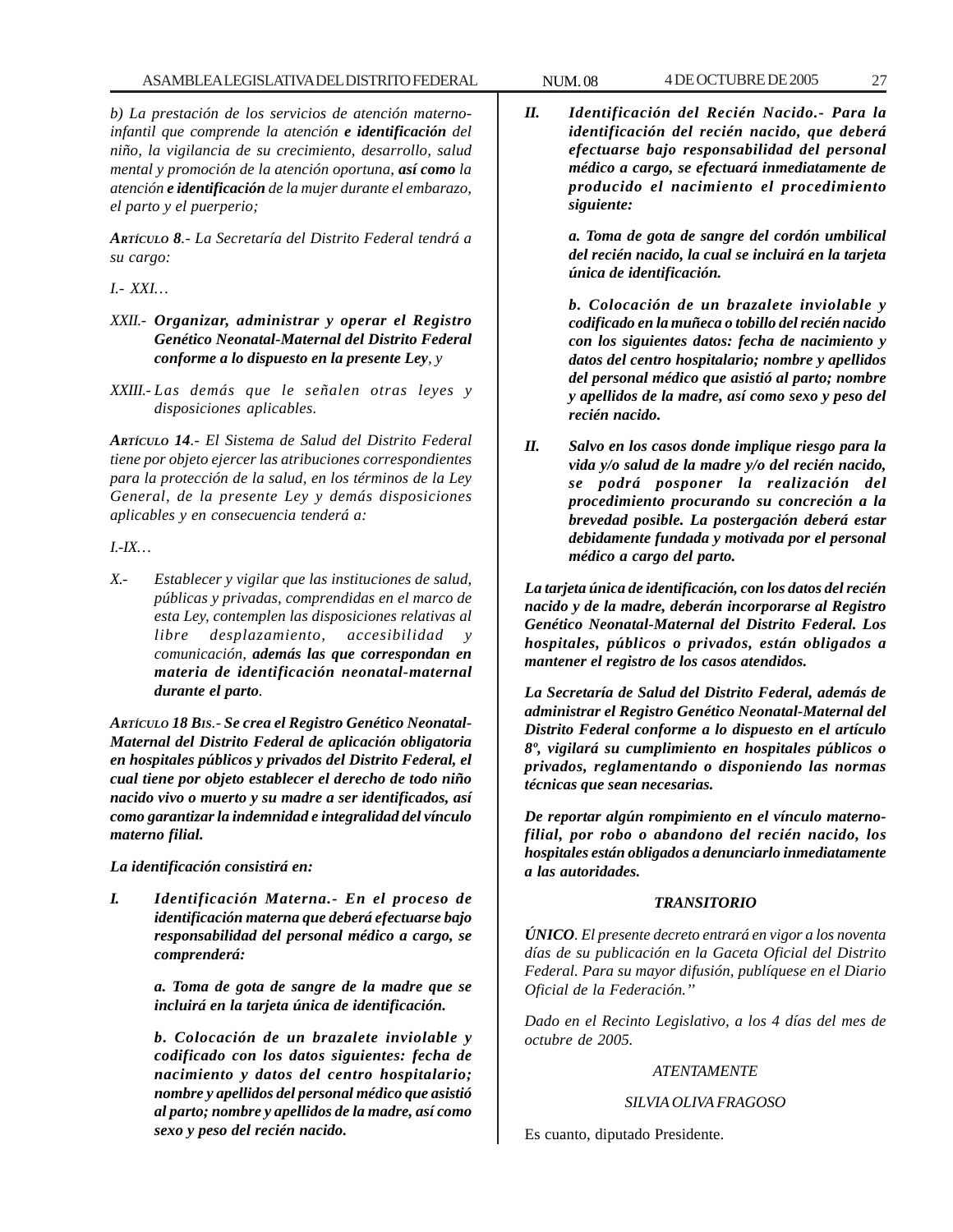**EL C. PRESIDENTE.-** Gracias, diputada. Con fundamento en lo dispuesto por los artículos 36 fracciones V y VII, 89 de la Ley Orgánica de la Asamblea Legislativa del Distrito Federal, 28 y 86 del Reglamento para su Gobierno Interior, se turna para su análisis y dictamen a la Comisión de Salud y Asistencia Social.

Para presentar una iniciativa con proyecto de decreto de adiciones al Reglamento para el Gobierno Interior de la Asamblea Legislativa del Distrito Federal y al Reglamento Interior de las Comisiones de la Asamblea Legislativa del D.F., se concede el uso de la tribuna al diputado Francisco Agundis, del Partido Verde Ecologista de México.

#### **EL C. DIPUTADO FRANCISCO DE PAULA AGUNDIS ARIAS.-** Con el permiso del diputado Presidente.

*INICIATIVA CON PROYECTO DE DECRETO QUE ADICIONA DIVERSAS DISPOSICIONES DEL REGLAMENTO PARA EL GOBIERNO INTERIOR DE LA ASAMBLEA LEGISLATIVA DEL DISTRITO FEDERAL Y DEL REGLAMENTO INTERIOR DE LAS COMISIONES DE LA ASAMBLEA LEGISLATIVA DEL DISTRITO FEDERAL.*

*México, D.F., 4 de octubre de 2005*.

*DIP. HÉCTOR MAURICIO LÓPEZ VELÁZQUEZ PRESIDENTE DE LA MESA DIRECTIVA DE LA ASAMBLEA LEGISLATIVA DEL DISTRITO FEDERAL PRESENTE*

*Los suscritos, diputados integrantes del Grupo Parlamentario del Partido Verde Ecologista de México en esta Honorable Asamblea, con fundamento en lo dispuesto por los artículos 122 Apartado O, Base Primera, fracción V, inciso a) de la Constitución Política de los Estados Unidos Mexicanos; 42 fracción I y 46 fracción I, del Estatuto de Gobierno del Distrito Federal; 10 fracción I, 17 fracción IV y 88 fracción I, de la Ley Orgánica de la Asamblea Legislativa del Distrito Federal y; 85, fracción I, 86 y 132 del Reglamento para el Gobierno Interior de la Asamblea Legislativa del Distrito Federal, sometemos a la consideración de esta Honorable Asamblea la presente Iniciativa con Proyecto de Decreto que adiciona diversas disposiciones del Reglamento para el Gobierno Interior de la Asamblea Legislativa del Distrito Federal y del Reglamento Interior de las Comisiones de la Asamblea Legislativa del Distrito Federal, bajo la siguiente*

## *EXPOSICIÓN DE MOTIVOS*

*Por mandato Constitucional, a este órgano de gobierno se le dotó de facultades para expedir, modificar y reformar los instrumentos jurídicos que regulan su estructura y funcionamiento interior, los cuales básicamente van dirigidos al establecimiento de una serie de instrumentos* *y herramientas que contribuyan al trabajo dinámico, completo y eficiente que requiere este órgano parlamentario.*

*Es por ello, que las normas que nos rigen y que se encuentran consagradas en documentos como la Ley Orgánica, el Reglamento para el Gobierno Interior y el Reglamento Interior de las Comisiones, deben favorecer a la construcción eficiente y ágil de los trabajos que aquí se desarrollan y que a su vez nos permitan realizar nuestra labor legislativa en un marco de eficacia y legalidad.*

*Es en ese sentido, se hace necesario dar dinamismo y agilidad a los procedimientos que dentro de estos instrumentos se establecen, con el objetivo de que la ciudadanía pueda confiar en que en esta Soberanía se trabaja para cumplir las funciones encomendadas, mismas que se circunscriben a la elaboración y modificación de la leyes.*

*Así pues, es dentro de los ordenamientos para nuestro gobierno interior, donde se precisan las bases de organización y funcionamiento de la Asamblea Legislativa del Distrito Federal, dentro del cual encontramos todo lo relativo a los deberes y derechos de los diputados, las facultades de los órganos de gobierno y las unidades administrativas, los procedimientos para la presentación y aprobación de leyes, entre otras tantas cosas. Sin embargo, un instrumento de suma importancia que también se contempla dentro de esta normatividad son las Comisiones y Comités y las disposiciones que regulan su integración y actividades.*

*Las Comisiones de análisis y dictamen legislativo, tienen una función sumamente importante, que es precisamente ser los órganos regulares y permanentes en que intervienen los legisladores para participar en la resolución o dictamen de los asuntos que se les encomiendan. Las Comisiones Ordinarias como también se les conoce, tienen la competencia que refiere su propia denominación, por lo que por su especialización conocen preferentemente de aquellos asuntos vinculados a su competencia.*

*Su trabajo inicia con el documento que le es turnado por orden de la Presidencia de la Mesa Directiva para que proceda a estudiar y poner en estado de resolución una proposición o iniciativa de ley. Mediante la aplicación de un procedimiento simplificado de discusión, se toman las decisiones mediante la manifestación del voto de cada uno de sus integrantes, se consensa la voluntad mayoritaria de los miembros de la comisión constituyendo su resolución la base sobre la cual se sustenta el dictamen que se presenta ante la Asamblea.*

*Sin embargo, en muchas más de las ocasiones, estas Comisiones no pueden llevar acabo la sesión necesaria para lograr concretar este procedimiento, pues la falta*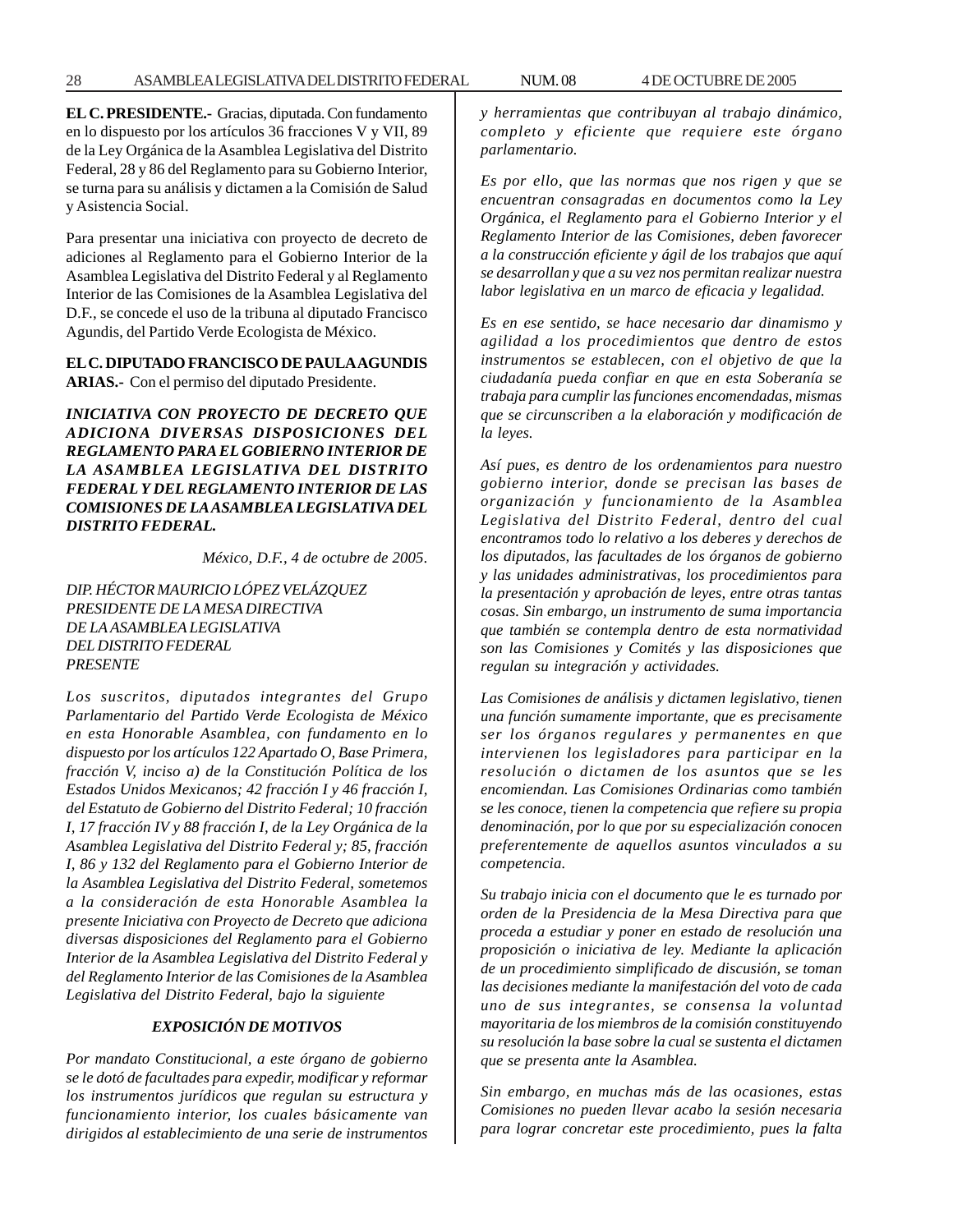*de quórum obliga a cancelar la reunión y posponerla para mejor ocasión. Con ello, el desahogo de los trabajos se ve entorpecido y detenido hasta una nueva oportunidad, sin que se tenga claro cuando sesionará de nueva cuenta y permaneciendo siempre el riesgo de que la sesión pueda volver a suspenderse por la inasistencia de los legisladores.*

*Ejemplo de lo anterior, lo podemos ver en la Comisión de Preservación del Medio Ambiente y Protección Ecológica, la cual ha tenido que cancelar sus reuniones por lo menos en un cincuenta por ciento por falta de quórum, pues de seis convocatorias que se han emitido en lo que va del año, tres de ellas han sido canceladas.*

*De igual forma, la Coordinación de Servicios Parlamentarios nos facilitó información a través de su Dirección de Apoyo a Comisiones y Comités que señalan por ejemplo, que para el caso de la Comisión de Administración y Procuración de Justicia, desde el mes de septiembre del 2004 hasta el mes de agosto de este año, se han cancelado 9 sesiones de las 21 que se han celebrado. En la Comisión de Asuntos Indígenas se han realizado tres reuniones y tres han sido canceladas y en la Comisión de Asuntos Político Electorales, se han cancelado seis de las once reuniones convocadas, esto es, más del 50 por ciento.*

*Así pues como datos totales, encontramos que de las 359 reuniones programadas, 271 se han llevado a cabo y 88 se han cancelado por diversos motivos, entre ellos la falta de quórum.*

*Dentro de la Ley Orgánica y para el caso de la Diputación Permanente, se establece una formula que permite garantizar la celebración de la sesión en caso de que no haya quórum legal, estableciendo que se citará dentro de los dos días siguientes y se realizará con los diputados que asistan. Esto permite agilizar las tareas que allí se desarrollan e impide que se entorpezca o se vea detenido el trabajo parlamentario.*

*Es evidente que este procedimiento puede marcar un precedente interesante para garantizar de la misma forma el trabajo de las Comisiones de Análisis y Dictamen Legislativo.*

*No debemos olvidar que la existencia de estos órganos de dictaminación internos y del adecuado trabajo que realicen, posibilita acreditar la calidad técnica y profesional del trabajo institucional de los legisladores, la eficacia de la división de 1as actividades parlamentarias por especialidades, así como la organización funcional y efectiva de la producción normativa, pues en realidad son ellas quienes funcionan como los piezas permanentes de la actividad legislativa.*

*En ese sentido, reviste suma importancia que sus trabajos se conduzcan adecuada y eficazmente y que las* *resoluciones que adopten se apeguen a la legalidad y a la legitimidad necesaria, pero sobre todo, que exista continuidad en los mismos y que no se vean entorpecidos o atrasados por la ausencia de los legisladores que la integran.*

*Por ello, el Partido Verde Ecologista de México presenta la siguiente iniciativa de reformas al Reglamento para el Gobierno Interior de esta Honorable Asamblea y al Reglamento Interior de sus Comisiones, en donde proponemos modificar los artículos 29 y 39 del primer ordenamiento y el artículo 25 del segundo, para incluir la obligación de citar de nueva cuenta a los legisladores que pertenecen a la Comisión dentro de los dos días hábiles siguientes, cuando no se haya podido llevar a cabo la reunión por falta de quórum, y para poder llevar a cabo la reunión en esta ocasión con los diputados que asistan, garantizando así la no interrupción y el mejor desempeño de las actividades que desarrolla la Comisión y en general del trabajo parlamentario.*

*Por lo anteriormente expuesto y con fundamento en lo dispuesto por los artículos 122, Apartado C, Base Primera, fracción y, inciso a) de la Constitución Política de los Estados Unidos Mexicanos, 42, fracción 1 y 46, fracción 1 del Estatuto de Gobierno del Distrito Federal, 10, fracción 1, y 17, fracción IV de la Ley Orgánica de la Asamblea Legislativa del Distrito Federal, así como en el artículo 85, fracción 1 y 86, primer párrafo del Reglamento para su Gobierno Interior, sometemos a su consideración la siguiente INICIATIVA CON PROYECTO DE DECRETO QUE ADICIONA DIVERSAS DISPOSICIONES DEL REGLAMENTO PARA EL GOBIERNO INTERIOR DE LA ASAMBLEA LEGISLATIVA DEL DISTRITO FEDERAL Y DEL REGLAMENTO INTERIOR DE LAS COMISIONES DE LA ASAMBLEA LEGISLATIVA DEL DISTRITO FEDERAL*

*ARTÍCULO PRIMERO.- Se adiciona un párrafo quinto al artículo 29; y se adicionan un segundo, tercer y cuarto párrafo al artículo 39, del Reglamento para el Gobierno Interior de la Asamblea Legislativa del Distrito Federal, para quedar como sigue:*

# *REGLAMENTO PARA EL GOBIERNO INTERIOR DE LA ASAMBLEA LEGISLATIVA DEL DISTRITO FEDERAL*

*TÍTULO SEGUNDO DE LA INSTALACIÓN DE LA ASAMBLEA Y DE SU FUNCIONAMIENTO*

*CAPÍTULO III DE LAS COMISIONES Y COMITÉS DE LA ASAMBLEA Y DE SUS UNIDADES ADMINISTRATIVAS*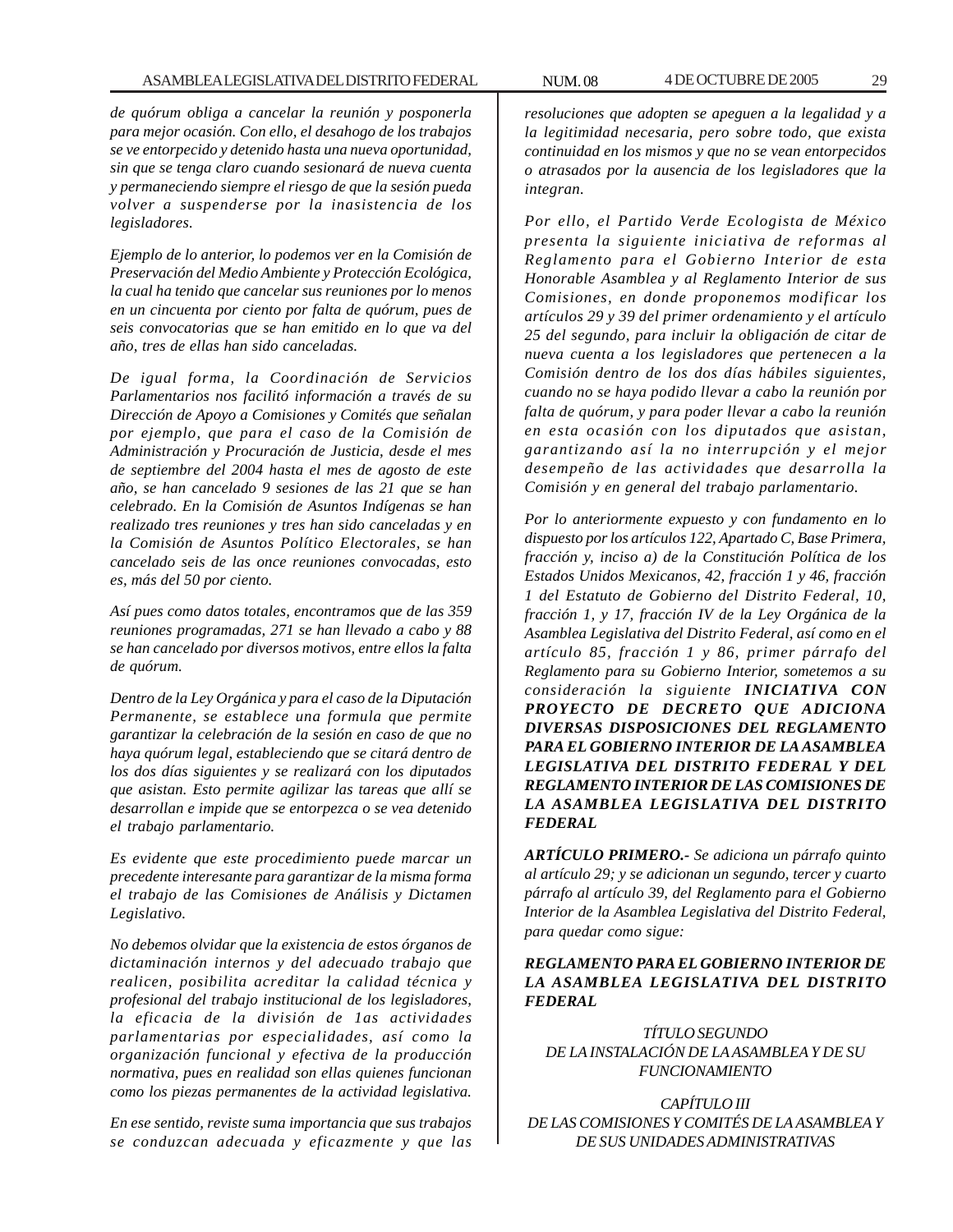*…*

# *PRIMERA PARTE DE LAS COMISIONES Y COMITÉS DE LA ASAMBLEA Y DE SUS UNIDADES ADMINISTRATIVAS*

# *SECCIÓN 1 DE LAS COMISIONES Y COMITÉS*

*Artículo 29.-*

*…*

*…*

*…*

*…*

*En el caso de que no se reúna el quórum necesario para sesionar, se citará de nuevo a sesión dentro de los dos días hábiles siguientes, misma que se llevará a cabo con la asistencia de los Diputados que se encuentren presentes.*

*Artículo 39.-…*

*Para realizar una sesión, se requiere de la asistencia de la mitad más uno de los diputados integrantes.*

*En el caso de que no se reúna el quórum necesario para sesionar, se citará de nuevo a sesión dentro de los dos días hábiles siguientes, misma que se llevará a cabo con la asistencia de los Diputados que se encuentren presentes.*

*El Secretario pasará lista de presentes al inicio de la sesión, en caso de no existir quórum al que se refiere el segundo párrafo, lo informará al Presidente, quien deberá declarar la inexistencia del quórum y citar a los presentes y ausentes el día y hora que considere pertinente atendiendo a lo establecido en el párrafo anterior.*

*ARTÍCULO SEGUNDO.- Se adiciona un segundo párrafo al artículo 25 del Reglamento Interior de las Comisiones de la Asamblea Legislativa del Distrito Federal, para quedar como sigue:*

*REGLAMENTO INTERIOR DE LAS COMISIONES DE LA ASAMBLEA LEGISLATIVA DEL DISTRITO FEDERAL*

> *TÍTULO CUARTO DEL PROCEDIMIENTO DE TRABAJO EN LA COMISIÓN*

# *CAPÍTULO PRIMERO DE LAS REUNIONES DE TRABAJO*

*Artículo 25.-*

*…*

*En el caso de que no se reúna el quórum necesario para sesionar, se citará de nuevo a sesión dentro de los dos días hábiles siguientes, misma que se llevará a cabo con la asistencia de los Diputados que se encuentren presentes.*

*TRANSITORIOS*

*PRIMERO.- El presente decreto entrará en vigor el día de su publicación en la Gaceta Oficial del Distrito Federal.*

*SEGUNDO.- El presente decreto se remitirá al Jefe de Gobierno con el único objeto de su publicación.*

*Firman por el Partido Verde Ecologista de México: Dip. Francisco Agundis Arias, Dip. Arturo Escobar Y Vega, Dip. José Antonio Arévalo González, Dip. Sara Figueroa Canedo, Dip. Gerardo Díaz Ordaz Castañón.*

Muchas gracias.

**EL C. PRESIDENTE.-** Gracias, diputado. Con fundamento en lo dispuesto por los artículos 36 fracciones V y VII, 89 de la Ley Orgánica de la Asamblea Legislativa del Distrito Federal, 28 y 86 del Reglamento para su Gobierno Interior, se turna para su análisis y dictamen a la Comisión de Normatividad Legislativa, Estudios y Prácticas Parlamentarias.

Para presentar una iniciativa que reforma el artículo 3005 y adiciona el 3005 bis al Código Civil para el Distrito Federal, se concede el uso de la tribuna al diputado Alfredo Carrasco Baza, del grupo parlamentario del Partido de la Revolución Democrática.

**EL C. DIPUTADO ALFREDO CARRASCO BAZA.-** Con su venia, señor Presidente.

*INICIATIVA DE DECRETO QUE REFORMA LOS ARTÍCULOS 2247 Y 3005, Y ADICIONA LOS ARTÍCULOS 2246 BIS, 2247 BIS Y 3004 BIS DEL CÓDIGO CIVIL PARA EL DISTRITO FEDERAL.*

*DIP. HÉCTOR MAURICIO LÓPEZ VELÁZQUEZ PRESIDENTE DE LA MESA DIRECTIVA DE LA H. ASAMBLEA LEGISLATIVA DEL DISTRITO FEDERAL* III LEGISLATURA *PRESENTE*

*Con fundamento en el Artículo 122, Apartado C, Base Primera, Fracción quinta, inciso h) de la Constitución Política de los Estados Unidos Mexicanos; Artículos 36, 42 fracción doceava, 46 fracción primera, 48, y 49 del Estatuto de Gobierno; Artículos 7, 10 fracción primera, 17 fracción cuarta, de la Ley Orgánica de la Asamblea Legislativa del Distrito Federal y Artículos 85 fracción primera, y 86 párrafo primero del Reglamento para el Gobierno Interior de la Asamblea Legislativa del Distrito Federal, los CC. Diputados ALFREDO CARRASCO BAZA y VÍCTOR G. VARELA LÓPEZ integrantes del Grupo Parlamentario del Partido de la Revolución Democrática proponemos la siguiente: INICIATIVA DE DECRETO QUE*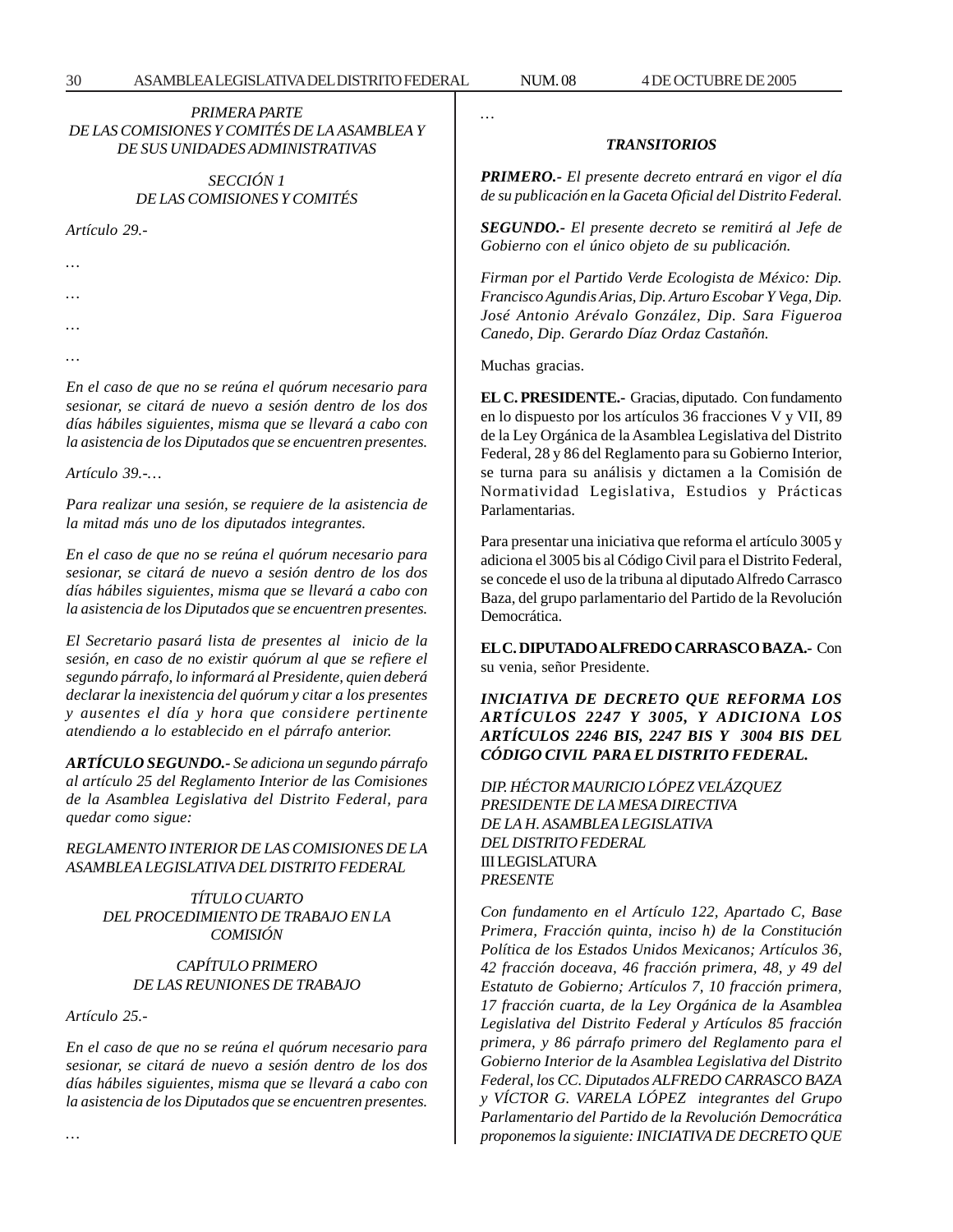*REFORMA LOS ARTÍCULOS 2247 Y 3005, Y ADICIONA LOS ARTÍCULOS 2246 BIS, 2247 BIS Y 3004 BIS DEL CÓDIGO CIVIL PARA EL DISTRITO FEDERAL, al tenor de la siguiente:*

# *EXPOSICIÓN DE MOTIVOS*

*En la vida diaria las personas establecen un sinfín de contratos y convenios en los que establecen obligaciones unilaterales o de bilaterales; estos contratos o convenios son los instrumentos que le dan validez, formalidad y existencia a los que las partes voluntariamente pactan.*

*Los contratos civiles son en los hechos, los convenios que producen o transfieren las obligaciones y derechos (artículo 1793 Código Civil para el Distrito Federal); para que estos existan deben haber consentimiento, el objeto que pueda ser materia del contrato y ocasionalmente la formalidad. De la misma manera estos contratos para que sean lícitos deberán contar con lo siguiente: la capacidad legal de las partes o de una de ellas, no existir vicios de consentimiento, que el objeto o motivo sea licito y que el consentimiento sea otorgado en la forma que la ley lo establece. (Artículo 1795 CCDF).*

*Como queda establecido en el Código Civil para el Distrito Federal (CCDF) los contratos a que se obligan las personas se perfeccionan con el mero consentimiento, excepto aquellos que deben revestir una forma establecida por la ley. Desde que se perfeccionan los contratos por las partes, estas se obligan jurídicamente no solo al cumplimiento de lo expresamente pactado, sino también a las consecuencias que se desprendan del mismo.*

*Una de los tipos de contratos que se establecen en la sociedad al momento de establecer obligaciones son los contratos de promesa, a los que también se les ha denominado contratos preparatorios, contratos preliminares, precontratos, antecontratos, petición de contrato, opción, promesa de contratar y pacto de contrayendo, entre otros.*

*Para no generar confusiones es necesario distinguir entre el contrato de promesa y el contrato definitivo, para ello retomamos las aportaciones que hace el maestro civilista Bernardo Pérez Fernández del Castillo:*

*a) En cuanto a su objeto, la promesa de contratar siempre engendra obligaciones de hacer, nunca de dar o no hacer, consistentes en la celebración de un contrato futuro.*

*El contrato definitivo, crea o transmite obligaciones de dar, hacer o no hacer.*

*b) Respecto a las obligaciones que nacen, el contrato de promesa puede ser bilateral o unilateral, según se obliguen una o ambas partes a celebrar el contrato definitivo. Por su parte el contrato definitivo, puede ser*

*que necesariamente sea bilateral, como por ejemplo la compraventa, la permuta, el arrendamiento, etcétera.*

*c) En cuanto a la forma, en el contrato de promesa la voluntad es expresada por escrito. En el definitivo puede ser en escritura pública, como en la transmisión y gravamen de derechos reales sobre inmuebles, o bien verbal, como en la donación de menos de doscientos pesos.*

*d) En el contrato de promesa, nunca se transmite la propiedad. En el definitivo, como en el caso de lacompraventa, permuta o donación, la propiedad se transmite por mero efecto del contrato.*

*La promesa es un contrato perfecto y obligatorio para las partes, no se está sujeto a ninguna condición para que genere la obligación de celebrar un contrato futuro, pues aunque se fije un plazo para hacerla, éste sólo generará obligaciones de hacer. En cambio en la promesa unilateral, el promitente queda obligado desde su celebración*

*Nuestro interés son los contratos preparatorios o de promesa, que es el contrato inicial con el que se establece la obligación entre dos partes; este contrato es similar en su formalidad al de compraventa, con la única diferencia de que en el primero no se entrega la cosa, y no existe un anticipo.*

*Podemos afirmar que el contrato de promesa tiene todos los elementos de existencia y validez, componentes sin los cuales no se podría establecer el mismo, tal y como lo fundamentan los artículos 1794 y 1795 del CCDF, en dicho convenio queda plasmada la voluntad de la adquisición de la cosa por una parte y por la otra de venderla, es decir que existe la buena fe para establece la posterior compraventa.*

*En los contratos que implican obligaciones unilaterales, se llama promitente a la parte que se obliga y beneficiario al que recibe la promesa. En el caso de contratos que implican obligaciones bilaterales ambos se llaman promitentes y beneficiarios.*

*La clasificación del contrato de promesa se divide en cuatro. En cuanto a su existencia, es un contrato principal y preparatorio, el primero establece que su validez y existencia no depende de otro contrato; los segundos pretenden garantizar la celebración de un contrato definitivo. En cuanto a sus obligaciones que pueden crear, pueden ser unilaterales o bilaterales. En cuanto a su contenido por regla general debe ser gratuito, sin embargo podría pactarse una prestación económica. En cuanto a su forma es de forma restringida, y debe realizarse por escrito privado, tal como lo mandata el artículo 2246 del CCDF.*

*En la promesa de contratar con obligaciones bilaterales, se aplica el articulo 1949 por medio del cual, el que resulte*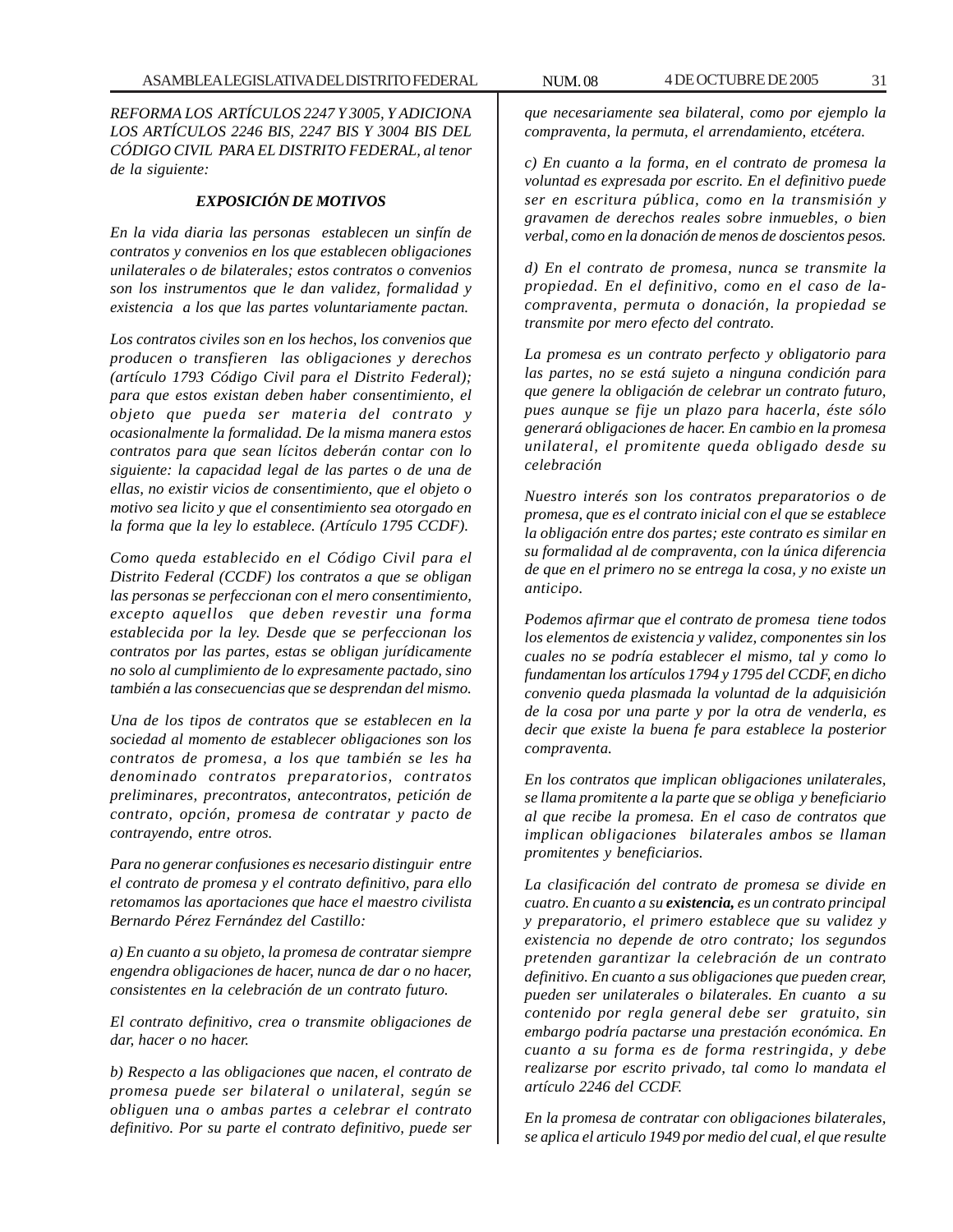*perjudicado queda facultado para exigir el cumplimiento forzoso o la resolución de la obligación con el resarcimiento de daños y perjuicios. Si el promitente rehusa firmar los documentos necesarios para dar forma legal al contrato concertado, en su rebeldía los firma el juez salvo el caso de que la cosa ofrecida haya pasado por titulo oneroso a la propiedad de tercero de buena fe, pues entonces la promesa quedara sin efectos.*

*Se puede presentan elementos de ilicitud en los contratos de promesa en los casos de la venta con pacto de retroventa y en los casos de la venta de un bien raíz que haya sido objeto de una compraventa entre los mismos contratantes, tal como lo establece el Artículo 2302 del CCDF.*

*Para que la promesa de contratar sea valida debe constar por escrito, contener los elementos característicos del contrato definitivo y litarse cierto tiempo.*

*Otra de las características importantes que lo distingue de un contrato de compraventa es el hecho de que los contratos preparatorios, usualmente no eran inscritos formalmente en el Registro Público de la Propiedad, tal como señala el artículo 3005 del CCDF. En este Registro sólo se inscriben la creación, transmisión, modificación y extinción de los derechos reales. Pero en el caso de la promesa, sólo nacen obligaciones personales consistentes en un hacer, inscribirlo, algunos consideran, sería tanto como darle efectos reales.*

*Existen legislaciones civiles como las de Chihuahua, Estado de México, Nuevo León y Yucatán, en los que se ha venido cambiando la apreciación sobre la inscripción de los contratos de promesa, pues ellos si prevén la posibilidad de inscribir la promesa de venta preventivamente, sin que hasta el momento e haya producido algún trastocamiento jurídico en lo relacionado con los contratos. Igualmente autores como el maestro Ramón Sánchez Medal, se inclinan por esta posición, pues consideran que de esta manera, los efectos de la inscripción del contrato definitivo, se retrotraerán a la fecha de la anotación preventiva del preparatorio.*

*Sebusca darle una formalidad a los contratos que establecen las personas, al primero que ellos arriban, en muchas ocasiones es el preparatorio, es decir es la obligación que nace de entregar la cosa en un periodo perentorio, es decir la obligación de hacer; este momento a mi parecer es importante, porque es la etapa que habrá de darle ''amarre obligacional'' a la etapa final que será la compraventa.*

*Si bien es cierto que el artículo 2247 del CCDF, establece el procedimiento que regularé el incumplimiento del promitente al indicarnos que si este se rehusare firmar los documentos necesarios para dar forma legal al* *contrato concertado; creemos que es necesario darle mas contundencia normativa a la obligación establecida.*

*Por lo anterior consideramos, que dichos contratos deberán ser inscritos en el Registro Público de la Propiedad para darle la total formalidad requerida, y darle seguridad a las partes de las obligaciones futuras a las que se habrán de sujetarse.*

*Con dicha formalidad institucional se dará protección, a ambas partes, pero principalmente a los que adquiriren bienes inmuebles, debido a que es una constante en nuestras sociedades urbanas en las que este tipo de bienes sufren especulaciones diariamente, situación que afecta a aquellas personas que obtienen créditos hipotecarios por la vía bancaria, o algún organismo público federal o estatal de vivienda, o de aquellas personas que desean adquirir su vivienda por algunos prestamos que se les darán.*

*Estas personas tienen que hacer múltiples tramites, para ubicar la vivienda, y para ellos sería un daño económico y en tramites , volver a comenzar a buscar otra inmueble en el caso de que el promitente quiera deshacer el contrato; si bien es cierto el beneficiario puede apelar al artículo 2247 del CCDF, ello le implicar mayor tiempo y gastos económicos, situación que le puede hacer que pierda la prestación o la gestión anta las instituciones bancarias, por el litigio que establezca contra el promitente.*

*Por ello consideramos que será necesario que dicho convenio de promesa sea inscrito ante el Registro Público de la Propiedad, para que se conozca públicamente, que existe la obligación pactada para la compraventa de un inmueble entre dos partes, con toa la formalidad que esto implica. Hecho que anularía posible venta que quisiera hacer el promitente sin avisar al beneficiario del contrato de promesa.*

*Por ello al establecer el contrato de promesa, deberá quedar claro ante las partes que se dará inicio formal a la compraventa u otro tipo de contrato civil, que se deberá tener constatado todos lo elementos de existencia y de validez del contrato pactado. Es tener perfilado un contrato formal con todas las formalidades establecidas. Creemos que con este asiento en el Registro Público de la Propiedad, se le dará mayor seguridad jurídica, ya no será a este tipo de contrato como algo fácil de evadir jurídicamente. Las dos partes de buena fe, tendrán que tener suficientemente claro las obligaciones que habrán de pactar.*

*Asimismo se busca darle una formalidad en sentido lato, al contrato pactado, porque creemos que actualmente se le ve como un contrato que puede ''fácilmente deshacerse'', por la vía privada en la que se pacta por*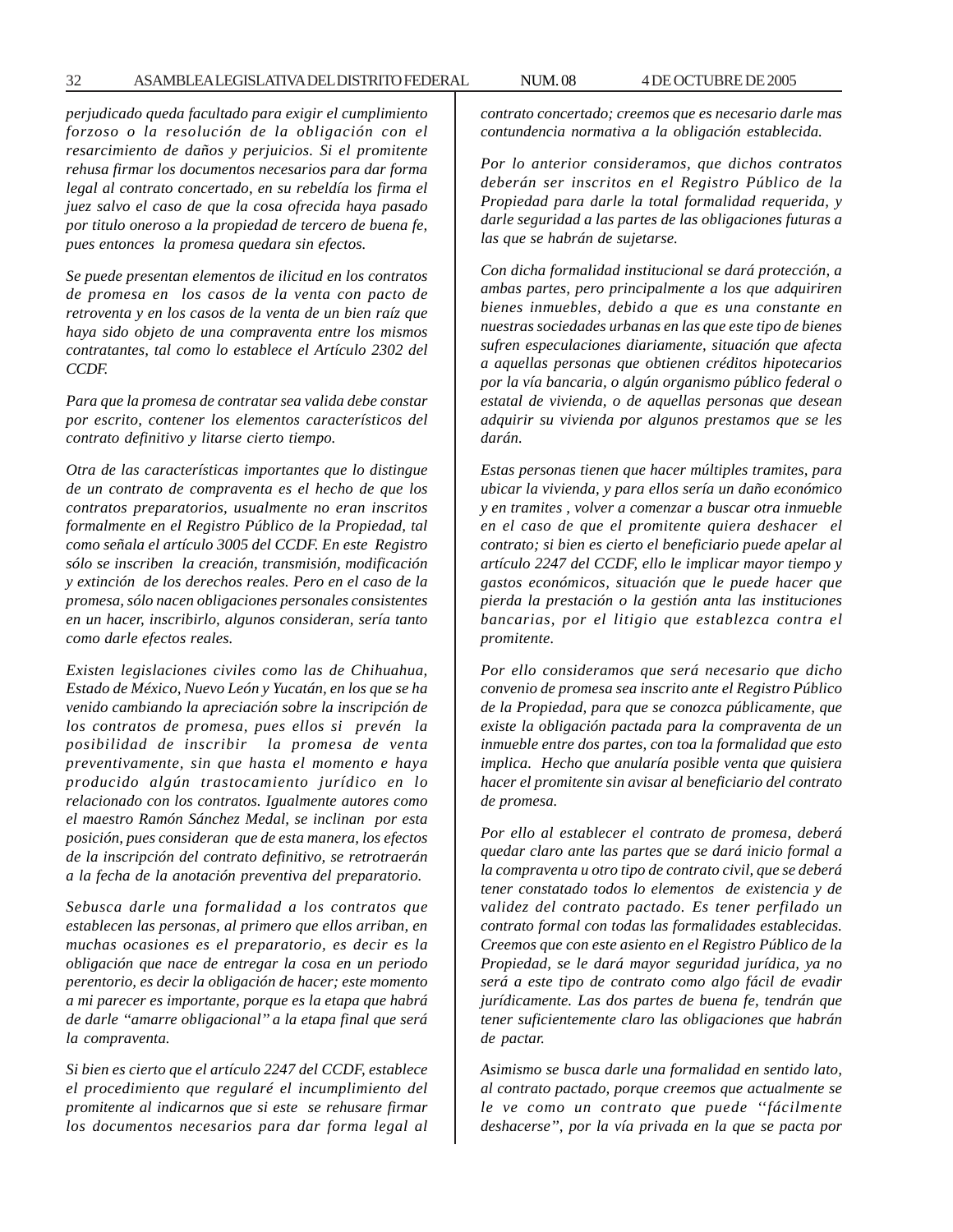*ambas partes. Es decir estableceremos seguridad jurídica para el que compra como para que vende a futuro.*

*Para lo anterior planteó las siguientes reformas y adiciones al Código Civil para el Distrito Federal en los siguientes artículos:*

*PRIMERO: Adiciono el Artículo 2246 BIS para prever el hecho de que las partes deberán hacer el asiento en el Registro Público de la Propiedad de su contrato de promesa, y que este mismo registro será utilizado para cuando ambas partes pacten el contrato definitivo.*

*SEGUNDO: Reformo el Artículo 2247 para considerar como un elemento importante de formalidad en los contratos de promesa que se hayan inscrito en el Registro Público de la Propiedad, situación que deberá considerar el Juez en el momento de litigio por incumplimiento de alguna de las partes. Existirá asimismo situaciones imposibles en las que no se podrá cumplir el contrato de promesa, situación que llevará a pagar los daños y perjuicios ocasionados a una de las partes.*

*TERCERO: Con la finalidad de visualizar el termino de un Contrato de Promesa se considerará que este puede fenecer, debido a la celebración del contrato definitivo, por un convenio ó por el hecho de que ambas partes por convenir a sus intereses no hacen reclamos ante el vencimiento del plazo establecido, por lo que después de diez días se dará por terminado el contrato, y con ello caducará la anotación en el Registro Público de la Propiedad. Situación que dará salida jurídica al hecho de que ambas partes por su voluntad den por terminado, por incidentes de fuerza mayor, su contrato de promesa.*

*Expuesto y fundado lo anterior, los suscritos Diputados, a nombre del Grupo Parlamentario del Partido de la Revolución Democrática, sometemos a consideración del Pleno de esta Honorable Asamblea Legislativa del Distrito Federal, III Legislatura, la siguiente Iniciativa de DECRETO QUE REFORMA LOS ARTÍCULOS 2247 Y 3005, Y ADICIONA LOS ARTÍCULOS 2246 BIS, 2247 BIS Y 3004 BIS DEL CÓDIGO CIVIL PARA EL DISTRITO FEDERAL.*

*''ARTÍCULO ÚNICO. SE REFORMAN LOS ARTÍCULOS 2247 Y 3005, Y ADICIONAN LOS ARTÍCULOS 2246 BIS, 2247 BIS Y 3004 BIS DEL CÓDIGO CIVIL PARA EL DISTRITO FEDERAL''. Para quedar como sigue:*

*ARTÍCULO 2246 BIS. La promesa cuyo contrato definitivo deba ser inscrito en el Registro Público de la Propiedad, deberá ser anotada en el mismo registro.*

*Artículo 2247. Si el promitente, en caso de promesa inscrita en el Registro Público de la Propiedad, rehúsa firmar los documentos necesarios para dar forma legal al*

*contrato concertado, en su rebeldía los firmará el juez, salvo el caso de que la celebración del contrato sea legalmente imposible pues entonces la promesa quedará sin efecto, siendo a cargo del que incumple el pago de daños y perjuicios. En el caso de incumplimiento se podrá optar por demandar el cumplimiento forzoso, si esto es posible o bien el pago de daños y perjuicios*

*ARTÍCULO 2247 BIS. La promesa termina por:*

- *I. Celebración del contrato definitivo*
- *II. Por convenio*
- *III. Por no reclamarse el cumplimiento de la promesa, dentro de diez días después de haber fenecido el plazo; en cuyo caso, caducará la anotación en el Registro Público de la Propiedad.*

# *CAPÍTULO II DISPOSICIONES COMUNES DE LOS DOCUMENTOS REGISTRABLES*

*ARTÍCULO 3004 BIS. La inscripción de los títulos en el Registro puede pedirse por todo el que tenga interés legítimo en asegurar el derecho que se va a inscribir, o por Notario que haya autorizado la escritura de que se trate.*

*ARTÍCULO 3005. Sólo se registrarán:*

*I. …;*

*II. …;*

*III. …; y*

*IV. Las promesas de contratar a que se refieren los artículos 2246 BIS y 2247, los gastos que se eroguen por dicho trámite será pagado por partes iguales por los que pacten el contrato.*

#### *TRANSITORIO*

*ÚNICO: El presente Decreto entrará en vigor al día siguiente de su publicación en la Gaceta Oficial del Distrito Federal.*

*Salón de plenos de la Asamblea Legislativa del Distrito Federal, III Legislatura, a los 04 días del mes de octubre de 2005.*

#### *ATENTAMENTE*

*DIP. ALFREDO CARRASCO BAZA DIP. VÍCTOR G. VARELA LÓPEZ*

Es cuanto, diputado Presidente.

**EL C. PRESIDENTE.-** Gracias, diputado. Con fundamento en lo dispuesto por los artículos 36 fracciones V y VII, 89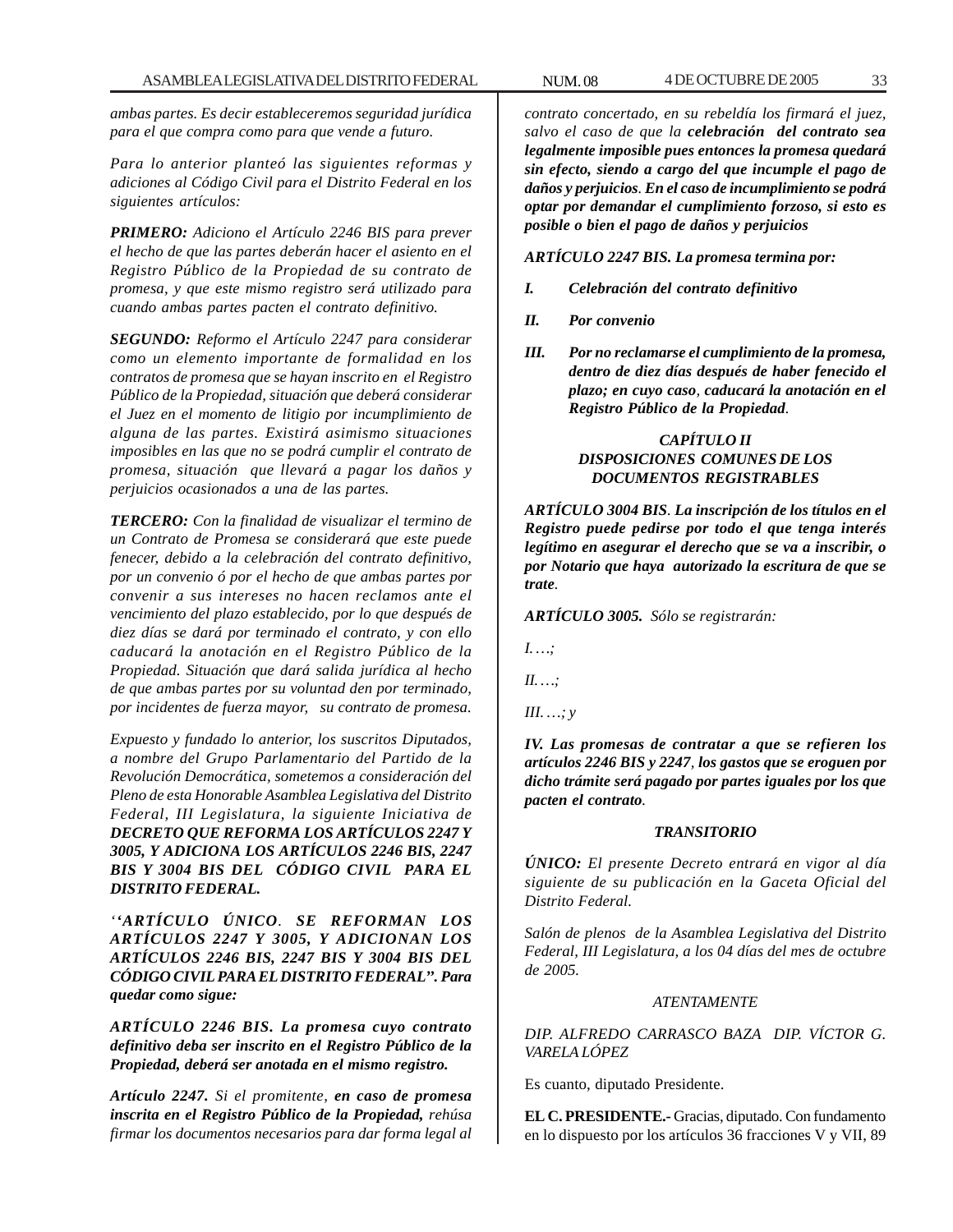de la Ley Orgánica de la Asamblea Legislativa del Distrito Federal, 28 y 86 del Reglamento para su Gobierno Interior, se turna para su análisis y dictamen a la Comisión de Administración y Procuración de Justicia.

Para presentar una iniciativa con proyecto de decreto de reformas y adiciones a la Ley de Salud, se concede el uso de la Tribuna a la diputada Sofía Figueroa, del Partido Acción Nacional.

**LA C. DIPUTADA SOFÍA FIGUEROA TORRES.-** Con su permiso, diputado Presidente.

# *INICIATIVA DE REFORMAS, Y ADICIONES A DIVERSAS DISPOSICIONES DE LA LEY DE SALUD PARA EL DISTRITO FEDERAL.*

*DIP. MAURICIO LÓPEZ VELÁZQUEZ. Presidente de la Mesa Directiva del Pleno de la Asamblea Legislativa del Distrito Federal, III Legislatura. Presente.*

*Los suscritos, Diputados del Grupo Parlamentario del Partido Acción Nacional en esta H. Asamblea Legislativa del Distrito Federal, III Legislatura, con fundamento en los artículos 122 Apartado C, Base Primera, fracción V, inciso i) de la Constitución Política de los Estados Unidos Mexicanos; 42, fracción XIII, 46 fracción I del Estatuto de Gobierno del Distrito Federal; 10, fracción I, 11, 17, fracción IV de la Ley Orgánica de la Asamblea Legislativa del Distrito Federal y 85 fracción I del Reglamento para el Gobierno Interior de la Asamblea Legislativa del Distrito Federal y, demás artículos relativos, se permite presentar ante esta H. Soberanía la siguiente INICIATIVA DE REFORMAS, Y ADICIONES A DIVERSAS DISPOSICIONES DE LA LEY DE SALUD PARA EL DISTRITO FEDERAL, con base en la siguiente:*

## *EXPOSICIÓN DE MOTIVOS*

*La Ciudad de México, es una de las urbes que registra mayores índices de accidentes en el mundo, por lo cual resulta imperativo conocer el porcentaje y los factores de riesgo relacionados específicamente a accidentes y enfermedades de trabajo, tanto en la población ocupada por la economía formal como en los trabajadores informales, para poder proponer estrategias de solución que coadyuven a prevenirlos.*

*Ya que, pese a estos esfuerzos meramente estructurales, los resultados obtenidos hasta el momento actual, no reflejan avances significativos en el rubro de la Salud Pública, ni mucho menos en la adecuada cobertura que demanda la población capitalina de servicios médicos en el primer y segundo nivel de atención del esquema de salud vigente; que le permita asumir cabalmente su misión* *en la detección temprana y diagnóstico oportuno de enfermedades que afectan a los ciudadanos del D. F.*

*En relación a esto último, debemos precisar que es imperativo que se revise la legislación que en materia de salud local compete, para dotar a sus servidores con atribuciones legales claras que les permitan asumir con mayor precisión el mandato constitucional referente al derecho de protección a la salud.*

*El Artículo 29 de la Ley Orgánica de la Administración Pública del Distrito Federal, dispone que, a la Secretaría de Salud corresponde el despacho de las materias relativas a la formulación, ejecución, operación y evaluación de las políticas de salud del Distrito Federal*

*En la actual Ley de Salud para el Distrito Federal, hay omisiones en cuanto a definiciones que si están contempladas en su correlativa Federal, Ley General Salud y en Comisiones de Arbitraje Médico y de Derechos Humanos, como el término de prestadores de servicios de salud, en el que se comprende a los médicos, enfermeras, técnicos laboratorista y radiólogos, trabajadores sociales y personal administrativo, necesaria para otorgarles derechos y obligaciones, al igual que, a los usuarios de los servicios de salud, los cuales si están contemplados por esta Ley.*

*La propuesta se refiere a la salud ocupacional, propone un planteamiento necesario, para la creación de un sistema de monitoreo de salud en el trabajo que incluya información de todas las instituciones del sector salud y del ámbito laboral. Al incluir la participación de otros sectores tanto públicos como privados, incursionamos en la modernización de los procesos de información, atendiendo a propuestas teórico-metodológicas internacionales, que impulsan el rescate de la experiencia de los mismos, para la creación de esquemas de mayor eficiencia y productividad*.

*En el informe de la Organización Internacional del Trabajo (OIT), titulado ''Trabajo decente - Trabajo seguro'', presentado en el XVII Congreso Mundial sobre Salud y Seguridad en el Trabajo, en Orlando, Estados Unidos, se advierte que unos 2,2 millones de personas fallecen a causa de accidentes y enfermedades laborales cada año, y se puntualiza que tal cifra puede encontrarse en gran medida subestimada debido a los deficientes sistemas de información y cobertura que existen en numerosos países.*

*En el informe de la OIT se afirma que los sistemas de información y cobertura en materia de salud y seguridad en el trabajo en muchos países en desarrollo son deficientes y, en algunos casos, se deterioran. Asimismo, se comenta que tales estadísticas indican que, en varios países en desarrollo, sólo se declara una pequeña parte*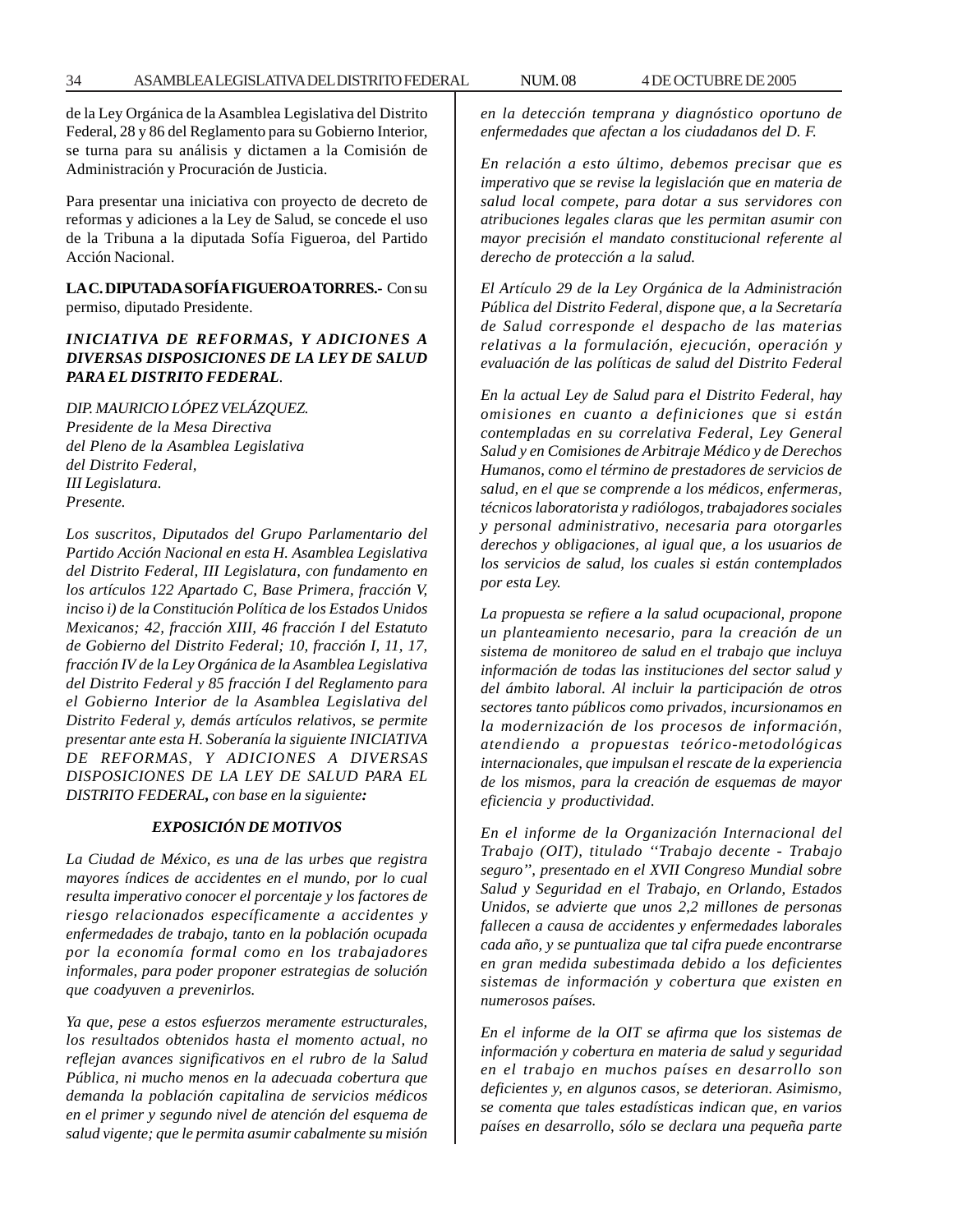*de la cifra real de muertes y enfermedades relacionadas con el trabajo.*

*Por su parte, la Unión Europea, en su reciente Retrato Estadístico, estimó un total de 120.000 muertes (UE 15) de origen profesional, mientras que la estimación de la OIT se sitúa actualmente en unos 122.000 fallecimientos relacionados con el trabajo cada año.*

*Mientras que las enfermedades de origen profesional constituyen el problema principal en los países industrializados, los riesgos de accidente se encuentran más extendidos en las economías en desarrollo, donde los trabajadores fallecen con frecuencia en sucesos que se producen en sectores como la minería, la construcción o la agricultura. En los países industrializados, la proporción de la población activa en estos sectores peligrosos ha disminuido, mientras que ha aumentado su presencia en ramas de servicio más seguros (labores administrativas, banca, comercio).*

*En México, se carece de una completa metodología científica para el estudio de las condiciones de trabajo y salud, solo se cuenta con una visión parcial de esta realidad a través de la utilización de algunos procedimientos, por ejemplo, verificaciones de condiciones de seguridad e higiene hacia el interior de las empresas o por la implementación de técnicas de monitoreo ambiental que han sido instrumentadas por las autoridades en materia laboral de la Secretaria del Trabajo y Previsión Social o bien, del Instituto Mexicano del Seguro Social.*

*Por lo anteriormente expuesto, se somete a consideración de esta honorable Asamblea Legislativa la siguiente iniciativa de REFORMAS, Y ADICIONES A DIVERSAS DISPOSICIONES DE LA LEY DE SALUD PARA EL DISTRITO FEDERAL.*

*PRIMERO. Se adiciona una fracción X al artículo 2°,*

*Artículo 2º.- Para los efectos de esta Ley se entiende por:*

*X. Prestadores de Servicios de Salud, es todo aquel profesionista, técnico, o auxiliar, cuya función laboral esta encaminada a la promoción, prevención, conservación o rehabilitación de la salud.*

*SEGUNDO. Se reforma el inciso m) de la fracción I del Artículo 6°,*

*Artículo 6º.- En las materias de Salubridad General a que se refiere el artículo 13 Apartado B) de la Ley General, dentro del territorio del Distrito Federal, corresponderá al Gobierno realizar las actividades establecidas en ese ordenamiento conforme a sus disposiciones, para lo cual tendrá las siguientes atribuciones:*

*m) La coordinación con dependencias y entidades de la Administración Pública del Distrito Federal y del sector* *privado, competentes en materia laboral y de salud para la implementación de un sistema de monitoreo de salud laboral epidemiológico que permita la conformación de un diagnóstico de enfermedades y accidentes de trabajo en el Distrito Federal, para lo cual se promoverán, desarrollarán y difundirán la información e investigaciones que permitan su prevención y control.*

*TERCERO. Se reforma la fracción XIV del Artículo 8°,*

*Artículo 8º.- La Secretaría del Distrito Federal tendrá a su cargo:*

*XIV. Establecer las bases de coordinación con los establecimientos particulares que presten servicios de salud, vigilando que en caso de internamiento urgente, de enfermos de escasos recursos económicos, otorguen obligatoriamente estos servicios de forma gratuita, y una vez estabilizados, sean trasladados a los hospitales dependientes de la Secretaría del Distrito Federal, a través su Centro Regulador de Urgencias Médicas, conforme a los reglamentos que se expidan al respecto;*

#### *TRANSITORIOS*

*PRIMERO.- Túrnese al Jefe de gobierno del Distrito Federal para su promulgación y publicación en la Gaceta Oficial del Distrito Federal.*

*SEGUNDO.- El presente decreto entrará en vigor al día siguiente de su publicación en la Gaceta Oficial del Distrito Federal.*

*TERCERO.- Se derogan todas aquellas disposiciones que se opongan al presente Decreto.*

*Dado en el Recinto Legislativo a los 4 días del mes de octubre de 2005.*

*Firman por el Partido Acción Nacional: Dip. José Espina Von Roehrich, Dip. Sofía Figueroa Torres, Dip. Ma. Teresita de Jesús Aguilar Marmolejo, Dip. Juan Antonio Arévalo López, Dip. Obdulio Ávila Mayo, Dip. Gabriela Cuevas Barrón, Dip. Carlos Alberto Flores Gutiérrez, Dip. Mariana Gómez del Campo Gurza, Dip. Gabriela González Martínez, Dip. Irma Islas León, Dip. Christian Martín Lujano Nicolás, Dip. Jorge Alberto Lara Rivera, Dip. José de Jesús López Sandoval, Dip. José Benjamín Muciño Pérez, Dip. José María Rivera Cabello, Dip. Mónica Leticia Serrano Peña.*

#### Es cuanto.

**EL C. PRESIDENTE.-** Gracias diputada. Con fundamento en lo dispuesto por los Artículos 36 fracciones V y VII, 89 de la Ley Orgánica de la Asamblea Legislativa del Distrito Federal, 28 y 86 del Reglamento para su Gobierno Interior, se turna para su análisis y dictamen a la Comisión de Salud y Asistencia Social.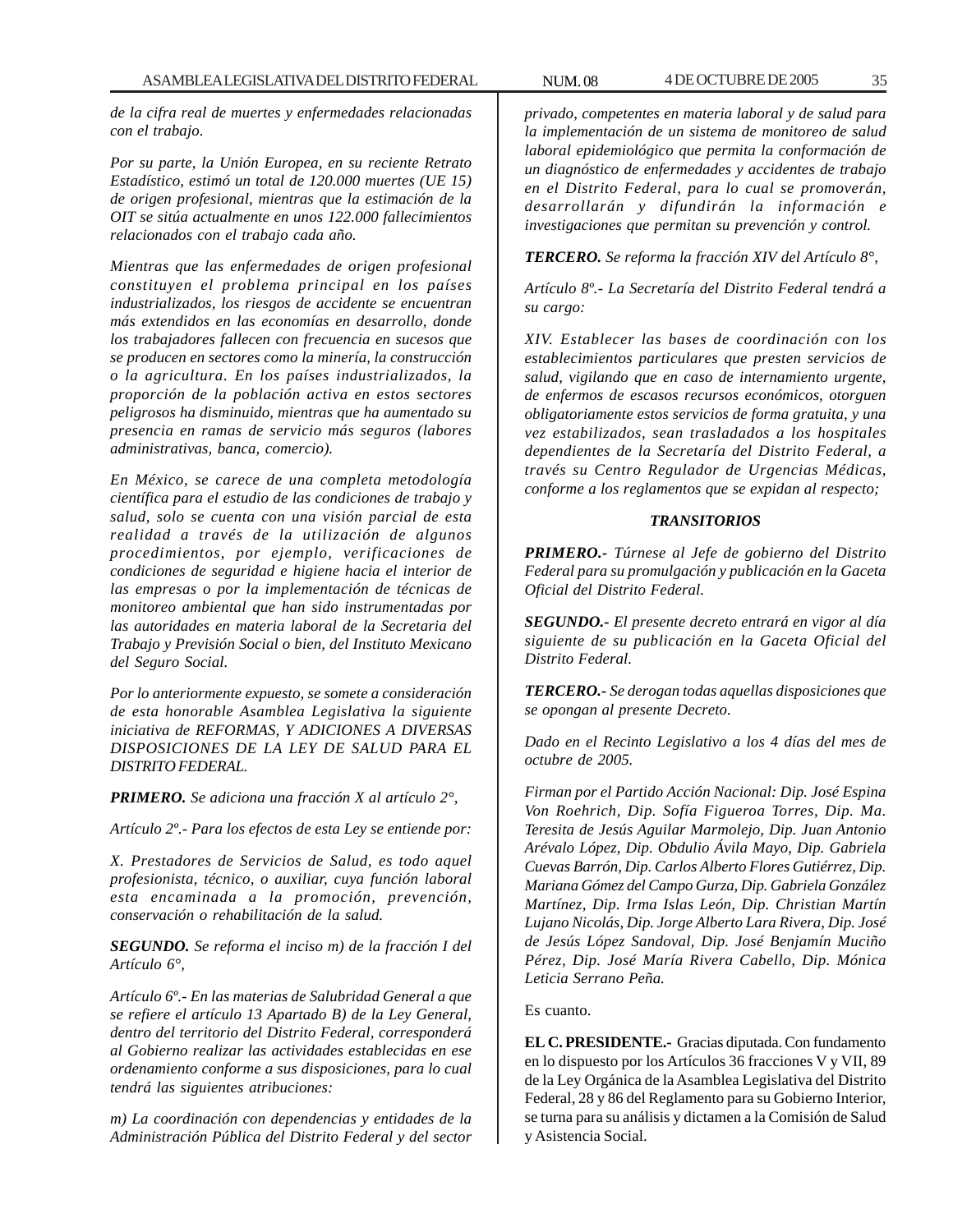Esta presidencia hace del conocimiento de la Asamblea que los puntos enlistados en los numerales 8, 39, 51 y 52 han sido retirados del orden del día.

El siguiente punto de la orden del día es la discusión y en su caso aprobación del dictamen que presenta la Comisión de Normatividad Legislativa, Estudios y Prácticas Parlamentarias al comunicado del Licenciado Alfonso Martínez Pimentel, Oficial Mayor del Congreso del Estado de Coahuila de Zaragoza, por el que envía el dictamen aprobado por el Pleno de dicho Congreso el día 3 de mayo del 2005, relativo al Artículo 135 de la Constitución Política de los Estados Unidos Mexicanos.

En virtud de que el dictamen fue distribuido entre las diputadas y diputados, en términos de lo dispuesto por el Artículo 118 del Reglamento para el Gobierno Interior de la Asamblea Legislativa del Distrito Federal, proceda la Secretaría a consultar a la Asamblea en votación económica si se dispensa la lectura del mismo y se somete a discusión de inmediato.

## **LA C. SECRETARIA, DIPUTADA LOURDES ALONSO**

**FLORES.-** Por instrucciones de la presidencia y en votación económica se consulta a la Asamblea si es de dispensarse la lectura del dictamen de referencia y se somete a discusión de inmediato.

Los que estén por la afirmativa, sírvanse manifestarlo poniéndose de pie.

Los que estén por la negativa, sírvanse manifestarlo poniéndose de pie.

Dispensada la lectura, diputado Presidente.

**EL C. PRESIDENTE.-** Para fundamentar el dictamen se concede el uso de la palabra al diputado Obdulio Ávila, a nombre de la Comisión de Normatividad Legislativa, Estudios y Prácticas Parlamentarias.

**EL C. DIPUTADO OBDULIO ÁVILA MAYO.-** Con su venia diputado Presidente.

*DICTAMEN AL COMUNICADO DEL LIC. ALFONSO MARTÍNEZ PIMENTEL, OFICIAL MAYOR DEL CONGRESO DEL ESTADO DE COAHUILA DE ZARAGOZA, POR EL QUE ENVÍA EL DICTAMEN APROBADO POR EL PLENO DE DICHO CONGRESO EL DÍA TRES DE MAYO DE DOS MIL CINCO, RELATIVO AL ARTÍCULO 135 DE LA CONSTITUCIÓN POLÍTICA DE LOS ESTADOS UNIDOS MEXICANOS.*

*HONORABLE ASAMBLEA LEGISLATIVA DEL DISTRITO FEDERAL*

*A la Comisión de Normatividad Legislativa, Estudios y Prácticas Parlamentarias fue turnado para su análisis y dictamen el Comunicado del Lic. Alfonso Martínez* *Pimentel, Oficial Mayor del Congreso del Estado de Coahuila de Zaragoza, por el que envía el dictamen aprobado por el Pleno de dicho Congreso el día tres de mayo de dos mil cinco, relativo al artículo 135 de la Constitución Política de los Estados Unidos Mexicanos.*

*Con fundamento en los artículos 59, 60 fracción II, 61, 62 fracción XXII, 63 y 64 de la Ley Orgánica de la Asamblea Legislativa del Distrito Federal; 1, 28, 32 y 34 del Reglamento para el Gobierno Interior de la Asamblea Legislativa del Distrito Federal; 50 y 52 del Reglamento Interior de las Comisiones de la Asamblea Legislativa del Distrito Federal, esta Comisión se abocó al estudio del Comunicado del Lic. Alfonso Martínez Pimentel, Oficial Mayor del Congreso del Estado de Coahuila de Zaragoza, por el que envía el dictamen aprobado por el Pleno de dicho Congreso el día tres de mayo de dos mil cinco, relativo al artículo 135 de la Constitución Política de los Estados Unidos Mexicanos.*

*Por lo anteriormente expuesto y fundado, esta Comisión de Normatividad Legislativa, Estudios y Prácticas Parlamentarias, somete al pleno de esta Asamblea Legislativa del Distrito Federal el presente dictamen con proyecto de resolución, conforme a los siguientes:*

#### *ANTECEDENTES*

*1.- En sesión celebrada por el Pleno del Congreso del Estado Independiente, Libre y Soberano de Coahuila de Zaragoza, Quincuagésima Sexta Legislatura, se presentó la Iniciativa de reforma al Artículo 135 de la Constitución Política de los Estados Unidos Mexicanos, presentada por el Diputado Abraham Cepeda Izaguirre, del Grupo Parlamentario ''Luis Donaldo Colosio Murrieta'' del Partido Revolucionario Institucional.*

*2.- Por instrucción de la Presidencia de la Mesa Directiva del Pleno del Congreso del Estado Independiente, Libre y Soberano de Coahuila de Zaragoza, Quincuagésima Sexta Legislatura, fue turnada la Iniciativa de reforma al Artículo 135 de la Constitución Política de los Estados Unidos Mexicanos, a la Comisión de Gobernación y Puntos Constitucionales, a fin de que se procediera a la elaboración del Dictamen correspondiente.*

*3.- En sesión celebrada el día tres de mayo del años dos mil cinco, el Pleno del Congreso del Estado de Coahuila de Zaragoza, conoció del dictamen presentado por la Comisión de Gobernación y Puntos Constitucionales, Quincuagésima Sexta Legislatura, con relación a la Iniciativa de reforma al Artículo 135 de la Constitución Política de los Estados Unidos Mexicanos, presentada por el Diputado Abraham Cepeda Izaguirre, del Grupo Parlamentario ''Luis Donaldo Colosio Murrieta'' del Partido Revolucionario Institucional.*

*4.- Ante la Comisión de Gobierno de la H. Asamblea Legislativa del Distrito Federal, III Legislatura, se presentó*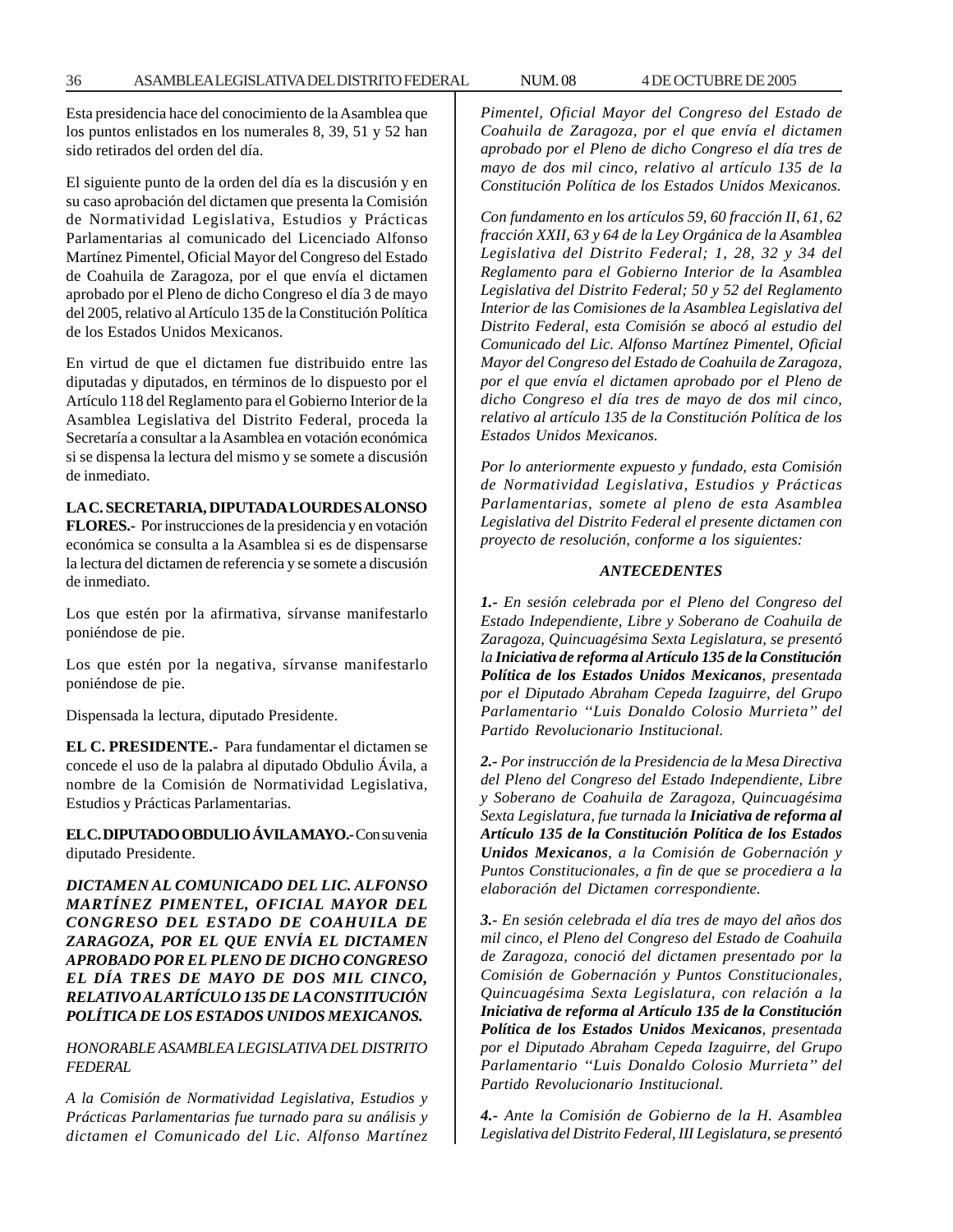*el Comunicado del Lic. Alfonso Martínez Pimentel, Oficial Mayor del Congreso del Estado de Coahuila de Zaragoza, por el que envía el dictamen aprobado por el Pleno de dicho Congreso el día tres de mayo de dos mil cinco, relativo al artículo 135 de la Constitución Política de los Estados Unidos Mexicanos.*

*5.- Por instrucción de la Comisión de Gobierno de la H. Asamblea Legislativa del Distrito Federal, III Legislatura, fue turnado el Comunicado, a la Comisión de Normatividad Legislativa, Estudios y Prácticas Parlamentarias con fecha 31 de mayo del año 2005, recibida el 1 de junio de 2005, a fin de que con fundamento en el artículo 32 del Reglamento para el Gobierno Interior de la Asamblea Legislativa del Distrito Federal, se procediera a la elaboración del Dictamen correspondiente.*

*6.- Para cumplir con lo dispuesto en el artículo 32 del Reglamento para el Gobierno Interior de la Asamblea Legislativa del Distrito Federal, la Comisión de Normatividad Legislativa, Estudios y Prácticas Parlamentarias se reunió el 30 de junio de 2005 para dictaminar el punto de acuerdo presentado, con el fin de someterlo a la consideración del pleno de esta H. Asamblea Legislativa, al tenor de los siguientes:*

# *CONSIDERANDOS*

*PRIMERO.- Que esta Comisión es competente para conocer del Comunicado del Lic. Alfonso Martínez Pimentel, Oficial Mayor del Congreso del Estado de Coahuila de Zaragoza, por el que envía el dictamen aprobado por el Pleno de dicho Congreso el día tres de mayo de dos mil cinco, relativo al artículo 135 de la Constitución Política de los Estados Unidos Mexicanos, Lo anterior, de conformidad con lo dispuesto en los artículos 59, 60 fracción II, 61, 62 fracción XXII y 64 de la Ley Orgánica de la Asamblea Legislativa del Distrito Federal; 28 y 32 del Reglamento para el Gobierno Interior de la Asamblea Legislativa del Distrito Federal; y 50 y 52 del Reglamento Interior de las Comisiones de la Asamblea Legislativa del Distrito Federal.*

*SEGUNDO.- Que para los efectos del presente dictamen, es preciso realizar una serie de precisiones preliminares respecto de la naturaleza de nuestra Ley Suprema para posteriormente adentrarnos en el estudio serio y profundo del caso en concreto que se nos plantea.*

*Una constitución es un complejo normativo. Es un conjunto de normas dispuestas sistemáticamente con el propósito de organizar, en nuestro caso, al estado mexicano. Dichas normas son de jerarquía superior, permanentes, escritas, generales y reformables.*

*La Constitución se ha dividido en diversas partes: la de derechos humanos. Algunos autores, utilizando la*

*terminología teológica, la denominan dogmática. En aras de ser precisos en la denominación de esta parte de la Constitución debemos atender el Título Primero, Capítulo I, que nomina a los artículos 1º a 29 como Garantías Individuales, que son una serie de derechos subjetivos públicos otorgados por nuestra Ley Suprema. Otra precisión a que ha lugar es que a lo largo del texto constitucional aparecen otros derechos a favor de los individuos.*

*La parte orgánica, es la relativa a la estructura, funcionamiento y facultades de los poderes centrales y locales del país, que estructuralmente se han plasmado en los artículos 49 a 122.*

*Una tercera parte es la pragmática, en la que se subraya la naturaleza y las características del estado mexicano.*

*A partir de la Constitución de 1917, ya se habla de una cuarta parte denominada de los derechos sociales, que se encuentran contenidos en los artículos 27 y 123 respectivamente.*

*En el mismo tenor, ubicamos una quinta parte, a la que, a falta de un título más apropiado, se ha llamado Título Séptimo. Prevenciones Generales. Este Título al que hacemos referencia comprende un cúmulo extenso de materias de diversa índole, a saber: ciudadanía, extranjería, supremacía, reformas y permanencia constitucional.*

*TERCERO.- Que en el mismo orden de ideas comprendido en el análisis materia del presente dictamen, debemos atender la clasificación que suele señalársele doctrinalmente a nuestra Ley Suprema.*

*La constitución es general. Lo anterior significa que la carta fundamental de los mexicanos rige para todos y para todo dentro del territorio nacional; nadie ni nada queda al margen de su función normativa. Todo deriva de ella y todos le deben acatamiento.*

*El que sea general no implica que pueda tener alcances extraterritoriales; su obligatoriedad es operante sólo dentro del territorio nacional.*

*Dada su característica de ser general, cualquier modificación que se le introduzca obliga a los estados miembros del pacto federal a adecuar sus constituciones a ésta, en forma perentoria. La constitución define la naturaleza y las características de los poderes centrales y locales.*

*CUARTO.- Que todas las constituciones que han estado en vigor han previsto la posibilidad de ser reformadas; no ha habido un caso de constitución inmodificable en términos absolutos. La de 1824 prohibió sus reformas en forma temporal; no pudo darse curso a iniciativas en este sentido durante seis años. Lo mismo sucedió con la de 1836.*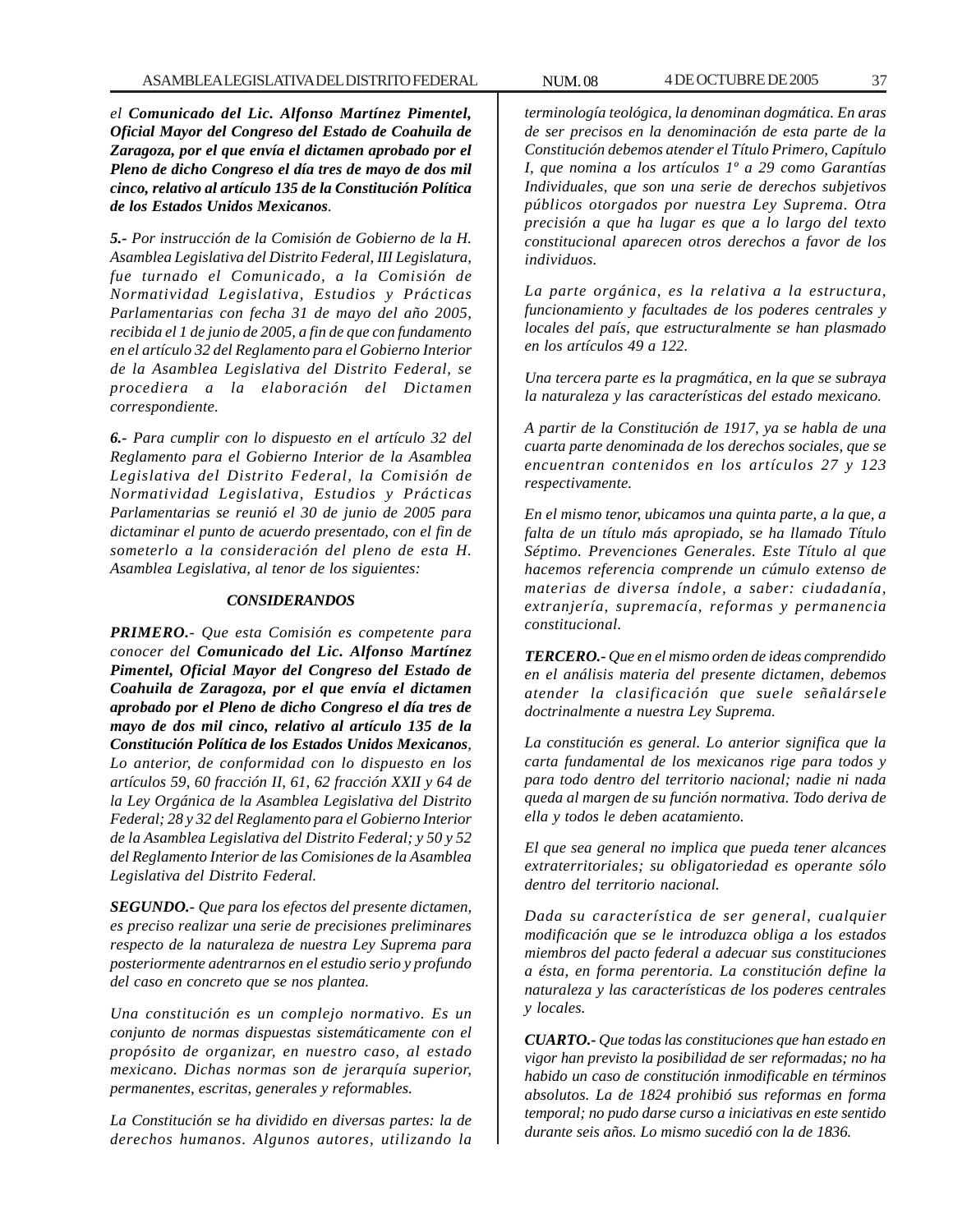*Algunas constituciones han prohibido la reforma de ciertas partes de su texto. La de 1824 disponía en su artículo 171, lo siguiente:*

*''Artículo 171. Jamás se podrán reformar los artículos de esta constitución y de la acta constitutiva que establecen la libertad e independencia de la nación mexicana, su religión, forma de gobierno, libertad de imprenta, y división de los supremos poderes de la federación y de los Estados.''*

*Una limitación parecida se plasmó en el acta constitutiva de 1847.*

*QUINTO.- Otra peculiaridad que reviste interés apuntar es la que clasificación que se da a las constituciones en rígidas y flexibles.*

*En el caso concreto de la constitución de 1917 se le ha clasificado dentro de las de tipo rígido, ya que el proceso para modificarla es distinto del que se sigue para modificar las leyes ordinarias; además, existe el principio de supremacía que deriva del artículo 133, que dicta:*

*''Artículo 133.- Esta Constitución, las leyes del Congreso de la Unión que emanen de ella y todos los tratados que estén de acuerdo con la misma, celebrados y que se celebren por el Presidente de la República, con aprobación del Senado, serán la Ley Suprema de toda la Unión. Los jueces de cada Estado se arreglarán a dicha Constitución, leyes y tratados a pesar de las disposiciones en contrario que pueda haber en las Constituciones o leyes de los estados.''*

*En efecto, respecto a esta última característica, o sea, que es una constitución de tipo rígido, debemos entenderla como el documento supremo de tipo solemne que contiene un conjunto de normas jurídicas que sólo pueden ser cambiadas mediante el cumplimiento de prescripciones especiales, cuyo objeto es establecer mecanismos de modificación diversos y más complejos a los de las leyes ordinarias.*

*SEXTO.- Que de lo anterior resulta que la constitución prevé la posibilidad de ser reformada. Para ese efecto, reconoce dos opciones. Una teórica apuntada en el artículo 39 constitucional que establece que: ''El pueblo tiene en todo tiempo el inalienable derecho de alterar o modificar su forma de gobierno.''*

*La otra posibilidad advertida, la que se lleva en la praxis parlamentaria, es la prevista en el artículo 135, que es la que ha servido de fundamento a la crecida acción reformadora por la que se ha alterado el texto original de 1917. Al estar regulada únicamente una de las dos alternativas comentadas, ambas se manifiestan por la última vía.*

*El artículo 135 dispone textualmente lo siguiente:*

### *''Título Octavo*

### *De las Reformas de la Constitución*

*Artículo 135.- La presente Constitución puede ser adicionada o reformada. Para que las adiciones o reformas lleguen a ser parte de la misma, se requiere que el Congreso de la Unión, por el voto de las dos terceras partes de los individuos presentes, acuerde las reformas o adiciones, y que éstas sean aprobadas por la mayoría de las legislaturas de los Estados. El Congreso de la Unión o la Comisión Permanente en su caso, harán el cómputo de los votos de las legislaturas y la declaración de haber sido aprobadas las adiciones o reformas.''*

*El artículo 135 establece un procedimiento para hacer reformas, y determina cuáles son los órganos competentes para realizarlas. La constitución no es un documento inalterable; pero, a la vez, al requerir de la intervención de diferentes cuerpos legislativos, se vislumbra el ánimo del Constituyente de 1917 para que la constitución no tuviera la flexibilidad de cambio concedida a las leyes ordinarias:*

*Respecto al comentado procedimiento, existieron dos posibilidades: una, establecer que las reformas las verificara un ente diverso de los establecidos, el cual normalmente reformaría, pero no gobernaría. La segunda era recurrir a los órganos constituidos, tanto en el nivel federal como en el local y, que en virtud de su acción sucesiva e independiente, se lograra el mismo efecto. El constituyente de 1917 optó por esta última posibilidad; por ello designó como revisor a una combinación de órganos del Congreso de la Unión y las Legislaturas de los Estados.*

*Efectivamente, para que la Constitución Política de los Estados Unidos Mexicanos pueda ser adicionada o reformada, se requiere que el Congreso de la Unión, por el voto de las dos terceras partes de los individuos presentes (diputados y senadores), acuerden las reformas o adiciones y que éstas, a su vez, sean aprobadas por la mayoría de las Legislaturas de los Estados.*

*Justamente, el Constituyente permite las adiciones y reformas a la Carta Fundamental de los mexicanos mediante una instancia constituida por el Congreso de la Unión y por las Legislaturas de los Estados, éstas últimas conforme al artículo 135 constitucional, únicamente se encuentran facultadas para votar las propuestas de adición o reforma a este ordenamiento.*

*Establecido lo anterior, efectivamente a las Legislaturas Locales sólo les corresponde intervenir dentro del procedimiento de adición y reforma a la Constitución al estar dotadas de voto, pero no de voz.*

*SÉPTIMO.- Que en el particular, las legislaturas locales tienen en el proceso de reforma a la Constitución una*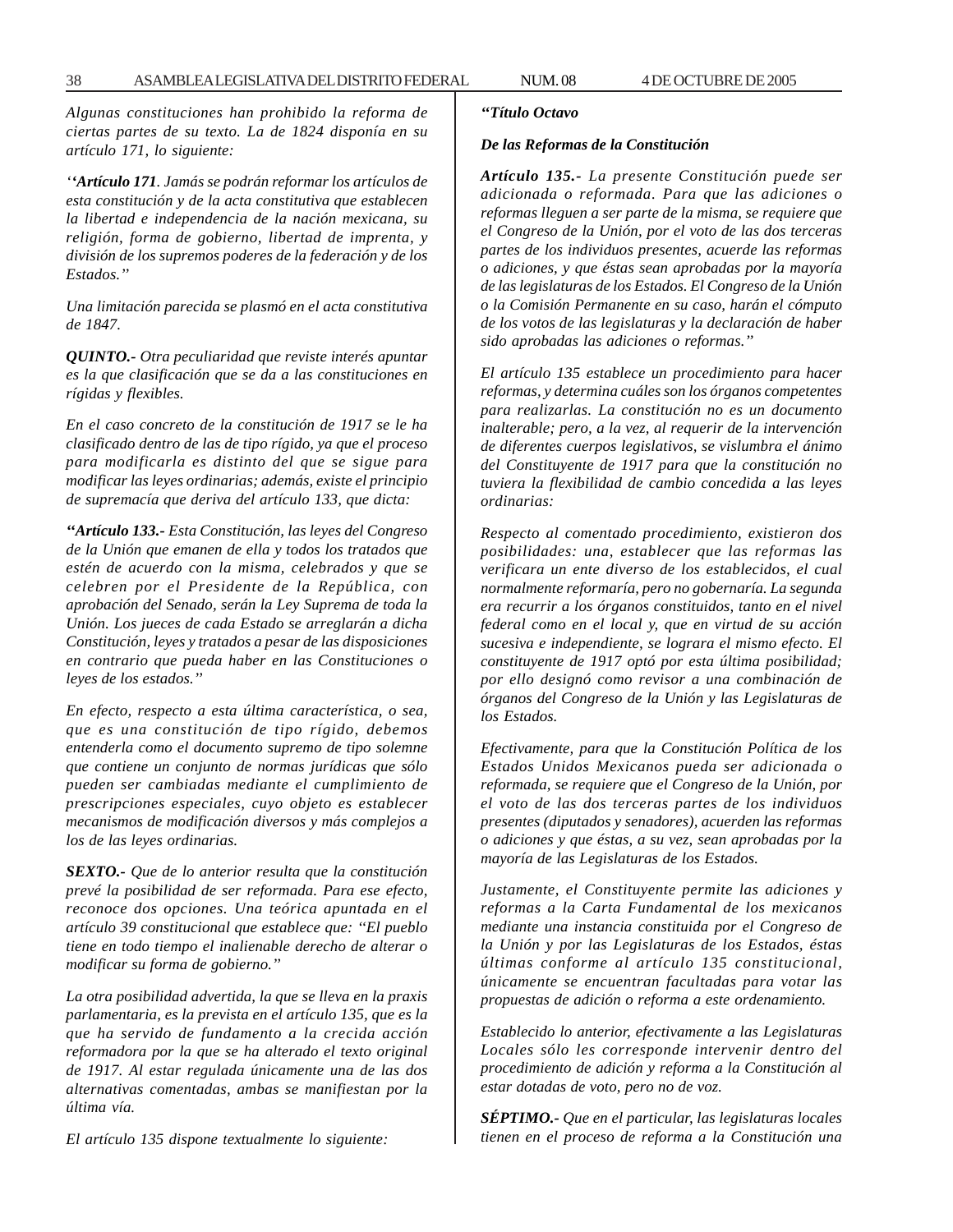*doble intervención: una, potestativa; la otra, obligatoria. La primera es el derecho de provocar la acción reformadora mediante una iniciativa; la segunda, la de aprobar o no aprobar un proyecto de modificación que les envía el Congreso de la Unión.*

*El derecho de iniciar puede ser o no ejercido. Para los casos en que es practicado, las legislaturas en su iniciativa tienen que apegarse a lo que sobre el particular establecen tanto la Constitución, la Ley Orgánica del Congreso de la Unión, el Reglamento para el Gobierno Interior del mismo, y la práctica parlamentaria. Es pertinente resaltar que la iniciativa debe presentarse en la forma en que se pretende se agregue a la Constitución.*

*La iniciativa no se discute directamente por el Pleno, sino que pasa primero a la comisión y es ésta la que determina si la misma es susceptible de someterse a la consideración de los legisladores. La comisión o comisiones, cuando menos en el sistema parlamentario mexicano, que siguen en esto a la práctica estadounidense, tienen un amplio campo de acción: no sólo están facultadas para determinar si la iniciativa entra o no a discusión, sino que pueden introducir a ella cuantas modificaciones consideren pertinentes o necesarias, si importar su número, alcance y naturaleza.*

*Teóricamente, mediante este derecho que se confiere a las legislaturas, se compensa en algo la falta, en el sistema constitucional mexicano, del segundo procedimiento que existe en Estados Unidos de América para enmendar, aquel en que se establece la iniciativa y se otorga un papel de primer orden a las entidades federativas.*

*Las legislaturas también intervienen una vez que el Congreso de la Unión ha aprobado un proyecto de reformas. Entonces su papel es mínimo: sólo pueden aprobar o no aprobar. No pueden hacer nada para cambiar el proyecto que les es enviado. Lo aprueban o lo rechazan como a un todo.*

*OCTAVO.- Que el Pleno del Congreso del Estado de Coahuila de Zaragoza, conoció de un Dictamen presentado por la Comisión de Gobernación y Puntos Constitucionales, Quincuagésima Sexta Legislatura, con relación a una Iniciativa de Reforma al artículo 135 de la Constitución Política de los Estados Unidos Mexicanos, propuesta por el Diputado Abraham Cepeda Izaguirre, del Grupo Parlamentario ''Luis Donaldo Colosio Murrieta'' del Partido Revolucionario Institucional.*

*Conforme al citado dictamen, el Pleno de la Quincuagésima Sexta Legislatura del Congreso del Estado Independiente, Libre y Soberano de Coahuila de Zaragoza, hace la solicitud correspondiente al H. Congreso de la Unión, para que se analice formalmente la propuesta legislativa. Asimismo remite este acuerdo a las legislaturas estatales y a la Asamblea Legislativa del Distrito Federal, a efecto de solicitar su solidaria*

*adhesión al mismo, y remitan, de considerarlo procedente, su iniciativa al H. Congreso de la Unión.*

*La iniciativa propone la adición de un párrafo in fine al artículo 135 constitucional, para quedar como sigue:*

*''Artículo 135. …*

*…*

*Cuando el Congreso de la Unión, por conducto de alguna de sus Cámaras, reciba propuestas de adiciones y reformas constitucionales, antes de iniciar el procedimiento de discusión correspondiente deberá notificarlo a las legislaturas de los Estados, para que éstas designen a uno de sus miembros, con el objeto de que participen, exclusivamente con voz en la Cámara de origen, en dicho procedimiento de discusión. La acreditación de estos delegados podrá hacerse por los Congresos locales en cualquier tiempo hasta antes de la votación respectiva, pero en todo caso, el procedimiento de discusión se iniciará por la Cámara de origen transcurrido un plazo de quince días a partir de que los citados Congresos hayan recibido las notificaciones relativas.''*

*En esencia los motivos de la iniciativa versan respecto de reconocerles a las Legislaturas de los Estados, miembros del Pacto Federal, intervención en el análisis de las reformas constitucionales, ya que actualmente, únicamente ostentan el derecho de votar sobre las mismas.*

*Resulta digno de destacar la posibilidad de que se reconozca el derecho a voz, y no solamente el derecho a voto, a las legislaturas locales con respecto de iniciativas de reforma constitucional, por cuanto se entra en la búsqueda de que en los hechos se tenga una participación más activa de los integrantes del comentado procedimiento de revisión y actualización de la Constitución Política de los Estados Unidos Mexicanos.*

*En definitiva, lo que se esta proponiendo es que los Congresos locales designen y acrediten un delegado de entre sus miembros para hacerse oír en las cámaras federales cuando en alguna de ellas se discuta una iniciativa de modificación constitucional, en aras de generar un efecto, según el cual, al traer los referidos delegados a sus correspondientes Cámaras Legislativas la noticia o información relativa de dichas discusiones, prácticamente se estará analizando el asunto en todas las Legislaturas de los Estados y por los representantes de la soberanía del pueblo mexicano.*

*En efecto, se busca el reconocimiento del derecho de voz, y no solamente de voto con respecto de las iniciativas de reforma constitucional, por cuanto que se generaría en la praxis parlamentaria, una participación más activa de los componentes del comentado procedimiento legislativo, de vital importancia como lo es el poder revisor de la Ley Suprema.*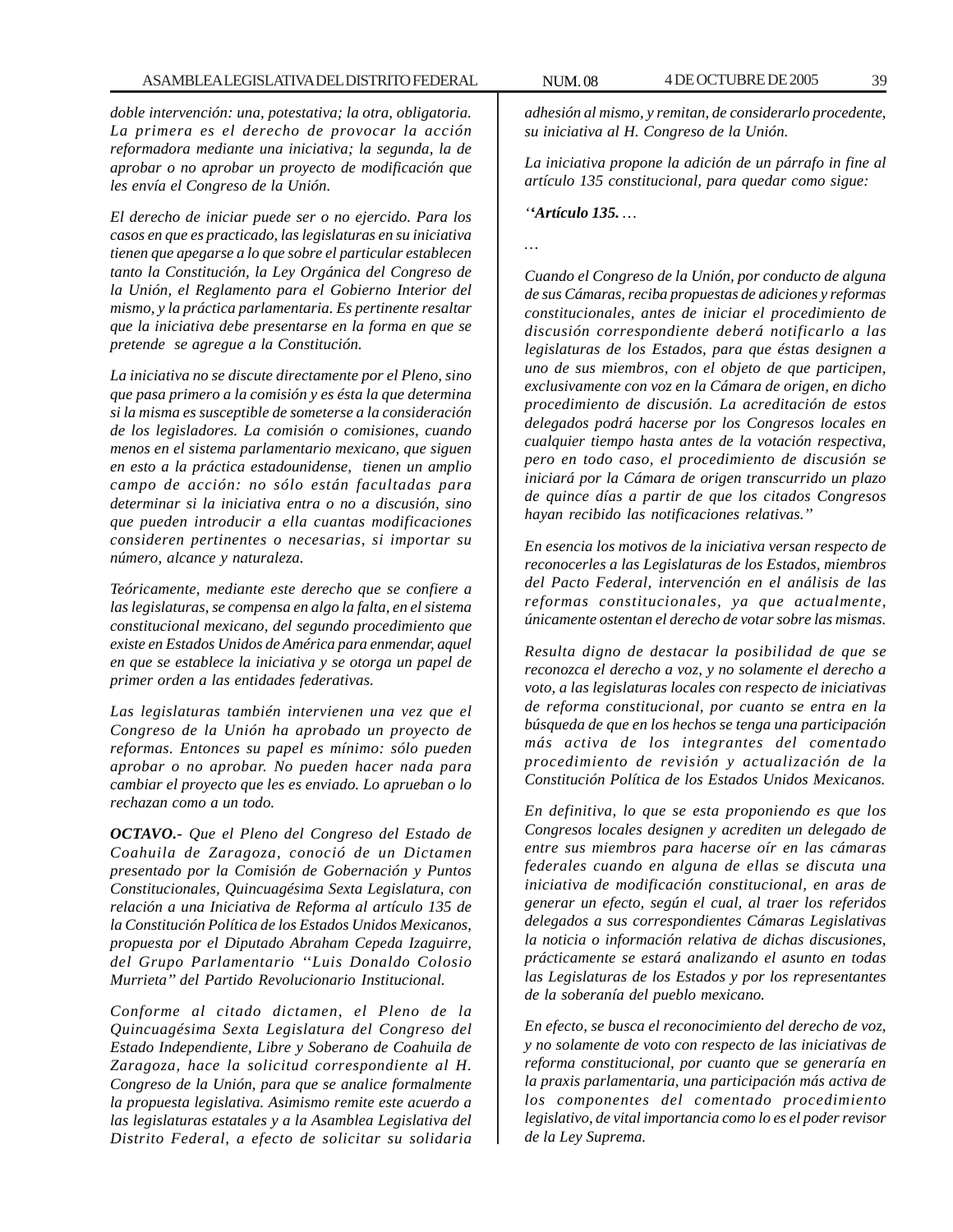*Es necesario puntualizar que aunque mucho se insiste en que los asuntos de ésta índole no se analizan por los representantes de las legislaturas locales, actualmente intervienen representantes de la soberanía del pueblo mexicano. La población se encuentra representada a través de la figura de los Diputados Federales en la Cámara de Diputados, mientras que la representación de los Estados recae en el Senado, por ser ésta una cámara de carácter territorial.*

*Además, aunque dentro del proceso se les reconoce a las legislaturas el derecho únicamente de votar las adiciones y reformas, ésta circunstancia no los exime del estudio y análisis profundo que deba efectuarse a las mismas, y es precisamente, el sentido de su voto, el instrumento jurídico parlamentario con el que en la actualidad cuentan estos órganos de representación popular para manifestar su aprobación o rechazo a las propuestas aprobadas por el Congreso de la Unión.*

*NOVENO.- Que por lo que respecta al caso particular de los habitantes del Distrito Federal, igual que en otras materias, en lo relativo a la Constitución, sólo tienen una menguada intervención: la Asamblea Legislativa del Distrito Federal puede iniciar leyes o decretos relativos al Distrito Federal, lo anterior con fundamento en el artículo 122, Base Primera, fracción V, inciso ñ).*

*La facultad de iniciativa que ostenta esta Soberanía no tiene una amplitud paralela a la que es atribuida a las legislaturas de los Estados. Por otra parte, la Asamblea Legislativa no cuenta con una intervención parecida a la que corresponde a las legislaturas de los Estados respecto de aprobar o no aprobar una reforma constitucional, ni aun en materias relativas al Distrito Federal.*

*Sirve de fundamento el contenido literal del artículo 135 al describir que la Constitución puede ser adicionada o reformada, pero para que las adiciones o reformas lleguen a ser parte de la misma, se requiere que el Congreso de la Unión, por el voto de las dos terceras partes de los individuos presentes, acuerde las reformas o adiciones, y que éstas sean aprobadas por la mayoría de las legislaturas de los Estados.*

*En otras palabras, la Asamblea Legislativa del Distrito Federal no tiene facultad de iniciativa ante el Congreso de la Unión en materias de competencia federal, como la tienen las legislaturas de los Estados. Tampoco puede intervenir con su voto en el proceso de reformas a la Constitución General de la República.*

*Es por lo anterior que, aunque esta Soberanía reconoce el espíritu de la iniciativa que se le ha remitido a efecto de solicitar la adhesión a la misma, no puede remitir, por así considerarlo procedente, una iniciativa sobre el particular ante el H. Congreso de la Unión, ya que no se* *comprende dentro del régimen de facultades expresas que rige a la Asamblea Legislativa del Distrito Federal.*

*Por lo anteriormente expuesto y fundado y en términos del articulo 32 del Reglamento para el Gobierno Interior de la Asamblea Legislativa del Distrito Federal, así como lo solicitado en el Comunicado del Lic. Alfonso Martínez Pimentel, Oficial Mayor del Congreso del Estado de Coahuila de Zaragoza, por el que envía el dictamen aprobado por el Pleno de dicho Congreso el día tres de mayo de dos mil cinco, relativo al artículo 135 de la Constitución Política de los Estados Unidos Mexicanos, la Comisión de Normatividad Legislativa, Estudios y Prácticas Parlamentarias, considera que es de resolverse y se:*

### *RESUELVE*

*PRIMERO: La H. Asamblea Legislativa del Distrito Federal, III Legislatura, reconoce el espíritu de la iniciativa que se le remitió para su consideración, mas no puede adherirse a la iniciativa en comento, ni remitir otra sobre el particular ante el H. Congreso de la Unión, ya que tal potestad no se comprende dentro del régimen de facultades expresas que rige a esta Soberanía.*

*SEGUNDO: Comuníquese este resolutivo al H. Congreso del Estado Independiente, Libre y Soberano de Coahuila de Zaragoza, Quincuagésima Sexta Legislatura, para su consideración y los efectos que se consideren procedentes; envíese también una copia del Dictamen que al respecto presentó la Comisión de Normatividad Legislativa, Estudios y Prácticas Parlamentarias, para el debido conocimiento de sus términos.*

*Firman por la Comisión de Normatividad Legislativa, Estudios y Prácticas Parlamentarias: Dip. Obdulio Ávila Mayo, Presidente; Dip. Silvia Oliva Fragoso, Vicepresidenta; Dip. Roberto Carlos Reyes Gámiz, Secretario; Dip. Jorge Alberto Lara Rivera, Dip. José Guadalupe Jiménez Magaña, Dip. Lorena Villavicencio Ayala, Dip. Héctor Mauricio López Velázquez, Integrantes.*

Es cuanto.

**EL C. PRESIDENTE.-** Gracias, diputado. Está a discusión el dictamen. Se abre el registro de oradores. ¿Oradores en contra?

¿Alguna o algún diputado desea razonar su voto?

Proceda la Secretaría a recoger la votación nominal del dictamen en lo general y en lo particular en un solo acto.

**EL C. SECRETARIO.-** Se va a proceder a recoger la votación nominal del dictamen en lo general y en lo particular en un solo acto.

De conformidad con lo establecido en el artículo 131 del Reglamento para el Gobierno Interior de la Asamblea, se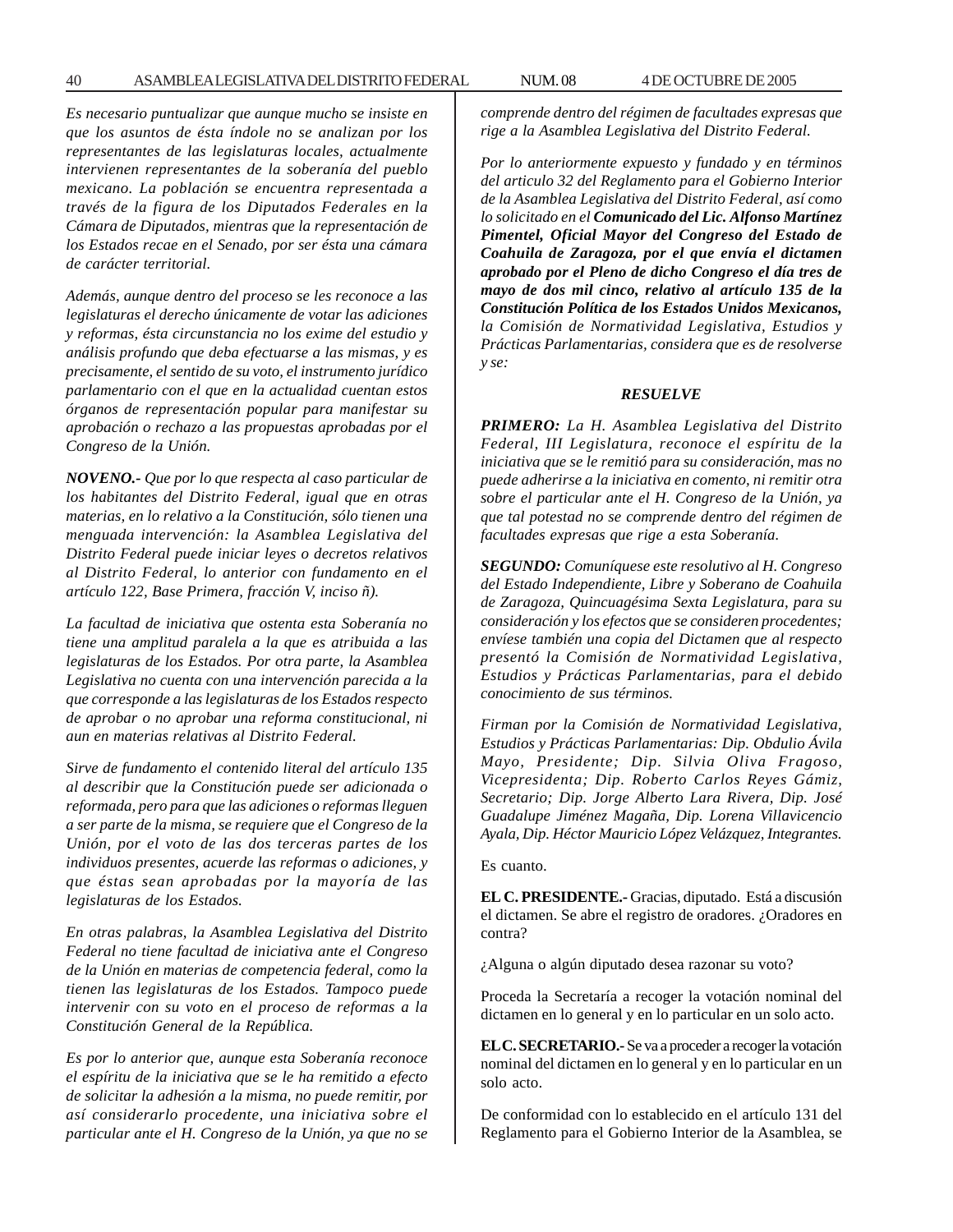solicita a la Coordinación de Servicios Parlamentarios hacer el anuncio correspondiente a efecto de que los diputados presentes puedan emitir su voto.

Se solicita a los diputados que al emitir su voto, lo hagan en voz alta diciendo su nombre y apellido, añadiendo la expresión ''en pro'', ''en contra'' o ''abstención''. El de la voz recogerá la votación. Comenzamos de derecha a izquierda.

## **(Votación Nominal)**

Jesús López, a favor.

Mónica Serrano, en pro.

Obdulio Ávila, en pro.

Martha Delgado, en pro.

Rafael Hernández Nava, a favor.

Lorena Villavicencio, a favor.

José Espina, en pro.

Aleida Alavez, en contra.

González Maltos, en contra.

Silvia Oliva Fragoso, a favor.

Sara Figueroa, a favor.

Benjamín Muciño, en pro.

Mariana Gómez del Campo, en pro.

Gabriela Cuevas, en pro.

Irma Islas, en pro.

Jorge Lara, a favor.

Francisco Chiguil, en pro.

Lozano Lozano, en pro.

Elio Bejarano, en pro.

Rodrigo Chávez Contreras, a favor.

Lourdes Alonso, en pro.

Higinio Chávez, a favor.

Gabriela González, en pro.

Aguilar Álvarez, en pro.

Jorge García Rodríguez, a favor.

Gutiérrez de la Torre, a favor.

José Medel Ibarra, a favor.

Jiménez Guzmán, a favor.

Alberto Trejo Villafuerte, en pro.

Gerardo Villanueva, a favor.

Efraín Morales, a favor.

Guadalupe Chavira, en pro.

Rigoberto Nieto, a favor.

María Elena Torres, en pro.

Guijosa, en pro.

Miguel Angel Solares Chávez, a favor.

**EL C. SECRETARIO.-** ¿Faltó algún diputado de emitir su voto?

Alfredo Hernández Raigosa, a favor.

**EL C. SECRETARIO.-** ¿Faltó algún diputado de emitir su voto?

Se va a proceder a recoger la votación de la Mesa Directiva.

Pablo Trejo, en pro.

José María Rivera, a favor.

José Jiménez, en pro.

Mauricio López, en pro.

**EL C. SECRETARIO.-** Diputado Presidente, el resultado de la votación es el siguiente: 39 votos a favor, 2 en contra, 0 abstenciones.

**EL C. PRESIDENTE.-** En consecuencia, se aprueba el dictamen que presentó la Comisión de Normatividad Legislativa, Estudios y Prácticas Parlamentarias, mediante el cual se desecha el comunicado del Licenciado Alfonso Martínez Pimentel, Oficial Mayor del Estado de Coahuila de Zaragoza, por el que envía el dictamen aprobado por el Pleno de dicho Congreso el día 3 de mayo del 2005, relativo al artículo 135 de la Constitución Política de los Estados Unidos Mexicanos.

Remítase al H. Congreso del Estado independiente, libre y soberano de Coahuila de Zaragoza para su consideración y los efectos que considere procedentes.

El siguiente punto del orden del día es la discusión y en su caso aprobación del dictamen que presenta la Comisión de Normatividad Legislativa, Estudios y Prácticas Parlamentarias a la iniciativa con proyecto de decreto que reforma el artículo 39 del Estatuto de Gobierno del Distrito Federal.

En virtud de que el dictamen fue distribuido entre las diputadas y diputados, en términos de lo dispuesto por el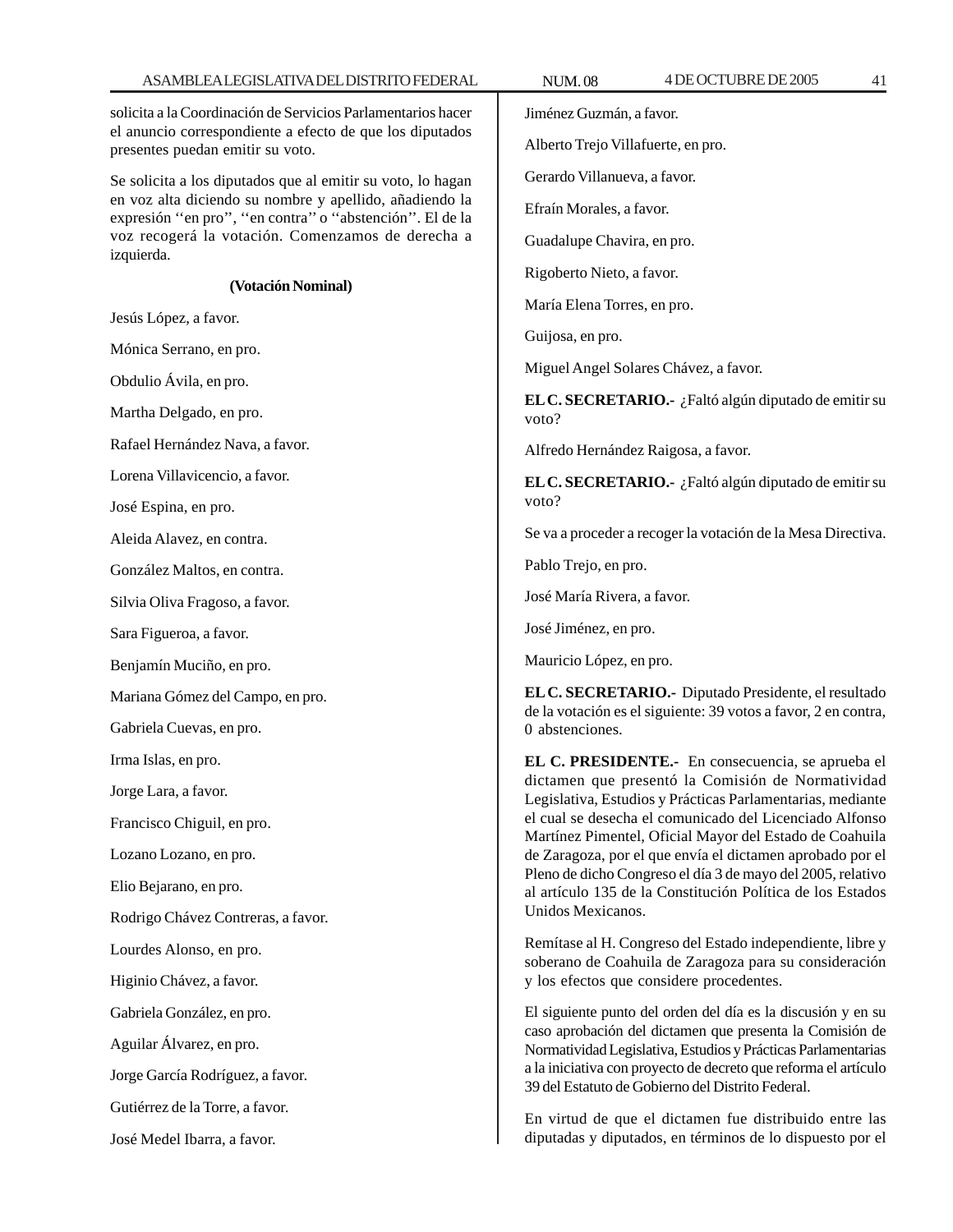artículo 118 del Reglamento para el Gobierno Interior de la Asamblea Legislativa, proceda la Secretaría a consultar a la Asamblea, en votación económica, si se dispensa la lectura del mismo y se somete a discusión de inmediato.

**EL C. SECRETARIO.-** Por instrucciones de la presidencia y en votación económica, se consulta a la Asamblea si es de dispensarse la lectura del dictamen de referencia y se somete a discusión de inmediato.

Los que estén por la afirmativa, sírvanse manifestarlo poniéndose de pie.

Los que estén por la negativa, sírvanse manifestarlo poniéndose de pie.

Dispensada la lectura, diputado Presidente.

**EL C. PRESIDENTE.-** Para fundamentar el dictamen, se concede el uso de la palabra al diputado Obdulio Ávila a nombre de la Comisión de Normatividad Legislativa, Estudios y Prácticas Parlamentarias.

**EL C. DIPUTADO OBDULIO ÁVILA MAYO.-** Con su venia, diputado Presidente.

*DICTAMEN A LA INICIATIVA DE REFORMAS AL ESTATUTO DE GOBIERNO DEL DISTRITO FEDERAL Y LA INICIATIVA CON PROYECTO DE DECRETO QUE REFORMA EL ARTÍCULO 39 DEL ESTATUTO DE GOBIERNO DEL DISTRITO FEDERAL*

*HONORABLE ASAMBLEA LEGISLATIVA DEL DISTRITO FEDERAL*

*A la Comisión de Normatividad Legislativa, Estudios y Prácticas Parlamentarias fue turnado para su análisis y dictamen, la INICIATIVA DE REFORMAS AL ESTATUTO DE GOBIERNO DEL DISTRITO FEDERAL Y LA INICIATIVA CON PROYECTO DE DECRETO QUE REFORMA EL ARTÍCULO 39 DEL ESTATUTO DE GOBIERNO DEL DISTRITO FEDERAL, presentadas por los Diputados Efraín Morales Sánchez y Arturo Escobar y Vega integrantes de los Grupos Parlamentarios de la Revolución Democrática y Verde Ecologista de México, respectivamente.*

*Con fundamento en los artículos 60 fracción II, 61, 62 fracción XXII, 63 y 64 de la Ley Orgánica de la Asamblea Legislativa del Distrito Federal; 32 y 33 del Reglamento para el Gobierno Interior de la Asamblea Legislativa del Distrito Federal, esta Comisión se abocó al estudio de la INICIATIVA DE REFORMAS AL ESTATUTO DE GOBIERNO DEL DISTRITO FEDERAL Y LA INICIATIVA CON PROYECTO DE DECRETO QUE REFORMA EL ARTÍCULO 39 DEL ESTATUTO DE GOBIERNO DEL DISTRITO FEDERAL.*

*Por lo anteriormente expuesto y fundado, esta Comisión de Normatividad Legislativa, Estudios y Prácticas* *Parlamentarias, somete al pleno de esta Asamblea Legislativa del Distrito Federal el presente Dictamen, conforme a los siguientes:*

### *ANTECEDENTES*

*1.- En sesión ordinaria de esta H. Asamblea Legislativa del Distrito Federal, III Legislatura, celebrada el día 26 de abril del año 2005, se presentó la INICIATIVA DE REFORMAS AL ESTATUTO DE GOBIERNO DEL DISTRITO FEDERAL, presentada por el Diputado Efraín Morales Sánchez integrante del Grupo Parlamentario del Partido de la Revolución Democrática.*

*2. Por instrucción de la Presidencia de la Mesa Directiva de la H. Asamblea Legislativa del Distrito Federal, III Legislatura, fue turnada la iniciativa indicada a la Comisión de Normatividad Legislativa, Estudios y Prácticas Parlamentarias, con fecha 28 de abril del año 2005, recibida el 3 de mayo del mismo año, a fin de que con fundamento en el artículo 32 del Reglamento para el Gobierno Interior de la Asamblea Legislativa del Distrito Federal, se procediera a la elaboración del Dictamen correspondiente.*

*3.- En sesión ordinaria de esta H. Asamblea Legislativa del Distrito Federal, III Legislatura, celebrada el día 14 de abril del año 2005, se presentó la INICIATIVA CON PROYECTO DE DECRETO QUE REFORMA EL ARTÍCULO 39 DEL ESTATUTO DE GOBIERNO DEL DISTRITO FEDERAL, presentada por el Diputado Arturo Escobar y Vega, integrante del Grupo Parlamentario del Partido Verde Ecologista de México.*

*4.- Por instrucción de la Presidencia de la Mesa Directiva de la H. Asamblea Legislativa del Distrito Federal, III Legislatura, fue turnada la iniciativa indicada a la Comisión de Normatividad Legislativa, Estudios y Prácticas Parlamentarias, con fecha 14 de abril del año 2005, recibida el 15 de abril del mismo año, a fin de que con fundamento en el artículo 32 del Reglamento para el Gobierno Interior de la Asamblea Legislativa del Distrito Federal, se procediera a la elaboración del Dictamen correspondiente.*

*5.- Para cumplir con lo dispuesto en el artículo 32 del Reglamento para el Gobierno Interior de la Asamblea Legislativa del Distrito Federal, la Comisión de Normatividad Legislativa, Estudios y Prácticas Parlamentarias, se reunió el 18 de agosto del 2005 para dictaminar las iniciativas presentadas, con el fin de someterlas a la consideración del pleno de esta H. Asamblea Legislativa bajo los siguientes:*

### *CONSIDERANDOS*

*PRIMERO.- Que esta Comisión es competente para conocer y resolver respecto de las iniciativas al Estatuto*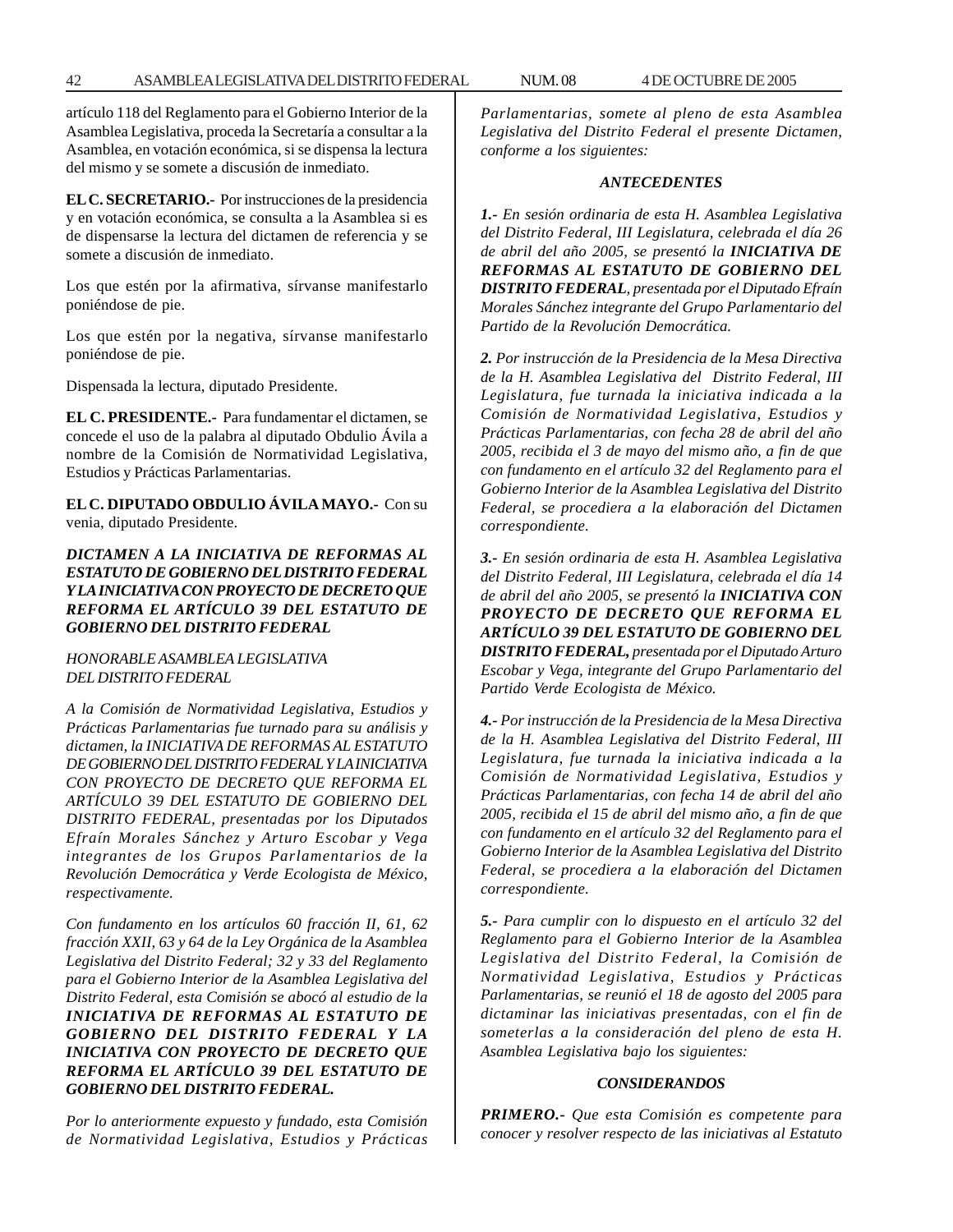*de Gobierno del Distrito Federal, en términos de lo dispuesto por el artículo 60 fracción II, 62 fracción XXII, 63 y 64 de la Ley Orgánica de la Asamblea Legislativa del Distrito Federal.*

*SEGUNDO.- Que ante la presentación de dos iniciativas que versan sobre el mismo ordenamiento: Estatuto de Gobierno del Distrito Federal, la Comisión de Normatividad Legislativa, Estudios y Prácticas Parlamentarias, considera que deben acumularse y dictaminarse en una sola resolución por economía procesal parlamentaria, a través de una determinación que incorpore las dos iniciativas y determine su aprobación o rechazo bajo los principios de exhaustividad, congruencia y claridad.*

*TERCERO.- Que respecto de la iniciativa presentada por el Diputado Efraín Morales Sánchez, debe ser aprobada parcialmente en virtud de los siguientes señalamientos.*

*En efecto, es necesario que la Asamblea Legislativa tenga más tiempo y espacio para el análisis, discusión, para los consensos necesarios que garanticen que el trabajo legislativo sea realmente una realidad, como bien lo señala el Diputado proponente.*

*Sin embargo, la dictaminadora considera que si bien deben ampliarse los periodos ordinarios de sesiones que propicien mayor trabajo legislativo, desahogo del trabajo acumulado, eficienten la labor parlamentaria y fomenten una nueva cultura legislativa, es menester proponer dicha reforma acorde a la ampliación de los períodos ordinarios de sesiones del Congreso de la Unión, debido a que en términos del artículo 122 párrafo primero de la Constitución Política de los Estados Unidos Mexicanos, el gobierno del Distrito Federal está a cargo de los Poderes Federales y de los órganos ejecutivo, legislativo y judicial de carácter local, es decir, se contrapone un principio de gobierno común; de ahí que, los periodos ordinarios de sesiones de la Asamblea Legislativa del Distrito Federal, deban ampliarse acorde a los periodos del Congreso de la Unión.*

*CUARTO.- Que con base en lo anteriormente señalado debe aprobarse el espíritu de la iniciativa del Dip. Efraín Morales Sánchez, con las modificaciones expuestas anteriormente y con base en los demás considerandos que integran el presente dictamen.*

*QUINTO.- Que la iniciativa con Proyecto de Decreto que reforma el artículo 39 del Estatuto de Gobierno del Distrito Federal, presentada por el Dip. Arturo Escobar y Vega, plantea el mismo interés por ampliar el período ordinario de sesiones de este órgano legislativo y presentar esta iniciativa ante el Congreso de la Unión.*

*Es importante destacar que recientemente, el Congreso de la Unión aprobó reformas a los ordenamientos vigentes*

*para ampliar su segundo periodo ordinario e iniciarlo en el mes de febrero. En el caso del Distrito Federal, el Estatuto de Gobierno del Distrito Federal señala los periodos ordinarios de sesiones, serán del 17 de septiembre al 30 de diciembre y del 15 de marzo al 30 de abril. En este tenor, el proponente señala que la duración de los periodos ha estado sujeta a diversas críticas, las cuales apuntan que una de las reformas pendientes del Distrito Federal es avanzar hacia una democracia moderna y óptima, es fundamental extender los períodos legislativos, pues un poder u órgano legislativo que presente periodos reducidos, obliga a sus integrantes a discutir de forma acelerada y presionada sus trabajos, debilitando su imagen ante los otros poderes u órganos quienes al ejercer una función permanente los hacen parecer mucho más dinámicos frente al legislativo.*

*Es importante señalar que los mayores reclamos de la sociedad, mismos que se traducen en leyes o puntos de acuerdo, necesitan en su mayoría de la aprobación del pleno, lo que se hace imposible derivado de los casi seis meses de sesiones que tiene cada año de ejercicio, generando con ello el rezago y la obsolencia de las propuestas y en consecuencia de los resultados que emergen de este Órgano. La propuesta de modificación sostiene que la ampliación de la duración de los periodos de sesiones traería como beneficios, que las iniciativas o puntos de acuerdo no acaben como archivo de las comisiones.*

*En virtud de las consideraciones antes señaladas se propone la modificación del artículo 39 del Estatuto de Gobierno del Distrito Federal para incrementar la duración de los periodos ordinarios de sesiones, el primero deberá empezar el día 5 de septiembre y concluir el 20 de diciembre y el segundo, iniciar el 1 de febrero y concluir el 30 de abril. La propuesta de modificación se establece en los siguientes términos:*

*''Artículo 39.- La Asamblea se reunirá a partir del 5 de septiembre de cada año, para celebrar un primer período de sesiones ordinarias, que podrá prolongarse hasta el 20 de diciembre del mismo año, excepto cuando el Jefe de Gobierno del Distrito Federal inicie su encargo, en cuyo caso las sesiones podrán extenderse hasta el 31 de diciembre de ese mismo año y a partir del 1 de febrero de cada año, para celebrar un segundo período de sesiones ordinarias, que podrá prolongarse hasta el 30 de abril del mismo año.''*

*Que esta dictaminadora considera que ha lugar a la aprobación de la propuesta de modificación planteada por el Dip. Arturo Escobar y Vega, dado que la ampliación del periodo de sesiones sin duda generará que los diputados cuenten con mayor tiempo para el análisis y la discusión de las propuestas de ley y puntos de acuerdo.*

*Por lo anteriormente expuesto y fundado y en términos del artículo 32 del Reglamento para el Gobierno Interior*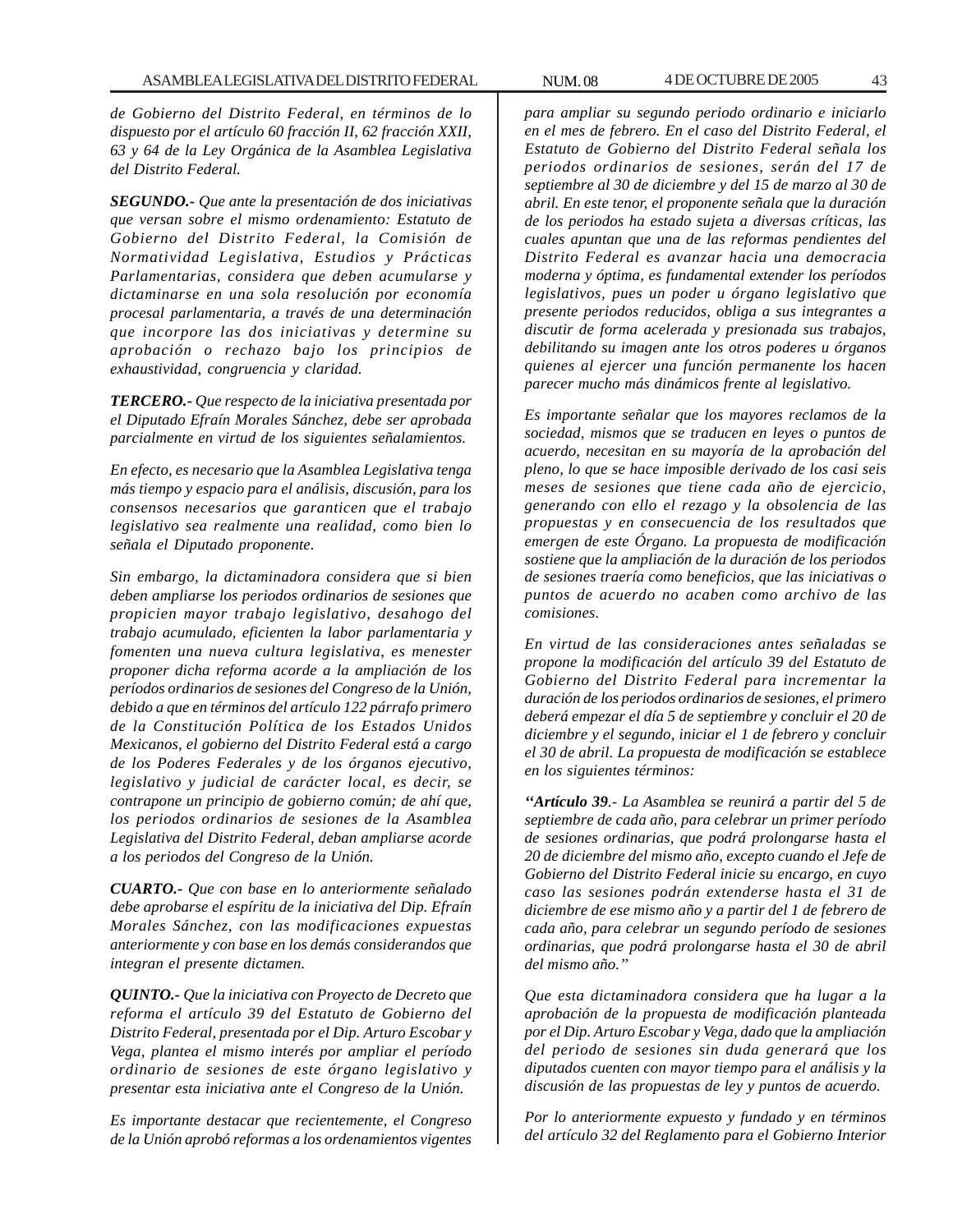*de la Asamblea Legislativa del Distrito Federal, así como con lo solicitado en la INICIATIVA DE REFORMAS AL ESTATUTO DE GOBIERNO DEL DISTRITO FEDERAL Y LA INICIATIVA CON PROYECTO DE DECRETO QUE REFORMA EL ARTÍCULO 39 DEL ESTATUTO DE GOBIERNO DEL DISTRITO FEDERAL, la Comisión de Normatividad Legislativa, Estudios y Prácticas Parlamentarias, considera que es de resolverse y se:*

## *RESUELVE*

*ÚNICO.- Se aprueba la presentación de la Iniciativa con proyecto de decreto por el que se reforma el artículo 39 del Estatuto de Gobierno del Distrito Federal, ante la Cámara de Diputados del Honorable Congreso de la Unión, al tenor de la siguiente:*

# *INICIATIVA CON PROYECTO DE DECRETO POR EL QUE SE REFORMA EL ARTÍCULO 39 DEL ESTATUTO DE GOBIERNO DEL DISTRITO FEDERAL.*

## *EXPOSICIÓN DE MOTIVOS*

*La presente Iniciativa con proyecto de decreto por el que se reforma el Estatuto de Gobierno del Distrito Federal que se somete a la consideración de la Cámara de Diputados plantea ampliar los periodos ordinarios de sesiones de la Asamblea Legislativa a efecto de garantizar que por lo menos seis meses y medio los Diputados a la Asamblea Legislativa del Distrito Federal puedan discutir en el Pleno las propuestas que requiere esta gran urbe.*

*Esta propuesta tiene como objetivo principal el dotar a los legisladores de mayor tiempo para la discusión y aprobación de las iniciativas de ley a su cargo. De igual manera debemos señalar que uno de los mayores reclamos de la sociedad, es la inacción de los legisladores ante los problemas a los que se enfrentan, por lo que el ampliar el periodo ordinario de sesiones, redundará en mejorar la eficiencia del órgano legislativo del Distrito Federal. En tal consideración, la presente iniciativa plantea la modificación del artículo 39 del Estatuto de Gobierno del Distrito Federal para incrementar la duración de los periodos ordinarios de sesiones, el primero a iniciar el día 5 de septiembre y concluir el 20 de diciembre y el segundo, a iniciar el 1 de febrero y concluir el 30 de abril.*

*En virtud de lo anteriormente expuesto, esta Asamblea Legislativa del Distrito Federal somete a la consideración de la Cámara de Diputados del Honorable Congreso de la Unión el presente:*

#### *DECRETO*

*ÚNICO.- Se reforma el artículo 39 del Estatuto de Gobierno del Distrito Federal, para quedar como sigue:*

*''Artículo 39.- La Asamblea se reunirá a partir del 5 de septiembre de cada año, para celebrar un primer periodo* *de sesiones ordinarias, que podrá prolongarse hasta el 20 de diciembre del mismo año, excepto cuando el Jefe de Gobierno del Distrito Federal inicie su encargo, en cuyo caso las sesiones podrán extenderse hasta el 31 de diciembre de ese mismo año y a partir del 1 de febrero de cada año, para celebrar un segundo período de sesiones ordinarias, que podrá prolongarse hasta el 30 de abril del mismo año.''*

#### *TRANSITORIOS*

*PRIMERO.- El presente Decreto entrará en vigor al día siguiente de publicación en el Diario Oficial de la Federación.*

*SEGUNDO.- Publíquese en la Gaceta Oficial del Distrito Federal para su mayor difusión.*

*TERCERO.- Se derogan todas aquellas disposiciones que se opongan al presente decreto.*

*Firman por la Comisión de Normatividad Legislativa, Estudios y Prácticas Parlamentarias: Dip. Obdulio Ávila Mayo, Presidente; Dip. Silvia Oliva Fragoso, Vicepresidenta; Dip. Roberto Carlos Reyes Gámiz, Secretario; Dip. Jorge Alberto Lara Rivera, Dip. José Guadalupe Jiménez Magaña, Dip. Lorena Villavicencio Ayala, Dip. Héctor Mauricio López Velázquez, Integrantes.*

Es cuanto.

**EL C. PRESIDENTE.-** Gracias diputado. Está a discusión el dictamen. Se abre el registro de oradores. ¿Oradores en contra?

¿Alguna o algún diputado desea razonar su voto?

Proceda la Secretaría a recoger la votación nominal del dictamen en lo general y en lo particular en un solo acto.

**EL C. SECRETARIO, DIPUTADO PABLO TREJO PÉREZ.-** Se va a proceder a recoger la votación nominal del dictamen en lo general y en lo particular en un solo acto.

De conformidad con lo establecido por el artículo 131 del Reglamento para el Gobierno Interior de la Asamblea, se solicita a la Coordinación de Servicios Parlamentarios hacer el anuncio correspondiente a efecto de que los diputados presentes puedan emitir su voto. Se solicita a los diputados que al emitir su voto lo hagan en voz alta diciendo su nombre y apellido, añadiendo la expresión ''en pro'', ''en contra'' o ''abstención''. El de la voz recogerá la votación. Comenzamos de derecha a izquierda.

#### **(Votación Nominal)**

Jesús López, a favor.

- Mónica Serrano, en pro.
- Obdulio Ávila, en pro.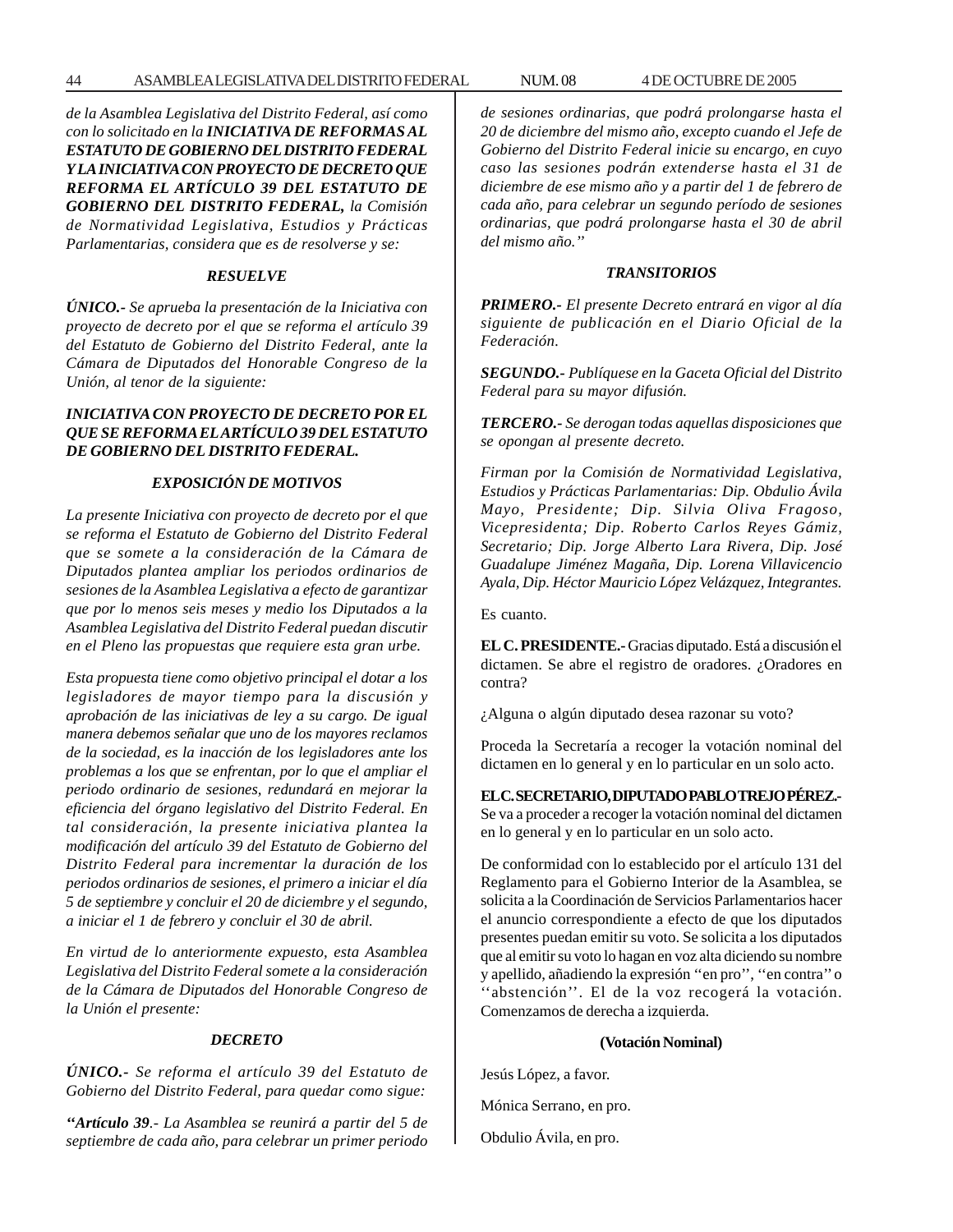| Rafael Hernández Nava, a favor.               | José Medel Ibarra, a favor.                                                                                                                                                                                                                                                                                                                                                                                                                                                                                                                                                                                         |
|-----------------------------------------------|---------------------------------------------------------------------------------------------------------------------------------------------------------------------------------------------------------------------------------------------------------------------------------------------------------------------------------------------------------------------------------------------------------------------------------------------------------------------------------------------------------------------------------------------------------------------------------------------------------------------|
| Maricela Contreras Julián, a favor.           | Jiménez Guzmán, en pro.                                                                                                                                                                                                                                                                                                                                                                                                                                                                                                                                                                                             |
| Aleida Alavez, en pro.                        | Gerardo Villanueva, a favor.                                                                                                                                                                                                                                                                                                                                                                                                                                                                                                                                                                                        |
| María de Lourdes Rojo e Incháustegui, en pro. | Efraín Morales, a favor.                                                                                                                                                                                                                                                                                                                                                                                                                                                                                                                                                                                            |
| Adrián Pedrozo Castillo, en pro.              | Rigoberto Nieto, a favor.                                                                                                                                                                                                                                                                                                                                                                                                                                                                                                                                                                                           |
| Lozano Lozano, en pro.                        | María Elena Torres, a favor.                                                                                                                                                                                                                                                                                                                                                                                                                                                                                                                                                                                        |
| Araceli Vázquez Camacho, en pro.              | Rodolfo Covarrubias, a favor.                                                                                                                                                                                                                                                                                                                                                                                                                                                                                                                                                                                       |
| Silvia Oliva Fragoso, en pro.                 | Julio Escamilla, a favor.                                                                                                                                                                                                                                                                                                                                                                                                                                                                                                                                                                                           |
| Benjamín Muciño, en pro.                      | <b>EL C. SECRETARIO.</b> - ¿Faltó alguna o algún diputado de<br>emitir su voto?                                                                                                                                                                                                                                                                                                                                                                                                                                                                                                                                     |
| Gabriela González, en pro.                    | Héctor Guijosa, en pro.<br>Martha Delegado, a favor.                                                                                                                                                                                                                                                                                                                                                                                                                                                                                                                                                                |
| Mariana Gómez del Campo, en pro.              |                                                                                                                                                                                                                                                                                                                                                                                                                                                                                                                                                                                                                     |
| Gabriela Cuevas, en pro.                      | Gerardo Díaz Ordaz, a favor.                                                                                                                                                                                                                                                                                                                                                                                                                                                                                                                                                                                        |
| Sofía Figueroa, en pro.                       | EL C. SECRETARIO.- ¿Faltó alguna o algún diputado de<br>emitir su voto?                                                                                                                                                                                                                                                                                                                                                                                                                                                                                                                                             |
| Irma Islas, en pro.                           |                                                                                                                                                                                                                                                                                                                                                                                                                                                                                                                                                                                                                     |
| Jorge Lara, en pro.                           | Se va a proceder a recoger la votación de la Mesa Directiva.                                                                                                                                                                                                                                                                                                                                                                                                                                                                                                                                                        |
| José Espina, en pro.                          | Pablo Trejo, en pro.                                                                                                                                                                                                                                                                                                                                                                                                                                                                                                                                                                                                |
| Lorena Villavicencio, a favor.                | José María Rivera, a favor.                                                                                                                                                                                                                                                                                                                                                                                                                                                                                                                                                                                         |
| Alfredo Hernández Raigosa, a favor.           | José Jiménez, en pro.                                                                                                                                                                                                                                                                                                                                                                                                                                                                                                                                                                                               |
| Francisco Chiguil, en pro.                    | Mauricio López, en pro.                                                                                                                                                                                                                                                                                                                                                                                                                                                                                                                                                                                             |
| Miguel Ángel Solares Chávez, a favor.         | EL C. SECRETARIO. - Diputado Presidente, el resultado<br>de la votación es el siguiente 51 votos a favor, 0 votos en<br>contra, 0 abstenciones.                                                                                                                                                                                                                                                                                                                                                                                                                                                                     |
| Elio Bejarano, en pro.                        |                                                                                                                                                                                                                                                                                                                                                                                                                                                                                                                                                                                                                     |
| Rodrigo Chávez Contreras, a favor.            | EL C. PRESIDENTE.- En consecuencia, se aprueba el<br>dictamen que presentó la Comisión de Normatividad<br>Legislativa, Estudios y Prácticas Parlamentarias a la<br>iniciativa con proyecto de decreto que reforma el artículo<br>39 del Estatuto de Gobierno del Distrito Federal. Remítase a<br>la Cámara de Diputados del H. Congreso de la Unión para<br>los efectos legales a que haya lugar.<br>Esta Presidencia hace del conocimiento de la Asamblea que<br>la discusión y en su caso aprobación del dictamen enlistado<br>en el numeral 15 del orden del día se hará al final del apartado<br>de dictámenes. |
| Alberto Trejo Villafuerte, en pro.            |                                                                                                                                                                                                                                                                                                                                                                                                                                                                                                                                                                                                                     |
| Lourdes Alonso, a favor.                      |                                                                                                                                                                                                                                                                                                                                                                                                                                                                                                                                                                                                                     |
| Higinio Chávez, a favor.                      |                                                                                                                                                                                                                                                                                                                                                                                                                                                                                                                                                                                                                     |
| Guadalupe Chavira, en pro.                    |                                                                                                                                                                                                                                                                                                                                                                                                                                                                                                                                                                                                                     |
| González Maltos, a favor.                     |                                                                                                                                                                                                                                                                                                                                                                                                                                                                                                                                                                                                                     |
| Sara Figueroa, a favor.                       |                                                                                                                                                                                                                                                                                                                                                                                                                                                                                                                                                                                                                     |
| Arturo Escobar, a favor.                      | El siguiente punto del orden del día es la discusión y en su<br>caso aprobación del dictamen que presenta la Comisión de<br>Derechos Humanos a la iniciativa de decreto por la que<br>reforman y adicionan diversas disposiciones de la Ley de<br>la Comisión de Derechos Humanos del Distrito Federal.<br>En virtud de que el dictamen fue distribuido entre las                                                                                                                                                                                                                                                   |
| Francisco Agundis, en pro.                    |                                                                                                                                                                                                                                                                                                                                                                                                                                                                                                                                                                                                                     |
| Aguilar Álvarez, en pro.                      |                                                                                                                                                                                                                                                                                                                                                                                                                                                                                                                                                                                                                     |
| Jorge García Rodríguez, a favor.              |                                                                                                                                                                                                                                                                                                                                                                                                                                                                                                                                                                                                                     |
| Gutiérrez de la Torre, a favor.               | diputadas y diputados, en términos de lo dispuesto por el                                                                                                                                                                                                                                                                                                                                                                                                                                                                                                                                                           |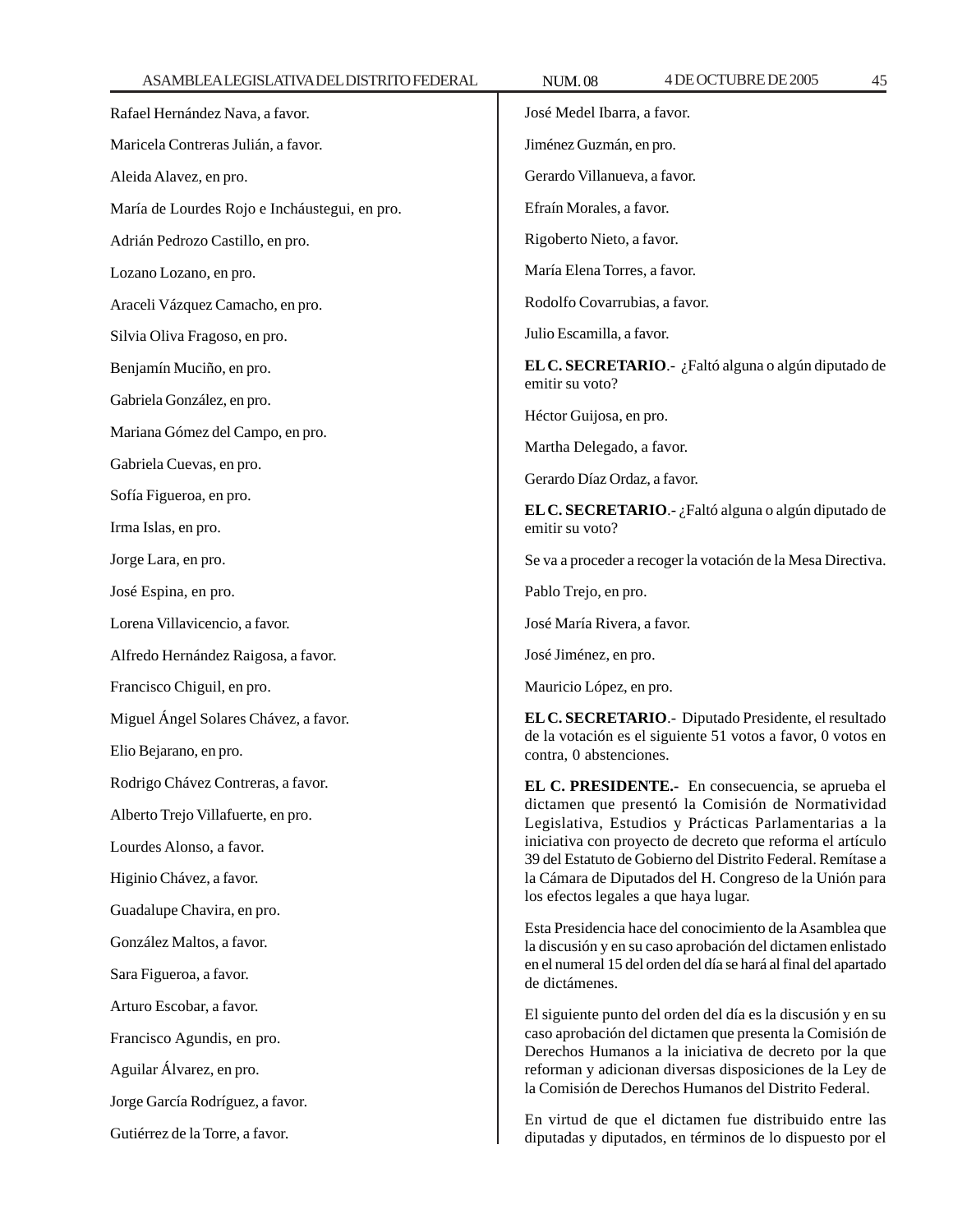artículo 118 del Reglamento para el Gobierno Interior de la Asamblea Legislativa, proceda la Secretaría a consultar a la Asamblea en votación económica si se dispensa la lectura del mismo y se somete a discusión de inmediato.

**EL C. SECRETARIO.-** Por instrucciones de la presidencia y en votación económica, se consulta a la Asamblea si es de dispensarse la lectura del dictamen de referencia y se somete a su discusión de inmediato.

Los que estén por la afirmativa, sírvanse manifestarlo poniéndose de pie.

Los que estén por la negativa, sírvanse manifestarlo poniéndose de pie.

Dispensada la lectura, diputado Presidente.

**EL C. PRESIDENTE.-** Para fundamentar el dictamen se concede el uso de la palabra a la diputada Mónica Serrano, a nombre de la Comisión de Derechos Humanos.

**LA C. DIPUTADA MÓNICA LETICIA SERRANO PEÑA.-** Con su venia, diputado Presidente.

# *DICTAMEN A LA INICIATIVA DE DECRETO POR LA QUE SE REFORMAN Y ADICIONAN DIVERSAS DISPOSICIONES DE LA LEY DE LA COMISIÓN DE DERECHOS HUMANOS DEL DISTRITO FEDERAL.*

*HONORABLE ASAMBLEA LEGISLATIVA DEL DISTRITO FEDERAL III LEGISLATURA PRESENTE*

*A la Comisión de Derechos Humanos de la Asamblea Legislativa del Distrito Federal, III Legislatura, fue turnada para su análisis y dictamen la iniciativa de decreto por la que se reforman y adicionan diversas disposiciones de la Ley de la Comisión de Derechos Humanos del Distrito Federal, presentada por la Diputada Mónica Serrano Peña, integrante del Grupo Parlamentario del Partido Acción Nacional.*

*De conformidad con los artículos 122, Apartado C, Base Primera, fracción V, inciso h) de la Constitución Política de los Estados Unidos Mexicanos; 36 y 42 fracción XII del Estatuto de Gobierno del Distrito Federal; 1, 7 párrafo primero, 10 fracción I, 59, 60 fracción II, 62 fracción XI, 63 párrafo tercero, y 64 de la Ley Orgánica de la Asamblea Legislativa del Distrito Federal, 28, 32 y 87 del Reglamento para el Gobierno Interior de la Asamblea Legislativa del Distrito Federal; 4. 8, 9 fracción I, 50, 51, 52, 53, 54, 55 y 56 del Reglamento Interior de las Comisiones de la Asamblea Legislativa del Distrito Federal, esta Comisión de Derechos Humanos se abocó al análisis y dictamen de la iniciativa arriba señalada, de acuerdo con los siguientes:*

# *ANTECEDENTES*

*1. En sesión ordinaria del Pleno de la honorable Asamblea Legislativa del Distrito Federal, III Legislatura, celebrada* *el día 21 de abril de 2005, la Diputada Mónica Serrano Peña presentó la iniciativa de decreto que a la letra dice:*

# *INICIATIVA DE DECRETO POR LA QUE SE REFORMAN Y ADICIONAN LOS ARTÍCULOS 5, 51 Y 60 DE LA LEY DE LA COMISIÓN DE DERECHOS HUMANOS DEL DISTRITO FEDERAL.*

*Artículo Único.- Se reforman los a 5 de la Ley de la Comisión de Derechos Humanos del Distrito Federal, además de que se adicionan párrafos a tos artículos 51 y 60 de la misma ley, para quedar como sigue:*

## *Artículo 5.-…*

*El personal de la Comisión de Derechos Humanos del Distrito Federal deberá dar trato confidencial a la información o documentación relativa a los asuntos de su competencia. Mientras se efectúan las investigaciones relativas a las quejas o denuncias de que conozca.*

*No obstante lo anterior, las resoluciones, conclusiones o recomendaciones serán públicas, en términos de la Ley de Transparencia y Acceso a la Información Pública, debiendo requerir a los denunciantes y quejosos su consentimiento por escrito, en el primer acuerdo o resolución que emitan, únicamente para publicar sus datos personales, en el entendido de que la omisión a desahogar dicho requerimiento constituirá su negativa.*

*No se considerará como negativa, cuando el quejoso haya cambiado de domicilio sin hacerlo del conocimiento de la Comisión de Derechos Humanos del Distrito Federal, y se desconozca su paradero.*

*Artículo 51.- La Comisión de Derechos Humanos del Distrito Federal, garantizará la confidencialidad de las investigaciones en las quejas o denuncias, así como de la información, datos y pruebas que obren en su poder, mientras dicha investigación se efectúa, por lo cual y sólo de manera excepcional y justificada, decidirá si proporciona o no a autoridades o personas distintas a los denunciantes o quejosos dichos testimonios o evidencias que le sean solicitados.*

*Los denunciantes o quejosos, para la mejor de (sic) defensa de sus intereses, tienen derecho a que la Comisión les proporcione la información que obre en el expediente de la queja o denuncia en el momento en que lo deseen.*

### *Artículo 60.- …*

*No obstante los (sic) anterior, la confidencialidad de la información que reciba la Comisión deberá sujetarse a lo dispuesto por la Ley de Transparencia y Acceso a la Información Pública del Distrito Federal.*

### *TRANSITORIOS*

*PRIMERO.- El presente decreto entrará en vigor al siguiente día de su publicación en la Gaceta Oficial del Distrito Federal.*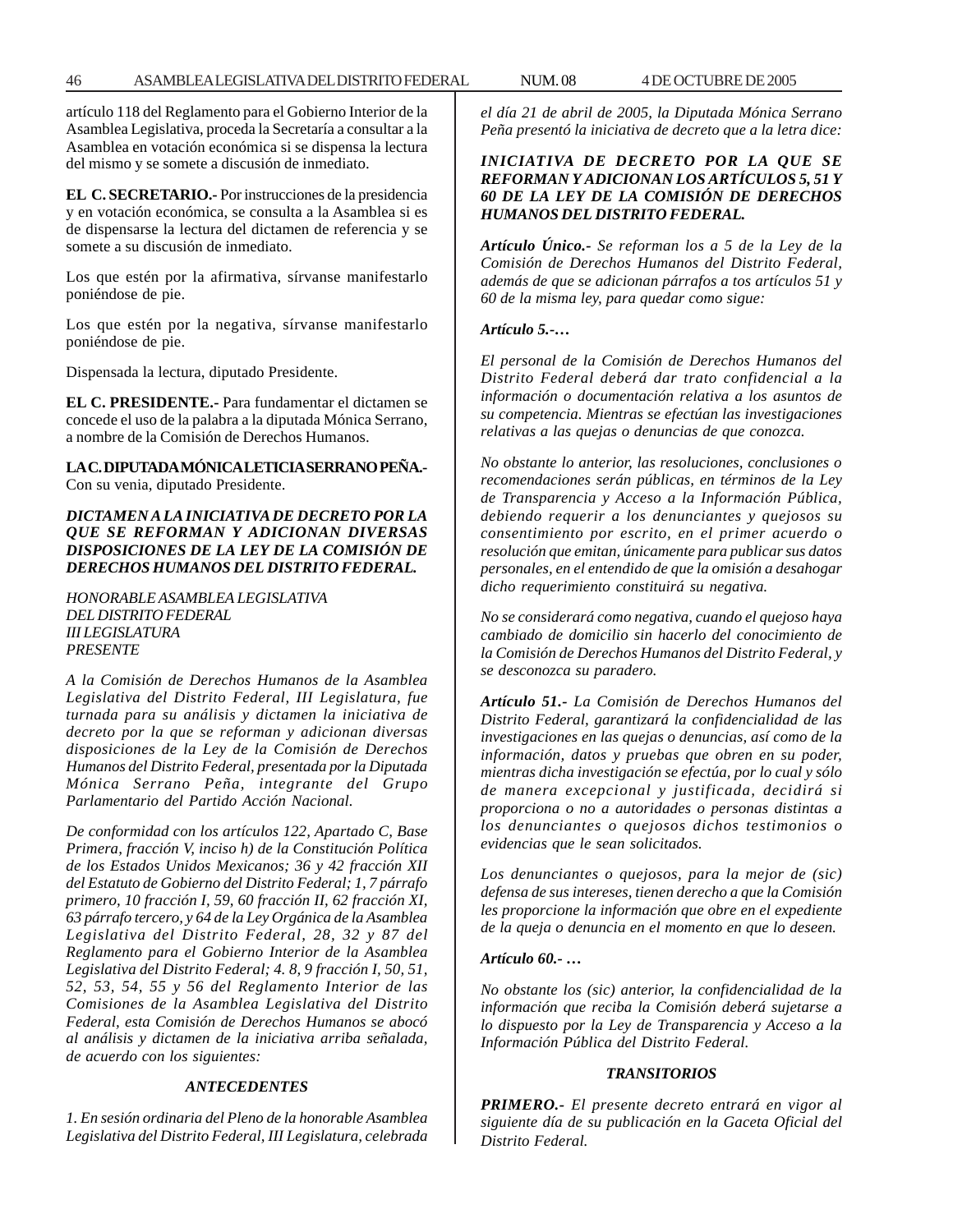*SEGUNDO.- Se derogan todas aquellas disposiciones que se opongan al presente decreto*.

*TERCERO.- Publíquese en la Gaceta Oficial del Distrito Federal y para su mayor difusión en el Diario Oficial de la Federación.''*

**2.** *Mediante oficio número MDSPSA/CSP/0262/2005 de fecha 21 de abril de 2005, la Presidencia de la Mesa Directiva de la Asamblea Legislativa del Distrito Federal, III Legislatura, turnó a esta Comisión de Derechos Humanos, para su análisis y dictamen, la iniciativa en comento.*

*3.- Por medio del oficio número CDHALDF/III/065/05 de fecha 23 de mayo de 2005, la Presidencia de esta Comisión de Derechos Humanos solicitó a la Mesa Directiva de la Diputación Permanente de la Asamblea Legislativa del Distrito Federal, III Legislatura, sometiera a consideración del Pleno a ampliación del plazo para la presentación del dictamen relativo a la iniciativa de referencia.*

*4. A través del oficio número MDDP/SRSA/CSP/0191/ 2005 de fecha 25 de mayo de 2005, se hizo del conocimiento de la Presidencia de esta Comisión de Derechos Humanos que el Pleno de la Diputación Permanente aprobó autorizar la ampliación de plazo para dictaminar la iniciativa de marras.*

*5. En términos de lo dispuesto por la normatividad que rige a la Asamblea Legislativa del Distrito Federal, esta Comisión de Derechos Humanos se reunió el día jueves 11 de agosto de 2005, para analizar y dictaminar la iniciativa en comento, con el propósito de someterla a la consideración del Pleno de este órgano legislativo bajo los siguientes:*

### *CONSIDERANDOS*

*PRIMERO.- Que esta Comisión de Derechos Humanos es competente para analizar y dictaminar la Iniciativa de decreto por la que se reforman y adicionan diversas disposiciones de la Ley de la Comisión de Derechos Humanos del Distrito Federal, presentada por la Diputada Mónica Serrano Peña, integrante de Grupo Parlamentario del Partido Acción Nacional.*

*SEGUNDO.- Que de conformidad con lo dispuesto por los artículos 102, apartado B, párrafo primero, de la Constitución Política de los Estados Unidos Mexicanos y 2, párrafo primero, de la Ley de la Comisión de Derechos Humanos del Distrito Federal, esa Comisión es un organismo de protección de los derechos humanos que ampara el orden jurídico mexicano, y le corresponde conocer de quejas en contra de actos u omisiones de naturaleza administrativa provenientes de autoridades o servidores públicos del Distrito Federal. Los dos*

*dispositivos jurídicos aquí invocados, en su parte conducente, a la letra dicen:*

*''Artículo 102.*

*[…]*

*B. El Congreso de la Unión y las legislaturas de las entidades federativas, en el ámbito de sus respectivas competencias, establecerán organismos públicos de protección de los derechos humanos que ampara el orden jurídico mexicano, los que conocerán de quejas en contra de actos u omisiones de naturaleza administrativa provenientes de cualquier autoridad o servidor público, con excepción de los del Poder Judicial de la Federación, que violen estos derechos''*

*''Artículo 2.- La Comisión de Derechos Humanos del Distrito Federal es un organismo público autónomo con personalidad jurídica y patrimonio propios que tiene por objeto la protección, defensa, vigilancia, promoción, estudio, educación y difusión de los derechos humanos, establecidos en el orden jurídico mexicano y en los instrumentos internacionales de derechos humanos''*

*TERCERO.- Que en términos de lo dispuesto por la Constitución Política de los Estados Unidos Mexicanos y el Estatuto de Gobierno del Distrito Federal, esta soberanía se encuentra facultada para normar la Comisión de Derechos Humanos del Distrito Federal.*

*Por tanto, es procedente que este órgano legislativo reforme y adicione, en su caso, el articulado de la Ley de la Comisión de Derechos Humanos del Distrito Federal, situación que se plantea en la iniciativa materia del presente dictamen.*

*CUARTO.- Que la Ley de la Comisión de Derechos Humanos del Distrito Federal, en sus artículos 5, 51 y 60, establece a la letra:*

*''Artículo 5.- Todas las actuaciones y procedimientos que se sigan ante la Comisión de Derechos Humanos del Distrito Federal deberán ser ágiles gratuitos y expeditos y estarán sujetos sólo a las formalidades esenciales que requiera la documentación de los expedientes respectivos. Se seguirán además de acuerdo con los principios de buena fe, concentración y rapidez, procurando en medida de lo posible el contacto directo y personal con los quejosos, denunciantes, las autoridades o servidores públicos, para evitar a dilación de las sanciones.*

*El personal de la Comisión de Derechos Humanos del Distrito Federal deberá dar trato confidencial a la información o documentación relativa a los asuntos de su competencia''*

*''Articulo 51.- La Comisión de Derechos Humanos del Distrito Federal garantizará la confidencialidad de las*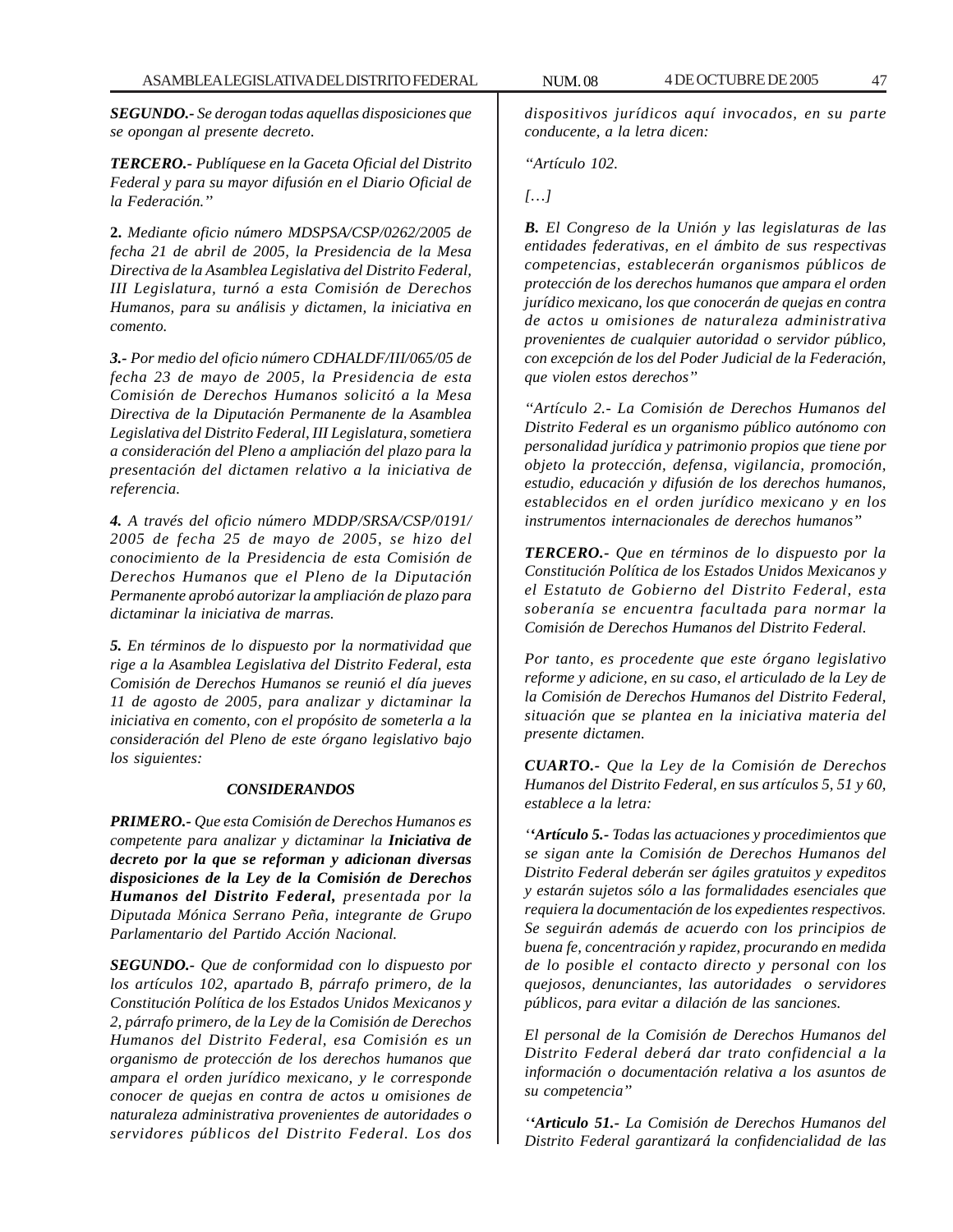*investigaciones, de las quejas o denuncias, así como de la información, datos y pruebas que obren en su poder, por lo cual y sólo de manera excepcional y justificada, decidirá si proporciona o no dichos testimonios o evidencias que le sean solicitados.''*

*''Artículo 60.- Cuando las autoridades o servidores públicos a los que se es solicite información o documentos afirmen que tienen carácter confidencial comunicarán a la Comisión de Derechos Humanos del Distrito Federal las razones para considerarlos así. En este supuesto, la Comisión tendrá la facultad de hacer a calificación definitiva sobre la reserva y solicitar que se le proporcionen la información o documentos, la que manejará en la más estricta confidencialidad.''*

*Como se observa, estos tres preceptos legales imponen a la Comisión de Derechos Humanos del Distrito Federal el deber de manejar en forma confidencial la información o documentación que obtenga al conocer de quejas por violaciones a los derechos humanos*

*QUINTO.- Que en la exposición de motivos de la iniciativa que se dictamina, específicamente en el tercer párrafo de la página tres, se pone de manifiesto la posibilidad de que la Comisión de Derechos Humanos del Distrito Federal, con base en el actual articulado de su Ley, se niegue a proporcionar la información que los particulares le soliciten, sin importar que se trate de los propios quejosos o denunciantes. Dicho texto en la parte conducente de manera literal dice:*

*''…cualquier tipo de información que actualmente se solicite a la Comisión de Derechos Humanos, relativa a los expedientes que sustancia con motivos de las quejas o denuncias de violaciones a los derechos humanos, sin importar que se traten de asuntos concluidos, el referido órgano autónomo, amparado en los artículos 5, 51 y 60 de la ley que rige su actuación, se opone a proporcionar información cuando se le requiere, aún y cuando se trate de los propios denunciantes o quejosos'*

*En este sentido, no debe perderse de vista que hay ocasiones en que los quejosos, o incluso las personas consideradas dentro del expediente de queja como agraviados, requieren la información para la defensa de sus intereses o derechos ante los tribunales.*

*SEXTO.- Que en términos de lo dispuesto por el articulo 1 de la Ley de Transparencia y Acceso a la Información Pública del Distrito Federal, toda persona tiene derecho a obtener información pública en posesión de los órganos locales Ejecutivo, Legislativo, Judicial y autónomos por ley, así como de todo ente público del Distrito Federal que ejerza gasto público.*

*SÉPTIMO.- Que el artículo 10 de la Ley de Transparencia y Acceso a la Información Pública del Distrito Federal* *establece que los particulares tendrán acceso preferente a la información personal que de ellos detente cualquier ente público.*

*OCTAVO.- Que de conformidad con lo dispuesto por la Ley de Transparencia y Acceso a la Información Pública del Distrito Federal, artículo 13 fracción XIV, los entes públicos tienen la obligación de poner al alcance de todos, y sin que medie solicitud, las resoluciones o sentencias definitivas que se dicten en procesos jurisdiccionales o procedimientos seguidos en forma de juicio. En esta hipótesis se encuentra comprendida a Comisión de Derechos Humanos del Distrito Federal.*

*El precepto legal invocado a la letra señala:*

*''Artículo 13. Al inicio de cada año, los entes públicos deberán publicar y mantener actualizada, de forma impresa o en los respectivos sitios de Internet, de acuerdo con sus funciones, según corresponda, la información respecto de los temas, documentos y políticas que a continuación se detallan:*

## *[…]*

*XIV. Las resoluciones o sentencias definitivas que se dicten en procesos jurisdiccionales o procedimientos seguidos en forma de juicio.''*

*Al respecto, es importante tomar en cuenta que el artículo 25 de la misma Ley establece lo siguiente:*

*''Artículo 25. Las autoridades competentes tomarán las previsiones debidas para que la información confidencial que sea parte de procesos jurisdiccionales o de procedimientos seguidos en forma de juicio, se mantenga reservada y sólo sea de acceso para las partes involucradas, quejosos o denunciantes.*

*Las autoridades que emitan as resoluciones o sentencias definitivas a que se refiere la fracción XIV del artículo 13 de esta Ley, requerirán a las partes en el primer acuerdo que dicte su consentimiento escrito para publicar sus datos personales, en el entendido de que la omisión a desahogar dicho requerimiento, constituirá su negativa.''*

*NOVENO.- Que como se señala en la iniciativa que se dictamina, los artículos 11, 17 y 26 de la Ley de Transparencia y Acceso a la Información Pública del Distrito Federal disponen que no podrá ser entregada la información que sea de acceso restringido, ya sea por estar sujeta a reserva o por tener el carácter de confidencial, en términos de las hipótesis previstas en los artículos 23 y 24 de dicha Ley.*

*Los artículos 4 fracciones VIII y IX, 22, 23, 24 y 26 párrafo primero de la Ley de Transparencia y Acceso a la Información Pública del Distrito Federal, a la letra disponen:*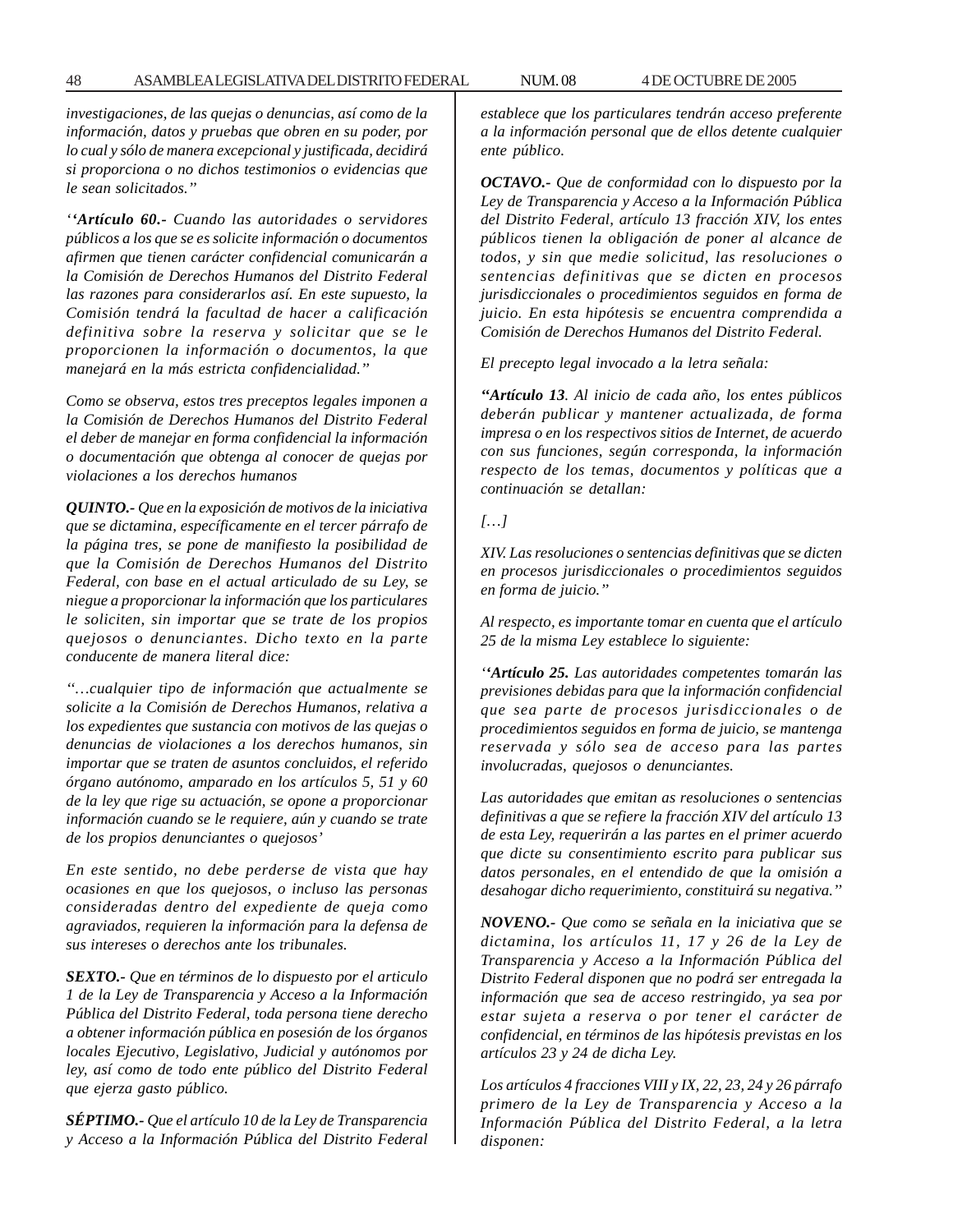*''Artículo 4. Para los efectos de esta Ley se entiende por:*

*[…]*

*VIII. Información Reservada: La información pública que se encuentre temporalmente sujeta a alguna de las excepciones previstas en esta Ley:*

*IX. Información Confidencial: Toda información en poder de los Entes Públicos, cuya divulgación haya sido circunscrita únicamente a los funcionarios que la deben conocer en razón de sus funciones, así como la información relativa a las personas, protegida por el derecho fundamental a la privacidad. de acuerdo a lo establecido en la presente Ley:''*

*''Artículo 22. La información definida por la presente Ley como de acceso restringido, en sus modalidades de reservada y confidencial, no podrá ser divulgada, bajo ninguna circunstancia, salvo las excepciones señaladas en el presente capítulo.''*

*''Artículo 23. Se considera información reservada, la que:*

- *I. Comprometa a Seguridad Pública Nacional o del Distrito Federal;*
- *II. Ponga en riesgo la vida, la seguridad o la salud de cualquier persona;*
- *III Impida las actividades de verificación sobre el cumplimiento de las leyes, prevención o persecución de los delitos, la impartición de justicia y la recaudación de las contribuciones;*
- *IV. La ley expresamente considere como reservada;*
- *V. Se relacione con el secreto comercial, industrial, fiscal, bancario, fiduciario u otro considerado como tal por una disposición legal;*
- *VI. Trate sobre personas y que haya sido recibida por los Entes Públicos bajo promesa de reserva o esté relacionada con la propiedad intelectual, patentes o marcas en poder de los Entes;*
- *VII. Se trate de averiguaciones previas en trámite;*
- *VIII Se trate de expedientes judiciales o de los procedimientos administrativos seguidos en forma de juicio, mientras la sentencia o resolución de fondo no haya causado ejecutoria;*
- *IX. Se trate de procedimientos de responsabilidad de los servidores públicos, en tanto no se haya dictado a resolución administrativa definitiva;*
- *X Contenga las opiniones, solicitudes de información, recomendaciones o puntos de vista que formen parte del proceso deliberativo de los*

*servidores públicos. Asimismo, la contenida en informes, consultas y toda clase de escritos relacionados con la definición de estrategias y medidas a tomar por los Entes Públicos en materia de controversias legales; o*

*XI. Pueda generar una ventaja personal indebida o en perjuicio de un tercero o de los Entes Públicos*.''

*''Artículo 24. Se considerará información confidencial, previo acuerdo del titular del Ente Público correspondiente, la siguiente:*

- *I. Las memorias, notas, correspondencia y todos los documentos relacionados con negociaciones entre el Distrito Federal y el Gobierno Federal o las Entidades Federativas, en materia de seguridad pública;*
- *II. Los expedientes, archivos y documentos que se obtengan producto de las actividades relativas a la prevención, investigación o persecución del delito, que llevan a cabo las autoridades en materia de seguridad pública en el Distrito Federal;*
- *III La que por disposición expresa de una ley sea considerada como confidencial o el Ente Público así lo determine en salvaguarda del interés del Estado o el derecho de terceros;*
- *IV. Los archivos, análisis, transcripciones y cualquier otro documento relacionados con las actividades y funciones sustantivas en materia de seguridad pública y procuración de justicia; y*
- *V La transcripción de las reuniones e información obtenida por las Comisiones de la Asamblea Legislativa del Distrito Federal, cuando se reúnan en el ejercicio de sus funciones fiscalizadoras para recabar información que podría estar incluida en los supuestos del articulo anterior''*

*Artículo 26. No se podrá divulgar la información clasificada como de acceso restringido, por un período de diez años contados a partir de su clasificación como tal, salvo que antes del cumplimiento del período de restricción dejaren de existir los motivos que justificaban su acceso restringido o fueran necesarias para la defensa de los derechos del sol ante los tribunales.*

*DÉCIMO.- Que esta dictaminadora coincide con la apreciación de la Diputada promovente de la iniciativa de marras en el sentido de que a efecto de evitar un conflicto de leyes entre la Ley de Transparencia y Acceso a la Información Pública y la Ley de la Comisión de Derechos Humanos, ambas del Distrito Federal, en materia de confidencialidad de la información relativa a*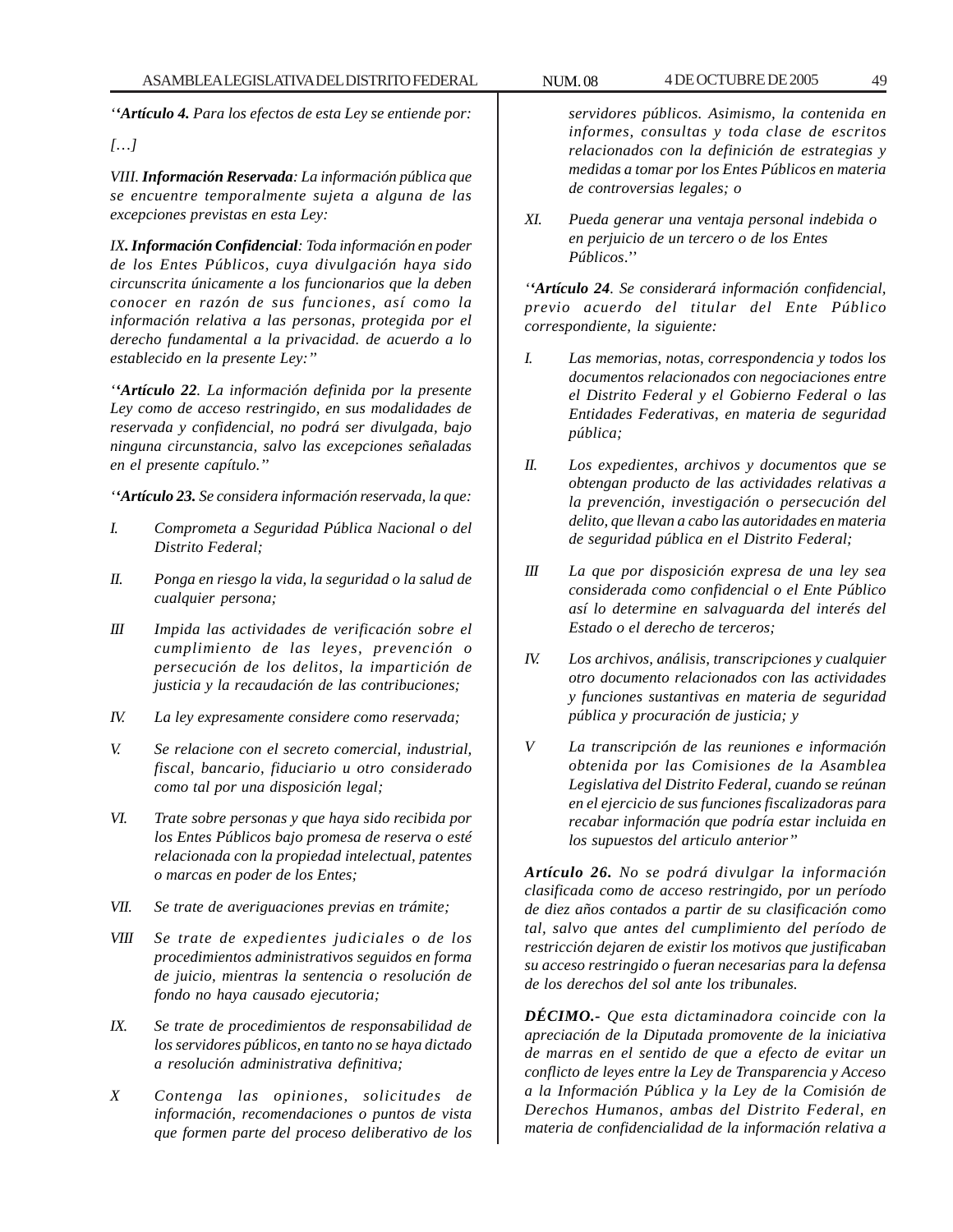*los expedientes de queja sobre presuntas violaciones a os derechos humanos, se hace necesario reformar los artículos 5, 51 y 60 del último de los ordenamientos legales indicados y homogenizarlos con lo dispuesto en los artículos 13 fracción XIV y 24 del primer instrumento normativo mencionado.*

*UNDÉCIMO.- Que en virtud de lo previamente señalado, procede que este órgano legislativo reforme y adicione los artículos de la Ley de la Comisión de Derechos Humanos del Distrito Federal a que se refiere la iniciativa que se dictamina.*

*Sin embargo, esta Comisión de Derechos Humanos acuerda modificar la iniciativa en comento con el fin de dotarla de mayor precisión, conforme a lo siguiente:*

*1. En el primer párrafo que la iniciativa propone adicionar al artículo 5 parte del texto dice: ''los denunciantes y quejosos su consentimiento por escrito, en el primer acuerdo o resolución que emitan'' lo cual hace suponer que los denunciantes y quejosos son quienes emitirán el primer acuerdo o resolución, siendo que esto último le corresponde a la Comisión de Derechos Humanos del Distrito Federal. Asimismo, hace falta precisar que la ''Ley de Transparencia y Acceso a la Información Pública'' es del Distrito Federal.*

*Por tanto, dicho párrafo quedará de la siguiente manera:*

*No obstante lo anterior, las resoluciones, conclusiones o recomendaciones serán públicas, en términos de la Ley de Transparencia y Acceso a la Información Pública del Distrito Federal debiendo requerir a los denunciantes y quejosos su consentimiento por escrito, en el primer acuerdo o resolución que se emita únicamente para publicar sus datos personales, en el entendido de que la omisión a desahogar dicho requerimiento constituirá su negativa.*

*2. La iniciativa propone que el primer párrafo del artículo 51 al inicio diga: ''La Comisión de Derechos Humanos del Distrito Federal, garantizará la confidencialidad de las investigaciones en las quejas o denuncias…''. Sin embargo la propia iniciativa en su exposición de motivos no hace alusión alguna a la razón por la cual habría de modificarse el texto actual de esa parte, que a la letra dice: ''La Comisión de Derechos Humanos del Distrito Federal, garantizará la confidencialidad de las investigaciones de las quejas o denuncias es claro que este texto enfoco la confidencialidad a dos hipótesis distintas por una parte, las indagatorias que dicho organismo público autónomo realice y, por otra, las quejas o denuncias que el mismo reciba. Así las cosas, no es procedente esta modificación.*

*Más adelante en el mismo párrafo aparece la frase ''mientras dicha investigación se efectúa'', no obstante,*

*como se señala en los renglones que anteceden, el texto emplea la palabra ''investigaciones'', que es plural. Por consiguiente, para que tenga congruencia el texto se deberá ajustar la redacción para quedar así: ''mientras dichas investigaciones se efectúan''*

*Así las cosas, el párrafo en comento quedará de la siguiente manera:*

*Artículo 51.- La Comisión de Derechos Humanos del Distrito Federal, garantizará la confidencialidad de las investigaciones, de las quejas o denuncias, así como de la información, datos y pruebas que obren en su poder, mientras dichas investigaciones se efectúan, por lo cual y sólo de manera excepcional y justificada, decidirá si proporciona o no a autoridades o personas distintas a los denunciantes o quejosos dichos testimonios o evidencias que le sean solicitados.*

*Por otra parte, al inicio del párrafo que se está proponiendo adicionar al artículo 51 se dice: ''para la mejor de defensa de sus intereses''; sobra la palabra de, por lo que deberá eliminarse.*

*3. Al inicio del párrafo que la iniciativa propone adicionar al artículo 60 dice: ''No obstante los (sic) anterior''; independientemente de que la palabra los tiene un error de dedo pues sobra la letra s, para mayor claridad se estima pertinente suprimir dicha frase toda vez que no guarda congruencia con el texto del hasta ahora párrafo único de dicho artículo.*

*DUODÉCIMO.- Esta Comisión de Derechos Humanos considera procedentes los tres artículos transitorios propuestos en la iniciativa materia del presente dictamen.*

*Por lo anteriormente expuesto y fundado, la Comisión de Derechos Humanos de la Asamblea Legislativa del Distrito Federal, III Legislatura.*

### *RESUELVE*

*ÚNICO.- Se aprueba con las modificaciones a que se contrae el considerando Undécimo de este Dictamen la iniciativa de decreto por la que se reforman y adicionan diversas disposiciones de la Ley de la Comisión de Derechos Humanos del Distrito Federal, en los términos siguientes:*

*DECRETO POR EL QUE SE REFORMAN Y ADICIONAN DIVERSAS DISPOSICIONES DE LA LEY DE LA COMISIÓN DE DERECHOS HUMANOS DEL DISTRITO FEDERAL*.

*ARTÍCULO ÚNICO.- Se reforman los artículos 5 párrafo segundo y 51; y se adicionan dos párrafos al artículo 5, un párrafo al artículo 51 y un párrafo al artículo 60 de la Ley de la Comisión de Derechos Humanos del Distrito Federal, para quedar como sigue:*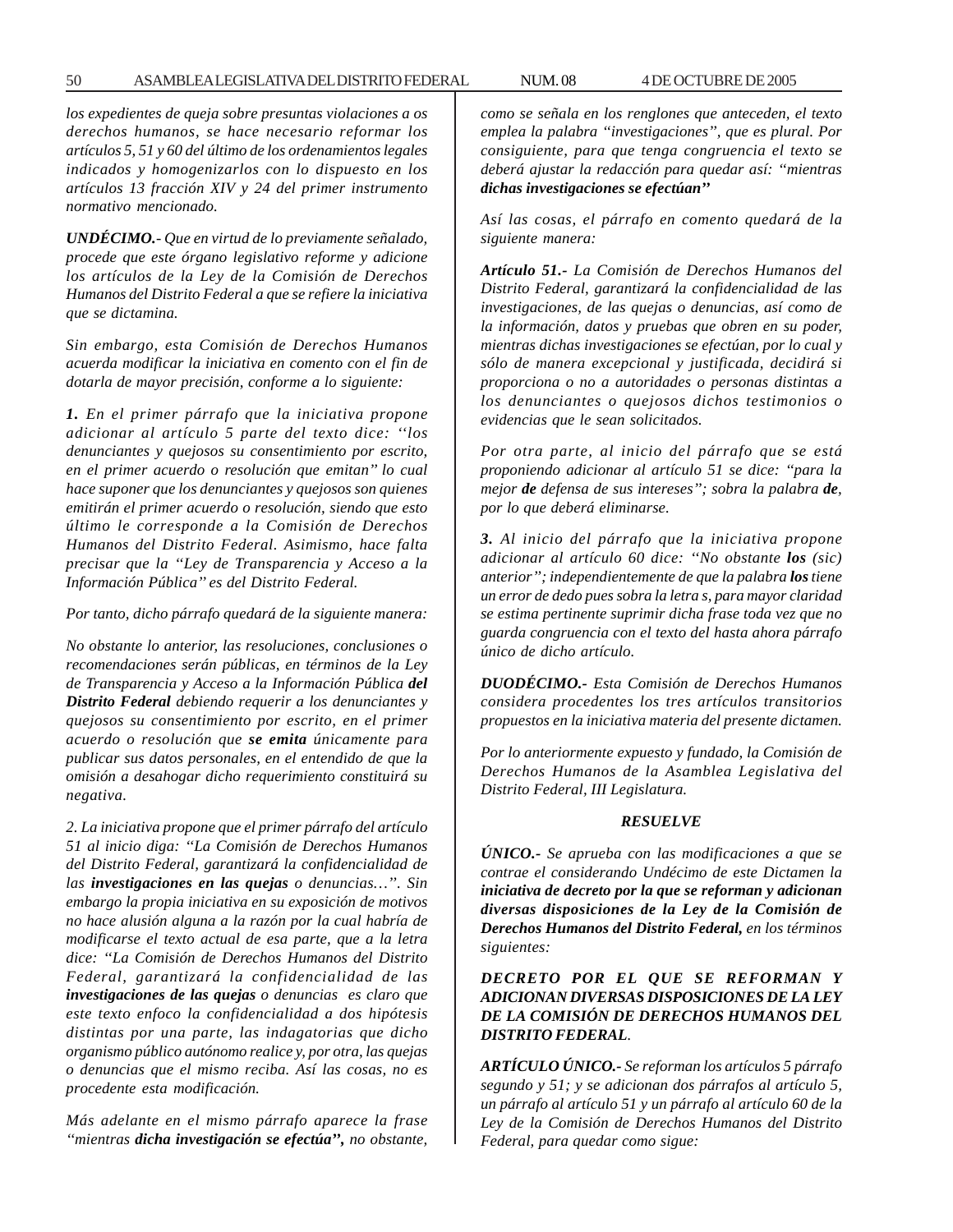*Artículo 5.-…*

*El personal de la Comisión de Derechos Humanos del Distrito Federal deberá dar trato confidencial a la información o documentación relativa a los asuntos de su competencia, mientras se efectúan las investigaciones relativas a las quejas o denuncias de que conozca.*

*No obstante lo anterior, las resoluciones, conclusiones o recomendaciones serán públicas, en términos de la Ley de Transparencia y Acceso a la Información Pública del Distrito Federal, debiendo requerir a los denunciantes y quejosos su consentimiento por escrito, en el primer acuerdo o resolución que se emita, únicamente para publicar sus datos personales, en el entendido de que la omisión a desahogar dicho requerimiento constituirá su negativa.*

*No se considerará como negativa, cuando el quejoso haya cambiado de domicilio sin hacerlo del conocimiento de la Comisión de Derechos Humanos del Distrito Federal, y se desconozca su paradero.*

*Artículo 51.- La Comisión de Derechos Humanos del Distrito Federal, garantizará la confidencialidad de las investigaciones, de las quejas o denuncias, así como de la información, datos y pruebas que obren en su poder, mientras dichas investigaciones se efectúan, por lo cual y sólo de manera excepcional y justificada, decidirá si proporciona o no a autoridades o personas distintas a los denunciantes o quejosos dichos testimonios o evidencias que le sean solicitados.*

*Los denunciantes o quejosos, para la mejor defensa de sus intereses, tienen derecho a que la Comisión les proporcione la información que obre en el expediente de la queja o denuncia en el momento en que lo deseen*.

*Artículo 60.-*

*La confidencialidad de la información que reciba la Comisión deberá sujetarse a lo dispuesto por la Ley de Transparencia y Acceso a la Información Pública del Distrito Federal.*

## *TRANSITORIOS*

*PRIMERO.- El presente Decreto entrará en vigor al siguiente día de su publicación en la Gaceta Oficial del Distrito Federal.*

*SEGUNDO.- Se derogan todas aquellas disposiciones que se opongan al presente Decreto.*

*TERCERO.- Publíquese en la Gaceta Oficial del Distrito Federal y para su mayor difusión en el Diario Oficial de la Federación.*

*Dado en el Recinto de la Asamblea Legislativa del Distrito Federal a los once das del mes de agosto del año dos mil cinco.*

*Firman por la Comisión de Derechos Humanos: Dip. Julio César Moreno Rivera, Presidente; Dip. Mónica Leticia Serrano Peña, Vicepresidenta; Dip. Norma Gutiérrez de la Torre, Secretaria; Dip. María Teresita de Jesús Aguilar Marmolejo, Dip. María de Lourdes Rojo e Incháustegui, Integrante; Dip. Rodrigo Chávez Contreras, Integrante; Dip. Alfredo Carrasco Baza, Integrante.*

Es cuanto, diputado Presidente.

**EL C. PRESIDENTE.-** Gracias, diputada. Está a discusión el dictamen. Se abre el registro de oradores. ¿Existen oradores en contra?

¿Alguna o algún diputado desea razonar su voto?

Proceda la Secretaría a recoger la votación nominal del dictamen en lo general y en lo particular en un solo acto.

**EL C. SECRETARIO.-**Se va a proceder a recoger la votación nominal del dictamen en lo general y en lo particular en un solo acto.

De conformidad con lo establecido por el artículo 131 del Reglamento para el Gobierno Interior de la Asamblea, se solicita a la Coordinación de Servicios Parlamentarios hacer el anuncio correspondiente a efecto de que los diputados presentes puedan emitir su voto.

Se solicita a los diputados que al emitir su voto lo hagan en voz alta diciendo su nombre y apellido, añadiendo la expresión ''en pro'', ''en contra'' o ''abstención''. El de la voz recogerá la votación. Comenzamos de derecha a izquierda.

### **(Votación Nominal)**

Mónica Serrano, en pro.

Gabriela Cuevas, en pro.

Jesús López, a favor.

Obdulio Ávila, en pro.

Martha Delgado, en pro.

José Espina, en pro.

Sofía Figueroa, en pro.

María de Lourdes Rojo e Incháustegui, en pro.

Adrián Pedrozo Castillo, en pro

Andrés Lozano Lozano, en pro.

González Maltos, a favor.

Araceli Vázquez Camacho, en pro.

Silvia Oliva Fragoso, a favor.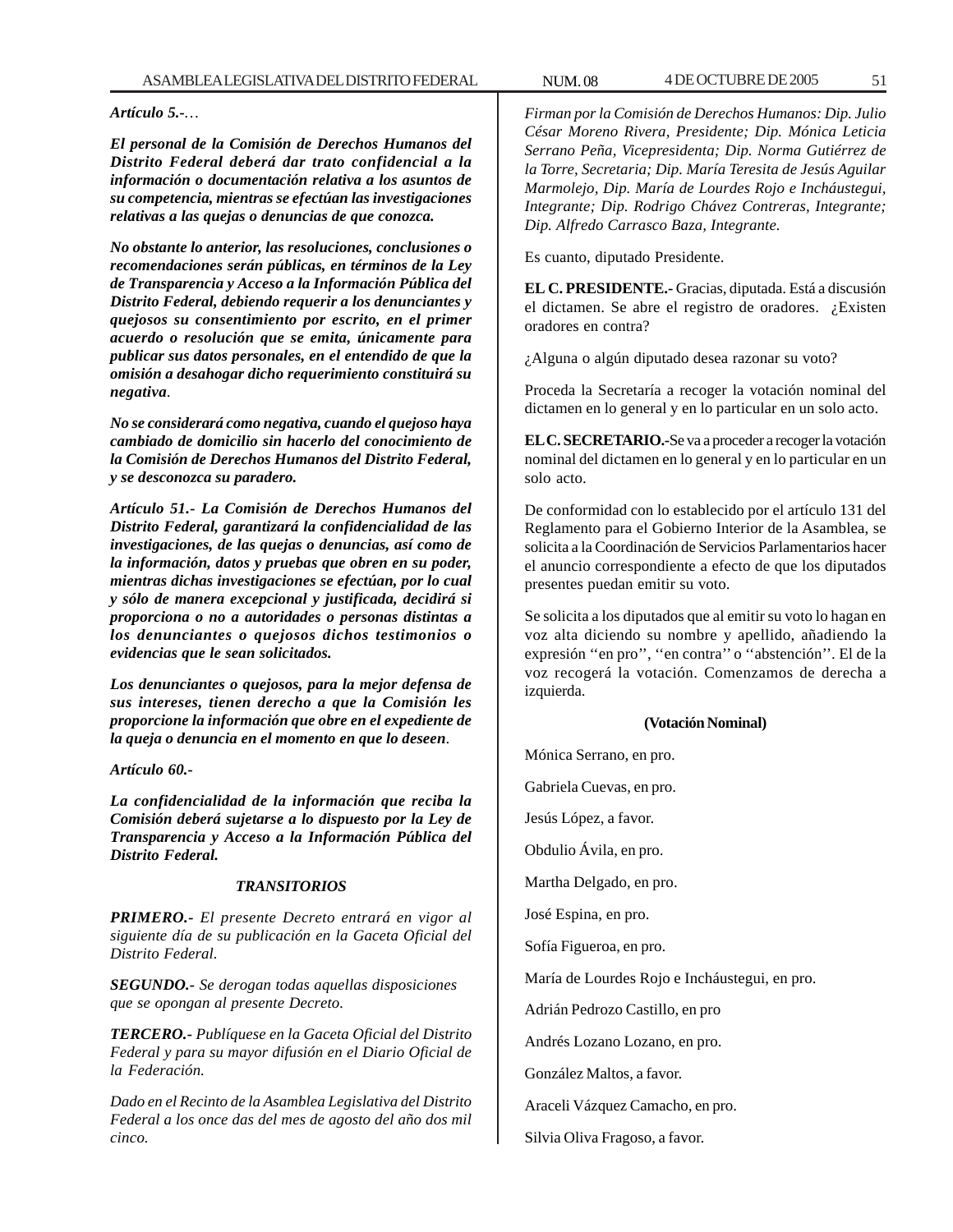Guadalupe Chavira, en pro. Sara Figueroa, en pro. Benjamín Muciño, en pro. Gabriela González, en pro. Mariana Gómez del Campo, en pro. María Teresita Aguilar, a favor. Irma Islas, en pro. Lara, a favor. Rafael Hernández Nava, a favor. Julio Escamilla, a favor. Alfredo Hernández Raigosa, a favor. Miguel Ángel Solares Chávez, a favor. Elio Bejarano, en pro. Rodrigo Chávez Contreras, a favor. Emilio Fernández, en pro. Lourdes Alonso, en pro. Higinio Chávez, a favor. José María Rivera, a favor. Gerardo Díaz Ordaz, en pro. Francisco Agundis, en pro. Arturo Escobar, a favor. Jorge García Rodríguez, en pro. Gutiérrez de la Torre, a favor. Claudia Esqueda, a favor. José Medel Ibarra, a favor. Jiménez Guzmán, en pro. Alberto Trejo Villafuerte, en pro. Efraín Morales, a favor. Rigoberto Nieto, a favor. Víctor Varela, en pro. María Elena Torres, a favor. Rodolfo Covarrubias, a favor. **EL C. SECRETARIO.-** ¿Faltó alguna o algún diputado de emitir su voto? Diputado Héctor Guijosa, en pro. Francisco Chiguil, en pro. Lorena Villavicencio, a favor. **EL C. SECRETARIO.-** Se va a proceder a recoger la votación de la Mesa Directiva. Pablo Trejo, en pro. José Jiménez, en pro. Mauricio López, en pro. **EL C. SECRETARIO.-** Diputado Presidente, el resultado de la votación es el siguiente: 51 votos a favor, 0 en contra, 0 abstenciones. **EL C. PRESIDENTE.-** En consecuencia se aprueba el dictamen que presentó la Comisión de Derechos Humanos a la iniciativa de decreto por la que se reforman y adicionan diversas disposiciones de la Ley de la Comisión de Derechos Humanos del Distrito Federal. Remítase al Jefe de Gobierno del Distrito Federal para su promulgación y publicación en la Gaceta Oficial del Distrito Federal y para su mayor difusión en el Diario Oficial de la Federación. El siguiente punto del orden del día es la discusión y, en su caso, aprobación del dictamen que presenta la Comisión de Seguridad Pública a la propuesta con punto de acuerdo sobre el Programa de Prevención de Ingestión de Alcohol en Conductores de Vehículos en el Distrito Federal. En virtud de que el dictamen fue distribuido entre los diputados y diputadas en términos de lo dispuesto por el artículo 118 del Reglamento para el Gobierno Interior de la Asamblea, proceda la Secretaría a consultar a la Asamblea en votación económica si se dispensa la lectura del mismo y se somete a discusión de inmediato. **EL C. SECRETARIO.-** Por instrucciones de la presidencia y en votación económica se consulta a la Asamblea si es de dispensarse la lectura del dictamen de referencia y se somete a discusión de inmediato. Los que estén por la afirmativa, sírvanse manifestarlo poniéndose de pie. Los que estén por la negativa, sírvanse manifestarlo poniéndose de pie. Dispensada la lectura, diputado Presidente. **EL C. PRESIDENTE.-** Para fundamentar el dictamen, se concede el uso de la palabra a la diputada Claudia Esqueda, a nombre de la Comisión de Seguridad Pública. **LA C. DIPUTADA MARÍA CLAUDIA ESQUEDA LLANES.-** Con su permiso, Presidente.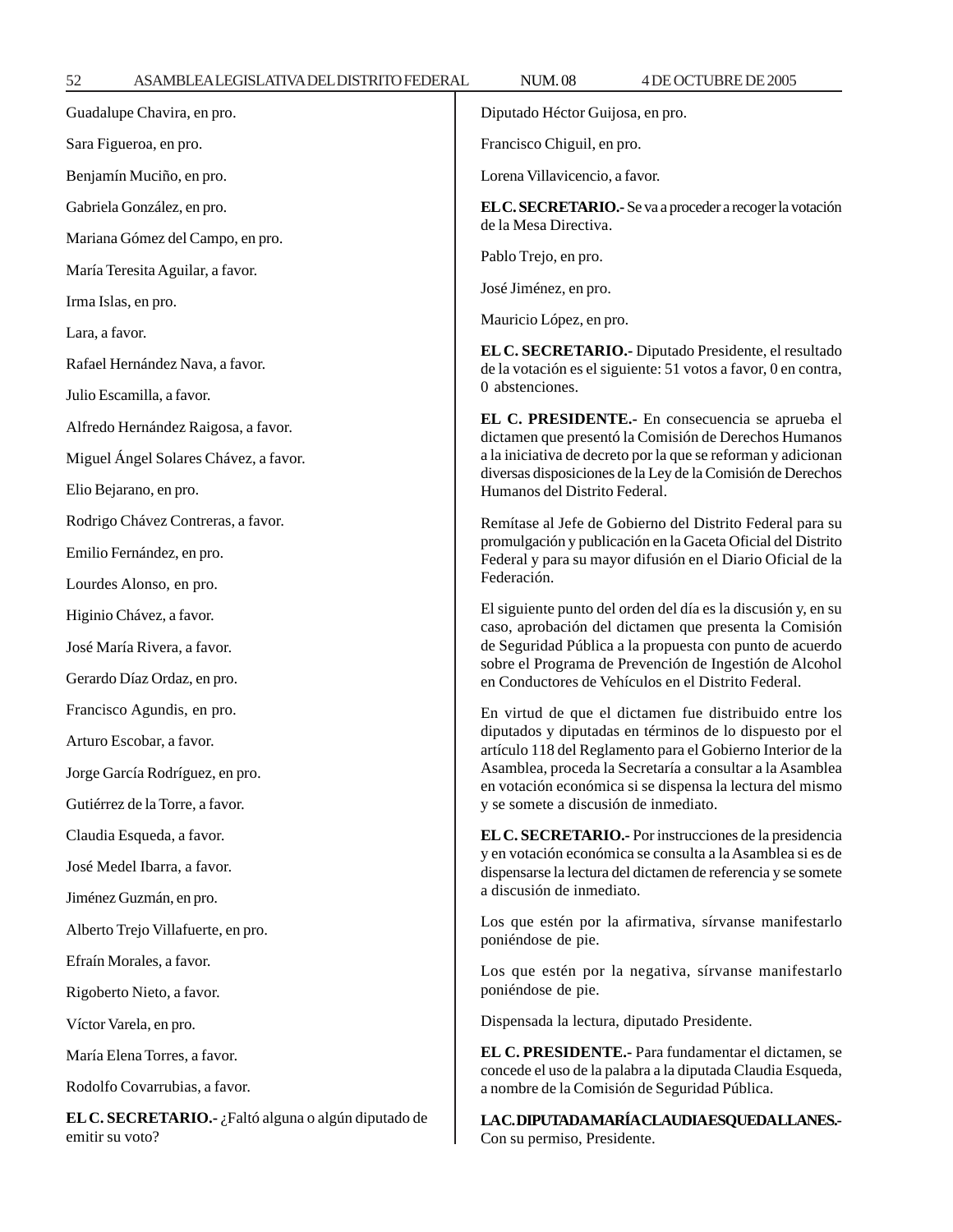# *DICTAMEN A LA PROPUESTA CON PUNTO DE ACUERDO SOBRE EL PROGRAMA DE PREVENCIÓN DE INGESTIÓN DE ALCOHOL EN CONDUCTORES DE VEHÍCULOS EN EL DISTRITO FEDERAL.*

*HONORABLE ASAMBLEA LEGISLATIVA DEL DISTRITO FEDERAL, III LEGISLATURA. PRESENTE.*

*A la Comisión de Seguridad Pública de esta H. Asamblea Legislativa del Distrito Federal, III Legislatura, fue remitida para su análisis y dictamen la Propuesta con Punto de Acuerdo sobre el Programa de Prevención de Ingestión de Alcohol en conductores de vehículos en el Distrito Federal, presentada por el Diputado Juan Manuel González Maltos, integrante del Grupo Parlamentario del Partido de la Revolución Democrática.*

*Esta Comisión con las facultades que le confieren los artículos 59, 60 fracción II, 61, 62 fracción XXX, 63 y 64 de la Ley Orgánica de la Asamblea Legislativa del Distrito Federal; 1, 28, 29, 32, primer párrafo y 33 del Reglamento para el Gobierno Interior de la Asamblea Legislativa del Distrito Federal; y 1, 4, 33, 34, 35, 50, 51, 52, 53, 54, 55, 56 y 57 del Reglamento Interior de las Comisiones de la Asamblea Legislativa del Distrito Federal, y demás relativos, se abocó al estudio y elaboración del Dictamen de la citada proposición, bajo los siguientes:*

# **ANTECEDENTES**

*1. El pasado primero de junio de dos mil cinco, el Diputado Juan Manuel González Maltos, integrante del Grupo Parlamentario del Partido de la Revolución Democrática, presentó ante el Pleno de la Diputación Permanente de esta H. Asamblea Legislativa del Distrito Federal, III Legislatura, la Propuesta con Punto de Acuerdo sobre el Programa de Prevención de Ingestión de Alcohol en conductores de vehículos en el Distrito Federal.*

*2. Mediante oficio MDDP/SRSA/CSP/0314/2005 signado por el Diputado Carlos Alberto Flores Gutiérrez, Vicepresidente en turno de la Mesa Directiva de la Diputación Permanente de esta Asamblea Legislativa del Distrito Federal, III Legislatura, se comunica que en sesión celebrada el primero de junio de dos mil cinco, se resolvió remitir a la Comisión de Seguridad Pública para análisis y dictamen correspondiente la propuesta con punto de acuerdo de referencia.*

*3. La Diputada Irma Islas León, Presidenta de la Comisión de Seguridad Pública mediante oficio ALDF/CSP/194/ 05 de fecha cuatro de julio del presente año, solicita a la Presidencia en turno de la Mesa Directiva de la Diputación Permanente de la Asamblea Legislativa del Distrito Federal, III Legislatura, someter a consideración*

*la autorización de prórroga para analizar y dictaminar la propuesta con punto de acuerdo en cita.*

*4. A través del oficio número MDDP/SRSA/CSP/0522/ 2005, de fecha seis de julio del dos mil cinco, signado por el Diputado Julio Escamilla Salinas, Presidente de la Mesa Directiva de la Diputación Permanente del Segundo Receso del Segundo Año de Ejercicio de esta Asamblea Legislativa del Distrito Federal, III Legislatura, se comunica que durante la sesión celebrada en la fecha señalada se resolvió autorizar la ampliación del plazo para dictaminar la propuesta con punto de acuerdo en mención.*

*5. Los integrantes de la Comisión Dictaminadora que suscriben, se reunieron el día treinta de agosto del presente año, a efecto de analizar la Propuesta con Punto de Acuerdo en estudio, documento que fue discutido en el seno de la misma, aprobándose el presente dictamen que se somete a consideración de esta H. Asamblea Legislativa bajo los siguientes:*

## *CONSIDERANDOS*

*PRIMERO. Que esta Comisión Dictaminadora reconoce que las acciones de prevención son una de las tareas principales que en el ámbito de la seguridad pública deben implementarse por parte de las distintas autoridades involucradas en el tema, en virtud de que permiten la anticipación a los riesgos y la detección de vulnerabilidades, con el fin de evitar la generación de problemas o circunstancias mayúsculas, que afecten los derechos fundamentales y las libertades de las personas.*

*SEGUNDO. Que los integrantes de esta Comisión de Análisis y Dictamen Legislativo, sabemos que una de las acciones preventivas implementada por el Gobierno del Distrito Federal, a través de la Secretaría de Seguridad Pública, es la relativa al denominado ''Programa conduce sin alcohol'', el cual como lo señala el diputado proponente, dio inició el pasado diecinueve de septiembre del dos mil tres y cuyos propósitos principales son el ''concienciar (sic) a los ciudadanos de la Ciudad de México sobre los riesgos que implica conducir bajo los efectos del alcohol, prevenir accidentes y garantizar la integridad física de las personas y sus bienes.''\* (Glosa del Tercer Informe de Gobierno del Jefe de Gobierno del Distrito Federal. Secretaría de Seguridad Pública. Período Septiembre 2002-Septiembre 2003. Octubre 2003. Página 18.)*

*Además, la Secretaría de Seguridad Pública del Distrito Federal, a través de su titular, reportó que durante octubre del dos mil tres el ''Programa había alcanzado las siguientes cifras:*

*A Se colocaron 60 puntos de revisión (10 puntos por 6 jornadas).*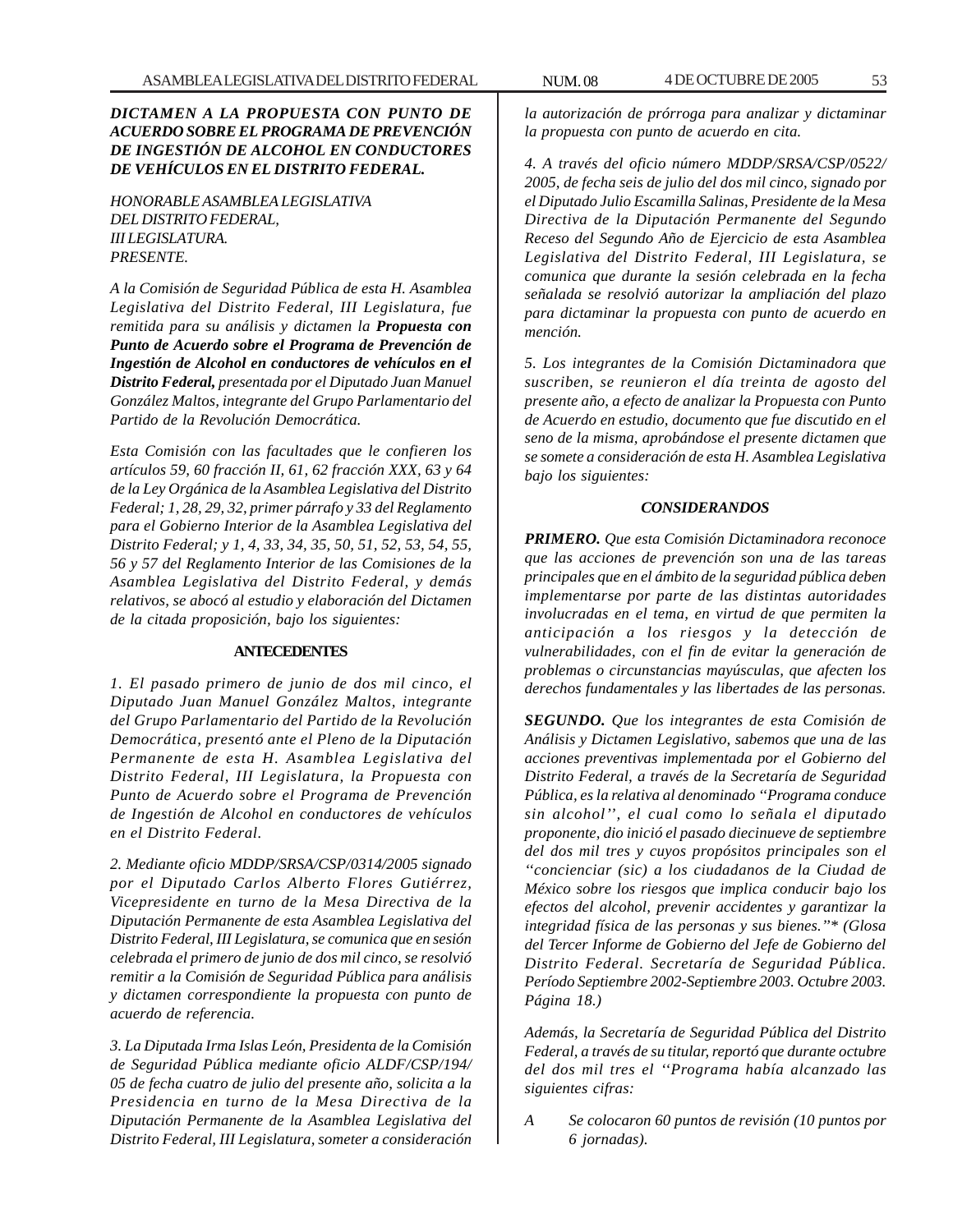- *B Se detuvo la marcha de 7,585 conductores.*
- *C Se realizaron 1,965 pruebas de alcoholímetros a igual número de conductores.*
- *D Se remitieron 228 personas al Juez Cívico, que resultaron positivos en la prueba aplicada. De estas personas, 218 son varones y 10 mujeres.'' \*(Ibídem.)*

*TERCERO. Que esta Comisión de Análisis y Dictamen Legislativo también tiene conocimiento que a través del ''Informe Anual de la Secretaría de Seguridad Pública. Marzo 2003-Febrero 2004'', en su página 40, se indicó que ''En este período se realizaron 69 jornadas de operación, instalándose 500 puntos de revisión, en las cuales se revisaron a 97,778 conductores. De éstos, previa valorización médica, a 10,704 se les aplicaron pruebas de alcoholímetro y sólo 1,790 (16.7%) fueron remitidos al Juzgado Cívico por violar el Reglamento de Tránsito. Sólo 75 de estas personas remitidas fueron mujeres y 7 menores de edad''.*

*Además, los legisladores de esta Comisión Dictaminadora fuimos informados por el Secretario de Seguridad Pública, Ingeniero Joel Ortega Cuevas, a través del documento titulado ''Informe de actividades de la Secretaría de Seguridad Pública. Marzo 2004-Febrero 2005'', en el numeral 2.2.1. relativo al ''Programa Conduce sin Alcohol'', que ''desde el 19 de septiembre del 2003 al 28 de febrero del 2005, se revisaron a 299,690 conductores, con 31,049 pruebas realizadas, remitiendo al Juzgado Cívico a 5,437 personas''.*

*CUARTO. Que los integrantes de esta Comisión Dictaminadora coincidimos con el proponente en el sentido de que al ser un Programa de protección a la ciudadanía no se tiene una información sobre la situación del mismo, cómo sigue operando y cuál es el avance alcanzado hasta el momento, en virtud de que como se desprende de los considerandos anteriores se cuenta exclusivamente con información estadística, sin que se aporten mayores datos elementos que permitan que los legisladores realicemos nuestra labor de evaluación objetiva respecto de una de las acciones que se integran a las políticas públicas en materia de seguridad pública de esta Ciudad.*

*QUINTO. Que esta Comisión de Análisis y Dictamen Legislativo acuerda y para efecto únicamente de clarificar la propuesta y no dejar amplia la interpretación al vocablo ''informe'', en referirse a la solicitud de un informe por escrito. Además, considera pertinente que la solicitud se realice directa y específicamente al titular de la institución en su calidad de representante de la misma, señalando que deberá remitirse dicho informe a esta soberanía.*

*De igual manera, es necesario que esta soberanía conozca los beneficios a favor de la ciudadanía que, en su caso, haya tenido la aplicación del programa de referencia.*

*En mérito de lo antes expuesto y fundado, los integrantes de la Comisión de Seguridad Pública de esta Asamblea Legislativa del Distrito Federal, III Legislatura, acordamos resolver y se:*

### *RESUELVE*

*PRIMERO. Se aprueba con las modificaciones a las que se contrae el considerando quinto del presente Dictamen, la Propuesta con Punto de Acuerdo sobre el Programa de Prevención de Ingestión de Alcohol en conductores de vehículos en el Distrito Federal, presentada por el Diputado Juan Manuel González Maltos, integrante del Grupo Parlamentario del Partido de la Revolución Democrática.*

*SEGUNDO. La Asamblea Legislativa del Distrito Federal, III Legislatura, solicita al titular de la Secretaría de Seguridad Pública del Distrito Federal, Ingeniero Joel Ortega Cuevas, remita un informe respecto a la aplicación y estado en que se encuentra el Programa de Control y Prevención de Ingestión de Alcohol en conductores de vehículos en el Distrito Federal, así como los logros obtenidos con su aplicación.*

*Asamblea Legislativa del Distrito Federal, III Legislatura, a los treinta días del mes de agosto del año dos mil cinco.*

*Por la Comisión de Seguridad Pública: Dip. Irma Islas León, Presidenta; Dip. Lourdes Alonso Flores, Vicepresidenta; Dip. Guadalupe Ocampo Olvera, Secretaria; Integrantes: Dip. José Benjamín Muciño Pérez, Dip. Gerardo Díaz Ordaz Castañón, Dip. María Claudia Esqueda Llanes, Dip. Andrés Lozano Lozano, Dip. Silvia Oliva Fragoso, Dip. Ma. Alejandra Barrales Magdaleno.*

Por su voto aprobatorio, gracias.

**EL C. PRESIDENTE.-** Gracias diputada. Está a discusión el dictamen. Se abre el registro de oradores. ¿Oradores en contra?

¿Alguna o algún diputado desea razonar su voto?

Proceda la Secretaría a recoger la votación nominal del dictamen en lo general y en lo particular en un solo acto.

**EL C. SECRETARIO.-** Se va a proceder a recoger la votación nominal del dictamen en lo general y en lo particular en un solo acto.

De conformidad con lo establecido en el Artículo 131 del Reglamento para el Gobierno Interior de la Asamblea, se solicita a la Coordinación de Servicios Parlamentarios hacer el anuncio correspondiente a efecto de que los diputados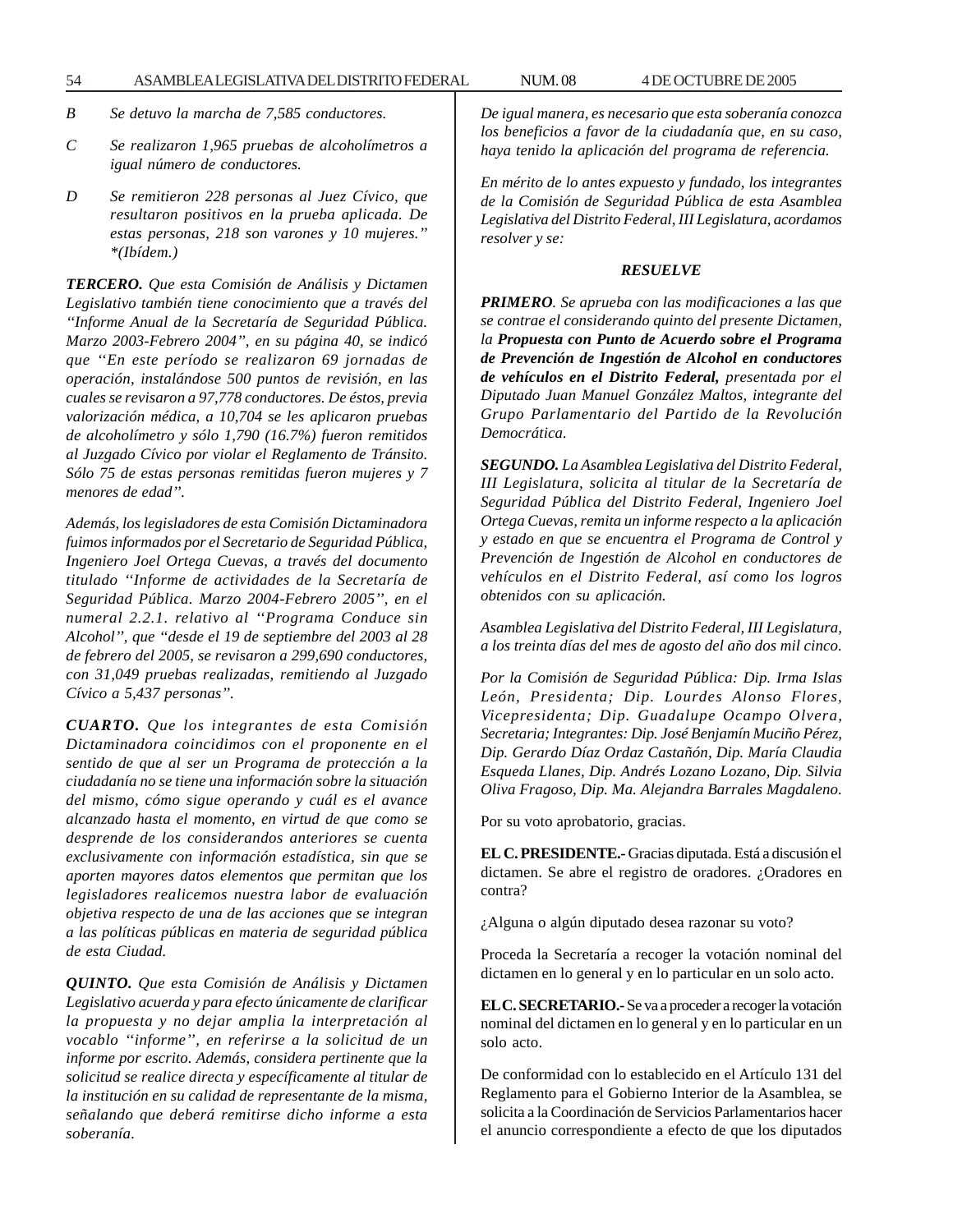# ASAMBLEA LEGISLATIVA DEL DISTRITO FEDERAL NUM. 08 4DE OCTUBRE DE 2005 55

presentes puedan emitir su voto. Se solicita a los diputados que al emitir su voto lo hagan en voz alta diciendo su nombre y apellido, añadiendo la expresión ''en pro'', ''en contra'' o ''abstención''. El de la voz recogerá la votación. Comenzamos de derecha a izquierda.

**(Votación Nominal)**

Mónica Serrano, en pro.

Jesús López, a favor.

Sofía Figueroa, en pro.

Obdulio Ávila, en pro.

Martha Delgado, a favor.

Emilio Fernández, en pro.

Héctor Guijosa, en pro.

José Jiménez, en pro.

María de Lourdes Rojo e Incháustegui, en pro.

Adrián Pedrozo Castillo, en pro.

Andrés Lozano Lozano, en pro.

Guadalupe Chavira, en pro.

González Maltos, a favor.

Araceli Vázquez Camacho, en pro.

Silvia Oliva Fragoso, a favor.

Sara Figueroa, en pro.

María Teresita Aguilar, a favor.

Benjamín Muciño, en pro.

Gabriela González, en pro.

Mariana Gómez del Campo, en pro.

Irma Islas, en pro.

Jorge Lara, en pro.

Rafael Hernández Nava, a favor.

Maricela Contreras Julián, a favor.

Lorena Villavicencio, a favor.

Alfredo Hernández Raigosa, a favor.

Elio Bejarano, en pro.

Rodrigo Chávez Contreras, a favor.

Lourdes Alonso, a favor.

Higinio Chávez, a favor. Gerardo Díaz Ordaz, a favor. Francisco Agundis, en pro. Arturo Escobar, a favor. Gabriela Cuevas, en pro. Jorge García Rodríguez, a favor. Gutiérrez de la Torre, a favor. José Medel Ibarra, a favor. Claudia Esqueda, a favor. Julio Escamilla, a favor. Alberto Trejo Villafuerte, en pro. Francisco Chiguil, en pro. Aguilar Álvarez, en pro. Efraín Morales, a favor. Rigoberto Nieto, a favor. Víctor Varela, en pro. María Elena Torres, a favor. Alfredo Carrasco, a favor. Miguel Angel Solares Chávez, a favor. **EL C. SECRETARIO.-** ¿Faltó alguna o algún diputado de emitir su voto? ¿Faltó alguna o algún diputado de emitir su voto? Se va a proceder a recoger la votación de la Mesa Directiva. Pablo Trejo, en pro. José María Rivera, a favor. Mauricio López, en pro. **EL C. SECRETARIO.-** Diputado Presidente, el resultado de la votación es el siguiente: 51 votos a favor, 0 en contra y 0 abstenciones. **EL C. PRESIDENTE.-** En consecuencia, se aprueba el dictamen que presentó la Comisión de Seguridad Pública en los siguientes términos. La Asamblea Legislativa del Distrito Federal, III Legislatura, solicita al Titular de la Secretaría de Seguridad Pública del Distrito Federal, Ingeniero Joel Ortega Cuevas, remita un informe respecto a la aplicación y estado en que se encuentra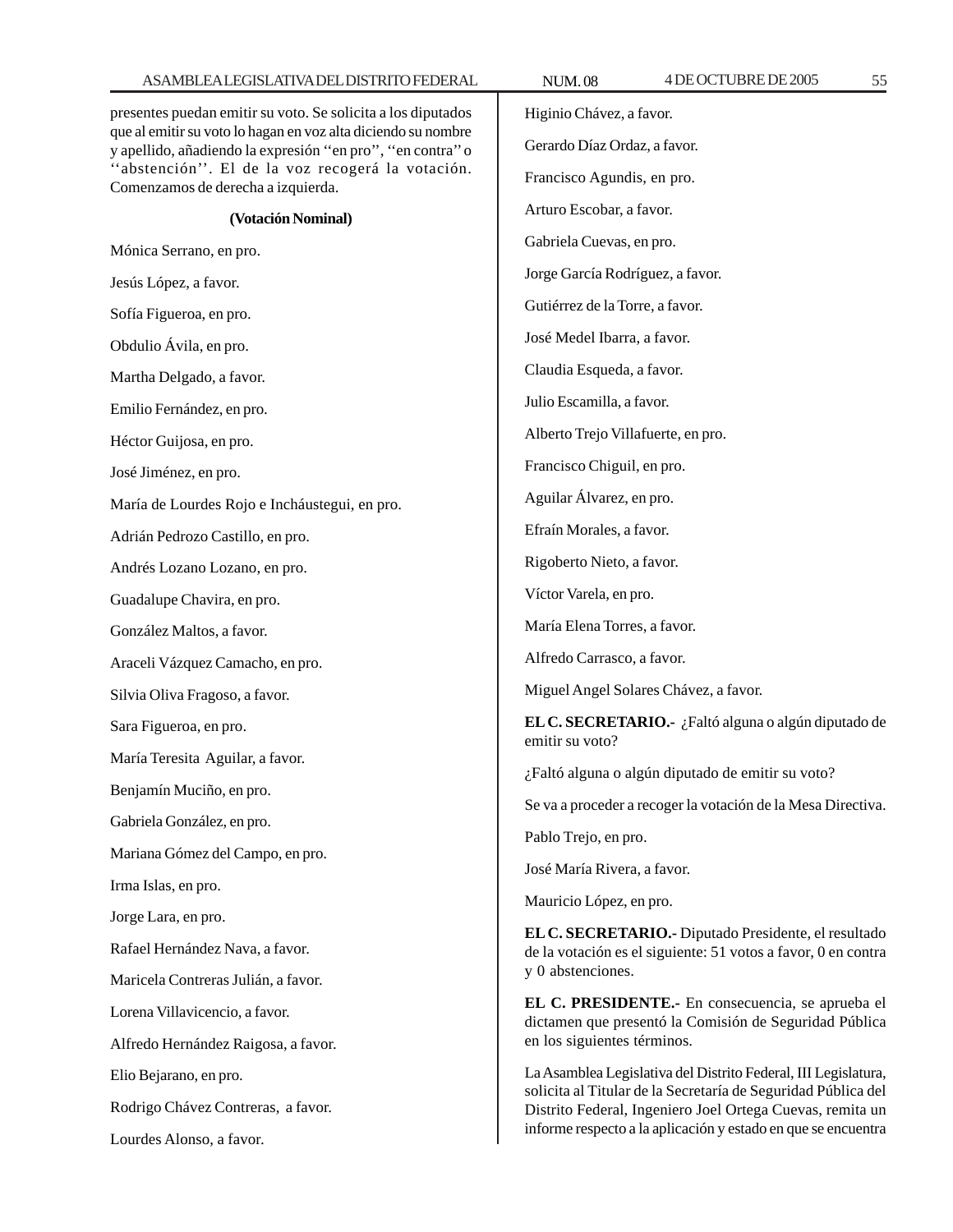el programa de control y prevención de ingestión de alcohol en conductores de vehículos en el Distrito Federal, así como los logros obtenidos con su aplicación.

Remítase al Secretario de Gobierno del Distrito Federal, Licenciado Ricardo Ruiz Suárez, para que por su conducto se haga del conocimiento del Secretario de Seguridad Pública, ingeniero Joel Ortega Cuevas, para los efectos legislativos conducentes.

El siguiente punto del orden del día, es la discusión y en su caso aprobación del dictamen que presenta la Comisión de Seguridad Pública a la propuesta con punto de acuerdo por la que exhorta a los jefes delegacionales de las demarcaciones territoriales, a que apliquen exámenes psicométricos regulares a los titulares de las direcciones generales de Seguridad Pública de su administración.

En virtud de que el dictamen fue distribuido entre las diputadas y diputados, en términos de lo dispuesto por el artículo 118 del Reglamento para el Gobierno Interior de la Asamblea, proceda la Secretaría a consultar en votación económica si se dispensa la lectura del mismo y se somete a discusión de inmediato.

**EL C. SECRETARIO.-** Por instrucciones de la presidencia y en votación económica, se consulta a la Asamblea si es de dispensarse la lectura del dictamen de referencia y se somete a discusión de inmediato.

Los que estén por la afirmativa, sírvanse manifestarlo poniéndose de pie.

Los que estén por la negativa, sírvanse manifestarlo poniéndose de pie.

Se dispensa la lectura, diputado Presidente.

**EL C. PRESIDENTE.-** Para fundamentar el dictamen, se concede el uso de la palabra al diputado Benjamín Muciño a nombre de la Comisión de Seguridad Pública.

**EL C. DIPUTADO JOSÉ BENJAMÍN MUCIÑO PÉREZ.-** Con la venia de la Presidencia.

*DICTAMEN A LA PROPUESTA CON PUNTO DE ACUERDO POR LA QUE SE EXHORTA A LOS JEFES DELEGACIONALES DE LAS DIFERENTES DEMARCACIONES TERRITORIALES, A QUE APLIQUEN EXÁMENES PSICOMÉTRICOS REGULARES A LOS TITULARES DE LAS DIRECCIONES GENERALES DE SEGURIDAD PÚBLICA DE SU ADMINISTRACIÓN.*

*Honorable Asamblea Legislativa del Distrito Federal, III Legislatura. Presente.*

*A la Comisión de Seguridad Pública de esta H. Asamblea Legislativa del Distrito Federal, III Legislatura, fue remitida para su análisis y dictamen la Propuesta con Punto de Acuerdo por la que se exhorta a los Jefes Delegacionales de las diferentes demarcaciones territoriales, a que apliquen exámenes psicométricos regulares a los titulares de las Direcciones Generales de Seguridad Pública de su administración, presentada por la Diputada Mariana Gómez del Campo Gurza, a nombre del Grupo Parlamentario del Partido Acción Nacional.*

*Esta Comisión con las facultades que le confieren los artículos 59, 60 fracción II, 61, 62 fracción XXX, 63 y 64 de la Ley Orgánica de la Asamblea Legislativa del Distrito Federal; 1, 28, 29, 32, primer párrafo y 33 del Reglamento para el Gobierno Interior de la Asamblea Legislativa del Distrito Federal; y 1, 4, 33, 34, 35, 50, 51, 52, 53, 54, 55, 56 y 57 del Reglamento Interior de las Comisiones de la Asamblea Legislativa del Distrito Federal, y demás relativos, se abocó al estudio y elaboración del Dictamen de la citada proposición, bajo los siguientes:*

## **ANTECEDENTES**

*1. El pasado quince de junio de dos mil cinco, la Diputada Mariana Gómez del Campo Gurza, a nombre del Grupo Parlamentario del Partido Acción Nacional, presentó ante el Pleno de la Diputación Permanente de esta H. Asamblea Legislativa del Distrito Federal, III Legislatura, la Propuesta con Punto de Acuerdo por la que se exhorta a los Jefes Delegacionales de las diferentes demarcaciones territoriales, a que apliquen exámenes psicométricos regulares a los titulares de las Direcciones Generales de Seguridad Pública de su administración.*

*2. Mediante oficio MDDP/SRSA/CSP/0431/2005 signado por el Diputado Julio Escamilla Salinas, Presidente de la Mesa Directiva de la Diputación Permanente de esta Asamblea Legislativa del Distrito Federal, III Legislatura, se comunica que en sesión celebrada el quince de junio del dos mil cinco, se resolvió remitir a la Comisión de Seguridad Pública para análisis y dictamen correspondiente la propuesta con punto de acuerdo de referencia.*

*3. La Diputada Irma Islas León, Presidenta de la Comisión de Seguridad Pública mediante oficio ALDF/CSP/204/ 05 de fecha quince de agosto del presente año, solicita a la Presidencia de la Mesa Directiva de la Diputación Permanente de la Asamblea Legislativa del Distrito Federal, III Legislatura, someter a consideración la autorización de prórroga para analizar y dictaminar la propuesta con punto de acuerdo en cita.*

*4. A través del oficio número MDDP/SRSA/CSP/0803/ 2005 de fecha diecisiete de agosto del dos mil cinco, signado por el Diputado Julio Escamilla Salinas, Presidente de la Mesa Directiva de la Diputación*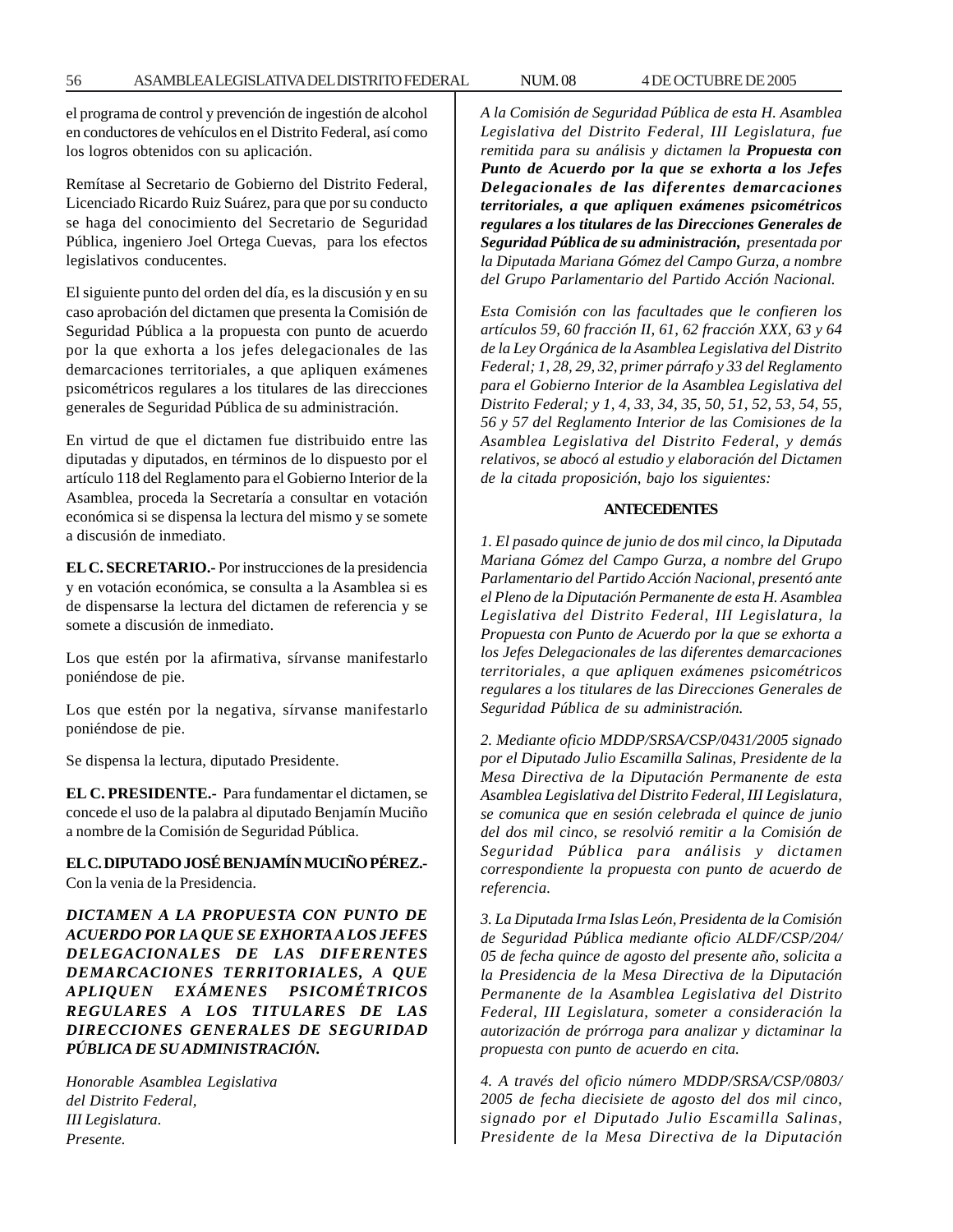*Permanente del Segundo Receso del Segundo Año de Ejercicio de esta Asamblea Legislativa del Distrito Federal, III Legislatura, se comunica que durante la sesión celebrada en la fecha señalada se resolvió autorizar la ampliación del plazo para dictaminar la propuesta con punto de acuerdo en mención.*

*5. Los integrantes de la Comisión Dictaminadora que suscriben, se reunieron el día treinta de agosto del presente año, a efecto de analizar la Propuesta con Punto de Acuerdo en estudio, documento que fue discutido en el seno de la misma, aprobándose el presente dictamen que se somete a consideración de esta H. Asamblea Legislativa bajo los siguientes:*

### *CONSIDERANDOS*

*PRIMERO. Que esta Comisión de Análisis y Dictamen Legislativo sabedora que la seguridad pública es un tema que, conforme a cada uno de los ámbitos de competencia, debe ser atendido por las distintas instancias de gobierno y que las acciones del ejecutivo del Distrito Federal y las emanadas de los órganos políticos administrativos en cada una de las demarcaciones territoriales deben coordinarse y complementarse entre sí, coincide con la propuesta en estudio en el sentido de exigir el cumplimiento de cada uno de los principios que el servicio público exige.*

*SEGUNDO. Que el servidor público es pieza fundamental para el cumplimiento de las acciones, objetivos y metas estratégicas que cada una de las dependencias e instituciones gubernamentales deben aplicar, y que por lo tanto es de gran importancia, que además de brindárseles y respetárseles sus derechos, se les exija el cumplimiento irrestricto de sus obligaciones, con base en un primer término en el cumplimiento a los principios que rigen toda función pública.*

*TERCERO. Que esta Comisión de Análisis y Dictamen Legislativo coincide con la propuesta en estudio en el sentido de que es necesario que con una visión estratégica los titulares de las demarcaciones territoriales del Distrito Federal, por lo que respecta a la selección de su personal en nombramientos de niveles superior y medio cuyas funciones se relacionen con temas tan delicados como la seguridad pública, se inicie la construcción de una nueva cultura de la función y servicio público a fin de facilitar la transformación de la gestión y atención que se debe brindar en materia de seguridad pública.*

*CUARTO. Que para el caso de los servidores públicos que en las distintas demarcaciones políticas desempeñan funciones relacionadas con la seguridad pública, es importante que principios como la productividad, competitividad y efectividad sean características de éstos, a fin de permitir que la demarcación territorial realice un ciclo de gestión eficiente y eficaz, en su forma de*

*participar en la función de la seguridad pública, con el gobierno central.*

*QUINTO. Que esta Comisión Dictaminadora coincide con la propuesta en estudio en el sentido de exhortar a los titulares de cada uno de los órganos políticos administrativos en cada una de las demarcaciones territoriales del Distrito Federal, a efecto de que para el nombramiento en un cargo o comisión en la Direcciones Generales o unidades homólogas en el área de seguridad pública se realice una selección eficiente y efectiva, que permita el perfeccionamiento de la propia función pública, lo que involucraría entre otras etapas, la aplicación de exámenes iniciales de aptitud y actitud para el encargo, el desarrollo profesional, la evaluación en cuanto a sus funciones y habilidades, permitiendo con ello, la transparencia que la función pública exige.*

*SEXTO. Que esta Comisión Dictaminadora acuerda modificar la propuesta en estudio en el sentido de eliminar el plazo perentorio señalado, toda vez, que los legisladores de esta soberanía debemos ser cuidadosos y respetar la esfera de competencias de cada una de las autoridades en, así como de la confidencialidad y discrecionalidad que la información requiere.*

*SÉPTIMO. Los legisladores de esta Comisión de Análisis y Dictamen Legislativo acordamos en señalar la pertinencia de que esta soberanía conmine a los titulares de los Órganos Políticos Administrativos de las Demarcaciones Territoriales, en forma genérica a realizar una selección objetiva y transparente de los servidores públicos a fin de garantizar que satisfacen de forma adecuada las habilidades, capacidades y el perfil idóneo para el empleo, cargo o comisión que se desempeña y no especificar que se deberán aplicar exámenes psicométricos, asimismo, se solicitará la remisión de un informe, que respete los principios de transparencia en el manejo de la información.*

*En mérito de lo antes expuesto y fundado, los integrantes de la Comisión de Seguridad Pública de esta Asamblea Legislativa del Distrito Federal, III Legislatura, acordamos resolver y se:*

### *RESUELVE*

*PRIMERO. Se aprueba, con las modificaciones a las que se contraen los considerandos del presente Dictamen, la Propuesta con Punto de Acuerdo por la que se exhorta a los Jefes Delegacionales de las diferentes demarcaciones territoriales, a que apliquen exámenes psicométricos regulares a los titulares de las Direcciones Generales de Seguridad Pública de su administración, presentada por la Diputada Mariana Gómez del Campo Gurza, a nombre del Grupo Parlamentario del Partido Acción Nacional.*

*SEGUNDO. La Asamblea Legislativa del Distrito Federal, III Legislatura, recomienda respetuosamente a los titulares*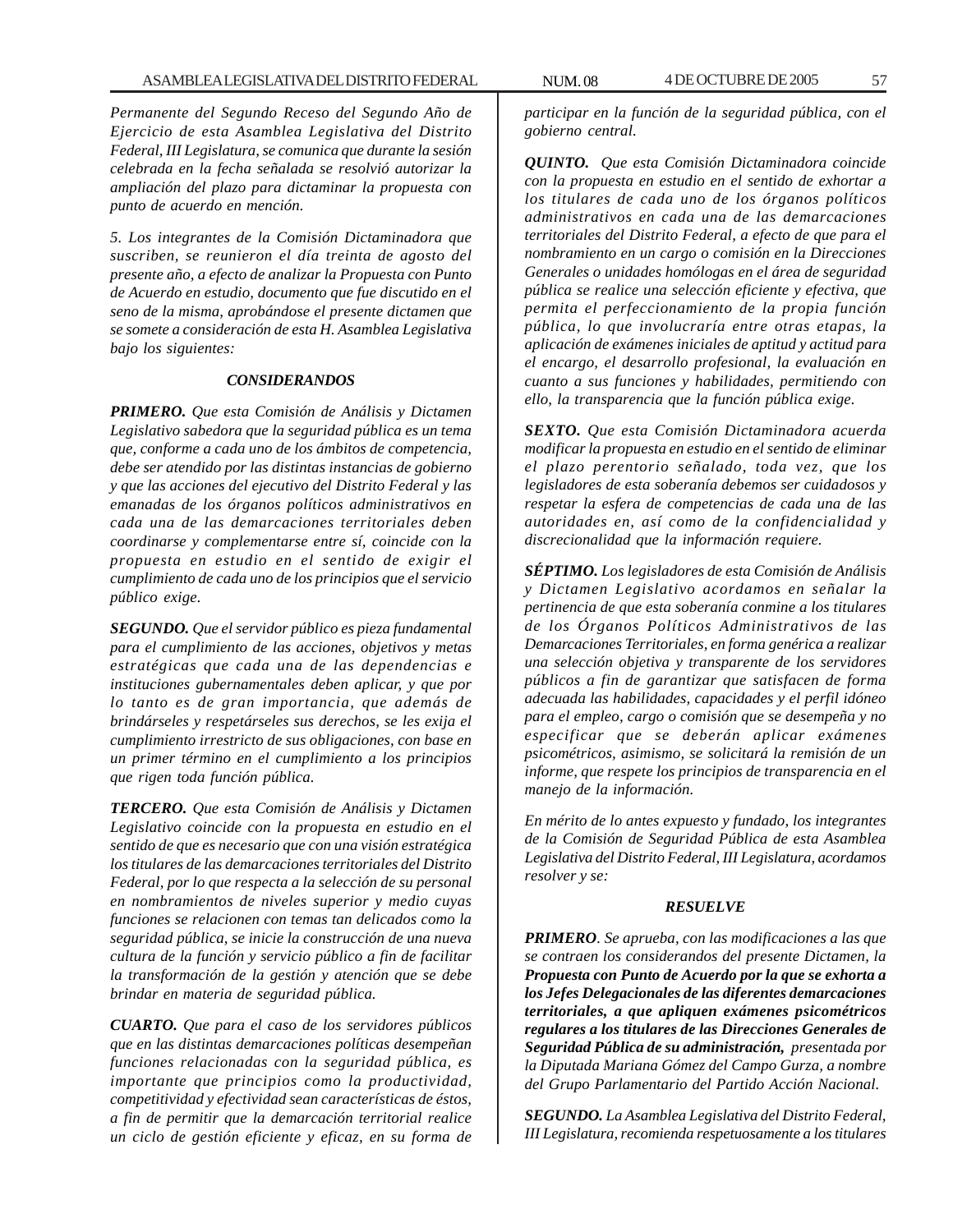*de las Demarcaciones Territoriales del Distrito Federal a efecto de:*

*1. Que realicen, con transparencia y objetividad, la selección de los funcionarios públicos que laboran como mandos superiores y medios en las áreas responsables de la seguridad pública, con el fin de garantizar que se satisfacen de forma adecuada las habilidades, capacidades y el perfil para el empleo, cargo o comisión que se desempeña.*

*2. Que informen a esta soberanía sobre los mecanismos aplicados para los objetivos referidos y resultados, con base en los principios de transparencia y confidencialidad.*

*Asamblea Legislativa del Distrito Federal, III Legislatura, a los treinta días del mes de agosto del año dos mil cinco.*

*Por la Comisión de Seguridad Pública: Dip. Irma Islas León, Presidenta; Dip. Lourdes Alonso Flores, Vicepresidenta; Dip. Guadalupe Ocampo Olvera, Secretaria; Integrantes: Dip. José Benjamín Muciño Pérez, Dip. Gerardo Díaz Ordaz Castañón, Dip. María Claudia Esqueda Llanes, Dip. Andrés Lozano Lozano, Dip. Silvia Oliva Fragoso, Dip. Ma. Alejandra Barrales Magdaleno.*

Es cuanto, diputado Presidente.

**EL C. PRESIDENTE, DIPUTADO JOSÉ MARÍA RIVERA CABELLO.-** Gracias, diputado. Está a discusión. ¿Existen oradores en contra? ¿Algún diputado quiere razonar su voto?

No habiendo quién haga uso de la palabra, proceda la Secretaría recoger la votación nominal del dictamen en lo general y en lo particular en un solo acto.

**EL C. SECRETARIO.-** Se va a proceder a recoger la votación nominal del dictamen en lo general y en lo particular en un solo acto.

De conformidad con lo establecido por el artículo 131 del Reglamento para el Gobierno Interior de la Asamblea, se solicita a la Coordinación de Servicios Parlamentarios hacer el anuncio correspondiente a efecto de que los diputados presentes puedan emitir su voto. Se solicita a los diputados que al emitir su voto lo hagan en voz alta, diciendo su nombre y apellido, añadiendo la expresión ''en pro'', ''en contra'' o ''abstención''. El de la voz recogerá la votación. Comenzamos de derecha a izquierda.

# **(Votación Nominal)**

Benjamín Muciño, en pro.

Jorge Lara, en pro.

Gabriela Cuevas, en pro.

Jesús López, a favor.

Mónica Serrano, en pro.

Obdulio Ávila, en pro.

Martha Delgado, en pro.

Rafael Hernández Nava, a favor.

Emilio Fernández, en pro.

Maricela Contreras Julián, a favor.

José Jiménez, en pro.

María de Lourdes Rojo e Incháustegui, en pro.

Adrián Pedrozo Castillo, en pro.

Andrés Lozano Lozano, en pro.

González Maltos, a favor.

Silvia Oliva Fragoso, a favor.

Sara Figueroa, en pro.

Gabriela González, en pro.

Mariana Gómez del Campo, en pro.

Sofía Figueroa, en pro.

Irma Islas, en pro.

Lorena Villavicencio, a favor.

Miguel Angel Solares Chávez, a favor.

Elio Bejarano, en pro.

Rodrigo Chávez Contreras, a favor.

Lourdes Alonso, a favor.

Higinio Chávez, a favor.

Gerardo Díaz Ordaz, a favor.

Arturo Escobar, a favor.

Jorge García Rodríguez, en pro.

José Medel Ibarra, a favor.

Alberto Trejo Villafuerte, en pro.

Mauricio López, en pro.

Julio Escamilla, a favor.

Efraín Morales, a favor.

Rigoberto Nieto, a favor.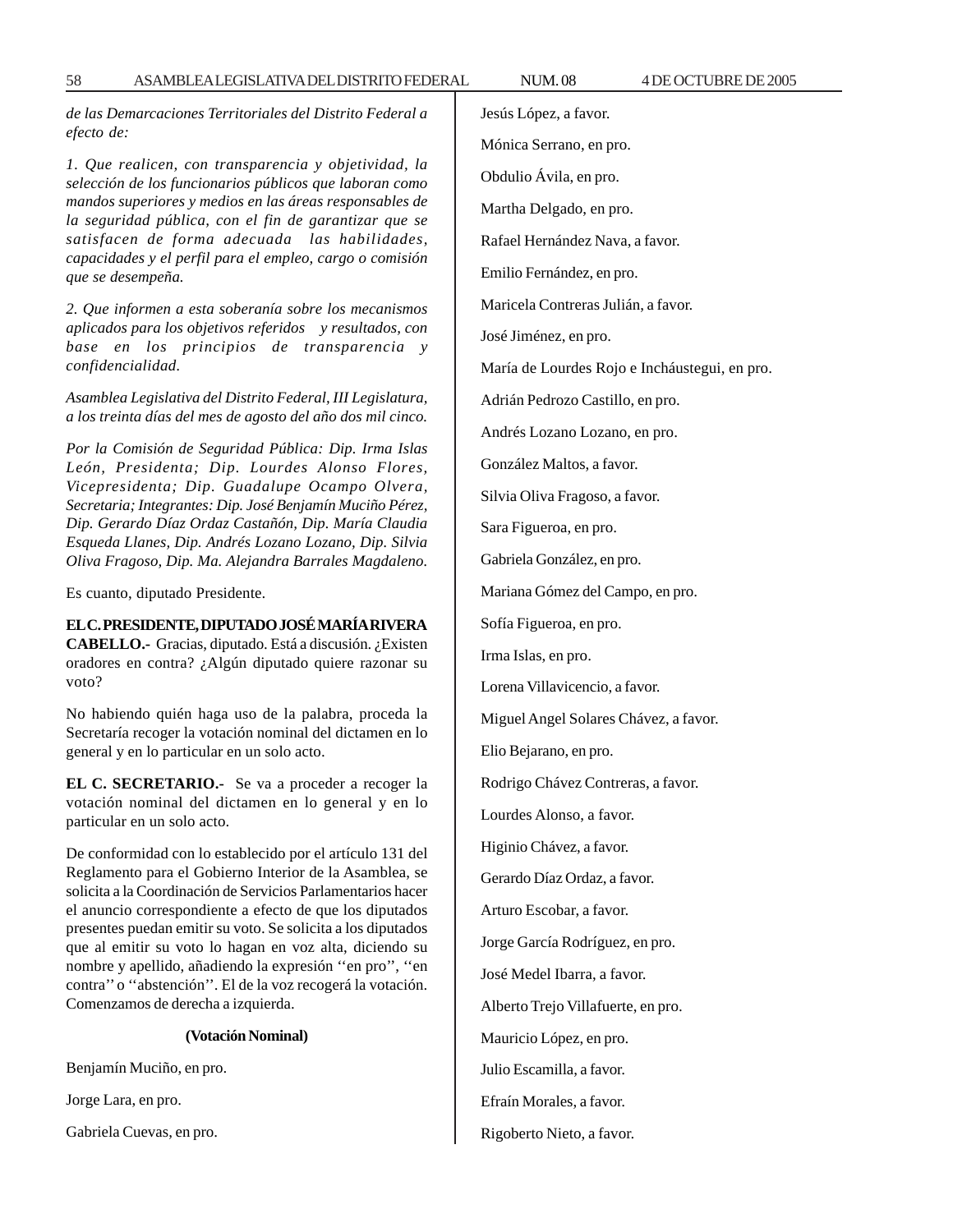Víctor Varela, en pro.

María Elena Torres, a favor.

Alfredo Carrasco, a favor.

Rodolfo Covarrubias, a favor.

**EL C. SECRETARIO.-** ¿Faltó alguna o algún diputado de emitir su voto?

Guadalupe Chavira, en pro.

Francisco Chiguil, en pro.

Claudia Esqueda, a favor.

María Teresita Aguilar, a favor.

Alfredo Hernández Raigosa, a favor.

**EL C. SECRETARIO**.- Se va a proceder a recoger la votación de la Mesa Directiva.

Pablo Trejo, en pro.

Julio César Moreno, en pro.

José María Rivera, a favor.

**EL C. SECRETARIO**.- Diputado Presidente, el resultado de la votación es el siguiente, 48 votos a favor, 0 en contra, 0 abstenciones.

**EL C. PRESIDENTE.-** Muchas gracias.

En consecuencia se aprueba el dictamen que presentó la Comisión de Seguridad Pública en los siguientes términos

La Asamblea Legislativa del Distrito Federal, III Legislatura recomienda respetuosamente a los titulares de las demarcaciones territoriales del Distrito Federal a efecto de:

- 1. Que realicen con transparencia y objetividad la selección de los funcionarios públicos que laboran como mandos superiores y medios en las áreas responsables de la Seguridad Pública con el fin de garantizar que se satisfacen de forma adecuada las habilidades, capacidades y el perfil para el empleo, cargo o Comisión que se desempeña.
- 2. Que informen a esta soberanía sobre los mecanismos aplicados para los objetivos referidos y resultados con base en los principios de transparencia y confidencialidad.

Remítase al Secretario de Gobierno para que por su conducto se haga de su conocimiento de los 16 jefes delegacionales para los efectos a que haya lugar.

El siguiente punto del orden del día es la discusión y en su caso aprobación del dictamen que presenta la Comisión de

Seguridad Pública a la propuesta con punto de acuerdo para solicitar al Jefe de Gobierno la homologación en el Distrito Federal de la utilización del Número de Emergencia 066 como parte del Sistema Nacional de Atención a emergencias de la ciudadanía.

En virtud de que el dictamen fue distribuido entre las diputadas y diputados, en términos de lo dispuesto por el artículo 118 del Reglamento para el Gobierno Interior de la Asamblea Legislativa, proceda la Secretaría a consultar a la Asamblea en votación económica si se dispensa la lectura del mismo y se somete a discusión de inmediato.

**EL C. SECRETARIO.-** Por instrucciones de la presidencia y en votación económica se consulta a la Asamblea si es de dispensar la lectura del dictamen de referencia y se somete a discusión de inmediato

Los que estén por la afirmativa, sírvanse manifestarlo poniéndose de pie.

Los que estén por la negativa, sírvanse manifestarlo poniéndose de pie.

Dispensada la lectura, diputado Presidente.

**EL C. PRESIDENTE.-** Para fundamentar el dictamen se concede el uso de la palabra a la diputada Irma Islas para hablar a nombre de la Comisión de Seguridad Pública.

**LA C. DIPUTADA IRMA ISLAS LEÓN.-** Con su permiso, diputado Presidente.

*DICTAMEN A LA PROPUESTA CON PUNTO DE ACUERDO PARA SOLICITAR AL JEFE DE GOBIERNO LA HOMOLOGACIÓN EN EL DISTRITO FEDERAL DE LA UTILIZACIÓN DEL NÚMERO DE EMERGENCIA 066 COMO PARTE DEL SISTEMA NACIONAL DE ATENCIÓN A EMERGENCIAS A LA CIUDADANÍA.*

*Honorable Asamblea Legislativa del Distrito Federal, III Legislatura. Presente.*

*A la Comisión de Seguridad Pública de esta H. Asamblea Legislativa del Distrito Federal, III Legislatura, fue remitida para su análisis y dictamen la Propuesta con Punto de Acuerdo para solicitar al Jefe de Gobierno la homologación en el Distrito Federal de la utilización del número de emergencia 066 como parte del Sistema Nacional de Atención a Emergencias a la Ciudadanía, presentada por el Diputado Christian Martín Lujano Nicolás, a nombre del Grupo Parlamentario del Partido Acción Nacional.*

*Esta Comisión con las facultades que le confieren los artículos 59, 60 fracción II, 61, 62 fracción XXX, 63 y 64 de la Ley Orgánica de la Asamblea Legislativa del Distrito Federal; 1, 28, 29, 32, primer párrafo y 33 del Reglamento*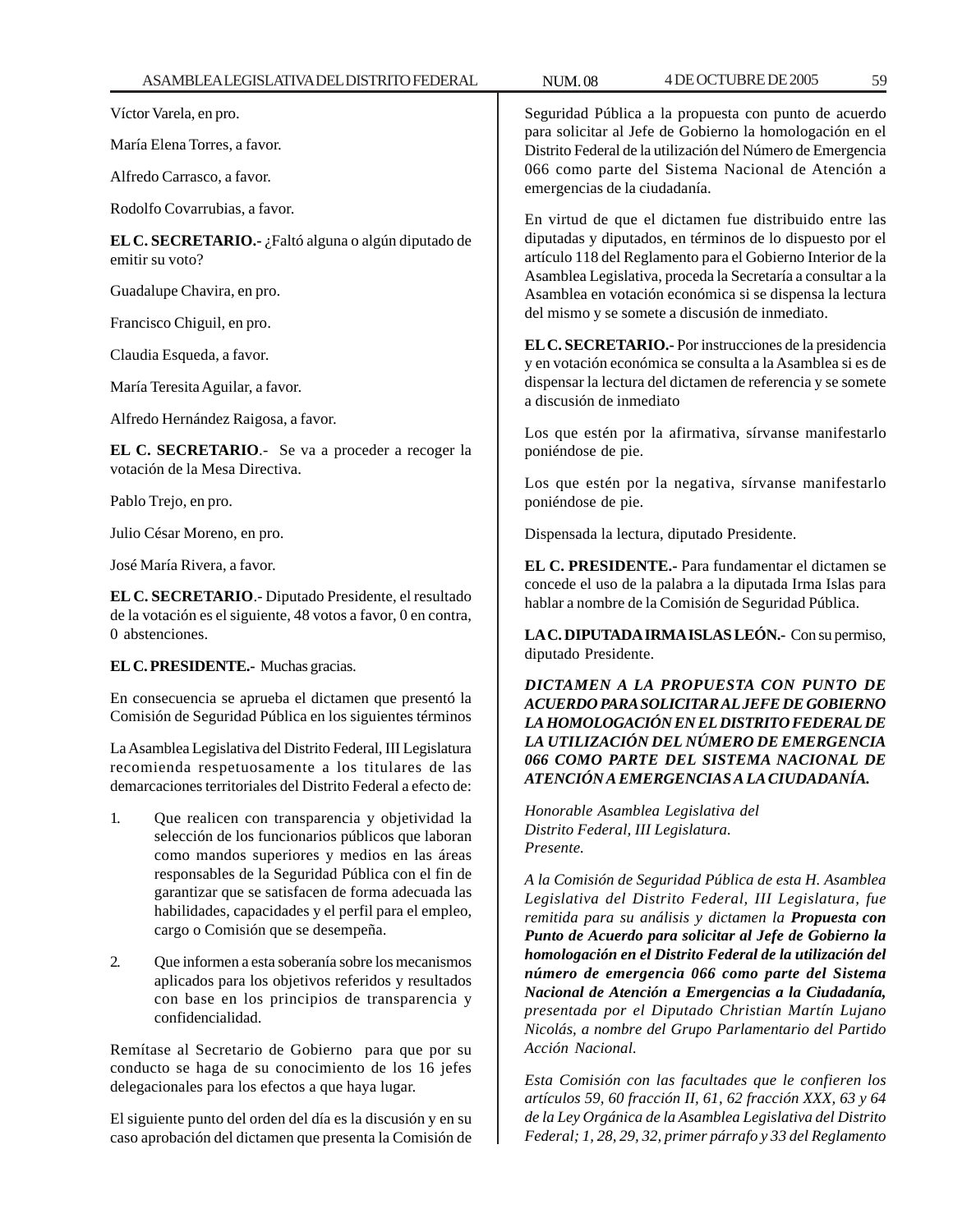*para el Gobierno Interior de la Asamblea Legislativa del Distrito Federal; y 1, 4, 33, 34, 35, 50, 51, 52, 53, 54, 55, 56 y 57 del Reglamento Interior de las Comisiones de la Asamblea Legislativa del Distrito Federal, y demás relativos, se abocó al estudio y elaboración del Dictamen de la citada proposición, bajo los siguientes:*

### *ANTECEDENTES*

*1. El pasado primero de junio del dos mil cinco, el Diputado Christian Martín Lujano Nicolás, a nombre del Grupo Parlamentario del Partido Acción Nacional, presentó ante el Pleno de la Diputación Permanente de esta H. Asamblea Legislativa del Distrito Federal, III Legislatura, la Propuesta con Punto de Acuerdo para solicitar al Jefe de Gobierno la homologación en el Distrito Federal de la utilización del número de emergencia 066 como parte del Sistema Nacional de Atención a Emergencias a la Ciudadanía.*

*2. Mediante oficio MDDP/SRSA/CSP/0320/2005 signado por el Diputado Carlos Alberto Flores Gutiérrez, Vicepresidente de la Mesa Directiva de la Diputación Permanente de esta Asamblea Legislativa del Distrito Federal, III Legislatura, se comunica que en sesión celebrada el primero de junio del dos mil cinco, se resolvió remitir a la Comisión de Seguridad Pública para análisis y dictamen correspondiente la propuesta con punto de acuerdo de referencia.*

*3. La Diputada Irma Islas León, Presidenta de la Comisión de Seguridad Pública mediante oficio ALDF/CSP/194/ 05 de fecha cuatro de julio del presente año, solicita a la Presidencia de la Mesa Directiva de la Diputación Permanente de la Asamblea Legislativa del Distrito Federal, III Legislatura, someter a consideración la autorización de prórroga para analizar y dictaminar la propuesta con punto de acuerdo en cita.*

*4. A través del oficio número MDDP/SRSA/CSP/0522/ 2005, de fecha seis de julio del dos mil cinco, signado por el Diputado Julio Escamilla Salinas, Presidente de la Mesa Directiva de la Diputación Permanente del Segundo Receso del Segundo Año de Ejercicio de esta Asamblea Legislativa del Distrito Federal, III Legislatura, se comunica que durante la sesión celebrada en la fecha señalada se resolvió autorizar la ampliación del plazo para dictaminar la propuesta con punto de acuerdo en mención.*

*5. Los integrantes de la Comisión Dictaminadora que suscriben, se reunieron el día treinta de agosto del presente año, a efecto de analizar la Propuesta con Punto de Acuerdo en estudio, documento que fue discutido en el seno de la misma, aprobándose el presente dictamen que se somete a consideración de esta H. Asamblea Legislativa bajo los siguientes:*

# *CONSIDERANDOS*

*PRIMERO. Que los integrantes de esta Comisión de Análisis y Dictamen Legislativo coincidimos en que un factor para garantizar la calidad de vida de los habitantes de esta Ciudad se funda en la confianza que pueda generar la rapidez y oportunidad con la que el gobierno atiende sus solicitudes de auxilio y apoyo en casos de emergencia, por lo que es necesario un trabajo interinstitucional a nivele local y federal, a efecto de que en forma organizada, coordinada y eficiente se brinde atención al llamado de los habitantes en caso de siniestro, urgencia médica o cualquier urgencia.*

*SEGUNDO. Que esta Comisión Dictaminadora conoce que en el ámbito federal, las autoridades competentes con base en nuestro ordenamiento jurídico mexicano han implementado y desarrollado el Sistema Nacional de Atención a Emergencias de la Ciudadanía, con el código especial 066, a fin de que la comunidad disponga de un servicio integral para la atención de llamadas de auxilio o de urgencia.*

*TERCERO. Que esta Comisión de Análisis y Dictamen Legislativo coincide con la propuesta en estudio, en el sentido de que es necesario que a través de la coordinación de las entidades federativas y los municipios con la Federación se implemente un sistema único de emergencias con el fin de beneficiar a todos los habitantes del territorio nacional, a efecto de atender situaciones de seguridad pública, de protección civil, de siniestros, de emergencias y de urgencias médicas, a través de cada una de las autoridades competentes. Cabe destacar, que el Sistema de Nacional de Atención a Emergencias de la Ciudadanía, 066, se está consolidando en un sistema que permite el reporte de la comunidad de emergencias, faltas y delitos, así como siniestros y urgencias médicas ante las instituciones de seguridad pública, protección civil y salud.*

*CUARTO. Que los legisladores integrantes de esta Comisión Dictaminadora sabemos que en el Distrito Federal operan dos centrales telefónicas de emergencias gratuitas, que son el 065 que corresponde a la Cruz Roja y el 060 al Escuadrón de Rescate y Urgencias Médicas, los cuales brindan atención a los habitantes de esta ciudad en incidencias de protección civil, siniestros, emergencias y urgencias médicas. Sin embargo, ambos servicios presentan distintas problemáticas, entre las que se encuentra la inminente falta de organización, coordinación y vigilancia en la prestación de estos servicios entre instituciones públicas y privadas. Además, la Procuraduría General de Justicia del Distrito Federal tienen un teléfono de emergencia, el 061, a través del cual; principalmente, se presentan denuncias de ilícitos.*

*QUINTO. Que esta Comisión de Análisis y Dictamen Legislativo conoce, de acuerdo a información de la*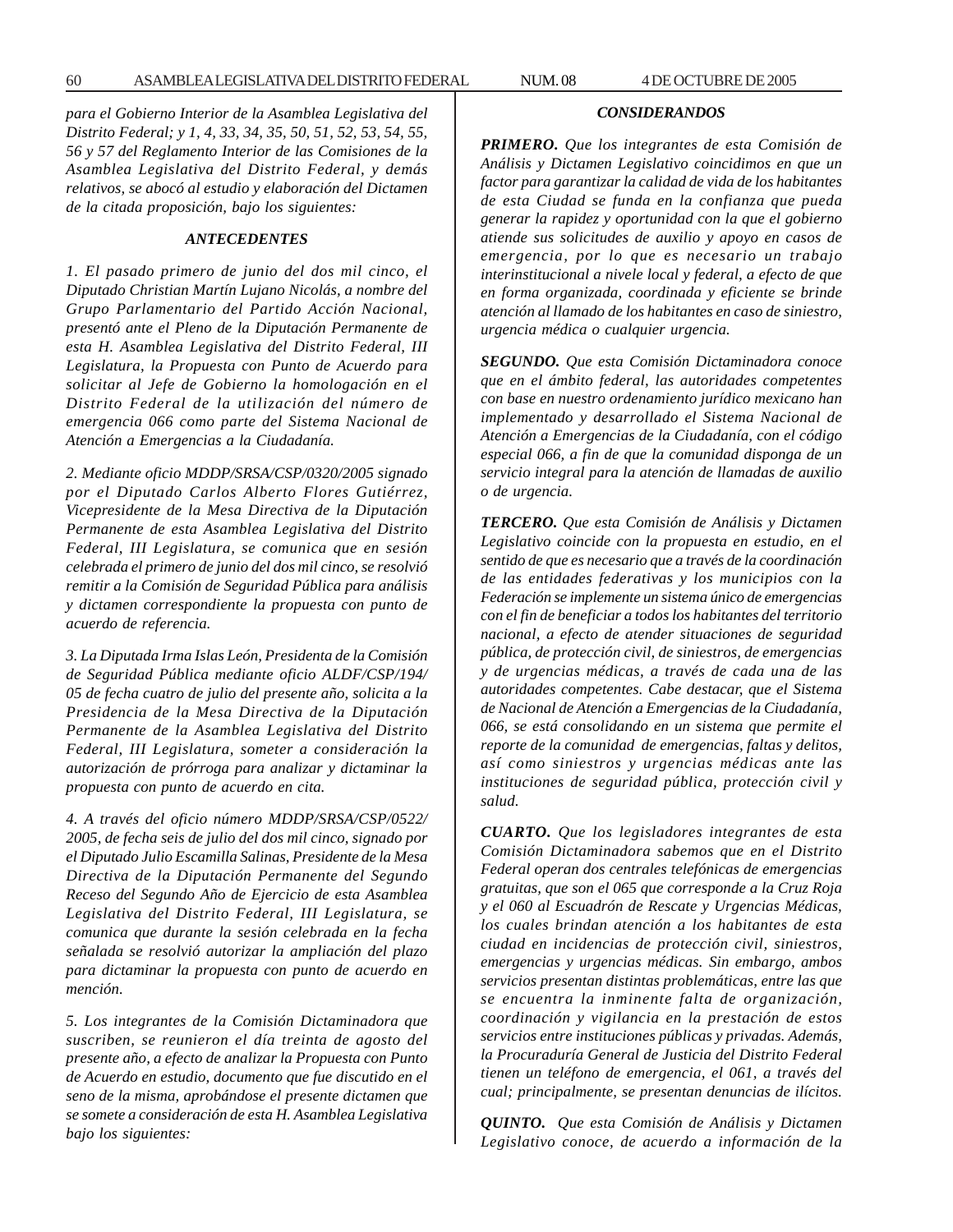*Secretaría de Seguridad Pública del Distrito Federal, que durante el año dos mil cuatro, se modernizó y actualizó el Sistema de Emergencias 060, por lo que se puso en marcha el sistema de atención de emergencias ''Safety Net Cad'' que tiene por objetivo la atención y canalización inmediata de respuesta a la ciudadanía en emergencias 060 y Radio, así como para su debida supervisión, control, resguardo de información y análisis estadístico. Además, el sistema genera una serie de reportes en base diaria, semanal y mensual, entre otros; así como reportes por tipo de emergencia; por tipo y colonia; consolidado de emergencias, reportes de radio, delictivas, informe y resumen.*

*Lo cual es importante, sin embargo además de éste, operan otras claves telefónicas, que han sido identificadas por los habitantes de esta Ciudad para la atención a emergencias y urgencias, como son el 061 (denuncia de ilícitos ante la Procuraduría General de Justicia del Distrito Federal) y el 065 (Sistema de atención a emergencias médicas proporcionada por la Cruz Roja), lo cual sin ser el objetivo, estamos seguros, ha creado descontrol, confusión y desconfianza en los propios servicios y atención a éstos que se brindan por parte de las instituciones responsables.*

*SEXTO. Que esta Comisión Dictaminadora reconoce la labor de atención a siniestros o emergencias en áreas de protección civil, seguridad pública y médicas que realizan las instituciones responsables de brindar los servicios a través de las claves telefónicas 060, 061 y 065, sin embargo, coincidimos con la propuesta en comento, en el sentido de desarrollar acciones interinstitucionales que a través de políticas de organización y coordinación se puedan establecer áreas de cobertura, fijar los sistemas de trabajo que permitan una atención integral y eficiente en la recepción, atención y transferencia de llamadas de auxilio realizadas por los habitantes de esta Ciudad.*

*Cabe destacar, que de acuerdo a información que se desprende del Cuarto Informe del Gobierno Federal, se encuentran adscritos al Servicio de Emergencia 066, 422 municipios, en los que se brinda el servicio a una población de más de 54 millones de personas en 31 estados de la República.*

*SÉPTIMO. Que los integrantes de esta Comisión, estamos convencidos que la utilización de un número único de emergencia nacional, resultaría beneficioso, en virtud de que las personas solo tendrían que memorizar un único número para utilizarse en cualquier lugar del país, para la atención de siniestros o emergencias en protección civil, seguridad pública y médicas. Asimismo, las autoridades responsables de su implementación estarían en la posibilidad de generar una sola base de datos, que además de presentar información homologada, permita la evaluación objetiva de la prestación del servicio.*

*Además, la utilización de un número de emergencia único admitiría la organización, coordinación y apoyo entre las diversas instituciones locales y federales conducentes, para la atención sistemática y eficaz de las llamadas de auxilio que, en su caso, se realicen por las personas.*

*OCTAVO. Que los integrantes de esta Comisión de Análisis y Dictamen Legislativo acordamos en modificar la propuesta en comento, a efecto solicitar al Jefe de Gobierno del Distrito Federal se tomen las medidas necesarias para evaluar la posibilidad de uniformar la utilización de un único número de atención a emergencias, al 066 a efecto de conocer los elementos que, en su caso, permitirían realizar la homologación respectiva.*

*Así mismo, se hace necesario que se informe a esta soberanía de los resultados obtenidos por la evaluación y, en su caso, respecto a las acciones que se implementarán para la utilización del 066.*

*En mérito de lo antes expuesto y fundado, los integrantes de la Comisión de Seguridad Pública de esta Asamblea Legislativa del Distrito Federal, III Legislatura, acordamos resolver y se:*

### *RESUELVE*

*PRIMERO. Se aprueba, con las modificaciones a las que se contraen los considerandos del presente Dictamen, la Propuesta con Punto de Acuerdo para solicitar al Jefe de Gobierno la homologación en el Distrito Federal de la utilización del número de emergencia 066 como parte del Sistema Nacional de Atención a Emergencias a la Ciudadanía, presentada por el Diputado Christian Martín Lujano Nicolás, a nombre del Grupo Parlamentario del Partido Acción Nacional.*

*SEGUNDO. La Asamblea Legislativa del Distrito Federal, III Legislatura, solicita al Jefe de Gobierno del Distrito Federal instrumente las medidas necesarias, para homologar la utilización del número de emergencia 066 como parte del Sistema Nacional de Atención a Emergencias de la Ciudadanía, como único teléfono gratuito, para atender las llamadas de auxilio en situaciones de emergencia en comunicación directa con las instituciones de seguridad pública, salud, protección civil y las demás asistenciales públicas y privadas del Distrito Federal.*

*Asamblea Legislativa del Distrito Federal, III Legislatura, a los treinta días del mes de agosto del año dos mil cinco.*

*Por la Comisión de Seguridad Pública: Dip. Irma Islas León, Presidenta; Dip. Lourdes Alonso Flores, Vicepresidenta; Dip. Guadalupe Ocampo Olvera, Secretaria; Integrantes: Dip. José Benjamín Muciño Pérez, Dip. Gerardo Díaz Ordaz Castañón, Dip. María Claudia Esqueda Llanes, Dip. Andrés Lozano Lozano, Dip. Silvia Oliva Fragoso, Dip. Ma. Alejandra Barrales Magdaleno.*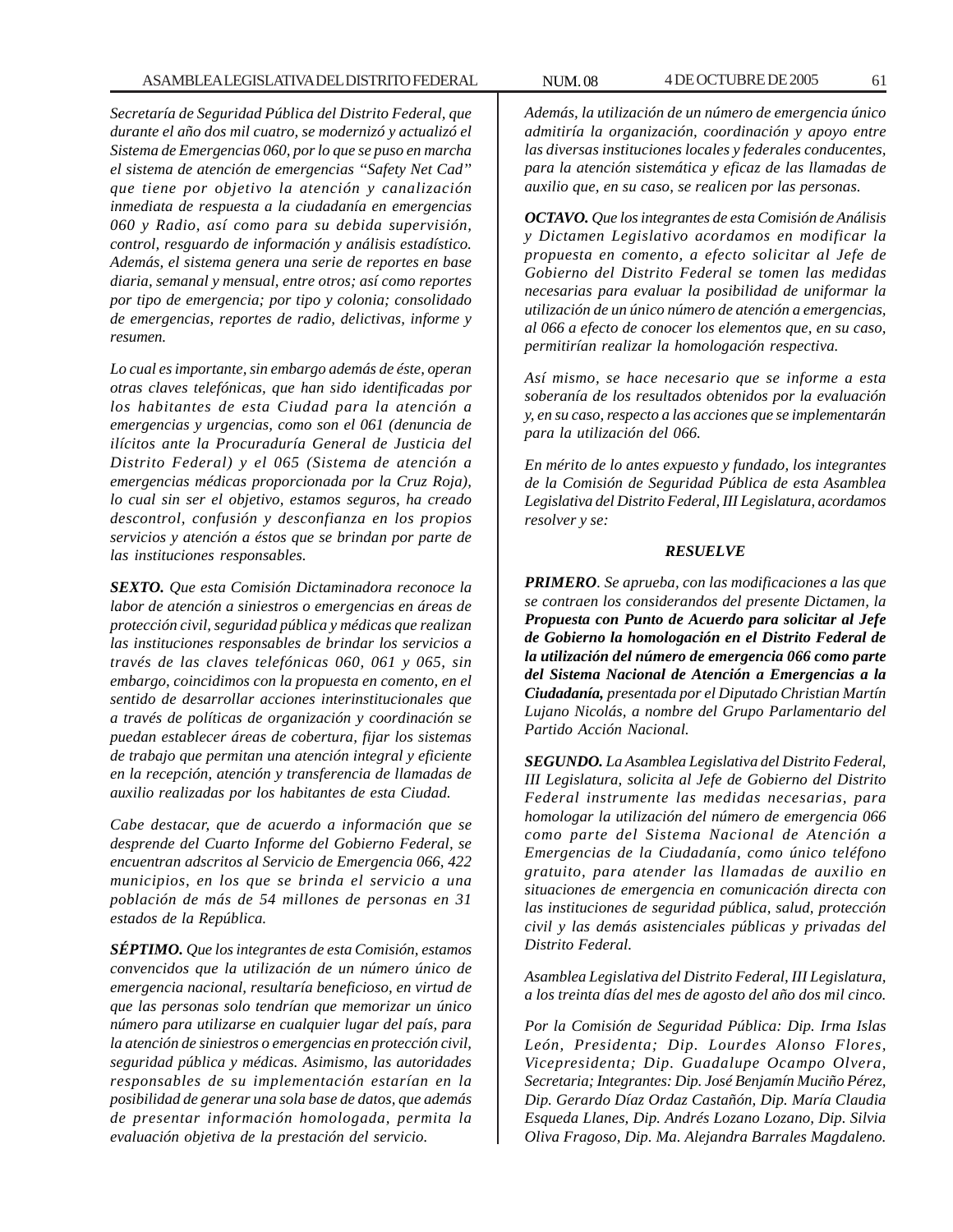Es cuanto, diputado Presidente.

**EL C. PRESIDENTE.-** Muchas gracias, diputada. Está a discusión. ¿Existen oradores en contra?

¿Algún diputado desea razonar su voto?

Proceda entonces la Secretaría a recoger la votación nominal del dictamen en lo general y en lo particular en un solo acto.

**EL C. SECRETARIO.-** Se va a proceder a recoger la votación nominal del dictamen en lo general y en lo particular en un solo acto.

De conformidad con lo establecido por el artículo 131 del Reglamento para el Gobierno Interior de la Asamblea, se solicita a la Coordinación de Servicios Parlamentarios hacer el anuncio correspondiente a efecto de que los diputados presentes puedan emitir su voto. Se solicita a los diputados que al emitir su voto lo hagan en voz alta diciendo su nombre y apellido, añadiendo la expresión ''en pro'', ''en contra'' o ''abstención''. El de la voz recogerá la votación. Comenzamos de derecha a izquierda.

## **(Votación Nominal)**

Jorge Lara, a favor.

Gabriela Cuevas, en pro.

Jesús López, a favor.

Obdulio Ávila, en pro.

Martha Delgado, en pro.

Rafael Hernández Nava, a favor.

José Jiménez, en pro.

María de Lourdes Rojo e Incháustegui, en pro.

Adrián Pedrozo Castillo, en pro.

González Maltos, a favor.

Araceli Vázquez, en pro.

Silvia Oliva Fragoso, en pro.

Sara Figueroa, en pro.

Gabriela González, en pro.

Mariana Gómez del Campo, en pro.

Sofía Figueroa, en pro.

Irma Islas, en pro.

Lorena Villavicencio, a favor.

Alfredo Hernández Raigosa, a favor.

62 ASAMBLEA LEGISLATIVA DEL DISTRITO FEDERAL NUM. 08 4 DE OCTUBRE DE 2005 Francisco Chiguil, en pro. Andrés Lozano Lozano, en pro. Miguel Angel Solares Chávez, a favor. Elio Bejarano, en pro. Rodrigo Chávez Contreras, a favor. Lourdes Alonso, en pro. Higinio Chávez, a favor. Guadalupe Chavira, en pro. Gerardo Díaz Ordaz, en pro. Arturo Escobar, a favor. Jorge García Rodríguez, a favor. José Medel Ibarra, a favor. Claudia Esqueda, a favor. Aguilar Álvarez, en pro. Julio Escamilla, en pro. Emilio Fernández, en pro. Rigoberto Nieto, a favor. Efraín Morales, a favor. Maricela Contreras Julián, a favor. Alberto Trejo Villafuerte, en pro. Víctor Varela, en pro. María Elena Torres, a favor. Alfredo Carrasco, a favor. Rodolfo Covarrubias, a favor. **EL C. SECRETARIO.-** ¿Faltó alguna o algún diputado de emitir su voto? María Teresita Aguilar, a favor. **EL C. SECRETARIO.-** ¿Faltó alguna o algún diputado de emitir su voto? Se va a proceder a recoger la votación de la Mesa Directiva. Pablo Trejo, en pro. Julio César Moreno, a favor. José María Rivera, a favor.

> **EL C. SECRETARIO.-** Diputado Presidente, el resultado de la votación es el siguiente: 47 votos a favor, 0 en contra, 0 abstenciones.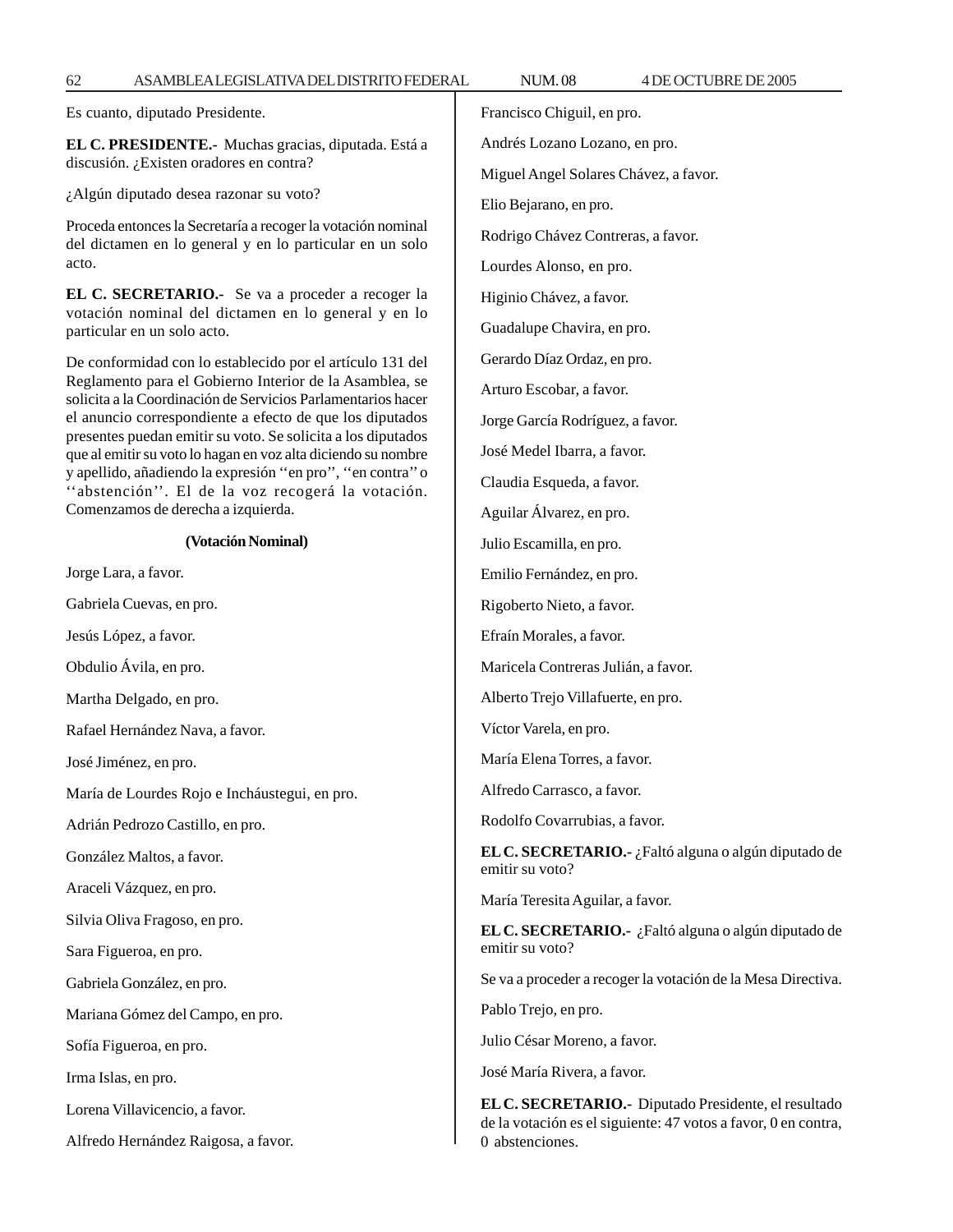**EL C. PRESIDENTE.-** En consecuencia, se aprueba el dictamen que presentó la Comisión de Seguridad Pública en los siguientes términos:

La Asamblea Legislativa del Distrito Federal, III Legislatura, solicita al Jefe de Gobierno del Distrito Federal instrumente las medidas necesarias para homologar la utilización del número de emergencias 066 como parte del sistema nacional de atención a emergencias de la ciudadanía como único teléfono gratuito para atender las llamadas de auxilio en situaciones de emergencia en comunicación directa con las instituciones de seguridad pública, salud, protección civil y las demás asistencias públicas y privadas del Distrito Federal.

Remítase al Jefe de Gobierno del Distrito Federal para los efectos legales conducentes.

A continuación la discusión y en su caso aprobación del dictamen que presenta la Comisión de Seguridad Pública a la propuesta con punto de Acuerdo sobre los recursos que utiliza la Secretaría de Seguridad Pública para el pago de seguros contra robo de las patrullas.

En virtud de que el dictamen fue distribuido en términos de lo dispuesto por el artículo 118 del Reglamento, proceda la Secretaría a consultar a la Asamblea en votación económica si se dispensa la lectura del mismo y se somete a discusión de inmediato.

**EL C. SECRETARIO.-** Por instrucciones de la presidencia y en votación económica se consulta a la Asamblea si es de dispensarse la lectura del dictamen de referencia y se somete a discusión de inmediato.

Los que estén por la afirmativa, sírvanse manifestarlo poniéndose de pie.

Los que estén por la negativa, sírvanse manifestarlo poniéndose de pie.

Dispensada la lectura, diputado Presidente.

**EL C. PRESIDENTE.-** Para fundamentar el dictamen, se concede el uso de la palabra a la diputada Irma Islas León para hablar a nombre de la Comisión de Seguridad Pública.

**LA C. DIPUTADA IRMA ISLAS LEÓN.-** Con su permiso, diputado Presidente.

*DICTAMEN A LA PROPUESTA CON PUNTO DE ACUERDO SOBRE LOS RECURSOS QUE UTILIZA LA SECRETARÍA DE SEGURIDAD PÚBLICA DEL DISTRITO FEDERAL PARA EL PAGO DE SEGUROS CONTRA ROBO DE LAS PATRULLAS.*

*Honorable Asamblea Legislativa del Distrito Federal, III Legislatura. Presente.*

*A la Comisión de Seguridad Pública de esta H. Asamblea Legislativa del Distrito Federal, III Legislatura, fue remitida para su análisis y dictamen la Propuesta con Punto de Acuerdo sobre los recursos que utiliza la Secretaría de Seguridad Pública del Distrito Federal para el pago de seguros contra robo de las patrullas, presentada por el Diputado Christian Martín Lujano Nicolás, a nombre del Grupo Parlamentario del Partido Acción Nacional.*

*Esta Comisión con las facultades que le confieren los artículos 59, 60 fracción II, 61, 62 fracción XXX, 63 y 64 de la Ley Orgánica de la Asamblea Legislativa del Distrito Federal; 1, 28, 29, 32, primer párrafo y 33 del Reglamento para el Gobierno Interior de la Asamblea Legislativa del Distrito Federal; y 1, 4, 33, 34, 35, 50, 51, 52, 53, 54, 55, 56 y 57 del Reglamento Interior de las Comisiones de la Asamblea Legislativa del Distrito Federal, y demás relativos, se abocó al estudio y elaboración del Dictamen de la citada proposición, bajo los siguientes:*

# *ANTECEDENTES*

*1. El pasado primero de junio del dos mil cinco, el Diputado Christian Martín Lujano Nicolás, a nombre del Grupo Parlamentario del Partido Acción Nacional, presentó ante el Pleno de la Diputación Permanente de esta H. Asamblea Legislativa del Distrito Federal, III Legislatura, la Propuesta con Punto de Acuerdo sobre los recursos que utiliza la Secretaría de Seguridad Pública del Distrito Federal para el pago de seguros contra robo de las patrullas.*

*2. Mediante oficio MDDP/SRSA/CSP/0321/2005 signado por el Diputado Carlos Alberto Flores Gutiérrez, Vicepresidente en turno de la Mesa Directiva de la Diputación Permanente de esta Asamblea Legislativa del Distrito Federal, III Legislatura, se comunica que en sesión celebrada el primero de junio del dos mil cinco, se resolvió remitir a la Comisión de Seguridad Pública para análisis y dictamen correspondiente la propuesta con punto de acuerdo de referencia.*

*3. La Diputada Irma Islas León, Presidenta de la Comisión de Seguridad Pública mediante oficio ALDF/CSP/194/ 05 de fecha cuatro de julio del presente año, solicita a la Presidencia de la Mesa Directiva de la Diputación Permanente de la Asamblea Legislativa del Distrito Federal, III Legislatura, someter a consideración la autorización de prórroga para analizar y dictaminar la propuesta con punto de acuerdo en cita.*

*4. A través del oficio número MDDP/SRSA/CSP/0522/ 2005, de fecha seis de julio del dos mil cinco, signado por el Diputado Julio Escamilla Salinas, Presidente de la Mesa Directiva de la Diputación Permanente del Segundo Receso del Segundo Año de Ejercicio de esta Asamblea*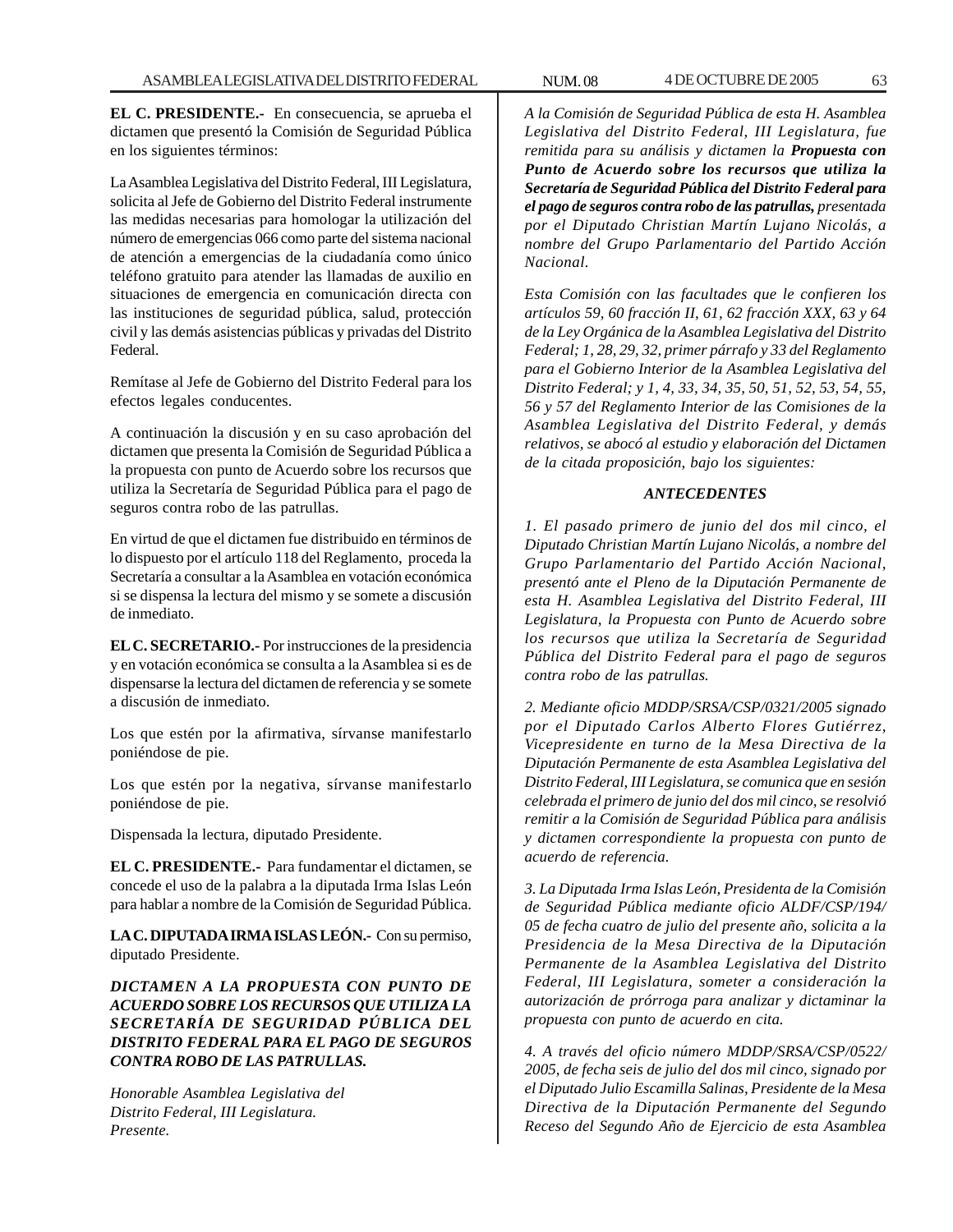*Legislativa del Distrito Federal, III Legislatura, se comunica que durante la sesión celebrada en la fecha señalada se resolvió autorizar la ampliación del plazo para dictaminar la propuesta con punto de acuerdo en mención.*

*5. Los integrantes de la Comisión Dictaminadora que suscriben, se reunieron el día treinta de agosto del presente año, a efecto de analizar la Propuesta con Punto de Acuerdo en estudio, documento que fue discutido en el seno de la misma, aprobándose el presente dictamen que se somete a consideración de esta H. Asamblea Legislativa bajo los siguientes:*

## **CONSIDERANDOS**

*PRIMERO. Que los integrantes de esta Comisión de Análisis y Dictamen Legislativo estamos convencidos que uno de los temas aún pendientes por resolverse en esta Ciudad es el relativo a la seguridad pública, razón por la cual insistiremos en la conveniencia de fomentar la participación interinstitucional entre los distintos actores involucrados, a fin de estar en posibilidad de entender algunas de las acciones que impactan y afectan el sistema de seguridad pública de nuestra metrópoli.*

*SEGUNDO. Que los legisladores de esta Comisión Dictaminadora coincidimos con el objetivo de la propuesta en estudio, en que ''uno de los principales reclamos de los habitantes de esta Ciudad es el relativo a la seguridad pública y uno de los principales planteamientos en los que se ha insistido es el relativo a la prevención del delito en sus distintas modalidades, situación que exige se realicen esfuerzos para analizar y discutir de forma abierta y respetuosa, alternativas viables de solución que nos aproximen al diseño de políticas públicas estratégicas, integrales y de largo plazo.''*

*TERCERO. Que esta Comisión de Análisis y Dictamen Legislativo está convencida de la relación inminente que existe entre los recursos económicos y la aplicación e implementación de acciones en cada una de las funciones que deben cumplirse por parte de la Secretaría de Seguridad Pública del Distrito Federal, por lo que es necesario que los legisladores contemos con los elementos necesarios que permitan deducir y razonar las decisiones que se toman por parte de las autoridades.*

*CUARTO. Que esta Comisión Dictaminadora coincide con el fondo de la propuesta en el sentido de que es conveniente que esta soberanía conozca respecto de los contextos y factores, que llevaron al titular de la Secretaría de Seguridad Pública del Distrito Federal, a tomar la decisión de contratar una póliza de seguro de cobertura amplia para las patrullas que conforman el estado de fuerza vehicular de la institución. Como órgano legislativo debemos ser reflexivos y analíticos, por lo que* *requerimos contar con los elementos de evaluación y valoración que nos permitan entender las distintas acciones institucionales. En tal sentido, los legisladores miembros de esta Comisión, acordamos modificar la propuesta en estudio con la finalidad de solicitar un informe sobre los argumentos iniciales que sustentan la contratación de dicha póliza.*

*QUINTO. Que los integrantes de esta Comisión de análisis y dictamen legislativo, además de lo señalado en el considerando anterior, coincidimos en que derivado de la trascendencia y papel que tiene la prevención del delito en el ámbito de la seguridad pública, es conveniente exhortar al Jefe de Gobierno del Distrito Federal, a la realización de una evaluación, que permita destinar mayores recursos económicos a este rubro, principalmente, en la instalación del Instituto de Estudios Científicos para la Prevención del Delito del Distrito Federal.*

*SEXTO. Que los legisladores integrantes de esta Comisión de Análisis y Dictamen Legislativo, sabedores que la información que se requiere es de la institución, y no de quien funge como su titular, acordamos actualizar la proposición con punto de acuerdo, a efecto de dirigirle contenido del mismo al Licenciado Alejandro Encinas Rodríguez, quien actualmente es el Jefe de Gobierno del Distrito Federal.*

*En mérito de lo antes expuesto y fundado, los integrantes de la Comisión de Seguridad Pública de esta Asamblea Legislativa del Distrito Federal, III Legislatura, acordamos resolver y se:*

#### *RESUELVE*

*PRIMERO. Se aprueba, con las modificaciones a las que se contraen los considerandos en el presente Dictamen, la Propuesta con Punto de Acuerdo sobre los recursos que utiliza la Secretaría de Seguridad Pública del Distrito Federal para el pago de seguros contra robo de las patrullas, presentada por el Diputado Christian Martín Lujano Nicolás, a nombre del Grupo Parlamentario del Partido Acción Nacional.*

*SEGUNDO. La Asamblea Legislativa del Distrito Federal, III Legislatura, solicita al Licenciado Alejandro Encinas Rodríguez, Jefe de Gobierno del Distrito Federal, remita a esta soberanía un informe sobre el contexto y factores que se consideraron para que se contrataran pólizas de seguro de cobertura amplia para las patrullas que conforman el estado de fuerza vehicular de la Secretaría de Seguridad Pública del Distrito Federal.*

*TERCERO. La Asamblea Legislativa del Distrito Federal, III Legislatura, recomienda al Licenciado Alejandro Encinas Rodríguez, Jefe de Gobierno del Distrito Federal,*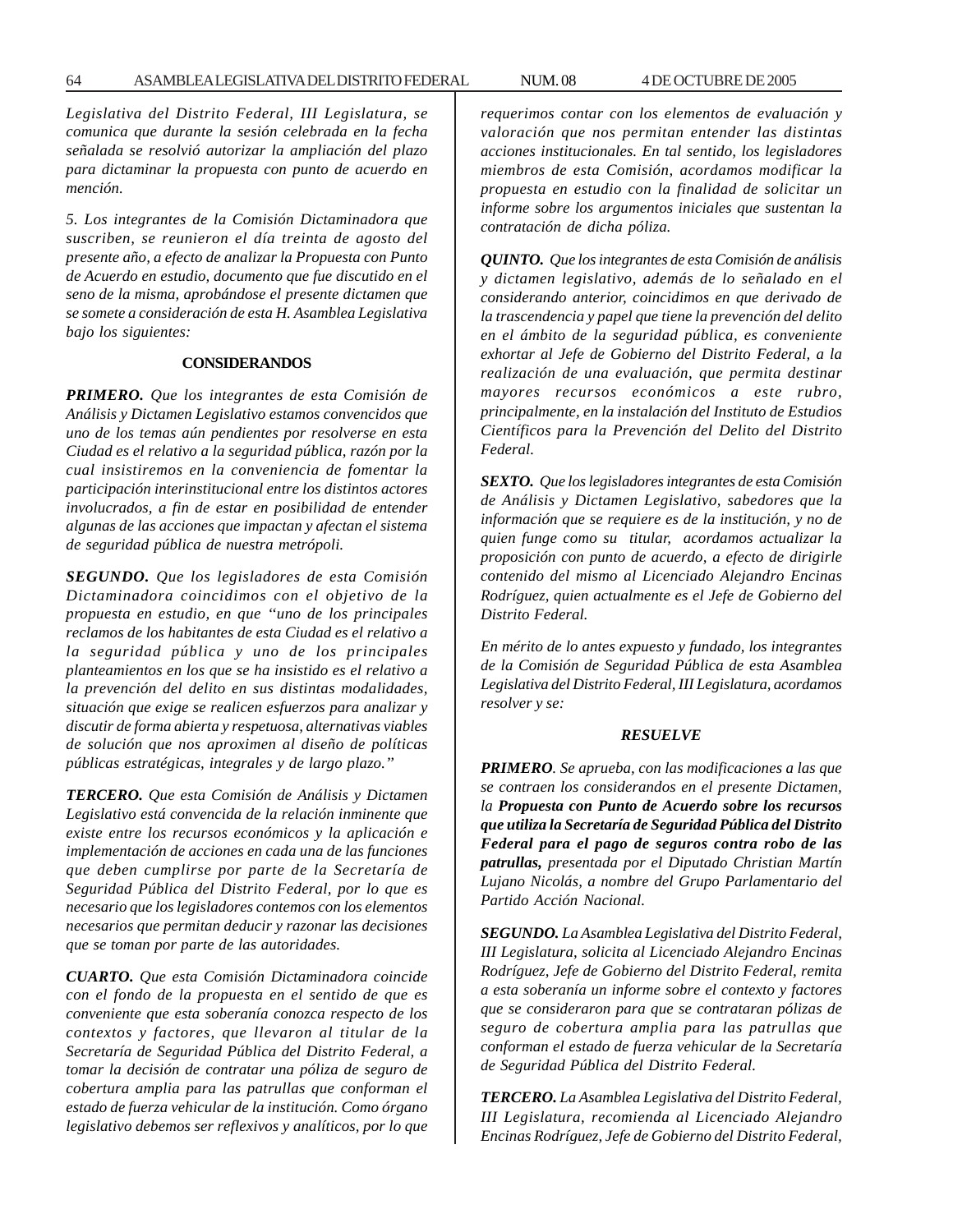# ASAMBLEA LEGISLATIVA DEL DISTRITO FEDERAL NUM. 08 4DE OCTUBRE DE 2005 65

*que en las acciones en materia de seguridad pública se destaque la importancia de la prevención del delito y, en su caso, se evalúe la pertinencia de destinar mayores recursos económicos a este rubro, enfatizando la importancia instalar el Instituto de Estudios Científicos para la Prevención del Delito del Distrito Federal.*

*Por la Comisión de Seguridad Pública: Dip. Irma Islas León, Presidenta; Dip. Lourdes Alonso Flores, Vicepresidenta; Dip. Guadalupe Ocampo Olvera, Secretaria; Integrantes: Dip. José Benjamín Muciño Pérez, Dip. Gerardo Díaz Ordaz Castañón, Dip. María Claudia Esqueda Llanes, Dip. Andrés Lozano Lozano, Dip. Silvia Oliva Fragoso, Dip. Ma. Alejandra Barrales Magdaleno.*

Es cuanto, diputado Presidente.

**EL C. PRESIDENTE.-** Gracias, diputada. Está a discusión. ¿Existen oradores en contra?

¿Algún diputado quiere razonar su voto?

Proceda la Secretaría a recoger la votación nominal del dictamen en lo general y en lo particular en un solo acto.

**EL C. SECRETARIO.-** Se va a proceder recoger la votación nominal del dictamen en lo general y en lo particular en un solo acto.

De conformidad con lo establecido por el artículo 131 del Reglamento para el Gobierno Interior de la Asamblea, se solicita a la Coordinación de Servicios Parlamentarios hacer el anuncio correspondiente a efecto de que los diputados presentes puedan emitir su voto. Se solicita a los diputados que al emitir su voto lo hagan en voz alta diciendo su nombre y apellido, añadiendo la expresión ''en pro'', ''en contra'' o "abstención". El de la voz recogerá la votación. Comenzamos de derecha a izquierda.

# **(Votación Nominal)**

Lara, a favor. Cuevas, a favor. Jesús López, a favor. Obdulio Ávila, en pro. Martha Delgado, en pro. Rafael Hernández Nava, a favor. Emilio Fernández, en pro. Maricela Contreras Julián, a favor. José Jiménez, en pro. María de Lourdes Rojo e Incháustegui, en pro. Adrián Pedrozo Castillo, en pro. Andrés Lozano Lozano, en pro. González Maltos, a favor. Araceli Vázquez, en pro. Silvia Oliva Fragoso, en pro. Gabriela González, a favor. Mariana Gómez del Campo, en pro. Sofía Figueroa, en pro. Irma Islas, en pro. María Teresita Aguilar, a favor. Lorena Villavicencio, a favor. Alfredo Hernández Raigosa, a favor. Francisco Chiguil, en pro. Miguel Ángel Solares Chávez, a favor. Elio Bejarano, en pro. Rodrigo Chávez Contreras, a favor. Alberto Trejo Villafuerte, en pro. Lourdes Alonso, en abstención. Gerardo Díaz Ordaz, a favor. Arturo Escobar, a favor. Francisco Agundis, en pro. Gutiérrez de la Torre, a favor. José Medel Ibarra, a favor. Claudia Esqueda, en pro. Aguilar Álvarez, en pro. Guadalupe Chavira, en pro. Efraín Morales, a favor. Rigoberto Nieto, a favor. Juventino Rodríguez, en pro. Víctor Varela, en pro. María Elena Torres, a favor. Alfredo Carrasco, a favor. Rodolfo Covarrubias, a favor.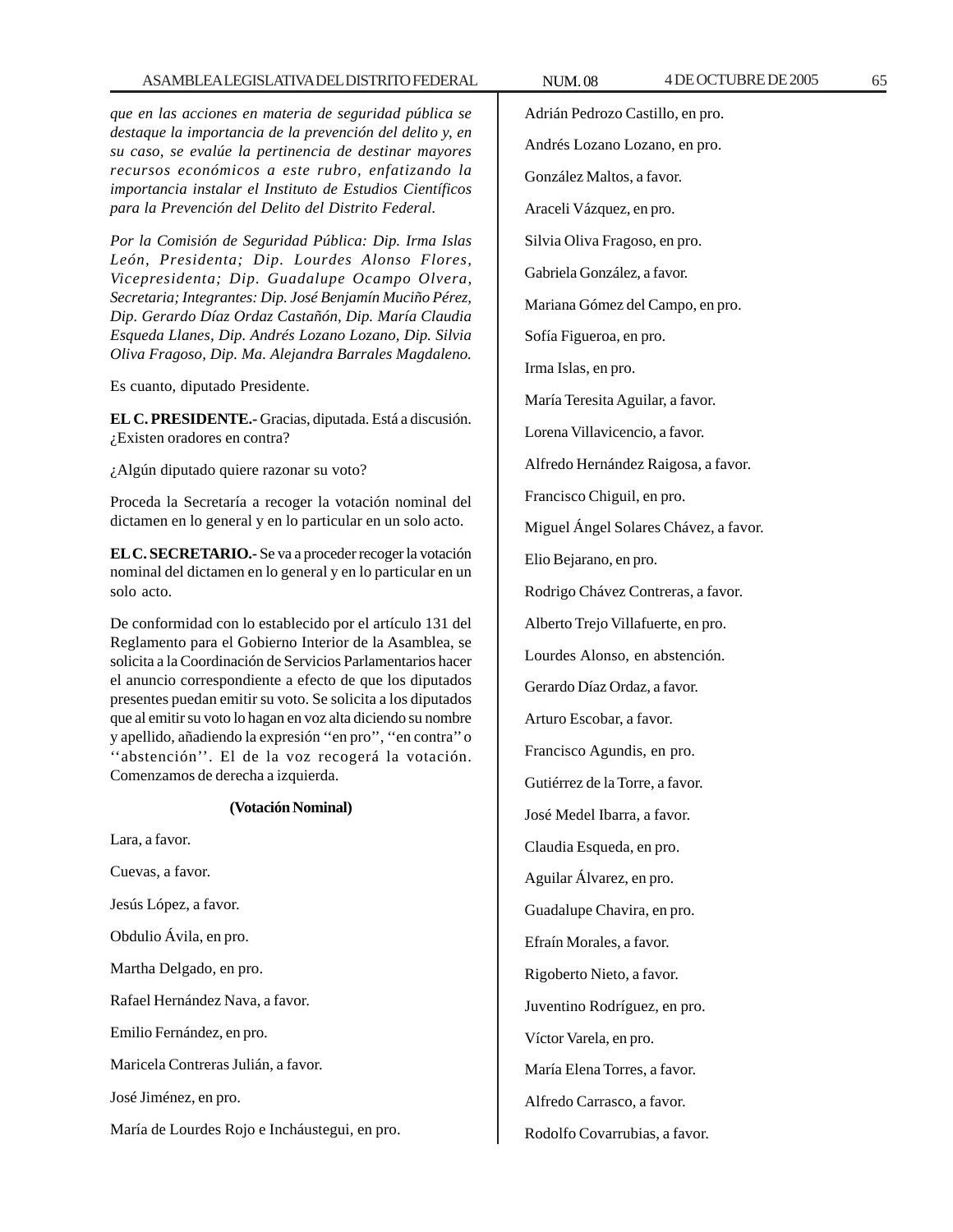Julio Escamilla, a favor.

**EL C. SECRETARIO.-** ¿Faltó alguna o algún diputado de emitir su voto?

Mauricio López, en pro.

**EL C. SECRETARIO.-** ¿Faltó alguna o algún diputado de emitir su voto?

Se va a proceder a recoger la votación de la Mesa Directiva.

Pablo Trejo, en pro.

José Jiménez, en pro.

José María Rivera, a favor.

Julio César Moreno, a favor.

**EL C. SECRETARIO.-** Diputado Presidente, el resultado de la votación es el siguiente: 48 votos a favor, 1 abstención, 0 en contra.

**EL C. PRESIDENTE.-** En consecuencia se aprueba el dictamen que presentó la Comisión de Seguridad Pública en los siguientes términos:

La Asamblea Legislativa del Distrito Federal, III Legislatura, solicita al Licenciado Alejandro Encinas Rodríguez, Jefe de Gobierno del Distrito Federal, remita a esta Soberanía un informe sobre el contexto y factores que se consideraron para que se contrataran pólizas del seguro de cobertura amplia para las patrullas que conforman el estado de fuerza vehicular de la Secretaría de Seguridad Pública del Distrito Federal.

La Asamblea Legislativa del Distrito Federal, III Legislatura, recomienda al Licenciado Alejandro Encinas Rodríguez, Jefe de Gobierno del Distrito Federal, que en las acciones en materia de seguridad pública se destaque la importancia de la prevención del delito y en su caso se evalúe la pertinencia de destinar mayores recursos económicos a este rubro, enfatizando la importancia de instalar el Instituto de Estudios Científicos para la Prevención del Delito del Distrito Federal.

Remítase al Jefe de Gobierno para los efectos legislativos conducentes.

El siguiente punto de la orden del día es la discusión y en su caso aprobación del dictamen que presenta la Comisión de Asuntos Indígenas a la propuesta con punto de acuerdo para exhortar a los Jefes Delegacionales de Tláhuac, Milpa Alta y Xochimilco, a fin de que incluyan dentro de las políticas públicas delegacionales la preservación de la identidad y el fundamento histórico y cultural de los pueblos indígenas.

En virtud de que el dictamen fue distribuido en términos de lo dispuesto por el Artículo 118 del Reglamento, proceda la Secretaría a consultar a la Asamblea en votación económica si se dispensa la lectura del dictamen y se somete a discusión de inmediato.

**EL C. SECRETARIO.-** Por instrucciones de la presidencia y en votación económica se consulta a la Asamblea si es de dispensarse la lectura del dictamen de referencia y se somete a discusión de inmediato.

Los que estén por la afirmativa, sírvanse manifestarlo poniéndose de pie.

Los que estén por la negativa, sírvanse manifestarlo poniéndose de pie.

Se dispensa la lectura, diputado Presidente.

**EL C. PRESIDENTE.-** Para fundamentar el dictamen se concede el uso de la palabra al diputado Rodrigo Chávez, en nombre de la Comisión de Asuntos Indígenas.

**EL C. DIPUTADO RODRIGO CHÁVEZ CONTRERAS.-** Con su permiso, diputado Presidente.

# *COMISIÓN DE ASUNTOS INDÍGENAS*

*DICTAMEN A LA PROPUESTA CON PUNTO DE ACUERDO PARA EXHORTAR A LOS JEFES DELEGACIONALES DE TLÁHUAC, MILPA ALTA Y XOCHIMILCO, A FIN DE QUE INCLUYAN DENTRO DE LAS POLÍTICAS PÚBLICAS DELEGACIONALES LA PRESERVACIÓN DE LA IDENTIDAD Y EL FUNDAMENTO HISTÓRICO Y CULTURAL DE LOS PUEBLOS INDIOS.*

*HONORABLE ASAMBLEA LEGISLATIVA DEL DISTRITO FEDERAL DIP. HÉCTOR MAURICIO LÓPEZ VELÁZQUEZ PRESIDENTE DE LA MESA DIRECTIVA DIPUTADAS Y DIPUTADOS*

*A la Comisión de Asuntos Indígenas fue turnada para su estudio, análisis y dictamen la ''Propuesta con Punto de Acuerdo para exhortar a los Jefes Delegacionales de Tláhuac, Milpa Alta y Xochimilco a fin de que incluyan dentro de las políticas públicas Delegacionales la preservación de la identidad y el fundamento histórico y cultural de los pueblos indios''; que presentó el Diputado Juventino Rodríguez Ramos del Grupo Parlamentario del Partido de la Revolución Democrática.*

*Con fundamento en lo dispuesto por los artículos, 10 fracción I, 60 Fracción II, 61, 62 fracción IV ,63 y 64 de la Ley Orgánica de la Asamblea Legislativa del Distrito Federal; 28, 29, 32, 33 y 84 del Reglamento para el Gobierno Interior de la Asamblea Legislativa del Distrito Federal; 8 y 9 fracción I del Reglamento Interior de las Comisiones de la Asamblea Legislativa del Distrito Federal; esta Comisión, previo estudio y análisis*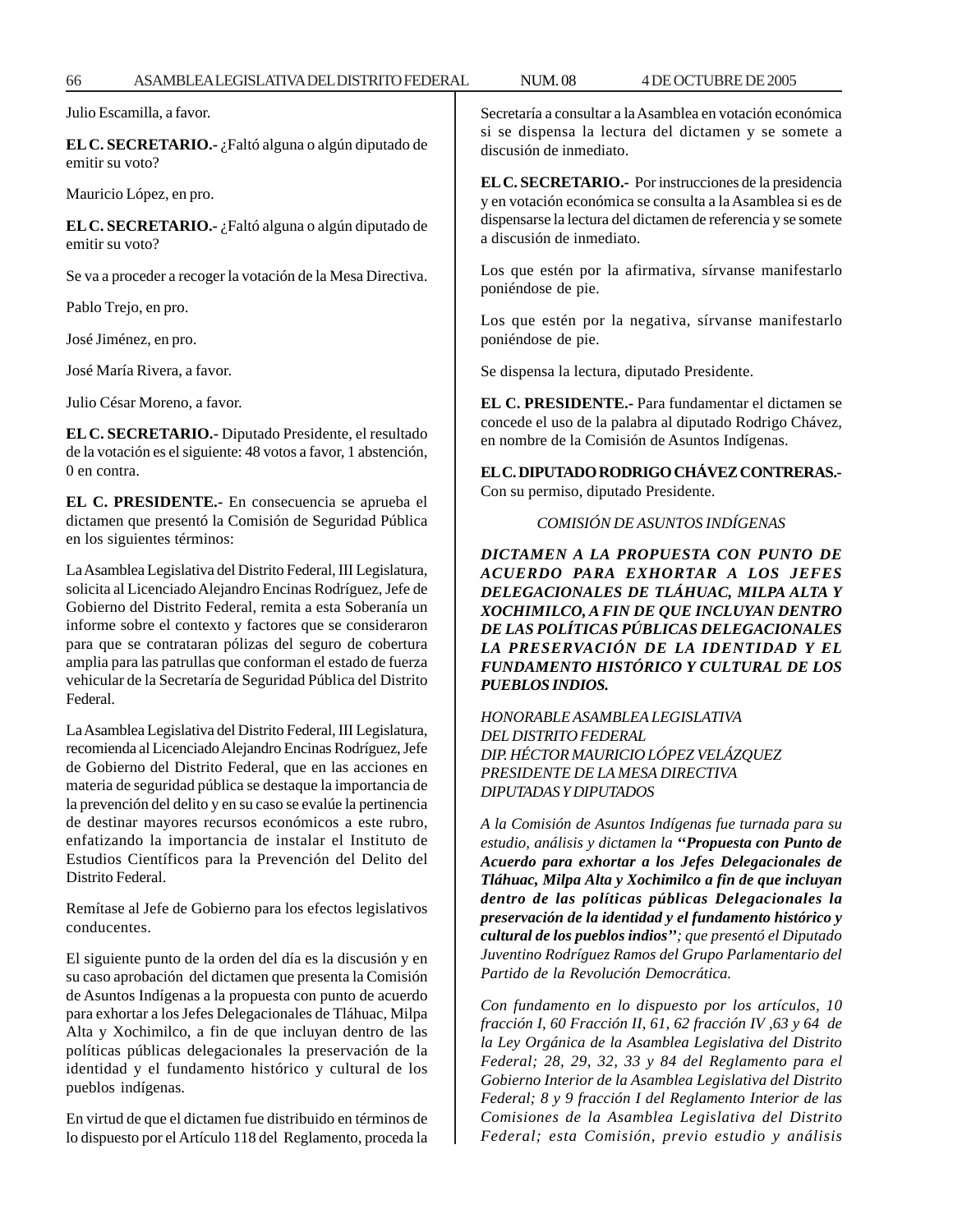*correspondiente, emite el presente Dictamen, conforme a los siguientes:*

## *ANTECEDENTES*

*1.- Con fecha el 2 de febrero del año en curso, el Dip. Juventino Rodríguez Ramos del Grupo Parlamentario del partido de la Revolución Democrática presentó al Pleno de esta Soberanía la ''Propuesta con Punto de Acuerdo para exhortar a los Jefes Delegacionales de Tláhuac, Milpa Alta y Xochimilco a fin de que incluyan dentro de las políticas públicas Delegacionales la preservación de la identidad y el fundamento histórico y cultural de los pueblos indios''; así mismo, mediante oficio MDDP/PRSA/ CSP/0249/2005 la Mesa Directiva de la Diputación Permanente turnó a la Comisión de Asuntos Indígenas la Propuesta con Punto de Acuerdo para su Estudio, Análisis y Dictamen.*

*2.- Con fecha 25 de febrero del año en curso y con fundamento en el Art. 32 del Reglamento para el Gobierno Interior de la Asamblea Legislativa del Distrito Federal, esta Comisión Dictaminadora solicitó una prórroga para la dictaminación correspondiente, misma que fue aceptada y notificada a esta Comisión, para los efectos reglamentarios correspondientes.*

*3.- Que esta Comisión, reunida el pasado 19 de abril del año en curso y con fundamento en el Art. 29 del Reglamento para el Gobierno Interior de la Asamblea Legislativa, se declara competente para someter a estudio, análisis y dictamen la Propuesta con Punto de Acuerdo, no sin antes señalar que:*

*4.- ''La Ciudad de México fue proclamada en 1824 Capital de la República Mexicana y asiento de los poderes de la federación. En ese año, la traza de la Ciudad abarcaba prácticamente lo que hoy se conoce como el ''Centro Histórico''. Alrededor de la Ciudad, se extendían los territorios de los pueblos indios que sobrevivieron a la conquista y colonización. Los gobiernos indígenas de Tenochtitlan, Tlatelolco, Xochimilco, Coyoacán, Tacuba, Tacubaya y Azcapotzalco, tenían jurisdicción sobre extensos territorios que abarcaban numerosos pueblos y barrios. Sin embargo, a lo largo del siglo XIX, tales gobiernos, territorios y jurisdicciones indígenas fueron disueltos con la imposición de un proyecto liberal encabezado por la élite política criolla''.*

*5.- Así mismo, resulta imprescindible destacar, que ''Una de las raíces de la diversidad cultural de la Ciudad de México son los Pueblos Originarios, descendientes de sociedades de cultura náhuatl, que se caracterizan por ser colectividades históricas con una base territorial e identidades culturales diferenciadas. Están geográficamente concentrados en territorios de las delegaciones de Milpa Alta, Xochimilco, Tláhuac, Tlalpan, Magdalena Contreras y Cuajimalpa. La*

*persistencia de estos pueblos y su deseo manifiesto de autogobernarse y conservar sus identidades propias hace que la naturaleza de la Ciudad sea pluriétnica, aunque esta pluralidad no se expresa en su organización política''.*

*6.- ''La incorporación de los Pueblos Originarios a la Ciudad de México y al Estado mexicano en el siglo XIX no fue voluntaria ni acordada, lo que determinó su conversión en minorías políticas en su propio territorio''.*

*''En la actualidad, los Pueblos Originarios permanecen relegados por las mayorías de la Ciudad y del conjunto de la Nación, y, sus derechos y libertades desestimados. Persiste la renuencia a reconocer legalmente su existencia en tanto pueblos con identidades propias y sus derechos colectivos correspondientes. Esta falta de reconocimiento ha sido la causa de la larga lista de agravios que exponen a menudo los representantes de estos pueblos: rezago agrario, postergación en la legalización de sus tierras, expropiación y privatización de sus tierras y recursos, el desconocimiento de las autoridades propias de sus pueblos y comunidades, la imposición de proyectos, la injerencia de las autoridades de las delegaciones y de las instituciones de la Ciudad de México en los asuntos comunitarios, la falta de representación y participación en los Órganos Administrativos del Gobierno del Distrito Federal, así como, en esta Honorable Asamblea Legislativa del Distrito Federal y del Congreso de la Unión; como resultado de ello, su exclusión en la formulación de propuestas legislativas y administrativas''.*

*7.- El Gobierno del Distrito Federal, congruente con su compromiso para formular e instrumentar una política social, incluyente e integral, respecto a la atención, acompañamiento, coparticipación institucional y corresponsabilidad social, orientada a los pueblos indígenas y poblaciones indígenas residentes, permitirá remontar la discriminación y exclusión que han padecido durante décadas. Así mismo, la Ciudad de México, tiene como la Nación, una composición pluricultural, fundamentalmente por la presencia de pueblos indígenas originarios y poblaciones indígenas residentes que reproducen sus propias instituciones políticas, económicas, sociales y culturales y mantienen, transformando y adecuando, una profunda identidad cultural.*

*8.- Las estadísticas con las que se ha cuantificado a los pueblos y comunidades indígenas, a pesar de ser resultado del Censo Poblacional de 1995; debemos tomarlas con reservas, pues los criterios censales, basados fundamentalmente y en ocasiones, exclusivamente, en criterios lingüísticos, dejan de lado variables fundamentales establecidas en el Convenio 169 de la OIT (Organización Internacional del Trabajo), para la identificación de los pueblos indígenas, como son el auto*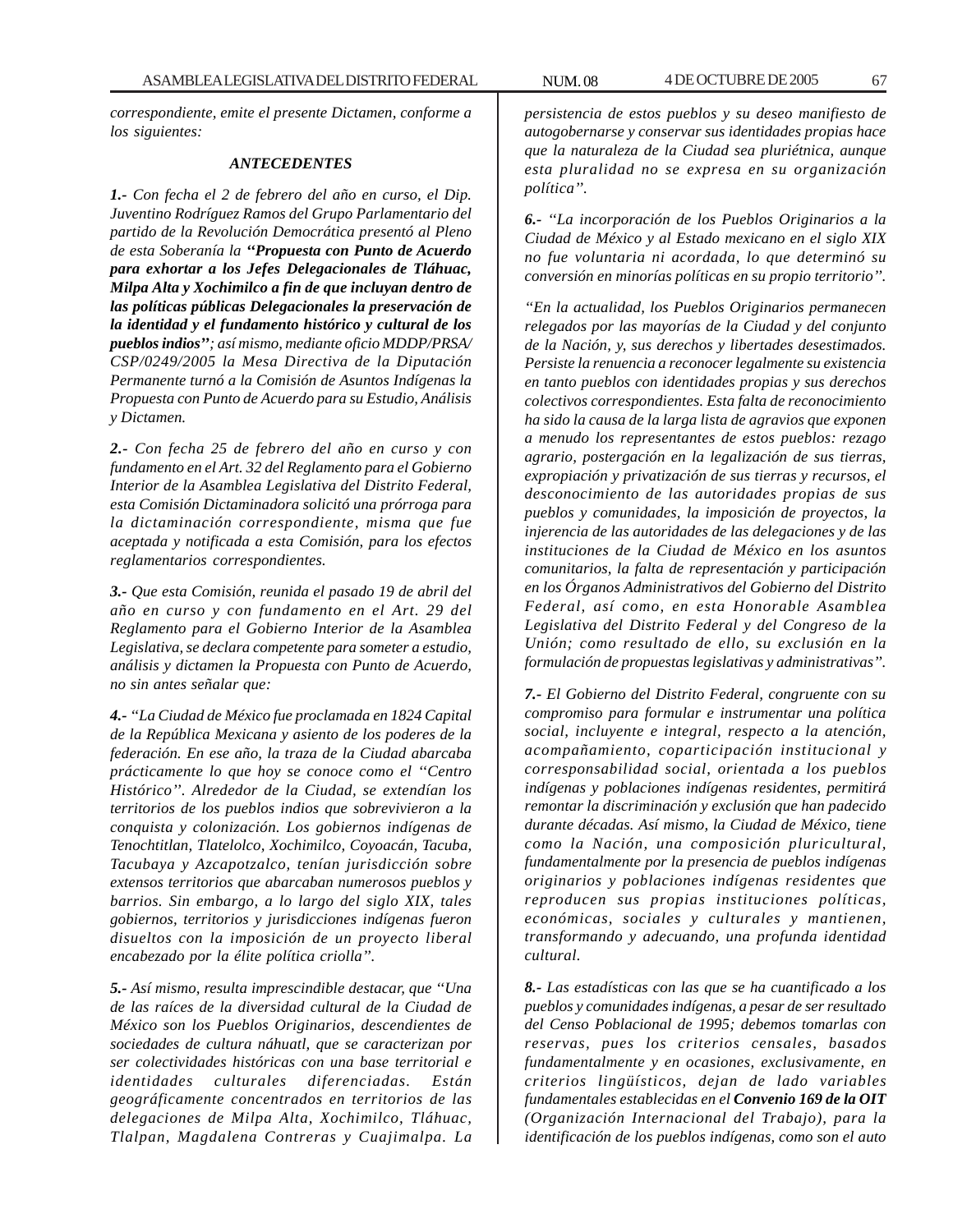*reconocimiento, las formas de organización social y política y las instituciones económicas de los pueblos y comunidades indígenas. Sin embargo, el censo de población señala que la población indígena en el Distrito Federal haciende a 218,739, bajo el criterio de que el jefe de familia o el cónyuge habla alguna lengua indígena; en contrastante, sólo baste señalar que el mismo censo señala que la Delegación Milpa Alta, lingüísticamente del total de su población, sólo el 3.5% corresponde a población indígena, cuando es la única Delegación del Distrito Federal de clara predominación indígena con instituciones y formas de organización social propias de los indígenas.*

*9.- ''La preservación de la identidad, el fundamento histórico y cultural de los pueblos indios'', sienta sus precedentes en la Época Prehispánica, pasando por la Colonia, la Independencia, el Porfiriato, la Época Revolucionaria, la Época Contemporánea, el levantamiento armado del Ejército Zapatista de Liberación Nacional y recientemente, su participación en la Ciudad de la Esperanza; es decir, los (31) Pueblos Originarios que pertenecen a las Delegaciones de Tláhuac, Milpa Alta y Xochimilco, así como el resto de los pueblos originarios en otras delegaciones y los indígenas residentes en el Distrito Federal constituyen la pluriculturalidad, de esta Ciudad Capital, y es justamente con este Gobierno Democrático, que después de más de 70 años de olvido, manipulación y discriminación, el Gobierno del Distrito Federal se ha propuesto desarrollar una política de reconocimiento a la pluriculturalidad y se ha valorado la presencia indígena y se determina que las políticas a seguir en esa materia es responsabilidad del estado, imprescindiblemente, tomado en cuenta la opinión de los pueblos indios.*

*10.- Con fecha 26 de junio de 2001, y como resultado de los acuerdos alcanzados en el Programa General de Desarrollo, el Gobierno del Distrito Federal emitió el Acuerdo por el que se crea el Consejo de Consulta y Participación Indígena del Distrito Federal, …''como órgano de asesoría, consulta, concertación y coordinación de la Administración Pública del Distrito Federal, para la planeación, promoción, desarrollo y evaluación de políticas y programas integrales de atención a los pueblos originarios y comunidades indígenas residentes en el Distrito Federal''.*

*11.- Con fecha 30 de abril de 2003, el Consejo aprobó la conformación del Comité para Pueblos Originarios del Distrito Federal y, entre sus facultades destacan; ''Discutir y formular propuestas relativas a la situación, problemática general y formas de representación y organización de los pueblos originarios, considerando los usos y costumbres que mantienen en su territorio, y que se relacionen con la elaboración y desarrollo de los programas y políticas públicas encaminadas a contribuir*

*al desarrollo social de estos pueblos '' . Por todo lo anterior y…*

### *CONSIDERANDO*

*PRIMERO.- Que esta Comisión de Asuntos Indígenas, de conformidad con los artículos 42 fracción XVI, del Estatuto de Gobierno del Distrito Federal; 10 fracción I, 60 Fracción II, 61, 62 fracción IV, 63 y 64 de la Ley Orgánica de la Asamblea Legislativa del Distrito Federal; 28, 29, 32 y 84 del Reglamento para Gobierno Interior ambos de la Asamblea Legislativa del Distrito Federal; se considera competente para realizar el estudio, análisis y dictamen correspondientes de la ''Propuesta con Punto de Acuerdo para exhortar a los Jefes Delegacionales de Tláhuac, Milpa Alta y Xochimilco a fin de que incluyan dentro de las políticas públicas delegacionales la preservación de la identidad y el fundamento histórico y cultural de los pueblos indios''.*

*SEGUNDO.- Que esta Comisión dictaminadora considera procedente el Estudio, Análisis y Dictamen de la Propuesta con Punto de Acuerdo antes citada, por constituir una asignatura referida a las atribuciones conferidas a la Asamblea Legislativa del Distrito Federal en el artículo 122, apartado C), Base Primera, fracción V, Inciso J de la Constitución Política de los Estados Unidos Mexicanos donde señala que es facultad de este Órgano Legislativo: ''Expedir normas sobre………; fomento cultural (….)''*

*De igual forma, el Estatuto de Gobierno del Distrito Federal en el artículo 42 fracción XVI, dispone que la Asamblea Legislativa del Distrito Federal tiene la facultad de: ''Expedir normas sobre……; fomento cultural (….)''*

*TERCERO.- Que la Ciudad de México se caracteriza por ser una de las entidades federativas del país con mas presencia indígena, lo cual la convierte en una de las ciudades pluriculturales mas diversas de América Latina, la cual hasta hoy no ha tenido una atención, ni una política integral especifica para los indígenas que habitan en esta Ciudad, por lo que es necesario reconocer y proteger sus derechos de manera individual y colectiva, conservar y recuperar de manera integral los monumentos en su entorno natural y sus costumbres, tradiciones e instituciones. Así mismo, el ''Ser de los Pueblos Originarios del Distrito Federal no sólo tiene que ver con la herencia familiar y el origen histórico, si no también con la visión de vida, la muerte, la cultura, la tierra, el medio ambiente y el mañana''.*

*Los Pueblos Originarios de la Ciudad de México se encuentran asentados principalmente en las siete delegaciones Xochimilco, Milpa Alta, Tláhuac y Tlalpan, Magdalena Contreras, Cuajimalpa y Álvaro Obregón agrupados en 45 comunidades que tienen su origen en la cultura Náhuatl.*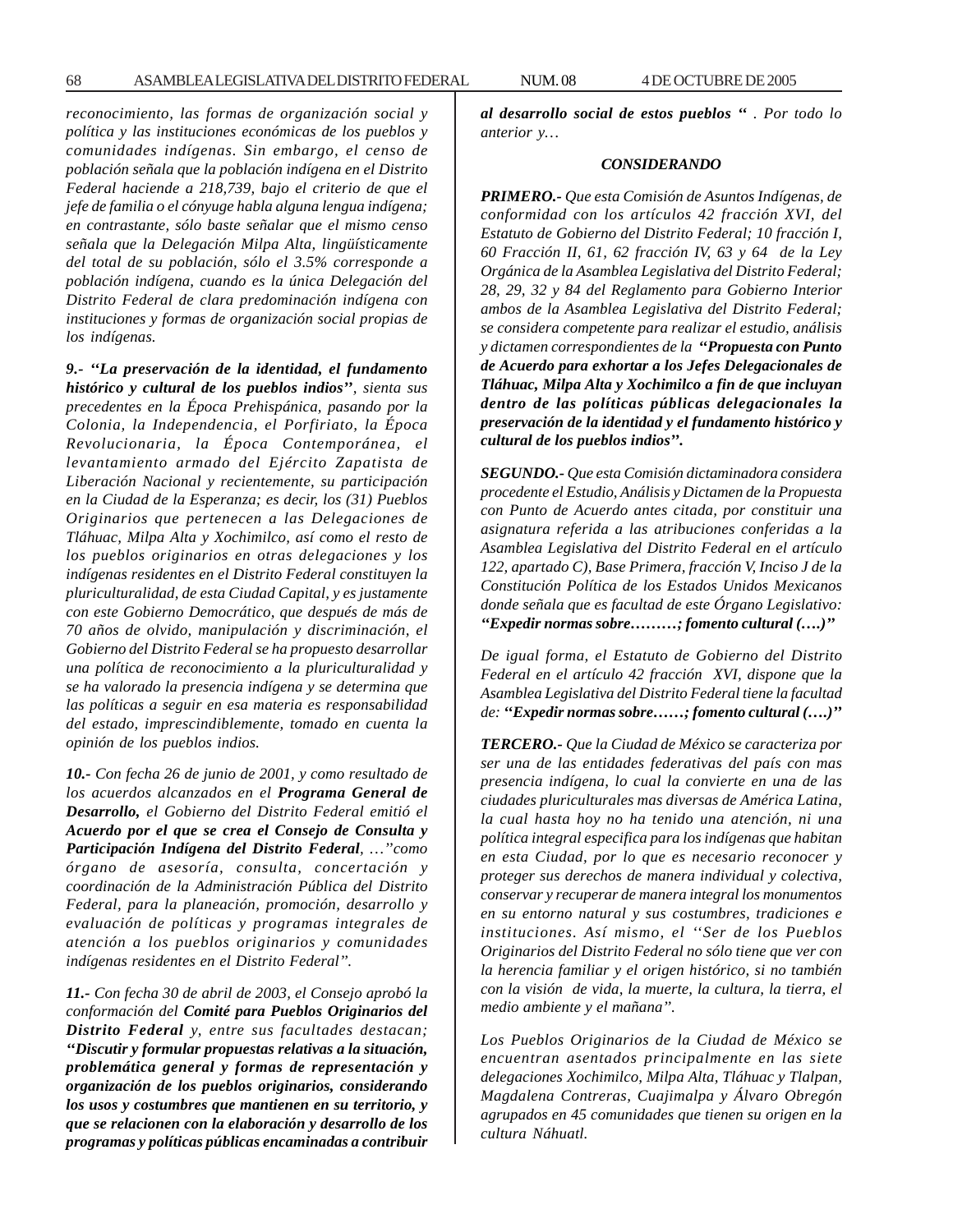*Que su principal característica ha sido la de conservar un conjunto de instituciones políticas, culturales y sociales derivadas de una relación con la defensa de la integridad territorial y de los recursos naturales.*

*Se les denomina Pueblos Originarios por ser descendientes en un proceso de compleja continuidad histórica de las poblaciones que habitaban antes de la conquista y del trazado de las actuales fronteras nacionales y límites jurídico-administrativos en lo que ahora es el Distrito Federal. Pueblos que ya existían antes de que existiera el Distrito Federal.*

*CUARTO.- Es necesario reconocer la contribución que realizan los pueblos indígenas originarios mediante la producción de bienes y servicios ambientales estratégicos para el conjunto de la urbe y, en particular, como fuente de abasto de agua, saneamiento del aire, siendo así un sector que merece atención prioritaria en función de reconocer sus derechos y promover la superación de sus condiciones de exclusión y discriminación, dentro de las políticas publicas.*

*QUINTO.- Que derivado del análisis y del estudio efectuado a la normatividad vigente en materia de Pueblos Originarios, se encontró que existen diversas disposiciones, Locales, Federales e internacionales que protegen y reconocen los derechos de los Pueblos Originarios, a decir:*

# *1.- La Constitución Política de los Estados Unidos Mexicanos, señala:*

*Artículo 1º, párrafo tercero: ''Queda prohibida toda discriminación motivada por origen étnico o nacional, el género, la edad, las capacidades diferentes, la condición social, las condiciones de salud, la religión, las opiniones, las preferencias, el estado civil o cualquier otra que atente contra la dignidad humana y tenga por objeto anular o menoscabar los derechos y libertades de las personas''*

## *2.- La Declaración Universal de los Derechos Humanos, señala:*

*Artículo 2.1.: ''Toda persona tiene todos los derechos y libertades proclamados en esta declaración sin distinción alguna de raza, color, sexo, idioma, religión, opinión política, o de cualquier índole, origen nacional o social, posición económica o cualquiera otra condición.''*

*2. ''Además no se hará distinción fundada en la condición política, jurídica o internacional del país o territorio de cuya jurisdicción dependa una persona, tanto si se trata de un país independiente, como de un territorio bajo administración fiduciaria, no autonomía o sometido a cualquier otra limitación de soberanía.''*

*Artículo 7. ''Todos son iguales ante la ley y tienen, sin distinción, derecho a igual protección de la ley. Todos*

*tienen derecho a igual protección contra toda discriminación que infrinja esta declaración y contra toda provocación a tal discriminación''.*

*3.- El Convenio 169 de la OIT (Organización Internacional del Trabajo), sobre pueblos Indígenas y Tribales en países independientes, como base y fundamento internacional de los derechos y existencia de los pueblos indígenas.*

*La importancia de este instrumento radica en el hecho de reconocer los derechos individuales y colectivos de los pueblos indígenas y sus propias formas de organización política, social, cultural y económica, así como sus formas de elegir y nombrar a sus autoridades tradicionales.*

*Artículo 2.1. ''Los gobiernos deberán asumir la responsabilidad de desarrollar, con la participación de los pueblos interesados, una acción coordinada y sistemática con miras a proteger los derechos de esos pueblos y garantizar el respeto de su integridad''*

*2. Esta acción deberá incluir medidas:*

*a)……..*

*b) ''Que promuevan la pena efectiva de los derechos sociales, económicos y culturales de esos pueblos respetando, la identidad social y cultural, sus costumbres y tradiciones y sus instituciones.''*

*c)………*

*Artículo 5. Al aplicar las disposiciones del presente convenio:*

*a) ''Deberán reconocerse y protegerse los valores y prácticas sociales y culturales y religiosas y espirituales propios de dichos pueblos y deberá tomarse debidamente en consideración la índole de los problemas que se plantean tanto colectivamente como individualmente''.*

*B)…*

*c) ''Deberán adoptarse con la participación y cooperación de los pueblos interesados medidas encaminadas a allanar las dificultades que experimenten dichos pueblos al afrontar nuevas condiciones de vida y de trabajo''.*

*4.- Que el Plan General de Desarrollo expedido por el C. Jefe de Gobierno para el periodo 2001-2006, establece que la fuente de la esperanza mas importante (de nuestra entidad), son las tradiciones… del pueblo del Distrito Federal, que tiene una rica historia de luchas por la democracia, la justicia social y la solidaridad, así mismo el citado Plan establece el fortalecimiento de la ''identidad de los habitantes de la ciudad ,apoyando y difundiendo las manifestaciones culturales de los pueblos,*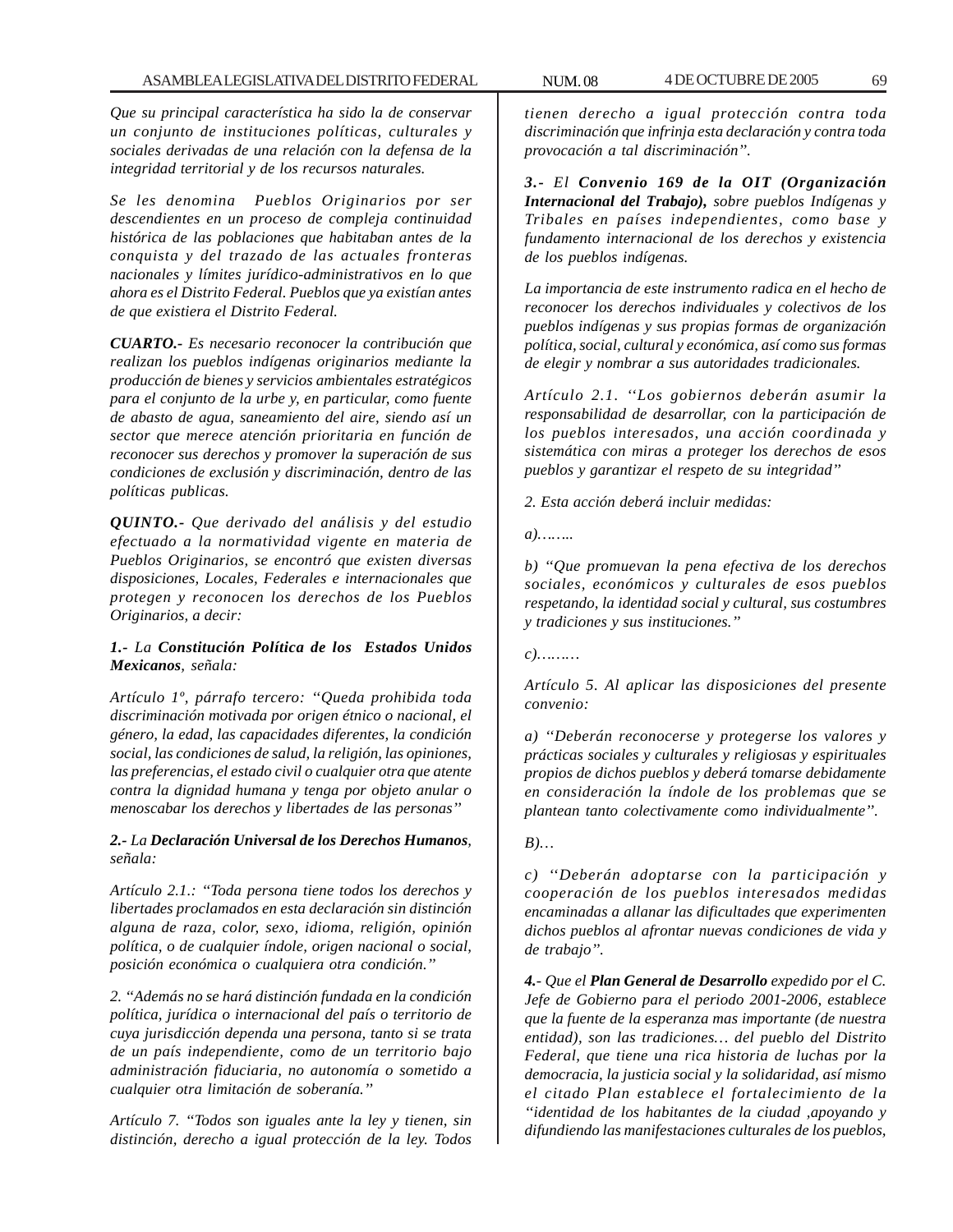*que constituyen las unidades territoriales, indígenas y descendientes de inmigrantes de otros estados y de otros países, con el propósito de fortalecer el tejido social y propiciar un sentimiento colectivo de pertenencia y de vinculación afectiva con la ciudad''*

# *5.- La Ley de Desarrollo Urbano del Distrito Federal establece:*

*Artículo 3. Para los efectos de esta Ley, en las determinaciones y acciones de los órganos de gobierno del Distrito Federal y los programas de desarrollo que se formulen, se observarán con prioridad las siguientes disposiciones:*

*V.- ''De conformidad con las disposiciones legales aplicables, forman parte del patrimonio cultural, histórico, arqueológico y artístico: los barrios, calles históricas o típicas, sitios arqueológicos o históricos y sus entornos tutelares, los monumentos nacionales y todos aquellos elementos que sin estar formalmente catalogados merezcan tutela en su conservación y consolidación; los órganos de gobierno incluirán en los programas los objetivos y medios de acción para su salvaguarda fisonómica y patrimonial''.*

# *6.- La Ley de Salvaguarda del Patrimonio Urbanístico Arquitectónico del Distrito Federal, señala:*

*Artículo 3. Par los efectos de esta ley se entenderá por:*

*I.- ''Patrimonio Cultural: El conjunto de expresiones y rasgos tangibles e intangibles que reflejan como un grupo humano vive, piensa, siente y se relaciona con su medio natural, que tiene uno o varios valores desde el punto de vista de la historia estética, la ciencia y la tecnología, que pueden ser aprehendidos, aprovechados y disfrutados por otras generaciones y que lo caracterizan, relacionan y diferencian de otros grupos''.*

*II.- ''Monumento Cultural: La obra del hombre, tangible o intangible, o de la naturaleza en función del significado que este le da, en que se refleja su pensamiento, sentimiento, forma de vida y modo de relacionarse con su medio, en que se reconocen uno o varios valores singulares desde el punto de vista de la historia, de estética, la ciencia o de la tecnología que la han hecho y hacen meritoria de ser legada a las generaciones futuras''.*

# *7.- EL Programa General de Desarrollo Urbano del Distrito Federal con vigencia de 2000 -2006 señala:*

*''Objetivo, respecto a las Áreas Patrimoniales, Fisonomía e Imagen Urbana: Fomentar la conservación y mejoramiento de la fisonomía urbana y del patrimonio arqueológico, histórico, artístico y cultural''.*

*''Acciones Estratégicas: Rehabilitación de las zonas patrimoniales y monumentos históricos, con el objeto de*

*propiciar la consolidación de la imagen urbana e identidad en barrios, colonias y poblados rurales''*

# *8.- La Ley de Participación Ciudadana para el Distrito Federal señala:*

*Diversidad Cultural: expresada como el respeto a las diferentes formas de organización y participación de los Pueblos Originarios que habitan en el Distrito Federal, entendidos como aquellos pueblos indígenas que descienden de poblaciones que habitan en el país o en una región geográfica a la que pertenece el país en la época de la conquista o la colonización o del establecimiento de las actuales fronteras estatales y que cualquiera que sea su situación jurídica, conservan sus instituciones sociales, económicas , sociales culturales y políticas o parte de el.*

# *9.- La Ley de Desarrollo Social para el Distrito Federal señala:*

*Artículo 3: Para los efectos de la presente Ley se entenderá por;*

*VI. Desarrollo Social: Es el proceso de realización de los derechos de la población mediante el cual se fomenta el mejoramiento integral de las condiciones de vida, a través de la obtención y desarrollo de habilidades así como la creación de oportunidades sociales, la erradicación de la desigualdad y de la exclusión e inequidad social entre individuos y grupos, con el fin de lograr su incorporación plena a la vida económica, social y cultural;*

*Artículo 4.- Las premisas de los aspectos del Desarrollo Social son:*

*I. Erradicar la desigualdad producida por la mala distribución de la riqueza, los bienes y los servicios entre los individuos y grupos sociales;*

*III. Erradicar la inequidad social derivada de condiciones de sexo, edad, origen étnico, religioso, orientación sexual o condición física, respetando la pluralidad y diversidad;*

*IV. Lograr la integración o reintegración social de los grupos de población excluidos de los ámbitos de Desarrollo Social, la familia o la comunidad;*

*V. Otorgar oportunidades de desarrollo para todas las personas independientemente de su condición social o económica, sexo, edad, capacidad física, orientación sexual y religiosa u origen étnico;*

*VI. Ofrecer servicios sociales adecuados a las necesidades de la población en su ámbito familiar y comunitario, que sean suficientes y de calidad; y*

*VII. El fomento a las propuestas de la población organizada para el incremento de sus capacidades de*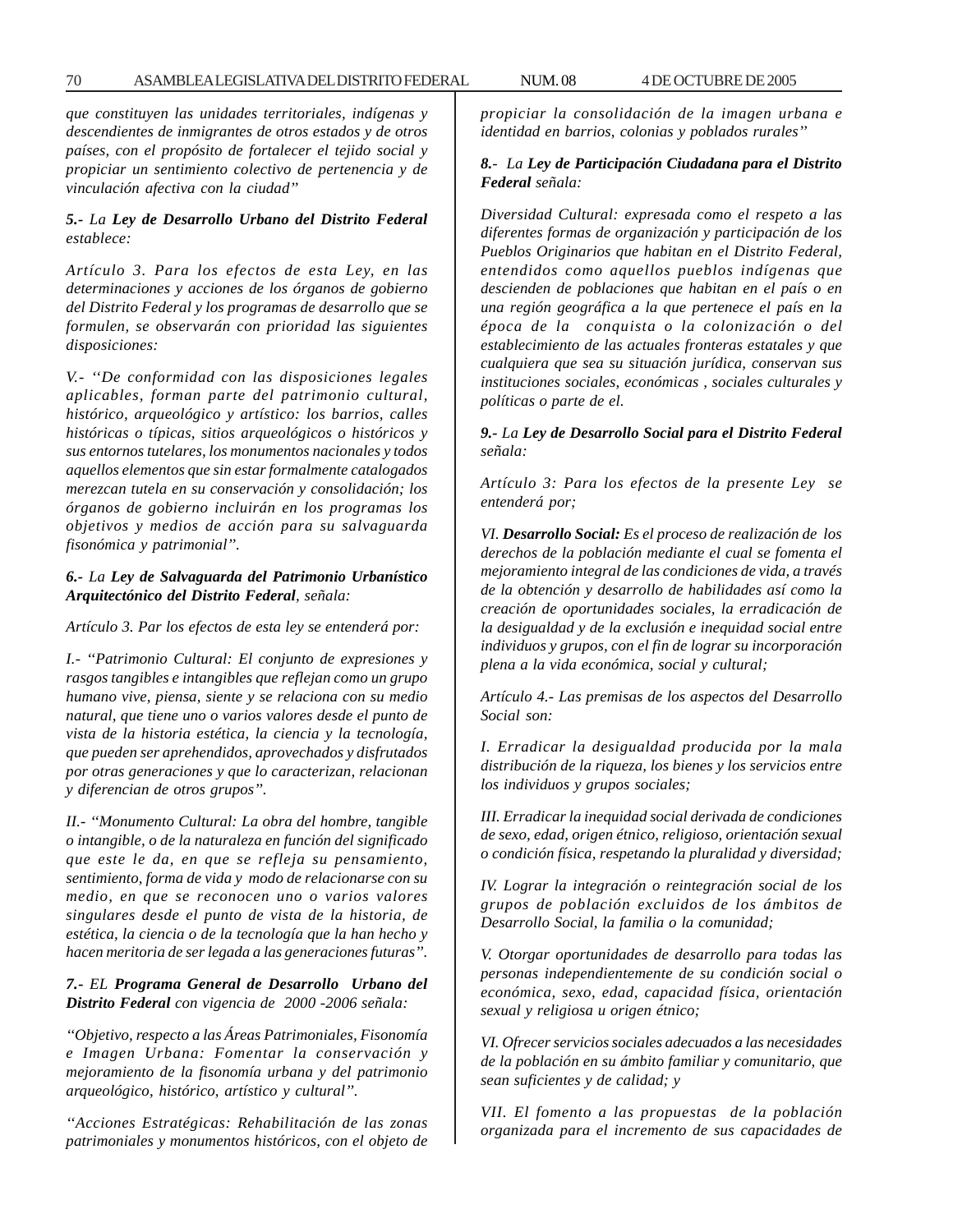*producción y organización, de participación y gestión corresponsable, así como de su influencia en las políticas de Desarrollo Social y su contribución a las innovaciones en este campo, a fin de asegurar la sustentabilidad de las acciones que se emprendan.*

*SEXTO.- Que ésta Comisión considera que es de gran importancia celebrar acuerdos, convenios y desarrollar programas con otros actores como son; Instancias de Gobierno, Universidades, Instituto de Cultura de la Ciudad de México, Consejo de Salvaguarda del Patrimonio Cultural del Distrito Federal, Instituto Nacional de Antropología, Instituto Nacional de las Bellas Artes; tomando en cuenta sus usos y costumbres que mantienen en su territorio y que se relacionen con la elaboración y desarrollo de las políticas encaminadas a contribuir con el desarrollo social de estos pueblos.*

*Así mismo se considera importante construir un pacto social, a través de una relación entre los Pueblos Originarios, la sociedad y el gobierno del Distrito Federal, por tanto, los Pueblos Originarios tienen derecho a conservar su identidad cultural y en consecuencia practicar y promover sus formas propias de organización, participación, toma de decisiones y elección de sus autoridades*

*SÉPTIMO.- Resulta imprescindible que los Jefes Delegacionales eliminen toda forma de subordinación, desigualdad, discriminación y exclusión de que han sido objeto por muchos años los Pueblos Originarios. Así mismo establecer y aplicar los principios de inclusión, integración, pluralidad, participación, libre autodeterminación y sustentabilidad.*

*La discriminación tiene muchos rostros: el insulto, la invisibilización, el paternalismo. Pero por desgracia es también una práctica social de la que no se habla y que pareciera ser inexistente. Así, a los pueblos indígenas se les discrimina en la vida cotidiana, pero no se reconoce socialmente que en el país y la Ciudad tenemos una cultura social y una práctica institucional de la discriminación. Aparece como una conducta social normal, inconsciente de sus propios actos.*

*Por tal motivo debemos asumir la responsabilidad de crear condiciones para que los pueblos indígenas en la Ciudad no perciban al Distrito Federal, como un espacio ajeno y hostil; para que sea, en cambio, también su espacio propio, una ciudad que se enriquece y necesita de la presencia indígena, una ciudad para todas las culturas. Así mismo promover y fomentar la diversidad cultural, el respeto a sus costumbres y tradiciones, organización, e instituciones, así como definir una política de rescate y remozamiento y embellecimiento de sus monumentos y centros históricos de cada uno de los pueblos.*

*OCTAVO.- Durante los últimos 20 años la población residente en la periferia de la Ciudad ha crecido* *aceleradamente, debido a que el área central del Distrito Federal se ha convertido en un polo de expulsión y los Pueblos Originarios día a día viven un acelerado proceso de perdida de su identidad y de su cultura como pueblos que tiene sus raíces en su origen étnico, así como la inmensa perdida de joyas arquitectónicas y urbanísticas de a Ciudad de México.*

*Esta situación, sumada a la disminución de la rentabilidad en la agricultura, ha generado un proceso de especulación y fraccionamiento de la tierra, y por lo tanto cambios en los usos del suelo dando lugar a una urbanización anárquica y desmedida en los pueblos, ante la complacencia, hasta hace poco, de autoridades gubernamentales y la ausencia de políticas públicas por parte de las respectivas Delegaciones para proteger el territorio de los Pueblos Indígenas Originarios.*

*Aún así han logrado mantener su unidad en torno al sistema de fiestas, que no son otra cosa que la renovación de antiguos pactos de identidad y cohesión social. Así, existen formas de organización muy diversas como lo son las mayordomías, asambleas comunitarias, junta de mejoras, cuyo propósito común es la reproducción cultural del pueblo para garantizar la integridad territorial. Sus formas particulares de elección y el nombramiento de autoridades son fundamentales en este propósito.*

*Es importante señalar que además del resto del país, en el Distrito Federal las mayores concentraciones de recursos naturales, acuíferos y forestales, faunísticos y florales y de riqueza biótica en general, coinciden precisamente con los territorios indígenas.*

*Por lo anteriormente expuesto y fundado, en los términos del artículo 32 del Reglamento para el Gobierno Interior de la Asamblea Legislativa del Distrito Federal, así como de conformidad con lo solicitado en la ''Propuesta con Punto de Acuerdo para exhortar a los Jefes Delegacionales de Tláhuac, Milpa alta y Xochimilco a fin de que incluyan dentro de las políticas públicas delegacionales la preservación de la identidad y el fundamento histórico y cultural de los pueblos originarios'', presentada por el Diputado Juventino Rodríguez Ramos integrante del Grupo Parlamentario del Partido de la Revolución Democrática, la Comisión de Asuntos Indígenas;*

### *RESUELVEN*

*ÚNICO: Es de aprobarse la presente ''propuesta con punto de acuerdo para exhortar los Jefes Delegacionales de Tláhuac, Milpa Alta, Xochimilco, a fin de que incluyan dentro de las políticas públicas delegacionales la preservación de la identidad y el fundamento histórico y cultural de los pueblos originarios.''*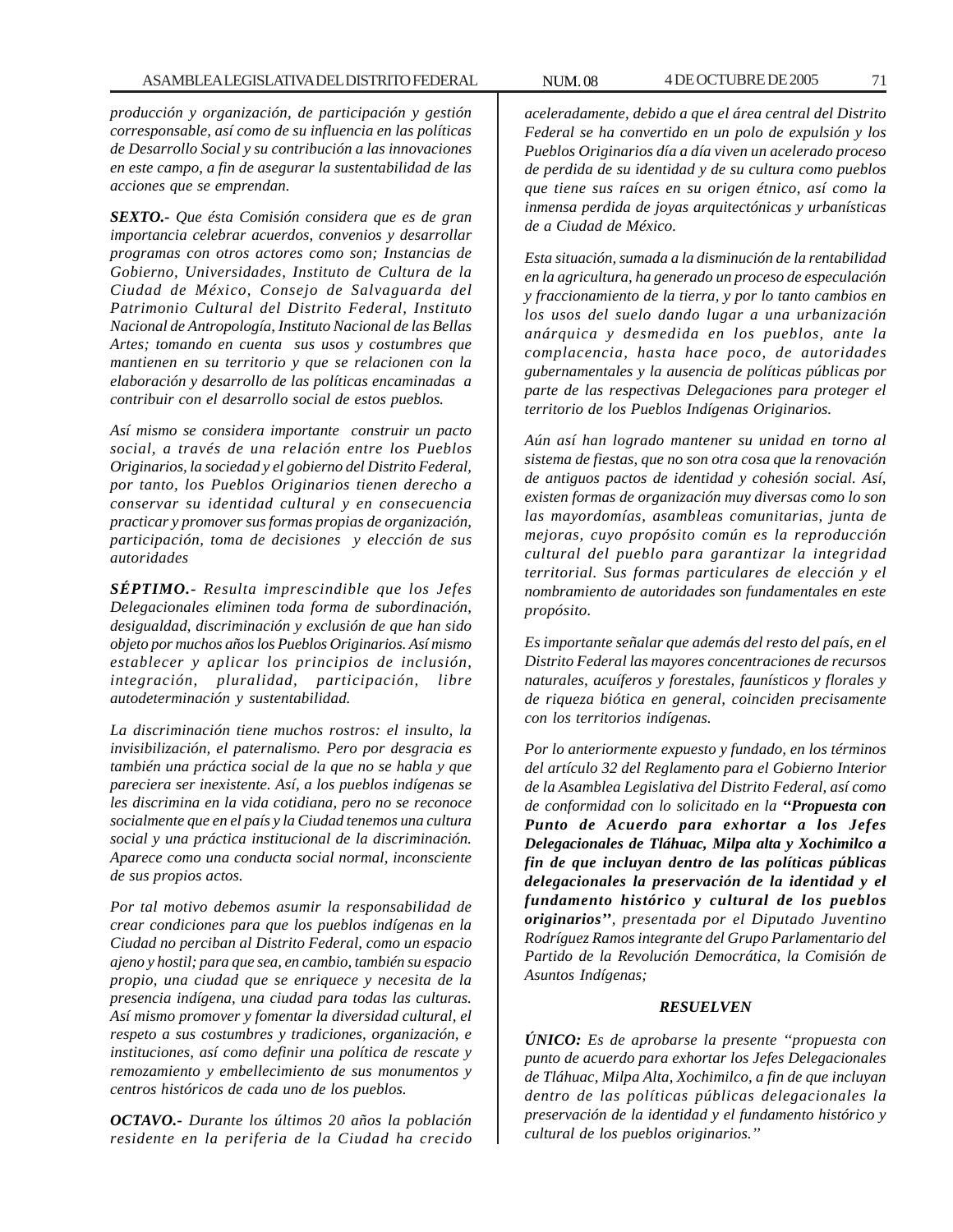*Hágase del conocimiento del Jefe de Gobierno del Distrito Federal para los efectos señalados, conducentes y procedentes.*

*Recinto de la Asamblea Legislativa del Distrito Federal, a los 28 días del mes de Abril de dos mil cinco.*

*Firman los integrantes de la Comisión de Asuntos Indígenas: Dip. Rodrigo Chávez Contreras, Presidente; Dip. Elio Ramón Bejarano, Vicepresidente; Dip. Víctor Gabriel Varela López, Secretario, Dip. Manuel Jiménez Guzmán, Integrante; Dip. Juventino Rodríguez Ramos, Integrante.*

Muchas gracias, diputado Presidente.

**EL C. PRESIDENTE.-** Gracias a usted, diputado. Por lo tanto, está a discusión el dictamen. ¿Existen oradores en contra?

¿Algún diputado desea razonar su voto?

Proceda entonces la Secretaría a recoger la votación nominal del dictamen en lo general y en lo particular en un solo acto.

**EL C. SECRETARIO.-** Se va a proceder a recoger la votación nominal del dictamen en lo general y en lo particular en un solo acto.

De conformidad con lo establecido en el artículo 131 del Reglamento para el Gobierno Interior de la Asamblea, se solicita a la Coordinación de Servicios Parlamentarios hacer el anuncio correspondiente a efecto de que los diputados presentes puedan emitir su voto. Se solicita a los diputados que al emitir su voto, lo hagan en voz alta diciendo su nombre y apellido, añadiendo la expresión ''en pro'', ''en contra'' o ''abstención''. El de la voz recogerá la votación. Comenzamos de derecha a izquierda.

### **(Votación Nominal)**

Jorge Lara, a favor.

Gabriela Cuevas, en pro.

Jesús López, a favor.

Obdulio Ávila, en pro.

Julio César Moreno, a favor.

Rafael Hernández Nava, a favor.

Emilio Fernández, en pro.

Aleida Alavez, en pro.

María de Lourdes Rojo e Incháustegui, en pro.

Adrián Pedrozo Castillo, en pro.

Andrés Lozano Lozano, en pro. González Maltos, a favor. Araceli Vázquez Camacho, en pro. Silvia Oliva Fragoso, en pro. Gabriela González, en pro. Sofía Figueroa, en pro. Alfredo Hernández Raigosa, a favor. Francisco Chiguil, en pro. Maricela Contreras Julián, a favor. Miguel Angel Solares Chávez, a favor. Elio Bejarano, en pro. Rodrigo Chávez Contreras, a favor. Alberto Trejo Villafuerte, en pro. Lourdes Alonso, en pro. Arturo Escobar, a favor. Gerardo Díaz Ordaz, a favor. Francisco Agundis, en pro. Jorge García Rodríguez, a favor. Mauricio López, en pro. José Medel Ibarra, a favor. Claudia Esqueda, a favor. Lorena Villavicencio, a favor. Guadalupe Chavira, en pro. José Antonio Arévalo, a favor. Efraín Morales, a favor. Juventino Rodríguez, en pro. Rodolfo Covarrubias, a favor. Víctor Varela, en pro. María Elena Torres, a favor. Alfredo Carrasco, a favor. Julio Escamilla, a favor. **EL C. SECRETARIO.-** ¿Faltó alguna o algún diputado de

emitir su voto?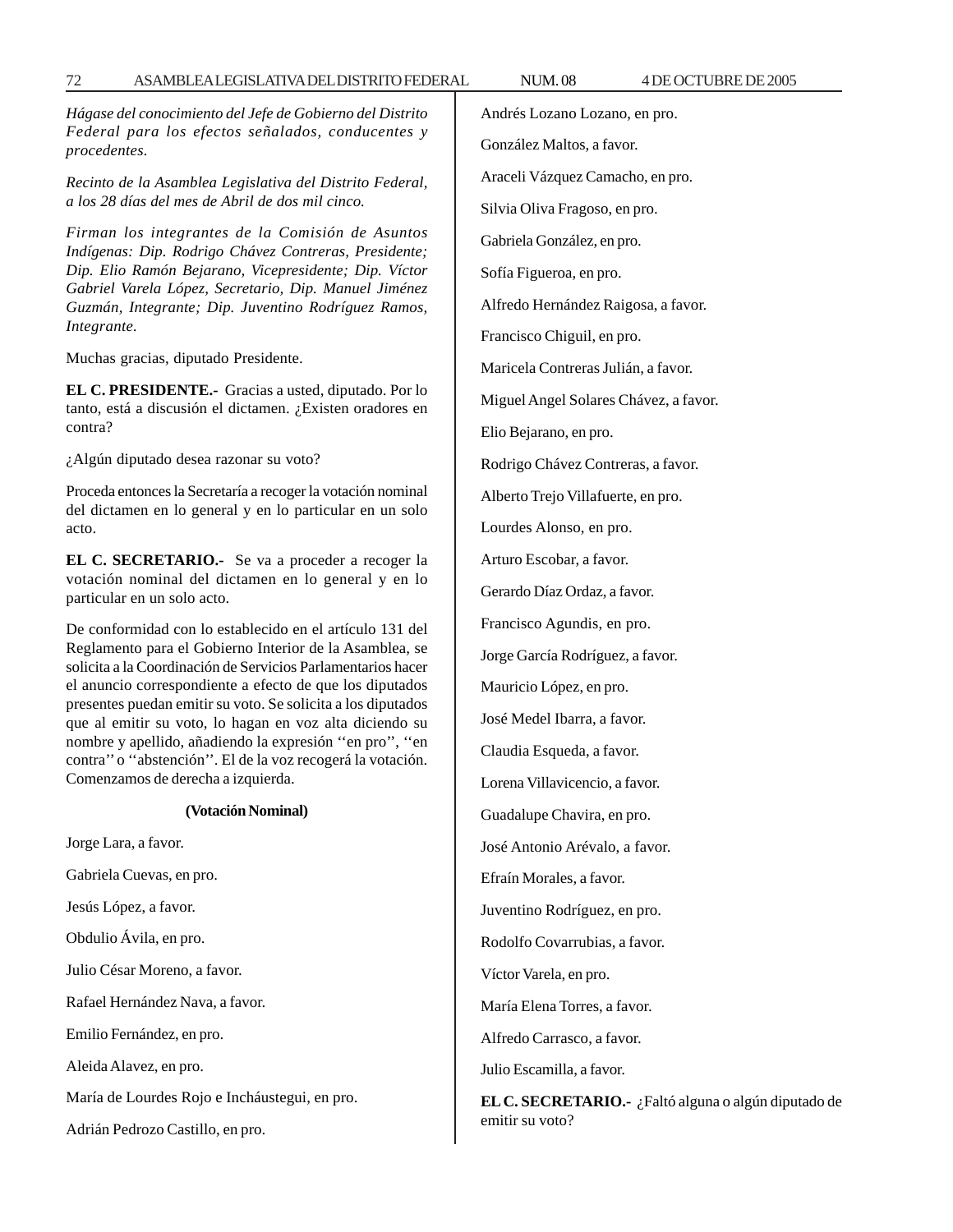Irma Islas, en pro.

Rigoberto Nieto, a favor.

Mariana Gómez del Campo, en pro.

**EL C. SECRETARIO.-** ¿Faltó alguna o algún diputado de emitir su voto?

Se va a proceder a recoger la votación de la Mesa Directiva.

Pablo Trejo, en pro.

José Jiménez, en pro.

José María Rivera, a favor.

**EL C. SECRETARIO DIPUTADO PABLO TREJO PÉREZ.-**

Diputado Presidente, el resultado de la votación es el siguiente: 48 votos a favor, 0 en contra, 0 abstenciones.

**EL C. PRESIDENTE.-** Gracias, Secretario. En consecuencia, se aprueba el dictamen que presentó la Comisión de Asuntos Indígenas a la propuesta con punto de acuerdo para exhortar a los Jefes Delegacionales de Tláhuac, Milpa Alta y Xochimilco a fin de que incluyan dentro de las políticas públicas delegacionales la preservación de la identidad y el fundamento histórico y cultural de los pueblos indígenas.

Remítase al Secretario de Gobierno del Distrito Federal para que por su conducto se haga del conocimiento de los Jefes delegacionales de Milpa Alta, Tláhuac y Xochimilco, para los efectos legales a que haya lugar.

El siguiente punto del orden del día es la discusión y en su caso aprobación del dictamen que presenta la Comisión de Salud y Asistencia Social a la propuesta con punto de acuerdo para solicitar a la Doctora Asa Cristina Laurell, Secretaria de Salud del Distrito Federal, informe de manera detallada respecto al registro voluntario de profesionales en atención prehospitalaria.

En virtud de que el dictamen fue distribuido, en términos de lo dispuesto por el artículo 118 del Reglamento, proceda la Secretaría a consultar a la Asamblea, en votación económica, si se dispensa la lectura del mismo y se somete a discusión de inmediato.

**EL C. SECRETARIO.-** Por instrucciones de la presidencia y en votación económica, se consulta a la Asamblea si es de dispensarse la lectura del dictamen de referencia y se somete a discusión de inmediato.

Los que estén por la afirmativa, sírvanse manifestarlo poniéndose de pie.

Los que estén por la negativa, sírvanse manifestarlo poniéndose de pie.

Dispensada la lectura, diputado Presidente.

**EL C. PRESIDENTE.-** Para fundamentar el dictamen, se concede el uso de la palabra al diputado Efraín Morales, quien hablará a nombre de la Comisión de Salud y Asistencia Social.

**EL C. DIPUTADO EFRAÍN MORALES SÁNCHEZ.-** Con el permiso de la presidencia.

*DICTAMEN A LA PROPUESTA CON PUNTO DE ACUERDO PARA SOLICITAR A LA DOCTORA ASA CRISTINA LAURELL, SECRETARIA DE SALUD DEL DISTRITO FEDERAL, INFORME DE MANERA DETALLADA RESPECTO DEL REGISTRO VOLUNTARIO DE PROFESIONALES EN ATENCIÓN PREHOSPITALARIA.*

*H. Asamblea Legislativa del Distrito Federal*

*A las Comisiones de Abasto y Distribución de Alimentos y de Salud y Asistencia Social fue turnada para su estudio, análisis y dictamen la Propuesta con Punto de Acuerdo para solicitar a la Doctora Asa Cristina Laurell, Secretaria de Salud del Distrito Federal, informe de manera detallada respecto del registro voluntario de profesionales en atención prehospitalaria; que presento el Diputado José Benjamín Muciño Pérez, del Grupo Parlamentario del Partido Acción Nacional.*

*Con fundamento en lo dispuesto por los artículos 122, Apartado C, base primera, fracción V, inciso i) de la Constitución Política de los Estados Unidos Mexicanos; 42, fracción XIII, del Estatuto de Gobierno del Distrito Federal; 10, fracción I, 59, 63,64 de la Ley Orgánica de la Asamblea Legislativa del Distrito Federal; 28, 32, 33, 86 y 87 del Reglamento para el Gobierno Interior de la Asamblea Legislativa del Distrito Federal, la Comisión de Salud y Asistencia Social, de esta Asamblea Legislativa del Distrito Federal, III Legislatura, es competente para realizar el estudio, análisis y dictamen de la Propuesta presentada, conforme a los siguientes:*

# *ANTECEDENTES*

*I.- En Sesión Ordinaria del Pleno de la Asamblea Legislativa del Distrito Federal, celebrada el día 21 de Abril del 2005 el Diputado José Benjamín Muciño Pérez, del Grupo Parlamentario del Partido Acción Nacional, presentó la Propuesta con Punto de Acuerdo para solicitar a la Doctora Asa Cristina Laurell, Secretaria de Salud del Distrito Federal, informe de manera detallada respecto del registro voluntario de profesionales en atención prehospitalaria.*

*II.- Por instrucciones de la Presidencia de la Mesa Directiva del Pleno de la Asamblea Legislativa del Distrito Federal, el 12 de mayo del 2005, fue turnada la Propuesta con Punto de Acuerdo de referencia, a la Comisión de Salud y Asistencia Social, con el fin de efectuar el análisis y dictamen correspondiente.*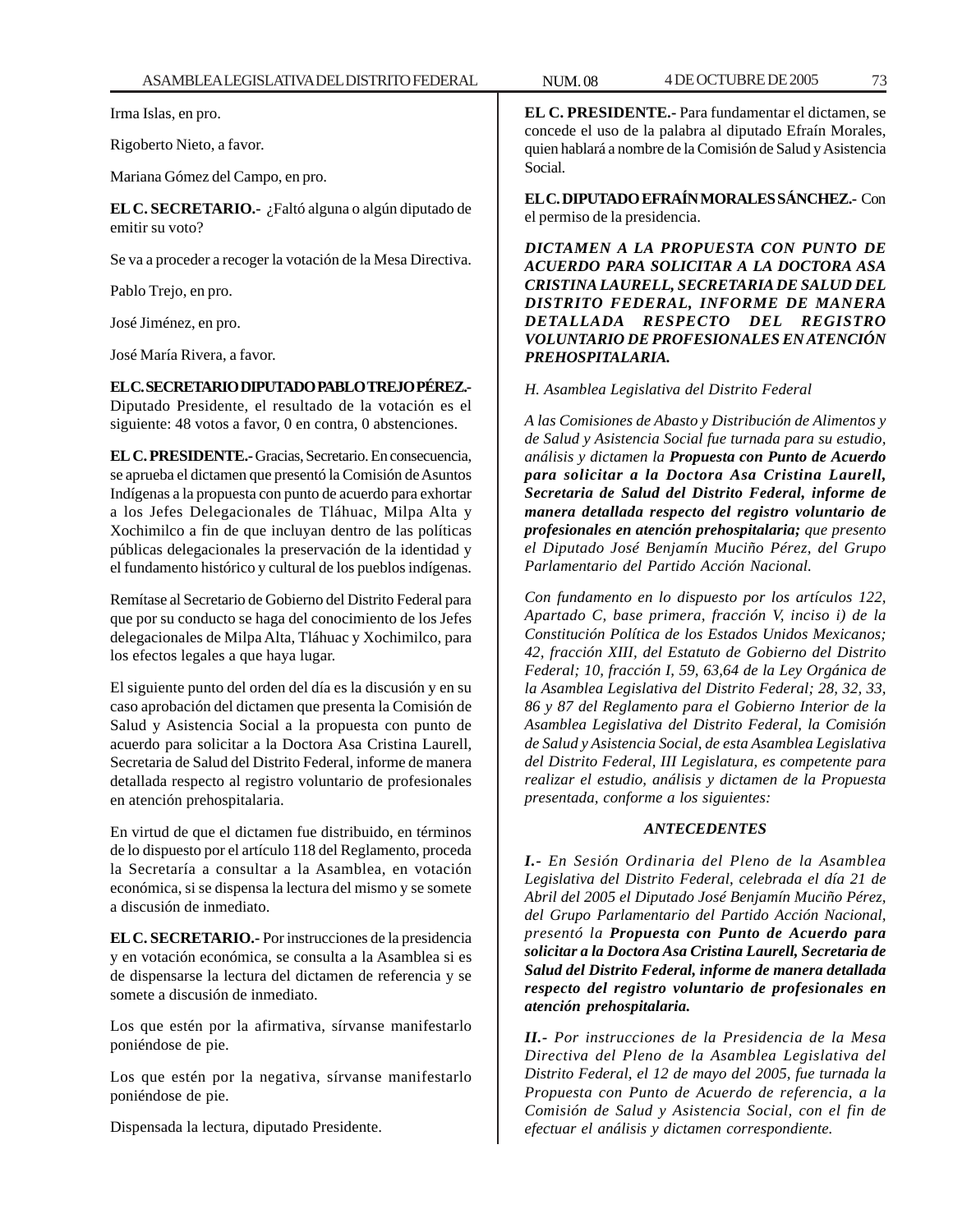74 ASAMBLEA LEGISLATIVA DEL DISTRITO FEDERAL NUM. 08 4 DE OCTUBRE DE 2005

*III.- Esta Comisión dictaminadora de Salud y Asistencia Social, previa convocatoria realizada en términos de los artículos 60, 62, fracción XXIX y 64 de la Ley Orgánica de la Asamblea Legislativa del Distrito Federal; 28 y 32 del Reglamento para el Gobierno Interior de la Asamblea Legislativa del Distrito Federal, se reunió para la discusión, estudio y análisis de la Iniciativa en mención, el día 13 de septiembre del 2005, emitiendo el presente dictamen de conformidad con los siguientes:*

# *CONSIDERANDOS*

*PRIMERO.- Que esta Comisión de Salud y Asistencia Social es competente para analizar y estudiar la Propuesta con Punto de Acuerdo para solicitar a la Doctora Assa Cristina Laurell, Secretaria de Salud del Distrito Federal, informe de manera detallada respecto del registro voluntario de profesionales en atención prehospitalaria.*

*SEGUNDO.- Que en este sentido la propuesta con punto de acuerdo materia del presente dictamen tiene como parte fundamental, la solicitud de información detallada del Registro Voluntario de Profesionales en Atención Prehospitalaria, efectuado por la Secretaria de salud del Distrito Federal, del 1 al 24 de noviembre del 2004, con la finalidad de integrar un Registro Voluntario de Profesionales en este tipo de atención.*

*TERCERO.- Que en los antecedentes de la propuesta se hace referencia a modificación Norma Oficial Mexicana, NOM-020-SSA-1994, Prestación de servicios de atención medica en unidades móviles tipo ambulancia, convirtiéndose en un PROY-NOM-237SSA1-2004, Regulación de los Servicios de Salud. Atención Hospitalaria y Urgencias Médicas.*

*En este sentido es de precisarse que las Normas Oficiales tiene carácter de Generales y Obligatorias, es decir para todo el territorio del Distrito Federal, de lo cual se deduce que es una obligación de la Secretaria de Salud del Distrito Federal como autoridad responsable de proteger la salud de los habitantes del Distrito Federal, administrar los recursos materiales y humanos que se requieran para la prestación de los servicios de atención medica.*

*De igual forma esta Norma Oficial PROY-NOM-237SSA1- 2004, Regulación de los Servicios de Salud. Atención Hospitalaria y Urgencias Médicas, establece como instancia técnico medico-administrativa al Centro Regulador de Urgencias Medicas, dependiente de la Secretaría de Salud del Distrito Federal, que operaran las urgencias medicas en el Distrito Federal a través de un numero telefónico 57 68 58 98, este Centro Regulador tiene la función de canalizar a las ambulancias de acuerdo con la magnitud de la emergencia a los hospitales y en su caso de la especialidad que requiera el paciente. Esta Norma Oficial marca que toda llamada de auxilio* *deberá ser atendida y registrada, por lo el punto de acuerdo en materia solicita un informe detallado de las emergencias que se han atendido a través de este Centro Regulador.*

*CUARTO.- Que en este sentido en el Distrito Federal existen Grupos dedicados a los servicios de atención prehospitalaria, que debería estar regulados por la Secretaría de Salud del Distrito federal a través de registros, que hasta la fecha se desconocen, como se señala en los considerandos de la propuesta en comento.*

*QUINTO.- Que para tal efecto se señala en los considerandos de la Propuesta con punto de acuerdo, la Secretaria de Salud del Distrito Federal a través de la Dirección General de Servicios Médicos y Urgencias y la Subdirección de Urgencias Prehospitalarias, convoco a un censo voluntario del 1 al 24 de noviembre, a todo el personal medico, enfermería, oficiales de sanidad, técnicos, en urgencias medicas, personal en protección civil, socorristas, primeros auxilios, con la finalidad de integrarlos en un Registro Voluntario de Profesionales en atención prehospitalaria.*

*SEXTO.- Que como parte de este registro voluntario, la población interesada debía acreditar diversos exámenes de conocimientos básicos, con el fin de poder recibir un registro que lo acreditara, el cual tendría una vigencia de 3 años, sin embargo ha la fecha no han sido publicados los resultados de dicho registro, por lo que el proponente recurre al presente medio legislativo para solicitar de la Secretaría de Salud del Distrito Federal diversa información al respecto.*

*SÉPTIMO.- Que es del interés del proponente del punto de acuerdo materia del presente dictamen, conocer los resultados que se debieron publicar el 5 de enero del 2005, y que en este sentido la Ley Orgánica de la Administración Pública del Distrito Federal en su artículo 10 fracción XXI establece que son atribuciones de este órgano legislativo; ''Comunicarse con los otros órganos locales de gobierno, con la Comisión de Derechos Humanos del Distrito Federal, los Poderes de la Unión o las autoridades o poderes de las entidades federativas, por conducto de su Mesa Directiva, la Comisión de Gobierno o sus órganos internos de trabajo, según sea el caso, de conformidad con lo que dispongan las leyes correspondientes''.*

*OCTAVO.-Que de igual forma el artículo 13 fracción VII de la Ley Orgánica de la Asamblea Legislativa del Distrito Federal, faculta a este órgano legislativo, para solicitar a la Administración Pública del Distrito Federal, para el mejor desempeño de sus funciones, la información y documentación que considere necesaria.*

*NOVENO.- Que para poder desahogar, con mayor eficacia, las funciones legislativas, se hace necesaria la*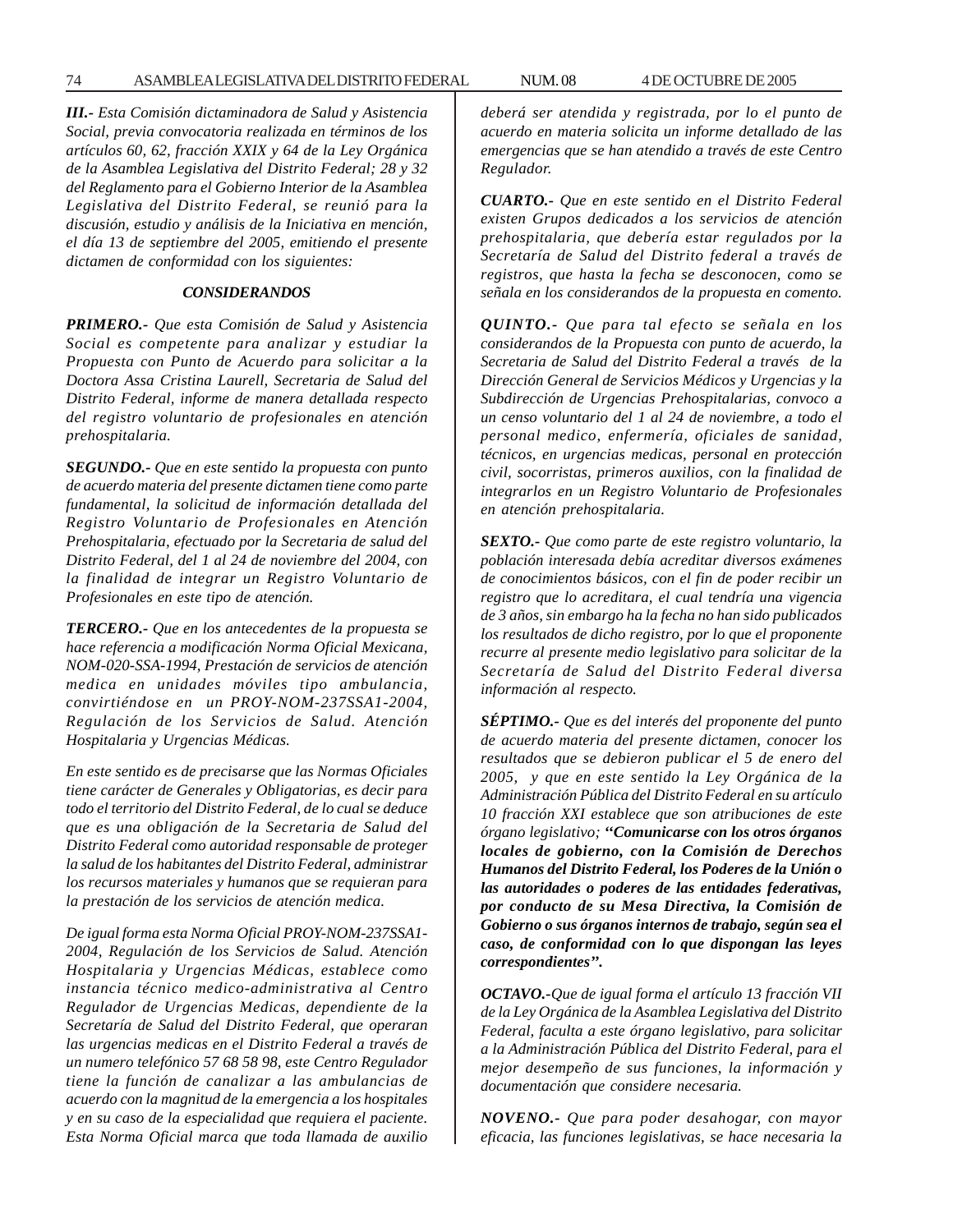*información veraz, suficiente y oportuna e indiscutiblemente de las fuentes primarias y oficiales como lo son las dependencias de la administración pública del Distrito Federal y en este caso de la Secretaría de Salud del Distrito Federal.*

*DÉCIMO.- Que en virtud de que la publicación de los resultados debió hacerse desde principios de este año y que la Secretaría de Salud del Distrito Federal debe contar con la información basta para contestar de manera inmediata a la presente solicitud de información, es que esta Comisión dictaminadora considera que debe ser contestada en un plazo no mayor a 10 días a partir de recepción de la misma.*

*En virtud de lo antes expuesto y con fundamento en los artículos 32, 83 y 84 del Reglamento para el Gobierno Interior de la Asamblea Legislativa del Distrito Federal, estas Comisiones Unidas de Abasto y Distribución de Alimentos y de Salud y Asistencia Social considera que es de resolverse, y se*

#### *RESUELVE*

*PRIMERO.- Es de aprobarse el Punto de acuerdo materia del presente dictamen par quedar como sigue; esta Asamblea Legislativa del Distrito Federal solicita a la Dra. Assa Cristina Laurell, en su calidad de Secretaria de Salud del Distrito Federal, en relación al Registro Voluntario de Profesionales en Atención Prehospitalaria, informe de manera detallada, lo siguiente:*

*a) El número total de personas y/u organizaciones, así como la lista del personal medico, de enfermería, oficiales de sanidad, técnicos en urgencias medicas, personal en protección civil, socorristas, primeros respondientes y/o proveedores de soporte básico de vida, vinculados a la atención prehospitalaria de urgencias medicas en el Distrito Federal.*

*b) El número de exámenes escritos, virtuales y prácticos realizados con motivo del Registro Voluntario de Profesionales en Atención Prehospitalaria, así como el resultado de los mismos.*

*c) El número y nombres de las personas registradas que han recibido o recibirán un documento con su numero de Registro, firmado y sellado por la Subdirección de Urgencias Prehospitalarias y la Jefatura de Unidad Departamental de Atención Prehospitalaria y que tendrá vigencia de tres años.*

*SEGUNDO.- Esta asamblea Legislativa del Distrito Federal, solicita respetuosamente a la Dra. Asa Cristina Laurell, en su calidad de Secretaria de Salud del Distrito Federal y en relación a la operación del Centro Regulador de Urgencias Médicas, informe de manera detallada, lo siguiente:*

*a) El número de llamadas recibidas desde que ha operado el Centro Regulador de Urgencias Médicas dependiente de la Secretaría de Salud.*

*b) El número y nombres de las personas y organizaciones que se comunican al numero telefónico 57 68 58 98, y son canalizados a través del Centro regulador a los hospitales como parte de la atención prehospitalaria que se brinda en el Distrito Federal.*

*c) Cual es la secuencia de actividades especificas para la atención prehospitalaria que actualmente realiza el Centro Regulador, así como un informe detallado de las llamadas de auxilio atendidas, tipificadas, clasificadas, registradas y su seguimiento correspondiente.*

*d) Cuales han sido los trabajos realizados por la Secretaria de Salud del Distrito Federal para dar cumplimiento a la Norma, PROY-NOM-237-SSA1-2004.*

*TERCERO.- Esta Asamblea Legislativa del Distrito Federal, solicita respetuosamente a la Dra. Asa Cristina Laurell, en su calidad de Secretaria de Salud del Distrito Federal, remita a este órgano legislativo en un plazo no mayor a 10 días después de recepción de la presente solicitud, la información detallada arriba solicitada.*

*Firman por la Comisión de Salud y Asistencia Social: Dip. Efraín Morales Sánchez, Presidente; Dip. José Antonio Arévalo González, Vicepresidente; Dip. Sofía Figueroa Torres, Secretaria; Dip. Maricela Contreras Julián, Integrante; Dip. Elio R. Bejarano Martínez, Integrante.*

Por su atención, muchas gracias.

**EL C. PRESIDENTE.-** Gracias, diputado. Está a discusión el dictamen. Se abre el registro de oradores. ¿Existen oradores en contra?

¿Algún diputado desea razonar su voto?

Proceda entonces la Secretaría a recoger la votación nominal del dictamen en lo general y en lo particular en un solo acto.

**EL C. SECRETARIO.-** Se va a proceder a recoger la votación nominal del dictamen en lo general y en lo particular en un solo acto.

De conformidad con lo establecido por el artículo 131 del Reglamento para el Gobierno Interior de la Asamblea, se solicita a la Coordinación de Servicios Parlamentarios hacer el anuncio correspondiente a efecto de que los diputados presentes puedan emitir su voto. Se solicita a los diputados que al emitir su voto lo hagan en voz alta diciendo su nombre y apellido, añadiendo la expresión ''en pro'', ''en contra'' o "abstención". El de la voz recogerá la votación. Comenzamos de derecha a izquierda.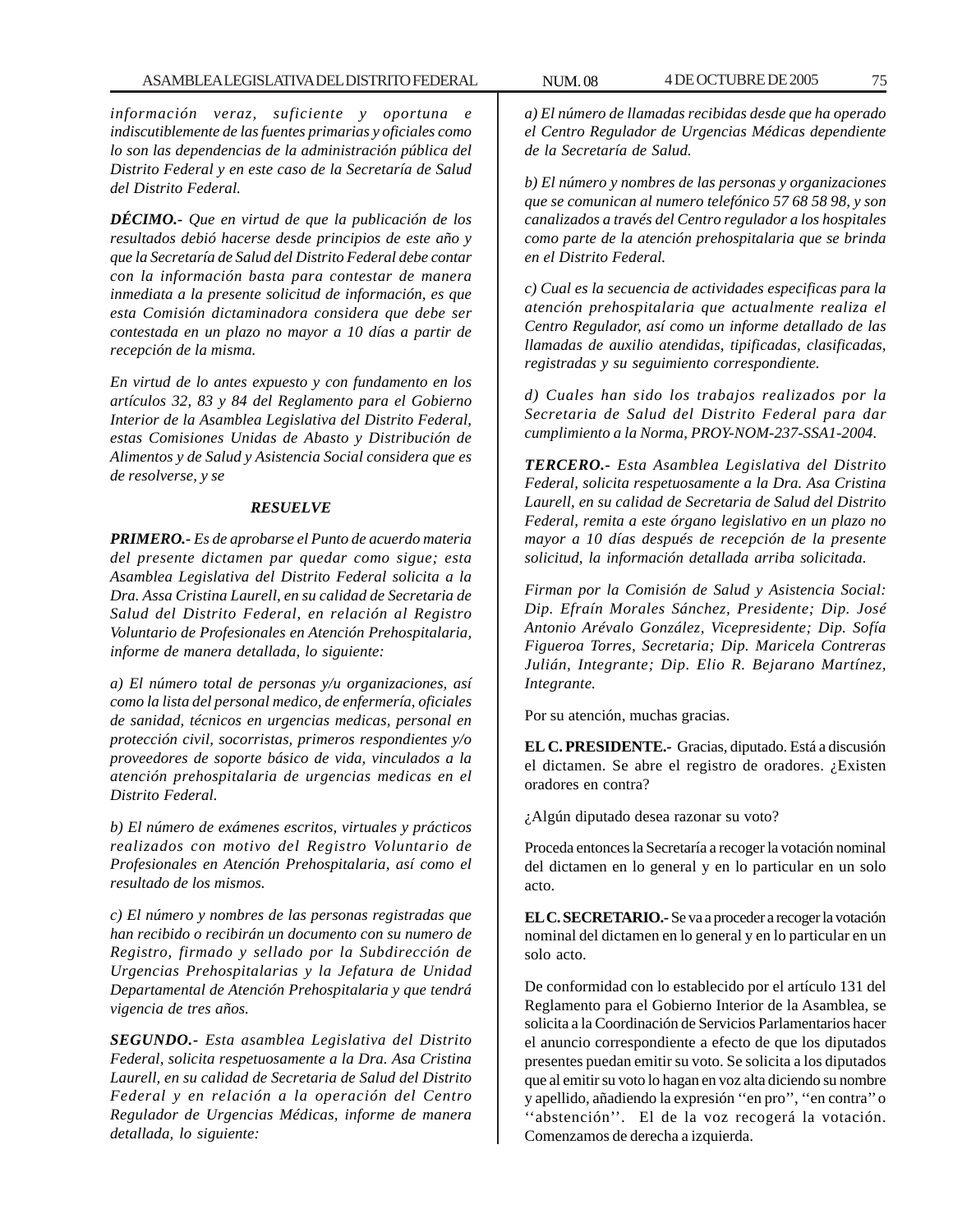Claudia Esqueda Llanes, a favor.

Т

| (Votación Nominal)                            | Guadalupe Chavira, en pro.                                                                                                                                                                                                                                                                                                                                                                                                                                                                                                                                                                                           |
|-----------------------------------------------|----------------------------------------------------------------------------------------------------------------------------------------------------------------------------------------------------------------------------------------------------------------------------------------------------------------------------------------------------------------------------------------------------------------------------------------------------------------------------------------------------------------------------------------------------------------------------------------------------------------------|
| Jesús López, a favor.                         | Efraín Morales, a favor.                                                                                                                                                                                                                                                                                                                                                                                                                                                                                                                                                                                             |
| Obdulio Ávila, en pro.                        | Miguel Angel Solares Chávez, a favor.                                                                                                                                                                                                                                                                                                                                                                                                                                                                                                                                                                                |
| Rafael Hernández Nava, a favor.               | Juventino Rodríguez, a favor.                                                                                                                                                                                                                                                                                                                                                                                                                                                                                                                                                                                        |
| Alfredo Carrasco, a favor.                    | Rodolfo Covarrubias, a favor.                                                                                                                                                                                                                                                                                                                                                                                                                                                                                                                                                                                        |
| Maricela Contreras Julián, a favor.           | Julio Escamilla, a favor.                                                                                                                                                                                                                                                                                                                                                                                                                                                                                                                                                                                            |
| Emilio Fernández, en pro.                     | EL C. SECRETARIO.- ¿Faltó alguna o algún diputado de<br>emitir su voto?                                                                                                                                                                                                                                                                                                                                                                                                                                                                                                                                              |
| José Jiménez, en pro.                         |                                                                                                                                                                                                                                                                                                                                                                                                                                                                                                                                                                                                                      |
| María de Lourdes Rojo e Incháustegui, en pro. | Irma Islas, en pro.                                                                                                                                                                                                                                                                                                                                                                                                                                                                                                                                                                                                  |
| Adrián Pedrozo Castillo, en pro.              | Alfredo Hernández Raigosa, a favor.                                                                                                                                                                                                                                                                                                                                                                                                                                                                                                                                                                                  |
| Andrés Lozano Lozano, en pro.                 | EL C. SECRETARIO.- ¿Faltó alguna o algún diputado de<br>emitir su voto?                                                                                                                                                                                                                                                                                                                                                                                                                                                                                                                                              |
| González Maltos, a favor.                     | Se va proceder a recoger la votación de la Mesa Directiva.                                                                                                                                                                                                                                                                                                                                                                                                                                                                                                                                                           |
| Araceli Vázquez Camacho, en pro.              | Pablo Trejo, en pro.                                                                                                                                                                                                                                                                                                                                                                                                                                                                                                                                                                                                 |
| Silvia Oliva Fragoso, a favor.                | María Teresita Aguilar, a favor.                                                                                                                                                                                                                                                                                                                                                                                                                                                                                                                                                                                     |
| Gabriela González, a favor.                   | José María Rivera, a favor.                                                                                                                                                                                                                                                                                                                                                                                                                                                                                                                                                                                          |
| Sofía Figueroa, en pro.                       | EL C. SECRETARIO.- Diputado Presidente, el resultado                                                                                                                                                                                                                                                                                                                                                                                                                                                                                                                                                                 |
| Jorge Lara, en pro.                           | de la votación es el siguiente: 43 votos a favor, 0 en contra,<br>0 abstenciones.                                                                                                                                                                                                                                                                                                                                                                                                                                                                                                                                    |
| Lorena Villavicencio, a favor.                | EL C. PRESIDENTE.- En consecuencia, se aprueba el<br>dictamen que presentó la Comisión de Salud y Asistencia                                                                                                                                                                                                                                                                                                                                                                                                                                                                                                         |
| Julio César Moreno, a favor.                  |                                                                                                                                                                                                                                                                                                                                                                                                                                                                                                                                                                                                                      |
| Francisco Chiguil, en pro.                    | Social.                                                                                                                                                                                                                                                                                                                                                                                                                                                                                                                                                                                                              |
| Elio Bejarano, en pro.                        | Remítase al Secretario de Gobierno del Distrito Federal para<br>que por su conducto se haga del conocimiento de la                                                                                                                                                                                                                                                                                                                                                                                                                                                                                                   |
| Rodrigo Chávez Contreras, a favor.            | Secretaria de Salud para los efectos a que haya lugar.                                                                                                                                                                                                                                                                                                                                                                                                                                                                                                                                                               |
| Alberto Trejo Villafuerte, en pro.            | El siguiente punto del orden del día es la discusión y en su                                                                                                                                                                                                                                                                                                                                                                                                                                                                                                                                                         |
| Lourdes Alonso, a favor.                      | caso aprobación del dictamen que presentan las Comisiones<br>Unidas de Abasto y Distribución de Alimentos y de Salud<br>y Asistencia Social a la propuesta con punto de acuerdo<br>para solicitar atentamente a la Doctora Asa Cristina Laurell,<br>Secretaría de Salud del Distrito Federal, informe a esta<br>Asamblea Legislativa y especialmente a las Comisiones de<br>Salud y Asistencia Social, Abasto y Distribución de<br>Alimentos, Desarrollo Social y Población y Desarrollo sobre<br>los programas presupuesto resultado de estadística del<br>control sanitario de los alimentos del Distrito Federal. |
| Higinio Chávez, a favor.                      |                                                                                                                                                                                                                                                                                                                                                                                                                                                                                                                                                                                                                      |
| Mariana Gómez del Campo, en pro.              |                                                                                                                                                                                                                                                                                                                                                                                                                                                                                                                                                                                                                      |
| José Antonio Arévalo, a favor.                |                                                                                                                                                                                                                                                                                                                                                                                                                                                                                                                                                                                                                      |
| Arturo Escobar, a favor.                      |                                                                                                                                                                                                                                                                                                                                                                                                                                                                                                                                                                                                                      |
| Francisco Agundis, en pro.                    |                                                                                                                                                                                                                                                                                                                                                                                                                                                                                                                                                                                                                      |
| Jorge García Rodríguez, a favor.              | En virtud de que el dictamen fue distribuido entre las<br>diputadas y diputados en términos de lo dispuesto por el<br>artículo 118 del Reglamento para el Gobierno Interior de la<br>Asamblea Legislativa, proceda la Secretaría a consultar a la<br>Asamblea en votación económica si se dispensa la lectura<br>del mismo y se somete a discusión de inmediato.                                                                                                                                                                                                                                                     |
| Mauricio López, en pro.                       |                                                                                                                                                                                                                                                                                                                                                                                                                                                                                                                                                                                                                      |
| José Medel Ibarra, a favor.                   |                                                                                                                                                                                                                                                                                                                                                                                                                                                                                                                                                                                                                      |
| Claudia Esqueda Llanes, a favor.              |                                                                                                                                                                                                                                                                                                                                                                                                                                                                                                                                                                                                                      |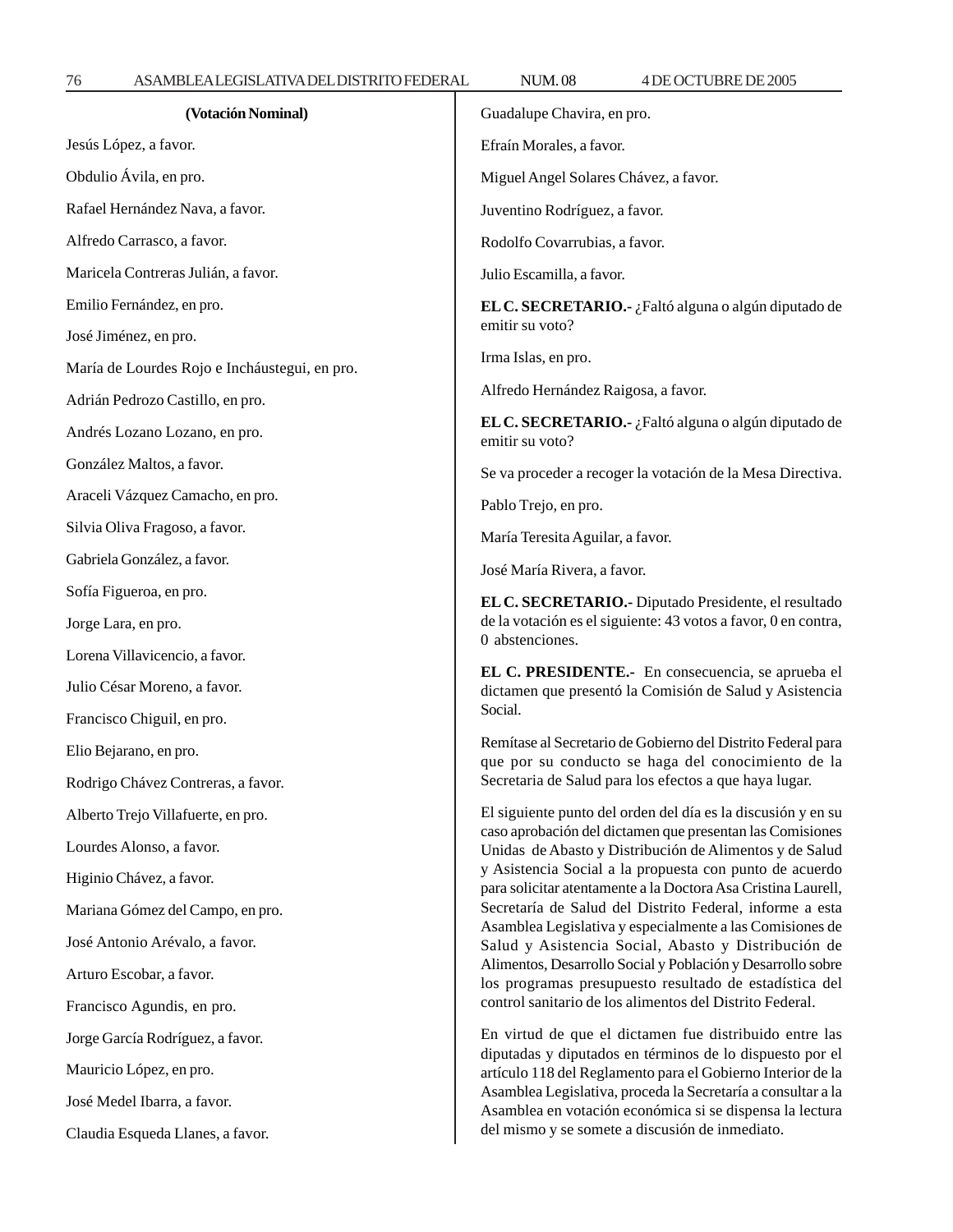**EL C. SECRETARIO.-** Por instrucciones de la presidencia y en votación económica se consulta a la Asamblea si es de dispensarse la lectura del dictamen de referencia y se somete a su discusión de inmediato. Los que estén por la afirmativa, sírvanse manifestarlo poniéndose de pie.

Los que estén por la negativa, sírvanse manifestarlo poniéndose de pie.

Dispensada la lectura, diputado Presidente.

**EL C. PRESIDENTE.-** Para fundamentar el dictamen, se concede el uso de la palabra al diputado Jorge García a nombre de las Comisiones Unidas de Abasto y Distribución de Alimentos y de Salud y Asistencia Social.

**EL C. DIPUTADO JORGE GARCÍA RODRÍGUEZ.-** Con su venia, diputado Presidente.

*DICTAMEN A LA PROPUESTA CON PUNTO DE ACUERDO PARA SOLICITAR ATENTAMENTE A LA DOCTORA ASA CRISTINA LAURELL, SECRETARIA DE SALUD DEL DISTRITO FEDERAL, INFORME A ESTA ASAMBLEA LEGISLATIVA Y ESPECIALMENTE A LAS COMISIONES DE SALUD Y ASISTENCIA SOCIAL, ABASTO Y DISTRIBUCIÓN DE ALIMENTOS, DESARROLLO SOCIAL Y POBLACIÓN Y DESARROLLO, SOBRE LOS PROGRAMAS, PRESUPUESTOS, RESULTADOS Y ESTADÍSTICAS DEL CONTROL SANITARIO DE LOS ALIMENTOS EN EL DISTRITO FEDERAL.*

*H. Asamblea Legislativa del Distrito Federal*

*A las Comisiones Unidas de Abasto y Distribución de Alimentos, Salud y Asistencia Social, fue turnada para su estudio, análisis y dictamen la Propuesta con Punto de Acuerdo para solicitar atentamente a la Doctora Asa Cristina Laurell, Secretaria de Salud del Distrito Federal, informe a esta Asamblea Legislativa y especialmente a las Comisiones de Salud y Asistencia Social, Abasto y Distribución de Alimentos, Desarrollo Social y Población y Desarrollo, sobre los programas, presupuestos, resultados y estadísticas del control sanitario de los alimentos en el Distrito Federal; que presentó el Diputado Jorge García Rodríguez, del Grupo Parlamentario del Partido Revolucionario Institucional.*

*Con fundamento en lo dispuesto por los artículos 122, Apartado C, base primera, fracción V, inciso i) de la Constitución Política de los Estados Unidos Mexicanos; 42, fracción XIII, del Estatuto de Gobierno del Distrito Federal; 10, fracción I, 59, 63,64 de la Ley Orgánica de la Asamblea Legislativa del Distrito Federal; 28, 32, 33, 86 y 87 del Reglamento para el Gobierno Interior de la Asamblea Legislativa del Distrito Federal, las Comisiones Unidas de Abasto y Distribución de Alimentos, de Salud y Asistencia Social de esta Asamblea Legislativa del Distrito*

*Federal, III Legislatura, son competentes para realizar el estudio, análisis y dictamen de la Propuesta presentada, conforme a los siguientes:*

# *ANTECEDENTES*

*I.- En sesión ordinaria del Pleno de la Asamblea Legislativa del Distrito Federal, celebrada el día 4 de Abril del 2005 el Diputado Jorge García Rodríguez, del Grupo Parlamentario del Partido Revolucionario Institucional, presentó la Propuesta con Punto de Acuerdo para solicitar atentamente a la Doctora Asa Cristina Laurell, Secretaria de Salud del Distrito Federal, informe a esta Asamblea Legislativa y especialmente a las Comisiones de Salud y Asistencia Social, Abasto y Distribución de Alimentos, Desarrollo Social y Población y Desarrollo, sobre los programas, presupuestos, resultados y estadísticas del Control Sanitario de los alimentos en el Distrito Federal; la cual fue turnada en la misma fecha a las Comisiones Unidas de Abasto y Distribución de Alimentos, de Salud y Asistencia Social, Desarrollo Social y Población y Desarrollo, por la Mesa Directiva, con el fin de realizar su análisis y dictamen correspondiente.*

*II.- Estas Comisiones dictaminadoras, previa convocatoria realizada en términos de los Artículos 60, 62, fracciones I y XXIX y 64 de la Ley Orgánica de la Asamblea Legislativa del Distrito Federal; 28 y 32 del Reglamento para el Gobierno Interior de la Asamblea Legislativa del Distrito Federal, se reunieron para la discusión, estudio y análisis de la Iniciativa en mención, el día 19 de septiembre de 2005, emitiendo el presente dictamen de conformidad con los siguientes:*

# *CONSIDERANDOS*

*PRIMERO.- Que estas Comisiones Unidas de Abasto y Distribución de Alimentos, Salud y Asistencia Social, son competentes para atender la Propuesta con Punto de Acuerdo para solicitar atentamente a la Doctora Asa Cristina Laurell, Secretaria de Salud del Distrito Federal, informe a esta Asamblea Legislativa y especialmente a las Comisiones de Salud y Asistencia Social, Abasto y Distribución de Alimentos, Desarrollo Social y Población y Desarrollo, sobre los programas, presupuestos, resultados y estadísticas del Control Sanitario de los Alimentos en el Distrito Federal.*

*SEGUNDO.- Que el punto de acuerdo de referencia centra su atención en la solicitud de información respecto a los programas, presupuestos, resultados y estadísticas del Control Sanitario de los Alimentos en el Distrito Federal.*

*TERCERO.- Que la Ley Orgánica de la Administración Publica del Distrito Federal en su Artículo 10 fracción XXI establece que son atribuciones de este Órgano Legislativo; ''Comunicarse con los otros Órganos Locales*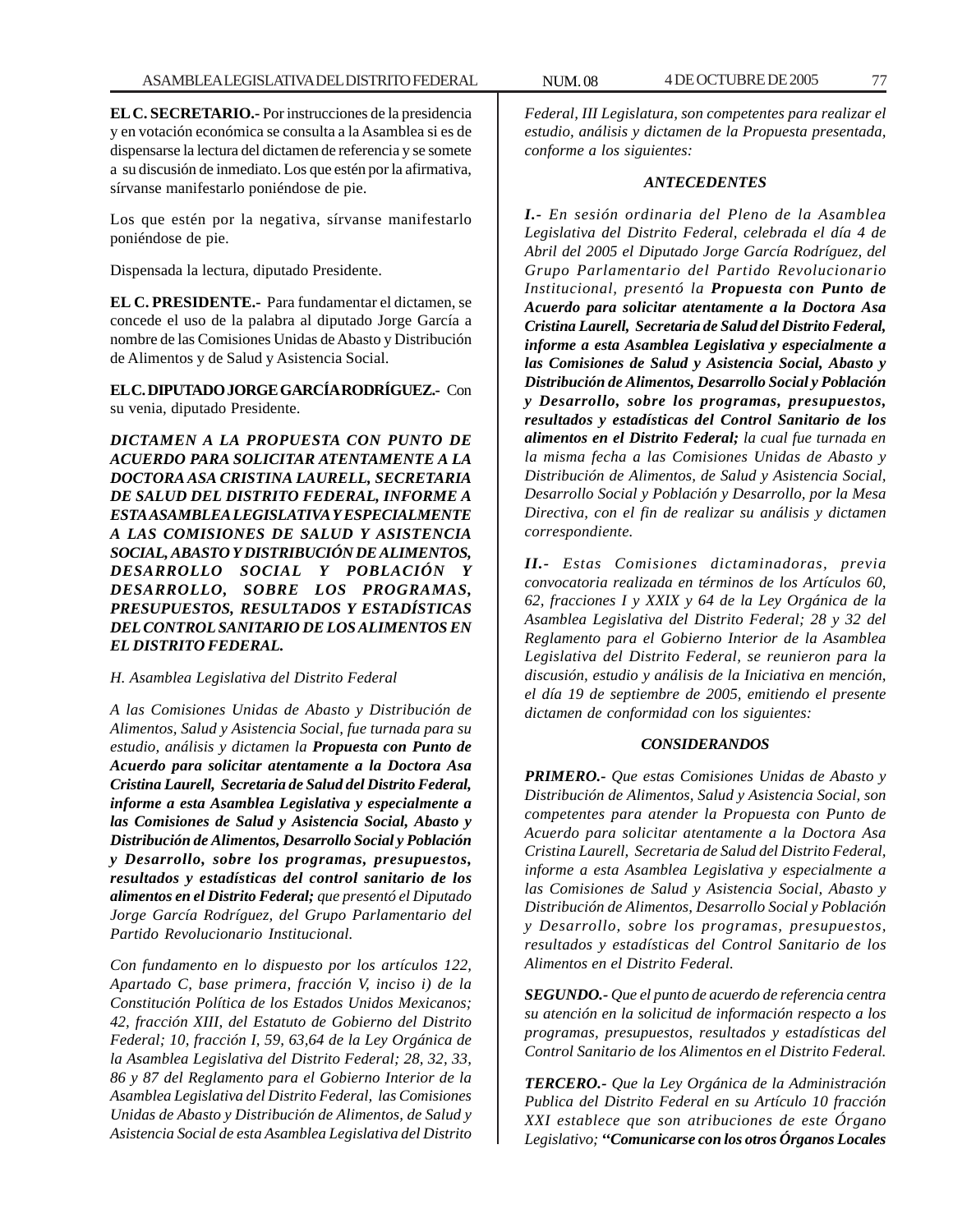*de Gobierno, con la Comisión de Derechos Humanos del Distrito Federal, los Poderes de la Unión o las autoridades o poderes de las entidades federativas, por conducto de su Mesa Directiva, la Comisión de Gobierno o sus órganos internos de trabajo, según sea el caso, de conformidad con lo que dispongan las leyes correspondientes''.*

*CUARTO.- Que de igual forma el Artículo 13 fracción VII de la Ley Orgánica de la Asamblea Legislativa del Distrito Federal, faculta a este Órgano Legislativo, para solicitar a la Administración Pública del Distrito Federal, para el mejor desempeño de sus funciones, la información y documentación que considere necesaria.*

*QUINTO.- Que el Sistema Alimentario Popular del Distrito Federal, está constituido por una Central de Abasto, 312 Mercados Públicos, 207 Concentraciones, más de mil puntos de venta de Tianguis y Mercados sobre Ruedas y 300 mil comerciantes en Vía Pública.*

*SEXTO.- Que la Ley de Salud para el Distrito Federal, contempla como puntos sujetos a la supervisión sanitaria, la Central de Abasto, los Mercados Públicos y la Vía Pública; incluso establece en su Artículo 27, que corresponde al Gobierno ordenar que periódicamente se fumiguen la Central de Abasto y los Mercados Públicos.*

*SÉPTIMO.- Que específicamente, establece la Ley de Salud en su Artículo 62 , que la venta de alimentos en la Vía Pública, deberá cumplir con las condiciones higiénicas que establezca el Gobierno, la Ley General y su Reglamento.*

*OCTAVO.- Que hasta la fecha, se carecen de datos y cifras concretas sobre la verificación sanitaria en Mercados Públicos, Concentraciones, Tianguis y Mercados sobre Ruedas; lo que impide tener un conocimiento claro y fundado de las condiciones en materia de verificación, conservación y manejo de alimentos, que se obtienen en éstas áreas del comercio popular; por lo que resulta debidamente motivada y procedente la presente Propuesta de Punto de Acuerdo, para que la Secretaría de Salud del Distrito Federal, informe al respecto a esta Asamblea Legislativa.*

*NOVENO.- Que efectivamente, la Secretaría de Salud del Distrito Federal, no ha generado ningún tipo de estadísticas del control sanitario, como se expone en los antecedentes de la propuesta materia del presente dictamen, sin embargo en el Informe que la propia Secretaria de Salud del Distrito Federal, remitió con fecha 22 de marzo del 2002, a la Comisión de Abasto y Distribución de Alimentos de la II Legislatura de esta Asamblea Legislativa, se hace mención de lo siguiente:*

# *INFORME A LA COMISIÓN DE ABASTO Y DISTRIBUCIÓN DE ALIMENTOS DE LA III ASAMBLEA LEGISLATIVA.*

*Dra. Asa Cristina Laurell Secretaria de Salud del Distrito Federal*

*1. Acciones que realiza la Secretaría de Salud del Distrito Federal a efecto de detectar, controlar y combatir la presencia de residuos tóxicos en alimentos para consumo humano de origen animal, para prevenir riesgos.*

*A la Secretaría de Salud del Distrito Federal (SSDF) no le fueron transferidas las atribuciones de regulación sanitaria en materia de salubridad general en el Acuerdo para la Descentralización de Servicios de Salud Pública firmado el 3 de julio de 1997.*

*Es pertinente mencionar, que el ejercicio del control sanitario de alimentos, bebidas no alcohólicas y alcohólicas, así como las materias primas y aditivos, los establecimientos, servicios, transportes, procesos y personal que intervienen en los procesos, compete a la Secretaría de Salud del nivel Federal por conducto de la Comisión Federal de Protección de Riesgos Sanitarias a través de la Dirección General de Control Sanitario de Productos y Servicios.*

*No obstante la anterior circunstancia, con el propósito de proteger la salud y garantizar la calidad sanitaria de los alimentos que consume la población del Distrito Federal, la SSDF efectúa diversas acciones en coordinación con el nivel federal en los principales puntos de introducción de alimentos, centros de abasto, mercados y tianguis de la ciudad realizando visitas de vigilancia epidemiológica y sanitaria, en las que se revisan las características físicas, químicas y biológicas de los productos, se toman muestras para análisis de laboratorio y se asegura el producto que no se encuentra en condiciones para el consumo humano, de conformidad con lo establecido en los artículos 13 fracciones I, VI y VII, 158, 159, 160, 181, 184, 402, 404 fracción X y 414 de la Ley General de Salud y 6º, 87 y 88 fracción VIII de la Ley de Salud para el Distrito Federal.*

*En el Macrocentro de Acopio de Ferrería durante el periodo que lleva la actual administración se ha efectuado la revisión de 12 millones 352 mil 112 productos de diversas especies como bovinos, caprinos, porcinos, ovinos y aves que representan 117 millones 653 mil 734 kilogramos, con el fin de garantizar que estos productos se encuentren libres de sustancias tóxicas y de diferentes padecimientos como son la tuberculosis, brucelosis, triquinosis, cisticercosis, entre otras.*

*Para apoyar esta revisión organoléptica de los productos se realizan muestreos en forma aleatoria para corroborar a través de análisis de laboratorio, la presencia de microorganismos patógenos, realizándose durante el período 10 mil 051 muestras a las que se realizaron 28,785 análisis microbiológicos y de triquinoscopía. Derivado de los resultados obtenidos se aseguraron y destruyeron*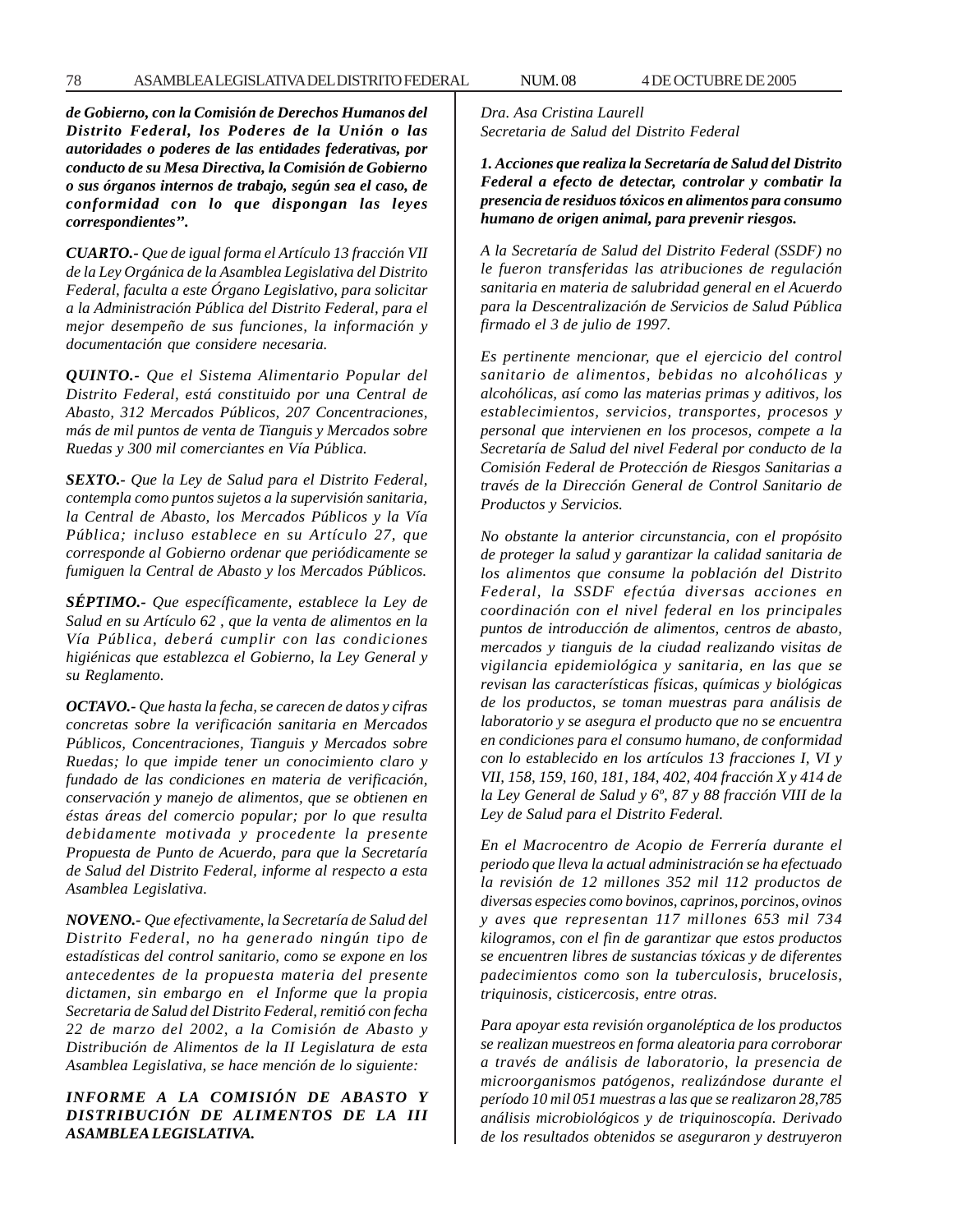*un total de 22 mil 599 kilogramos de productos cárnicos que no fueron aptos para el consumo humano.*

*Cabe mencionar que los productos cárnicos que ingresan a este Macrocentro de Acopio provienen de rastros Tipo Inspección Federal (TIF), lo que implica que ya han sido verificados en sus sitios de origen, y la revisión que efectúa nuestro personal de salud en este lugar, garantiza que los productos que se distribuyen sean de óptima calidad sanitaria.*

*En el Rastro de Milpa Alta, que es el único rastro legalmente autorizado en el Distrito Federal y en el que participa la SAGARPA en la revisión del ganado en pie, el personal de la SSDF ha revisado en el mismo periodo, 81 mil 565 canales de bovinos, caprinos, porcinos y ovinos que representan un total de 6 millones 706 mil 420 kilogramos de producto cárnico a los cuales se les realizó un total de 68 mil 731 muestras para su análisis correspondiente. Se aseguró y eliminó un total de 14 mil 998 kilogramos de producto no apto para consumo humano.*

*A partir de la alerta sanitaria iniciada en el mes de enero pasado debido a la presencia de casos humanos de intoxicación por consumo de hígado contaminado por clenbuterol, en ambas oficinas de sanidad animal al igual que en otros puntos de introducción de productos cárnicos, se han instrumentado acciones específicas de monitoreo permanente para la detección de esta sustancia a través de muestreo y exámenes de laboratorio.*

*En relación con la vigilancia sanitaria de los productos del mar, la Secretaría efectúa de manera permanente la revisión de los productos pesqueros del Mercado de la Nueva Viga a través de dos recorridos diarios durante los 365 días del año a los 612 establecimientos que integran este gran centro de abasto y del cual se distribuyen a los mercados de la Ciudad de México e incluso al interior de la República. Asimismo, el personal de las 16 jurisdicciones sanitarias realiza recorridos frecuentes a todos los mercados de la ciudad para garantizar la calidad sanitaria de estos productos. Cabe hacer mención que las actividades de vigilancia se refuerzan durante la temporada de cuaresma y con especial énfasis durante la semana mayor debido al incremento del consumo de estos productos.*

*Durante el período se han realizado en el Distrito Federal 254 mil 701 visitas de vigilancia y fomento sanitario a establecimientos comerciales que se dedican a la venta de productos del mar en los que se hacen revisiones organolépticas y toma de muestras.*

*Durante el período se han tomado un total de 2,556 muestras de estos productos para detectar la presencia de agentes químicos y microbiológicos como son la*

*presencia de metales pesados (cadmio, plomo, mercurio, etcétera) y algunos microorganismos patógenos como el vibro cólera, salmonela, bacilos coliformes y las toxinas producidas por el fenómeno conocido como ''marea roja'' (brevitoxinas y saxitoxinas). A las muestras tomadas se les realizaron un total de 10 mil 224 análisis de laboratorio en los que no se detectó la bacteria causante del cólera, en un 2.4 por ciento se encontró la presencia de la bacteria conocida como salmonela, en un nueve por ciento se encontró la presencia de bacilos coliformes y en ninguno de las muestras se detectó la presencia de metales pesados.*

*Derivado de las acciones de revisión organoléptica y por laboratorio se aseguró un total de 246 mil 619 kilogramos que fueron eliminados porque no eran aptos para el consumo humano.*

*DÉCIMO.- Que de lo anterior, se deduce que la Secretaría de Salud del Distrito Federal ha realizado el control sanitario de alimentos, por lo que a consideración de esta dictaminadora, tiene atribuciones para realizar verificaciones, estudios e investigaciones que le permitan generar las estadísticas necesarias, por lo que a juicio de esta dictaminadora es correcta la solicitud de información materia del presente dictamen.*

*DÉCIMO PRIMERO.- Que en los antecedentes de la propuesta de referencia, se hace mención de la obligación que tiene la Secretaria de Salud del Distrito Federal en la materia, ya que el control sanitario no es una exclusividad del Ejecutivo Federal, en virtud de que actualmente el Distrito Federal, es la única Entidad que no ha firmado un acuerdo de Coordinación, en esta materia, como se puede constatar a continuación.*

# *ACUERDOS COORDINACIÓN SALUBRIDAD GENERAL*

*El objetivo de los Acuerdos de Coordinación es establecer los términos y condiciones de la coordinación entre los Gobiernos de las entidades federativas y la Secretaría de Salud para el ejercicio de las facultades que corresponden a esta dependencia por conducto de la COFEPRIS, con la finalidad de dar agilidad, transparencia y eficiencia al desarrollo de dichas actividades en el ámbito estatal.*

*Hasta el momento se han firmado 31 acuerdos de coordinación con las siguientes entidades federativas: Baja California, Baja California Sur, Chiapas, Coahuila, Colima, Durango, Guanajuato, Nayarit, Oaxaca, Sonora, Tabasco, Veracruz, Yucatán, Guerrero, Quintana Roo, San Luis Potosí, Jalisco, Puebla, Campeche, Nuevo León, Sinaloa, Querétaro, Morelos, Tamaulipas, Aguascalientes, Hidalgo, Zacatecas, Michoacán, Tlaxcala, Estado de México y Chihuahua.*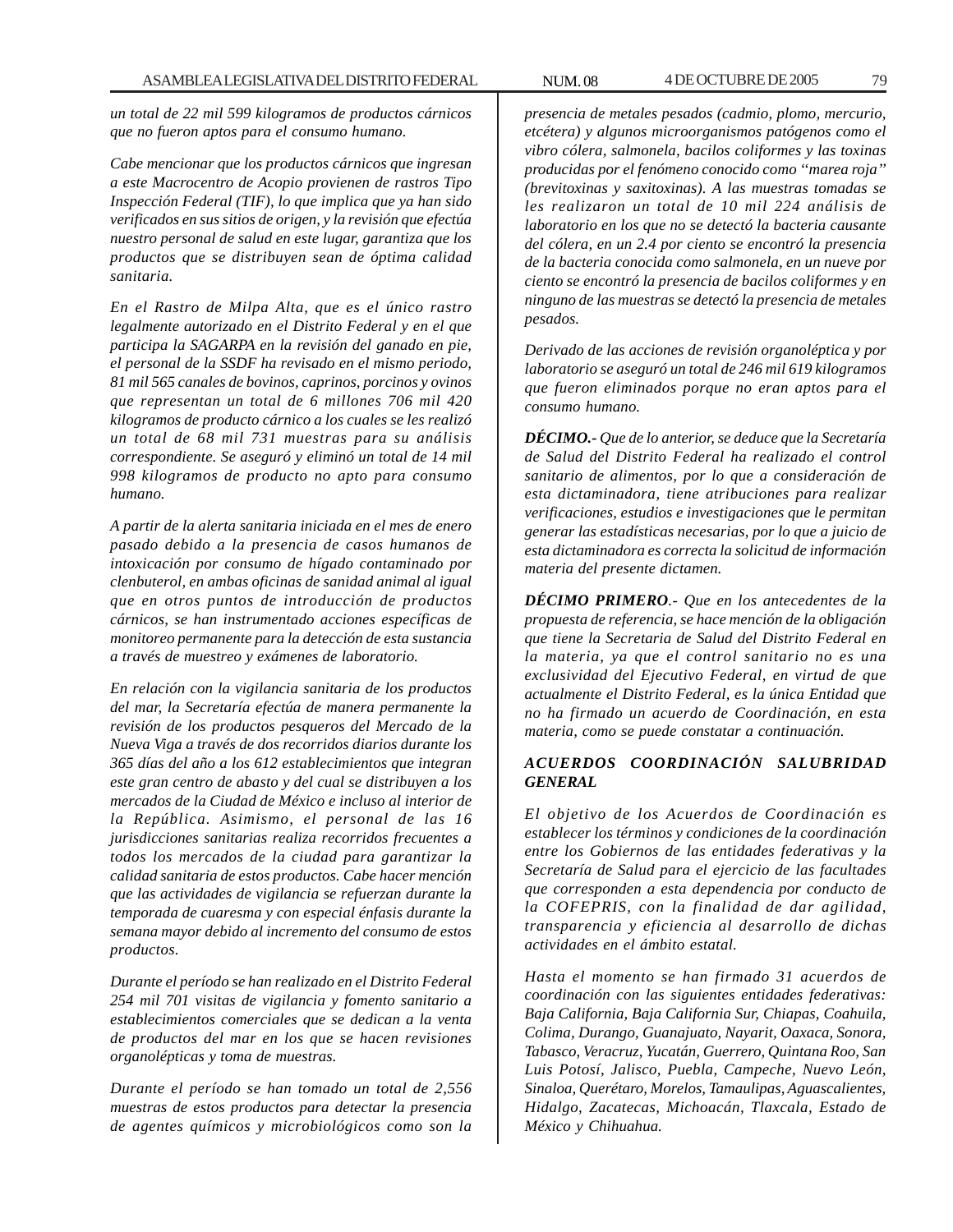| ACUERDOS ESPECÍFICOS DE COORDINACIÓN FIRMADOS |                                       |                                   |
|-----------------------------------------------|---------------------------------------|-----------------------------------|
| ENTIDAD FEDERATIVA                            | <b>FECHA DE FIRMA</b>                 | FECHA DE PUBLICACIÓN EN EL D.O.F. |
| <b>BAJA CALIFORNIA</b>                        | 03 DE FEBRERO DE 2003                 | <b>20 DE JULIO DE 2004</b>        |
| <b>BAJA CALIFORNIA SUR</b>                    | <b>25 DE FEBRERO DE 2003</b>          | 15 DE OCTUBRE DE 2004             |
| <b>CHIAPAS</b>                                | <i><b>24 DE ENERO DE 2003</b></i>     |                                   |
| <b>COAHUILA</b>                               | 03 DE MARZO DE 2003                   | <i><b>12 DE ENERO DE 2005</b></i> |
| <b>COLIMA</b>                                 | 08 DE NOVIEMBRE DE 2002               |                                   |
| <b>DURANGO</b>                                | <i><b>10 DE ENERO DE 2003</b></i>     |                                   |
| GUANAJUATO                                    | <b>24 DE ENERO DE 2003</b>            | 24 DE SEPTIEMBRE DE 2004          |
| NAYARIT                                       | <i><b>26 DE NOVIEMBRE DE 2002</b></i> | <i><b>23 DE JULIO DE 2004</b></i> |
| OAXACA                                        | <i><b>20 DE DICIEMBRE DE 2002</b></i> | <i><b>26 DE JULIO DE 2004</b></i> |
| <b>SONORA</b>                                 | <i><b>24 DE ENERO DE 2003</b></i>     | <i>19 DE AGOSTO DE 2004</i>       |
| <i>TABASCO</i>                                | 09 DE DICIEMBRE DE 2002               | <i><b>26 DE JULIO DE 2004</b></i> |
| <b>VERACRUZ</b>                               | <b>25 DE OCTUBRE DE 2002</b>          | <i>27 DE JULIO DE 2004</i>        |
| YUCATÁN                                       | <b>13 DE DICIEMBRE DE 2002</b>        | 01 DE SEPTIEMBRE DE 2004          |
| <b>GUERRERO</b>                               | <i>16 DE MAYO DE 2003</i>             | <i><b>28 DE JULIO DE 2004</b></i> |
| <i>OUINTANA ROO</i>                           | <i>18 DE FEBRERO DE 2003</i>          | 31 DE AGOSTO DE 2004              |
| SAN LUIS POTOSÍ                               | <i>14 DE MARZO DE 2003</i>            | <i>15 DE NOVIEMBRE DE 2004</i>    |
| NUEVO LEÓN                                    | <i>30 DE JUNIO DE 2003</i>            |                                   |
| <b>JALISCO</b>                                | 01 DE JUNIO DE 2003                   |                                   |
| <b>PUEBLA</b>                                 | <b>27 DE JUNIO DE 2003</b>            |                                   |
| <b>CAMPECHE</b>                               | <b>30 DE JUNIO DE 2003</b>            | 28 DE JULIO DE 2004               |
| <i>SINALOA</i>                                | 20 DE JUNIO DE 2003                   |                                   |
| <i>QUERÉTARO</i>                              | <b>30 DE JUNIO DE 2003</b>            | 12 DE OCTUBRE DE 2004             |
| <b>MORELOS</b>                                | <i>13 DE JUNIO DE 2003</i>            | <i><b>23 DE JULIO DE 2004</b></i> |
| <b>TAMAULIPAS</b>                             | <i>30 DE JUNIO DE 2003</i>            | 24 DE SEPTIEMBRE DE 2004          |
| <b>AGUASCALIENTES</b>                         | <i>30 DE JUNIO DE 2003</i>            | 06 DE AGOSTO DE 2004              |
| <b>HIDALGO</b>                                | 27 DE MARZO DE 2003                   | 23 DE AGOSTO DE 2004              |
| ZACATECAS                                     | <b>29 DE JUNIO DE 2003</b>            | <b>10 DE SEPTIEMBRE DE 2004</b>   |
| MICHOACÁN                                     | <b>29 DE JUNIO DE 2003</b>            | <b>22 DE JULIO DE 2004</b>        |
| <b>TLAXCALA</b>                               | <b>27 DE JUNIO DE 2003</b>            | 05 DE OCTUBRE DE 2004             |
| <b>ESTADO DE MÉXICO</b>                       | 16 DE MAYO DE 2003                    | <b>13 DE DICIEMBRE DE 2004</b>    |
| <b>CHIHUAHUA</b>                              | 30 DE JUNIO DE 2003                   | 08 DE DICIEMBRE DE 2004           |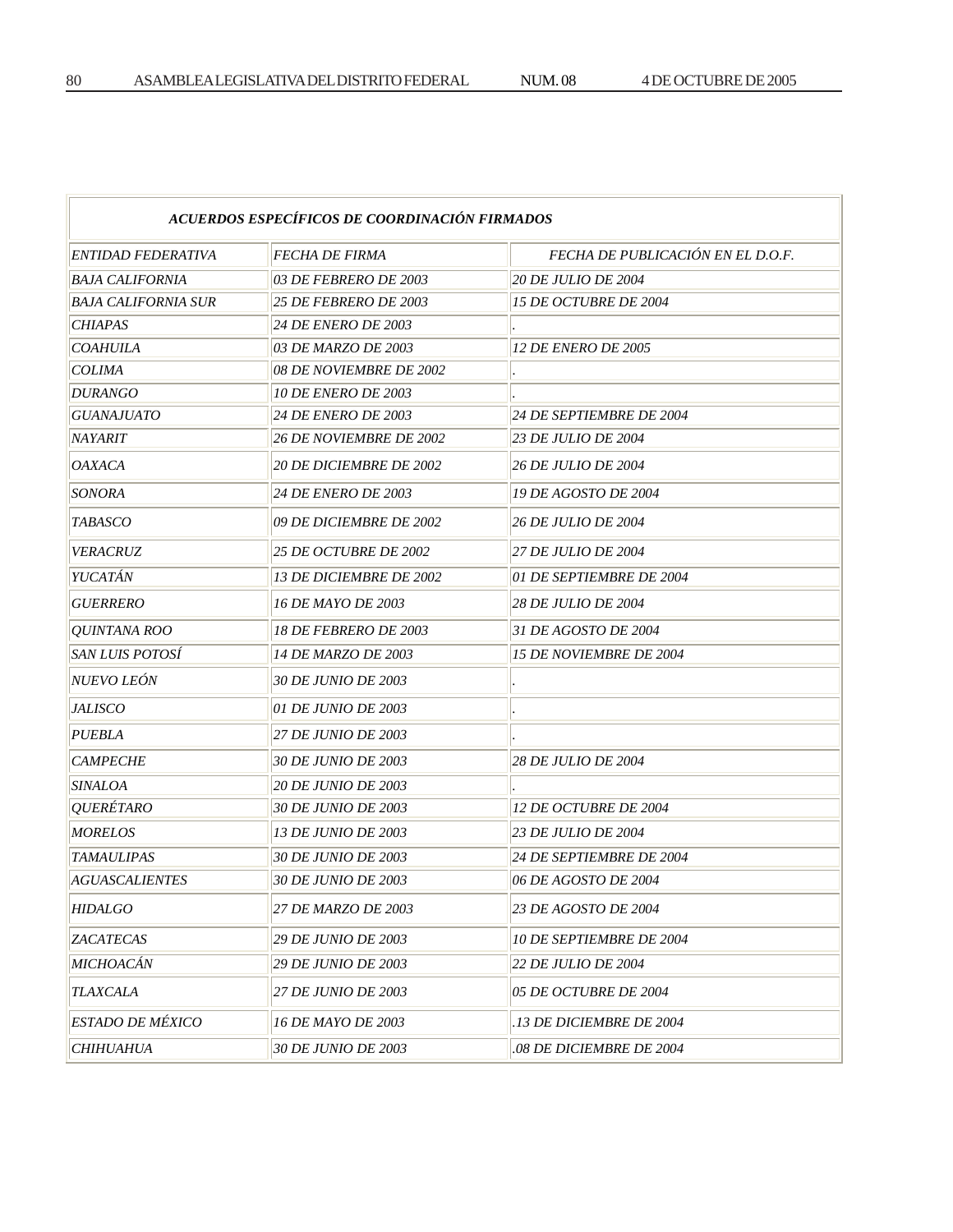*En virtud de lo anterior es que estas comisiones dictaminadoras exhortan a los gobiernos involucrados a firmar el acuerdo de coordinación, con el fin de completar la descentralización de los Servicios de Salud Publica, delimitando de esta manera la distribución de competencias entre el Gobierno Federal y Local.*

*DÉCIMO SEGUNDO.- Que de igual forma la protección de la salud de los habitantes del Distrito Federal no puede estar supeditada a formalismos de carácter administrativo, por lo que reiteramos la obligación que tienen las autoridades Locales y Federales de velar por la integridad de la salud de la población.*

*En virtud de lo antes expuesto y con fundamento en los artículos 32, 83 y 84 del Reglamento para el Gobierno Interior de la Asamblea Legislativa del Distrito Federal, estas Comisiones Unidas de Abasto y Distribución de Alimentos, de Salud y Asistencia Social , Desarrollo Social y Población y Desarrollo, considera que es de resolverse, y se:*

# *RESUELVE*

*ÚNICO.- Es de aprobarse el Punto de a cuerdo materia del presente dictamen de la siguiente manera; La Asamblea Legislativa del Distrito Federal solicita respetuosamente, a la Doctora Asa Cristina Laurell, Secretaria de Salud del Distrito Federal, informe a esta Asamblea Legislativa y especialmente a las Comisiones de Salud y Asistencia Social, Abasto y Distribución de Alimentos, Desarrollo Social y Población y Desarrollo, sobre los programas, presupuestos, resultados y estadísticas del Control Sanitario de los Alimentos en el Distrito Federal.*

*Firman por la Comisión de Abasto y Distribución de Alimentos: Dip. Jorge García Rodríguez, Presidente; Dip. Mónica Leticia Serrano Peña, Vicepresidenta; Dip. Valentín E. Malpica Rodríguez, Secretario; Dip. Héctor Guijosa Mora, Integrante; Dip. Higinio Chávez García, Integrante.*

*Firman por la Comisión de Salud y Asistencia Social: Presidente: Dip. Efraín Morales Sánchez. Vicepresidente: Dip. José Antonio Arévalo González: Secretaria: Dip. Sofía Figueroa Torres: Integrantes: Dip. Maricela Contreras Julián y Dip. Elio Ramón Bejarano Martínez.*

Muchas gracias.

**EL C. PRESIDENTE.-** Gracias, diputado, y se atenderá su petición de inscripción en el Diario de los Debates.

Está a discusión el dictamen. Se abre el registro de oradores. ¿Existen oradores en contra?

¿Algún diputado desea razonar su voto?

Proceda la Secretaría a recoger la votación nominal del dictamen en lo general y en lo particular en un solo acto.

**EL C. SECRETARIO.-** Se va a proceder recoger la votación nominal del dictamen en lo general y en lo particular en un solo acto.

De conformidad con lo establecido por el artículo 131 del Reglamento para el Gobierno Interior de la Asamblea, se solicita a la Coordinación de Servicios Parlamentarios hacer el anuncio correspondiente a efecto de que los diputados presentes puedan emitir su voto.

Se solicita a los diputados que al emitir su voto lo hagan en voz alta diciendo su nombre y apellido, añadiendo la expresión ''en pro'', ''en contra'' o ''abstención''. El de la voz recogerá la votación. Comenzamos de derecha a izquierda.

#### **(Votación Nominal)**

Gabriela Cuevas, en pro.

Jesús López, a favor.

Emilio Fernández, en pro.

Maricela Contreras Julián, a favor.

Higinio Chávez, a favor.

Aleida Alavez, en pro.

José Jiménez, en pro.

María de Lourdes Rojo e Incháustegui, en pro.

Adrián Pedrozo Castillo, en pro.

Andrés Lozano Lozano, en pro.

Araceli Vázquez Camacho, en pro.

Silvia Oliva Fragoso, en pro.

Benjamín Muciño, a favor.

Gabriela González, en pro.

Sofía Figueroa, en pro.

Irma Islas, en pro.

Jorge Lara, en pro.

Alejandra Barrales, en pro.

Alfredo Hernández Raigosa, a favor.

Elio Bejarano, en pro.

Francisco Chiguil, en pro.

Lourdes Alonso, en pro.

Mariana Gómez del Campo, en pro.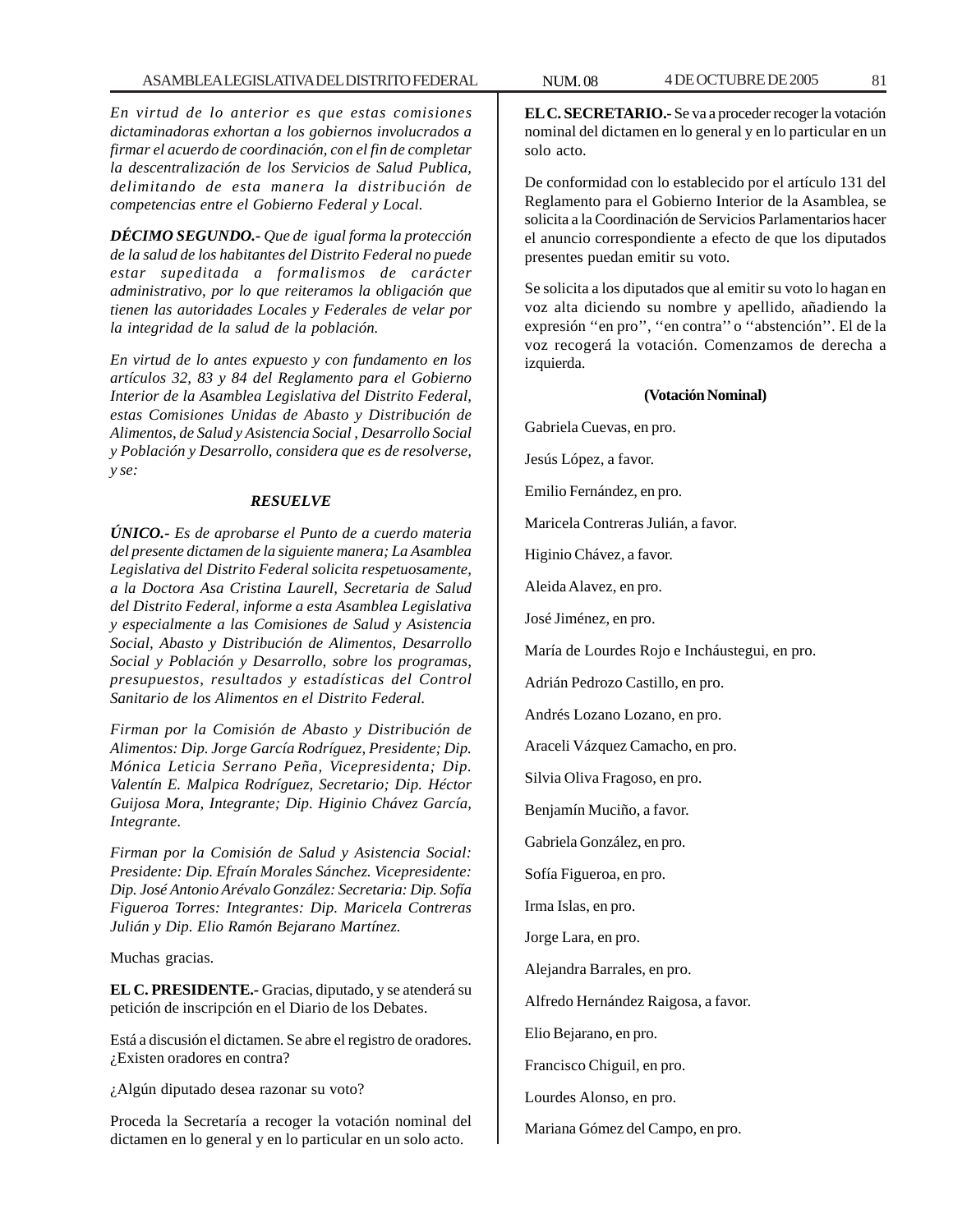82 ASAMBLEA LEGISLATIVA DEL DISTRITO FEDERAL NUM. 08 4 DE OCTUBRE DE 2005 T

| Arturo Escobar, a favor.                                                                                                                                                                                                                                                                                                                                                                                                                                                                                                              | Remítase al Secretario de Gobierno del Distrito Federal para<br>que por su conducto se haga del conocimiento de la                                                                                                                                                                                                                                                                                                                                                       |  |
|---------------------------------------------------------------------------------------------------------------------------------------------------------------------------------------------------------------------------------------------------------------------------------------------------------------------------------------------------------------------------------------------------------------------------------------------------------------------------------------------------------------------------------------|--------------------------------------------------------------------------------------------------------------------------------------------------------------------------------------------------------------------------------------------------------------------------------------------------------------------------------------------------------------------------------------------------------------------------------------------------------------------------|--|
| Jorge García Rodríguez, a favor.                                                                                                                                                                                                                                                                                                                                                                                                                                                                                                      | Secretaria de Salud, para los efectos legales conducentes.                                                                                                                                                                                                                                                                                                                                                                                                               |  |
| José Antonio Arévalo, a favor.                                                                                                                                                                                                                                                                                                                                                                                                                                                                                                        | El siguiente punto de la orden del día es la discusión y en                                                                                                                                                                                                                                                                                                                                                                                                              |  |
| Francisco Agundis, en pro.                                                                                                                                                                                                                                                                                                                                                                                                                                                                                                            | su caso aprobación del dictamen que presenta la Comisión<br>de Derechos Humanos a la iniciativa por el que se adicionan<br>3 párrafos al Artículo 65 Bis de la Ley de la Comisión de<br>Derechos Humanos del Distrito Federal.                                                                                                                                                                                                                                           |  |
| Mauricio López, en pro.                                                                                                                                                                                                                                                                                                                                                                                                                                                                                                               |                                                                                                                                                                                                                                                                                                                                                                                                                                                                          |  |
| José Medel Ibarra, a favor.                                                                                                                                                                                                                                                                                                                                                                                                                                                                                                           | En virtud de que el dictamen fue distribuido en términos de<br>lo dispuesto por el Artículo 118 del Reglamento, proceda la<br>Secretaría a consultar a la Asamblea en votación económica                                                                                                                                                                                                                                                                                 |  |
| Claudia Esqueda, a favor.                                                                                                                                                                                                                                                                                                                                                                                                                                                                                                             |                                                                                                                                                                                                                                                                                                                                                                                                                                                                          |  |
| Obdulio Ávila, en pro.                                                                                                                                                                                                                                                                                                                                                                                                                                                                                                                | si se dispensa la lectura del mismo y se somete a discusión<br>de inmediato.                                                                                                                                                                                                                                                                                                                                                                                             |  |
| Alberto Trejo Villafuerte, en pro.                                                                                                                                                                                                                                                                                                                                                                                                                                                                                                    |                                                                                                                                                                                                                                                                                                                                                                                                                                                                          |  |
| Guadalupe Chavira, en pro.                                                                                                                                                                                                                                                                                                                                                                                                                                                                                                            | LAC. SECRETARIA, DIPUTADA MARÍA TERESITA DE<br>JESÚS AGUILAR MARMOLEJO.- Por instrucciones de                                                                                                                                                                                                                                                                                                                                                                            |  |
| Reyes Gámiz, a favor.                                                                                                                                                                                                                                                                                                                                                                                                                                                                                                                 | la presidencia y en votación económica se consulta a la<br>Asamblea si es de dispensarse la lectura del dictamen de<br>referencia y se somete a discusión de inmediato.                                                                                                                                                                                                                                                                                                  |  |
| Guijosa Mora, en pro.                                                                                                                                                                                                                                                                                                                                                                                                                                                                                                                 |                                                                                                                                                                                                                                                                                                                                                                                                                                                                          |  |
| Efraín Morales, a favor.                                                                                                                                                                                                                                                                                                                                                                                                                                                                                                              | Los que estén por la afirmativa, sírvanse manifestarlo<br>poniéndose de pie.                                                                                                                                                                                                                                                                                                                                                                                             |  |
| Rigoberto Nieto, a favor.                                                                                                                                                                                                                                                                                                                                                                                                                                                                                                             | Los que estén por la negativa, sírvanse manifestarlo                                                                                                                                                                                                                                                                                                                                                                                                                     |  |
| Juventino Rodríguez, a favor.                                                                                                                                                                                                                                                                                                                                                                                                                                                                                                         | poniéndose de pie.                                                                                                                                                                                                                                                                                                                                                                                                                                                       |  |
| Rodolfo Covarrubias, a favor.                                                                                                                                                                                                                                                                                                                                                                                                                                                                                                         | Dispensada la lectura, diputado Presidente.                                                                                                                                                                                                                                                                                                                                                                                                                              |  |
| Julio Escamilla, a favor.                                                                                                                                                                                                                                                                                                                                                                                                                                                                                                             | EL C. PRESIDENTE.- Para fundamentar el dictamen se<br>concede el uso de la palabra al diputado Julio César Moreno,                                                                                                                                                                                                                                                                                                                                                       |  |
| EL C. SECRETARIO. · ¿Faltó alguna o algún diputado de<br>emitir su voto?                                                                                                                                                                                                                                                                                                                                                                                                                                                              | quien hablará a nombre de la Comisión de Derechos<br>Humanos.                                                                                                                                                                                                                                                                                                                                                                                                            |  |
| Se va a proceder a recoger la votación de la Mesa Directiva.                                                                                                                                                                                                                                                                                                                                                                                                                                                                          | EL C. DIPUTADO JULIO CÉSAR MORENO RIVERA.-<br>Con su venia, diputado Presidente.                                                                                                                                                                                                                                                                                                                                                                                         |  |
| Pablo Trejo, en pro.                                                                                                                                                                                                                                                                                                                                                                                                                                                                                                                  | DICTAMEN A LA INICIATIVA CON PROYECTO DE<br>DECRETO POR EL QUE SE ADICIONAN TRES                                                                                                                                                                                                                                                                                                                                                                                         |  |
| María Teresita Aguilar, a favor.                                                                                                                                                                                                                                                                                                                                                                                                                                                                                                      |                                                                                                                                                                                                                                                                                                                                                                                                                                                                          |  |
| Julio César Moreno, a favor.                                                                                                                                                                                                                                                                                                                                                                                                                                                                                                          | PÁRRAFOS AL ARTÍCULO 65 BIS DE LA LEY DE LA<br><b>COMISIÓN DE DERECHOS HUMANOS DEL</b>                                                                                                                                                                                                                                                                                                                                                                                   |  |
| José María Rivera, a favor.                                                                                                                                                                                                                                                                                                                                                                                                                                                                                                           | <b>DISTRITO FEDERAL.</b>                                                                                                                                                                                                                                                                                                                                                                                                                                                 |  |
| EL C. SECRETARIO.- Diputado Presidente, el resultado<br>de la votación es el siguiente: 44 votos a favor, 0 en contra,<br>0 abstenciones.                                                                                                                                                                                                                                                                                                                                                                                             | HONORABLE ASAMBLEA LEGISLATIVA<br>DEL DISTRITO FEDERAL<br><b>III LEGISLATURA</b><br><b>PRESENTE</b>                                                                                                                                                                                                                                                                                                                                                                      |  |
| EL C. PRESIDENTE.- En consecuencia se aprueba el<br>dictamen que presentaron las Comisiones Unidas de Abasto<br>y Distribución de Alimentos y de Salud y Asistencia Social<br>a la propuesta con punto de acuerdo para solicitar<br>atentamente a la Doctora Asa Cristina Laurell, Secretaria de<br>Salud del Distrito Federal, informe a esta Asamblea<br>Legislativa y especialmente a las Comisiones de Salud y<br>Asistencia Social, Abasto y Distribución de Alimentos,<br>Desarrollo Social y Población y Desarrollo, sobre los | A la Comisión de Derechos Humanos de la Asamblea<br>Legislativa del Distrito Federal, III Legislatura, fue<br>turnada para su análisis y dictamen la iniciativa con<br>proyecto de decreto por el que se adicionan tres párrafos<br>al artículo 65 bis de la Ley de la Comisión de Derechos<br>Humanos del Distrito Federal, presentada por el<br>Diputado Julio César Moreno Rivera, integrante del<br>Grupo Parlamentario del Partido de la Revolución<br>Democrática. |  |

programas, presupuestos, resultados y estadísticas del control sanitario de los alimentos del Distrito Federal.

*De conformidad con los artículos 122, Apartado C, Base Primera, fracción V, inciso h) de la Constitución Política*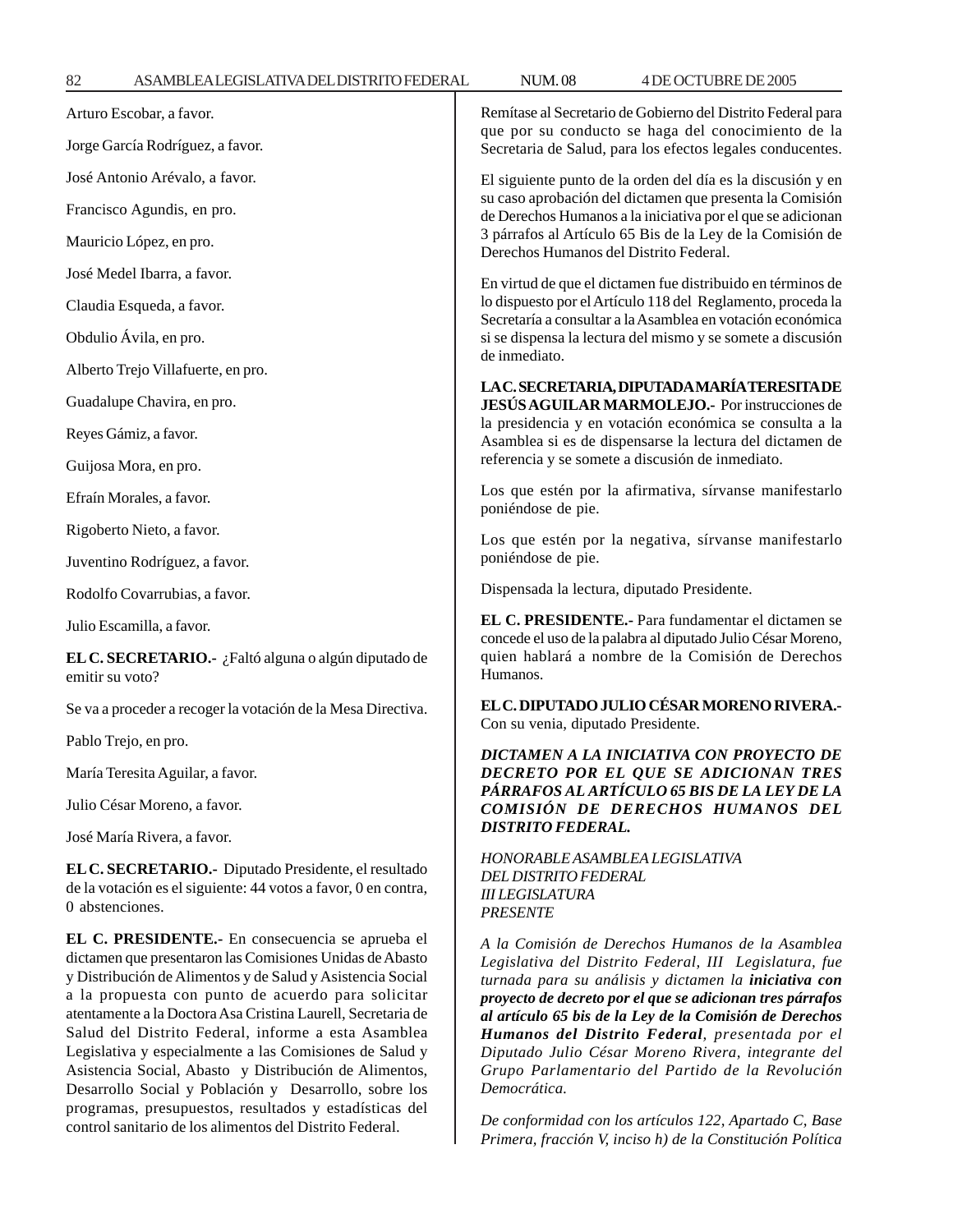*de los Estados Unidos Mexicanos; 36 y 42 fracción XII del Estatuto de Gobierno del Distrito Federal; 1, 7 párrafo primero, 10 fracción I, 59, 60 fracción II, 62 fracción XI, 63 párrafo tercero, y 64 de la Ley Orgánica de la Asamblea Legislativa del Distrito Federal; 28, 32 y 87 del Reglamento para el Gobierno Interior de la Asamblea Legislativa del Distrito Federal; 4, 8, 9 fracción I, 50, 51, 52, 53, 54, 55 y 56 del Reglamento Interior de las Comisiones de la Asamblea Legislativa del Distrito Federal, esta Comisión de Derechos Humanos se abocó al análisis y dictamen de la iniciativa arriba señalada, de acuerdo con los siguientes:*

# *ANTECEDENTES*

*1. En sesión ordinaria del Pleno de la honorable Asamblea Legislativa del Distrito Federal, III Legislatura, celebrada el día 21 de abril de 2005, el Diputado Julio César Moreno Rivera presentó la iniciativa con proyecto de decreto que a la letra dice:*

*''ARTÍCULO ÚNICO.- Se adicionan tres párrafos al artículo 65 bis de la Ley de la Comisión de Derechos Humanos del Distrito Federal, para quedar como sigue:*

*Artículo 65 bis.- ...*

*... ...*

*La Comisión de Derechos Humanos del Distrito Federal, por conducto de su Presidente o del personal de la misma que él designe, estará presente en la sesión de la Asamblea Legislativa del Distrito Federal en la que se desahogue la comparecencia del funcionario, y podrá intervenir en ella para argumentar sobre la no aceptación o incumplimiento de la Recomendación. Su intervención será conforme a las reglas que, para el desarrollo de la sesión, formule la Comisión de Derechos Humanos de la Asamblea Legislativa del Distrito Federal.*

*De igual manera, la Comisión de Derechos Humanos del Distrito Federal deberá enterar de la comparecencia del funcionario a las o los peticionarios que hayan presentado la queja que dé origen a la Recomendación, a efecto de que ellos o sus representantes, puedan estar presentes en la sesión correspondiente.*

*Al finalizar la sesión, la Comisión de Derechos Humanos de la Asamblea Legislativa del Distrito Federal, de considerarlo pertinente, en su caso, formulará exhorto público al compareciente a efecto de que se acepte o se cumpla totalmente la Recomendación, según corresponda.*

# *TRANSITORIOS*

*PRIMERO.- Publíquese el presente Decreto en la Gaceta Oficial del Distrito Federal.*

*SEGUNDO.- El presente Decreto entrará en vigor al día siguiente de su publicación en la Gaceta Oficial del Distrito Federal.''*

*2. Mediante oficio número MDSPSA/CSP/0263/2005 de fecha 21 de abril de 2005, el Presidente de la Mesa Directiva de la Asamblea Legislativa del Distrito Federal, III Legislatura, turnó a esta Comisión de Derechos Humanos, para su análisis y dictamen, la iniciativa en comento.*

*3. Por medio del oficio número CDHALDF/III/065/05 de fecha 23 de mayo de 2005, la Presidencia de esta Comisión de Derechos Humanos solicitó a la Mesa Directiva de la Diputación Permanente de la Asamblea Legislativa del Distrito Federal, III Legislatura, sometiera a consideración del Pleno la ampliación del plazo para la presentación del dictamen relativo a la iniciativa de referencia.*

*4. A través del oficio número MDDP/SRSA/CSP/0191/ 2005 de fecha 25 de mayo de 2005, se hizo del conocimiento de la Presidencia de esta Comisión de Derechos Humanos que el Pleno de la Diputación Permanente aprobó autorizar la ampliación de plazo para dictaminar la iniciativa de marras.*

*5. En términos de lo dispuesto por la normatividad que rige a la Asamblea Legislativa del Distrito Federal, esta Comisión de Derechos Humanos se reunió el día 11 de agosto de 2005, para analizar y dictaminar la iniciativa de referencia, con el propósito de someterla a la consideración del Pleno de este órgano legislativo bajo los siguientes:*

# *CONSIDERANDOS*

*PRIMERO.- Que esta Comisión de Derechos Humanos es competente para analizar y dictaminar la Iniciativa con proyecto de decreto por el que se adicionan tres párrafos al artículo 65 bis de la Ley de la Comisión de Derechos Humanos del Distrito Federal, presentada por el Diputado Julio César Moreno Rivera.*

*SEGUNDO.- Que en términos de lo dispuesto por la Constitución Política de los Estados Unidos Mexicanos y el Estatuto de Gobierno del Distrito Federal, esta soberanía se encuentra facultada para normar la Comisión de Derechos Humanos del Distrito Federal.*

*Por tanto, es procedente que este órgano legislativo adicione el articulado de la Ley de la Comisión de Derechos Humanos del Distrito Federal, situación que se plantea en la iniciativa materia del presente dictamen.*

*TERCERO.- Que la Ley de la Comisión de Derechos Humanos del Distrito Federal, en su artículo 65 bis, establece a la letra lo siguiente:*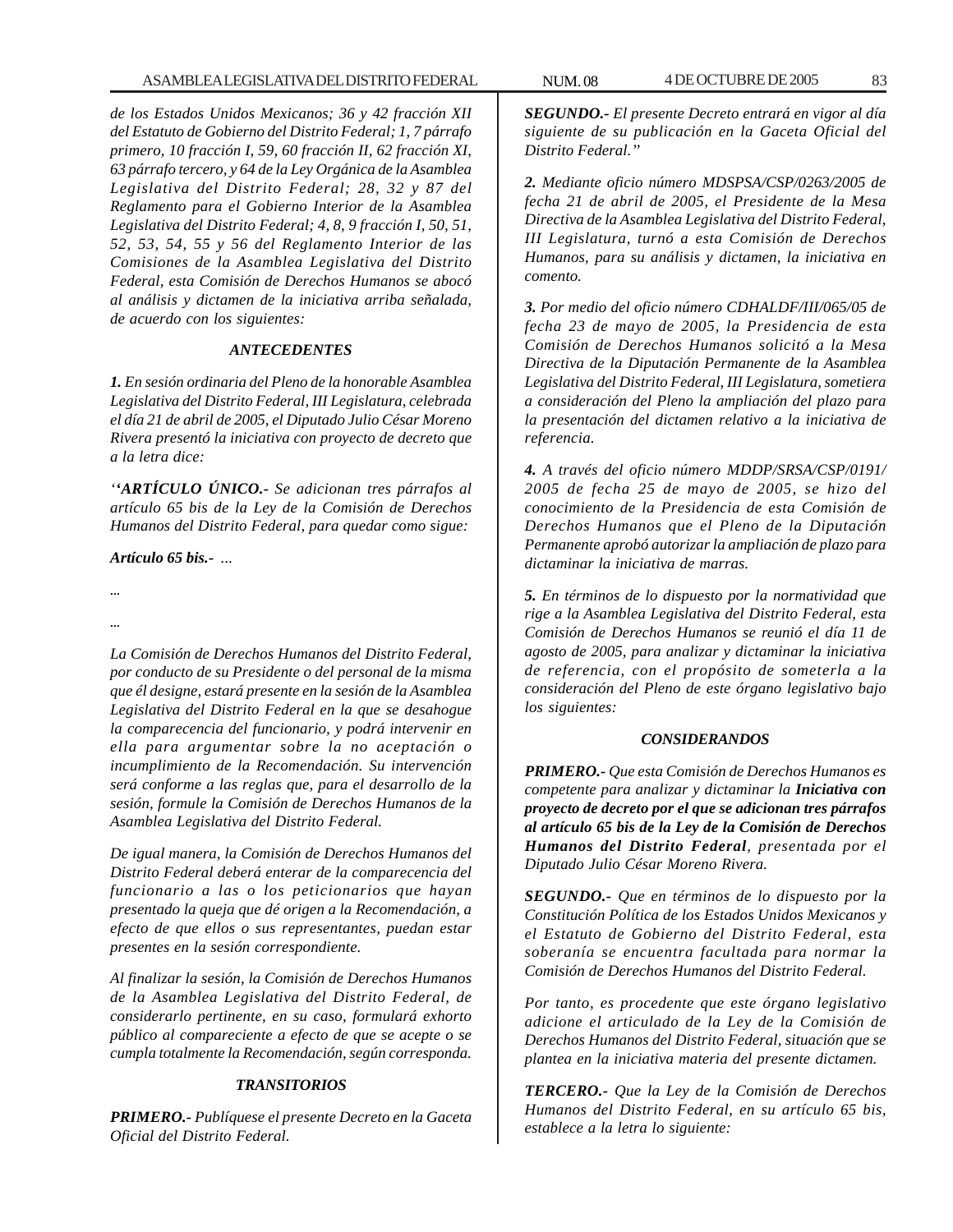#### 84 ASAMBLEA LEGISLATIVA DEL DISTRITO FEDERAL NUM. 08 4 DE OCTUBRE DE 2005

*''Artículo 65 bis.- La Asamblea Legislativa del Distrito Federal a través de su Comisión de Derechos Humanos, citará a comparecer a cualquier funcionario de la administración pública local para que informe las razones de su actuación cuando:*

- *I. La autoridad responsable no acepte total o parcialmente una Recomendación o si es omisa después de haber transcurrido el término que señala este ordenamiento para informar si acepta o no dicha Recomendación;*
- *II. La autoridad responsable no cumpla total o parcialmente con la Recomendación previamente aceptada en el plazo que señala la presente Ley.''*

*Tal como se señala en la exposición de motivos de la iniciativa que se dictamina, ningún precepto legal o reglamentario contempla la intervención de la Comisión de Derechos Humanos del Distrito Federal en la sesión que tenga por objeto desahogar la comparecencia a que alude el artículo 65 bis aquí transcrito.*

*CUARTO.- Que esta Comisión de Derechos Humanos coincide con la apreciación del Diputado promovente de la iniciativa que se dictamina, en cuanto a que las Recomendaciones que emite la Comisión de Derechos Humanos del Distrito Federal son fundamentales para avanzar en la protección y defensa de los derechos humanos en la Ciudad de México, pues con certeza señalan las diversas conductas que violan tales derechos y establecen las medidas necesarias para la efectiva restitución de los afectados en sus derechos y, en su caso, para la reparación de los daños y perjuicios.*

*También, se comparte la opinión acerca de que las Recomendaciones inciden en la creación y fortalecimiento de una cultura de los derechos humanos, y de que sólo en la medida en que las autoridades y los servidores públicos acepten y cumplan a cabalidad todas las Recomendaciones estarán contribuyendo en forma plena a hacer efectivo el respeto a los derechos humanos, así como a combatir la impunidad.*

*QUINTO.- Que esta dictaminadora aprecia que el antepenúltimo párrafo que la iniciativa propone adicionar al artículo 65 bis de la Ley de la Comisión de Derechos Humanos del Distrito Federal permitirá que, con el esfuerzo conjunto de la Asamblea Legislativa del Distrito Federal y la Comisión de Derechos Humanos del Distrito Federal, se cuente con mayores elementos de apoyo para persuadir a los destinatarios de las Recomendaciones a que las acepten y las cumplan oportuna y totalmente.*

*Quién mejor que el Ombudsman para aportar argumentos claros, precisos y jurídicamente válidos sobre las* *violaciones a los derechos humanos y los efectos que producen tanto en los individuos en particular como en la sociedad en su conjunto, así como sobre todas las repercusiones negativas que conlleva el hecho de no aceptar o no cumplir a cabalidad las Recomendaciones.*

*No obstante lo anterior, esta dictaminadora estima necesario modificar el texto del párrafo de referencia, por las razones siguientes:*

*a) A partir de la equidad de género, es pertinente tomar en cuenta la figura de la Presidenta de la Comisión de Derechos Humanos del Distrito Federal.*

*b) En términos de lo dispuesto por el artículo 22 de la Ley de la Comisión de Derechos Humanos del Distrito Federal, su Presidenta o Presidente tiene a su cargo la representación y conducción de dicho organismo, y son los facultados para solicitar la intervención de esta soberanía, a fin de que analice las causas de incumplimiento de las autoridades que hayan recibido recomendaciones, de modo que su intervención asegure la efectividad y cumplimiento de las mismas. De ahí que se deberá dejar en claro que sólo la o el Presidente de la Comisión de Derechos Humanos del Distrito Federal tendrá presencia en la reunión de trabajo de la Comisión de Derechos Humanos de la Asamblea Legislativa del Distrito Federal y no así personal designado por ellos.*

*c) Se hace necesario precisar que el acto en que se desahogaría la comparecencia a que alude el artículo 65 bis de la Ley de la Comisión de Derechos Humanos del Distrito Federal es una reunión de trabajo de la Comisión de Derechos Humanos de la Asamblea Legislativa del Distrito Federal; esto para evitar mal interpretaciones en el sentido de que la comparecencia pudiera tener lugar en una sesión del Pleno de esta soberanía.*

*d) Toda vez que el propósito de que la o el Presidente de la Comisión de Derechos Humanos del Distrito Federal intervenga en la reunión de trabajo de esta Comisión que ahora dictamina consiste en argumentar respecto de la posición asumida por la autoridad, se hace necesario establecer una redacción que impida la generación de debates entre la o el Presidente del organismo de referencia y la autoridad compareciente.*

*e) De conformidad con lo dispuesto por los artículos 35 del Reglamento para el Gobierno Interior de la Asamblea Legislativa del Distrito Federal, 30 y 31 del Reglamento Interior de las Comisiones de la Asamblea Legislativa del Distrito Federal, en las reuniones de trabajo de las Comisiones a que concurran servidores públicos y expertos éstas formularán la agenda, las reglas y el formato conforme a los cuales se desarrollará la sesión o comparecencia respectiva.*

*Así las cosas, se ajusta la redacción del antepenúltimo párrafo a adicionarse, para quedar de esta manera:*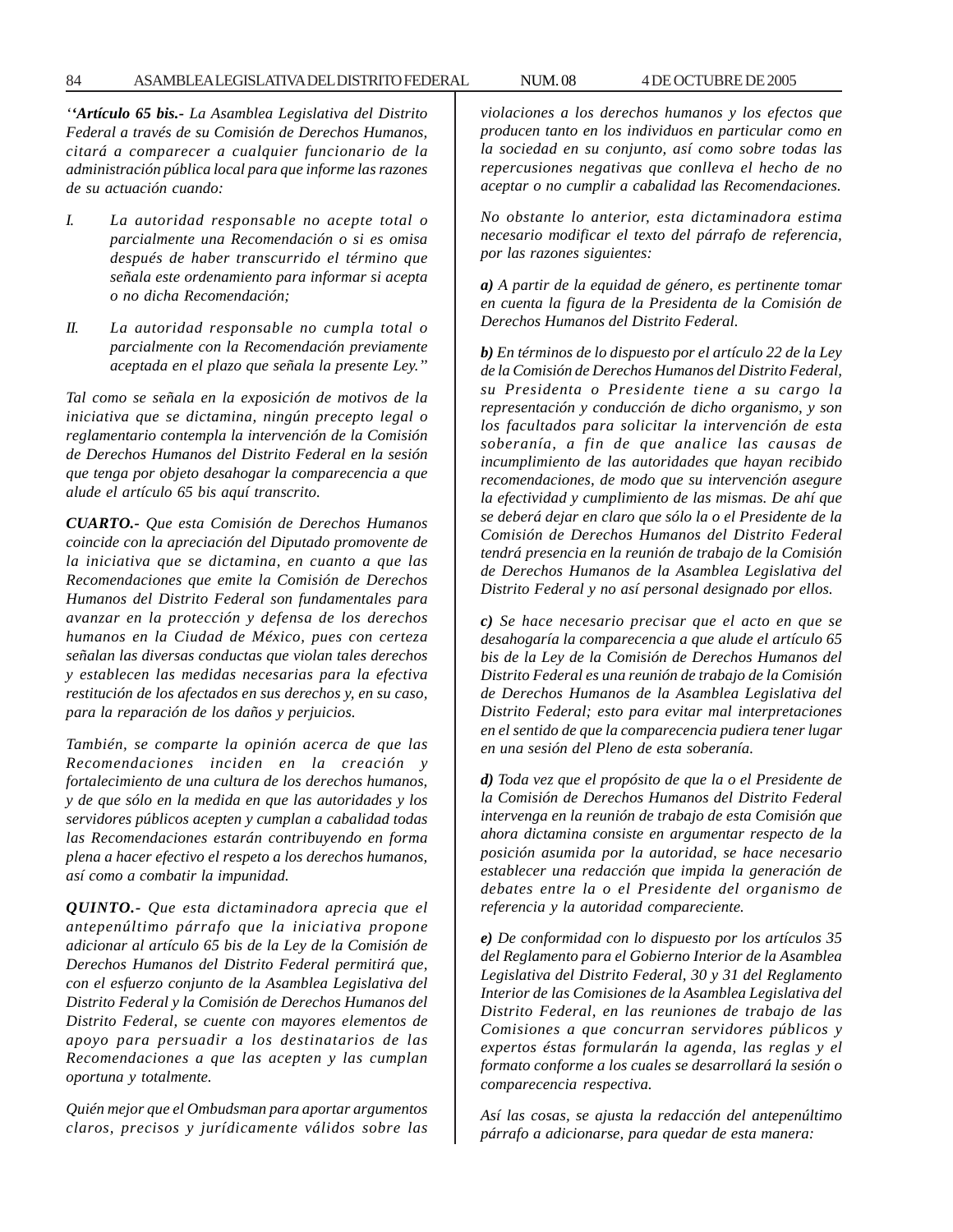*La Comisión de Derechos Humanos del Distrito Federal, por conducto de la o el Presidente, estará presente en la reunión de trabajo de la Comisión de Derechos Humanos de la Asamblea Legislativa del Distrito Federal en la que se desahogue la comparecencia del servidor público, y podrá intervenir en ella únicamente para argumentar por una sola vez y sin réplica sobre la no aceptación o incumplimiento de la Recomendación. Su intervención será en los términos dispuestos por la normatividad que rige a la Asamblea Legislativa del Distrito Federal en cuanto a la agenda, las reglas y el formato de la reunión de trabajo que formule la Comisión de Derechos Humanos de la Asamblea Legislativa del Distrito Federal.*

*SEXTO.- Que con el penúltimo párrafo que la iniciativa propone adicionar al artículo 65 bis de la Ley de la Comisión de Derechos Humanos del Distrito Federal prácticamente se aseguraría que las y los peticionarios que hayan presentado la queja que dé origen a la Recomendación sepan oportunamente de la comparecencia del funcionario relacionado con la no aceptación o no cumplimiento total de la Recomendación, para que acudan, de ser su voluntad, a la sesión respectiva. No pasa desapercibido para esta dictaminadora que las reuniones de trabajo de las comisiones de la Asamblea Legislativa del Distrito Federal son públicas, de conformidad con lo dispuesto por el artículo 67, párrafo primero, de su Ley Orgánica.*

*Dichos peticionarios, por padecer directamente las violaciones a los derechos humanos, merecen tener la posibilidad de observar la reunión de trabajo donde se viertan los argumentos del funcionario que tiene que ver con la no aceptación o no cumplimiento total de la Recomendación, así como los que, en su caso, emitan al respecto los diputados integrantes de esta Comisión que ahora dictamina y la representación de la Comisión de Derechos Humanos del Distrito Federal.*

*Con independencia de lo antes señalado, esta dictaminadora estima necesario modificar el texto del penúltimo párrafo que la iniciativa propone adicionar al artículo 65 bis de la Ley de la Comisión de Derechos Humanos del Distrito Federal, conforme a lo siguiente:*

*a) Para mayor claridad de redacción se propone dividir dicho texto en dos párrafos, toda vez que se alude a dos acciones distintas: la primera se basa en que las o los peticionarios o agraviados podrán observar la comparecencia del servidor público; mientras que la segunda consiste en que la Comisión de Derechos Humanos del Distrito Federal deberá enterar de la comparecencia a las o los peticionarios o agraviados.*

*b) Es pertinente agregar a las y los agraviados en la queja o investigación, ya que, en términos de lo dispuesto por el artículo 86 del Reglamento Interno de la Comisión de Derechos Humanos del Distrito Federal, las y los*

*peticionarios en ocasiones no tienen el carácter de agraviados.*

*c) Se sugiere no contemplar el procedimiento –que se sigue ante la Comisión de Derechos Humanos del Distrito Federal- sólo a la luz de la queja, ya que muchas investigaciones se inician de oficio, considerando lo dispuesto por los artículos 17, fracción II, de la Ley de dicha Comisión, así como 84 y 90, párrafo segundo, de su Reglamento Interno.*

*d) El texto propuesto por la iniciativa considera el respeto a la decisión de las o los quejosos de presenciar o no la comparecencia a que alude el artículo 65 bis de la Ley de la Comisión de Derechos Humanos del Distrito Federal, pues señala que ese organismo público autónomo deberá enterar de la comparecencia del funcionario a las o los peticionarios que hayan presentado la queja que dé origen a la Recomendación, a efecto de que puedan estar presentes en la sesión correspondiente.*

*En efecto, las y los quejosos tendrían la posibilidad de decidir, voluntariamente, si asisten o no a la sesión en que se desahogue la comparecencia del funcionario, para lo cual obviamente tomarían en cuenta si por ese hecho se pudiera poner en riesgo su integridad personal, ante la eventual toma de represalias por parte de los servidores públicos o autoridades acusados de violar los derechos humanos. Sin embargo, resulta oportuno señalar que las y los quejosos podrán estar presentes, siempre y cuando lo estimen conveniente.*

*e) En congruencia con lo manifestado en el inciso c) del considerando Quinto del presente dictamen se hace necesario remplazar la frase ''sesión correspondiente'' por el enunciado ''reunión de trabajo para la comparecencia del servidor público''.*

*f) Para evitar generar expectativas de intervención por parte de peticionarios y agraviados en la reunión de trabajo de esta Comisión que ahora dictamina, se hace necesario precisar que sólo podrán observar sin derecho a voz el desarrollo de la misma.*

*En consecuencia, se ajusta la redacción y estructura del penúltimo párrafo que la iniciativa plantea adicionar, para quedar así:*

*Las o los peticionarios o agraviados que hayan dado origen a la investigación de oficio o sean parte en la queja que haya motivado la Recomendación podrán observar sin derecho a voz el desarrollo de la reunión de trabajo para la comparecencia del servidor público.*

*La Comisión de Derechos Humanos del Distrito Federal deberá enterar de la reunión de trabajo para la comparecencia a las o los peticionarios o agraviados, a efecto de que si ellos lo estiman oportuno puedan estar presentes en la misma.*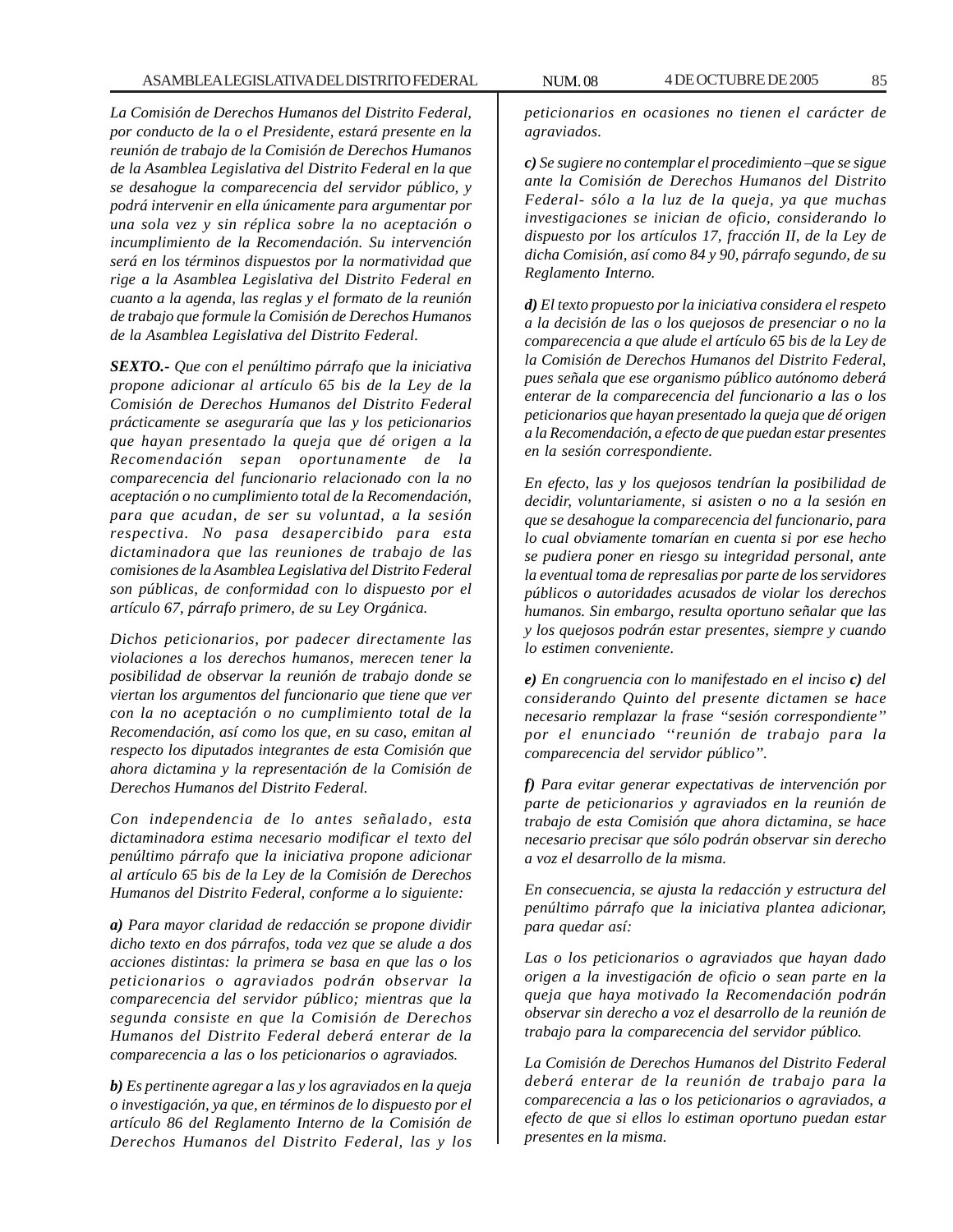*SÉPTIMO.- Que en el último párrafo que la iniciativa propone adicionar al artículo 65 bis de la Ley de la Comisión de Derechos Humanos del Distrito Federal se plantea que al finalizar la sesión de esta Comisión que ahora dictamina, en la cual comparezca algún funcionario a partir de la no aceptación o el no cumplimiento total de Recomendaciones, en caso de considerarlo pertinente, se formulará exhorto público al compareciente; esto con el propósito de presionar a la autoridad para que cambie su actitud negativa. Sin embargo, de conformidad con lo dispuesto por el artículo 102 apartado B de la Constitución Política de los Estados Unidos Mexicanos las Recomendaciones no son vinculatorias, por lo cual la autoridad cuenta con la facultad discrecional de aceptarlas o no.*

*En consecuencia, no procede el último párrafo que la iniciativa plantea adicionar al artículo 65 bis citado.*

*OCTAVO.- Esta Comisión de Derechos Humanos considera procedentes los dos artículos transitorios propuestos en la iniciativa materia del presente dictamen.*

*Por lo anteriormente expuesto y fundado, la Comisión de Derechos Humanos de la Asamblea Legislativa del Distrito Federal, III Legislatura,*

### *RESUELVE*

*ÚNICO.- Se aprueba con las modificaciones a que se contraen los considerandos Quinto, Sexto y Séptimo del presente dictamen la iniciativa de marras presentada por el Diputado Julio César Moreno Rivera, en los términos siguientes:*

# *DECRETO POR EL QUE SE ADICIONAN TRES PÁRRAFOS AL ARTÍCULO 65 BIS DE LA LEY DE LA COMISIÓN DE DERECHOS HUMANOS DEL DISTRITO FEDERAL.*

*ARTÍCULO ÚNICO.- Se adicionan tres párrafos al artículo 65 bis de la Ley de la Comisión de Derechos Humanos del Distrito Federal, para quedar como sigue:*

*Artículo 65 bis.- ...*

*... ...*

*La Comisión de Derechos Humanos del Distrito Federal, por conducto de la o el Presidente, estará presente en la reunión de trabajo de la Comisión de Derechos Humanos de la Asamblea Legislativa del Distrito Federal en la que se desahogue la comparecencia del servidor público, y podrá intervenir en ella únicamente para argumentar por una sola vez y sin réplica sobre la no aceptación o incumplimiento de la Recomendación. Su intervención será en los términos dispuestos por la normatividad que*

*rige a la Asamblea Legislativa del Distrito Federal en cuanto a la agenda, las reglas y el formato de la reunión de trabajo que formule la Comisión de Derechos Humanos de la Asamblea Legislativa del Distrito Federal.*

*Las o los peticionarios o agraviados que hayan dado origen a la investigación de oficio o sean parte en la queja que haya motivado la Recomendación podrán observar sin derecho a voz el desarrollo de la reunión de trabajo para la comparecencia del servidor público.*

*La Comisión de Derechos Humanos del Distrito Federal deberá enterar de la reunión de trabajo para la comparecencia a las o los peticionarios o agraviados, a efecto de que si ellos lo estiman oportuno puedan estar presentes en la misma.*

#### *TRANSITORIOS*

*PRIMERO.- Publíquese el presente Decreto en la Gaceta Oficial del Distrito Federal.*

*SEGUNDO.- El presente Decreto entrará en vigor al día siguiente de su publicación en la Gaceta Oficial del Distrito Federal.*

*Dado en el Recinto de la Asamblea Legislativa del Distrito Federal a los once días del mes de agosto del año dos mil cinco.*

*Firman por la Comisión: Dip. Julio César Moreno Rivera, Presidente; Dip. Mónica Leticia Serrano Peña, Vicepresidenta; Dip. Norma Gutiérrez de la Torre, Secretaria; Dip. María Teresita de Jesús Aguilar Marmolejo, Integrante, Dip. María de Lourdes Rojo e Incháustegui, Integrante; Dip. Rodrigo Chávez Contreras, Integrante; Dip. Alfredo Carrasco Baza, Integrante.*

Es cuanto, diputado Presidente.

**EL C. PRESIDENTE.-** Gracias, diputado. Está a discusión el dictamen. ¿Existen oradores en contra?

¿Algún diputado desea razonar su voto?

Proceda entonces la Secretaría a recoger la votación nominal del dictamen en lo general y en lo particular en un solo acto.

**LA C. SECRETARIA.-** Se va a proceder a recoger la votación nominal del dictamen en lo general y en lo particular en un solo acto.

De conformidad con lo establecido en el artículo 131 del Reglamento para el Gobierno Interior de la Asamblea, se solicita a la Coordinación de Servicios Parlamentarios hacer el anuncio correspondiente a efecto de que los diputados presentes puedan emitir su voto. Se solicita a los diputados que al emitir su voto, lo hagan en voz alta diciendo su nombre y apellido, añadiendo la expresión ''en pro'', ''en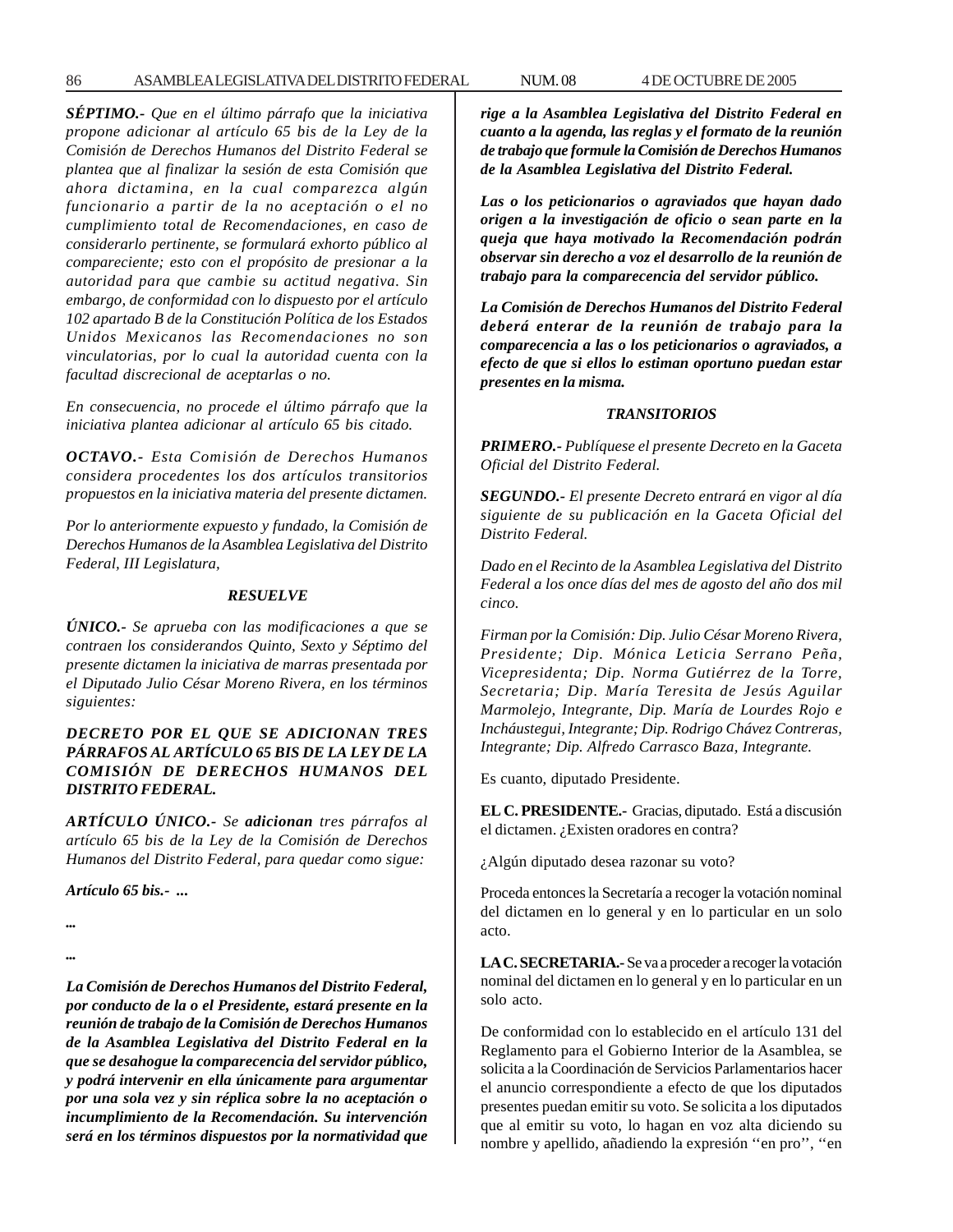| ASAMBLEALEGISLATIVADELDISTRITO FEDERAL                                                                                                      | 4 DE OCTUBRE DE 2005<br><b>NUM.08</b><br>87                                                                               |  |
|---------------------------------------------------------------------------------------------------------------------------------------------|---------------------------------------------------------------------------------------------------------------------------|--|
| contra" o "abstención". La de la voz recogerá la votación.                                                                                  | Efraín Morales, a favor.                                                                                                  |  |
| Comenzamos de derecha a izquierda.                                                                                                          | Miguel Angel Solares Chávez, a favor.                                                                                     |  |
| (Votación Nominal)                                                                                                                          | Rigoberto Nieto, a favor.                                                                                                 |  |
| Gabriela Cuevas, en pro.<br>Jesús López, a favor.<br>Obdulio Ávila, en pro.<br>Emilio Fernández, en pro.<br>Rafael Hernández Nava, a favor. | Juventino Rodríguez, a favor.                                                                                             |  |
|                                                                                                                                             | Víctor Varela, en pro.                                                                                                    |  |
|                                                                                                                                             | Rodolfo Covarrubias, a favor.                                                                                             |  |
|                                                                                                                                             | Julio Escamilla, a favor.                                                                                                 |  |
|                                                                                                                                             | María Elena Torres, a favor.                                                                                              |  |
| Aleida Alavez, en pro.                                                                                                                      | González Maltos, en contra.                                                                                               |  |
| María de Lourdes Rojo e Incháustegui, en pro.                                                                                               | LA C. SECRETARIA.- ¿Faltó alguna o algún diputado para                                                                    |  |
| Adrián Pedrozo Castillo, en pro.                                                                                                            | emitir su voto?                                                                                                           |  |
| Andrés Lozano Lozano, en pro.                                                                                                               | Mariana Gómez del Campo, en pro.                                                                                          |  |
| Guadalupe Chavira, en pro.                                                                                                                  | Alfredo Hernández Raigosa, a favor.                                                                                       |  |
| Araceli Vázquez Camacho, en pro.                                                                                                            | LA C. SECRETARIA.- ¿Faltó alguna o algún diputado para                                                                    |  |
| Silvia Oliva Fragoso, en pro.                                                                                                               | emitir su voto?                                                                                                           |  |
| Sara Figueroa, en pro.                                                                                                                      | Se va a proceder a recoger la votación de la Mesa Directiva.                                                              |  |
| Benjamín Muciño, en pro.                                                                                                                    | María Teresita Aguilar, a favor.                                                                                          |  |
| Gabriela González, en pro.                                                                                                                  | Julio César Moreno, a favor.                                                                                              |  |
| Sofía Figueroa, en pro.                                                                                                                     | José María Rivera, a favor.                                                                                               |  |
| Irma Islas, en pro.                                                                                                                         | LA C. SECRETARIA.- Diputado Presidente, el resultado                                                                      |  |
| Jorge Lara, en pro.                                                                                                                         | de la votación es el siguiente: 45 votos a favor, 1 voto en<br>contra, 0 abstenciones.                                    |  |
| Alejandra Barrales, en pro.                                                                                                                 | EL C. PRESIDENTE.- En consecuencia, se aprueba el                                                                         |  |
| Gerardo Villanueva, a favor.                                                                                                                | dictamen que presentó la Comisión de Derechos Humanos<br>a la iniciativa por el que se adicionan 3 párrafos al artículo   |  |
| Francisco Chiguil, en pro.                                                                                                                  | 65-Bis de la Ley de la Comisión de Derechos Humanos del                                                                   |  |
| Elio Bejarano, en pro.                                                                                                                      | Distrito Federal.                                                                                                         |  |
| Lourdes Alonso, en pro.                                                                                                                     | Remítase al Jefe de Gobierno del Distrito Federal para su<br>promulgación y publicación en la Gaceta Oficial del Distrito |  |
| Higinio Chávez, a favor.                                                                                                                    | Federal y para su mayor difusión en el Diario Oficial de la<br>Federación.                                                |  |
| Arturo Escobar, a favor.                                                                                                                    | El siguiente punto del orden del día es la discusión y en su                                                              |  |
| José Antonio Arévalo, a favor.                                                                                                              | caso aprobación del dictamen que presenta la Comisión de                                                                  |  |
| Francisco Agundis, en pro.                                                                                                                  | Administración Pública Local a la propuesta con punto de<br>acuerdo para solicitar la comparecencia de la titular de la   |  |
| Jorge García Rodríguez, a favor.                                                                                                            | Contraloría General del Distrito Federal.                                                                                 |  |
| José Medel Ibarra, a favor.                                                                                                                 | En virtud de que el dictamen fue distribuido, en términos<br>de lo dispuesto por el artículo 118 del Reglamento, proceda  |  |
| Claudia Esqueda, a favor.                                                                                                                   | la Secretaría a consultar a la Asamblea, en votación                                                                      |  |
| Alberto Trejo Villafuerte, en pro.                                                                                                          | económica, si se dispensa la lectura del mismo y se somete<br>a discusión de inmediato.                                   |  |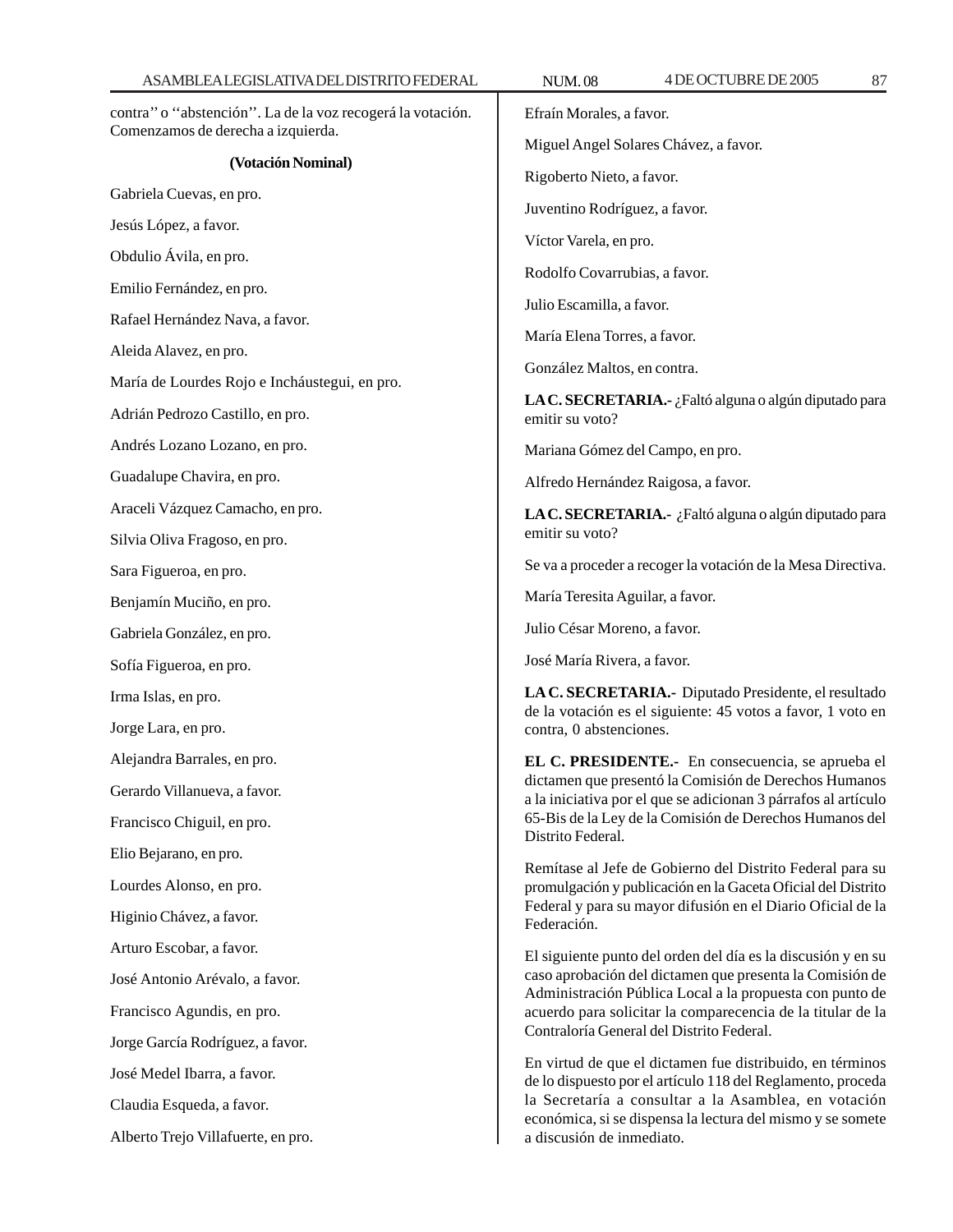**LA C. SECRETARIA.-** Por instrucciones de la presidencia y en votación económica, se consulta a la Asamblea si es de dispensarse la lectura del dictamen de referencia y se somete a discusión de inmediato.

Los que estén por la afirmativa, sírvanse manifestarlo poniéndose de pie.

Los que estén por la negativa, sírvanse manifestarlo poniéndose de pie.

Dispensada la lectura, diputado Presidente.

**EL C. PRESIDENTE.-** Para fundamentar el dictamen, se concede el uso de la palabra al diputado Alberto Trejo, quien hablará a nombre de la Comisión de Administración Pública Local.

**EL C. DIPUTADO ALBERTO TREJO VILLAFUERTE.-** Con su venia, diputado Presidente.

# *DICTAMEN EN RELACIÓN A LA PROPUESTA CON PUNTO DE ACUERDO PARA SOLICITAR LA COMPARECENCIA DE LA TITULAR DE LA CONTRALORÍA GENERAL DEL DISTRITO FEDERAL.*

*A la Comisión de Administración Pública Local le fue turnada para su estudio. análisis y dictamen la Propuesta con Punto de Acuerdo para solicitar la comparecencia de la Titular de la Contraloría General del Distrito Federal, presentada en voz y suscrita por el Diputado Juan Antonio Arévalo López, así como por los Diputados José Espina Von Roehrich, María Teresita de Jesús Aguilar Marmolejo, Gabriela Cuevas Barrón, Sofía Figueroa Torres, Carlos Alberto Flores Gutiérrez, Gabriela González Martínez, Jorge Alberto Lara Rivera. José de Jesús López Sandoval, Christian Martín Lujano Nicolás, José Benjamín Muciño Pérez, José María Rivera Cabello y Mónica Leticia Serrano Peña, integrantes todos del Grupo Parlamentario del Partido Acción Nacional.*

*En atención a lo anterior y con fundamento en lo establecido en los artículos 60 fracción II, 62 fracción II y 64 de la Ley Orgánica; 28, 32 y 33 del Reglamento para el Gobierno Interior; 4, 5, 8, 9 fracción I y 52 del Reglamento Interior de las Comisiones, todos de la Asamblea Legislativa del Distrito Federal, la Comisión que suscribe se permite someter a la consideración de esta Honorable Asamblea el presente dictamen al tenor de los siguientes*

#### *ANTECEDENTES*

*1.- En sesión celebrada en fecha veintiséis de octubre del año dos mil cuatro, la Mesa Directiva del Primer Período de Sesiones Ordinarias del Segundo año de Ejercicio de la Asamblea Legislativa del Distrito Federal, III Legislatura, con fundamento en los dispuesto por los*

*artículos 36 fracciones V y VII de la Ley Orgánica; 28 y 129 del Reglamento para el Gobierno Interior ambos de la Asamblea Legislativa del Distrito Federal, remitió mediante oficio número MDPPSA/CSP/524/2004, a la Comisión de Administración Pública Local para análisis y dictamen, la Propuesta con Punto de Acuerdo para solicitar la comparecencia de la Titular de la Contraloría General del Distrito Federal, presentada en voz y suscrita por el Diputado Juan Antonio Arévalo López, así como por los Diputados José Espina Von Roehrich, Ma. Teresita de Jesús Aguilar Marmolejo, Obdulio Ávila Mayo, Gabriela Cuevas Barrón, Sofía Figueroa Torres. Carlos Alberto Flores Gutiérrez, Mariana Gómez del Campo Gurza. Gabriela González Martínez, Irma Islas León, Jorge Alberto Lara Rivera, José de Jesús López Sandoval, Christian Martín Lujano Nicolás, José Benjamín Muciño Pérez, José María Rivera Cabello y Mónica Leticia Serrano Peña, integrantes todos del Grupo Parlamentario del Partido Acción Nacional.*

*II. Con fecha primero de noviembre del año dos mil cuatro, por instrucciones del Presidente de la Comisión de Administración Pública Local, Diputado Alberto Trejo Villafuerte, la Secretaría Técnica de la Comisión, envió para conocimiento de los Diputados Obdulio Ávila Mayo, Gabriela Cuevas Barrón, Francisco Chíguil Figueroa, Carlos Alberto Flores Gutiérrez, Andrés Lozano Lozano, Miguel Ángel Solares Chávez, Víctor Gabriel Varela López y Gerardo Villanueva Albarrán, el contenido de propuesta referida, mediante los oficios números ALDFIII.L/CAPL/ ST/1112/04, ALDFIII.L/CAPL/ST/1113/04, ALDFIII.L/ CAPL/ST/1114/04, ALDFIII L/CAPL/ST/1115/04, ALDFIII.L/CAPL/ST/1116/04, ALDFIII.L/CAPL/ST/1117/ 04, ALDFIII.L/CAPL/ST/1118/04 y ALDFIII.L/CAPL/ST/ 1119/04, respectivamente.*

*En atención al Acuerdo de la Comisión de Gobierno mediante el que se modifica la integración de las comisiones de Fomento Económico, Juventud, Seguridad Pública, Administración Pública Local, Vigilancia de la Contaduría Mayor de Hacienda, Deporte y de Transporte y Vialidad, mediante oficio número ALDFIII.L/CAPL/ST/ 0707/05, igualmente para conocimiento al Dip. Arturo Escobar y Vega, la propuesta referida.*

*Lo anterior a efecto de solicitar las opiniones para considerarlas en el proyecto de dictamen correspondiente.*

*III. Con fecha siete de diciembre del año dos mil cuatro, mediante oficio número ALDF lll.L/CAPL/ST/1362/04, el Presidente de la Comisión de Administración Pública Local, solicito la ampliación del plazo previsto en el párrafo segundo del artículo 32 del Reglamento para el Gobierno Interior de la Asamblea Legislativa del Distrito Federal, por encontrarse reuniendo los elementos necesarios para el estudio y dictamen respectivo.*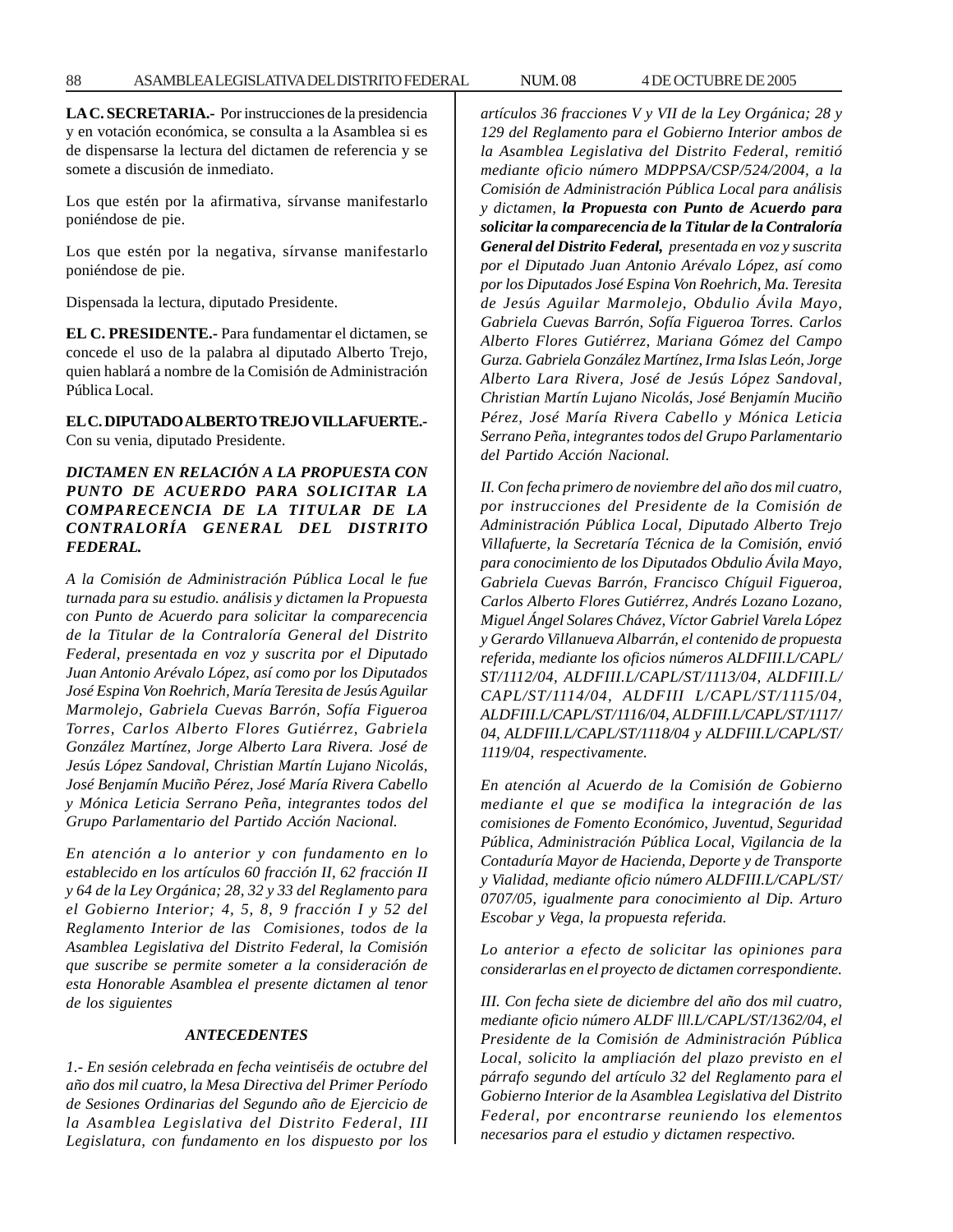*IV. Con fecha nueve de diciembre del año dos mil cuatro, en Sesión Plenaria del Primer Período de Sesiones Ordinarias del Segundo Año de Ejercicio de la Asamblea Legislativa del Distrito Federal, III Legislatura, se aprobó por unanimidad autorizar la prorroga referida, comunicándolo a la Presidencia de la Comisión de Administración Pública Local mediante oficio número MDPPSA/CSP/1121/2004.*

*V. Con fecha veintidós de junio del año dos mil cinco y previa convocatoria realizada en términos de Ley, esta Comisión dictaminadora se reunió para la discusión, estudio y análisis de la propuesta en mención, en el Salón Luis Donaldo Colosio del Recinto Legislativo, ubicado en donceles y Allende s/n, Colonia Centro, Delegación Cuauhtémoc, de esta Ciudad; emitiendo el presente dictamen, de acuerdo a los siguientes:*

# *CONSIDERANDOS*

*PRIMERO.- Que esta Comisión de Administración Pública Local es competente para el estudio, análisis y dictamen del presente asunto. Lo anterior con base en lo dispuesto por los artículos 60 fracción II, 62 fracción II y 64 de la Ley Orgánica; 28 y 32 del Reglamento para el Gobierno Interior, y 4, 5, 8 y 9 fracción I, del Reglamento Interior de las Comisiones, todos de la Asamblea Legislativa del Distrito Federal, y 42 fracción XI del Estatuto de Gobierno del Distrito Federal.*

*SEGUNDO.- La propuesta en estudio fue presentada en los términos siguientes*

# *PROPUESTA CON PUNTO DE ACUERDO PARA SOLICITAR LA COMPARECENCIA DE LA TITULAR DE LA CONTRALORÍA GENERAL DEL DISTRITO FEDERAL.*

*Los suscritos Diputados integrantes de esta Asamblea Legislativa del Distrito Federal. III Legislatura. con fundamento en los artículos 42 fracción XVIII del Estatuto de Gobierno del Distrito Federal, así como 10 fracción XX de la Ley Orgánica, 129 y 144 del Reglamento para el Gobierno Interior, ambos de la Asamblea Legislativa del Distrito Federal, sometemos a la consideración de este cuerpo legislativo. Soberanía el presente punto de acuerdo con base en los siguientes:*

# *ANTECEDENTES*

*1.- Desde que se dieron a conocer los diversos casos de corrupción que fueron fraguados en nuestra ciudad, los Diputados a la Asamblea Legislativa del Distrito Federal no hemos contado con los datos suficientes de las investigaciones llevadas a cabo por las dependencias encargadas de deslindar responsabilidades en dichos eventos.*

*2.- Casos tan sonados como los protagonizados por Octavio Flores Millán, Gustavo Ponce Meléndez, Fátima*

*Mena, entre otros, dan como resultado de que Asamblea Legislativa conozca de parte de la Titular de la Contraloría del Distrito Federal, Federal, los avances realizados en las investigaciones para así, poder coadyuvar conforme a nuestras atribuciones como Diputados en el deslinde de todos y cada uno de los implicados en dichos ilícitos, impulsando junto con las autoridades de los mandatos ciudadanos más importantes que fue otorgado a nuestra investidura, es decir, la fiscalización de la administración pública del Distrito Federal*

*3.- El combate a la corrupción es un tema prioritario para nuestra ciudad. sobre todo después de que se dieron a conocer los eventos en los que se vieron implicados funcionarios públicos y representantes populares Varios toes es después han pasado y sabemos que dentro de las atribuciones legales de la Contraloría General del Gobierno del Distrito Federal no esta la de sancionar penalmente los actos de corrupción, pero si plantear, investigar y fiscalizar el buen desempeño de la función de los servidores públicos, así como en caso de un probable ilícito hacer la denuncia correspondiente ante la autoridad competente.*

*4.- La comparecencia de funcionarios públicos tiene por objeto conocer la actuación de alguna determinada autoridad en un tema de trascendencia cuestión que en el presente caso acontece, toda vez que es necesario conocer la situación jurídica actual de algunos funcionarios y ex-funcionarios públicos que actuaron presumiblemente en actos de corrupción.*

*5.- Ahora bien, si bien es cierto que el artículo 10 fracción XVIII de la Ley Orgánica de la Asamblea Legislativa del Distrito Federal, señala que la Titular de la Contraloría General del Distrito Federal, debe comparecer durante el segundo período ordinario de sesiones, es decir, a partir del próximo mes marzo, también es cierto que dicha comparecencia abarcará el informe anual y general de la situación que guarda dicha dependencia, cuestión que no acontece en la presente solicitud, ya que la comparecencia propuesta será únicamente para tratar la situación jurídica que guardan los casos de corrupción generados en el Distrito Federal específicamente en la Delegación Gustavo A Madero, Tláhuac y la Secretaría de Finanzas.*

# *CONSIDERANDOS*

*1. Que en el Distrito Federal la opinión publica conoció de diversos actos de corrupción, y que por su magnitud e impacto social es indispensable que el propio funciona no público encargado de supervisar el actuar de los funcionarios públicos dé a conocer el avance las acciones y el estado en que se encuentran dichas investigaciones;*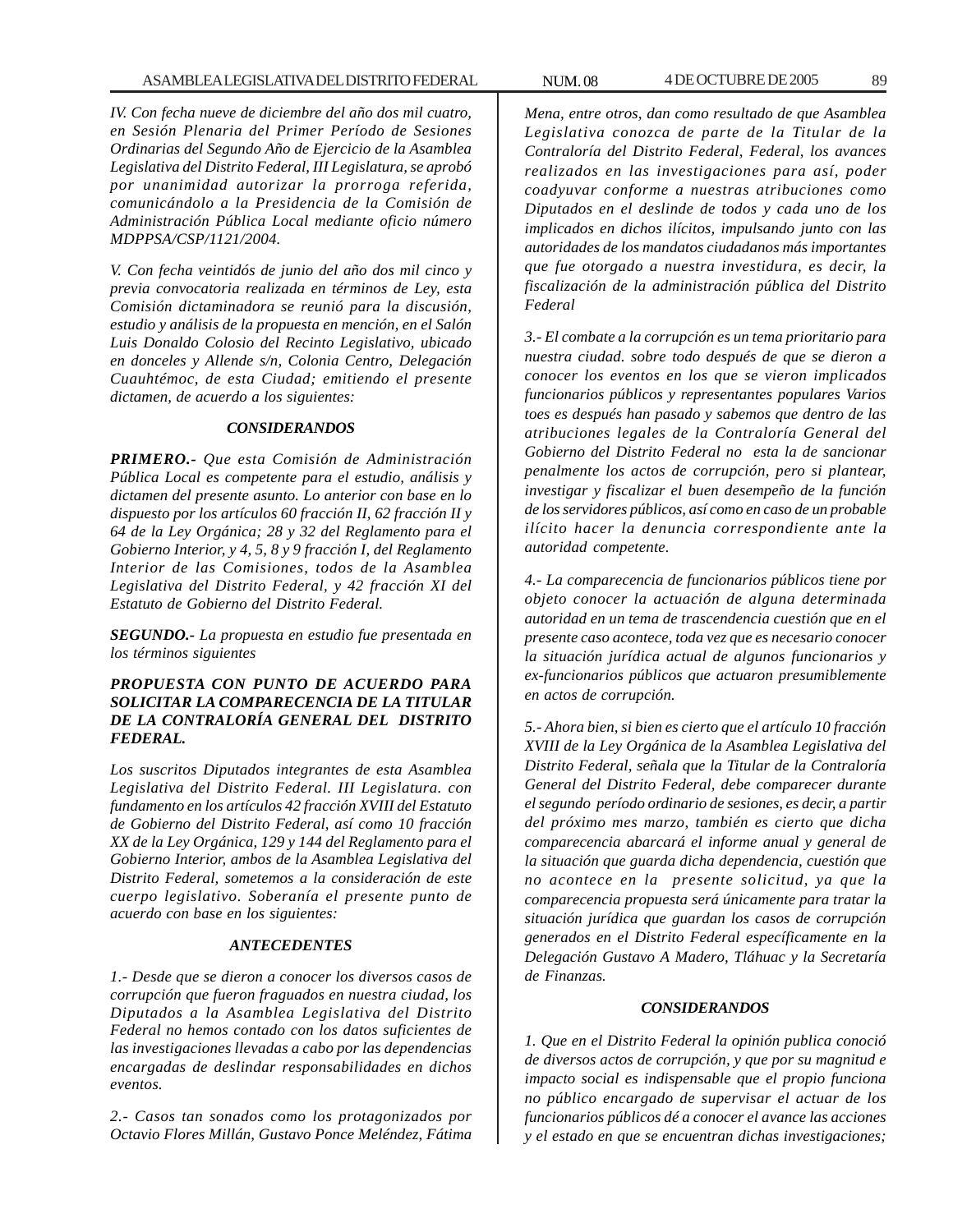*2. Que el combate a la corrupción en la Ciudad de México es de vital importancia ya que garantiza que el ejercicio democrático sea llevarlo a buen término;*

*3. Que es necesario que la Contraloría General del Distrito Federal supervise eficientemente el actuar de los funcionarios públicos, para evitar que en el futuro, se generen actos como los referidos;*

*4. Que ya han pasado varios meses desde que se conocieron los actos de corrupción y los Diputados de este Órgano de Gobierno no hemos tenido la información suficiente de parte de la titular de la Contraloría General;*

*5. Que en concordancia con el tema de transparencia y rendición de cuentas necesitamos estar informados de las acciones que ha tomado la Contraloría, a efecto de coadyuvar en tan importante función que tiene dicha dependencia como es el combate a la corrupción así como para fortalecer los procesos de investigación que aquí son llevarlos*

*6. Que es importante conocer el avance de los procesos administrativos que se están siguiendo en relación a estos actos así como las medidas preventivas que ha implementado dicha dependencia a efecto de que no se repitan ilícitos como los llevados acabo Tláhuac, Gustavo A Madero y la Secretaria de Finanzas.*

*7. Que los actos de corrupción no se deben ocultar, los hechos hablan por sí mismos queremos conocer los procedimientos de control que se aplican en las entidades, dependencias y órganos desconcentrados de la ciudad y dado la falta de información incentiva la especulación, es oportuno informar y clarificar.*

*8. Que existen contradicciones en cuanto a las declaraciones de la C. P. Lujan con respecto a la supuesta exoneración de Octavio Flores Millán y Gustavo Ponce Meléndez en el fraude de 31 millones de pesos llevado a cabo en el órgano político administrativo denominado Gustavo A Madero razón por la cual es necesario conocer de manera formal la situación actual de las investigaciones llevadas ahí a cabo y clarificar a este órgano de gobierno lo que realmente acontece al interior de la Contraloría General respecto a estos importantes actos.*

*9. Que el artículo 42 fracción XVIII del Estatuto de Gobierno del Distrito Federal faculta a la Asamblea Legislativa para citar a comparecer a los servidores públicos de la Administración Pública para que informen al pleno sobre algún asunto concerniente a algún ramo o actividad, razón por la cual en un ánimo democrático, de rendición de cuentas y do transparencia, aunado a la urgencia e importancia del asunto venirnos a solicitar la comparecencia de la C. P. Berta Elena Lujan Uranga. Contralora General del Distrito Federal.*

*Por lo anteriormente expuesto sometemos a consideración de esta Honorable Asamblea el siguiente:*

# *PUNTO DE ACUERDO*

*Único.- Se solícita la comparecencia ante la Comisión de Administración Publica Local, de la titular de la Contraloría General del Distrito Federal. C. P. Berta Elena Lujan Uranga, a efecto de que informe de la situación que guardan las investigaciones sobre los casos de corrupción generados en el Distrito Federal específicamente en la Delegación Gustavo A Madero, Tláhuac y la Secretaría de Finanzas.*

*TERCERO.- Que la propuesta con punto de acuerdo en estudio, tiene corno principal finalidad, solicitar la comparecencia ante la Comisión de Administración Pública Local, de la titular de la Contraloría General del Distrito Federal. C.P. Bertha Elena Lujan Uranga, a efecto de que informe de la situación que guardan las investigaciones sobre los casos de corrupción generados en el Distrito Federal específicamente en la Delegación Gustavo A. Madero, Tláhuac y la Secretaria de Finanzas del Distrito Federal.*

*CUARTO.- Que la Contraloría General es una institución a cargo de la Administración Pública del Distrito Federal, que tiene como función pública el despacho de las materias relativas al control y evaluación de la gestión pública de las Dependencias, Órganos Desconcentrados y Entidades Paraestatales del Distrito Federal, correspondiéndole el despacho de las materias relativas al control y evaluación de la gestión pública de las dependencias, órganos desconcentrados y entidades paraestatales del Distrito Federal, y específicamente entre otras, cuenta con la atribución para conocer e investigar los actos, omisiones o conductas de los servidores públicos que afecten la legalidad, honradez, lealtad, imparcialidad y eficiencia que deben de observar en el desempeño de sus funciones, así como constituir responsabilidades administrativas, y en su caso hacer las denuncias correspondientes ante el Ministerio Público.*

*QUINTO.- Que las atribuciones con que cuenta la Contraloría General del Gobierno del Distrito Federal en materia de evaluación y fiscalización de las Dependencias, Órganos Desconcentrados y Entidades Paraestatales del Distrito Federal, se encuentran las señaladas en el artículo 34 de la Ley Orgánica de la Administración Pública del Distrito Federal, al tenor siguiente:*

*Artículo 34. A la Contraloría General del Distrito Federal corresponde el despacho de las materia relativas al control y evaluación de la gestión publica de las Dependencias Órganos Desconcentrados y Entidades Paraestatales del Distrito Federal.*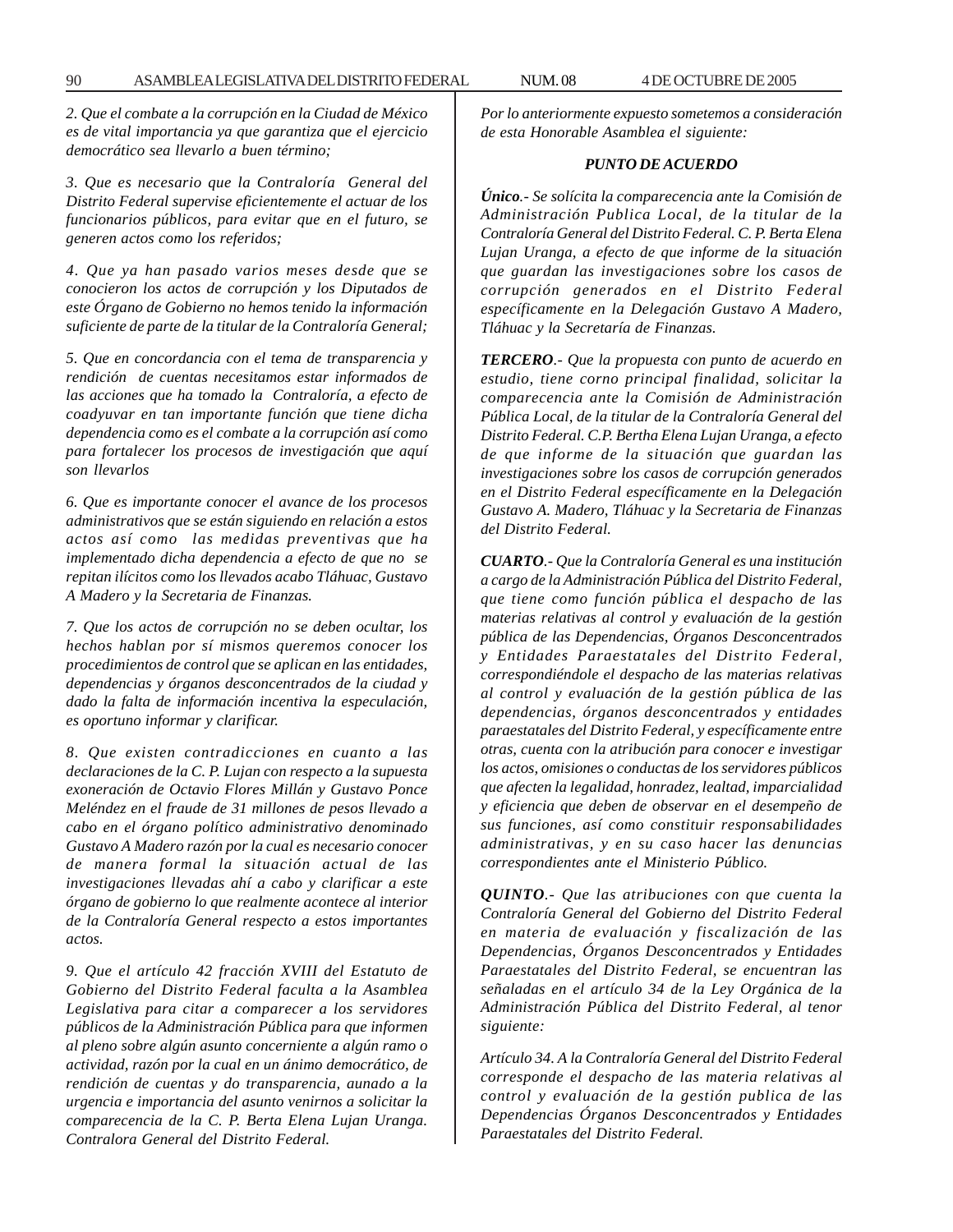*Específicamente cuenta con las siguientes atribuciones:*

- *I. Planear, programar, establecer organizar y coordinar el Sistema de Control y Evaluación del Gobierno del Distrito Federal, manteniendo permanentemente su actualización;*
- *II. Fiscalizar e inspeccionar los ingresos de la Administración Pública del Distrito Federal y su congruencia con el Código Financiero del Distrito Federal, procediendo en su caso ti financiamiento de la responsabilidad administrativa;*
- *III. Fiscalizar e inspeccionar el ejercicio del gasto publico de la Administración Publica del Distrito Federal y su congruencia con el presupuesto de egresos, procediendo en su caso al financiamiento de la responsabilidad administrativa;*
- *IV. Expedir las normas que regulen el funcionamiento de los instrumentos y procedimientos de control de la Administración Pública del Distrito Federal Discrecionalmente podrá requerir d las dependencias competentes la instrumentación de normas complementarias para el ejercicio de sus facultades de control;*
- *V. Coordinar a las Contralorías internas que dependerán de la Contraloría General y que ejercerán funciones de control y fiscalización de las dependencias órganos desconcentrados y entidades paraestatales de la Administración Pública del Distrito Federal, así como emitir los lineamientos para su actuación;*
- *VI. Determinarlos requisitos que debe reunir el personal de los órganos de control interno a que se refiere la fracción anterior, y designar a sus titulares y demás servidores públicos que los Integren;*
- *VII. Vigilar y supervisar el cumplimiento de las normas de control y fiscalización, asesorando y apoyando a los órganos de control interno de las dependencias, órganos desconcentrados, y entidades paraestatales, los que le estarán adscritos jerárquica técnica y funcionalmente;*
- *VIII. Establecer las bases generales para la realización de auditorias en las dependencias órganos desconcentrados y entidades paraestatales, así como realizar a las mismas las auditorias que se requieran en situación o apoyo de sus propios órganos de control;*
- *IX. Verificar el cumplimiento por parte de las dependencias órganos desconcentrados y entidades, paraestatales, de las obligaciones*

*derivadas de las disposiciones en materia de planeación programación, presupuestación, ingresos, financiamiento inversión, deuda, patrimonio, fondos y valores de la propiedad o al cuidado del Gobierno del Distrito Federal procediendo en su caso al fincamiento de responsabilidades administrativas;*

- *X. Planear establecer y coordinar, con la Secretaria de Finanzas y la Oficialía Mayor los sistemas de auto evaluación integral de la información y de seguimiento de la gestión pública;*
- *XI. Realizar dentro del ámbito de su competencia todo tipo de auditorias y evaluaciones a dependencias órganos desconcentrados y entidades paraestatales con el objeto de promover la eficiencia en sus operaciones y verificar el cumplimiento de los objetivos contenidos en sus programas, y formular con base en los resultado de las auditorias, las observaciones y recomendaciones necesarias, estableciendo un seguimiento sistemático de la aplicación de dichas recomendaciones; al efecto, verificará reuniones periódicas con los titulares de las dependencias, órganos desconcentrados y entidades paraestatales, los que deberán informar de las medidas adoptadas al respecto;*
- *XII. Inspeccionar y vigilar directamente o a través de los órganos internos de control que las dependencias, órganos desconcentrados y entidades paraestatales, cumplan con las normas disposiciones en materia de información, estadística, organización, procedimientos sistemas, de registro y contabilidad, contratación y pago de personal, contratación de servicios obra pública, adquisiciones, arrendamientos, conservación, uso, destino. Afectación, enajenación y baja de bienes muebles e inmuebles almacenes y demás activos de la Administración Pública del Distrito Federal, procediendo en su caso, al financiamiento de la responsabilidad administrativa;*
- *XIII. Fiscalizar el ejercicio de los recursos federales derivados de los acuerdos y convenios respectivos ejercidos por las dependencias, órganos desconcentrados y paraestatales, en coordinación con las autoridades federales competentes;*
- *XIV. Fiscalizar el ejercicio de los recursos del Distrito Federal comprometidos en los acuerdos y convenios con entidades federativas en coordinación con los órganos de control competentes.*
- *XV. Verificar que se efectúen en los terminos establecidos la aplicación en entidades paraestatales de los subsidios que otorgue el Gobierno del Distrito Federal;*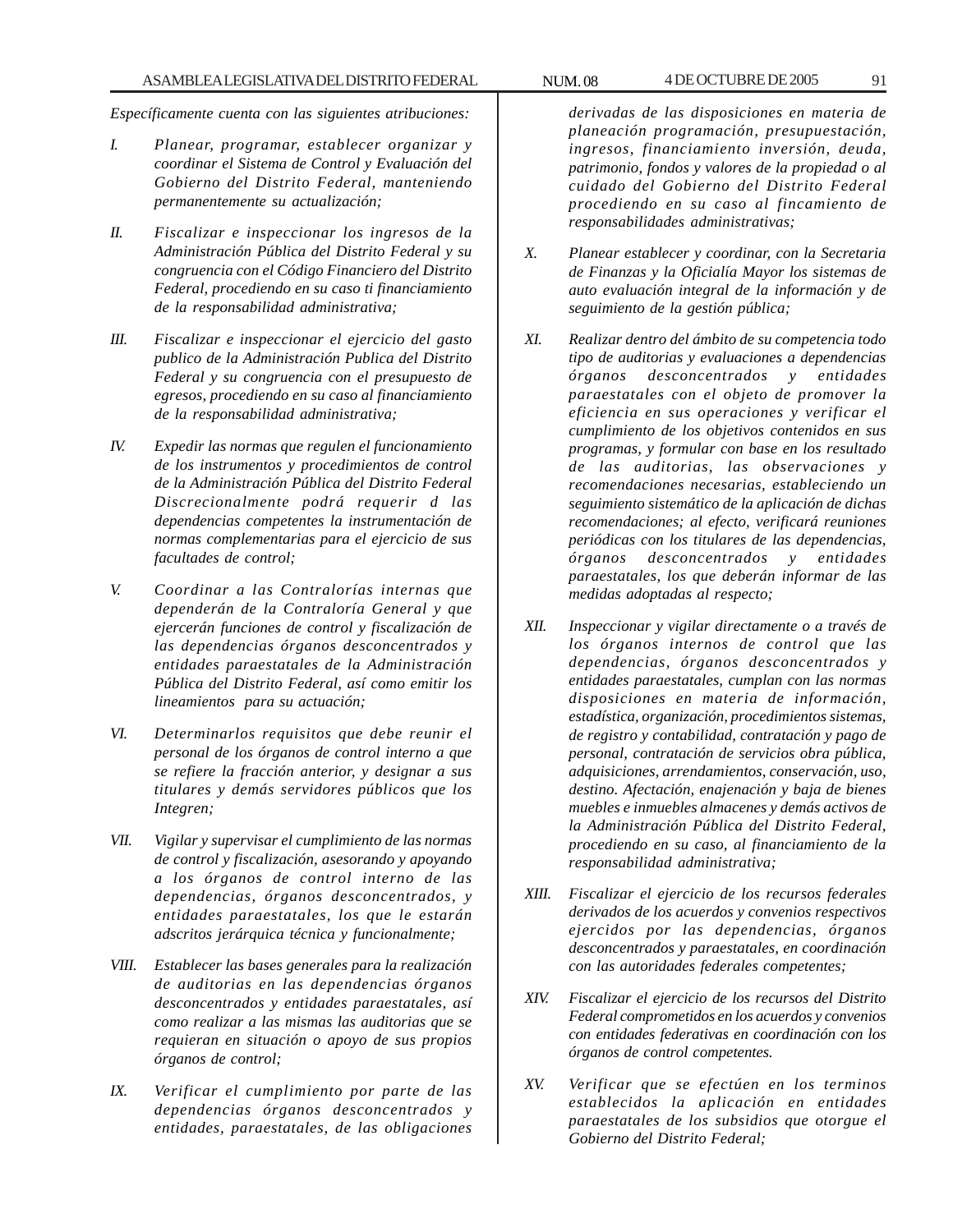# 92 ASAMBLEA LEGISLATIVA DEL DISTRITO FEDERAL NUM. 08 4 DE OCTUBRE DE 2005

- *XVI. Opinar, previamente a su expedición, sobre, la viabilidad y legalidad de los proyectos de normas de contabilidad gubernamental y de control en materia de programación, presupuestación administración de recursos humanos materiales y financieros que elaboren las dependencias correspondientes, así como en materia de contratación de deuda y manejo de fondos y valores que formule la Secretaria de Finanzas;*
- *XVII. Normar, controlar y contratar los servicios de auditores externos que resulten necesarios para cumplir las funciones de revisión y fiscalización;*
- *XVIII. Designar a los comisarios o sus equivalentes en los órganos de vigilancia, en los consejos o juntas de gobierno y administración de las entidades paraestatales;*
- *XIX. Aprobar en caso de que se requiera con forme a las normas y objetivos que establezca la contratación de profesionistas independientes, personas físicas o morales para realizar trabajos en materia de control y evaluación de la gestión publica en las dependencias órganos desconcentrados y entidades paraestatales de la Administración Publica del Distrito Federal;*
- *XX. Celebrar convenios de coordinación previa autorización del Jefe de Gobierno con la Contaduría Mayor de Hacienda de la Asamblea Legislativa, para el establecimiento de los procedimientos necesarios que permitan a ambos órganos el cumplimiento de sus respectivas funciones;*
- *XXI. Verificar y dar seguimiento hasta su conclusión, al cumplimiento de las observaciones y recomendaciones que formule la Contaduría Mayor de Hacienda de la Asamblea Legislativa derivadas de la revisión de la cuenta pública, y en su caso, fincar las responsabilidades administrativas a que haya lugar;*
- *XXII. Verificar y dar seguimiento hasta su conclusión al cumplimiento de las observaciones que formule la Contaduría Mayor de Hacienda de la Cámara de Diputados derivadas de la deuda pública del Gobierno del Distrito Federal y en su caso fincar las responsabilidades, administrativas a que haya lugar;*
- *XXIII. Informar semestralmente al Jefe de Gobierno Distrito Federal sobre el resultado de la evaluación de las dependencias órganos desconcentrados y entidades paraestatales hayan sido objeto de fiscalización, e informar a las*

*autoridades competentes si así fuera requerido el resultado de tales intervenciones;*

- *XXIV. Llevar el registro de los servidores públicos sancionados en el ámbito de la Administración Pública del Distrito Federal, y celebrar convenios de colaboración en la materia previa autorización del Jefe de Gobierno, con la Federación y las entidades federativas;*
- *XXV. Tramitar y resolver las inconformidades que presenten los proveedores o contratistas derivadas, de los procedimientos de adquisición o arrendamiento de bienes muebles prestación de servicios de cualquier naturaleza obras públicas y servicios relacionados con las mismas;*
- *XXVI. Conocer e investigar los actos, omisiones o conductas de los servidores públicos que afecten la legalidad honradez, lealtad, imparcialidad y eficiencia que deben de observar en el desempeño de su empleo cargo o comisión, con motivo de quejas o denuncias de los particulares o servidores públicos o de auditorias practicadas por los órganos de control para constituir responsabilidades administrativas y determinar las sanciones que correspondan en los términos de ley y en su caso, hacer las denuncias correspondientes ante el Ministerio Público prestándole para tal efecto la colaboración que le fuere requerida;*
- *XXVII. Emitir formular y notificar los pliegos de responsabilidades a los servidores públicos que estime en presuntos responsables, a efecto de incoar el procedimiento administrativo correspondiente así como a aquellos servidores públicos a los que una vez valorados los expedientes que le remita la Contaduría Mayor de Hacienda de la Asamblea Legislativa así lo determine;*
- *XXVIII. Intervenir en las actas de entrega-recepción de las unidades administrativas de las dependencias, órganos desconcentrados y de las entidades paraestatales, a fin de verificar que se cumpla con la normatividad aplicable, y en caso de incumplimiento, proceder al fincamiento de la responsabilidad administrativa que proceda;*
- *XXIX. Intervenir en los procesos de licitación de adquisiciones de bienes y servicios y de obra publica para vigilar que se cumpla con las normas y disposiciones aplicables;*
- *XXX. A través del Órgano de Control Interno de la Contraloría General, vigilar el cumplimiento de*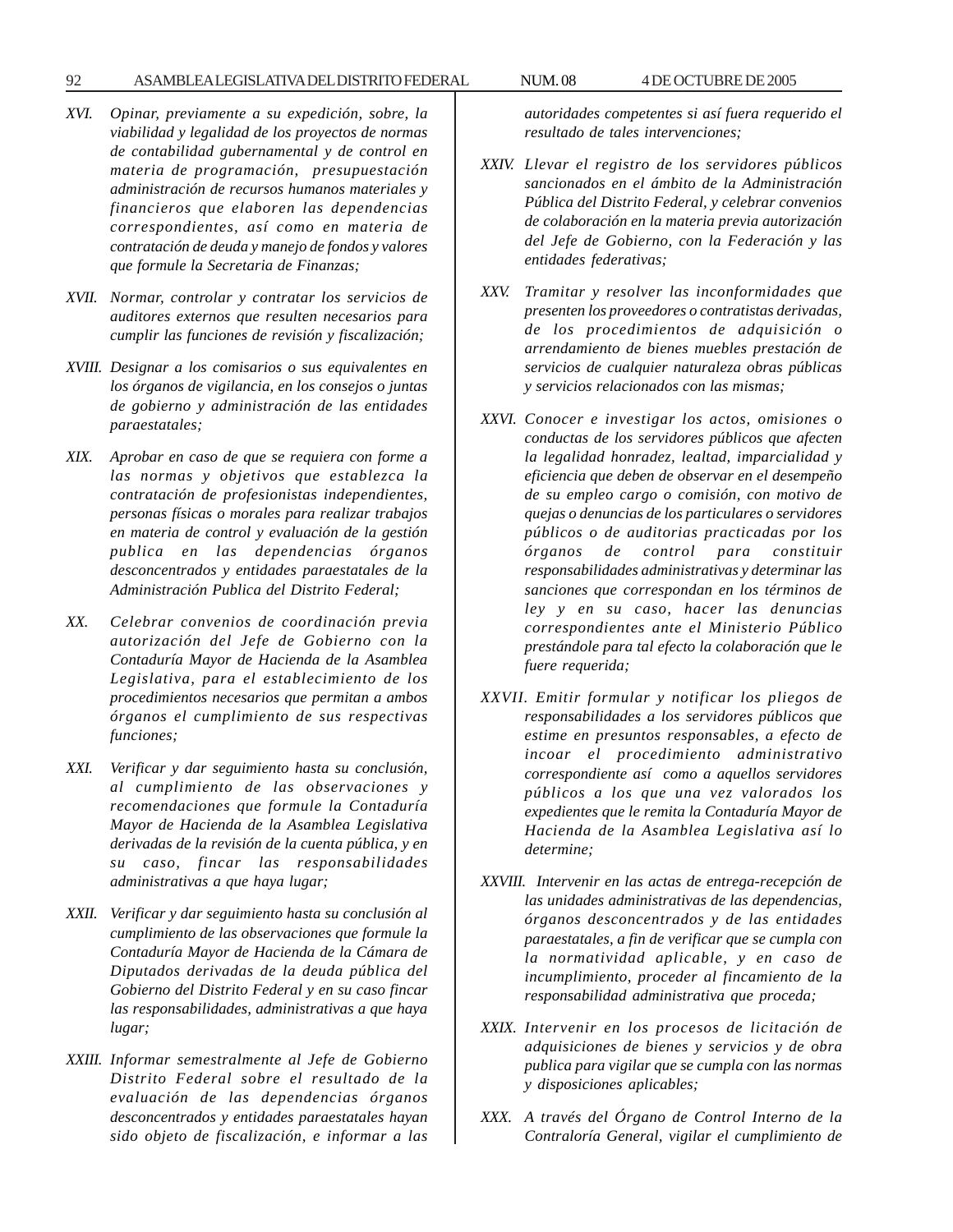*las normas internas de la Contraloría General, constituir las responsabilidades administrativas de su personal aplicándoles las sanciones que correspondan y hacer al efecto las denuncias a que hubiese lugar;*

- *XXXI. Establecer en coordinación con la Oficialía Mayor y la Secretaría de Finanzas políticas y lineamientos en materia de adquisiciones arrendamientos desincorporación de activo, servicios y obra publica de la Administración Publica del Distrito Federal a efecto de eficientar los recursos y transparentar el manejo de los mismos;*
- *XXXII. Intervenir directamente o como coadyuvante, ante las autoridades administrativas o judiciales en todos los asuntos en que la Contraloría General sea parte, cuando tenga interés jurídico o se afecte el patrimonio del Gobierno del Distrito Federal, y estos se encuentren relacionados con las facultades que tiene encomendadas, pudiendo delegar tal atribución, tomando en cuenta la importancia que el asunto revista para el interés publico y;*

*SEXTO.- Que la Administración Pública del Distrito Federal contará con Órganos Político Administrativos en cada demarcación territorial, con autonomía funcional en acciones de gobierno, a los que genéricamente se les denominará Delegaciones del Distrito Federal de conformidad con lo establecido en el articulo 37 de la Ley Orgánica de la Administración Pública del Distrito Federal.*

*SÉPTIMO.- Que la Secretaría de Finanzas del Distrito Federal corno auxiliar del Jefe de Gobierno en el ejercicio de sus atribuciones, le corresponde en términos generales el despacho de las materias relativas al desarrollo de las políticas de ingresos y administración tributaría, la programación, presupuestación y evaluación del gasto público del Distrito Federal, de acuerdo a lo que señalan los artículos 15 y 30 de Ley Orgánica de la Administración Pública del Distrito Federal.*

*OCTAVO.- Que los proponentes señalan la existencia de supuestos casos de corrupción generados en el Distrito Federal, específicamente en la Delegación Gustavo A. Madero, Tláhuac y la Secretaría de Finanzas, por tanto cobra importancia para esta soberanía el estudio de los hechos que dieron lugar al punto de acuerdo en análisis.*

*NOVENO.- Que la Asamblea Legislativa además de ser el órgano de gobierno encargado de legislar en materia local, también debe ser el legítimo defensor de los derechos de los habitantes del Distrito Federal a los cuales representa. Motivo por el cual, es necesario insistir en conocer el avance de los procesos administrativos seguidos*

*en contra de diversos funcionarios públicos de las delegaciones Gustavo A. Madero, Tláhuac, y la Secretaría de Finanzas, que se están llevando a cabo, así como las medidas preventivas que ha implementado la Contraloría General del Gobierno del Distrito Federal para trasparentar el ejercicio de los recursos públicos, y en su caso del seguimiento a las posibles irregularidades en el manejo de los mismo.*

*DÉCIMO.- Que los proponentes del punto de acuerdo en estudio, señalan la existencia de contradicciones en cuanto a las declaraciones de la titular de la Contraloría General del Gobierno del Distrito Federal C.P. Bertha Elena Lujan con respecto a la supuesta exoneración de Octavio Flores Millán y Gustavo Ponce Meléndez en el fraude de treinta y un millones de pesos llevado a cabo en el Órgano Político Administrativo denominado Gustavo A. Madero. Por tanto resulta importante para esta comisión dictaminadora atender la creciente y justificada incertidumbre de los habitantes del Distrito Federal; razón por la cual es necesario conocer de manera formal la situación actual de las investigaciones llevadas a cabo por la Contraloría General del Gobierno del Distrito Federal, ya que en el caso que nos ocupa han rebasado procesos administrativos, e iniciados procedimientos judiciales, motivo por el que la Contraloría General del Distrito Federal debe dentro de sus atribuciones mantener informada a esta Soberanía.*

*UNDÉCIMO.- Que esta comisión dictaminadora se adhiere a la propuesta referida en el sentido de contar con un informe detallado que dé a conocer los avances, las acciones y el estado en que se encuentran las investigaciones sobre los casos de corrupción antes mencionados, para proceder al análisis del mismo y en su momento determinar si la información con que se cuente pudiera ser materia que diera lugar a la comparecencia de la Titular de la Contraloría General del Gobierno del Distrito Federal.*

*DUODÉCIMO.- Que esta Soberanía para el mejor desempeño de sus funciones de vigilancia y fiscalización debe contar previamente con elementos que constituyan la aclaración de los hechos que se mencionan, es por tanto, que esta comisión dictaminadora considera necesario obtener la información fidedigna y oficial relativa a los supuestos actos de corrupción cometidos por funcionarios públicos.*

*DÉCIMO TERCERO.- Que la Asamblea Legislativa del Distrito Federal puede solicitar a la Administración Pública del Distrito Federal para el mejor desempeño de sus funciones, la información y documentación necesaria de conformidad con lo dispuesto en el artículo 13 fracción VII de la Ley Orgánica de la Asamblea Legislativa del Distrito Federal.*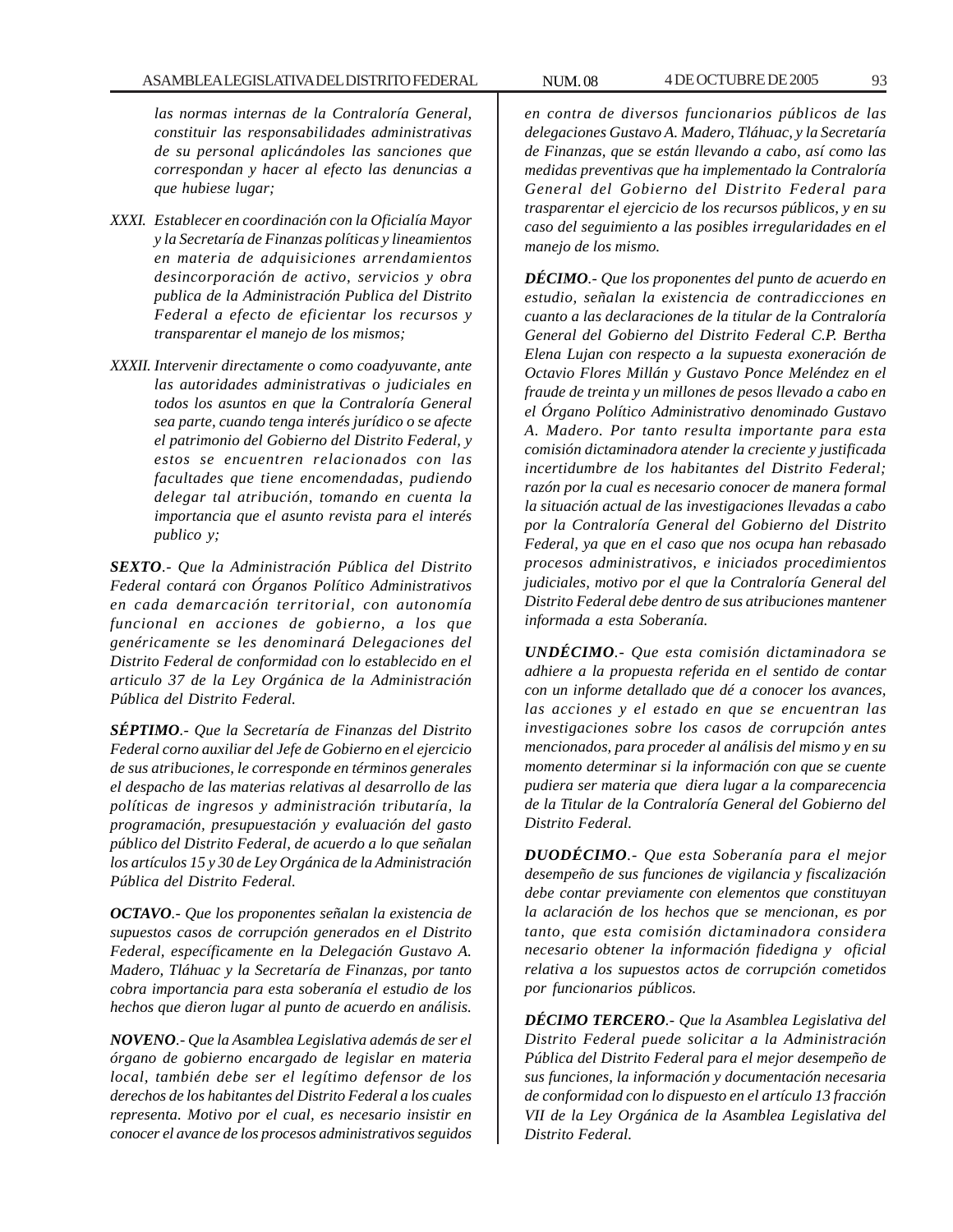*Por lo anteriormente expuesto y en cumplimiento a lo previsto en los artículos 32 y 33 del Reglamento para el Gobierno Interior de la Asamblea Legislativa del Distrito Federal, esta Comisión de Administración Pública Local estima que es de resolverse y se*

#### *RESUELVE*

*PRIMERO.- Se aprueba la Proposición con Punto de Acuerdo presentada por el Diputado Juan Antonio Arévalo López, integrante del Grupo Parlamentario del Partido Acción Nacional, en el sentido de solicitar a la titular de la Contraloría General del Distrito Federal, C.P. Bertha Elena Lujan Uranga, rinda un informe por escrito ante la Comisión de Administración Pública Local de la Asamblea Legislativa del Distrito Federal, en donde deberá explicar a detalle la situación que guardan las investigaciones sobre los supuestos casos de corrupción generados en el Distrito Federal, específicamente en la Delegaciones Gustavo A. Madero y Tláhuac, así como en la Secretaría de Finanzas del Gobierno del Distrito Federal, en el marco de sus atribuciones.*

*SEGUNDO.- Remítase el presente a la Comisión de Gobierno de éste Órgano Legislativo para las comunicaciones oficiales a que haya lugar.*

*TERCERO.- La información solicitada deberá remitirse en diez tantos a las oficinas de la Comisión de Administración Pública Local de la Asamblea Legislativa del Distrito Federal, sito en la calle Venustiano Carranza, número 49, despacho 312 y 313, Colonia Centro, Delegación Cuauhtémoc de esta Ciudad. C.P. 06000, en un plazo no mayor de 72 horas, contado a partir de la notificación de la presente resolución, en un horario de las 09:00 a las 18:00 horas de lunes a viernes.*

*Dado en la Asamblea Legislativa del Distrito Federal, III Legislatura.*

*Firman por la Comisión de Administración Pública Local: Dip. Alberto Trejo Villafuerte, Presidente; Dip. Obdulio Ávila Mayo, Secretario; Dip. Arturo Escobar Y Vega, Integrante; Dip. Gerardo Villanueva Albarrán, Integrante; Dip. Carlos Alberto Flores Gutiérrez, Integrante; Dip. Víctor Gabriel Varela López, Integrante Dip. Francisco Chiguil Figueroa, Integrante; Dip. Andrés Lozano Lozano, Integrante; Dip. Miguel Angel Solares Chávez, Integrante.*

Es cuanto, diputado Presidente.

**EL C. PRESIDENTE.-** Está a discusión el dictamen. Se abre el registro de oradores. ¿Oradores en contra?

¿Alguna o algún diputado desea razonar su voto?

Proceda la Secretaría a recoger la votación nominal del dictamen en lo general y en lo particular en un solo acto.

**LA C. SECRETARIA.-** Se va a proceder a recoger la votación nominal del dictamen en lo general y en lo particular en un solo acto.

De conformidad con lo establecido por el artículo 131 del Reglamento para el Gobierno Interior de la Asamblea, se solicita a la Coordinación de Servicios Parlamentarios hacer el anuncio correspondiente a efecto de que los diputados presentes puedan emitir su voto.

Se solicita a los diputados que al emitir su voto lo hagan en voz alta diciendo su nombre y apellido, añadiendo la expresión ''en pro'', ''en contra'' o ''abstención''. El de la voz recogerá la votación. Comenzamos de derecha a izquierda.

### **(Votación Nominal)**

Jesús López, a favor.

Obdulio Ávila, en pro.

Rafael Hernández Nava, en contra.

Emilio Fernández, en abstención.

Aleida Alavez, a favor.

José Jiménez, en contra.

María de Lourdes Rojo e Incháustegui, en pro.

Adrián Pedrozo Castillo, en pro.

Andrés Lozano Lozano, en pro.

Guadalupe Chavira, en pro.

Araceli Vázquez Camacho, abstención.

Silvia Oliva Fragoso, en pro.

Sara Figueroa, en pro.

Benjamín Muciño, en pro.

Gabriela González, en pro.

Mariana Gómez del Campo, en pro.

Sofía Figueroa, en pro.

Irma Islas, en pro.

Jorge Lara, a favor.

Alejandra Barrales, en pro.

Reyes Gámiz, a favor.

Lorena Villavicencio, a favor.

Alfredo Hernández Raigosa, a favor.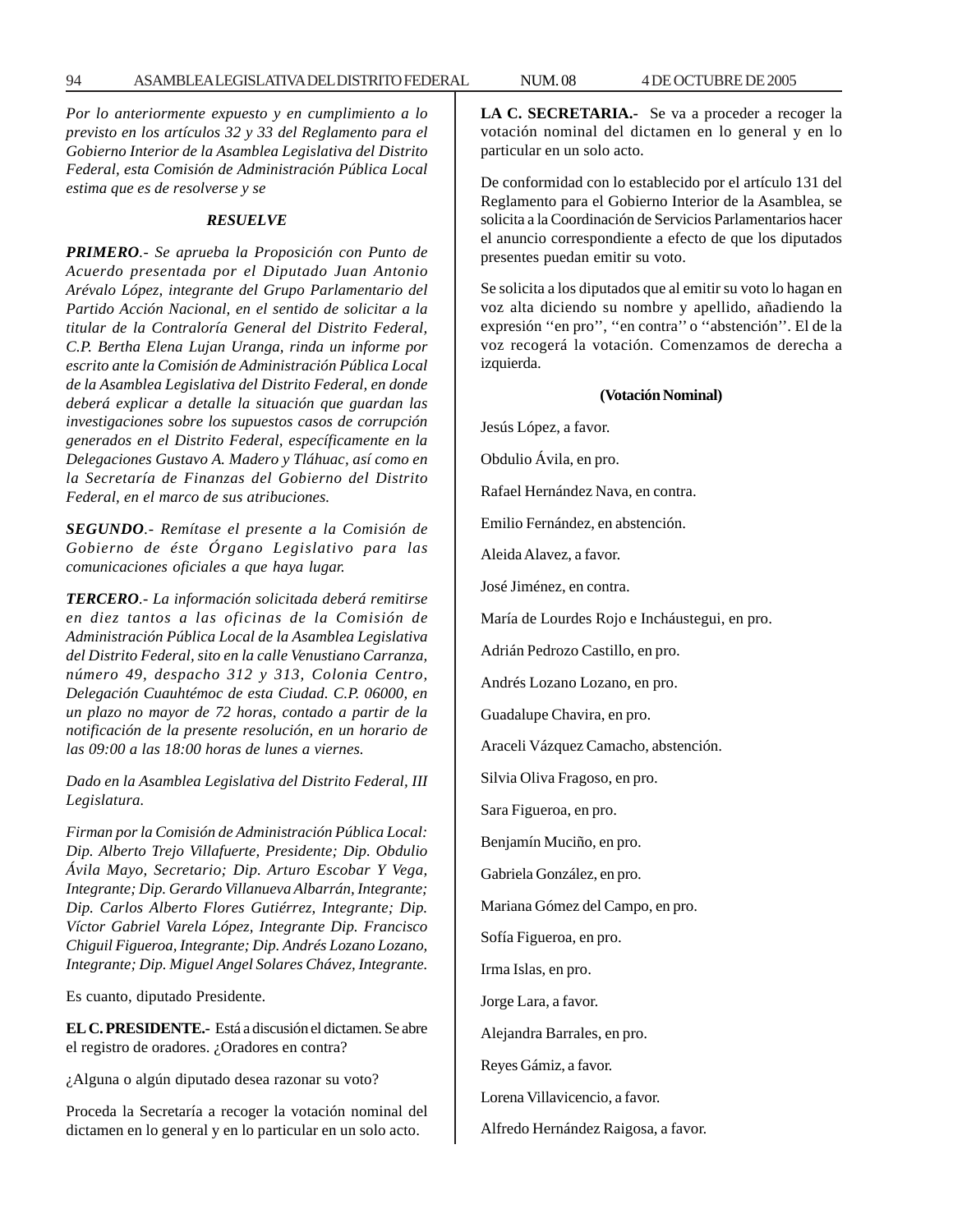lugar.

| Francisco Chiguil, en pro.                                                                                                                                                                                                                                                                                                                                                                      | El siguiente punto del orden del día es la discusión y en su<br>caso aprobación del dictamen que presenta la Comisión de<br>Administración Pública Local a la propuesta con punto de                                                                                                                                                                                                                                                                                                                              |  |
|-------------------------------------------------------------------------------------------------------------------------------------------------------------------------------------------------------------------------------------------------------------------------------------------------------------------------------------------------------------------------------------------------|-------------------------------------------------------------------------------------------------------------------------------------------------------------------------------------------------------------------------------------------------------------------------------------------------------------------------------------------------------------------------------------------------------------------------------------------------------------------------------------------------------------------|--|
| Rodolfo Covarrubias, a favor.                                                                                                                                                                                                                                                                                                                                                                   |                                                                                                                                                                                                                                                                                                                                                                                                                                                                                                                   |  |
| Elio Bejarano, en pro.                                                                                                                                                                                                                                                                                                                                                                          | acuerdo para solicitar a comparecer al Licenciado Cesar                                                                                                                                                                                                                                                                                                                                                                                                                                                           |  |
| Alberto Trejo Villafuerte, en pro.                                                                                                                                                                                                                                                                                                                                                              | Yáñez Centeno, Coordinador General de Comunicación<br>Social del Gobierno del Distrito Federal y se solicite<br>información respecto al tema a diversas autoridades también<br>del Gobierno del Distrito Federal.                                                                                                                                                                                                                                                                                                 |  |
| Lourdes Alonso, en pro.                                                                                                                                                                                                                                                                                                                                                                         |                                                                                                                                                                                                                                                                                                                                                                                                                                                                                                                   |  |
| Higinio Chávez, a favor.                                                                                                                                                                                                                                                                                                                                                                        | En virtud de que el dictamen fue distribuido en términos de                                                                                                                                                                                                                                                                                                                                                                                                                                                       |  |
| González Maltos, a favor.                                                                                                                                                                                                                                                                                                                                                                       | lo dispuesto por el artículo 118 del Reglamento, proceda la<br>Secretaría a consultar a la Asamblea en votación económica<br>si se dispensa la lectura del mismo y se somete a discusión                                                                                                                                                                                                                                                                                                                          |  |
| Jorge García Rodríguez, a favor.                                                                                                                                                                                                                                                                                                                                                                |                                                                                                                                                                                                                                                                                                                                                                                                                                                                                                                   |  |
| José Medel Ibarra, a favor.                                                                                                                                                                                                                                                                                                                                                                     | de inmediato.                                                                                                                                                                                                                                                                                                                                                                                                                                                                                                     |  |
| Claudia Esqueda, a favor.                                                                                                                                                                                                                                                                                                                                                                       | LA C. SECRETARIA.- Por instrucciones de la presidencia<br>y en votación económica, se consulta a la Asamblea si es                                                                                                                                                                                                                                                                                                                                                                                                |  |
| Gerardo Villanueva, a favor.                                                                                                                                                                                                                                                                                                                                                                    | de dispensarse la lectura del dictamen de referencia y se                                                                                                                                                                                                                                                                                                                                                                                                                                                         |  |
| Rigoberto Nieto, a favor.                                                                                                                                                                                                                                                                                                                                                                       | somete a discusión de inmediato.                                                                                                                                                                                                                                                                                                                                                                                                                                                                                  |  |
| Efraín Morales, a favor.                                                                                                                                                                                                                                                                                                                                                                        | Los que estén por la afirmativa, sírvanse manifestarlo<br>poniéndose de pie.                                                                                                                                                                                                                                                                                                                                                                                                                                      |  |
| Juventino Rodríguez, en pro.                                                                                                                                                                                                                                                                                                                                                                    | Los que estén por la negativa, sírvanse manifestarlo<br>poniéndose de pie.                                                                                                                                                                                                                                                                                                                                                                                                                                        |  |
| Víctor Varela, en pro.                                                                                                                                                                                                                                                                                                                                                                          |                                                                                                                                                                                                                                                                                                                                                                                                                                                                                                                   |  |
| María Elena Torres, a favor.                                                                                                                                                                                                                                                                                                                                                                    | Dispensada la lectura, diputado Presidente.                                                                                                                                                                                                                                                                                                                                                                                                                                                                       |  |
| Alfredo Carrasco, a favor.                                                                                                                                                                                                                                                                                                                                                                      | EL C. PRESIDENTE.- Para fundamentar el dictamen, se<br>concede el uso de la palabra al diputado Alberto Trejo a<br>nombre de la Comisión de Administración Pública Local.                                                                                                                                                                                                                                                                                                                                         |  |
| Julio Escamilla, a favor.                                                                                                                                                                                                                                                                                                                                                                       |                                                                                                                                                                                                                                                                                                                                                                                                                                                                                                                   |  |
| LA C. SECRETARIA.- ¿Faltó alguna o algún diputado de<br>emitir su voto?                                                                                                                                                                                                                                                                                                                         | EL C. DIPUTADO ALBERTO TREJO VILLAFUERTE.-<br>Con su venia, diputado Presidente.                                                                                                                                                                                                                                                                                                                                                                                                                                  |  |
| Héctor Guijosa, en pro.                                                                                                                                                                                                                                                                                                                                                                         | DICTAMEN QUE PRESENTA LA COMISIÓN DE                                                                                                                                                                                                                                                                                                                                                                                                                                                                              |  |
| LA C. SECRETARIA.- ¿Faltó alguna o algún diputado de<br>emitir su voto?                                                                                                                                                                                                                                                                                                                         | ADMINISTRACIÓN PÚBLICA LOCAL RESPECTO A<br>LA PROPUESTA CON PUNTO DE ACUERDO PARA<br>SOLICITAR A COMPARECER AL LICENCIADO                                                                                                                                                                                                                                                                                                                                                                                         |  |
| Se va proceder a recoger la votación de la Mesa Directiva.                                                                                                                                                                                                                                                                                                                                      | CÉSAR YÁÑEZ CENTENO, COORDINADOR                                                                                                                                                                                                                                                                                                                                                                                                                                                                                  |  |
| María Teresita Aguilar, a favor.                                                                                                                                                                                                                                                                                                                                                                | GENERAL DE COMUNICACIÓN SOCIAL DEL<br><b>GOBIERNO DEL DISTRITO FEDERAL Y SE SOLICITE</b><br><b>INFORMACIÓN RESPECTO AL TEMA A DIVERSAS</b><br>AUTORIDADES TAMBIÉN DEL GOBIERNO DEL<br><b>DISTRITO FEDERAL.</b>                                                                                                                                                                                                                                                                                                    |  |
| Julio César Moreno, en pro.                                                                                                                                                                                                                                                                                                                                                                     |                                                                                                                                                                                                                                                                                                                                                                                                                                                                                                                   |  |
| José María Rivera, a favor.                                                                                                                                                                                                                                                                                                                                                                     |                                                                                                                                                                                                                                                                                                                                                                                                                                                                                                                   |  |
| LA C. SECRETARIA.- Diputado Presidente, el resultado<br>de la votación es el siguiente: 41 votos a favor, 2 votos en<br>contra, 2 abstenciones.                                                                                                                                                                                                                                                 | HONORABLE ASAMBLEA LEGISLATIVA DEL DISTRITO<br><b>FEDERAL:</b>                                                                                                                                                                                                                                                                                                                                                                                                                                                    |  |
| EL C. PRESIDENTE.- En consecuencia, se aprueba el<br>dictamen que presentó la Comisión de Administración<br>Pública Local a la propuesta con punto de acuerdo para<br>solicitar la comparecencia de la titular de la Contraloría<br>General del Distrito Federal.<br>Remítase a la Comisión de Gobierno de este órgano<br>legislativo para las comunicaciones legales a que haya<br>$ln \alpha$ | A la Comisión de Administración Pública Local le fue<br>turnada para su análisis y dictamen, la propuesta con<br>Punto de Acuerdo para solicitar a comparecer al<br>Licenciado César Yáñez Centeno, Coordinador General<br>de Comunicación Social del Gobierno del Distrito<br>Federal y se solicite información respecto al tema a<br>diversas autoridades también del Gobierno del Distrito<br>Federal; presentada por el Diputado Jorge Alberto Lara<br>Rivera y signada igualmente por los diputados Gabriela |  |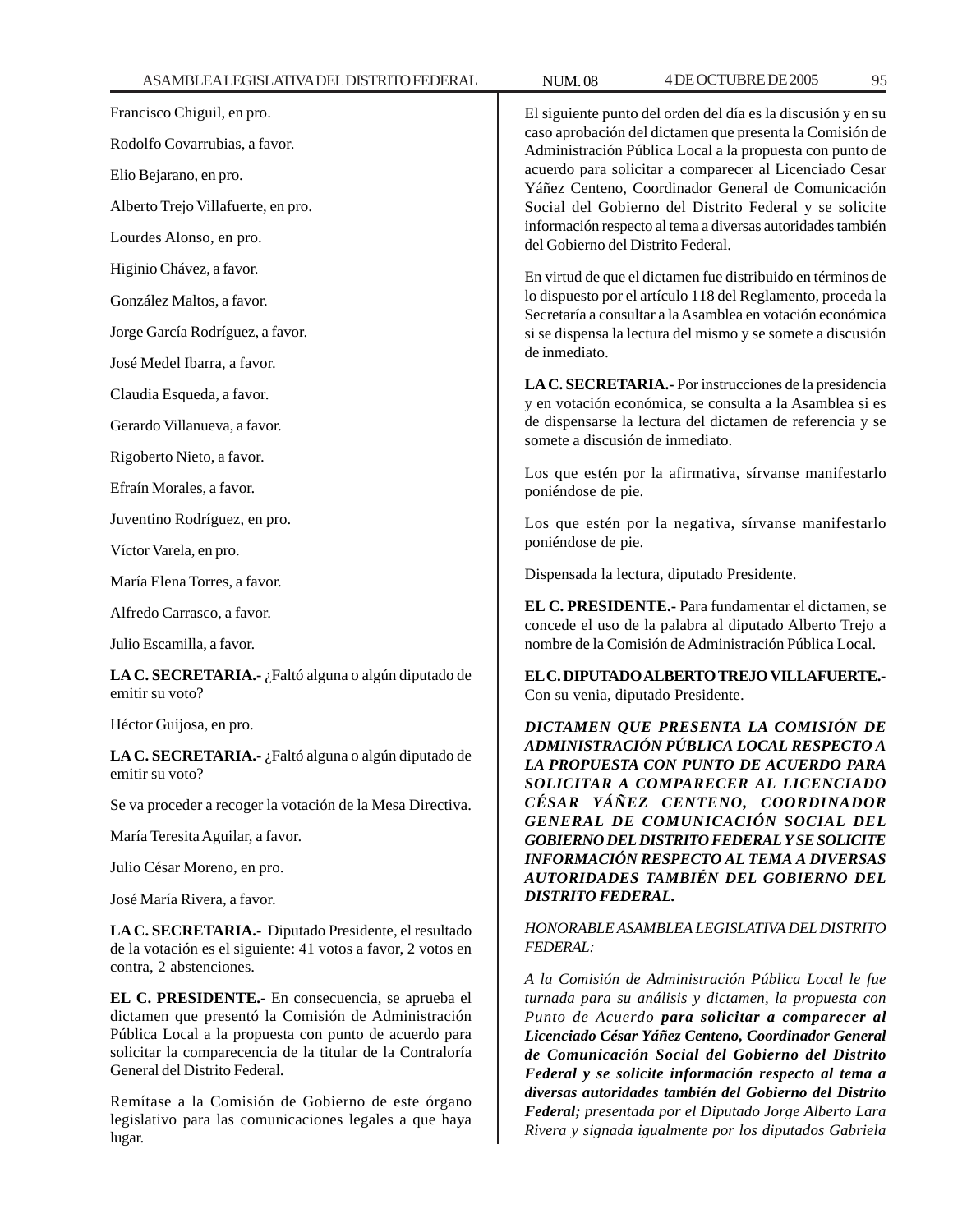*Cuevas Barrón, Sofía Figueroa Torres y Mónica Serrano Peña, integrantes del Grupo Parlamentario del Partido Acción Nacional.*

*En atención a lo anterior y con fundamento en lo establecido en los artículos 60 fracción II, 62 fracción II y 64 de la Ley Orgánica; 28, 32 y 33 del Reglamento para el Gobierno Interior; 4, 5, 8, 9 fracción I y 52 del Reglamento Interior de las Comisiones, todos de la Asamblea Legislativa del Distrito Federal, la Comisión que suscribe se permite someter a la consideración de esta Honorable Asamblea el presente dictamen al tenor de los siguientes*

#### *ANTECEDENTES*

*PRIMERO.- Mediante oficio número MDDP/PRSA/CSP/ 0350/2005, de fecha dos de marzo del año dos mil cinco, la Presidencia de la Mesa Directiva de la Diputación Permanente del Primer Receso del Segundo Año de Ejercicio de la Asamblea Legislativa del Distrito Federal, III Legislatura, con fundamento en lo dispuesto por los artículos 36 fracciones V y VII de la Ley Orgánica, 28 y 130 del Reglamento para el Gobierno Interior, ambos de la Asamblea Legislativa del Distrito Federal, turno para análisis y dictamen a la Comisión de Administración Pública Local, la propuesta con Punto de Acuerdo para solicitar a comparecer al Licenciado César Yáñez Centeno, Coordinador General de Comunicación Social del Gobierno del Distrito Federal y se solicite información respecto al tema a diversas autoridades también del Gobierno del Distrito Federal; presentada por el Diputado Jorge Alberto Lara Rivera y signada igualmente por los diputados Gabriela Cuevas Barrón, Sofía Figueroa Torres y Mónica Serrano Peña integrantes del Grupo Parlamentario del Partido Acción Nacional.*

*SEGUNDO.- Por instrucciones del Presidente de la Comisión de Administración Pública Local, Diputado Alberto Treja Villafuerte, la Secretaría Técnica de la Comisión de Administración Pública Local, envió para conocimiento de los Diputados Obdulio Ávila Mayo, Gabriela Cuevas Barrón, Carlos Alberto Flores Gutiérrez, Francisco Chíguil Figueroa, Miguel Ángel Solares Chávez, Andrés Lozano Lozano, Gerardo Villanueva Albarrán y Víctor Gabriel Varela López, el contenido de propuesta referida, mediante los oficios número ALDF III.L/CAPL/ST/0326/05, ALDFIII.L/CAPL/ST/0327/05, ALDFIII.L/CAPL/ST/0328/05, ALDF III.L/CAPL/ST/0329/ 05, ALDF III.L/CAPL/ST/0330/05, ALDF III.L/CAPL/ST/ 0331/05, ALDF III L/CAPL/ST/0332/05 y ALDF III.L/CAPL/ ST/0333/05, respectivamente.*

*En atención al Acuerdo de la Comisión de Gobierno mediante el que se modifica la integración de las comisiones de Fomento Económico, Juventud, Seguridad Pública, Administración Pública Local, Vigilancia de la* *Contaduría Mayor de Hacienda, Deporte y de Transporte y Vialidad, mediante oficio número ALDF III.L/CAPL/ST/ 0680/05, igualmente para conocimiento al Dip. Arturo Escobar y Vega, la propuesta referida.*

*Lo anterior a efecto de solicitar las opiniones para considerarlas en el proyecto de dictamen correspondiente.*

*TERCERO.- Mediante oficio número ALDF III.L/CAPL/ ST/419/05, de fecha cuatro de abril del año dos mil cinco y con fundamento en lo establecido por el artículo 32 párrafo segundo del Reglamento para el Gobierno Interior de la Asamblea Legislativa del Distrito Federal, la Presidencia de la Comisión de Administración Pública Local, solicitó a la Mesa Directiva de la Asamblea Legislativa del Distrito Federal, III Legislatura, la ampliación del plazo previsto, toda vez que esta dictaminadora se encontraba reuniendo los elementos necesarios para el estudio y dictamen respectivo.*

*CUARTO.- A través del oficio número MDSPSA/CSP/ 0182/2005, de fecha doce de abril del año dos mil cinco, la Presidencia de la Mesa Directiva del Segundo Periodo de Sesiones Ordinarias del Segundo Año de Ejercicio, comunicó a la Presidencia de la Comisión de Administración Pública Local que en sesión celebrada en esa fecha, se aprobó por unanimidad autorizar la ampliación del plazo para dictaminar la propuesta con punto de acuerdo citada.*

*QUINTO.- Con fecha veintidós de junio del año dos mil cinco y previa convocatoria realizada en términos de Ley, esta Comisión dictaminadora se reunió para la discusión, estudio y análisis de la propuesta en mención, en el Salón Luis Donaldo Colosio del Recinto Legislativo, ubicado en donceles y Allende s/n, Colonia Centro, Delegación Cuauhtémoc, de esta Ciudad, emitiendo el presente dictamen, de acuerdo a los siguientes:*

#### *CONSIDERANDOS*

*PRIMERO.- Que esta Comisión de Administración Pública Local es competente para el estudio, análisis y dictamen del presente asunto. Lo anterior con base en lo dispuesto por los artículos 60 fracción II, 62 fracción II y 64 de la Ley Orgánica; 28 y 32 del Reglamento para el Gobierno Interior, y 4, 5, 8 y 9 fracción I, del Reglamento Interior de las Comisiones, todos de la Asamblea Legislativa del Distrito Federal, y 42 fracción XI del Estatuto de Gobierno del Distrito Federal.*

*SEGUNDO.- La propuesta materia de este dictamen fue presentada en los términos siguientes:*

*DIP. ALEIDA ALAVEZ RUIZ PRESIDENTA DE LA MESA DIRECTIVA DE LA DIPUTACIÓN PERMANENTE, PRESENTE.*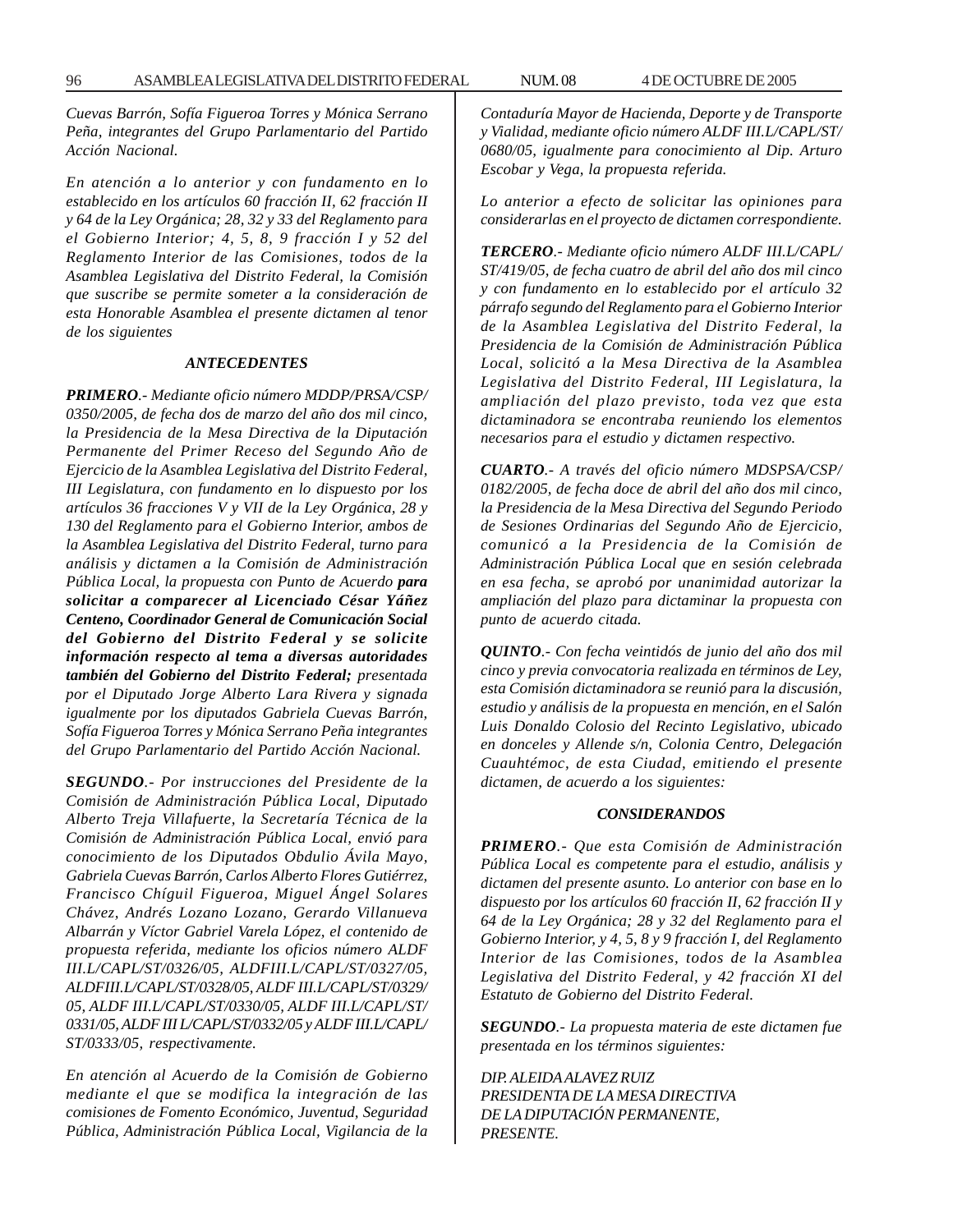*Con fundamento en el artículo 17 fracción VI de la Ley Orgánica de la Asamblea Legislativa del Distrito Federal, 130 del Reglamento para el Gobierno Interior de la Asamblea Legislativa del Distrito Federal, los signantes Diputados integrantes del Grupo Parlamentario del Partido Acción Nacional, en la Asamblea Legislativa del Distrito Federal, sometemos a consideración del Pleno la siguiente PROPUESTA CON PUNTO DE ACUERDO PARA SOLICITAR A COMPARECER AL LICENCIADO CÉSAR YÁÑEZ CENTENO, COORDINADOR GENERAL DE COMUNICACIÓN SOCIAL DEL GOBIERNO DEL DISTRITO FEDERAL Y SE SOLICITE INFORMACIÓN RESPECTO AL TEMA A DIVERSAS AUTORIDADES TAMBIÉN DEL GOBIERNO DEL DISTRITO FEDERAL, conforme a los siguientes:*

## *ANTECEDENTES*

*Con fecha 12 de Agosto de 2004, mediante oficio ALDF/ GCB/150/04, se solicitó ante la Jefatura de Gobierno del Distrito Federal, se atendiera a través de la Oficina de Información Pública de la propia dependencia a la solicitud de información respecto del tema de ''Gastos realizados en medios como son prensa, radio y televisión'', a la cual se le dio respuesta con fecha 10 de noviembre de 2004, mediante oficio JGDF/OIP/088/04 en el cual se respondía propiamente a los gastos efectuados desde el año 2000 y hasta julio de 2004.*

*Así mismo con fecha 20 de enero de 2005, se solicitó ante la misma dependencia mediante oficio ALDF/GCB/202/ 05 se sirvieran ampliar la misma información desde agosto de 2004 y hasta la fecha de la presentación de a solicitud, misma que respondió hasta diciembre de 2004, cuales habían sido los gastos erogados para los mismos rubros que en la solicitud anterior misma que fue respondida por la propia oficina de Información Pública del Gobierno del Distrito Federal, mediante oficio JGDF/OIP/021/05 de fecha 16 de febrero de 2005.*

*Al analizar dichas respuestas a las solicitudes de información en comento y compararlas con el Gasto Público efectuado y que obra en la información entregada por el Gobierno del Distrito Federal, se desprende que del año 2001 al año 2004 según la respuesta a las solicitudes de información anteriormente mencionadas, el Gobierno del Distrito Federal gastó en medios de comunicación como son radio, prensa y televisión \$1035 millones, 133 mil, 622 pesos, y según la información reportada en la Cuenta Pública se gasto \$1274 millones, 347 mil, 970.15 pesos.*

*De lo anterior se concluye que existe una variación de \$239 millones, 214 mil, 347.34 pesos, equivalente a un 18.8% de diferencia entre ambos datos, lo cual denota consistentes incongruencias al respecto, y sin duda se pueden obtener algunas conclusiones relevantes de esta*

*información ya sea que se subestimo el gasto que fue informado directamente por el Jefe de Gobierno, en todos y cada uno de los años del período analizado, o que se defraudo a la hacienda local, al incrementar deliberadamente el monto de los gastos realizados en Comunicación Social, cuando en realidad las erogaciones por ese concepto que se encuentran documentadas fueron menores y en a Cuenta Pública se reportaron gastos no efectuados.*

*En cualquier caso, es absolutamente indispensable que se aclare el origen de las diferencias y se precise el monto de lo ejercido en esta actividad en los últimos 4 años.*

*Aunado a lo anterior hemos de considerar que existen aún más incongruencias dentro del Gobierno del Distrito Federal, pues además de las diferencias entre las cantidades de cada una de las fuentes de información, desde el 15 de noviembre de 2004 y publicado en la Gaceta Oficial del Gobierno del Distrito Federal número 120, se clasificó como información de acceso restringido en sus modalidades de reservada y confidencial, entre otras, el gasto en medios, y aún con esa determinación se entregó dicha información.*

*Concretamente, se relaciona como confidencial los contratos vigentes de publicidad del Gobierno del Distrito Federal, en términos de lo dispuesto por los artículos 23 fracciones I y XI; 24 fracción III de la Ley de Transparencia y Acceso a la Información Pública del Distrito Federal.*

*Cabe aclarar que no se actualiza ninguna de las hipótesis a que se refiere la citada Ley, para considerar como reservada la información de los contratos de comunicación social por un periodo de diez años, contados a partir de la publicación de la Gaceta Oficial.*

*Igualmente, no se puede sostener en modo alguno que debe ser información reservada porque se compromete la Seguridad Pública Nacional o del Distrito Federal (artículo 23 fracción I); ni se trata de procedimientos de responsabilidad de los servidores públicos, en tanto no se haya dictado 7, resolución administrativa definitiva, a menos que ya se haya procedido en contra del titular de esta área y no se haya hecho del conocimiento de la ciudadanía.*

*Menos aún podría suponerse, como reservada, a partir de que su clasificación permite salvaguardar el interés del Estado o el derecho de terceros (fracción III. Del articulo 24).*

*Si alguna información debe ser publica es precisamente la que tiene que ver con la que se destina a cubrir el gasto de Comunicación Social cuyo objeto os el ''difundir los planes y acciones de gobierno''.*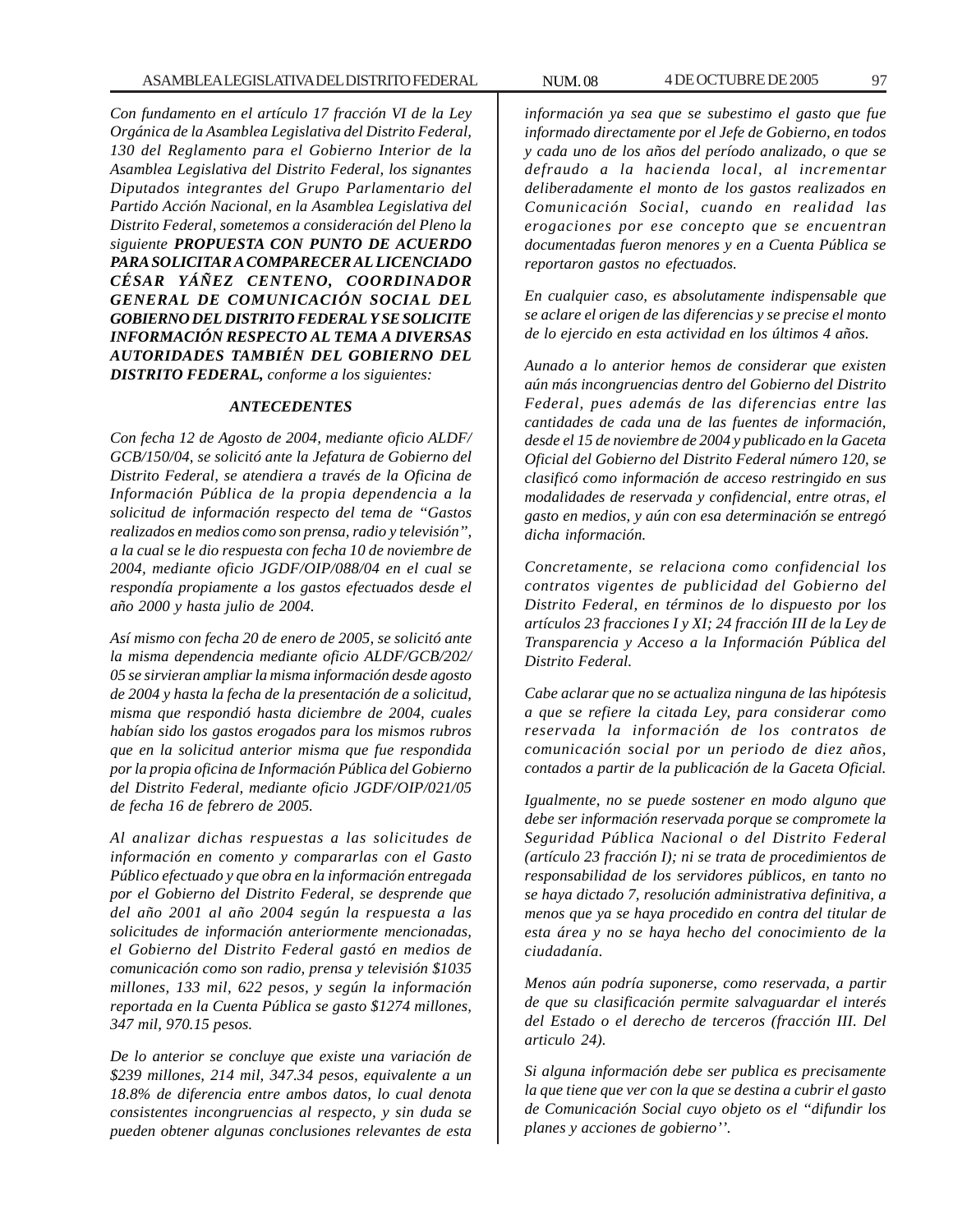*Además de las presuntas violaciones enunciadas anteriormente. También podría estarse incurriendo en violaciones al Código Financiero para el Distrito Federal respecto al cumplimiento de los procesos y procedimientos conducentes y necesarios para el pago y liquidación de cuentas por orden del Gasto Público, en términos de lo dispuesto por los artículos 378 y 379 de dicho Código,*

*ARTÍCULO 378. Todas las erogaciones se harán por medio de una cuenta por liquidar certificada, la cual deberá ser autorizada por el servidor público facultado para ello, o bien, éste podrá encomendar por escrito a autorización referida a otro servidor público, conforme a las reglas de carácter general que emita la Secretaría.*

*ARTÍCULO 379. Las cuentas por liquidar certificadas cumplirán con los requisitos que establezcan las reglas de carácter general, que con apego a lo dispuesto en este Código, emita la Secretaría para los procedimientos del ejercicio presupuestal.*

*En cambio, el ''Acuerdo por el que se expiden las normas generales en materia de comunicación social para la administración pública del Distrito Federal publicado en la Gaceta Oficial del Distrito Federal el 13 de febrero de 2002, señala en su cláusula séptima lo siguiente:*

*SÉPTIMA. Los pagos que se realicen por concepto de las partidas a que se refiere el artículo primero de las presentes Normas, se efectuarán a través de cheques nominativos;*

#### *CONSIDERANDO*

*I. Que existen diferencias e incongruencias en la información que el Gobierno del Distrito Federal ha entregado a través de solicitudes de información y lo reflejado propiamente en el gasto de la Cuenta Pública,*

*II. Que en términos de lo dispuesto por el artículo 5° de la Ley de Austeridad para el Gobierno del Distrito Federal vigente desde 2004, únicamente se autoriza el 0.30% del presupuesto de Egresos y que el gasto realizado en dicho año y el presupuestado para el presente, no corresponde con los porcentajes autorizados.*

*III. Que dicho gasto ha servido para promocionar la imagen de un funcionario y no las acciones de la dependencia y la institucionalidad a su cargo.*

*IV. Que dicha cantidad, sea cual fuere, pudiera haberse utilizado en otras acciones y programas de gobierno, como por ejemplo el aumento de la seguridad pública a través de aumentos en sueldos a efectivos equipamiento, mantenimiento del parque vehicular o aumento de las pensiones de los jubilados de dicha dependencia;*

*V. Que el activismo mediático, en televisión, radio y prensa del Jefe de Gobierno y varios de sus colaboradores, incluidas las conferencias de prensa matutinas obliga a* *suponer de manera fundada que el gasto de comunicación social realizado por el Gobierno va mucho más allá de lo que se reporta en la Cuenta Pública y que fácilmente podría oscilar entre 600 y 850 millones de pesos, que se están registrando indebidamente mediante otras partidas.*

*VI. Que es necesario el manejo discrecional, efectivo y puntual del gasto público en un real beneficio para la sociedad y no para la autopromoción o promoción de un solo individuo o funcionario;*

*VII. Que existe un marco normativo bajo el cual todo servidor público debe regir sus acciones, siempre a favor de los gobernados a los que representa y de las funciones de su encargo, y no a favor del grupo o partido especifico;*

*VIII. Que ésta H. Asamblea Legislativa del Distrito Federal tiene la facultad para realizar las propuestas que considere necesarias a efecto de cumplimentar con las atribuciones que le concede el marco normativo de su competencia, de acuerdo y en referencia con las disposiciones de la misma;*

*Por lo anteriormente expuesto y fundado, los que suscribimos sometemos a consideración del Pleno de esta H. Asamblea Legislativa el siguiente:*

# *PUNTO DE ACUERDO*

*PRIMERO: Se solicita a esta H. Asamblea Legislativa del Distrito Federal cite a comparecer al Licenciado, César Yáñez Centeno, Coordinador de Comunicación Social del Gobierno del Distrito Federal, y demás autoridades competentes, facultadas e implicadas en la autorización, administración ejecución y administración de dichos recursos correspondientes a Gastos realizados en Medios de comunicación como son prensa, radio y televisión ante el pleno de este Recinto Legislativo.*

*SEGUNDO: Se solícita a esta H. Asamblea Legislativa del Distrito Federal, solicitar a la Secretaría de Finanzas del Gobierno del Distrito Federal, a la Contraloría General del Gobierno del Distrito Federal y a la propia Dirección General de Comunicación Social de la Jefatura de Gobierno del Distrito Federal, información referente a aclarar y responder a las presuntas violaciones que se han detallado en la presente, así como todo aquello relativo a la forma de pago y liquidación de dichas erogaciones y la comprobación de que dichas erogaciones se realizaron con base en el presupuesto de egresos del ejercicio correspondiente a cada año de la actual administración y en forma con los procesos establecidos en el propio Código Financiero para Distrito Federal'' vigente en cada ejercicio fiscal y el Acuerdo general por el que se expiden las normas generales en materia de comunicación social para la Administración Pública del Distrito Federal, mencionados anteriormente.*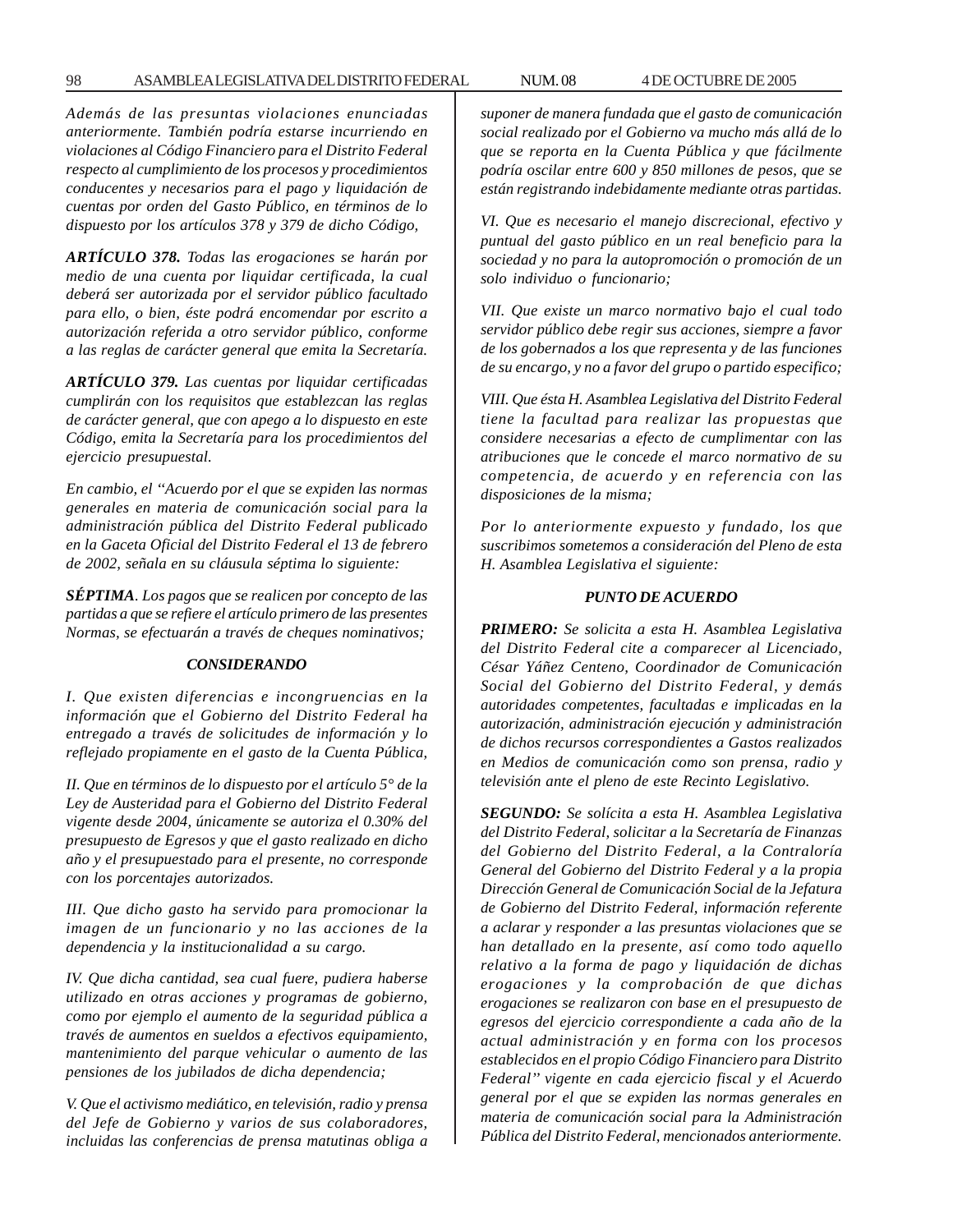*Dado en el Recinto Legislativo el día 2 del mes de marzo de dos mil cinco.*

*TERCERO.- Que la propuesta con punto de acuerdo en estudio tiene corno finalidad que la Asamblea Legislativa del Distrito Federal solicite cite a comparecer al Licenciado César Yáñez Centeno, Coordinador General de Comunicación Social del Gobierno del Distrito Federal y demás autoridades competentes, facultadas e implicadas en la autorización, administración, ejecución y administración de dichos recursos correspondientes a gastos realizados en medios de comunicación como son prensa, radio y televisión. Así como solicitar a la Secretaría de Finanzas del Gobierno del Distrito Federal, a la Contraloría General del Gobierno del Distrito Federal y a la propia Dirección General de Comunicación Social de la Jefatura de Gobierno del Distrito Federal, información referente a aclarar y responder a las presuntas violaciones detalladas, así como todo aquello relativo a la forma de pago y liquidación de dichas erogaciones, y la comprobación de que dichas erogaciones se realizaron con base en el presupuesto de egresos del ejercicio correspondiente a cada año de la actual administración y en forma con los procesos establecidos en el propio ''Código Financiero para Distrito Federal'' vigente en cada ejercicio fiscal y el ''Acuerdo general por el que se expiden las normas generales en materia de comunicación social para la Administración Pública del Distrito Federal''.*

*CUARTO.- Que los proponentes del punto de acuerdo en estudio señalan que como resultado de la solicitud de información respecto del tema de ''Gastos realizados en medios como son prensa, radio y televisión'' para saber cuales habían sido los gastos erogados para cada uno de los rubros señalados, la oficina de Información Pública del Gobierno del Distrito Federal, dio respuesta a las solicitudes de información en comento y al compararlas con el Gasto Público efectuado y que obra en la información entregada por el Gobierno del Distrito Federal, se desprende que del año 2000 al año 2004 según la respuesta a las solicitudes de información anteriormente mencionadas, el Gobierno del Distrito Federal gastó en medios de comunicación como son radio, prensa y televisión \$1,035 millones, 133 mil, 622 pesos, y según la información reportada en la Cuenta Pública se gasto \$1,274 millones, 347 mil, 970.15 pesos. De lo anterior se concluye que existe una variación de \$239 millones, 214 mi 347.34 pesos, equivalente a un 18.8% de diferencia entre ambos datos.*

*QUINTO.- Así mismos señalan que existen diferencias e incongruencias en la información que el Gobierno del Distrito Federal ha entregado a través de solicitudes de información y lo reflejado propiamente en el gasto de la Cuenta Pública: y les obliga a suponer que el gasto de*

*comunicación social rezado por el Gobierno va mucho más allá de lo que se reporta en la Cuenta Pública y que fácilmente podría oscilar entre 600 y 850 millones de pesos, que se están registrando indebidamente, mediante otras partidas.*

*SEXTO.- Que la Dirección General de Comunicación Social es una Unidad Administrativa a cargo de la Administración Pública del Distrito Federal, que tiene como función pública el coordinar la información que se difundirá por los medios de comunicación sobre todas y cada una de las actividades y servicios de la Administración Pública.*

*SÉPTIMO.- Que entre las atribuciones con que cuenta la Dirección General de Comunicación Social se encuentran las señaladas en el artículo 38 del Reglamento Interior de la Administración Pública del Distrito Federal, al tenor literal siguiente:*

- *I. Planear, coordinar y evaluar las políticas que orienten a los medios de difusión con que cuenten las Dependencias Unidades Administrativas. Órganos Político-Administrativos y Órganos Desconcentrados de la Administración Pública y coadyuvar en la materia a las Entidades, de conformidad con las normas que al efecto expida el Jefe de Gobierno.*
- *II. Elaborar y actualizar un programa sectorial de comunicación social, que establezca los lineamientos para garantizar una recepción fluida de la opinión pública y la proyección adecuada de tos mensajes de la Administración Pública:*
- *III. Normar y dictaminar sobre la orientación y procedencia de las actividades y erogaciones a realizar en materia de comunicación social*.
- *IV. Supervisar y coordinar la información que se difundirá por los medios de comunicación sobre todas y cada una de las actividades y servicios de la Administración Pública;*
- *V. Dirigir administrar y operar, los medios de difusión masiva de que se dispongan;*
- *VI. Normar autorizar y supervisar el diseño de producción y desarrollo de toda campaña o publicación, promovida en materia de comunicación social;*
- *VII. Llevar a cabo las campañas de orientación ciudadana que sean de interés para el Distrito Federal.*
- *VIII. Promover reuniones de coordinación con las Dependencias Unidades Administrativas Órganos Político Administrativos y Órganos*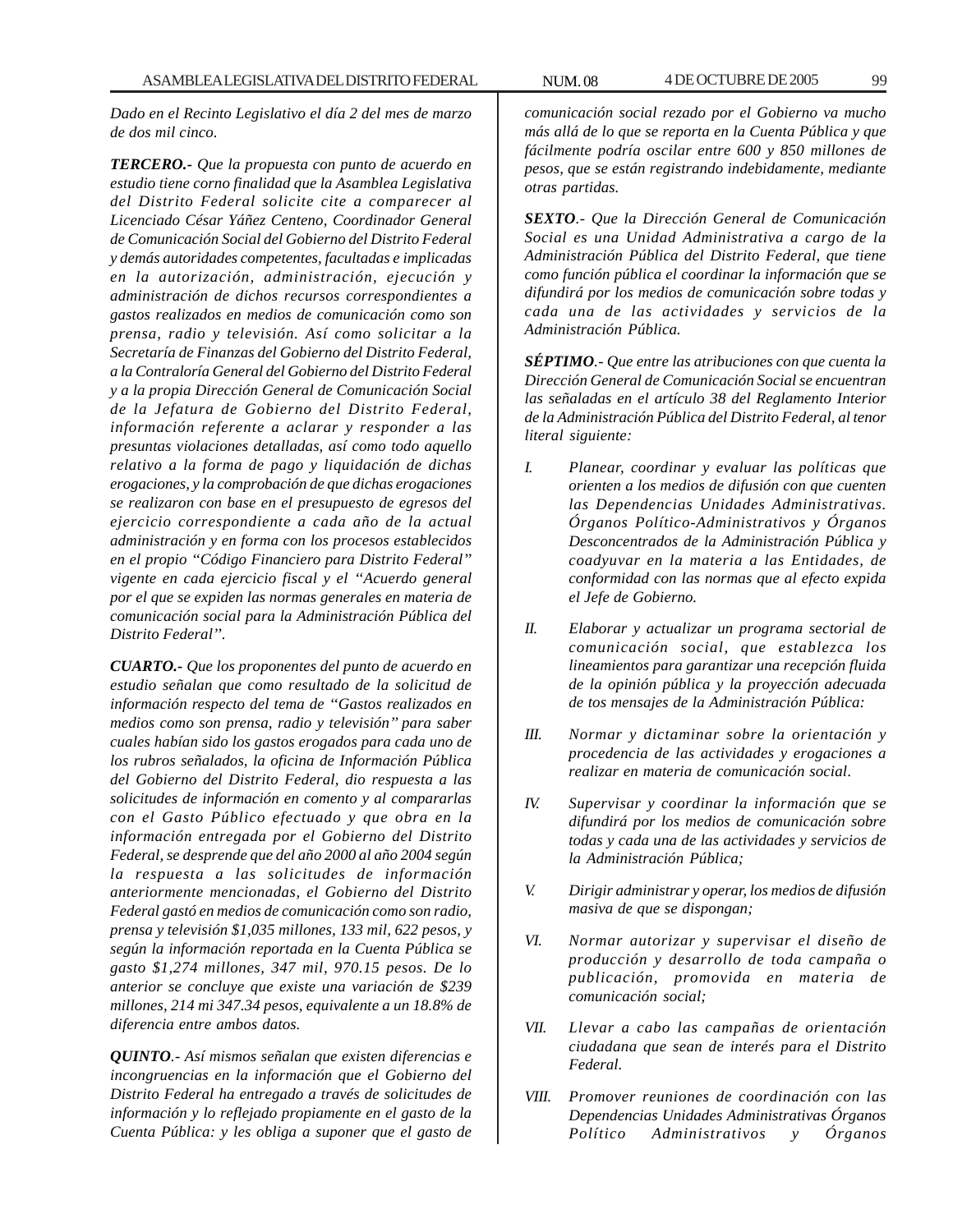### 100 ASAMBLEA LEGISLATIVA DEL DISTRITO FEDERAL NUM. 08 4 DE OCTUBRE DE 2005

*Desconcentrados de la Administración Pública fin de uniformar el criterio en la difusión de políticas y acciones en materia de comunicación social;*

- *IX. Supervisar y realiza, la edición de los programas e informes de trabajo y de la memoria anual de actividades de la Administración Pública;*
- *X. Capturar, sistematizar, analizar y evaluar la información y opiniones difundida, por los medios de comunicación, en lo concerniente a las actividades de las Dependencias Unidades Administrativas, Órganos Político-Administrativos y Órganos Desconcertados de la Administración Pública;*
- *XI. Realizar encuestas sobre las opiniones y necesidades de la población, referidas al desempeño y funciones de la Administración Pública;*
- *XII. Captar de los diferentes medios de difusión las quejas del público y turnarlas para su atención a la autoridad competente.*
- *XlII. Organizar y supervisar entrevistas y conferencias con la prensa nacional o internacional, así como congresos y seminarios en las materias de la competencia de la Administración Pública; y*
- *XIV. Atender tuvo lo relacionado a las invitaciones protocolarias y de prensa que deban realizar las Dependencias, Unidades Administrativas, Órganos Político-Administración Pública; y*

*OCTAVO.- Que el artículo 33 fracción XIX de la Ley Orgánica de la Administración Pública del Distrito Federal, establece que corresponde a la Oficialía Mayor el despacho de las materias relativas a la administración y desarrollo de persona; al servicio público de carrera, a la modernización y simplificación administrativa; los recursos materiales; los servicios generales, el patrimonio inmobiliario; y, en general, la administración interna del Distrito Federal; contando específicamente con la atribución de establecer a normatividad correspondiente a los arrendamientos, enajenaciones y adquisiciones que realice el Gobierno Distrito Federal, así como respecto de los servicios que le sean prestados e intervenir en unos y otros, de conformidad con las disposiciones jurídicas aplicables.*

*NOVENO.- Que el Reglamento Interior de la Administración Pública del Distrito Federal, indica en su artículo 99 fracción III, que corresponde a la Oficialía Mayor, a través de la Dirección General de Recursos Materiales y Servicios Generales, coordinar la integración, analizar, registrar y verificar el desarrollo del Programa Anual de Adquisiciones de las* *Dependencias, Unidades Administrativas, Órganos Político-Administrativos, Órganos Desconcentrados y Unidades Administrativas de Apoyo Técnico-Operativo de la Administración Pública, así como tramitar y dar seguimiento a las solicitudes de adquisición de bienes y servicios restringidos.*

*DÉCIMO.- Que el artículo 15 de la Ley Orgánica de la Administración Pública del Distrito Federal, establece que en el ejercicio de sus atribuciones el Jefe de Gobierno se auxiliara de las dependencias necesarias, y entre ellas en su fracción XV se menciona a la Contraloría General del Distrito Federal. Que esta dependencia de la Administración Pública Centralizada, tiene como función pública el despacho de las materias relativas al control y evaluación de la gestión pública de las Dependencias, Órganos Desconcentrados y Entidades Paraestatales del Distrito Federal.*

*UNDÉCIMO.- Que entre las atribuciones con que cuenta la Contraloría General del Gobierno del Distrito Federal en materia de evaluación y fiscalización de las Dependencias, Órganos Desconcentrados y Entidades Paraestatales del Distrito Federal, se encuentran las señaladas en el artículo 34 de la Ley Orgánica de la Administración Pública del Distrito Federal, y que a continuación se enumeran:*

- *I. Planear programar, establecer, organizar y coordinar el Sistema de Control y Evaluación de Gobierno del Distrito Federal manteniendo permanentemente su actualización.*
- *II. Fiscalizar e inspeccionar los ingresos de la Administración Pública del Distrito Federal y congruencia con el Código Financiero del Distrito Federal, procediendo en su caso, al fincamiento de la responsabilidad administrativa.*
- *III. Fiscalizar e inspeccionar el ejercicio del gasto público de la Administración Publica del Distrito Federal y su congruencia con el presupuesto de egresos, procediendo en su caso al financiamiento de la responsabilidad administrativa;*
- *IV. Expedir las normas que regulen el funcionamiento de los instrumentos y procedimientos de control de la Administración Publica del Distrito Federal. Discrecionalmente podrá requerir de las dependencias competentes, a instrumentación de normas complementarias para el ejerciere de sus facultades de control;*
- *V. Coordinar a las Contralorías internas que dependerán de la Contraloría General y que ejercer funciones de control y fiscalización de las dependencias, órganos desconcentrados y entidades paraestatales de la Administración*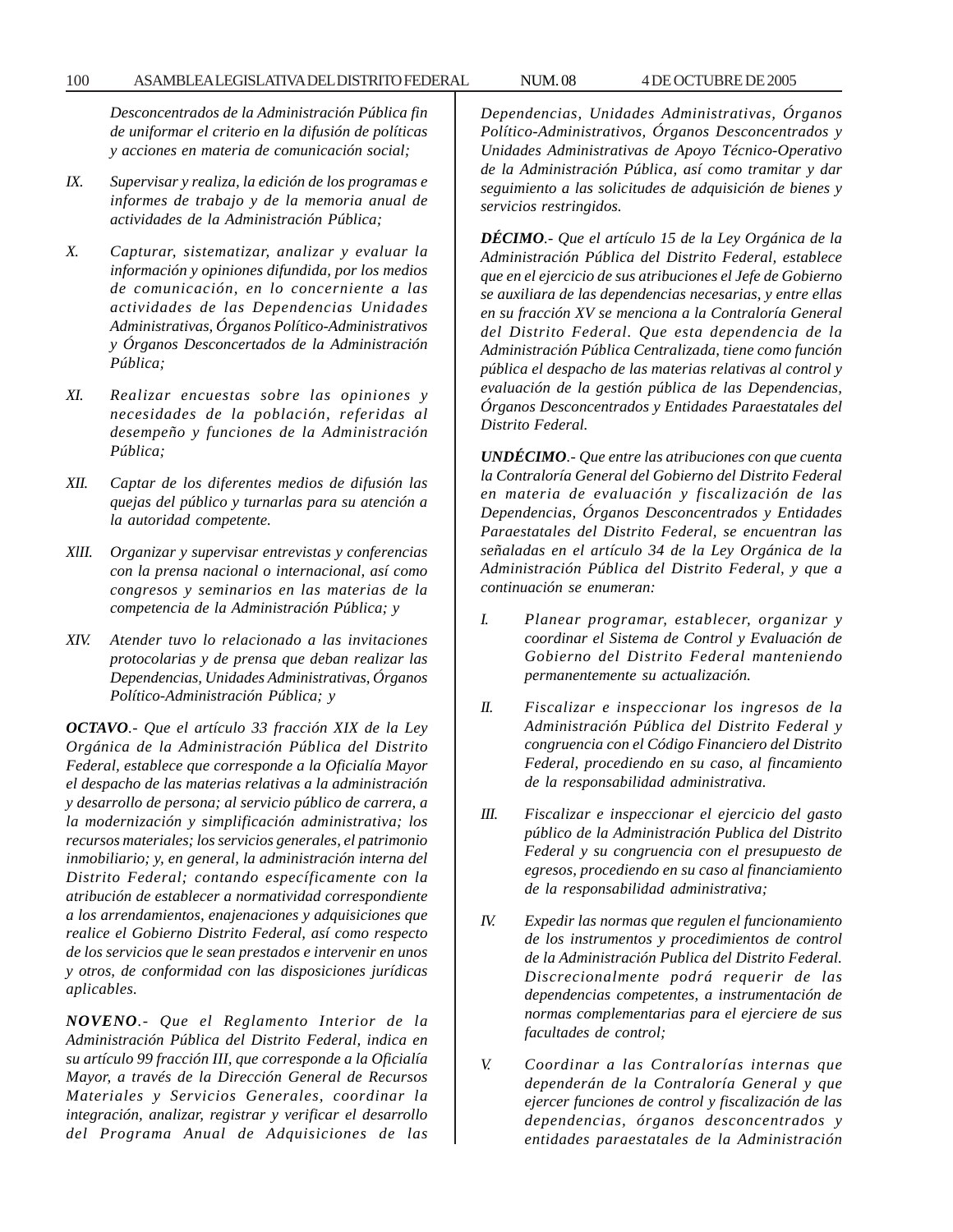*Pública del Distrito Federal, así como emitir los lineamientos para su actuación*

- *VI. Determinar los requisitos que debe reunir el personal de los órganos de control interno a que se refiere la fracción anterior y designar a sus titulares y demás servidores públicos que los integren;*
- *VII. Vigilar y supervisar el cumplimiento de las normas de control y fiscalización, asesorando y apoyando a los órganos de control interno de las dependencias órganos desconcentrados y entidades paraestatales los que le estarán adscritos jerárquica, técnica y funcionalmente;*
- *VIII. Establecer las bases generales para la realización de auditorias en las dependencias, órganos desconcentrados y entidades paraestatales, así como realizar a las mismas las auditorías que requieran en sustitución o apoyo de sus propios órganos de control;*
- *IX. Verificar el cumplimiento, por parte de las dependencias órganos desconcentrados y entidades paraestatales de las obligaciones derivadas de las disposiciones en materia de planeación programación, presupuestación, ingresos financiamiento, inversión, deuda, patrimonio fondos y valores de la propiedad o al cuidado del Gobierno del Distrito Federal, procediendo en su caso al fincamiento de responsabilidades administrativas,*
- *X. Planear, establecer y coordinar, con la Secretaria de Finanzas y la Oficialía Mayor, los sistemas de autoevaluación integral de la información y de seguimiento de la gestión publica.*
- *XI. Realizar, dentro del ámbito de su competencia, todo tipo de auditorias y evaluaciones a las dependencias órganos desconcentrados y entidades paraestatales. con el objeto de promover la eficiencia en sus operaciones y verificar el cumplimiento de los objetivos contenidos en sus programas y formular, con base en los resultados de las auditorias las observaciones u recomendaciones necesarias, estableciendo un seguimiento sistemático de la aplicación de dichas recomendaciones al efecto, verificara reuniones periódicas con los titulares de las dependencias órganos desconcentrados y entidades paraestatales los que deberán informar de las medidas adoptadas al respecto,*
- *XII. Inspeccionar y vigilar directamente o a través de los órganos internos de control que las*

*dependencias, órganos desconcentrados y entidades paraestatales cumplan con las normas y disposiciones en materia de información, estadística, organización, procedimientos sistemas de registro y contabilidad, contratación y pago de personal, contratación de servicios obra publica adquisiciones arrendamientos conservación uso, destino, afectación, enajenación y baja de bienes muebles e inmuebles almacenes y demás activos de la Administración Pública del Distrito Federal, procediendo en su caso al fincamiento de la responsabilidad administrativa.*

- *XIII. Fiscalizar el ejercicio de los recursos federales derivados de los acuerdos y convenios respectivos ejercidos por las dependencias, órgano, desconcentrados y entidades paraestatales, en coordinación con las autoridades federales competentes;*
- *XIV. Fiscalizar el ejercicio de los recursos del Distrito Federal comprometidos en los acuerdos y convenios con entidades federativas en coordinación con los órganos de control competentes;*
- *XV. Verificar que se efectúen en los términos establecidos, la aplicación en entidades paraestatales de los subsidios que otorgue el Gobierno del Distrito Federal;*
- *XVI. Opinar, previamente a su expedición, sobre, la viabilidad y legalidad de los proyectos de normas de contabilidad gubernamental y de control en materia de programación presupuestación, administración de recursos humanos materiales y financieros que elaboren las dependencias correspondientes, así como en materia de contratación de deuda y manejo de fondos y valores que formule la Secretaría de Finanzas;*
- *XVII. Normar, controlar y contratar los servicios de auditores externos que resulten necesarios para cumplir las funciones de revisión y fiscalización;*
- *XVIII. Designar a los comisarios o sus equivalentes en los órganos de vigilancia, en los consejos o juntas de gobierno y administración de las entidades paraestatales,*
- *XIX. Aprobar, en caso de que se requiera conforme a las normas y objetivos que establezca la contratación de profesionistas independientes personas físicas o morales para realizar trabajos en materia de control y evaluación de la gestión publica en las dependencias órganos desconcentrados y entidades paraestatales de la Administración Pública del Distrito Federal;*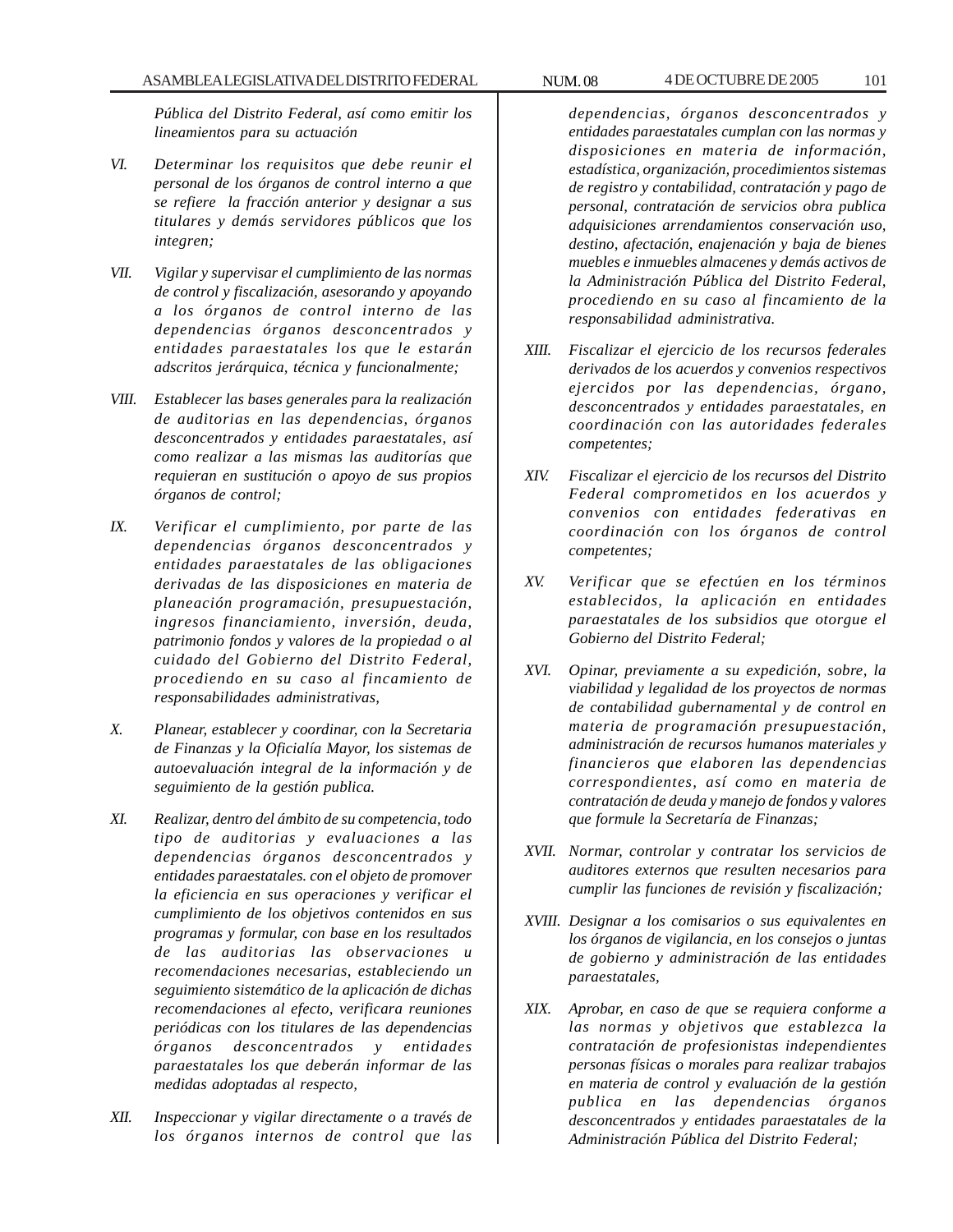### 102 ASAMBLEA LEGISLATIVA DEL DISTRITO FEDERAL NUM. 08 4 DE OCTUBRE DE 2005

- *XX. Celebrar convenios de coordinación, previa autorización del Jefe de Gobierno con la Contaduría Mayor de Hacienda de la Asamblea Legislativa para el establecimiento de los procedimientos necesarios que permitan a ambos órganos el cumplimiento de sus respectivas funciones;*
- *XXI. Verificar y dar seguimiento hasta su conclusión al cumplimiento de las observaciones y recomendaciones que formule la Contaduría Mayor de Hacienda de la Asamblea Legislativa derivadas de la revisión de la cuenta publica y en su caso fincar las responsabilidades administrativas a que haya lugar;*
- *XXII. Verificar y dar seguimiento hasta su conclusión al cumplimiento de las observaciones que formule la Contaduría Mayor de Hacienda de la Cámara de Diputados derivadas de la revisión de la deuda publica del Gobierno del Distrito Federal y en su caso fincar las responsabilidades administrativas a que haya lugar;*
- *XXIII. Informar semestralmente al Jefe de Gobierno Distrito Federal sobre el resultado de la evaluación de las dependencias órganos desconcentrados y entidades paraestatales, que hayan ciclo objeto de fiscalización e informar a las autoridades competentes, si así fuere requerido, el resultado de tales intervenciones;*
- *XXIV. Llevar el registro de los servidores públicos sancionados en el ámbito de la Administración Pública del Distrito Federal y celebrar convenios de colaboración en la materia previa autorización del Jefe de Gobierno, con la Federación y las entidades federativas;*
- *XXV. Tramitar y resolver las inconformidades que presenten los proveedores o contratistas derivadas de los procedimientos de adquisición o arrendamiento de bienes muebles prestación de servicios de cualquier naturaleza obras públicas y servicios relacionados con las mismas;*
- *XXVI. Conocer e investigar los actos omisiones o conductas de tos servidores públicos que afecten la legalidad, honradez, lealtad, imparcialidad y eficiencia que deben de observar en el desempeño de su empleo cargo o comisión con motivo de quejas o denuncias de los particulares o servidores públicos o de auditorias practicadas por los órganos de control para constituir responsabilidades públicos administrativas, y determinar las sanciones que correspondan en los términos de ley, y en su caso hacer las denuncias correspondientes ante el Ministerio Público*

*prestándole para tal efecto la colaboración que le fuere requerida;*

- *XXVII. Emitir, formular y notificar los pliegos de responsabilidades a los servidores públicos que estime presuntos responsables a efecto de incoar el procedimiento administrativo correspondiente así como a aquellos servidores públicos a los que, una vez valorados los expedientes que le remita la Contaduría Mayor de Hacienda de la Asamblea Legislativa, así lo determine;*
- *XXVIII. Intervenir en las actas de entrega-recepción de las unidades administrativas de las dependencias órganos desconcentrados y de las entidades paraestatales, a fin de verificar que se cumpla con la normatividad aplicable, y en caso de incumplimiento proceder al fincamiento de la responsabilidad administrativa que proceda;*
- *XXIX. Intervenir en los procesos de licitación de adquisiciones de bienes y servicios y de obra pública para vigilar que se cumpla con las normas y disposiciones aplicables;*
- *XXX. A través del Órgano de Control Interno de la Contraloría General vigilar el cumplimiento de as normas internas de la Contraloría General, constituir las responsabilidades administrativas de su personal aplicándoles las sanciones que correspondan y hacer al efecto, las denuncias a que hubiese lugar;*
- *XXXI. Establecer, en coordinación con la Oficialía Mayor y la Secretaría de Finanzas políticas y lineamientos en materia de adquisiciones arrendamientos desincorporación de activos, servicios obra pública de la Administración Pública del Distrito Federal, a efecto de eficientar los recursos transparentar el manejo de los mismos;*
- *XXXII. Intervenir directamente o como coadyuvante, ante las autoridades administrativas o judiciales en todos los asuntos en que la Contraloría General sea parte cuando tenga interés jurídico o se afecte el patrimonio del Gobierno del Distrito Federal y estos se encuentren relacionados con la facultades que tiene encomendadas pudiendo delegar tal atribución tomando en cuenta a importancia que el asunto revista para el interés publico, y*

*Las demás que le atribuyan expresamente las leyes y reglamentos.*

*DUODÉCIMO.- Por lo antes mencionado, corresponde a la Contraloría General del Distrito Federal conocer e investigar los actos, omisiones o conductas de los servidores públicos que afecten la legalidad y honradez*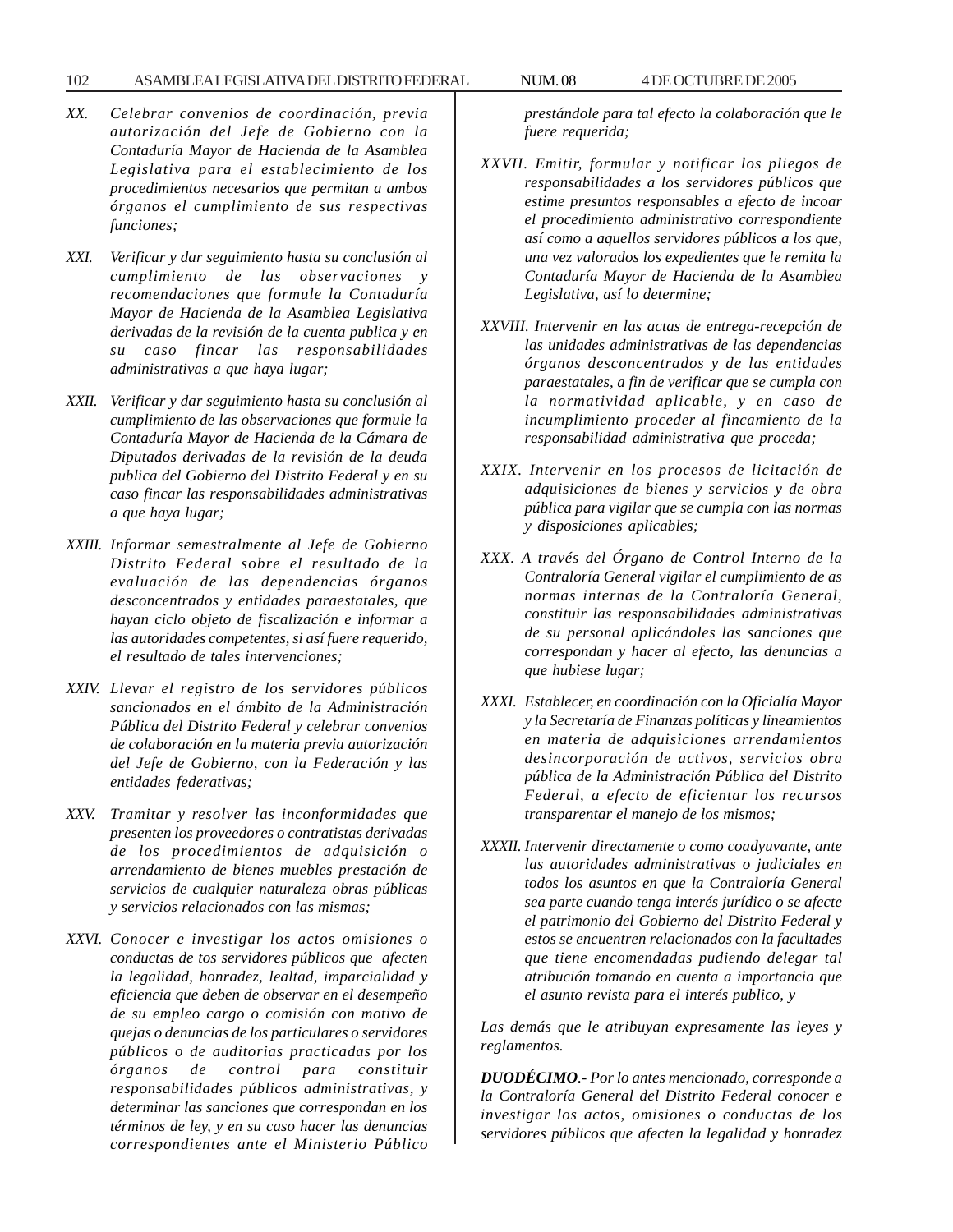*que deben de observar en el desempeño de su empleo, cargo o comisión, con motivo de quejas o denuncias de los particulares o servidores públicos o de auditorias practicadas por los órganos de control, para constituir responsabilidades administrativas, y determinar las sanciones que correspondan en los términos de ley, y en su caso, hacer las denuncias correspondientes ante el Ministerio Público quien deberá aportar los elementos pertinentes y promover las diligencias conducentes para la debida acreditación del cuerpo del delito de que se trate, de la responsabilidad penal, de la existencia de los daños y perjuicios y para la fijación del monto de su reparación.*

*DÉCIMO TERCERO.- Que el artículo 30 de la Ley Orgánica de la Administración Pública del Distrito Federal, establece que a la Secretaría de Finanzas corresponde el despacho de las materias relativas a el desarrollo de las políticas de ingresos y administración tributaria, la programación, presupuestación y evaluación del gasto público del Distrito Federal, así corno representar el interés del Distrito Federal en controversias fiscales y en toda clase de procedimientos administrativos ante los tribunales en los que se controvierta el interés fiscal de la Entidad; y tiene entre sus atribuciones el de recaudar, cobrar y administrar los impuestos, derechos, contribuciones de mejoras, productos, aprovechamientos y demás ingresos a que tenga derecho el Distrito Federal en los términos de las leyes y reglamentos aplicables.*

*DÉCIMO CUARTO.- Que entre las atribuciones con que cuenta la Secretaría de Finanzas del Gobierno del Distrito Federal a través de la Subsecretaría de Egresos, destacan por la materia que nos ocupa en el presente dictamen, las señaladas en las fracciones I, II, III, IV, V, VI, VII, VIII, IX, X, Xl, XII, XIII, XVII, XVIII del artículo 34 del Reglamento Interior de la Administración Pública del Distrito Federal, y que a continuación se enumeran;*

- *I. Vincular la presupuestación al Sistema de Planeación del Distrito Federal a través de los Programas Operativos Anuales de las Dependencias, Unidades Administrativas, Órganos Desconcentrados y Entidades de la Administración Pública, asegurando la correspondencia de los Presupuestos de Egresos con los objetivos del Programa General de Desarrollo del Gobierno del Distrito Federal y del Programa Operativo de la Administración Pública del Distrito Federal;*
- *II. Emitir las normas y lineamientos que deberán observar las Dependencias, Unidades Administrativas, Órganos Desconcentrados y Entidades de la Administración Pública, para la elaboración del Programa Operativo de la Administración Pública del Distrito Federal,*

*anteproyecto de Presupuesto de Egresos del Distrito Federal y de la Cuenta Pública del Distrito Federal;*

- *III. Dar seguimiento al Programa Operativo Anual de las Dependencia, Unidades Administrativas, Órganos Desconcentrados y Entidades de la Administración Pública;*
- *IV. Vigilar la formulación de los anteproyectos del Presupuesto de Egresos Anuales de las Dependencias, Unidades Administrativas, Órganos Desconcentrados y Entidades de la Administración Pública comunicándoles en su caso, los ajustes que habrán de realizarse conforme a los programas, objetivos, acciones institucionales y suficiencia presupuestal asignada;*
- *V. Presentar a la consideración del superior el Anteproyecto del Presupuesto de Egresos del Distrito Federal y el Programa Operativo de la Administración Pública del Distrito Federal;*
- *VI. Autorizar el calendario del ejercicio del presupuesto de egresos de las Dependencias, Unidades Administrativas, Órganos Desconcentrados y Entidades de la Administración Pública;*
- *VII. Establecer el registro y control del ejercicio presupuestal del Distrito Federal, de conformidad con las normas y procedimientos que definen las leyes, reglamentos y disposiciones aplicables en la materia, con base en la calendarización de los diferentes capítulos del gasto;*
- *VIII. Definir y mantener actualizada la normatividad relacionada con los procesos de programaciónpresupuestación, ejercicio, control, contabilidad y evaluación del gasto público del Distrito Federal;*
- *IX. Autorizar de acuerdo a la normatividad aplicable, las solicitudes de adecuaciones programáticopresupuestales que presenten las Dependencias Unidades Administrativas, Órganos Desconcentrados y Entidades de la Administración Pública, así como los órganos a que se refiere el artículo 416 del Código Financiero del Distrito Federal;*
- *X. Presentar a consideración del superior los programas de inversión elaborados conforme a presupuesto de egresos, de las Dependencias Unidades Administrativas, Órganos Desconcentrados y Entidades de la Administración Pública;*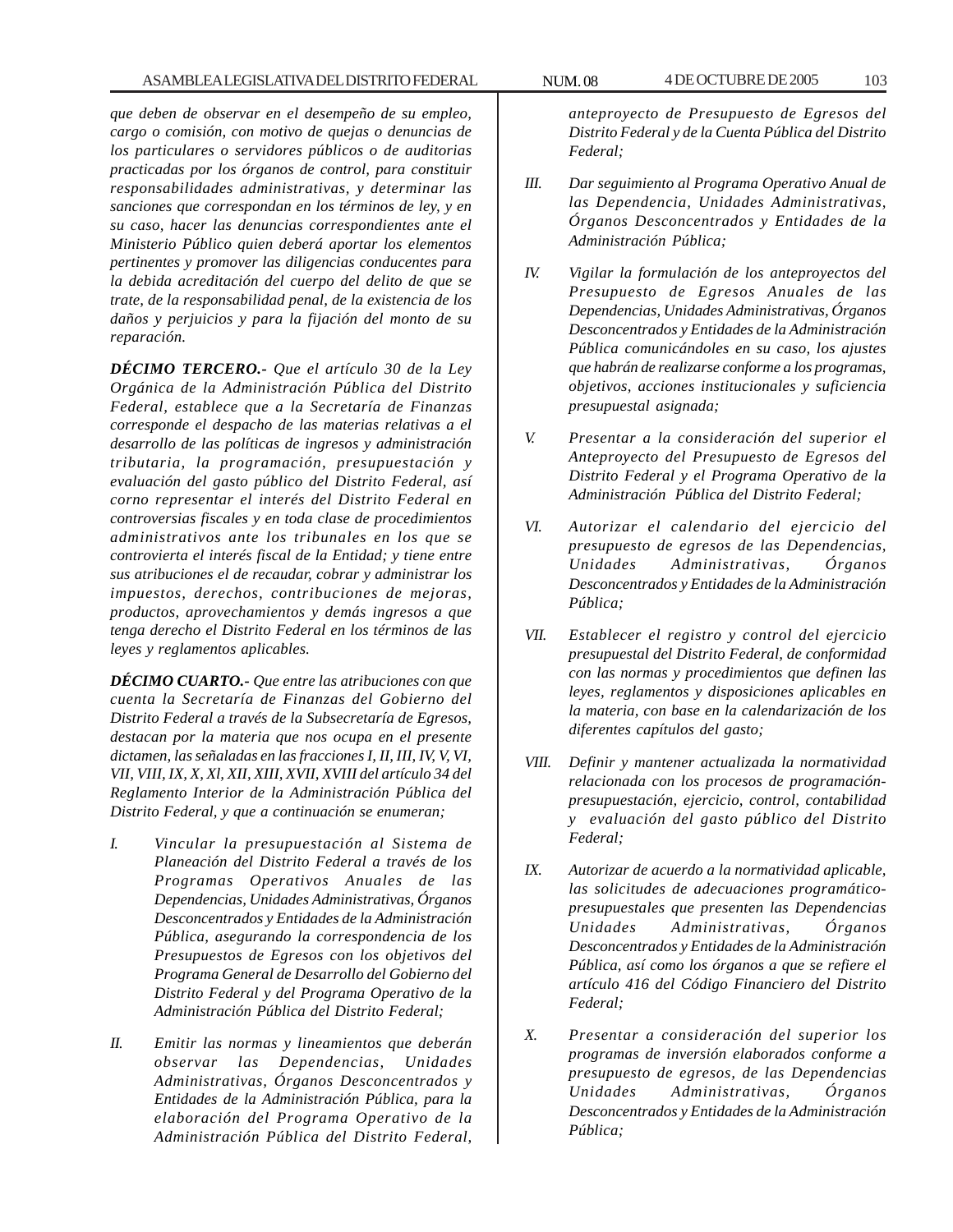### 104 ASAMBLEA LEGISLATIVA DEL DISTRITO FEDERAL NUM. 08 4 DE OCTUBRE DE 2005

- *XI. Resolver sobre las solicitudes de autorización previa, para que las Dependencias, Unidades Administrativas, Órganos Desconcentrados y Entidades de la Administración Pública establezcan compromisos con el fin de garantizar la continuidad de las obras prioritarias y la prestación de los servicios públicos, así como aquellas que comprendan más de un ejercicio;*
- *XII. Coordinar la elaboración e integración de los informes de gestión y estados financieros de la Administración Pública Centralizada, así como la integración de los relativos a la Administración Pública Paraestatal.*
- *XIII. Vigilar que se integre la información programáticopresupuestal de las Dependencias, Unidades Administrativas Órganos Desconcentrados y Entidades de la Administración Pública y ordenar se efectúen las conciliaciones correspondientes;*
- *XVII. Validar presupuestalmente los programas anuales de adquisiciones arrendamientos y servicios de las Dependencias, Unidades Administrativas, Órganos Desconcentrados y Entidades de la Administración Pública y. en su caso, hacer observaciones;*
- *XVIII. Participar en los órganos de gobierno de las Entidades de la Administración Pública y comités de control y de aplicación de la normatividad relacionada con aspectos programático, presupuéstales y financieros.*

*DÉCIMO QUINTO.- Que la Secretaría de Finanzas del Gobierno del Distrito Federal, con base en los estados financieros y demás información financiera presupuestal y contable que emane de los registros de las dependencias, órganos desconcentrados, delegaciones y entidades comprendidas en el Presupuesto de Egresos, integrará la Cuenta Pública y la someterá a la consideración del Jefe de Gobierno para su presentación en los términos de la Constitución y del Estatuto, según lo dispuesto en el artículo 564 del Código Financiero del Distrito Federal, vigente.*

*DÉCIMO SEXTO.- Esta comisión dictaminadora considera que no es procedente solicitar información relacionada a los gastos realizados en medios de comunicación como son prensa, radio y televisión, a la Secretaría de Finanzas y a la Contraloría General, ambas del Gobierno del Distrito Federal, en virtud de que como lo establece el artículo 567 del Código Financiero del Distrito Federal, los titulares de las entidades, así como los de sus órganos encargados del manejo y ejercicio de sus recursos, serán directamente responsables de la información presupuestal, financiera, programática y contable proporcionada a la Secretaría para la integración de la Cuenta Pública.*

*DÉCIMO SÉPTIMO.- Que la Asamblea Legislativa además de ser el Órgano de Gobierno encargado de legislar en materia local, también debe ser el legítimo defensor de los derechos de los habitantes del Distrito Federal a los cuales representa. En este sentido, es necesario velar por la transparencia en el manejo de los recursos disponibles.*

*DÉCIMO OCTAVO.- Que esta Soberanía para el mejor desempeño de sus funciones de vigilancia y fiscalización debe contar previamente con elementos que constituyan la aclaración de los hechos que se mencionan y en su caso, proponer acciones encaminadas a mejorar la utilización y aplicación de los recursos con que se cuente, es por tanto, que esta comisión dictaminadora se adhiere a la propuesta con punto de acuerdo en estudio para solicitar la información a que se hace mención, en el sentido de que la Dirección General de Comunicación Social del Gobierno del Distrito Federal, aclare las supuestas diferencias e incongruencias respecto de la información que su oficina de información pública entregó y lo reflejado en el gasto de la cuenta pública, en relación a los recursos correspondientes a gastos realizados en medios de comunicación como son prensa, radio y televisión.*

*DÉCIMO NOVENO.- Que en materia de Administración Pública, la Asamblea Legislativa del Distrito Federal puede solicitar para el mejor desempeño de sus funciones, la información y documentación radicada en los diferentes órganos de gobierno, de conformidad con lo dispuesto en el artículo 13 fracción VII de la Ley Orgánica de la Asamblea Legislativa del Distrito Federal, y para lo cual, esta comisión dictaminadora considera que el Titular de la Dirección General de Comunicación Social de la Jefatura de Gobierno del Distrito Federal: debe presentar un informe por escrito y detallado referente a los gastos realizados en medios de comunicación como son prensa, radio y televisión, para saber los gastos erogados para cada uno de los rubros señalados; por la Jefatura de Gobierno del Distrito Federal, así como todo aquello relativo a la forma de pago y liquidación de dichas erogaciones.*

*VIGÉSIMO.- Que una vez que el Titular de la Dirección General de Comunicación Social de la Jefatura de Gobierno del Distrito Federal: remita la información, esta debe distribuirse entre los integrantes de la Comisión de Administración Pública Local, para su revisión, estudio, análisis y valoración respectiva.*

*Por lo anteriormente expuesto y en cumplimiento a lo previsto en los artículo 32 y 33 del Reglamento para el Gobierno Interior de la Asamblea Legislativa del Distrito Federal, la Comisión de Administración Pública Local, estima que es de resolverse y se:*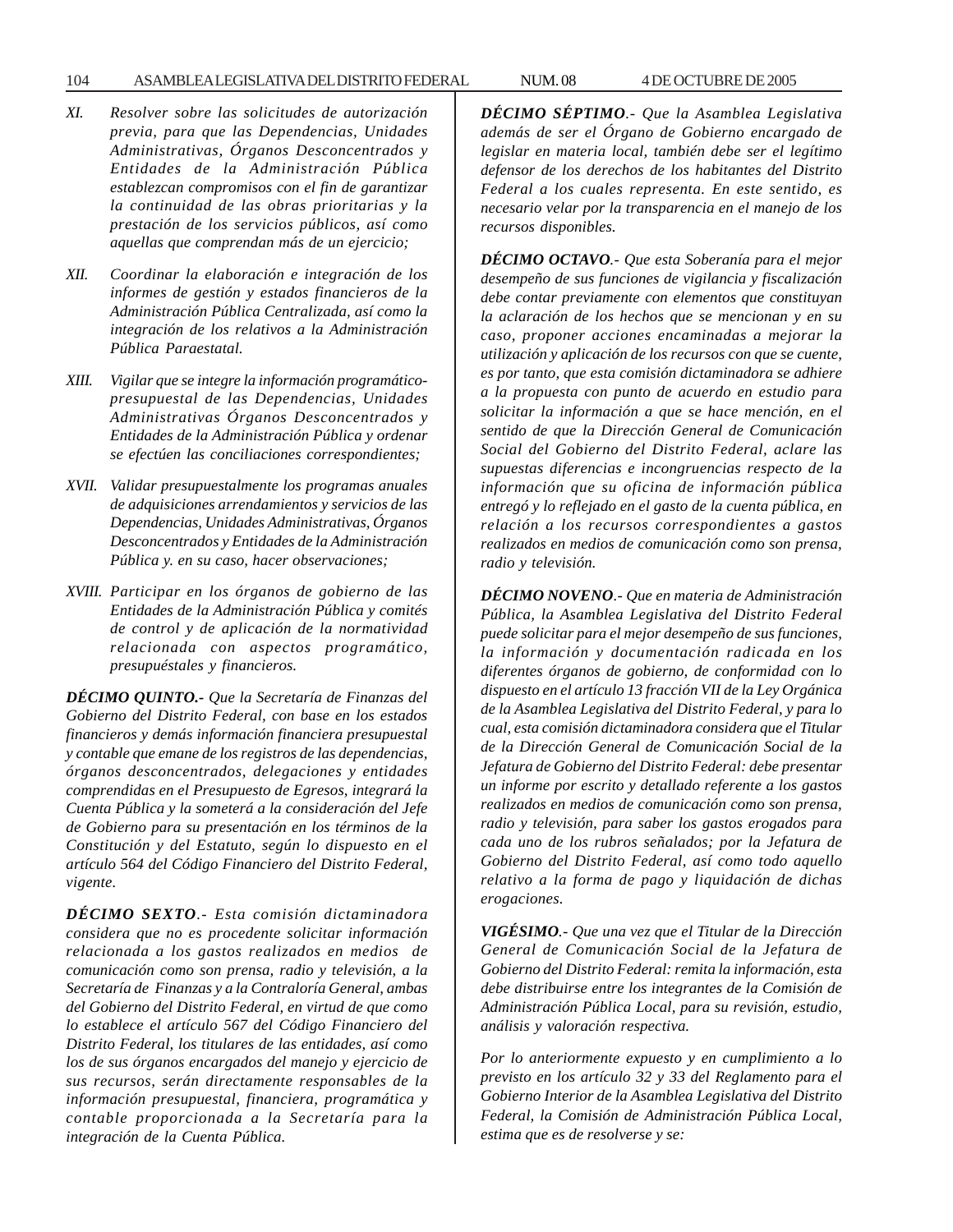#### *RESUELVE*

*Se aprueba la Proposición con Punto de Acuerdo presentada por el Diputado Jorge Alberto Lara Rivera, integrante del Grupo Parlamentario del Partido Acción Nacional, en los términos siguientes:*

*PRIMERO.- La Asamblea Legislativa del Distrito Federal, III Legislatura, solícita al Titular de la Dirección General de Comunicación Social de la Jefatura de Gobierno del Distrito Federal, rinda un informe por escrito referente a los gastos realizados en medios de comunicación como son prensa, radio y televisión, para saber los gastos erogados para cada uno de los rubros señalados; por la Jefatura de Gobierno del Distrito Federal, así como todo aquello relativo a la forma de pago y liquidación de dichas erogaciones, y la comprobación de que estas se realizaron con base en el presupuesto de egresos del ejercicio correspondiente a cada año de la actual administración, a efecto de que aclare las supuestas diferencias e incongruencias respecto de la información que su oficina de información pública entregó y lo reflejado en el gasto de la cuenta pública.*

*SEGUNDO.- Se desecha la propuesta de solicitar información a la Secretaría de Finanzas y de la Contraloría General, ambas del Gobierno del Distrito Federal, en atención a los argumentos vertidos en los considerandos décimo , tercero al décimo sexto del presente dictamen.*

*TERCERO.- Remítase el presente a la Comisión de Gobierno de éste Órgano Legislativo para las comunicaciones oficiales a que haya lugar.*

*CUARTO.- La información solicitada deberá remitirse en diez tantos a las oficinas de la Comisión de Administración Pública Local de la Asamblea Legislativa del Distrito Federal, sito en la calle Venustiano Carranza, número 49, despacho 312 y 313, Colonia Centro, Delegación Cuauhtémoc de esta Ciudad, C.P. 06000, en un plazo no mayor de 72 horas, contados a partir de la notificación de la presente resolución, en un horario de las 09:00 a las 18:00 horas de lunes a viernes.*

*Dado en la Asamblea Legislativa del Distrito Federal, III Legislatura.*

*Firman por la Comisión de Administración Pública Local: Dip. Alberto Trejo Villafuerte, Presidente; Dip. Obdulio Ávila Mayo, Secretario; Dip. Arturo Escobar y Vega, Integrante; Dip. Gerardo Villanueva Albarrán, Integrante; Dip. Carlos Alberto Flores Gutiérrez, Integrante; Dip. Víctor Gabriel Varela López, Integrante Dip. Francisco Chiguil Figueroa, Integrante; Dip. Andrés Lozano Lozano, Integrante; Dip. Miguel Angel Solares Chávez, Integrante.*

Es cuanto, diputado Presidente.

**EL C. PRESIDENTE.-** Gracias, diputado. Está a discusión el dictamen. Se abre el registro de oradores ¿Existen oradores en contra?

¿Algún diputado desea razonar su voto?

Proceda la Secretaría a recoger la votación nominal del dictamen en lo general y en lo particular en un solo acto.

**LA C. SECRETARIA.-** Se va a proceder recoger la votación nominal del dictamen en lo general y en lo particular en un solo acto.

De conformidad con lo establecido por el artículo 131 del Reglamento para el Gobierno Interior de la Asamblea, se solicita a la Coordinación de Servicios Parlamentarios hacer el anuncio correspondiente a efecto de que los diputados presentes puedan emitir su voto.

Se solicita a los diputados que al emitir su voto lo hagan en voz alta diciendo su nombre y apellido, añadiendo la expresión ''en pro'', ''en contra'' o ''abstención''. El de la voz recogerá la votación. Comenzamos de derecha a izquierda.

#### **(Votación Nominal)**

Jesús López, a favor. Obdulio Ávila, en pro. Rafael Hernández, en contra. Héctor Guijosa, en contra. Aleida Alavez, abstención. José Jiménez, abstención. María de Lourdes Rojo e Incháustegui, abstención. Adrián Pedrozo Castillo, abstención.

Andrés Lozano Lozano, abstención.

González Maltos, abstención.

Araceli Vázquez Camacho, abstención.

Silvia Oliva Fragoso, en pro.

Guadalupe Chavira, en pro.

Benjamín Muciño, en pro.

Gabriela González, en pro.

Mariana Gómez del Campo, en pro.

Sofía Figueroa, en pro.

Irma Islas, en pro.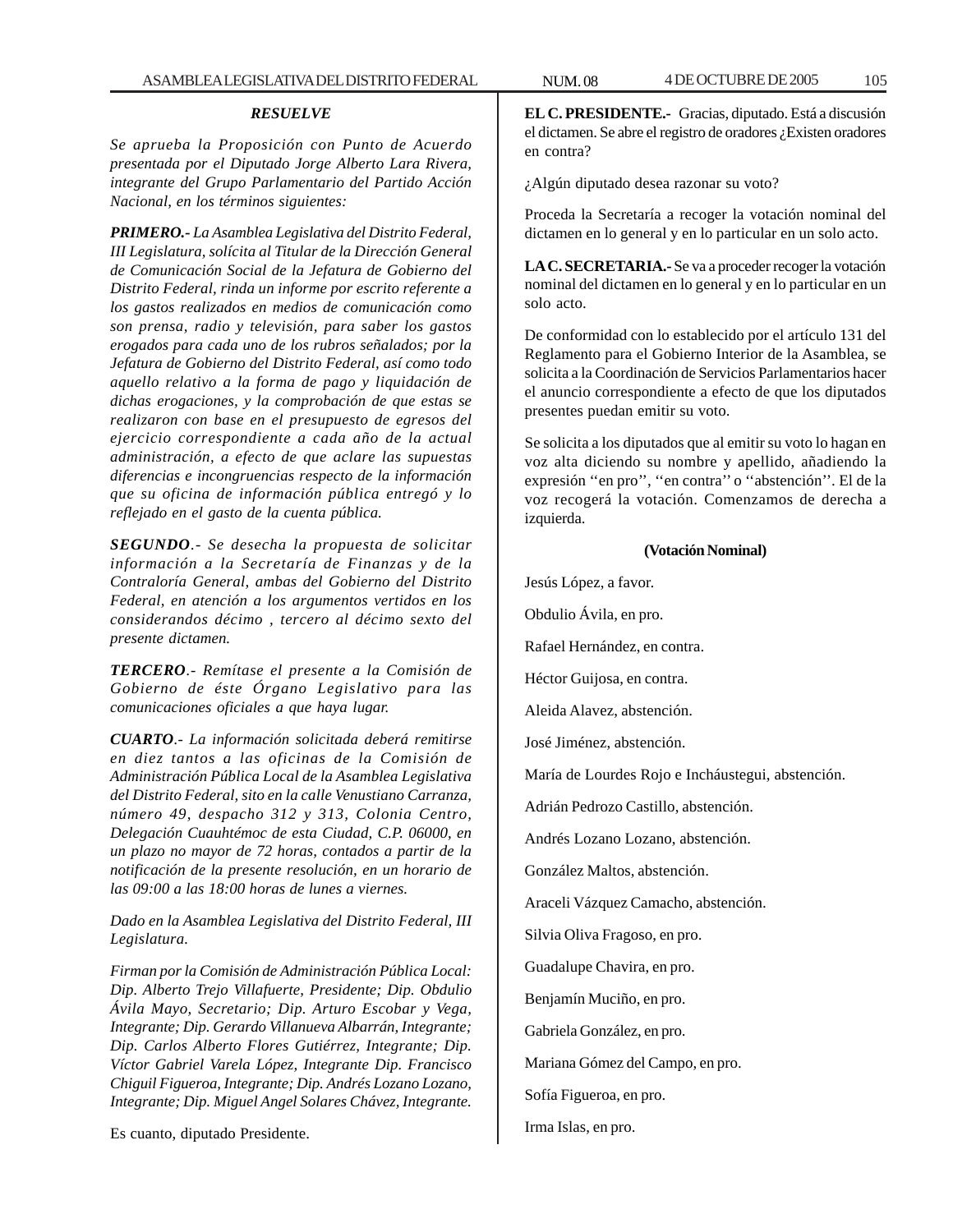| Jorge Lara, en pro.                                                                                                         | Comunicación Social de la Jefatura de Gobierno del Distrito<br>Federal rinda un informe por escrito referente a los gastos<br>realizados en medios de comunicación como son prensa,<br>radio y televisión, para saber los gastos erogados para<br>cada uno de los rubros señalados por la Jefatura de<br>Gobierno del Distrito Federal, así como todo aquello |
|-----------------------------------------------------------------------------------------------------------------------------|---------------------------------------------------------------------------------------------------------------------------------------------------------------------------------------------------------------------------------------------------------------------------------------------------------------------------------------------------------------|
| Lorena Villavicencio, a favor.                                                                                              |                                                                                                                                                                                                                                                                                                                                                               |
| Alejandra Barrales, en contra.                                                                                              |                                                                                                                                                                                                                                                                                                                                                               |
| Alfredo Hernández Raigosa, a favor.                                                                                         |                                                                                                                                                                                                                                                                                                                                                               |
| Francisco Chiguil, en pro.                                                                                                  | relativo a la forma de pago y liquidación de dichas<br>erogaciones y la comprobación de que éstas se realizaron                                                                                                                                                                                                                                               |
| Miguel Ángel Solares Chávez, a favor.                                                                                       | con base en el Presupuesto de Egresos del ejercicio                                                                                                                                                                                                                                                                                                           |
| Elio Bejarano, en pro.                                                                                                      | correspondiente a cada año de la actual administración, a<br>efecto de que aclare las supuestas diferencias e<br>incongruencias respecto de la información que su oficina<br>de información pública entregó y lo reflejado en el gasto                                                                                                                        |
| Alberto Trejo Villafuerte, en pro.                                                                                          |                                                                                                                                                                                                                                                                                                                                                               |
| Lourdes Alonso, en pro.                                                                                                     | de la cuenta pública.                                                                                                                                                                                                                                                                                                                                         |
| Higinio Chávez, a favor.                                                                                                    | Segundo.- Se desecha la propuesta de solicitar información                                                                                                                                                                                                                                                                                                    |
| Jorge García Rodríguez, a favor.                                                                                            | a la Secretaría de Finanzas de la Contraloría General, ambas<br>del Gobierno del Distrito Federal, en atención a los<br>argumentos vertidos en los considerandos décimo tercero<br>al décimo sexto del dictamen.                                                                                                                                              |
| José Medel Ibarra, a favor.                                                                                                 |                                                                                                                                                                                                                                                                                                                                                               |
| Claudia Esqueda, a favor.                                                                                                   | Remítase a las autoridades correspondientes para los                                                                                                                                                                                                                                                                                                          |
| Gerardo Villanueva, a favor.                                                                                                | efectos legales a que haya lugar.                                                                                                                                                                                                                                                                                                                             |
| Efraín Morales, a favor.                                                                                                    | El siguiente punto del orden del día es la discusión y, en su                                                                                                                                                                                                                                                                                                 |
| Rigoberto Nieto, a favor.                                                                                                   | caso, aprobación del dictamen que presenta la Comisión<br>de Administración Pública Local a la propuesta con punto                                                                                                                                                                                                                                            |
| Juventino Rodríguez, en pro.                                                                                                | de acuerdo por el que se solicita la comparecencia del<br>Director General de Comunicación Social del Gobierno del                                                                                                                                                                                                                                            |
| Víctor Varela, en pro.                                                                                                      | Distrito Federal, licenciado César Yáñez Centeno, para que<br>informe sobre la campaña de comunicación relativa a la<br>difusión del programa de entrega de los paquetes de útiles<br>escolares que se distribuirán a estudiantes de las escuelas<br>públicas del Distrito Federal.                                                                           |
| María Elena Torres, a favor.                                                                                                |                                                                                                                                                                                                                                                                                                                                                               |
| Alfredo Carrasco, a favor.                                                                                                  |                                                                                                                                                                                                                                                                                                                                                               |
| Julio Escamilla, a favor.                                                                                                   |                                                                                                                                                                                                                                                                                                                                                               |
| LA C. SECRETARIA.- ¿Faltó alguna o algún diputado de<br>emitir su voto?                                                     | En virtud de que el dictamen fue distribuido en términos de<br>lo dispuesto por el artículo 118 del Reglamento, proceda la<br>Secretaría a consultar a la Asamblea en votación económica<br>si se dispensa la lectura del mismo y se somete a discusión<br>de inmediato.                                                                                      |
| ¿Faltó alguna o algún diputado de emitir su voto?                                                                           |                                                                                                                                                                                                                                                                                                                                                               |
| Se va a proceder a recoger la votación de la Mesa Directiva.                                                                | LA C. SECRETARIA.- Por instrucciones de la presidencia                                                                                                                                                                                                                                                                                                        |
| María Teresita Aguilar, a favor.                                                                                            | y en votación económica se consulta a la Asamblea si es de<br>dispensarse la lectura del dictamen de referencia y se somete<br>a discusión de inmediato.                                                                                                                                                                                                      |
| Julio César Moreno, a favor.                                                                                                |                                                                                                                                                                                                                                                                                                                                                               |
| José María Rivera, a favor.                                                                                                 | Los que estén por la afirmativa, sírvanse manifestarlo<br>poniéndose de pie.<br>Los que estén por la negativa, sírvanse manifestarlo<br>poniéndose de pie.                                                                                                                                                                                                    |
| LA C. SECRETARIA.- Diputado Presidente, el resultado<br>de la votación es el siguiente: 32 votos a favor, 3 votos en        |                                                                                                                                                                                                                                                                                                                                                               |
| contra, 7 abstenciones.                                                                                                     |                                                                                                                                                                                                                                                                                                                                                               |
| EL C. PRESIDENTE.- En consecuencia se aprueba el<br>dictamen que presentó la Comisión de Administración                     | Dispensada la lectura, diputado Presidente.                                                                                                                                                                                                                                                                                                                   |
| Pública Local en los siguientes términos:                                                                                   | EL C. PRESIDENTE.- Para fundamentar el dictamen se                                                                                                                                                                                                                                                                                                            |
| Primero. - La Asamblea Legislativa del Distrito Federal, III<br>Legislatura, solicita al titular de la Dirección General de | concede el uso de la palabra al diputado Alberto Trejo, a<br>nombre de la Comisión de Administración Pública Local.                                                                                                                                                                                                                                           |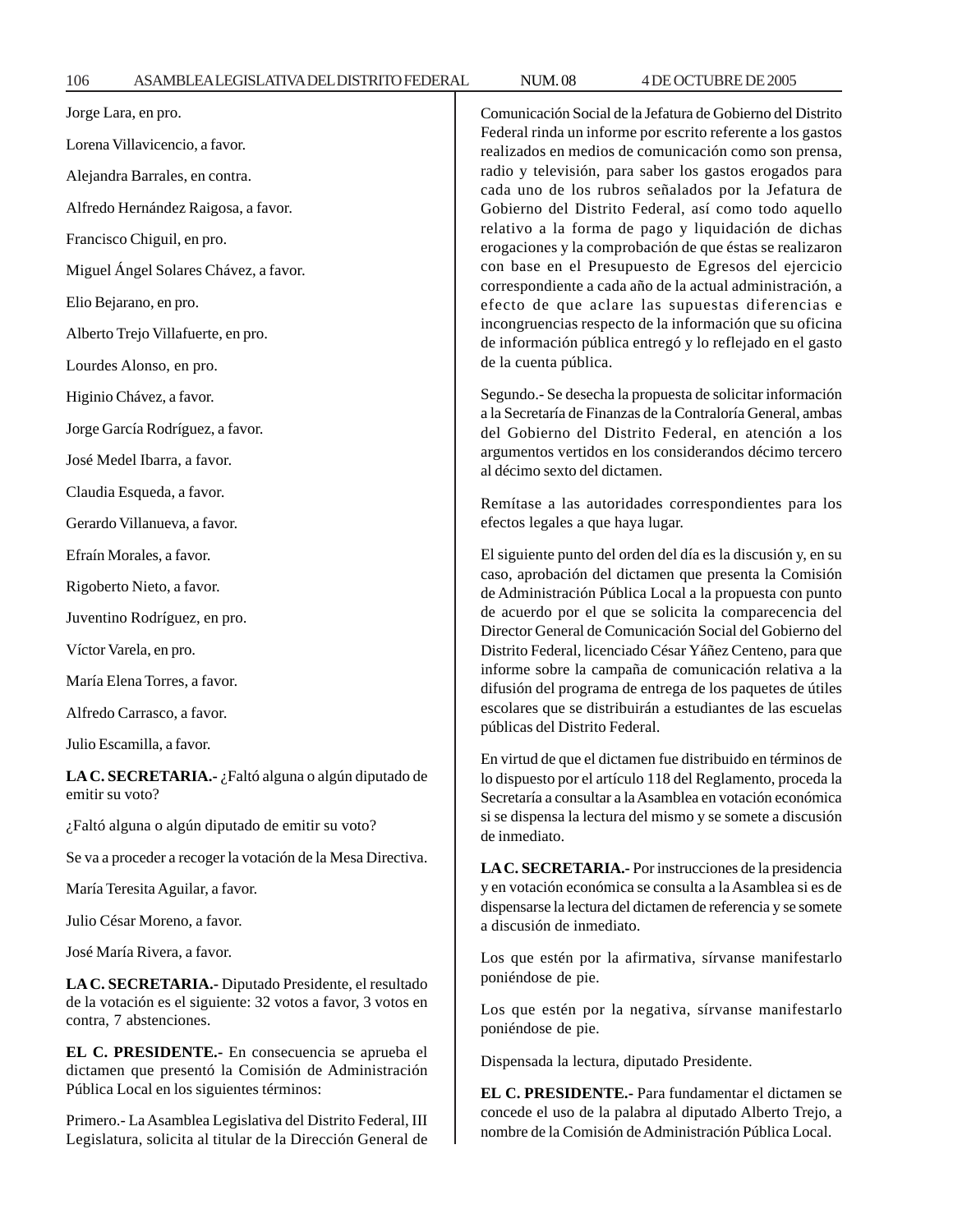**EL C. DIPUTADO ALBERTO TREJO VILLAFUERTE.-** Con su venia, diputado Presidente.

*DICTAMEN EN RELACIÓN A LA PROPOSICIÓN CON PUNTO DE ACUERDO POR EL QUE SE SOLICITA LA COMPARECENCIA DEL DIRECTOR DE COMUNICACIÓN SOCIAL DEL GOBIERNO DEL DISTRITO FEDERAL, LIC. CÉSAR YÁÑEZ CENTENO PARA QUE INFORME SOBRE LA CAMPAÑA DE COMUNICACIÓN RELATIVA A LA DIFUSIÓN DEL PROGRAMA DE ENTREGA DE LOS PAQUETES DE ÚTILES ESCOLARES QUE SE DISTRIBUIRÁN A ESTUDIANTES DE LAS ESCUELAS PÚBLICAS DEL DISTRITO FEDERAL.*

*A la Comisión de Administración Pública Local le fue turnada para su análisis y dictamen la proposición con punto de acuerdo por el que se solicita la comparecencia del Director de Comunicación Social del Gobierno del Distrito Federal, Lic. César Yáñez Centeno para que informe sobre la campaña de comunicación relativa a la difusión del programa de entrega de los paquetes de útiles escolares que se distribuirán a estudiantes de las escuelas públicas del Distrito Federal, presentada en voz y suscrita por la Diputada Gabriela Cuevas Barrón, así como por los Diputados José Espina Von Roehrich y María Gabriela González Martínez, integrantes todos del Grupo Parlamentario del Partido Acción Nacional.*

*En atención a lo anterior y con fundamento en lo establecido en los artículos 60 fracción II, 62 fracción II y 64 de la Ley Orgánica; 28, 32 y 33 del Reglamento para el Gobierno Interior; 4, 5, 8, 9 fracción 1 y 52 del Reglamento Interior de las Comisiones, todos de la Asamblea Legislativa del Distrito Federal, la Comisión que suscribe se permite someter a la consideración de esta Honorable Asamblea el presente dictamen al tenor de los siguientes:*

#### *ANTECEDENTES*

*I.- En sesión celebrada el día dieciocho de agosto del año dos mil cuatro, la Diputada Gabriela Cuevas Barrón, integrante del Grupo Parlamentario del Partido Acción Nacional, presento ante el Pleno de esta Soberanía la proposición con punto de acuerdo por el que se solicita la comparecencia del Director de Comunicación Social del Gobierno del Distrito Federal, Lic. César Yáñez Centeno para que informe sobre la campaña de comunicación relativa a la difusión del programa de entrega de los paquetes de útiles escolares que se distribuirán a estudiantes de las escuelas públicas del Distrito Federal, misma que fue turnada para análisis y dictamen a la Comisión de Educación de este Órgano Legislativo.*

*II.- Con fecha veintitrés de noviembre del año dos mil cuatro, la Mesa Directiva del Primer Período de Sesiones*

*Ordinarias del Segundo Año de Ejercicio de la Asamblea Legislativa del Distrito Federal, III Legislatura, con fundamento en lo dispuesto por los artículos 36 fracciones V y VII; 64 y 84 de la Ley Orgánica; 29 y 84 del Reglamento para su Gobierno Interior ambos de la Asamblea Legislativa del Distrito Federal, acordó remitir para análisis y dictamen, mediante oficio número MDPPSA/ CSP/880/2004, a la Comisión de Administración Pública Local la proposición con punto de acuerdo por el que se solicita la comparecencia del Director de Comunicación Social del Gobierno del Distrito Federal, Lic. César Yáñez Centeno para que informe sobre la campaña de comunicación relativa a la difusión del programa de entrega de los paquetes de útiles escolares que se distribuirán a estudiantes de las escuelas públicas del Distrito Federal, presentada en voz y suscrita por la Diputada Gabriela Cuevas Barrón, así como por los Diputados José Espina Von Roehrich y María Gabriela González Martínez todos integrantes del Grupo Parlamentario del Partido Acción Nacional; haciendo del conocimiento que con esa misma fecha se retiro el turno a la Comisión de Educación de la propuesta antes descrita.*

*III.- Con fecha nueve de diciembre del año dos mil cuatro, por instrucciones del Presidente de la Comisión de Administración Pública Local, Diputado Alberto Trejo Villafuerte, la Secretaría Técnica de la Comisión, envió para conocimiento de los Diputados Obdulio Ávila Mayo, Gabriela Cuevas Barrón, Francisco Chiguil Figueroa, Carlos Alberto Flores Gutiérrez, Andrés Lozano Lozano, Miguel Ángel Solares Chávez, Víctor Gabriel Varela López y Gerardo Villanueva Albarrán, el contenido de propuesta referida, mediante los oficios números ALDFIII.L/CAPL/ ST/1399/04, ALDFIII.L/CAPL/ST/1400/04, ALDFIII.L/ CAPL/ST/1401/04, ALDF III L/CAPL/ST/1402/04, ALDFIII. L/CAPL/ST/1403/04, ALDFIII.L/CAPL/ST/1404/ 04, ALDFIII.L/CAPL/ST/1405/04 y ALDFIII. L/CAPL/ST/ 1406/04, respectivamente.*

*En atención al Acuerdo de la Comisión de Gobierno mediante el que se modifica la Integración de las comisiones de Fomento Económico, Juventud, Seguridad Pública, Administración Pública Local, Vigilancia de la Contaduría Mayor de Hacienda, Deporte y de Transporte y Vialidad, mediante oficio número ALDF lll.L/CAPL/ST/ 0679/05, igualmente para conocimiento al Dip. Arturo Escobar y Vega, la propuesta referida.*

*Lo anterior a efecto de solicitar las opiniones para considerarlas en el proyecto de dictamen correspondiente.*

*IV.- Con fecha treinta de diciembre del año dos mil cuatro, mediante oficio número ALDF lII.L/CAPL/ST/1529/04, el Presidente de la Comisión de Administración Pública Local, solicito la ampliación del plazo previsto en el párrafo segundo del artículo 32 del Reglamento para el*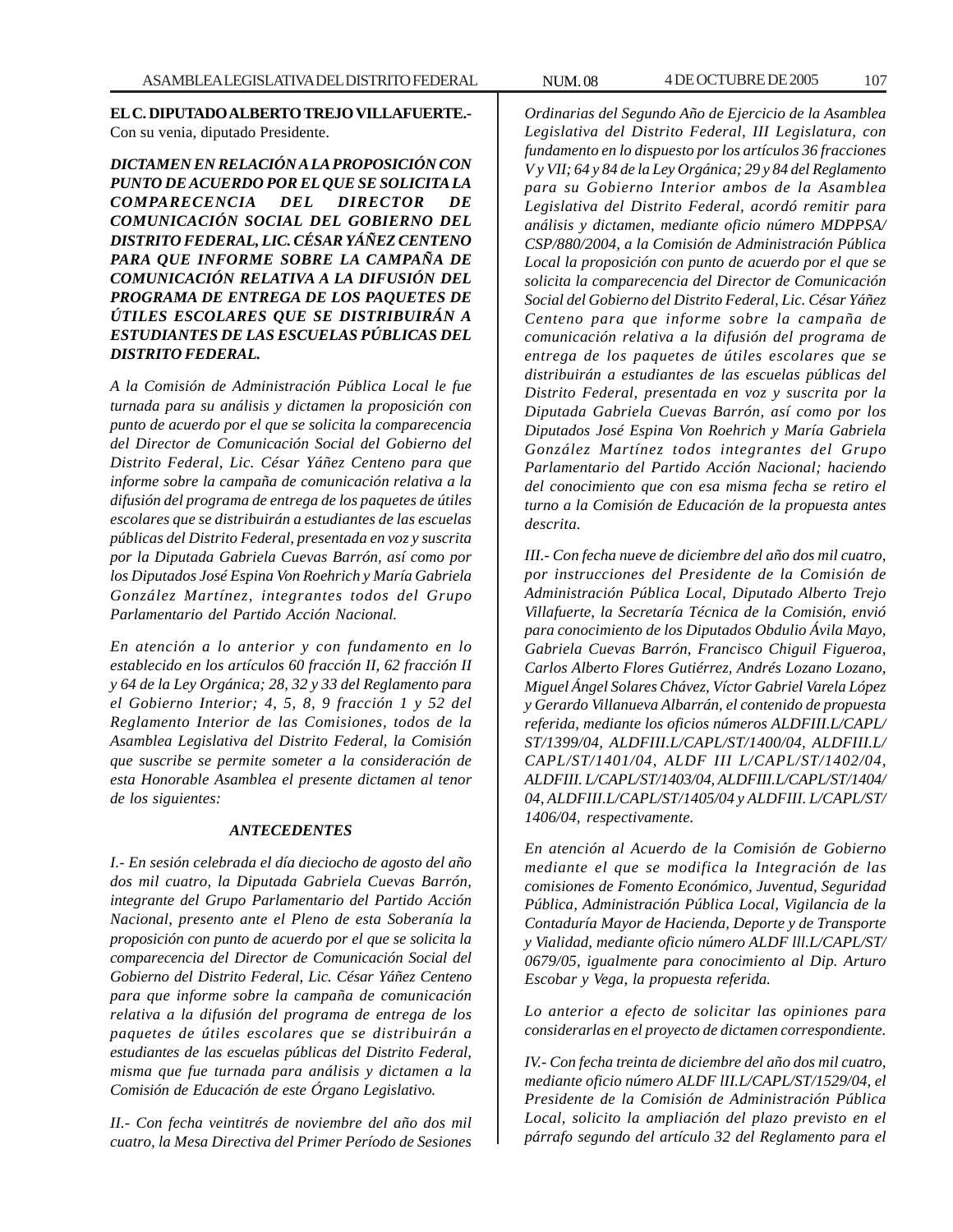*Gobierno Interior de la Asamblea Legislativa del Distrito Federal, por encontrarse reuniendo los elementos necesarios para el estudio y dictamen respectivo.*

*V.- Con fecha doce de enero del año dos mil cinco, en Sesión Plenaria de la Diputación Permanente del Primer Receso del Segundo Año de Ejercicio de la Asamblea Legislativa del Distrito Federal, III Legislatura, se aprobó por unanimidad autorizar la prorroga referida, comunicándolo a la Presidencia de la Comisión de Administración Pública Local mediante oficio número MDDP/PRSA/CSP/0028/2005*.

*VI.- Con fecha veintidós de junio del año dos mil cinco y previa convocatoria realizada en términos de Ley, esta Comisión dictaminadora se reunió para la discusión, estudio y análisis de la propuesta en mención, en el Salón Luis Donaldo Colosio del Recinto Legislativo, ubicado en Donceles y Allende s/n, Colonia Centro, Colonia Cuauhtémoc, emitiendo el presente dictamen, de acuerdo a los siguientes:*

#### *CONSIDERANDOS*

*PRIMERO.- Que esta Comisión de Administración Pública Local es competente, para el estudio, análisis y dictamen del presente asunto. Lo anterior con base en lo dispuesto por los artículos 60 fracción II. 62 fracción II y 64 de la Ley Orgánica; 28 y 32 del Reglamento para el Gobierno Interior, y 4, 5, 8 y 9 fracción I, del Reglamento Interior de las Comisiones, todos de la Asamblea Legislativa del Distrito Federal, y 42 fracción XI del Estatuto de Gobierno del Distrito Federal.*

*SEGUNDO.- La propuesta materia del presente dictamen fue presentada en los términos siguientes:*

*DIP. MARÍA ALEJANDRA BARRALES MAGDALENO PRESIDENTA DE LA MESA DIRECTIVA DE LA DIPUTACIÓN PERMANENTE EN LA H. ASAMBLEA LEGISLATIVA DEL DISTRITO FEDERAL, III LEGISLATURA PRESENTE*

*Con fundamento en lo dispuesto por los a 13, fracciones II, IV, VI y 17 fracción VI de la Ley Orgánica de la Asamblea Legislativa del Distrito Federal y 130 del Reglamento para el Gobierno Interior de la Asamblea Legislativa del Distrito Federal y demás artículos relativos, los Diputados signantes. Integrantes del Grupo Parlamentario del Partido Acción Nacional, presentamos ante la Diputación Permanente de esta Honorable Soberanía la siguiente proposición de:*

# *PUNTO DE ACUERDO POR EL QUE LA ASAMBLEA LEGISLATIVA DEL DISTRITO FEDERAL SOLICITA LA COMPARECENCIA DEL DIRECTOR GENERAL DE*

*COMUNICACIÓN SOCIAL DEL GOBIERNO DEL DISTRITO FEDERAL LIC. CÉSAR YÁÑEZ PARA QUE INFORME SOBRE LA CAMPAÑA DE COMUNICACIÓN RELATIVA A LA DIFUSIÓN DEL PROGRAMA DE ENTREGA DE LOS PAQUETES ESCOLARES QUE SE DISTRIBUIRÁN A ESTUDIANTES DE LAS ESCUELAS PÚBLICAS DEL DISTRITO FEDERAL.*

*En razón a los siguientes:*

#### *ANTECEDENTES*

*1.- Para dar cumplimiento a lo dispuesto en la Ley que establece el Derecho a un paquete de útiles escolares por ciclo escolar a todos los alumnos residentes en el Distrito Federal en los niveles de preescolar, primaria y secundaria, la III Asamblea Legislativa de! Distrito Federal, la Comisión de Derechos Humanos del Distrito Federal, el Tribunal Superior de Justicia del Distrito Federal, la Comisión de Derechos Humanos del Distrito Federal, la Junta Local de Conciliación y Arbitraje del Distrito Federal y la Administración Pública del Distrito Federal, celebramos convenio de colaboración institucional por el cual se aportaron recursos económicos, para dotar por medio de la Secretaría de Desarrollo Social del Gobierno del Distrito Federal, de los paquetes de útiles escolares a los alumnos de la educación básica en la capital.*

*2.- Nuevamente reconocemos como una de las actividades más nobles para con las generaciones futuras, dotar de las condiciones necesarias para su educación los ponga en condiciones equitativas para su desarrollo integral.*

*3.- Lo cuestionable es que los actores políticos de la Ciudad aprovechen un objeto noble para promocionar su imagen política, como se ha hecho en los anuncios televisivos del Gobierno del Distrito Federal mismos que no estaban contemplados en el convenio de referencia, así como en la colocación de pósters donde se excluyen a las instituciones que participaron con recursos económicos para financiar la entrega del material, ya que debemos recordar Que es un esfuerzo interinstitucional para cumplir con una ley que era complicada cumplir, en razón a la falta de previsión presupuestal.*

*4.- Basta recordar las situaciones denunciadas aquí en la Diputación Permanente de algunos compañeros o de una diputada federal, que sin tener participación en este programa realizó promoción política teniendo como bandera la entrega de útiles escolares*

*5.- Sin embargo, para la entrega de los paquetes de útiles escolares fue necesario diseñar una logística adecuada, pero las autoridades de Gobierno Capitalino lo han*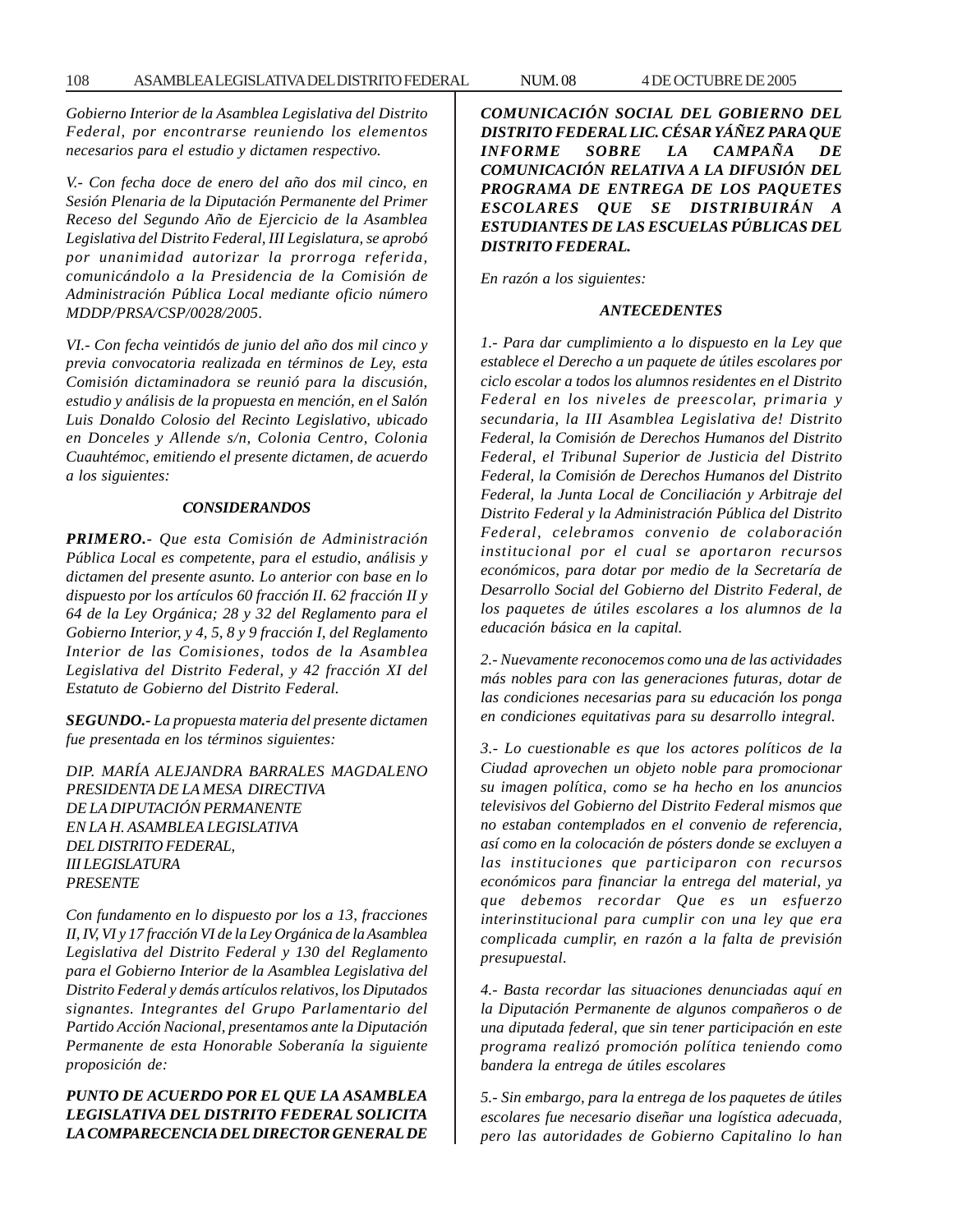*realizado sin organización, a destiempo, y variando los procedimientos para la entrega, tal como lo podemos ver en los diversos documentos que envió el Gobierno de la Ciudad*

*6.- Como ejemplo, podemos referirnos al tríptico denominado ''la lista va por nuestra cuenta'', en el que se hace referencia a que ''los directivos entregarán los vales por única vez en la escuela a los padres o tutores de los alumnos inscritos, por otra parte, la circular de la Secretaría de Desarrollo Social a los funcionarios y funcionarias públicos del Gobierno del Distrito Federal que participarán en la distribución de vales de útiles escolares el 18 de agosto de 2004'', dispone. ''1. Es responsabilidad exclusiva de los funcionarios del Distrito Federal el manejo, resguardo y entrega de los vales a los padres madres tutores en las escuelas'' Y el documento denominado Operativo útiles 2004" seña/a que los maestros entregan va/es a alumnos y padres de familia de acuerdo a la lista oficial'', ¿me pregunto cuál de las tres instrucciones es la válida? ¿Cuál deben de seguirlos responsables de la entrega de vales?*

*7.- A partir de hoy se repartirán un millón trescientos setenta y cinco mil novecientos sesenta y siete paquetes de útiles escolares a los estudiantes de escuelas públicas, con un procedimiento muy complicado, donde además, pedirán algunos datos que no deberían de solicitarse a cambio de los vales, como lo es la clave de elector de alguno de los padres de cada niño inscrito en las escuelas públicas, por ejemplo.*

*8.- Un proceso cuestionable puede lesionar la credibilidad de dicho programa además de generar la desconfianza de los gobernados por el uso político y el destino de la información brindada*

*9.- En consecuencia, es necesario conocer cuáles fueron las razones para incluir la imagen del jefe de Gobierno en los anuncios, siendo un esfuerzo interinstitucional para cumplir con un deber marcado en la ley, además que existía un acuerdo para que la promoción que se hiciera incluyera a todas las instituciones participantes, como se hizo en los volantes que entregó está Asamblea.*

*10.- Por otro lado, se ha dicho que no había dinero para la entrega de dichos paquetes de útiles escolares, por ello, todas las instituciones participantes realizaron una aportación superior a la que hizo el Gobierno del Distrito Federal, sin embargo, si tiene recursos para realizar una campaña de difusión en los medios masivos de comunicación, de nuevo encontramos incongruencias en las acciones del Gobierno Capitalino.*

# *CONSIDERANDOS*

*1. Que es una de las tareas más nobles para con el ser humano la educación y que ésta debe darse en las mejores* *condiciones para preparar el desarrollo integral de los gobernados.*

*2. Que es necesario velar por la transparencia en la entrega de los paquetes de útiles escolares a los niños inscritos en las escuelas del Distrito Federal.*

*3. Que existe contradicción entre los diversos esquemas de logística para la entrega de los vales que serán canjeados por útiles escolares.*

*4. Que esta Asamblea Legislativa esta facultada para solicitar información a los distintos encargados de las dependencias del Gobierno de la Ciudad de México*

*5. Que es necesario esclarecer los criterios para el diseño de comunicación del programa de entrega de útiles escolares, por parte de la Dirección de Comunicación Social del Gobierno del Distrito Federal, para que no se vuelvan a cometer los errores y las omisiones que se han dado en la implementación de la entrega de dichos útiles escolares.*

*Por lo anteriormente expuesto y fundado, sometemos a consideración del Pleno de la Diputación Permanente de esta H Asamblea Legislativa, la siguiente proposición con Punto de:*

#### *ACUERDO*

*PRIMERO***.** *SE SOLIC1TA LA COMPARECENCIA DEL DIRECTOR DE COMUNICACIÓN SOCIAL DEL GOBIERNO DEL DISTRITO FEDERAL. LIC. CÉSAR YÁÑEZ, PARA QUE INFORME SOBRE LA CAMPAÑA DE COMUNICACIÓN RELATIVA A LA DIFUSIÓN DEL PROGRAMA DE ENTREGA DE LOS PAQUETES DE ÚTILES ESCOLARES QUE SE DISTRIBUIRÁN A ESTUDIANTES DE LAS ESCUELAS PÚBLICAS DEL DISTRITO FEDERAL.*

*SEGUNDO. SE SOLICITA A LA SECRETARÍA DE DESARROLLO SOCIAL DEL DISTRITO FEDERAL RAQUEL SOSA ELÍZAGA, INFORME LOS RESULTADOS DE LA IMPLEMENTACIÓN DEL PROGRAMA DE ENTREGA DE PAQUETES DE ÚTILES ESCOLARES.*

*México, Distrito Federal a los dieciocho días del mes de agosto del dos mil cuatro*

*TERCERO.- Que la propuesta con punto de acuerdo en estudio, tiene como principal finalidad, solicitar la comparecencia ante la Comisión de Administración Pública Local, del Director General de Comunicación Social del Gobierno del Distrito Federal Lic. César Yáñez Centeno para que informe sobre la campaña de comunicación relativa a la difusión del programa de entrega de los paquetes escolares que se distribuirán a estudiantes de las escuelas públicas del Distrito Federal; así corno que la Secretaria de Desarrollo Social del*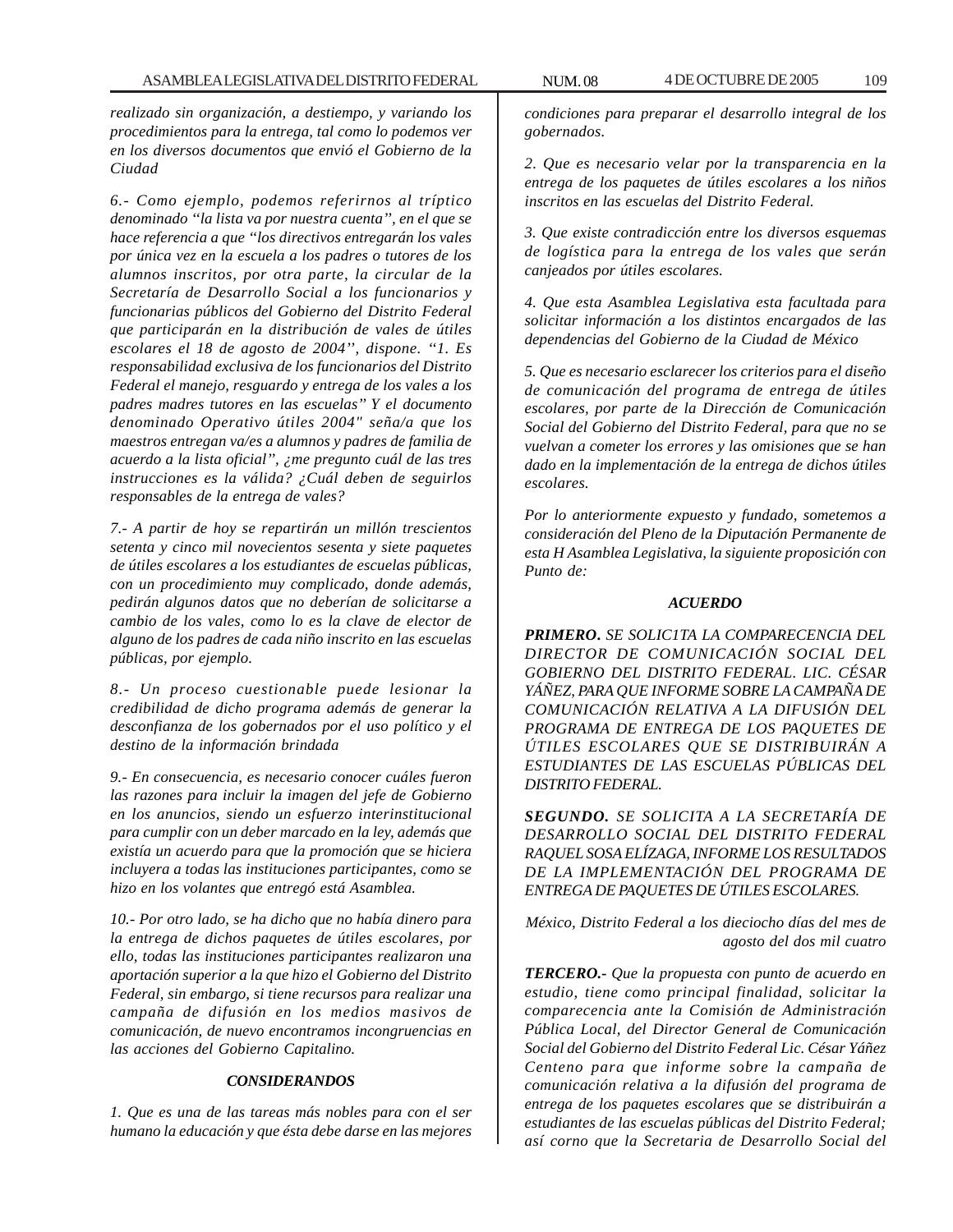*Distrito Federal Raquel Sosa Elízaga, informe los resultados de la implementación del programa de entrega de paquetes de útiles escolares.*

*CUARTO.- Que la Dirección General de Comunicación Social es una Unidad Administrativa a cargo de la Administración Pública del Distrito Federal, que tiene como función pública el coordinar la información que se difundirá por los medios de comunicación sobre todas y cada una de las actividades y servicios de la Administración Pública del Gobierno del Distrito Federal.*

*QUINTO.- Que entre las atribuciones con que cuenta la Dirección General de Comunicación Social se encuentran las señaladas en el artículo 38 del Reglamento Interior de la Administración Pública del Distrito Federal, al tenor literal siguiente:*

*Artículo 38.- Corresponde a la Dirección General de Comunicación Social.*

- *I. Planear, coordinar y evaluar las políticas que orienten a los medios de difusión con que cuenten las Dependencias. Unidades Administrativas, Órganos Político-Administrativos y Órganos Desconcentrados de la Administración Pública y coadyuvar en la materia a las Entidades de conformidad con las normas que al efecto expida el Jefe de Gobierno;*
- *II. Elaborar y actualizar un programa sectorial de comunicación social, que establezca los lineamientos para garantizar una recepción fluida de la opinión pública y la proyección adecuada de los mensajes de la Administración Pública;*
- *III. Normar y dictaminar sobre la orientación y procedencia de las actividades y erogaciones a realizar, en materia de comunicación social;*
- *IV. Supervisar y coordinar la información que se difundirá por los medios de comunicación sobre todas y cada una de las actividades y servicios de la Administración Pública;*
- *V. Dirigir, administrar y operar, los medios de difusión masiva de que se dispongan;*
- *VI. Normar, autorizar y supervisar el diseño de producción y desarrollo de toda campaña o publicación, promovida en materia de comunicación social;*
- *VII. Llevar a cabo las campañas de orientación ciudadana que sean de interés para el Distrito Federal;*
- *VIII. Promover reuniones de coordinación con las Dependencias Unidades Administrativas Órganos*

*Político-Administrativos y Órganos Desconcentrados de la Administración Publica, a fin de uniformar el criterio en la difusión de políticas y acciones en materia de comunicación social;*

- *IX. Supervisar y realizar la edición de los programas e informes de trabajo y de la memoria anual de actividades de la Administración Pública;*
- *X. Capturar, sistematizar, analizar y evaluar la información y opiniones difundidas por los medios de comunicación, en lo concerniente a las actividades de las Dependencias Unidades Administrativas. Órganos Político-Administrativos y Órganos Desconcertados de la Administración, Pública;*
- *XI. Realizar encuestas sobre las opiniones y necesidades de la población, referidas al desempeño y funciones de la Administración Pública;*
- *XII. Captar de los diferentes medios de difusión las quejas del público y turnarías para su atención a la autoridad competente;*
- *XIII. Organizar y supervisar entrevistas y conferencias con la prensa nacional o internacional, así como congresos y seminarios en las materias de la competencia de la Administración Pública; y*
- *XIV. Atender todo lo relacionado a las invitaciones protocolarias y de prensa que deban realizar las Dependencias, Unidades Administrativas, Órganos Político-Administrativos y Órganos Desconcentrados de la Administración Pública en el desempeño de sus funciones.*

*SEXTO.- Que tal y como lo señalan los proponentes, la Asamblea Legislativa del Distrito Federal, III Legislatura, la Comisión de Derechos Humanos, el Tribunal Superior de Justicia, la Comisión de Derechos Humanos, la Junta Local Conciliación y Arbitraje y la Administración Pública todos del Distrito Federal, celebraron un convenio de colaboración institucional por el cual se aportaron recursos económicos, para dotar por medio de la Secretaría de Desarrollo Social del Gobierno del Distrito Federal, de los paquetes de útiles escolares a los alumnos de la educación básica en la capital.*

*SÉPTIMO.- Que los proponentes refieren que en la entrega de los paquetes de útiles escolares existe contradicción entre los diversos esquemas de logística por la que serán canjeados los vales por útiles escolares; como lo es el solicitar la clave de elector de los padres de cada niño inscrito en las escuelas públicas, proceso que puede lesionar la credibilidad de dicho programa, además*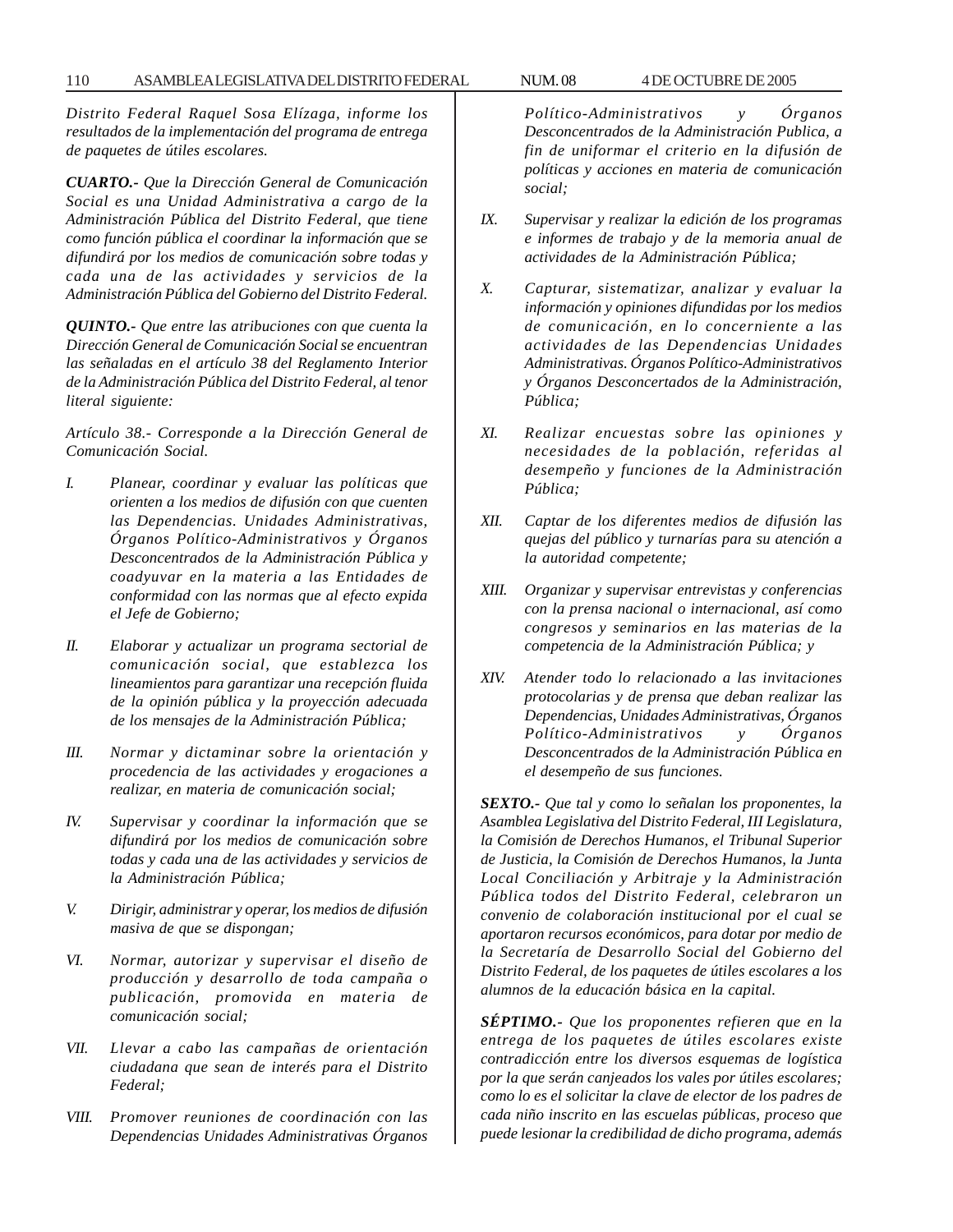*de generar la desconfianza de los gobernados por el uso político y el destino de la información brindada.*

*OCTAVO.- Que la Asamblea Legislativa del Distrito Federal, además de ser el Órgano de Gobierno encargado de legislar en materia local, también debe ser el legítimo defensor de los derechos de los habitantes del Distrito Federal a los cuales representa. En este sentido, es necesario velar por la transparencia en la entrega de los paquetes de útiles escolares a los niños inscritos en las escuelas públicas del Distrito Federal.*

*NOVENO.- Que esta comisión dictaminadora considera pertinente que antes de llevarse a cabo la comparecencia del Director General de Comunicación Social del Gobierno del Distrito Federal, Lic. César Yáñez Centeno, es necesario contar con un informe detallado que de a conocer los lineamientos y/o criterios que se establecieron para llevar a cabo la campaña de comunicación relativa a la difusión del programa de entrega de los paquetes escolares antes mencionados.*

*DÉCIMO.- Que la Secretaría de Desarrollo Social es una Dependencia de la Administración Pública del Distrito Federal, que tiene como función pública el despacho de las materias relativas a: desarrollo social, alimentación, educación, promoción de la equidad, recreación, deporte, información social y servicios sociales comunitarios.*

*UNDÉCIMO.- Que entre las atribuciones con que cuenta la Secretaría de Desarrollo Social se encuentran las de formular, fomentar y ejecutar políticas y programas generales para el desarrollo social con la participación ciudadana, que coadyuven al mejoramiento de las condiciones de vida de la población, así como establecer los lineamientos generales y coordinar los programas específicos que en esta materia desarrollen las Delegaciones; ejercer las facultades que en materia educativa establecen para el Distrito Federal las leyes y demás disposiciones jurídicas federales y locales; formular, fomentar y ejecutar políticas y programas que contribuyan a elevar los niveles y la calidad de la educación en el Distrito Federal; establecer e instrumentar políticas y programas de apoyo, suministro y orientación en materia alimentaría; establecer, fomentar, coordinar y ejecutar políticas y programas en materia de asistencia social en el Distrito Federal; de acuerdo a lo establecido en el artículo 28 de la Ley Orgánica de la Administración Pública del Distrito Federal.*

*DUODÉCIMO.- Que esta comisión dictaminadora considera pertinente que el Titular de la Secretaría de Desarrollo Social del Distrito Federal informe los resultados de la implementación del programa de entrega de paquetes de útiles escolares.*

*DÉCIMO TERCERO.- Que en materia de Administración Pública, la Asamblea Legislativa del Distrito Federal* *puede solicitar para el mejor desempeño de sus funciones, la información y documentación radicada en los diferentes órganos de gobierno, de conformidad con lo dispuesto en el artículo 13 fracción VII de la Ley Orgánica de la Asamblea Legislativa del Distrito Federal, y para lo cual, esta comisión dictaminadora considera que el Director General de Comunicación Social del Gobierno del Distrito Federal, Lic. César Yáñez Centeno debe presentar un informe por escrito y detallado sobre la campaña de comunicación relativa a la difusión del programa de entrega de los paquetes escolares que se distribuirán a estudiantes de las escuelas públicas del Distrito Federal. Así como que el titular de la Secretaría de Desarrollo Social del Distrito Federal, informe los resultados de la implementación del programa de entrega de paquetes de útiles escolares.*

*DÉCIMO CUARTO.- Que esta Soberanía para el mejor desempeño de sus funciones de vigilancia y fiscalización debe contar previamente con elementos que constituyan a aclaración de los hechos que se mencionan y en su caso proponer acciones tendientes al mejoramiento de la implementación del programa relativo al reparto de útiles escolares, es por tanto, que esta comisión dictaminadora se adhiere a la propuesta de solicitar la información a que hacen mención los proponentes.*

*DÉCIMO QUINTO.- Que una vez que los titulares de la Dirección de Comunicación Social y de la Secretaría de Desarrollo Social del Distrito Federal remitan la información, esta debe distribuirse entre los integrantes de la Comisión de Administración Pública Local, para su revisión, estudio, análisis y discusión respectiva.*

*Por lo anteriormente expuesto y en cumplimiento a lo previsto en los artículos 32 y 33 del Reglamento para el Gobierno Interior de la Asamblea Legislativa del Distrito Federal, esta Comisión de Administración Pública Local, estima que es de resolverse y se*

## *RESUELVE*

*PRIMERO***.-** *Se aprueba la Proposición con Punto de Acuerdo presentada en voz y suscrita por la Diputada Gabriela Cuevas Barrón, así como por los Diputados José Espina Von Roehrich y María Gabriela González Martínez, integrantes todos del Grupo Parlamentario del Partido Acción Nacional; en los términos siguientes*

*a) La Asamblea Legislativa del Distrito Federal, III Legislatura, solicita al Director General de Comunicación Social del Gobierno del Distrito Federal Lic. César Yáñez Centeno, rinda un informe por escrito y detallado sobre la campaña de comunicación relativa a la difusión del programa de entrega de los paquetes escolares que fueron distribuidos a estudiantes de las escuelas públicas del Distrito Federal, ante la Comisión de Administración Pública Local de este Órgano Legislativo.*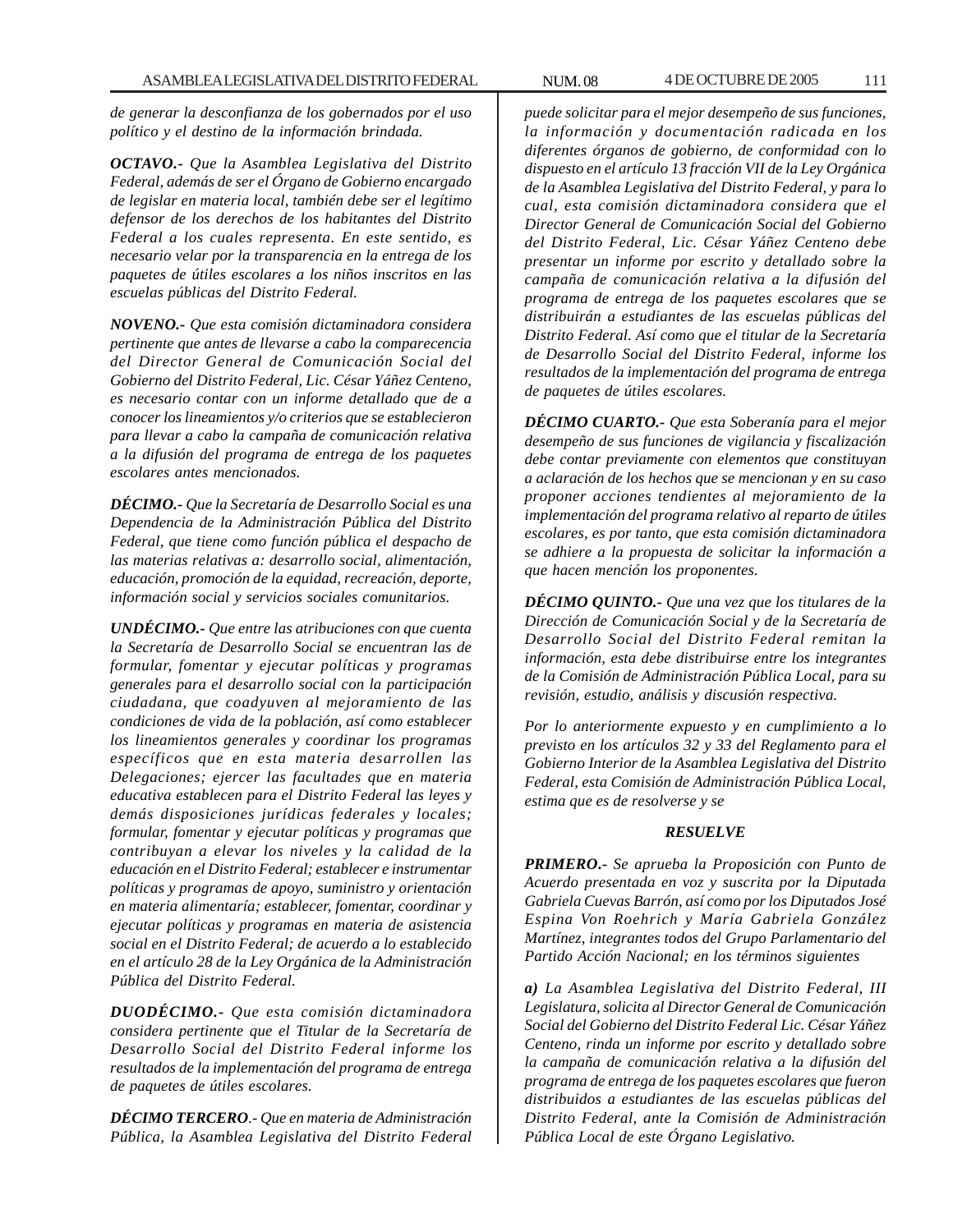# 112 ASAMBLEA LEGISLATIVA DEL DISTRITO FEDERAL NUM. 08 4 DE OCTUBRE DE 2005

*b) La Asamblea Legislativa del Distrito Federal, III Legislatura, solícita al Titular de la Secretaría de Desarrollo Social del Distrito Federal, rinda un informe que contenga los resultados de la implementación del programa de entrega de paquetes de útiles escolares ante la Comisión de Administración Pública Local de este Órgano Legislativo.*

*SEGUNDO.- Remítase el presente a la Comisión de Gobierno de éste Órgano Legislativo para las comunicaciones oficiales a que haya lugar.*

*TERCERO.- La información solicitada deberá remitirse a las oficinas de la Comisión de Administración Pública Local de a Asamblea Legislativa del Distrito Federal, sito en la calle Venustiano Carranza, número 49, despacho 312 y 313, Colonia Centro, Delegación Cuauhtémoc de esta Ciudad, C.P. 06000, en un plazo no mayor de 72 horas, contados a partir de la notificación de la presente resolución, en un horario de las 09:00 a las 18:00 horas de lunes a viernes.*

*Dado en la Asamblea Legislativa del Distrito Federal, III Legislatura.*

*Firman por la Comisión de Administración Pública Local: Dip. Alberto Trejo Villafuerte, Presidente; Dip. Obdulio Ávila Mayo, Secretario; Dip. Arturo Escobar y Vega, Integrante; Dip. Gerardo Villanueva Albarrán, Integrante; Dip. Carlos Alberto Flores Gutiérrez, Integrante; Dip. Víctor Gabriel Varela López, Integrante Dip. Francisco Chiguil Figueroa, Integrante; Dip. Andrés Lozano Lozano, Integrante; Dip. Miguel Angel Solares Chávez, Integrante.*

Es cuanto, diputado Presidente.

**EL C. PRESIDENTE.-** Gracias diputado. Está a discusión el dictamen. ¿Existen oradores en contra?

¿Algún diputado desea razonar su voto?

Proceda entonces la Secretaría a recoger la votación nominal del dictamen en lo general y en lo particular en un solo acto.

**LA C. SECRETARIA.**- Se va a proceder a recoger la votación nominal del dictamen en lo general y en lo particular en un solo acto.

De conformidad con lo establecido en el artículo 131 del Reglamento para el Gobierno Interior de la Asamblea, se solicita a la Coordinación de Servicios Parlamentarios, hacer el anuncio correspondiente a efecto de que los diputados presentes puedan emitir su voto.

Se solicita a los diputados que al emitir su voto, lo hagan en voz alta diciendo su nombre y apellido, añadiendo la expresión ''en pro'', ''en contra'' o ''abstención''. La de la voz recogerá la votación. Comenzamos de derecha a izquierda.

**(Votación Nominal)** Jesús López, a favor. Obdulio Ávila, en pro. Aleida Alavez, abstención. José Jiménez, abstención. María de Lourdes Rojo e Incháustegui, en pro. Adrián Pedrozo Castillo, abstención. Andrés Lozano Lozano, en pro. Silvia Oliva Fragoso, en pro.

Juan Antonio Arévalo López, en pro.

Benjamín Muciño, en pro.

Gabriela González, en pro.

Sofía Figueroa, en pro.

Irma Islas, en pro.

Jorge Lara, en pro.

Mariana Gómez del Campo, en pro.

Carlos Alberto Flores, a favor.

Lorena Villavicencio, a favor.

Alejandra Barrales, en pro.

Francisco Chiguil, en pro.

Miguel Angel Solares Chávez, a favor.

Elio Bejarano, en pro.

Alberto Trejo Villafuerte, en pro.

Lourdes Alonso, en pro.

Higinio Chávez, a favor.

Jorge García Rodríguez, en pro.

José Medel Ibarra, a favor.

Claudia Esqueda, a favor.

Rafael Hernández Nava, a favor.

Efraín Morales, a favor.

Rigoberto Nieto, a favor.

Víctor Varela, en pro.

María Elena Torres, a favor.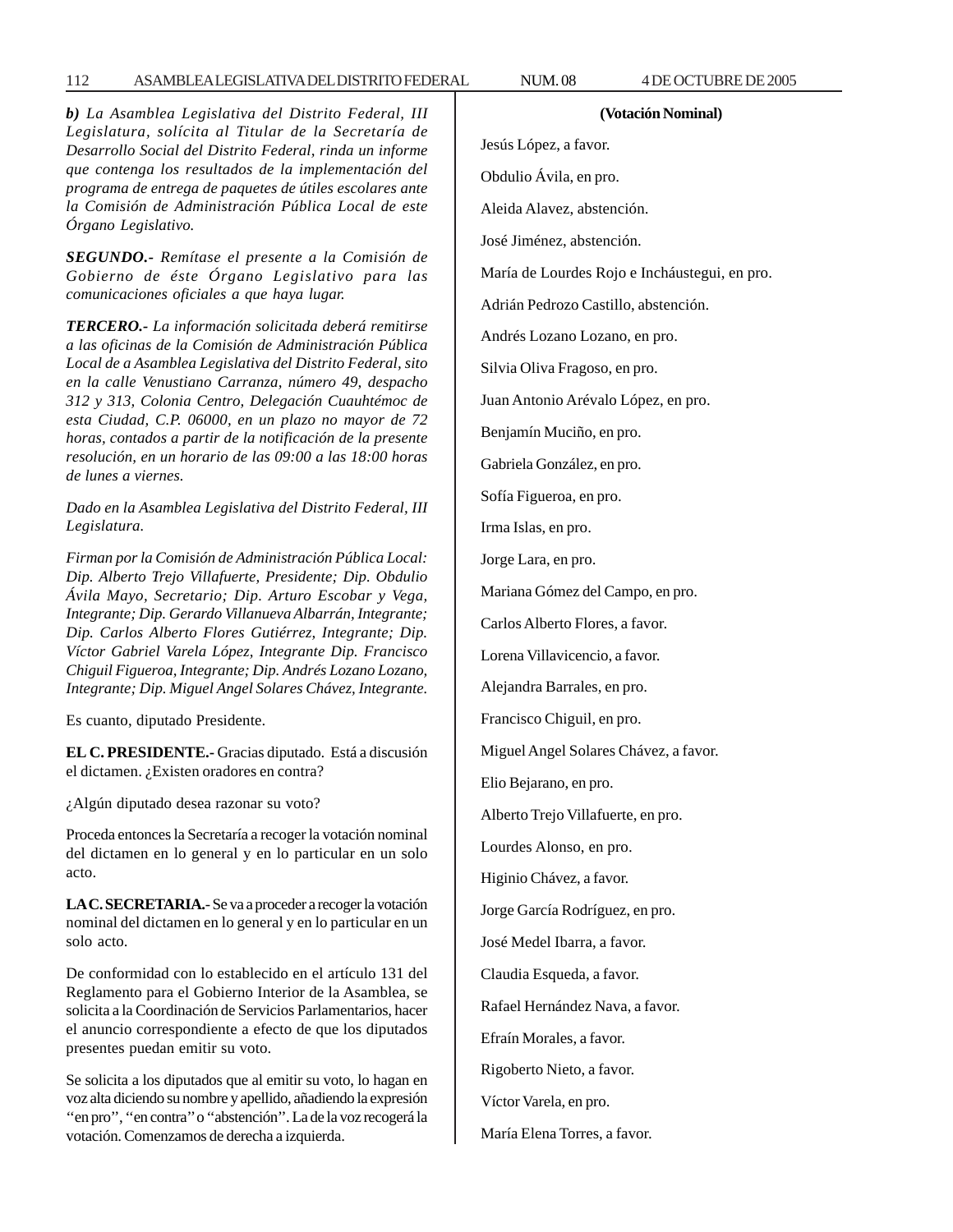Alfredo Carrasco, a favor.

Julio Escamilla, a favor.

Guadalupe Ocampo, a favor.

**LA C. SECRETARIA**.- ¿Faltó alguna o algún diputado de emitir su voto?

Julio César Moreno, a favor.

**LA C. SECRETARIA**.- ¿Faltó alguna o algún diputado de emitir su voto?

Se va a proceder a recoger la votación de la Mesa Directiva.

María Teresita Aguilar, a favor.

José María Rivera, a favor.

**LA C. SECRETARIA**.- Diputado Presidente, el resultado de la votación es el siguiente: 35 votos a favor, cero votos en contra, 3 abstenciones.

**EL C. PRESIDENTE.-** En consecuencia, se aprueba el dictamen que presentó la Comisión de Administración Pública Local en los siguientes términos:

- a) La Asamblea Legislativa, III Legislatura, solicita al Director General de Comunicación Social del Gobierno del Distrito Federal, licenciado César Yáñez Centeno, rinda un informe por escrito y detallado sobre la campaña de comunicación relativa a la adición del programa de entrega de los paquetes escolares que fueron distribuidos a estudiantes de las escuelas públicas del Distrito Federal, ante la Comisión de Administración Pública Local de este órgano legislativo.
- b) La Asamblea Legislativa, III Legislatura, solicita al Titular de la Secretaría de Desarrollo Social del Distrito Federal, rinda un informe que contenga los resultados de la implementación del programa de entrega de paquetes de útiles escolares ante la Comisión de Administración Pública Local de este órgano legislativo.

Remítase a las autoridades correspondientes para los efectos legales a que haya lugar.

Esta presidencia hace del conocimiento de la Asamblea que los puntos enlistados en los numerales 30, 38, 48, 53, 54, 55 y 62 del orden del día han sido retirados.

El siguiente punto del orden del día es la discusión y en su caso aprobación del dictamen que presentan las Comisiones Unidas de Seguridad Pública y de Asuntos Laborales y Previsión Social, a la propuesta con punto de acuerdo para hacer un llamado a la Secretaría de Seguridad Pública del Distrito Federal, a favor del respeto a los cuerpos policíacos y servidores públicos que ahí se desempeñan.

En virtud de que el dictamen no fue distribuido ante las diputadas y diputados en términos de lo dispuesto por el artículo 118 del Reglamento, proceda la Secretaría a consultar a la Asamblea en votación económica, si se dispensa la distribución y lectura del mismo y se somete a discusión de inmediato.

**LA C. SECRETARIA**.- Por instrucciones de la presidencia y en votación económica, se consulta a la Asamblea si es de dispensarse la distribución y la lectura del dictamen de referencia y se somete a discusión de inmediato.

Los que estén por la afirmativa, sírvanse manifestarlo poniéndose de pie.

Los que estén por la negativa, sírvanse manifestarlo poniéndose de pie.

Dispensada la distribución y la lectura, diputado Presidente.

**EL C. PRESIDENTE.-** Para fundamentar el dictamen, se concede el uso de la palabra a la diputada Claudia Esqueda, a nombre de las Comisiones Unidas de Seguridad Pública y de Asuntos Laborales y Previsión Social.

**LA C. DIPUTADA MARÍA CLAUDIA ESQUEDA LLANES.-** Gracias, diputado Presidente.

*DICTAMEN A LA PROPUESTA CON PUNTO DE ACUERDO PARA HACER UN LLAMADO A LA SECRETARÍA DE SEGURIDAD PÚBLICA DEL DISTRITO FEDERAL A FAVOR DEL RESPETO A LOS CUERPOS POLICÍACOS Y SERVIDORES PÚBLICOS QUE AHÍ SE DESEMPEÑAN.*

*HONORABLE ASAMBLEA LEGISLATIVA DEL DISTRITO FEDERAL, III LEGISLATURA. PRESENTE.*

*A las Comisiones Unidas de Seguridad Pública y de Asuntos Laborales y Previsión Social de esta H. Asamblea Legislativa del Distrito Federal, III Legislatura, fue remitida para su análisis y dictamen la Propuesta con punto de acuerdo para hacer un llamado a la Secretaría de Seguridad Pública del Distrito Federal a favor del respeto a los cuerpos policíacos y servidores públicos que ahí se desempeñan, presentada por la Diputada María Claudia Esqueda Llanes, integrante del Grupo Parlamentario del Partido Revolucionario Institucional.*

 *Estas Comisiones con las facultades que les confieren los artículos 59, 60 fracción II, 61, 62 fracciones V y XXX, 63 y 64 de la Ley Orgánica de la Asamblea Legislativa del Distrito Federal; 1, 28, 29, 32, primer párrafo y 33 del Reglamento para el Gobierno Interior de la Asamblea Legislativa Distrito Federal; y 1, 4, 33, 34, 35, 50, 51, 52, 53, 54, 55, 56, 57, 58, 59 y 60 del Reglamento de las*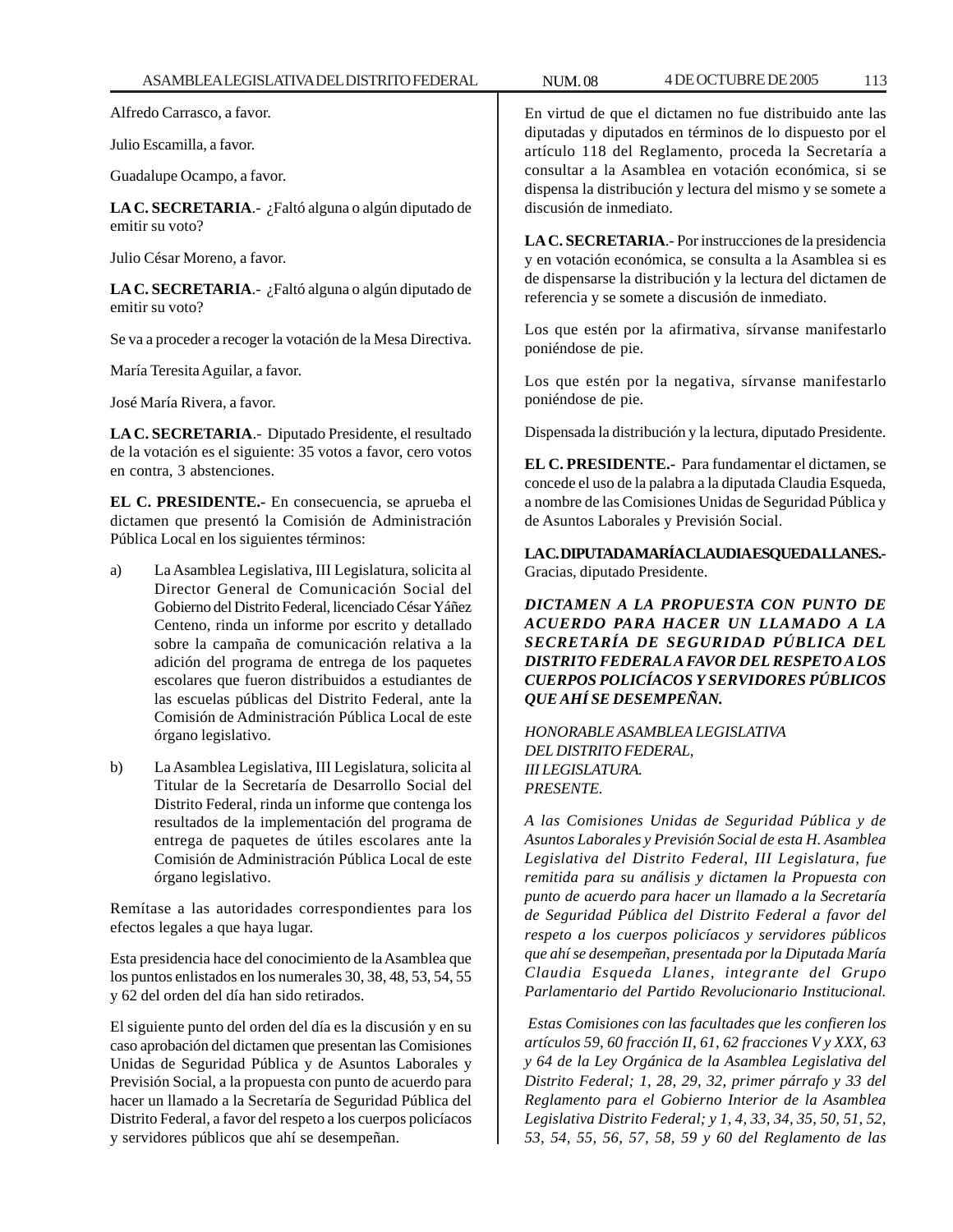*Comisiones de la Asamblea Legislativa del Distrito Federal, y demás relativos, se abocaron al estudio y elaboración del Dictamen de la citada proposición, bajo los siguientes:*

### *ANTECEDENTES*

*1.- Con fecha diecisiete de marzo del presente año, la Diputada María Claudia Esqueda Llanes a nombre de los Diputados Integrantes de la Fracción Parlamentaria del Partido Revolucionario Institucional, así como la Fracción Parlamentaria del Partido Acción Nacional, y diversos Diputados de esta H. Asamblea Legislativa del Distrito Federal, III Legislatura presentó ante el pleno de la Asamblea Legislativa del Distrito Federal III Legislatura, la propuesta con punto de acuerdo para hacer un llamado a la Secretaría de Seguridad Pública del Distrito Federal a favor del respeto de los cuerpos policíacos y servidores públicos que ahí se desempeñan.*

*2.- Con fecha dieciocho de marzo del año en curso, la Mesa Directiva de la Asamblea Legislativa del Distrito Federal III, Legislatura, turnó para su análisis y dictamen a la Comisión de Asuntos Laborales y Previsión Social, la propuesta con punto de acuerdo para hacer un llamado a la Secretaría de Seguridad Pública del Distrito Federal a favor del respeto de los cuerpos policíacos y servidores públicos que ahí se desempeñan.*

*3.- Mediante oficio MDPPSA/CSP/037/2005, signado por el Diputado Arturo Escobar y Vega, Presidente en turno de la Mesa Directiva de la Asamblea Legislativa del Distrito Federal, III Legislatura, se comunica a la Presidencia de la Comisión de Seguridad Pública que en sesión celebrada el diecisiete de marzo del presente año, se resolvió remitir a las Comisiones Unidas de Asuntos Laborales y Previsión Social y de Seguridad Pública para análisis y dictamen correspondiente la propuesta con punto de acuerdo de referencia*.

*4.- La Diputada Irma Islas León, Presidenta de la Comisión de Seguridad Pública mediante oficio ALDF/ CSP/135/05 de fecha veintiuno de abril del presente año, solícita a la Presidencia en turno de la Mesa Directiva de la Asamblea Legislativa del Distrito Federal, III Legislatura, someter a consideración del Pleno de esta soberanía, la autorización de prórroga para analizar y dictaminar la propuesta con punto de acuerdo en cita.*

*5.- A través del oficio número MDSPSA/CSP/0328/2005, de fecha veintiséis de abril del presente año, signado por el Diputado Andrés Lozano Lozano, Presidente en turno de a Mesa Directiva de la Asamblea Legislativa del Distrito Federal, III Legislatura, se comunica que durante la sesión celebrada en la fecha en cita, se resolvió autorizar la ampliación del plazo para dictaminar la propuesta con punto de acuerdo en mención.*

*6.- Durante la reunión de la Comisión de Asuntos Laborales y Previsión Social celebrada el pasado cuatro de mayo del presente año, se aprobó el proyecto de dictamen, cuya esencia se considera para la elaboración del presente.*

*7.- En tal virtud, los integrantes de las Comisiones Unidas Dictaminadoras que suscriben, se reunieron el día veintinueve de septiembre del presente año, a efecto de analizar la Propuesta con Punto de Acuerdo en estudio, documento que fue discutido en el seno de las mismas, aprobándose el presente dictamen que se somete a consideración de esta H. Asamblea Legislativa bajo los siguientes:*

#### *CONSIDERANDOS*

*PRIMERO.- Que estas Comisiones Unidas son competentes para conocer de la Propuesta con punto de acuerdo para hacer un llamado a la Secretaría de Seguridad Pública del Distrito Federal a favor del respeto de los cuerpos policíacos y servidores públicos que ahí se desempeñan, presentada por la Diputada María Claudia Esqueda Llanes a nombre de los Diputados Integrantes de la Fracción Parlamentaría del Partido Revolucionario Institucional, así como la Fracción Parlamentaria del Partido Acción Nacional, y diversos Diputados de esta H. Asamblea Legislativa del Distrito Federal, III Legislatura de conformidad con lo dispuesto por la normatividad interna de este órgano legislativo.*

*SEGUNDO.- Que con motivo de las irregularidades que se han presentado en torno al asunto de la campaña en contra del desafuero del Jefe de Gobierno del Distrito Federal, es necesario hacer un señalamiento sobre la indebida actuación de la Secretaría de Seguridad Pública del Distrito Federal en contra de servidores públicos de mandos medios y superiores.*

*TERCERO.- Que es de dominio público que quien ostentaba el cargo de Director General de la Unidad de Policía Metropolitana Montada de la Secretaría de Seguridad Pública del Distrito Federal, Comandante Mario Alberto Montaño Alcocer, fue relevado de su encargo mediante oficio de fecha veinticuatro de febrero del dos mil cinco, signado por el Licenciado Gabriel Regino García, Subsecretario de Seguridad Pública del Distrito Federal en ausencia del Secretario de Secretario de Seguridad Pública del Distrito Federal.*

*CUARTO.- Que como consecuencia y mediante un nuevo oficio de fecha tres de marzo del presente año, se pretendió dar por terminado su nombramiento como policía de la Secretaría de Seguridad Pública del Distrito Federal y por tanto su relación laboral.*

*QUINTO.- Que aún habiéndose negado a firmar la renuncia, siguió firmando las listas de asistencia que*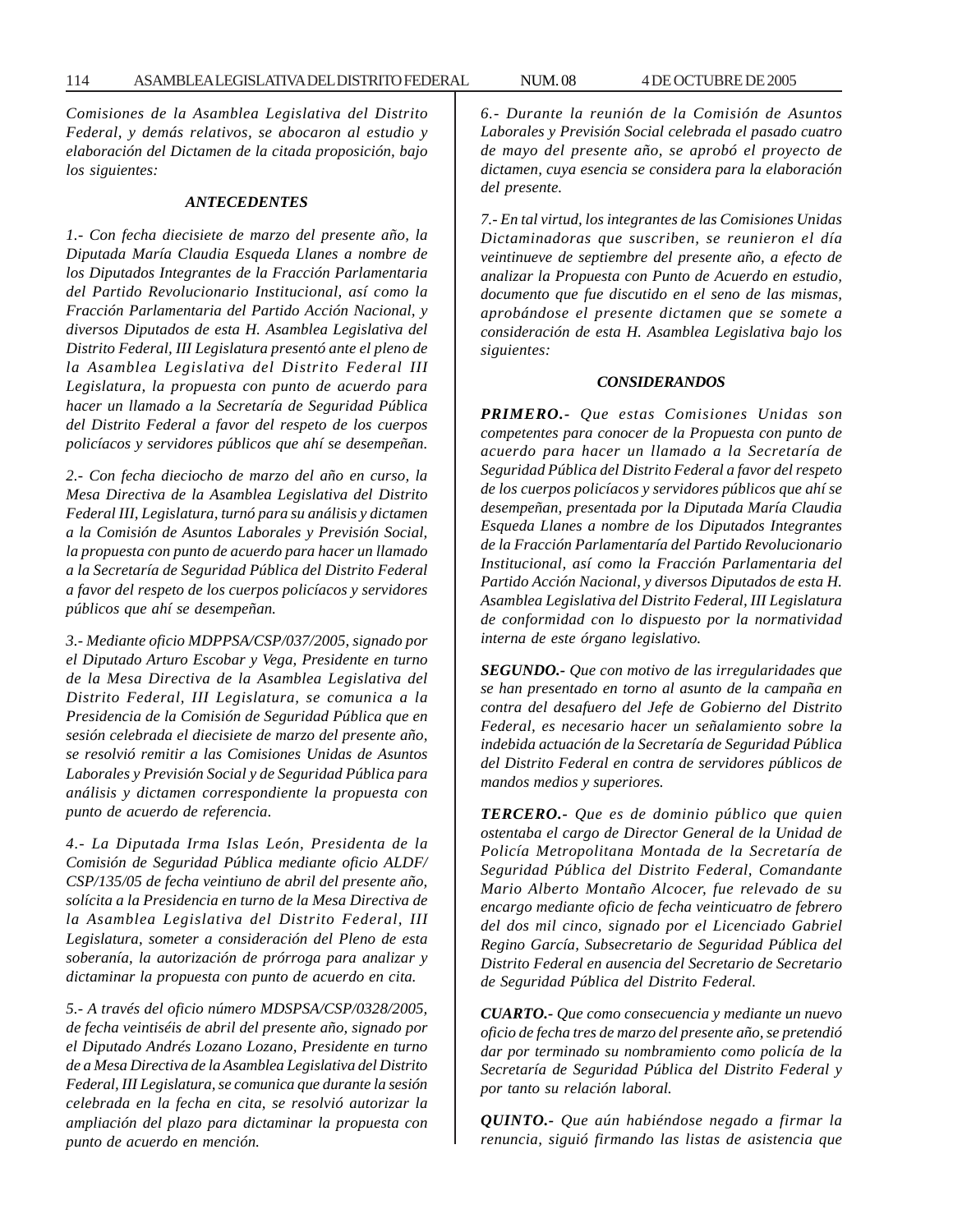*regularmente firman la entrada y salida de sus labores quienes trabajan en dicha Dirección General y que este acto fue permitido hasta el pasado diez de marzo del presente año.*

*SEXTO.- Que es procedente hacer del conocimiento de esta H. Asamblea Legislativa del Distrito Federal III legislatura, que el antecedente de estos hechos, es la negativa del Comandante Mario Alberto Montaño Alcocer a implementar descuentos al personal adscrito a su Unidad, ordenado por el Director General de Agrupamientos de la Secretaría de Seguridad Pública del Distrito Federal, con el objeto de hacer aportaciones a la campaña en contra del desafuero del C. Licenciado Andrés Manuel López Obrador, Jefe de Gobierno del Distrito Federal por un total de \$ 36,588.00 pesos, monto que corresponde a la Unidad de Policía Metropolitana Montada.*

*SÉPTIMO.- Que dicho servidor público tiene una trayectoria de 36 años de servicio en la Policía Preventiva del Distrito Federal, lo que pone de manifiesto su probada capacidad laboral.*

*OCTAVO.- Que como lo establece el artículo 53 fracción II de la Ley de Seguridad Pública del Distrito Federal, en la policía para proceder a una destitución, se requiere la determinación que en tal sentido resuelva la Comisión de Honor y Justicia, misma que no se llevó a cabo. Y solo influyó en el despido injustificado del Comandante Mario Alberto Montaño Alcocer, la determinación unilateral de que hoy se encuentra a cargo de a Secretaría de Seguridad Pública del Distrito Federal.*

*NOVENO.- Que como si fuera poco, esta determinación y arbitraria destitución, así como las declaraciones del Secretario de Seguridad Pública del Distrito Federal, generan desconfianza y falta de credibilidad hacia los cuerpos policíacos por parte de la sociedad en general, además de seguir fomentando conductas irregulares para conseguir fondos para un proyecto político personal del Jefe de Gobierno.*

*DÉCIMO.- Que por lo anterior, estas Comisiones Dictaminadoras acuerdan modificar la propuesta, efecto de solicitar únicamente al Secretario de Seguridad Pública del Distrito Federal, Ingeniero Joel Ortega Cuevas, rinda un informe por escrito ante las Comisiones Unidas de Asuntos Laborales y Previsión Social y de Seguridad Pública, respecto de lo que ha venido sucediendo desde el veinticinco de febrero del presente año, hasta la fecha de su comparecencia.*

*En mérito de lo antes expuesto y fundado, los integrantes de las Comisiones Unidas de Seguridad y de Asuntos Laborales y Previsión Social de esta Asamblea Legislativa del Distrito Federal, III Legislatura, acordamos resolver y se:*

### *RESUELVE*

*ÚNICO: No es de aprobarse la Propuesta con punto de acuerdo para hacer un llamado a la Secretaría de Seguridad Pública del Distrito Federal a favor del respeto a los cuerpos policíacos y servidores públicos que ahí se desempeñan, presentada por a Diputada María Claudia Esqueda Llanes, integrante del Grupo Parlamentario del Partido Revolucionario Institucional.*

*Asamblea Legislativa del Distrito Federal, III Legislatura, a los veintinueve días del mes de septiembre del año dos mil cinco.*

*Sin más por el momento, reciba un cordial saludo*

*Firman por las Comisiones Unidas: Seguridad Pública: Dip. Irma Islas León, Presidenta; Dip. Lourdes Alonso Flores, Vicepresidenta; Dip. Guadalupe Ocampo Olvera, Secretaria; Integrantes: Dip. José Benjamín Muciño Pérez, Dip. Gerardo Díaz Ordaz Castañón, Dip. Silvia Oliva Fragoso, Dip. Andrés Lozano Lozano, Dip. Ma. Alejandra Barrales Magdaleno. Comisión de Asuntos Laborales y Previsión Social: Dip. María Claudia Esqueda Llanes, Presidenta e Integrante de la Comisión de Seguridad Pública; Dip. Emilio Fernández Allende, Vicepresidente; Dip. María Araceli Vázquez Camacho, Secretaria; Integrantes: Dip. José Medel Ibarra, Dip. Elio Ramón Bejarano Martínez.*

Gracias, Presidente.

**EL C. PRESIDENTE.-** Gracias. Está a discusión el dictamen. Se abre el registro de oradores. ¿Existen oradores en contra?

¿Algún diputado desea razonar su voto? El diputado Benjamín Muciño.

Tiene la palabra el diputado Benjamín Muciño para razonar su voto, hasta por diez minutos.

**EL C. DIPUTADO JOSÉ BENJAMÍN MUCIÑO PÉREZ.-** Con la venia de la presidencia.

Subo a la Tribuna más alta de la ciudad para razonar fundadamente el voto del grupo parlamentario del Partido Acción Nacional respecto del presente dictamen.

Fundamos nuestro voto en contra en el siguiente sentido:

Primero, que fue un servidor público del Gobierno de la Ciudad quien ante el socorrido tema de colaborar con la campaña en contra del desafuero fue llamado por sus superiores para recolectar dentro de la Unidad de Policía Metropolitana Montada la cantidad de 36 mil 588 pesos para aportar en contra de este desafuero probable que serviría para pagar movilizaciones, abogados, suministros, transporte o cualquiera otra cosa.

Este tema dado el Comandante Mario Alberto Montaño Alcocer por el Director General de Agrupamientos de la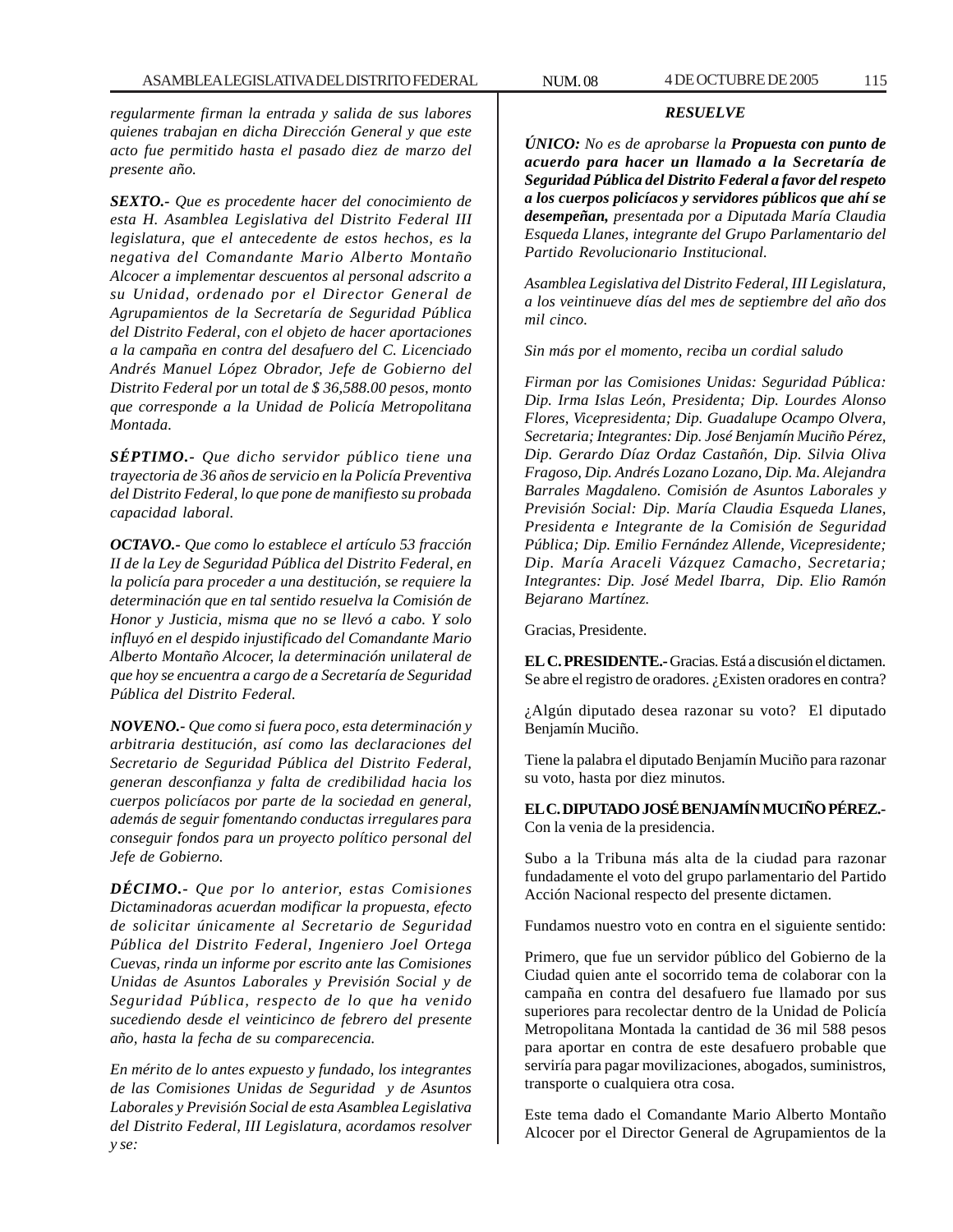116 ASAMBLEA LEGISLATIVA DEL DISTRITO FEDERAL NUM. 08 4 DE OCTUBRE DE 2005

Secretaría de Seguridad Pública fue del conocimiento de la Ciudad de México.

Segundo, que en este asunto el propio Comandante Montaño Alcocer fue retirado de su servicio, de su trabajo y destituido por esta negativa apenas el 24 de febrero de este año. Desde luego quien se encargó de hacer esta operación tan injustamente llevada a cabo fue el Licenciado Gabriel Regino García, Subsecretario de Seguridad Pública de la Ciudad, en ausencia del propio Secretario.

Lamentablemente y no solamente con este oficio sino con uno de fecha 3 de marzo se pretendió dar por terminado el nombramiento de este policía en la Secretaría de Seguridad Pública sin considerar que el tema requiere para poder destituir a un mando en la propia Secretaría sólo el artículo 53 fracción II de la Ley de Seguridad Pública del Distrito Federal tiene que pasar necesariamente por la Comisión de Honor y Justicia, la que hemos asentado nunca acordó tal asunto.

Desde luego de esto cabe recordar otros temas para información y más amplio detalle de la Asamblea en Pleno.

Primero. Que el diputado Emilio Fernández Allende presentó un dictamen alterno en el cual se negaba el asunto de poder solicitar esta información a la Secretaría. Cabe hacer notar que el propio diputado Fernández Allende, antes de iniciar a la discusión lo retiró.

Segundo. Que al tema de poderlo llevar a cabo y poder convencer al grupo mayoritario, no solamente no encontramos más que una propuesta retirada sino negativas y consideraciones sobre posibles adjetivaciones en términos de irregularidades, de sospechas fundadas, pero particularmente y sin reparar el grupo mayoritario en esto, en la dignidad del servidor público.

Lamentablemente no obtuvimos más que la cerrazón del grupo mayoritario en un tema que debería de ser del más amplio consenso para poder ubicar al Gobierno de la Ciudad en su contexto, no solamente de apoyador de una campa o del ex Jefe de Gobierno sino también en un asunto de falta de transparencia.

Lamentamos que no haya podido haber este consenso por parte del grupo mayoritario, pero queremos dejar en claro dos cosas: Una, que el grupo mayoritario en esta Soberanía se mueve básicamente como a su interés conviene y sobre todo en un tema tan importante donde no podremos encontrar a otro Jefe de Unidad como este que tenía 36 años de servicio en su cargo, pues la ciudad queda no solamente indefensa sino injustamente mutilada, de un servidor público de esta calidad; segundo, queda de manifiesto nuevamente que el grupo mayoritario en la Asamblea no solamente mueve los intereses del Jefe de Gobierno sino también oculta amplia, contundente y públicamente las operaciones que hay para llevarlo a la Presidencia de la República.

Es cuanto, diputado Presidente.

**EL C. PRESIDENTE.-** Gracias, diputado. Para razonar su voto, se concede el uso de la palabra a la diputada Claudia Esqueda, hasta por diez minutos.

**LA C. DIPUTADA MARÍA CLAUDIA ESQUEDA LLANES.-** Muchas gracias, diputado Presidente.

Si bien previamente ya he manifestado algunas opiniones y lo que dio curso a la elaboración del dictamen que se presenta para la votación en este momento, quiero hacerlo estrictamente a nombre del Partido Revolucionario Institucional en la fracción que estamos representadas aquí en la Asamblea Legislativa, en virtud de que este dictamen fue votado en contra por el de la voz y por el diputado José Medel Ibarra, ambos con representación en esta Comisión de Asuntos Laborales y que asimismo tuvimos la que correspondía en la de Seguridad Pública.

Con el objeto quiero señalar de establecer que efectivamente se hicieron, como ya se manifestó por el diputado Benjamín Muciño hace un momento, se presentaron dos dictámenes al interior de las Comisiones Unidas, uno que aprobaba el punto de acuerdo y otro alterno que decidía el desecharlo de plano, habiéndose retirado este segundo por el ponente del mismo.

Sin embargo, en la discusión en el seno de las Comisiones Unidas se estableció que no había anuencia por parte de los diputados de la fracción parlamentaria del Partido de la Revolución Democrática por aprobar un punto de acuerdo en el que se pedían lisa y llanamente informes contra lo que originalmente se propuso de citar a una comparecencia al Secretario de Seguridad Pública para que pudiéramos esclarecer, estuviésemos en la capacidad de conocer y ahondar sobre la denuncia de quien en su calidad de comandante de este propio cuerpo de seguridad pública había sido despedido, así se hizo notar cuando se presentó el punto de acuerdo, así se contiene en el documento y en las versiones publicadas sobre el particular, que la salida de dicho comandante obedecía exclusivamente a una venganza, a una especie de cobro de su negativa por descontar de sus compañeros policías a su cargo en el área de trabajo una aportación para la entonces famosa acción de desafuero en contra de quien era el Jefe de Gobierno del Distrito Federal, Andrés Manuel López Obrador.

No habiendo voluntad por parte de nuestros compañeros es que se decidió desechar en una votación que se celebró en esta sesión de comisiones unidas en días pasados, la semana pasada para ser más precisa, el punto de acuerdo propuesto, así como el dictamen que previamente había sido aprobado en una sesión de Asuntos Laborales.

Yo considero que esta Asamblea, pero no solamente esta Asamblea ,sino la ciudadanía en términos generales, tiene derecho a conocer las razones por las cuales un funcionario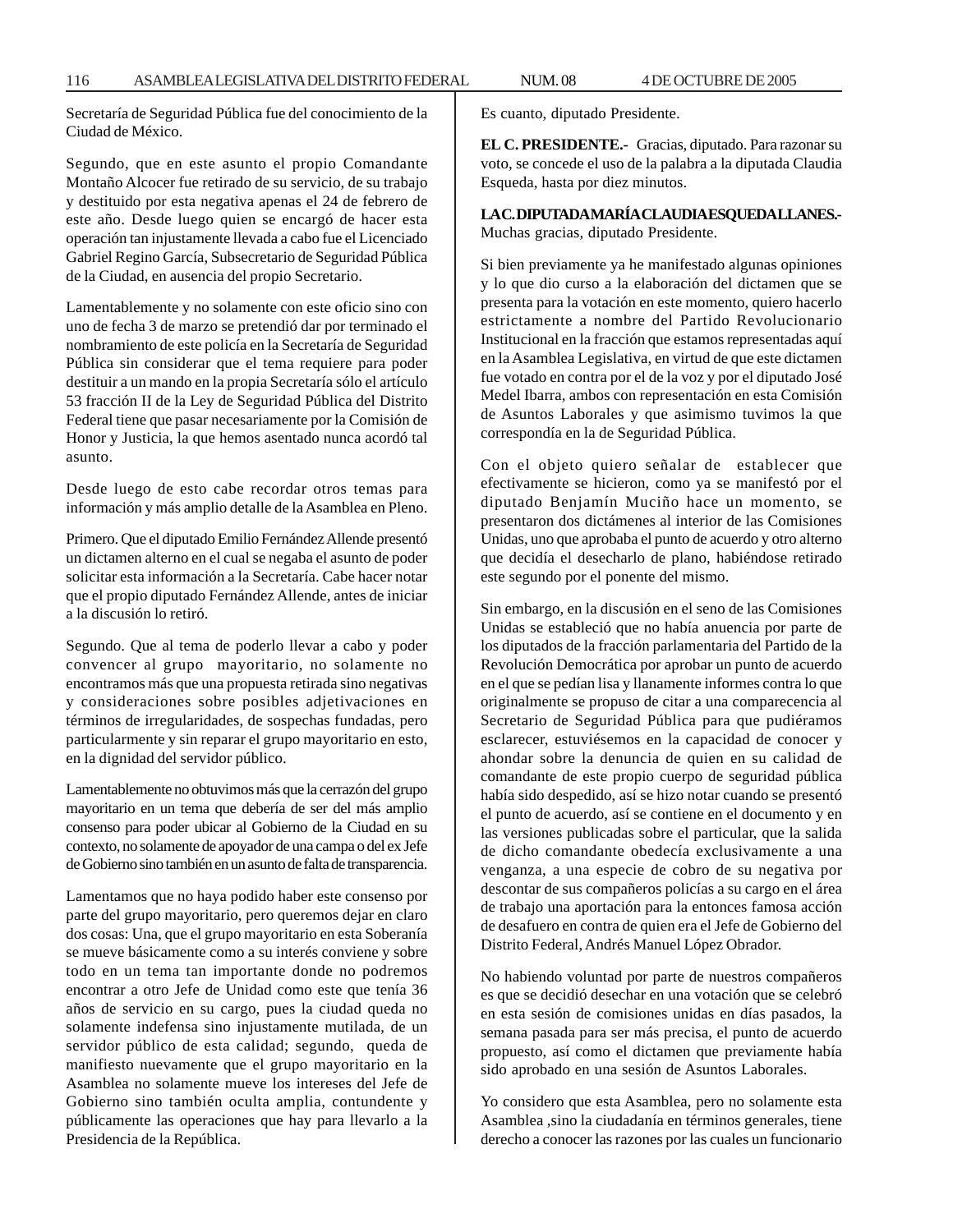público que denunció en su momento haber quedado suspendido de su fuente de trabajo, haber sido despedido de un empleo en el que tenía colaborando 36 años al servicio del Distrito Federal es sin ninguna justificación, sin los procedimientos legales que era el haber atravesado por una ruta que incluía la Comisión de Honor y Justicia de la Secretaría de Seguridad Pública, fue separado, argumentando el mismo servidor público que las causas eran la no aportación a la compaña en contra del desafuero de Andrés Manuel López Obrador.

Creo que sería conveniente para la ciudadanía el conocer qué pasó con esos recursos, si efectivamente se descontaron a los servidores públicos no solamente de la Secretaría de Seguridad Pública, como es el caso que analizamos, sino hubo denuncias diversas en donde se pretendía ahondar sobre acciones en contra de la ley, acciones que deslegitimaban la función pública.

Por ello es que el voto de la fracción del Partido Revolucionario Institucional en esta Asamblea Legislativa será en contra del dictamen que decide desechar el punto de acuerdo, decide no investigar qué pasó con estos recursos y decide no investigar también qué pasó y qué suerte corrió un servidor público después de 36 años de servir a la ciudad que es removido sin más argumentación que un oficio que le dirigen sin ningún sustento, sin ningún procedimiento que se haya apegado a la ley para quitarle o verle disminuidos o eliminaos sus derechos laborales que servían a la comunidad del Distrito Federal.

Por tanto, nuestro voto será en contra y ojalá nuestros compañeros del Partido de la Revolución Democrática reflexionen por la trascendencia del asunto para saber qué pasó con esos recursos, qué pasa con los funcionarios públicos, qué pasa con los servidores que no son respetados en la Ciudad de México.

Muchas gracias.

**EL C. PRESIDENTE.-** Gracias, diputada. Proceda la Secretaría a recoger la votación nominal del dictamen en lo general y en lo particular en un solo acto.

**LA C. SECRETARIA.-** Se va a proceder a recoger la votación nominal del dictamen en lo general y en lo particular en un solo acto.

De conformidad con lo establecido por el artículo 131 del Reglamento para el Gobierno Interior de la Asamblea, se solicita a la Coordinación de Servicios Parlamentarios hacer el anuncio correspondiente a efecto de que los diputados presentes puedan emitir su voto.

Se solicita a los diputados que al emitir su voto lo hagan en voz alta diciendo su nombre y apellido, añadiendo la expresión ''en pro'', ''en contra'' o ''abstención''. La de la voz recogerá la votación. Comenzamos de derecha a izquierda.

#### **(Votación Nominal)**

Juan Antonio Arévalo López, en contra. Jesús López, en contra. Obdulio Ávila, en contra. Rafael Hernández Nava, a favor. Emilio Fernández, a favor. Aleida Alavez, en pro. José Jiménez, en pro. María de Lourdes Rojo E Incháustegui, en pro. Adrián Pedrozo Castillo, en pro. Andrés Lozano Lozano, en pro. Silvia Oliva Fragoso, en pro. Sara Figueroa, en contra. Mariana Gómez del Campo, en contra. Carlos Alberto Flores, en contra. Benjamín Muciño, en contra. Gabriela González, en contra. Sofía Figueroa, en contra. Irma Islas, en contra. Jorge Lara, en contra. Lorena Villavicencio, a favor. Julio Escamilla, a favor. Alejandra Barrales, a favor. Alfredo Hernández Raigosa, a favor. Francisco Chiguil, en pro. Miguel Angel Solares Chávez, a favor. Elio Bejarano, en pro. Rodrigo Chávez Contreras, a favor. Alberto Trejo Villafuerte, en pro. Lourdes Alonso, en pro. Guadalupe Chavira, en pro. González Maltos, a favor. Higinio Chávez, a favor.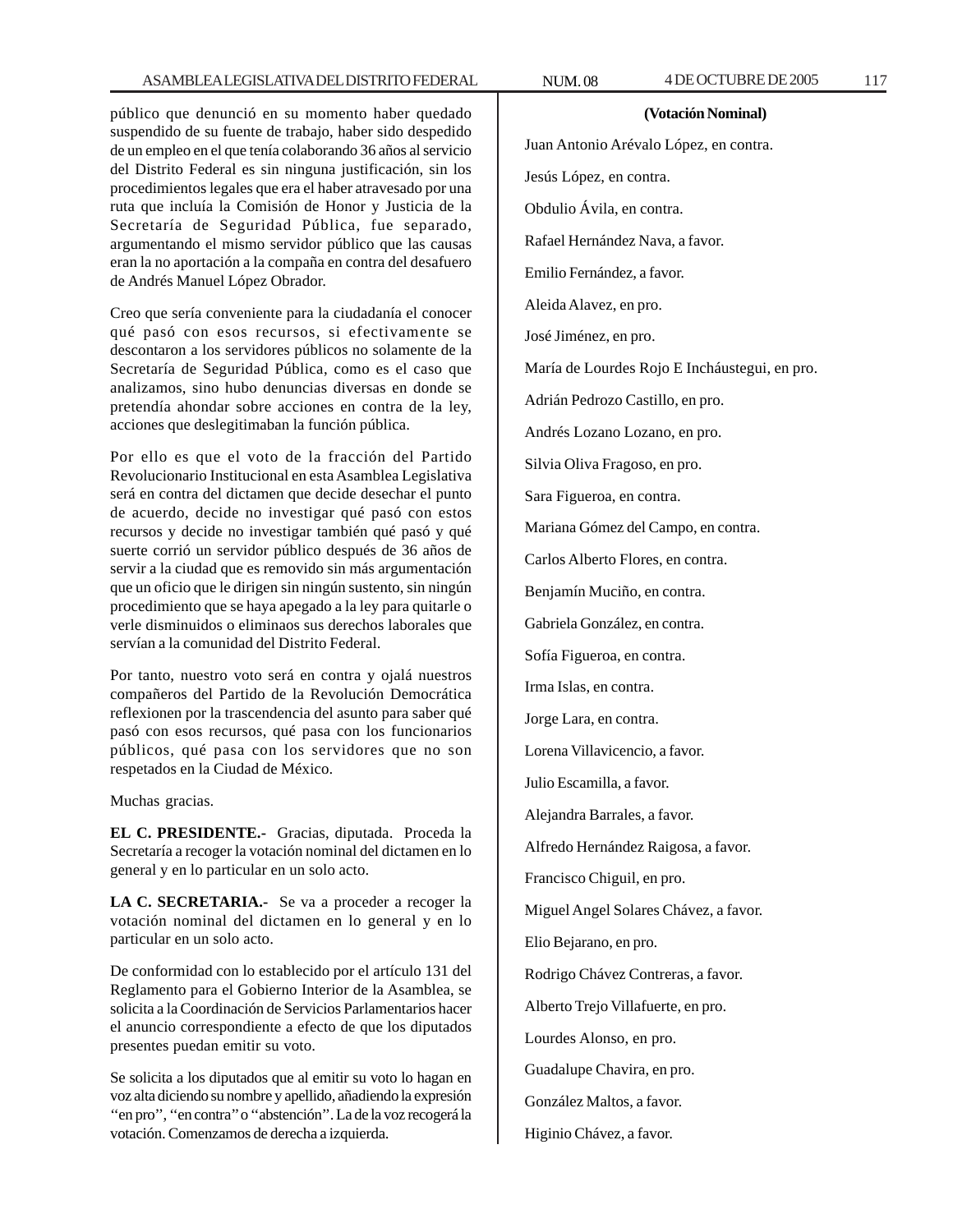Gerardo Díaz Ordaz, en contra.

Francisco Agundis, en contra.

Claudia Esqueda, en contra.

Jorge García Rodríguez, en contra.

José Medel Ibarra, en contra.

Rigoberto Nieto, a favor.

Efraín Morales, a favor.

Juventino Rodríguez, a favor.

Guadalupe Ocampo, a favor.

Víctor Varela, en pro.

María Elena Torres, en pro.

Alfredo Carrasco, a favor.

Rodolfo Covarrubias, a favor.

**LA C. SECRETARIA.-** ¿Faltó alguna o algún diputado de emitir su voto?

Se va a proceder a recoger la votación de la Mesa Directiva.

María Teresita Aguilar, en contra.

Julio César Moreno, a favor.

José María Rivera, en contra.

**LA C. SECRETARIA.-** Diputado Presidente, el resultado de la votación es el siguiente. 30 votos a favor, 18 votos en contra, 0 abstención.

**EL C. PRESIDENTE.-** En consecuencia, se aprueba el dictamen que presentaron las Comisiones Unidas de Seguridad Pública y de Asuntos Laborales y Previsión Social, mediante el cual se desecha la propuesta con punto de Acuerdo para hacer un llamado a la Secretaría de Seguridad Pública del Distrito Federal a favor del respeto a los cuerpos policíacos y servidores públicos que ahí se desempeñan.

Hágase del conocimiento del diputado promovente.

El siguiente punto del orden del día es la discusión y en su caso aprobación del dictamen que presentan las Comisiones Unidas de Fomento Económico y de Asuntos Laborales y Previsión Social a la iniciativa con proyecto de decreto que crea la Ley de Fomento Cooperativo y de Protección al Empleo para el Distrito Federal.

En virtud de que el dictamen no fue distribuido entre las diputadas y diputados en términos de lo dispuesto por el artículo 118 del Reglamento para el Gobierno Interior de la Asamblea Legislativa del Distrito Federal, proceda la Secretaría a consultar a la Asamblea en votación económica si se dispensa la distribución y la lectura del mismo y se somete a discusión de inmediato.

**LA C. SECRETARIA.-** Por instrucciones de la presidencia y en votación económica se consulta a la Asamblea si es de dispensarse la distribución y la lectura del dictamen de referencia y se somete a discusión de inmediato.

Los que estén por la afirmativa sírvanse manifestarlo poniéndose de pie.

Los que estén por la negativa sírvanse manifestarlo poniéndose de pie.

Dispensada la distribución y la lectura, diputado Presidente.

**EL C. PRESIDENTE.-** Para fundamenta el dictamen, se concede el uso de la palabra al diputado Emilio Fernández a nombre de las Comisiones Unidas de Fomento Económico y de Asuntos Laborales y Previsión Social.

**EL C. DIPUTADO EMILIO FERNÁNDEZ ALLENDE.-** Con su permiso, diputado Presidente.

# *DICTAMEN A LA INICIATIVA CON PROYECTO DE DECRETO QUE CREA LA LEY DE FOMENTO COOPERATIVO Y DE PROTECCIÓN AL EMPLEO PARA EL DISTRITO FEDERAL.*

## *HONORABLE ASAMBLEA:*

*A las Comisiones Unidas de Asuntos Laborales y Previsión Social y de Fomento Económico de la Tercera Legislatura de la Asamblea Legislativa del Distrito Federal, fue turnada para su estudio, análisis y dictamen, la iniciativa con proyecto de decreto que crea la Ley de Fomento Cooperativo y de Protección al Empleo para el Distrito Federal, presentada por el Diputado Emilio Fernández Allende del Grupo Parlamentario del Partido de la Revolución Democrática, el pasado 30 de agosto de 2004.*

*En consecuencia, estas Comisiones con fundamento en lo previsto por los artículos 122, Apartado C, BASE PRIMERA, fracción V, inciso I) de la Constitución Política de los Estados Unidos Mexicanos; 36, 42 fracción XVI y 46 fracción I del Estatuto de Gobierno del Distrito Federal; 10 fracción I, 11, 59 al 64 de la Ley Orgánica de la Asamblea Legislativa del Distrito Federal; 29 tercer párrafo, 85 fracción I, 86 primer párrafo y 87 del Reglamento para el Gobierno Interior de la Asamblea Legislativa del Distrito Federal y, los artículos 8, 9 fracción I, 34 y 50 al 63 del Reglamento Interior de las Comisiones de la Asamblea Legislativa del Distrito Federal, son competentes para conocer de la Iniciativa de referencia, por lo que deben abocarse al estudio de la misma.*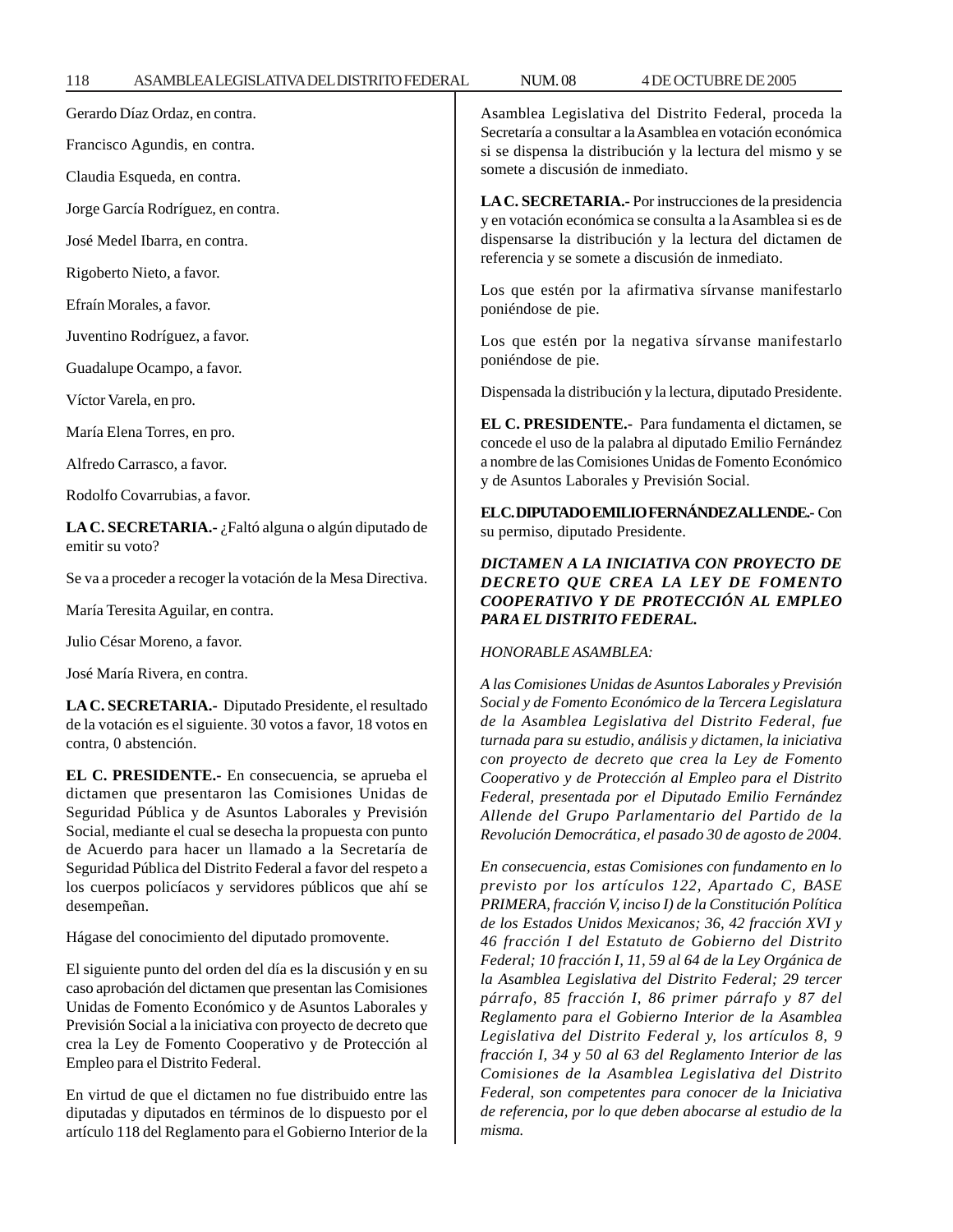*Por lo anteriormente expuesto y fundado, las Comisiones Unidas de Asuntos Laborales y Previsión Social y de Fomento Económico someten a la consideración del Pleno de esta Honorable Asamblea el presente Dictamen, conforme a los siguientes*:

# *ANTECEDENTES*

*1.- Con fecha de 30 de agosto de 2004, el Diputado Emilio Fernández Allende del Grupo Parlamentario del Partido de la Revolución Democrática, presentó ante la Comisión de Gobierno de esta Honorable Asamblea, la ''Iniciativa con proyecto de decreto que crea la Ley de Fomento Cooperativo y de Protección al Empleo para el Distrito Federal''.*

*2.- Con fecha 6 de septiembre de 2004, la Secretaría Técnica de la Comisión de Gobierno, turnó la Iniciativa referida en el numeral anterior a las Comisiones Unidas de Asuntos Laborales y Previsión Social y de Fomento Económico a fin de que con fundamento en los artículos 28 y 129 del Reglamento para su Gobierno Interior, se procediera al análisis y correspondiente Dictamen.*

*3.- La mencionada Iniciativa fue entregada a la totalidad de los integrantes de las Comisiones Unidas de Asuntos Laborales y Previsión Social y de Fomento Económico con el objeto de que las ciudadanas y ciudadanos diputados iniciaran el estudio de la misma y estuvieran en posibilidad, de emitir sus opiniones a efecto de considerarlas en el proyecto de dictamen correspondiente.*

*4.- Con fecha 7 de octubre de 2004, se solicitó al Pleno de esta Honorable Asamblea la aprobación de una ampliación al plazo para dictaminar la Iniciativa de referencia, ya que las Comisiones que nos encontramos conociendo de esta Iniciativa, determinamos establecer de manera puntual los requerimientos que esta actividad económica eventualmente necesitaría para desarrollarse en condiciones de seguridad jurídica y social para todos los involucrados, por lo que antes de dictaminar en tiempo y forma la misma, se requería realizar un estudio integral del entorno relacionado a los ternas que se mencionan en ella. La solicitud fue aprobada.*

*5.- Con fecha 19 de octubre de 2004, la Secretaría Técnica de la Comisión de Fomento Económico desarrollo una reunión de trabajo con líderes e integrantes del movimiento cooperativista del Distrito Federal, misma que sirvió de marco para que se entregara a este cuerpo colegiado información diversa relacionada con el cooperativista en la que se incluían propuestas para considerarlo como un instrumento de organización productiva, social y solidaria para el desarrollo de la economía en la Ciudad de México.*

*6.- A partir del día 25 de octubre de 2004, con fundamento en lo dispuesto por el último párrafo del artículo 71 de la*

*Ley Orgánica de esta Honorable Asamblea, así como por el último párrafo del artículo 28, el primer párrafo del artículo 30 y el primer párrafo del artículo 34 del Reglamento para su Gobierno Interior y, las fracciones VI y XII del artículo 12 del Reglamento Interior de las Comisiones de la misma Asamblea Legislativa, la Presidencia de la Comisión de Fomento Económico realizó una consulta con relación a la Iniciativa en estudio, en la que se incluyó un total de 28 invitados y participantes del Gobierno de la República, del Gobierno del Distrito Federal, de las Cámaras Empresariales locales y nacionales, instituciones académicas e investigadores vinculados con la materia.*

*7.- Con fecha 10 de noviembre de 2004, se recibió un comunicado firmado por la Lic. Jenny Saltiel Cohen, Secretaria de Desarrollo Social del Gobierno del Distrito Federal, mediante el cual daba respuesta a la consulta que se le realizó derivado del asunto en particular.*

*8.- Con fecha 17 de noviembre de 2004, se recibió un comunicado firmado por el Lic. Benito Mirón Lince, Subsecretario de Trabajo y Previsión Social del Gobierno del Distrito Federal, mediante el cual daba respuesta a la consulta que se le realizó derivado también de la iniciativa de ley en comento.*

*9.- Con fecha 18 de noviembre de 2004, los Diputados integrantes de la Comisión de Asuntos Laborales y Previsión Social aprobaron un proyecto de Dictamen de la iniciativa en referencia.*

*10.- Con fecha 14 de diciembre de 2004, la Presidencia de la Comisión de Fomento Económico sostuvo una reunión de trabajo con integrantes y líderes del movimiento cooperativista en el Distrito Federal, así como con el Subsecretario de Trabajo y Previsión Social del Gobierno capitalino, con la intención de darle seguimiento a los trabajos análisis y estudio de la Iniciativa motivo del presente dictamen.*

*11.- Con fecha 23 de diciembre de 2004, el Diputado Francisco Agundis Arias haciendo uso de la palabra en la sesión del Pleno de esta Honorable Asamblea, relativo a la ''Discusión y en su caso aprobación del dictamen a la iniciativa con proyecto de decreto del Presupuesto de Egresos del Distrito Federal para el Ejercicio Fiscal 2005, que presentan las Comisiones Unidas de Hacienda y de Presupuesto y Cuenta Pública'', presentó una propuesta para reasignar \$3,000,000.00 (tres millones de pesos) a la Secretaría de Gobierno del Distrito Federal y etiquetarlos para ser ejercidos por la Dirección General de Empleo y Capacitación de la Subsecretaría de Trabajo y Previsión Social, en acciones de promoción, difusión y seguimiento de sociedades cooperativas, con motivo del análisis de esta Iniciativa en estudio por parte de las Comisiones Unidas de Asuntos Laborales y Previsión Social y de Fomento Económico.*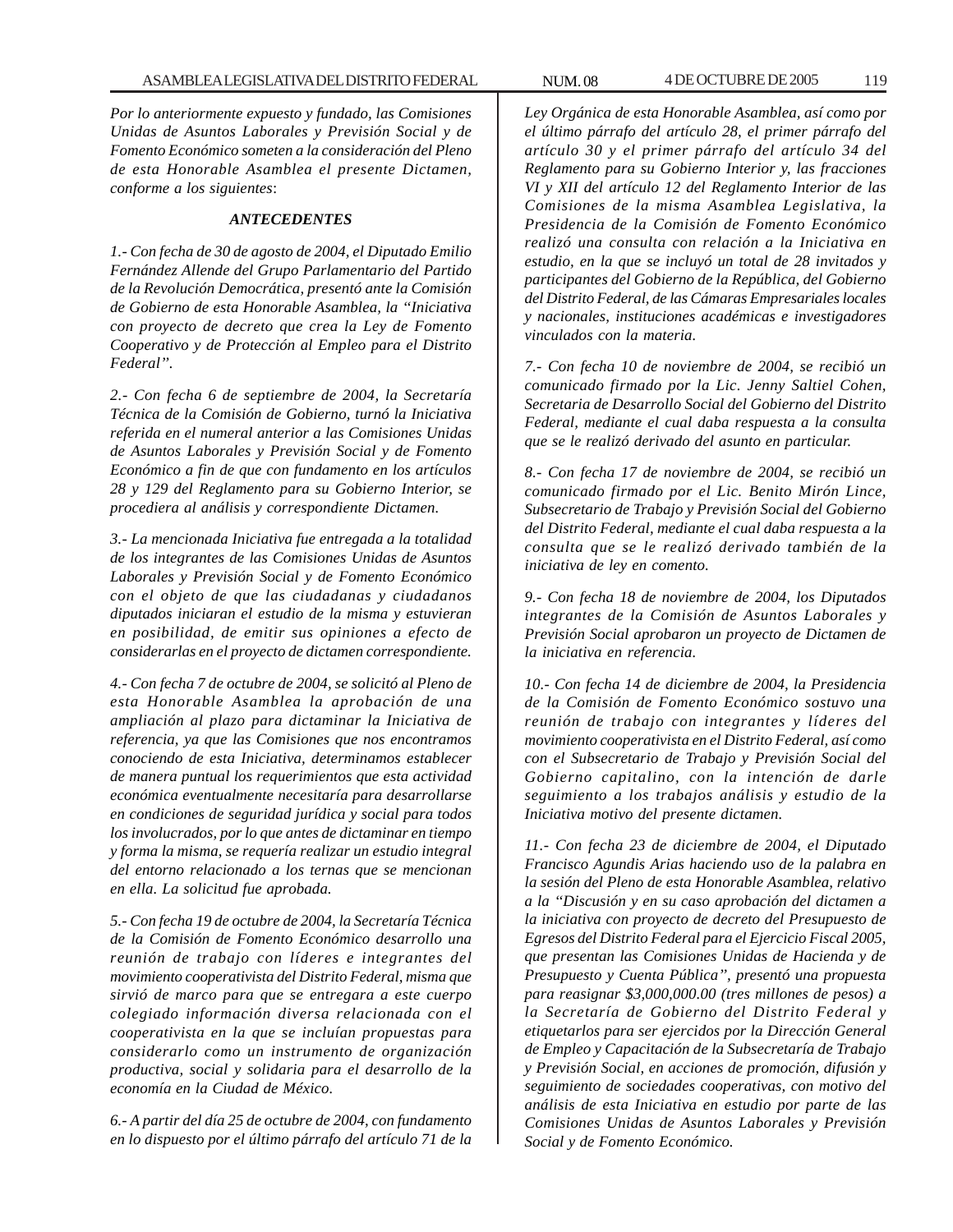### 120 ASAMBLEA LEGISLATIVA DEL DISTRITO FEDERAL NUM. 08 4 DE OCTUBRE DE 2005

*12.- Con fecha 7 de octubre de 2004, el Diputado Obdulio Ávila Mayo presentó una Iniciativa de adiciones a la Ley de Fomento para el Desarrollo Económico del Distrito Federal, misma que fue turnada para su análisis y dictamen a la Comisión de Fomento Económico y que contenía propuestas relativas al fomento cooperativo.*

*13.- Con fecha 23 de febrero de 2005, se recibió un comunicado firmado por el Lic. León Halkin Bider, Presidente de la Confederación de Cámaras Industriales de los Estados Unidos Mexicanos, mediante el cual daba respuesta a la consulta que se e realizó derivado de la misma iniciativa a dictaminar.*

*14.- Con fecha 4 de marzo de 2005, se recibió un comunicado firmado por el Lic. Osmin Rendón Castillo, Director General de la Cámara Nacional del Cemento, mediante el cual daba respuesta a la consulta que se le realizó derivado de la propia iniciativa.*

*15.- Con fecha 10 de marzo de 2005, se recibió un comunicado firmado por el Dr. Enrique Cabrero Mendoza, Director General del Centro de Investigación y Docencia Económica, mediante el cual daba respuesta a la consulta que se le realizó derivado de la misma iniciativa en comento.*

*16.- Con fecha 18 de marzo de 2005, se recibió un comunicado electrónico del Dr. Germán Rojas Arredondo, Director de la Licenciatura en Economía del Instituto Tecnológico Autónomo de México, mediante el cual daba respuesta a la consulta que se le realizó derivado del mismo tema.*

*17.- En consecuencia, derivado de lo dispuesto por el artículo 29 del Reglamento para el Gobierno Interior de esta Honorable Asamblea, las Comisiones Unidas de Asuntos Laborales y Previsión Social y de Fomento Económico se reunieron en pleno para dictaminar sobre la Iniciativa con Proyecto de Decreto en cuestión, motivada por los siguientes*:

### *CONSIDERANDOS*

*PRIMERO.- Que las Comisiones Unidas de Asuntos Laborales y Previsión Social y de Fomento Económico son competentes para conocer de la Iniciativa con Proyecto de Decreto mencionada, derivado de lo dispuesto por los artículos 62 y 64 de la Ley Orgánica de la Asamblea Legislativa del Distrito Federal, por lo que deben abocarse al análisis, estudio y dictamen de la misma.*

*SEGUNDO.- Que la iniciativa en cuestión tiene como propósito fundamental la delimitación de la áreas de competencia de las Dependencias del Gobierno del Distrito Federal, así como la asignación de facultades y obligaciones para las mismas en materia de fomento cooperativo, lo que no sólo permite clarificar las* *responsabilidades gubernamentales sino adicionalmente propicia la implementación de políticas públicas claras, oportunas y sustentables, todo ello mediante la creación de una legislación denominada Ley de Fomento Cooperativo y Protección al Empleo para Distrito Federal, situación que los integrantes de las dictaminadoras consideran de gran utilidad para el desarrollo sustentable de este sector de la economía.*

*TERCERO.- Que para tales efectos, el proponente de la Iniciativa en cuestión ha hecho mención para sustentar sus propuestas, que el constante y apresurado avance de la tecnología a nivel mundial ha tenido como consecuencia histórica la disminución de puestos de trabajo, principalmente en los sectores primario y secundario de la economía y que el sector de los servicios se ha visto incapaz de absorber los empleos que se han visto desplazados en estos sectores, lo que sumado a las condiciones de competencia mundial, entre otros factores, ha impedido la creación de suficientes plazas de trabajo de acuerdo a la demanda de la población, acentuando el desempleo en nuestro país.*

*Este fenómeno en nuestro país genera consecuencias no sólo económicas sino también sociales, mismas que en su conjunto afectan a la mayoría de las familias cancelando en muchos casos las expectativas de un futuro mejor y provocando pobreza. Migración, desintegración familiar o inseguridad pública, entre otras nefastas consecuencias para la sociedad.*

*CUARTO.- Que para contrarrestar este fenómeno económico y social es necesario propiciar la generación de actividades productivas y la creación de empresas, lo que a su vez requiere de inversión y cooperación entre los factores de la producción, además de políticas públicas claras, oportunas, sustentables y eficientes, en las que el poder público genere además de mecanismos de administración ágiles y simplificados, estrategias de desarrollo y de fomento económico que abran espacios legales para la creación de oportunidades de desarrollo.*

*En este sentido la Iniciativa en estudio menciona como uno de sus considerandos, que ''la organización social para el trabajo solidario y societario de quienes requieren un modo honesto de ganarse la vida y distributivo de la riqueza, puede ser una de las soluciones dentro de un plazo prudente para combatir la creciente desocupación; sin embargo, las carencias, limitaciones y problemas que genere la crisis recurrente, impone que la falta de capital, créditos y mecanismos de apoyo a las micro, pequeñas y medianas empresas inhiban a los emprendedores comunitarios, requiriéndose entonces una mayor participación y creatividad por parte de quienes ejercen el poder público en la solución de estos graves problemas surgidos de la realidad histórica, porque después de todo, ese es el fin de la actividad legislativa y del servicio*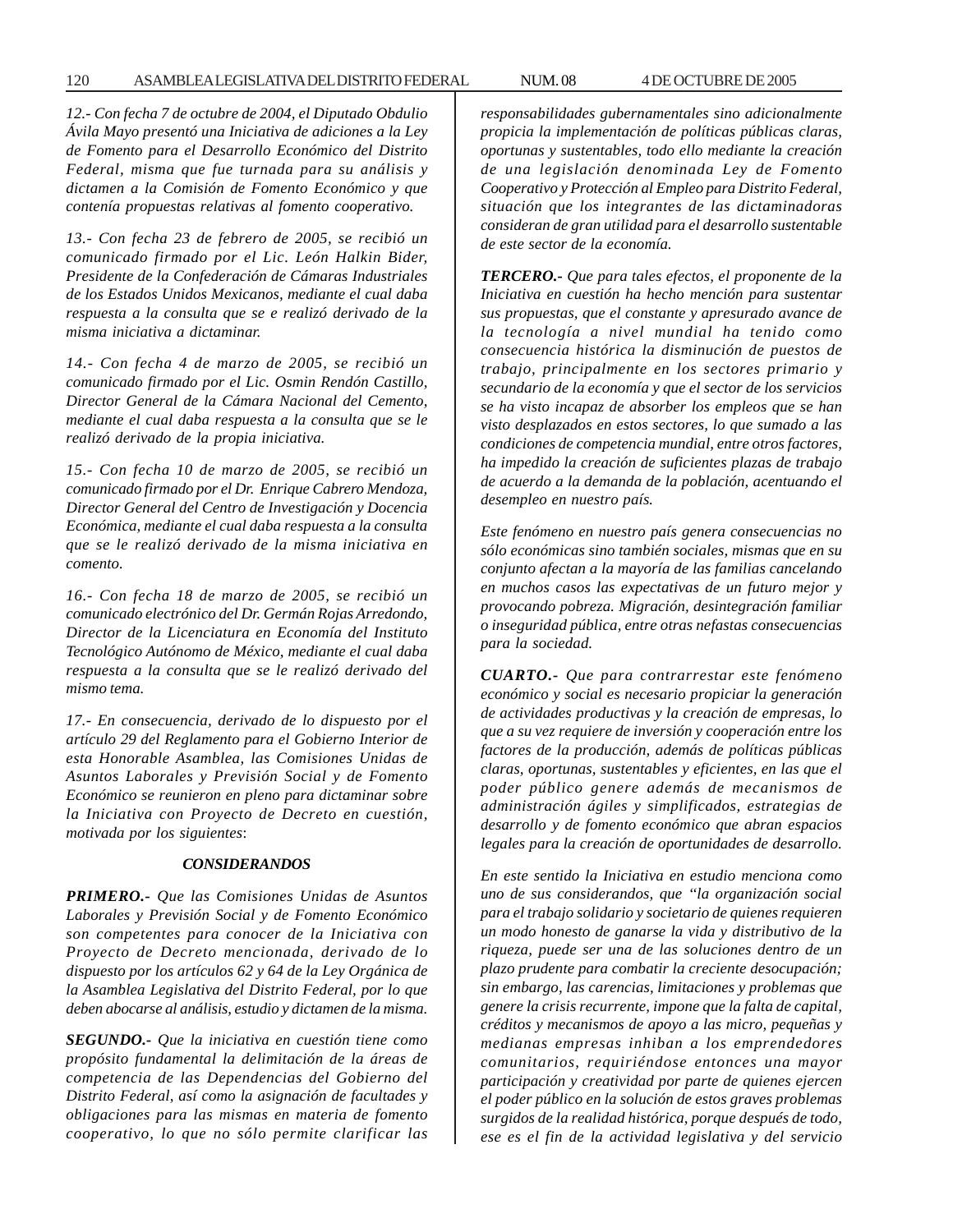*público al corresponderle al Estado la rectoría y planeación del desarrollo nacional y local''.*

*Todo lo anterior constituye una realidad social a la que los legisladores deben estar atentos y contribuir mediante acciones legislativas para que la problemática y rezagos en este sector de la economía se subsanen a corto, mediano y largo plazo de manera integral, motivo por el cual estas Comisiones dictaminadoras consideran necesario legislar en la materia, considerándolo además, como un acto de justicia social a favor del sector cooperativo del Distrito Federal e indirectamente del cooperativismo nacional.*

*QUINTO.- Que existe una necesidad de promover el sector social de la economía en las políticas de desarrollo gubernamentales, conforme lo establece el marco legal nacional e internacional, con el fin de generar fuentes de empleo sustentables, dignas, viables e impulsoras de un esquema de distribución de la riqueza equitativa y de una cultura que impulse el desarrollo social.*

*SEXTO.- Que la facultad para legislar sobre cuestiones de fomento, deviene de lo establecido por el artículo 25 de la Constitución General de la República, el cual en su párrafo séptimo señala que la ley establecerá los mecanismos que faciliten la organización y la expansión de la actividad económica del sector social: de los ejidos, organizaciones de trabajadores, comunidades, empresas que pertenezcan mayoritaria o exclusivamente a los trabajadores y, en general, todas las formas de organización social de producción, distribución y consumo de bienes y servicios socialmente necesarios''.*

*Es decir, la Carta Magna reconoce la necesidad de legislar sobre el sector social de la economía y por ende mandata que sea la ley secundaria la que establezca los mecanismos que faciliten la organización y la expansión de la actividad económica del sector social'', lo que en sentido lato significa que es obligación del legislativo ordinario crear leyes en la materia.*

*SÉPTIMO.- Que asimismo y dado que este mandato constitucional se encuentra en articulo distinto a los que se refieren a las facultades específicas del Congreso de la Unión y de cada una de sus Cámaras, es de entenderse que esta la obligación señalada esta referida a los poderes legislativos locales, atribución que, por otra parte, esta claramente establecida en la fracción XVI del artículo 42 del Estatuto de Gobierno del Distrito Federal, mismo que indica que la Asamblea Legislativa del Distrito Federal tiene facultades para expedir normas sobre fomento económico.*

*Por tanto, es claro que este órgano legislativo local, al emitir una Ley como la que nos ocupa en esta ocasión, no sólo cumple cabalmente con el mandato constitucional mencionado, sino que adicionalmente no contraviene en*

*manera alguna lo establecido por su artículo 73 relativo a la creación de normas mercantiles*

*OCTAVO.- Que la Iniciativa en estudio constaba de 30 artículos divididos en 7 Capítulos, a saber: Primero, Disposiciones Generales; Segundo, De las autoridades en materia de fomento cooperativo del Distrito Federal; Tercero, Del fomento cooperativo y protección al empleo: Cuarto, De la formación cooperativa; Quinto: De la formación de la política y de los programas de fomento cooperativo y protección al empleo; Sexto, De la participación Ciudadana en materia de fomento cooperativo; y Séptimo, Del Financiamiento del Fomento de la Actividad Cooperativa. Adicionalmente también contaba con 6 Artículos transitorios.*

*NOVENO.- Que en atención a lo anterior es oportuno mencionar que la Ley General de Sociedades Cooperativas menciona en sus artículos 90, 91 y 93 que ''los gobiernos federal, estatal y municipal apoyarán el desarrollo de instituciones de educación cooperativa'', que ''los actos relativos a la constitución y registro de las sociedades cooperativas estarán exentos de impuestos y derechos fiscales de carácter federal'' y que ''los gobiernos federal, estatal y municipal, apoyarán, en el ámbito territorial a su cargo y en la medida de sus posibilidades, al desarrollo del cooperativismo'', respectivamente.*

*Asimismo, de acuerdo al artículo 2 del mismo ordenamiento federal, ''la sociedad cooperativa es entonces una forma de organización autogestiva que puede responder a los problemas de desocupación y la falta de expectativas, por ser ella, la Ley General de Sociedades Cooperativas, una forma de organización social integrada por personas físicas con base en intereses comunes y en os principios de solidaridad, esfuerzo propio y ayuda mutua, con el propósito de satisfacer necesidades individuales y colectivas, a través de la realización de actividades económicas de producción, distribución y consumo de bienes y servicios''.*

*DÉCIMO.- Que la iniciativa propone en sus artículos 1º y 2º definir el objeto de la ley y el fomento económico, dándole una inserción plena, desarrollada y muy concreta en el ámbito espacial local y en el contexto de nuestro orden normativo Constitucional. También determina las facultades de las autoridades en la materia, y se establecen las bases para el desarrollo de las políticas públicas, para realizar convenios en materia de formación cooperativa, además de señalar los medios y los requisitos de los programas así como para su financiamiento.*

*DÉCIMO PRIMERO.- Que por otro lado, la iniciativa recoge en su contenido principalmente el objetivo de fomenta el desarrollo y creación de empresas cooperativas en el Distrito Federal, por lo que incluso propone el titulo de ''Ley de Fomento Cooperativo y Protección al Empleo*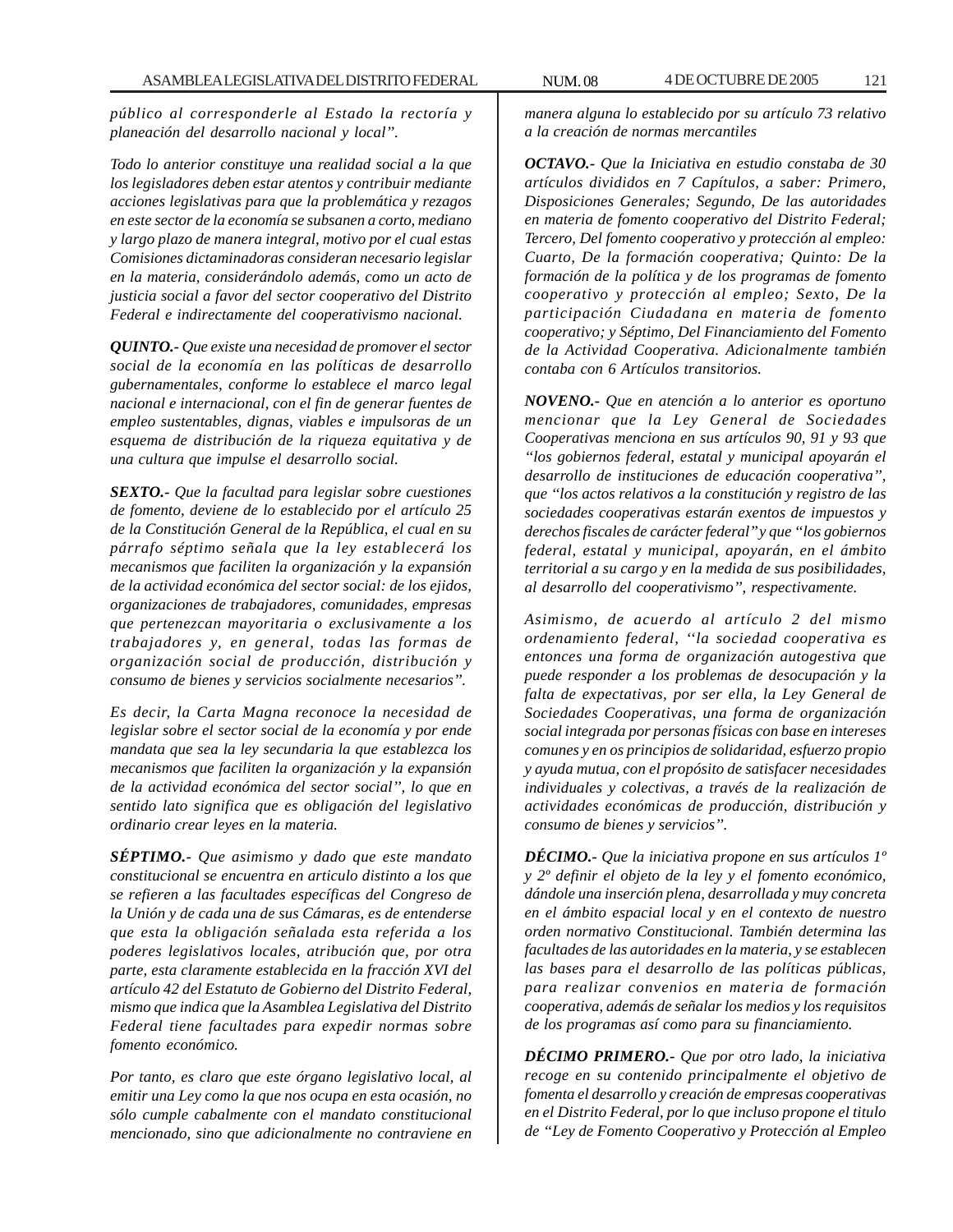*para el Distrito Federal''. Sin embargo, las Comisiones dictaminadoras proponen suprimir el tema de la ''protección al empleo'' en todo el cuerpo de la ley, en el entendido de que una consecuencia lógica de fomentar el desarrollo y la creación de sociedades cooperativas en el Distrito Federal, será proteger y fomentar el empleo para los habitantes de la Ciudad.*

*DÉCIMO SEGUNDO.- Que en el mismo orden de ideas, estas Comisiones consideran pertinente realizar varias modificaciones entre las cuales se encuentra la supresión del precepto consignado en el segundo párrafo de la fracción IV del artículo 2, relativo a ''declarar de interés público que las Dependencias del Gobierno de Distrito Federal deban proveerse de los bienes y servicios que produzcan las sociedades cooperativas'', ya que se estaría consintiendo el establecer en la ley una desigualdad de oportunidades para quienes ofertan bienes y servicios como son aquellas empresas particulares constituidas de conformidad a las leyes mexicanas. Por lo tanto se propone establecer en dicho artículo, que el Gobierno de la Ciudad ''procure'' preferir el proveerse de los bienes y servicios que produzcan las sociedades cooperativas siempre y cuando cumplan con lo establecido en la Ley de Adquisiciones del Distrito Federal.*

*Obvia decir que en un estado de derecho todos, sin excepción, incluyendo desde luego a las empresas de carácter cooperativo o social y las de carácter privado, deben cumplir, en caso de ofertar sus productos al Gobierno, con licitaciones públicas las cuales están sujetas a regulaciones muy especificas, ya que de lo contrario estaríamos favoreciendo a unos y desprotegiendo a otros.*

*DÉCIMO TERCERO.- Que también se estimó necesario por parte de quienes integran estas Comisiones, suprimir las fracciones VI y VII del artículo 3 definiciones. La primera relativa a los ''actos cooperativos'', ya que la explicación de éstos es abordada de manera más puntual y detallada en el artículo 4. La segunda relativa a la ''doctrina cooperativa'', ya que esta consiste en conceptos meramente subjetivos que no implican obligatoriedad en el mundo del derecho. En la literatura jurídica se entiende por doctrina, primeramente, el conjunto de conceptos e ideas que formulan los juristas y trasmiten en la enseñanza del derecho. La doctrina, así, entendida, constituye el aparato dogmático para el estudio y aplicación del derecho. En este sentido doctrina se opone a la legislación y a la jurisprudencia, esto es, el material jurídico dado.*

*Es decir, la doctrina recibe simplemente la fuerza de convicción que posea, en base a la autoridad y respetabilidad del jurista. Los juristas ''explican'' el derecho y en este quehacer fijan o establecen el sentido de las disposiciones o normas que describen, pero, a pesar*

*de ello, no puede considerarse como una fuente formal del derecho.*

*Por lo anterior, también se consideró necesario eliminar las palabras ''el respeto a la doctrina cooperativa'' del primer párrafo del artículo 5 para simplemente quedar de la siguiente manera: ''Las acciones de gobierno en materia de fomento cooperativo se orientarán por los siguientes principios:..''.*

*DÉCIMO CUARTO.- Que continuando con la descripción de las disposiciones, estas Comisiones dictaminadoras suprimieron del cuerpo de la ley que se propone crear en la Iniciativa que motiva el presente dictamen, el último párrafo del artículo 4 referente a la naturaleza fiscal de las operaciones realizadas al amparo de ésta Ley, ya que para tales efectos el Código Financiero debe mencionar lo conducente, además de considerarse innecesario por encontrarse contenido en otros cuerpos normativos derivados de la norma constitucional relativa.*

*DÉCIMO QUINTO.- Que estas Comisiones dictaminadoras también creyeron oportuno suprimir a fracción VI del artículo 5 de la Iniciativa Original, al considerar que la ''participación ciudadana'' en la formulación de políticas públicas, debe sujetarse a lo dispuesto en la Ley de Participación Ciudadana del Distrito Federal.*

*DÉCIMO SEXTO.- Que igualmente es pertinente suprimir en la fracción VII del artículo 5 la frase ''buena fe'' referida a los actos y procedimientos administrativos, ya que se entiende, que si la autoridad esta cumpliendo cabalmente la Ley, entonces también se encuentra actuando dentro de la legalidad y por lo tanto de buena fe.*

*DÉCIMO SÉPTIMO.- Que estas Comisiones dictaminadoras decidieron eliminar la fracción IV del inciso A) del artículo 9 relativo a las funciones de la Secretaría de Gobierno, ya que la Ley Orgánica de la Administración Pública del Distrito Federal contempla dichas funciones, además de que ésta no se relaciona en manera alguna con el objeto de la ley que es el fomento cooperativo.*

*Asimismo, también decidieron adicionar un inciso D) para establecer en el la participación que tendrá en la materia la Secretaría de Finanzas del Gobierno del Distrito Federal, derivado de lo mencionado en la última fracción del artículo 5.*

*DÉCIMO OCTAVO.- Que estas Comisiones dictaminadoras modificaron la palabra ''donde'' empleada por el proponente en la fracción II del inciso B) del artículo Noveno, por la frase ''a través de los cuales'', para darle cohesión y mayor entendimiento al texto del párrafo en cuestión.*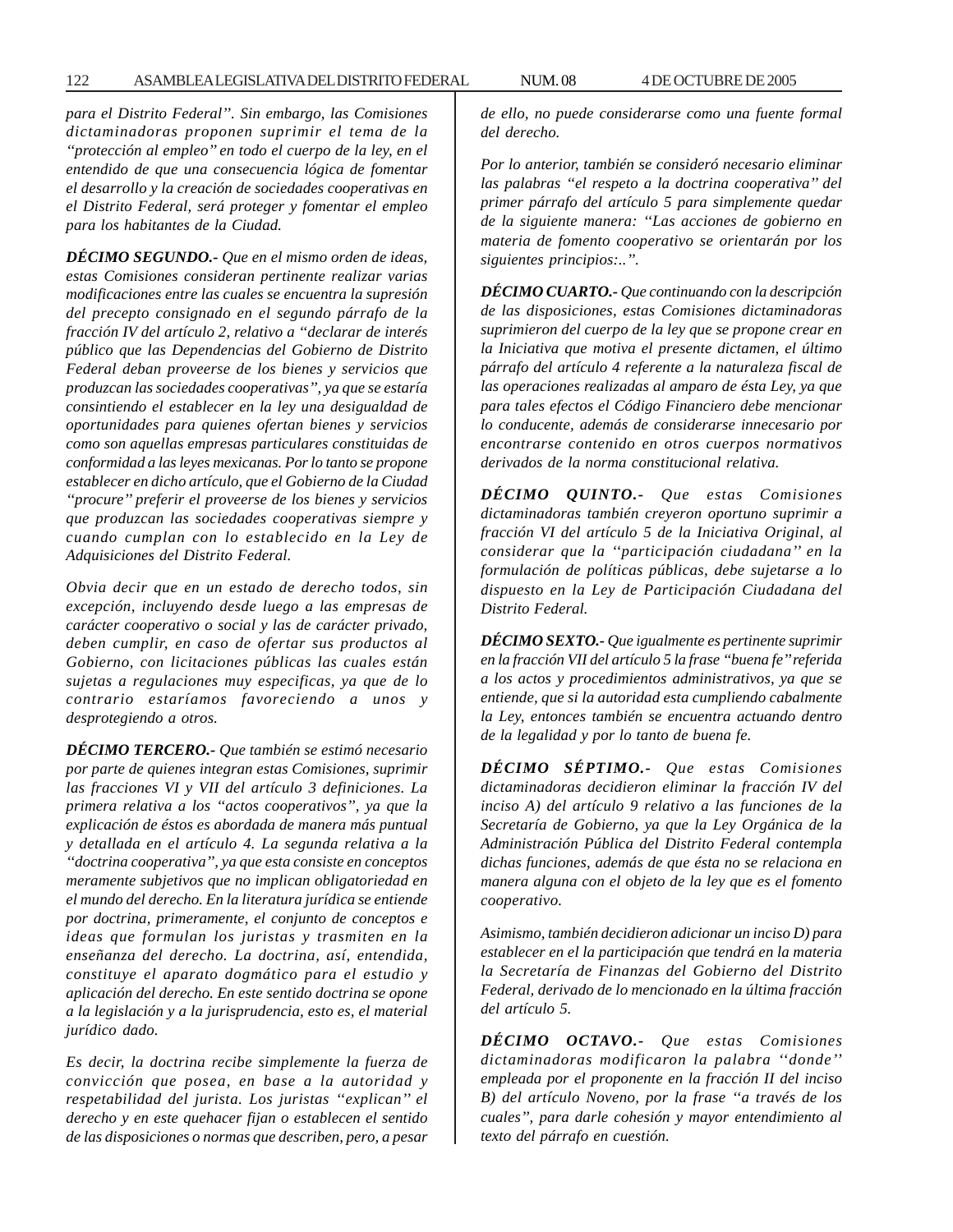*DÉCIMO NOVENO.- Que en virtud de que el artículo 12 de la Ley General de Sociedades Cooperativas establece las reglas para la constitución de las empresas de carácter cooperativo, se consideró suprimir la fracción V del artículo 10, ya que los Jefes Delegacionales en sus respectivas demarcaciones territoriales no cuentan con facultades para ratificar y expedir certificaciones de las firmas para la constitución de las sociedades cooperativas.*

*VIGÉSIMO.- Que el proponente de la Iniciativa establece en la fracción IV del artículo 12, que el fomento cooperativo comprenderá la difusión de ''la historia y doctrina'' del cooperativismo, por lo que se hizo necesario eliminar dichos conceptos, en virtud de lo argumentado en el considerando Décimo segundo del presente dictamen, además tomando en cuenta que el objetivo fundamental de la Iniciativa en análisis es el establecimiento, la regulación y la coordinación de políticas públicas en materia de fomento cooperativo, materias en las que no debemos ponderar los conceptos aludidos.*

*También en este artículo, se elimino la fracción VIII, toda vez que dicha materia relacionada a las sanciones en caso de ''simulación'', esta regulada por la Ley General de Sociedades Cooperativas en su artículo 10.*

*VIGÉSIMO PRIMERO.- Que por los siguientes razonamientos los artículos 13 y 14 deben suprimirse en su totalidad: el primero por ser redundante en cuanto a la normatividad local, federal e internacional que se aplicará en la materia; el segundo al no circunscribirse al tema que nos ocupa en la presente Iniciativa, es decir, el fomento cooperativo.*

*En el mismo orden de ideas, igualmente se suprimió el artículo 19 por no considerarlo equitativo, ya que el objetivo central de la Iniciativa es fomentar la creación de sociedades cooperativas más no el otorgarles un trato preferencial para la adquisición de espacios físicos para el desarrollo de sus actividades.*

*VIGÉSIMO SEGUNDO.- Que el artículo 21 de la propuesta contenida en la Iniciativa establece que el Gobierno del Distrito Federal ''garantizará la efectiva participación ciudadana en general'' por lo que en atención a lo señalado por estas Comisiones en su considerando Décimo Cuarto, se creyó oportuno desaparecer dicha garantía en aras de guardar la congruencia entre las disposiciones jurídicas que contiene la Ley que se propone crear.*

*Igualmente y por los motivos aludidos, también se estimó necesario eliminar el artículo 24 del Capítulo Sexto de la Ley propuesta en la Iniciativa en estudio, por no circunscribirse al objeto de la misma (políticas públicas*

*en materia de fomento cooperativo), así como modificar el nombre de este mismo Capitulo.*

*Asimismo, los subsecuentes artículos que se refieren a la creación de Consejos delegacionales, se eliminan. Ello derivado del hecho de que actualmente se encuentra contemplado en la Ley de Fomento para el Desarrollo Económico del Distrito Federal, el funcionamiento de Consejos de Fomento Económico a nivel delegacional, en los cuales se encuentra garantizada la participación del sector social para los mismos efectos que se proponen en la Iniciativa que nos ocupa.*

*VIGÉSIMO TERCERO.- Que el artículo 29 (presupuestos) hace referencia erróneamente a los ''Presupuestos Operativos Anuales'', cuando su denominación correcta es la de ''Programas Operativos Anuales'', por lo que se propone que se cambie aquel concepto por éste último.*

*VIGÉSIMO CUARTO.- Que la Iniciativa mencionada en el antecedente número 12 del presente dictamen, contiene un capítulo denominado ''De los estímulos a las sociedades cooperativas'', mismo que se compone de dos artículos y que estas Comisiones dictaminadoras han considerado oportuno incluir en el articulado de la Ley que nos encontramos analizando en el presente dictamen, adicionando que los estímulos fiscales a los que se refiere sólo tendrán vigencia dentro de los dos primeros años posteriores a su constitución. Ambos artículos guardan relación directa con el objeto de la Ley en estudio, ya que se fundamentan en la regulación con la que debe contar el fomento a las sociedades cooperativas, por lo que igualmente se decidió incorporarlos en el último capítulo referente al financiamiento de la actividad cooperativista.*

*VIGÉSIMO QUINTO.- Que los integrantes de las Comisiones Unidas de Asuntos Laborales y Previsión Social y de Fomento Económico hemos decidido aprobar la Iniciativa de Decreto que motivó el presente dictamen, realizando las modificaciones que se han explicado a través de las consideraciones que hemos vertido en el cuerpo del mismo.*

*Por lo anteriormente expuesto y con fundamento en los artículos 122, Apartado C, BASE PRIMERA, fracción V, inciso I) de la Constitución Política de los Estados Unidos Mexicanos; 36, 42 fracción XVI y 46 tracción I del Estatuto de Gobierno del Distrito Federal; 10 fracción I, 11, 59 al 64 de la Ley Orgánica de la Asamblea Legislativa del Distrito Federal; 29 tercer párrafo, 85 fracción I, 86 primer párrafo y 87 del Reglamento para el Gobierno Interior de la Asamblea Legislativa del Distrito Federal y, los artículos 8, 9 fracción I, 34 y 50 al 63 del Reglamento Interior de las Comisiones de la Asamblea Legislativa del Distrito Federal, así como de conformidad con lo expuesto en el considerando Décimo Primero y por las razones*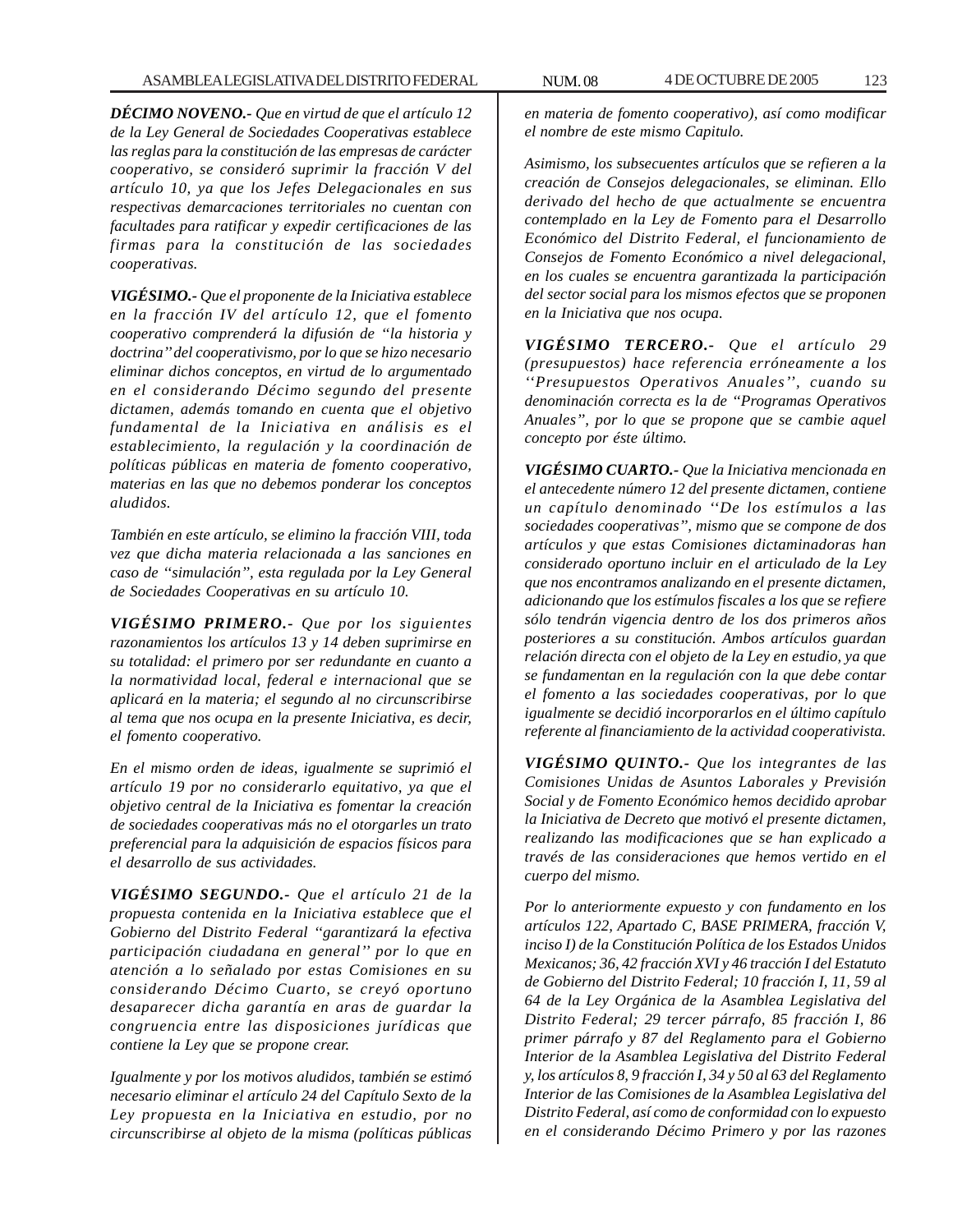*expuestas en el presente Dictamen, las Comisiones Unidas de Asuntos Laborales y Previsión Social y de Fomento Económico emiten el siguiente:*

### *DICTAMEN*

*ÚNICO.- Se aprueba la Iniciativa con proyecto de decreto que crea la Ley de Fomento Cooperativo para el Distrito Federal, presentada por el Diputado Emilio Fernández Allende, al tenor del siguiente*:

# *DECRETO QUE CREA LA LEY DE FOMENTO COOPERATIVO PARA EL DISTRITO FEDERAL*

# *CAPÍTULO PRIMERO Disposiciones Generales*

*Artículo 1.- Objeto de la Ley*

*La presente Ley es de orden público e interés social y tiene por objeto el establecimiento, la regulación y la coordinación de políticas, programas y acciones de fomento cooperativo para el desarrollo económico del Distrito Federal, sin perjuicio de los programas, estímulos y acciones que a nivel federal se establezcan para el mismo fin.*

### *Artículo 2.- Definición del fomento cooperativo*

*Para los efectos de la presente Ley, se entiende como fomento cooperativo el conjunto de normas jurídicas y acciones del Gobierno del Distrito Federal, para a organización, expansión y desarrollo del sector y movimiento cooperativo y que deberá orientarse conforme a los siguientes fines:*

- *I. Apoyo a la organización, constitución, registro, desarrollo e integración de las propias Sociedades Cooperativas y a la organización social del trabajo, como medios de generación de empleos y redistribución del ingreso;*
- *II. Promoción de la economía cooperativista en la producción, distribución y comercialización de los bienes y servicios que generan y que son socialmente necesarios;*
- *III. Otorgamiento de mecanismos que aseguren la igualdad entre sectores y clases sociales, por lo que se prohíbe solicitar a los organismos del sector social mayores requisitos que los exigidos a otras entidades económicas para el concurso u otorgamiento de créditos o cualquier otro contrato con cualquier organismo de la Administración Pública del Distrito Federal;*
- *IV. El Gobierno del Distrito Federal procurara proveerse de los bienes y servicios que produzcan las sociedades cooperativas, siempre y cuando*

*cumplan con lo dispuesto en la Ley de Adquisiciones del Distrito Federal.*

- *V. Acceso a estímulos e incentivos para la integración de las Sociedades Cooperativas, entre otras acciones, mediante apoyos fiscales y de simplificación administrativa;*
- *VI. Fortalecer entre la población la comercialización, consumo y disfrute de los bienes y servicios producidos por las cooperativas;*
- *VII. Participación del sector cooperativo en el sistema de planeación democrática y en los Consejos de Fomento Económico y Social y demás que establezcan las Leyes del Distrito Federal;*
- *VIII. Impulsar la educación, capacitación y en general la cultura cooperativa y la participación de la población en la promoción, divulgación y financiamiento de proyectos cooperativos, de tal manera que se impulse la cultura del ahorro, mediante cajas populares y las cooperativas de ahorro y préstamo;*
- *IX. Garantizar el respeto por la organización social para el trabajo y hacer efectiva la participación de la población en el sector social de la economía;*
- *X. Difusión de la cultura cooperativista, basada en la organización social, autogestiva y democrática del trabajo;*
- *XI. Apoyar a las Sociedades Cooperativas con planes y programas de financiamiento para proyectos productivos; y,*
- *XII. Los demás que establezcan las Leyes.*

### *Artículo 3.- Definiciones*

*Para los efectos de esta Ley, se entenderá por:*

- *1. Sociedad Cooperativa: a la forma de organización social integrada por personas físicas con base en intereses comunes y en los principios de solidaridad, esfuerzo propio y ayuda mutua, con el propósito de satisfacer necesidades individuales y colectivas, a través de la realización de actividades económicas de producción, distribución y consumo de bienes y servicios;*
- *II. Empleo: derecho humano consagrado por la Constitución federal, de dedicarse libremente a la profesión, industria, comercio o trabajo socialmente útil y de forma remunerada;*
- *III. Movimiento cooperativo: todas las organizaciones e instituciones de asistencia técnica del*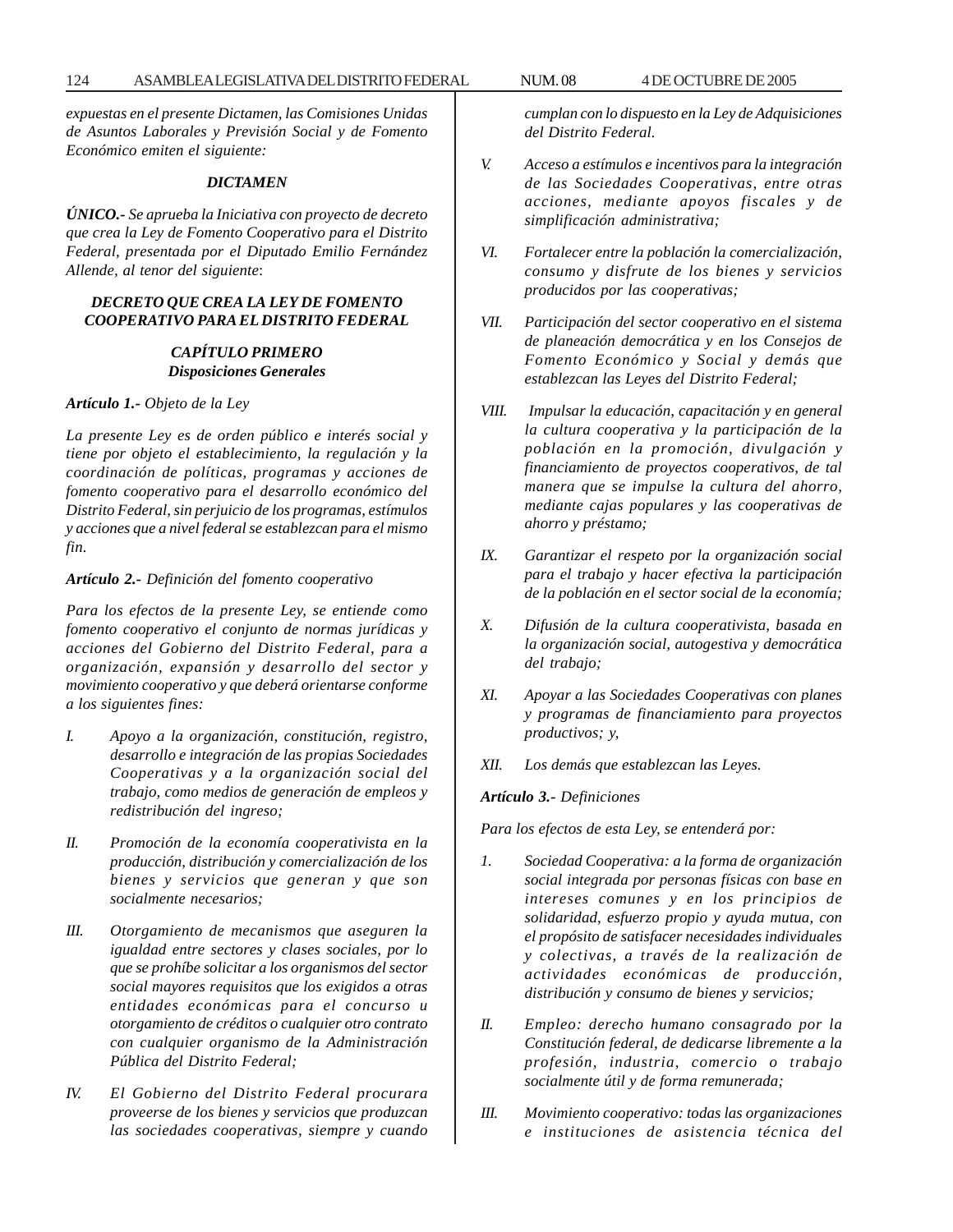# ASAMBLEA LEGISLATIVA DEL DISTRITO FEDERAL NUM. 08 4DE OCTUBRE DE 2005 125

*cooperativismo registradas de conformidad con las leyes del Distrito Federal;*

- *IV. Sistema cooperativo: estructura económica y social que integran las Sociedades Cooperativas y sus organismos;*
- *V. Sector cooperativo: población que desarrolla o es beneficiada por los actos cooperativos.*

## *Artículo 4.- Actos cooperativos*

*Los actos cooperativos pueden ser subjetivos, objetivos, relativos y accesorios o conexos.*

- *I. Son actos cooperativos subjetivos, aquellos cuyo contenido proviene de os usos y las costumbres de las personas que los desarrollen y que las partes en ellos implicados decidan someterlos a la regulación y privilegios de esta ley;*
- *II. Son actos cooperativos objetivos, aquellos cuya característica proviene de la ley, independientemente de las personas que los realicen y que tengan por objeto:*

*a) Alguno de los señalados en esta ley, en las disposiciones que sobre ella se establezcan, así como todas las acciones de gobierno en materia cooperativa;*

*b) Los que revistan formas que la legislación exige calificarlos de cooperativos, incluyendo los incorporados o derivados de los certificados de aportación;*

- *II. Son actos cooperativos relativos aquellos cuyo fin sea participar en el mercado cooperativo; y,*
- *IV. Son actos accesorios o conexos aquellos que se deriven de otros actos cooperativos, siempre que las partes que los generen pacten expresamente someterlos a las prevenciones que establece esta ley.*

*La constitución, organización y capacidad jurídica de las sociedades cooperativas se rigen por las disposiciones de la legislación federal aplicable.*

# *Artículo 5.- Acciones de Gobierno*

*Las acciones de gobierno en materia de fomento cooperativo se orientarán por los siguientes principios:*

*I. Respeto a los derechos humanos laborales, al empleo, la libertad de profesión e industria y a la organización social para el trabajo, como una de las bases de la existencia, convivencia y bienestar de la sociedad;*

- *II. Respeto a la adhesión voluntaria y abierta al sector cooperativo sin discriminaciones, atendiendo a la composición pluricultural de sectores, géneros, manifestaciones y valores de los individuos y grupos sociales que componen la población del Distrito Federal;*
- *III. Respeto a la autonomía y gestión democrática en las cooperativas, a la integración y solidaridad entre éstas y su interés y servicio social por la comunidad;*
- *IV. Protección, conservación, consolidación y uso racional del patrimonio social del sistema cooperativo por parte de las autoridades del Gobierno;*
- *V. Organización social para el trabajo mediante el reconocimiento de las cooperativas como organismos de utilidad pública para el bienestar común y sujetas al fin social que establecen nuestras leyes;*
- *VI. Simplificación, agilidad, información, precisión, legalidad, transparencia e imparcialidad en los actos y procedimientos administrativos; y*
- *VII. Otorgar estímulos fiscales y apoyo económico en los términos que establezca esta Ley, las autoridades y el Código Financiero del Distrito Federal.*

## *Artículo 6.- Interpretación*

*Todo acto de interpretación de las disposiciones de la presente Ley, deberá atender a las garantías sociales establecidas en la Constitución Política de los Estados Unidos Mexicanos.*

*Son supletorias de la presente Ley, en materia administrativa, las disposiciones de la legislación local del Distrito Federal y en materia cooperativa, las de carácter federal vigentes.*

# *CAPÍTULO SEGUNDO De las Autoridades en Materia de Fomento Cooperativo del Distrito Federal*

## *Artículo 7.- Autoridades competentes*

*La organización y distribución de los negocios del orden administrativo en los términos de esta ley, corresponde al Jefe de Gobierno del Distrito Federal, a la Secretaría de Gobierno por medio de la Subsecretaría de Trabajo y Previsión Social, a la Secretaría de Desarrollo Económico, a la Secretaría de Desarrollo Social, a la Secretaría de Finanzas y a los Jefes Delegacionales en la forma y términos que determinen las Leyes correspondientes.*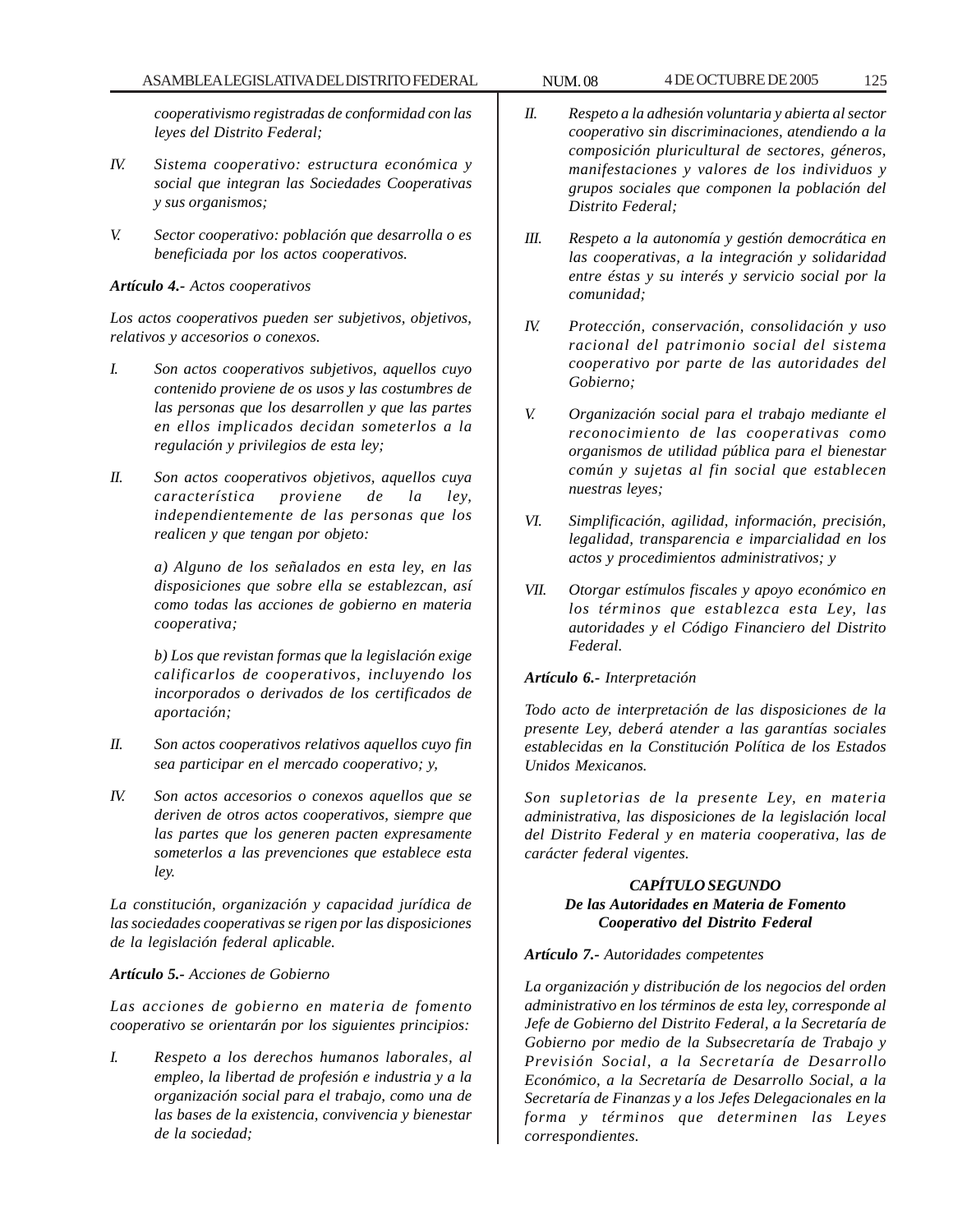*Artículo 8.- Competencia del Jefe de Gobierno*

*Corresponde al Jefe de Gobierno del Distrito Federal:*

- *I. Aprobar el Programa General de Fomento Cooperativo del Distrito Federal;*
- *II. Emitir las declaratorias de exención de contribuciones a las Sociedades Cooperativas, a excepción de las expresamente señaladas;*
- *II. Emitir la convocatoria para la constitución del Consejo Consultivo de Fomento Cooperativo del Distrito Federal, así como presidirlo;*
- *IV. Celebrar con las autoridades competentes los convenios para acceder al uso de los tiempos de transmisión que por ley le corresponden al Estado en radio y televisión, a fin de transmitir mensajes y programas de fomento cooperativo en el Distrito Federal; y*
- *V. Suscribir con las instancias de gobierno federal o estatal y con instituciones públicas y privadas del país o del extranjero, los convenios necesarios para lograr los fines de la presente Ley.*

*Artículo 9.- Atribuciones específicas*

*Corresponde a las siguientes Secretarías, sin perjuicio de lo dispuesto en otros ordenamientos, lo siguiente:*

*A) A la Secretaría de Gobierno a través de su Subsecretaría de Trabajo y Previsión Social:*

- *1. Formular, difundir y ejecutar las políticas y programas de fomento cooperativo en el Distrito Federal;*
- *II. Impulsar las actividades de fomento cooperativo en el Distrito Federal y proporcionar, por si o a través de personas bajo su revisión, físicas o morales, asesoría, capacitación y adiestramiento para la constitución, consolidación, administración y desarrollo de las Sociedades Cooperativas, así como para a producción, comercialización y consumo de los bienes y servicios necesarios para los actos que establece el artículo 4° de esta Ley; y*
- *III. Coordinar acciones de apoyo para el fortalecimiento del sistema, sector y movimiento cooperativo del Distrito Federal.*
- *B) A la Secretaría de Desarrollo Social*:
- *1. Procurar a expansión del sector cooperativo para que este pueda responder a las necesidades de la sociedad;*
- *II. Establecer programas de desarrollo social, a través de los cuales se puedan potenciar las actividades de las sociedades cooperativas en el ámbito territorial donde actúan para, de ser posible, generar polos regionales de desarrollo;*
- *III. Promover la transformación de actividades marginales de la economía informal hacia grupos productivos organizados;*
- *C) A la Secretaría de Desarrollo Económico:*
- *I. Ejecutar los apoyos económicos que el Gobierno del Distrito Federal otorgue a las empresas sociales, a las micro empresas y a los sectores empresariales, así como los financiamientos y prerrogativas a través del Fondo de Desarrollo Social;*
- *II. Apoyar servicios de investigación y asesoría en materia de gestión cooperativa, administrativa y tecnológica;*
- *III. Promover el financiamiento ante las instancias públicas y privadas correspondientes para la producción, comercialización e inversión*.
- *D) A la Secretaría de Finanzas:*
- *I. Aplicar y ejecutar los estímulos fiscales en los términos de la presente ley, las Autoridades y el Código Financiero*

*Artículo 10.- Atribuciones delegacionales*

*Corresponde a los Jefes Delegacionales, en sus respectivas demarcaciones:*

- *I. Participar en la elaboración y ejecución de los programas de fomento cooperativo de su demarcación;*
- *II. Impulsar las actividades de fomento cooperativo, por si y en coordinación con las dependencias del ramo;*
- *III. Promover la concertación, con otras instancias de Gobierno y con los sectores social y privado, para impulsar el desarrollo cooperativo en la delegación;*
- *IV. Cada Jefatura Delegacional contará con una Dirección de Fomento Cooperativo*.

# *Artículo 11.- Auxilio notarial*

*Todos los actos relativos a la constitución y registro de las sociedades cooperativas citados en esta Ley, estarán exentos de impuestos y derechos fiscales de carácter local, conforme a lo establezca el Código Financiero del Distrito*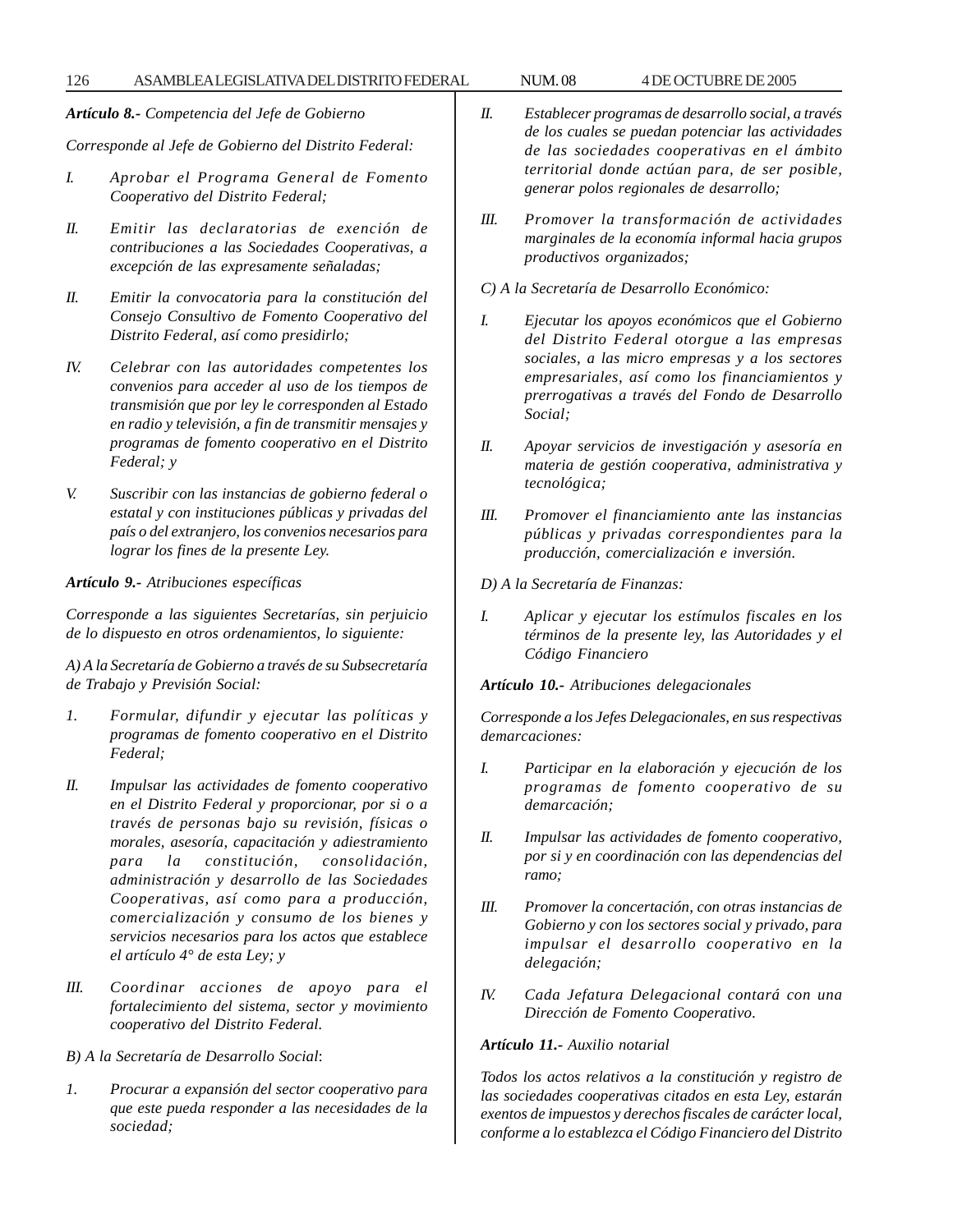*Federal y las declaratorias que al efecto emita la autoridad competente.*

*En las escrituras públicas, para los efectos señalados en el párrafo anterior, los notarios cobrarán el arancel reducido que al efecto se establezca.*

# *CAPÍTULO TERCERO Del Fomento Cooperativo*

### *Artículo 12.- Acciones de fomento*

*El fomento cooperativo en el Distrito Federal comprende, entre otras acciones, las siguientes:*

- *I. Acciones jurídicas, administrativas y de carácter socioeconómico que tengan como fin abrir, conservar, proteger y expandir las fuentes de empleo en el sector social, procurando otorgar condiciones de factibilidad y simplificación administrativa para su apertura, desarrollo y legal funcionamiento;*
- *II. Acciones de registro, investigación, análisis y estudio para el exacto conocimiento de la situación del sistema, sector y movimiento cooperativo para mejorar, planear y consolidar las políticas públicas en la materia;*
- *III. Acciones de difusión del cooperativismo, para acrecentar la conciencia y modelo cooperativo, como una opción viable de desarrollo económico y social para los habitantes del Distrito Federal;*
- *IV. Acciones de capacitación y adiestramiento para la formación de personas aptas para desarrollar empresas sociales;*
- *V. Acciones de apoyo diverso para la organización, la protección y el impulso de los modos tradicionales solidarios de producción colectiva, de las culturas indígenas, populares y de las demás comunidades originarias y residentes en el Distrito Federal;*
- *VI. Acciones de cooperación en materia cooperativa con la federación, los estados y municipios, y con otros países u organismos internacionales públicos y privados;*
- *VII. Acciones de fomento de las empresas cooperativas de participación estatal; y,*
- *VIII. Los demás conceptos a los que ésta Ley y otros ordenamientos jurídicos les den ese carácter.*

#### *Artículo 13.- Fomento organizativo*

*Con el fin de fomentar la organización social para el trabajo, el Gobierno del Distrito Federal promoverá:*

- *I. La creación de estímulos, becas y cualquier otra clase de reconocimientos y apoyos;*
- *II. La creación de fondos para posibilitar el fomento al desarrollo de Sociedades Cooperativas y la producción cooperativa en el Distrito Federal;*
- *III. La celebración de convenios con entidades públicas y los sectores social y privado.*

### *Artículo 14.- Fomento regional*

*El Gobierno del Distrito Federal fomentará las formas de empleo socialmente útiles, así como la formación de Sociedades Cooperativas de los habitantes del Distrito Federal en sus barrios, colonias, unidades habitacionales, pueblos o comunidades*.

#### *Artículo 15.- Valores sociales*

*Son materia de protección y consolidación en los términos de la presente Ley, el fomento y desarrollo de Sociedades Cooperativas que tengan por objeto promover, difundir, publicar y desarrollar el conjunto de los bienes y valores de interés público señalados en este ordenamiento, en particular los relacionados con actividades de equidad de género, desarrollo sustentable, cultura indígena, jóvenes, cultura, discapacitados y adultos mayores que se produzcan.*

# *CAPÍTULO CUARTO De la Formación Cooperativa*

*Artículo 16.- Convenios de formación*

*Las autoridades señaladas en esta Ley podrán celebrar convenios de todo tipo con instituciones autorizadas legalmente para la capacitación académica o técnica de los cooperativistas residentes en el Distrito Federal, para lo cual se preferirán en igualdad de circunstancias a las cooperativas que registren sus programas y proyectos ante la Subsecretaría de Trabajo y Previsión Social.*

### *Artículo 17.- Formación y capacitación*

*El Gobierno del Distrito Federal fomentará la formación y capacitación de las personas que se desempeñen como administradores, promotores o gestores de cooperativas, a fin de lograr el óptimo aprovechamiento en la coordinación del esfuerzo en común.*

*Asimismo deberá acordar con las autoridades e instituciones educativas la inclusión en los planes de estudio los principios y valores cooperativos, así como de las actividades cooperativas*.

# *CAPÍTULO QUINTO De la Formación de la Política y de los Programas de Fomento Cooperativo*

*Artículo 18.- Formación de Políticas y Programas*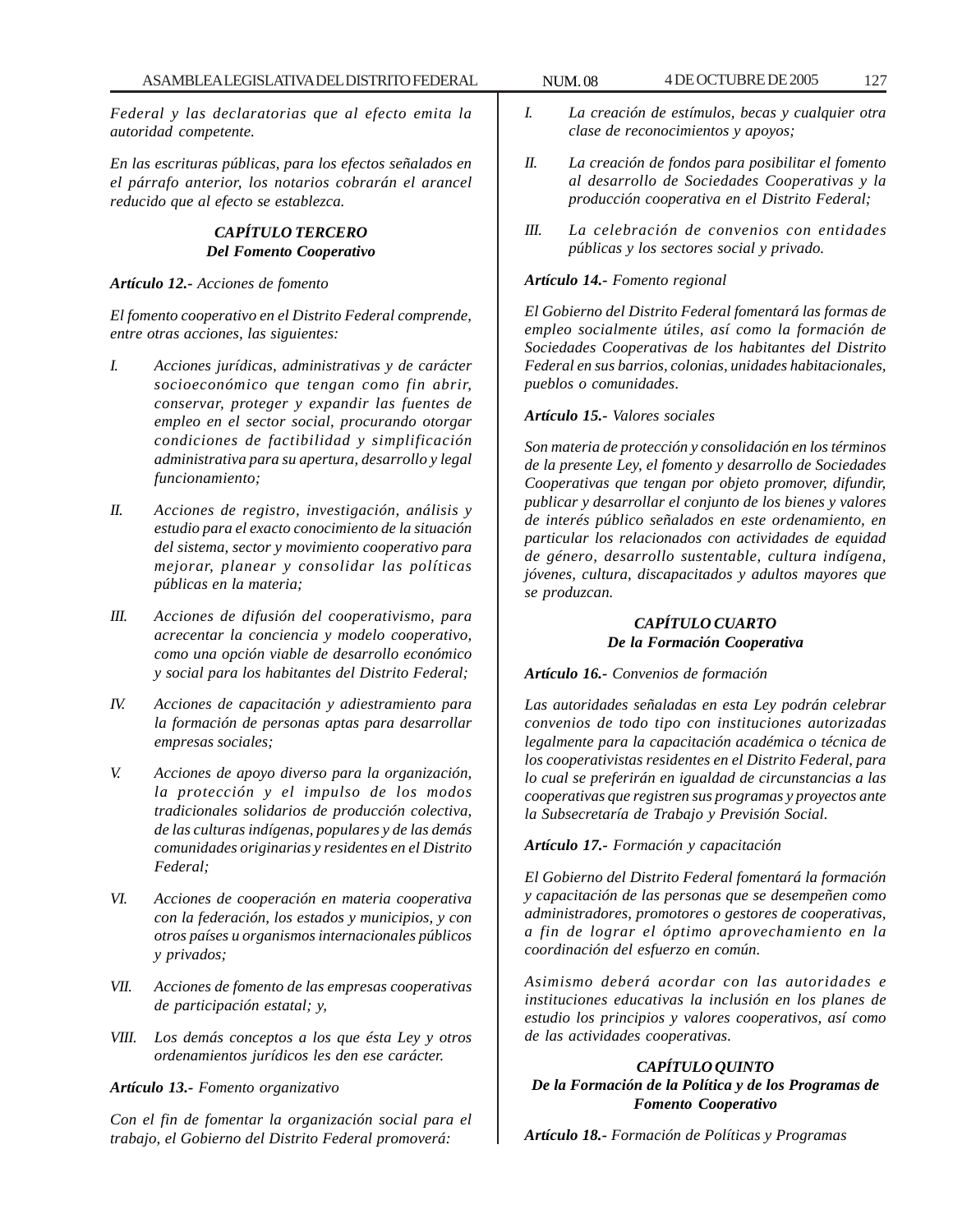*En la formación de las políticas generales y los programas de fomento cooperativo, el Gobierno del Distrito Federal elaborará anualmente las acciones y programas en la materia.*

# *Artículo 19.- Contenido de los Programas*

*Los programas de fomento cooperativo de carácter general, sectorial y por delegación a los que se refiere la presente Ley, deberán contener y precisar:*

- *I. Antecedentes, marco y justificación legal;*
- *II. Análisis y diagnóstico de la situación económica y social de la región, sector o delegación correspondiente;*
- *III. Objetivos generales y específicos;*
- *IV. Metas y políticas;*
- *V. Estrategias, proyectos y programas específicos;*
- *VI. Financiamiento y estímulos;*
- *VII. Acciones generales y actividades prioritarias;*
- *VIII. Criterios para su seguimiento y evaluación;*
- *IX. Cronograma y responsabilidades; y,*
- *X. Soporte estadístico, bibliográfico, de campo u otros.*

## *Artículo 20.- Programación y fomento*

*En la programación del fomento cooperativo en el Distrito Federal se tomara en cuenta:*

- *I. La diversidad económica y cultural de los habitantes del Distrito Federal;*
- *II. La equidad en la distribución geográfica de los beneficios económicos, a fin de lograr un eficiente y justo equilibrio de dichos beneficios entre la población del Distrito Federal; y*
- *III. Los principios a los que se refiere el artículo 3 de la presente Ley, así como la solidaridad, el esfuerzo propio y a ayuda mutua con el propósito de satisfacer necesidades individuales y colectivas a través de a realización de actividades socioeconómicas de producción, distribución y consumo de bienes y servicios.*

*Artículo 21.- Se constituirá un Consejo Consultivo de Fomento Cooperativo del Distrito Federal, como órgano de consulta en la materia, mismo que presidirá el Jefe de Gobierno de Distrito Federal o la persona que éste designe.*

*El Reglamento de la presente Ley regulará el procedimiento de elección, así como la organización y el funcionamiento de este Consejo.*

# *CAPÍTULO SEXTO Del Financiamiento del Fomento de la Actividad Cooperativa*

# *Artículo 22.- Financiamiento*

*Corresponde al Gobierno del Distrito Federal financiar el fomento cooperativo, sin perjuicio de celebrar convenios o contratos que apoyen la realización de actividades y proyectos concretos.*

*Los donativos que se reciban para el fomento de la actividad cooperativa estarán amparados por recibos oficiales y no podrán ser destinados a fines distintos de los establecidos en la presente Ley.*

# *Artículo 23.- Presupuestos*

*En los Programas Operativos Anuales y en el Presupuesto de Egresos del Distrito Federal, quedarán definidas las partidas necesarias para el fomento cooperativo de conformidad con la presente Ley, incluyendo los programas y actividades generales.*

# *Artículo 24.- Estímulos*

*Las sociedades cooperativas gozaran de la exención de impuestos, contribuciones y derechos a las que estén obligadas durante sus dos primeros años de existencia, sin perjuicio de las declaratorias que al respecto emita el Jefe de Gobierno, siempre que cumpla con los requisitos que se establezcan de conformidad con lo siguiente:*

- *I. Las sociedades cooperativas de consumidores dedicadas a suministrar exclusivamente a sus socios, víveres, ropa y calzado, mientras el capital no exceda de diez mil pesos.*
- *II. Las sociedades cooperativas de productores, mientras el capital social no exceda de quince mil pesos y estén integradas en su totalidad por obreros o campesinos o por los dos. Para efectos del siguiente artículo no se contabilizara como parte del capital de la sociedad, el capital amortizado de los muebles, maquinaria y demás bienes necesarios para los fines económicos de la sociedad cooperativa.*
- *III. Las sociedades cooperativas mixtas de productores y consumidores, mientras su capital no exceda la cantidad de doce mil pesos.*

*Cuando el capital de las sociedades cooperativas a las que se refiere el artículo anterior, exceda el límite señalado, sin que sobrepase el doble de las sumas indicadas, cubrirá el 70% de los impuestos, contribuciones y derechos que estén obligadas a cubrir.*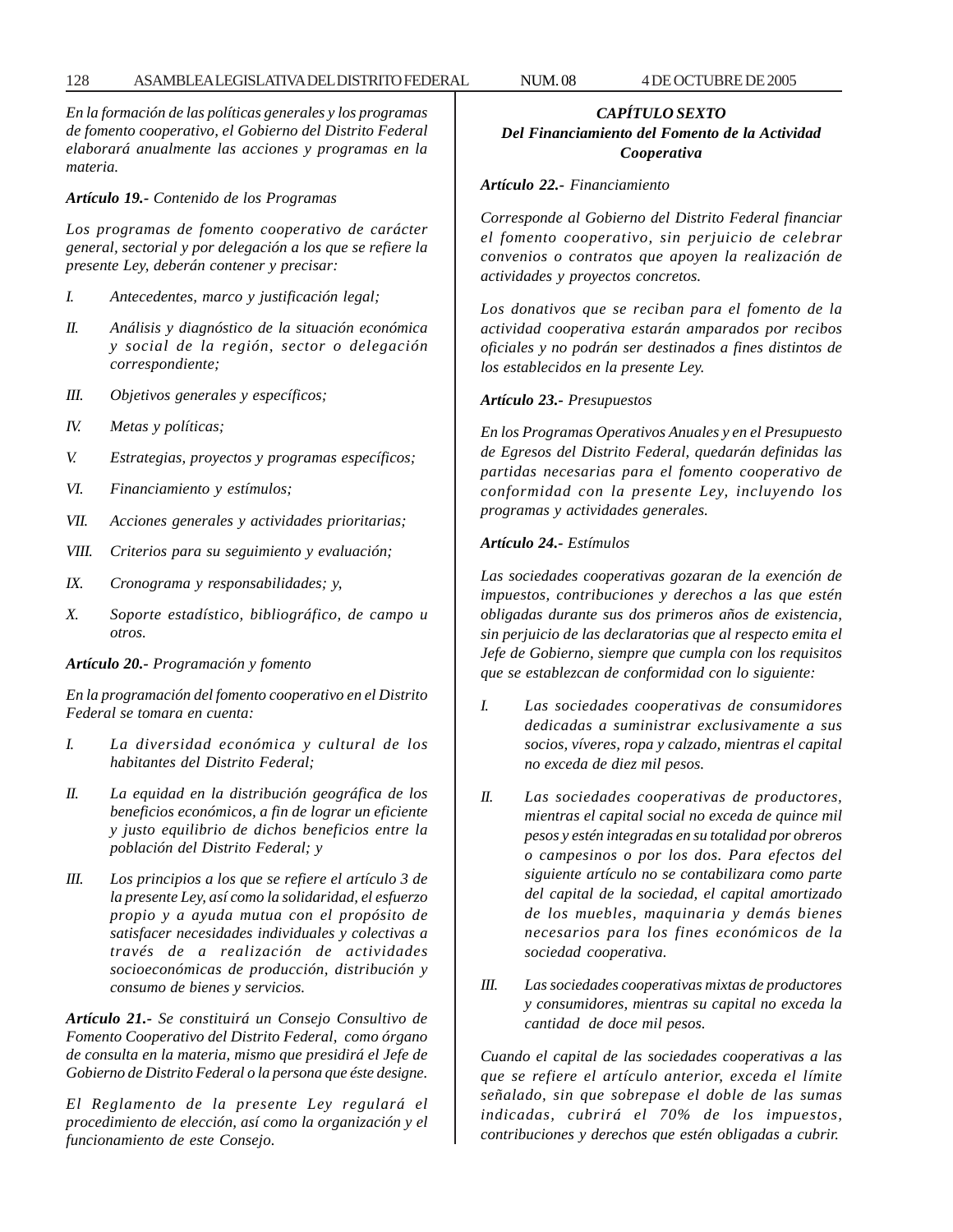### *TRANSITORIOS*

*PRIMERO.- La presente Ley entrará en vigor al día siguiente de su publicación en la Gaceta Oficial del Distrito Federal y para su mayor difusión también se publicará en el Diario Oficial de la Federación.*

*SEGUNDO.- A partir de la entrada en vigor de a presente Ley se derogan todos los acuerdos, circulares, disposiciones administrativas y legales que en el Distrito Federal se le opongan al presente decreto.*

*TERCERO.- Dentro de los siguientes noventa días a la vigencia de la presente Ley, el Jefe de Gobierno del Distrito Federal dictará las disposiciones necesarias para delegar en la Subsecretaría de Trabajo y Previsión Social de la Secretaría de Gobierno las facultades indicadas, así como para dictar las resoluciones fiscales que de acuerdo a esta Ley procedan. Asimismo, el Jefe de Gobierno del Distrito Federal deberá expedir el Reglamento de la presente Ley dentro del término de noventa días siguientes a la publicación del presente decreto.*

*CUARTO.- El Gobierno del Distrito Federal adecuará dentro de los 15 días siguientes a la publicación del presente decreto, sus ordenamientos de adquisiciones, arrendamientos y obra pública para que las cooperativas accedan en igualdad de circunstancias a los procedimientos de licitación, invitación y asignación de los bienes y servicios que produzcan o comercien.*

*QUINTO.- El Gobierno del Distrito Federal instrumentando el cumplimiento de la Recomendación 193 de la Organización Internacional del Trabajo, dictará las medidas necesarias para la organización, promoción, desarrollo y protección de las cooperativas en condiciones de equidad entre los sectores.*

*Dado en el Recinto de la Asamblea Legislativa del Distrito Federal a los veintinueve días del mes de septiembre del año dos mil cinco.*

*Firman por las Comisiones Unidas de Asuntos Laborales y Previsión Social y de Fomento Económico*: *Dip. María Claudia Esqueda Llanes, Presidenta de la Comisión de Asuntos Laborales y Previsión Social; Dip. Arturo Escobar y Vega, Presidente de la Comisión de Fomento Económico; Dip. Emilio Fernández Allende, Vicepresidente de la Comisión de Asuntos Laborales y Previsión Social e Integrante de la Comisión de Fomento Económico; Dip. José Benjamín Muciño Pérez, Vicepresidente de la Comisión de Fomento Económico; Dip. María Araceli Vázquez Camacho, Secretaria de la Comisión de Asuntos Laborales y Previsión Social; Dip. Julio Escamilla Salinas, Integrante de la Comisión de Fomento Económico; Dip. José Medel Ibarra, Integrante de la*

*Comisión de Asuntos Laborales y Previsión Social; Dip. Elio Ramón Bejarano Martínez, Integrante de la Comisión de Asuntos Laborales y Previsión Social.*

Muchas gracias.

Servidos, compañeros cooperativistas.

**EL C. PRESIDENTE.-** Gracias, diputado. Como usted lo ha solicitado, insértese el texto del dictamen en el Diario de los Debates.

Se pone a discusión el dictamen. ¿Existen oradores en contra?

¿Algún diputado desea razonar su voto?

Antes de proceder a recoger la votación en lo general del dictamen, se pregunta si habrá de hacerse reservas para ser discutidas en lo particular.

En virtud de que no existen reservas, proceda la Secretaría a recoger la votación nominal del dictamen en lo general y en lo particular en un solo acto.

**LA C. SECRETARIA.-** Se va a proceder recoger la votación nominal del dictamen en lo general y en lo particular en un solo acto.

De conformidad con lo establecido por el artículo 131 del Reglamento para el Gobierno Interior de la Asamblea, se solicita a la Coordinación de Servicios Parlamentarios hacer el anuncio correspondiente a efecto de que los diputados presentes puedan emitir su voto.

Se solicita a los diputados que al emitir su voto lo hagan en voz alta diciendo su nombre y apellido, añadiendo la expresión ''en pro'', ''en contra'' o ''abstención''. La de la voz recogerá la votación. Comenzamos de derecha a izquierda.

## **(Votación Nominal)**

Benjamín Muciño, en pro.

Juan Antonio Arévalo López, en pro.

Jesús López, a favor.

Obdulio Ávila, en pro.

Rafael Hernández Nava, a favor.

Emilio Fernández, total y absolutamente en pro.

Lorena Villavicencio, a favor.

Rodrigo Chávez Contreras, a favor.

Aleida Alavez, en pro.

José Jiménez, en pro.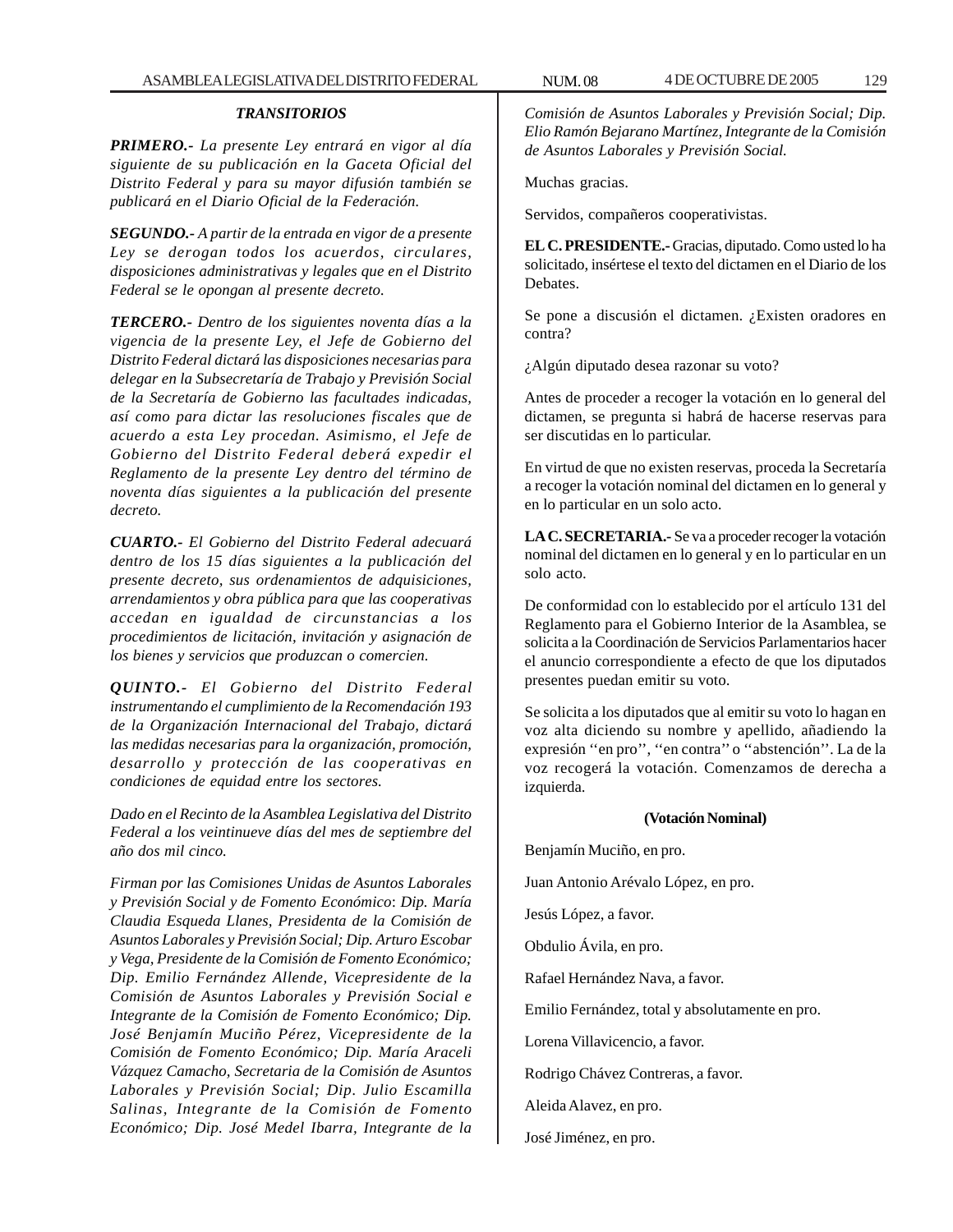| María de Lourdes Rojo e Incháustegui, en pro.                                                                                                   | EL C. PRESIDENTE.- En consecuencia se aprueba el<br>dictamen que presentaron las Comisiones Unidas de<br>Fomento Económico y de Asuntos Laborales y Previsión<br>Social a la iniciativa con proyecto de decreto que crea la<br>Ley de Fomento Cooperativo de Protección al Empleo para<br>el Distrito Federal.                                  |
|-------------------------------------------------------------------------------------------------------------------------------------------------|-------------------------------------------------------------------------------------------------------------------------------------------------------------------------------------------------------------------------------------------------------------------------------------------------------------------------------------------------|
| Adrián Pedrozo Castillo, en pro.                                                                                                                |                                                                                                                                                                                                                                                                                                                                                 |
| Lozano Lozano, en pro.                                                                                                                          |                                                                                                                                                                                                                                                                                                                                                 |
| Guadalupe Chavira, en pro.                                                                                                                      |                                                                                                                                                                                                                                                                                                                                                 |
| González Maltos, a favor.                                                                                                                       | Remítase al Jefe de Gobierno del Distrito Federal para su<br>promulgación y publicación en la Gaceta Oficial del Distrito<br>Federal y para su mayor difusión en el Diario Oficial de la<br>Federación.                                                                                                                                         |
| Araceli Vázquez Camacho, en pro.                                                                                                                |                                                                                                                                                                                                                                                                                                                                                 |
| Silvia Oliva Fragoso, en pro.                                                                                                                   |                                                                                                                                                                                                                                                                                                                                                 |
| Sara Figueroa, en pro.                                                                                                                          | Para finalizar el capítulo de dictámenes, se presenta el de la<br>Comisión de Derechos Humanos a la propuesta con punto<br>de acuerdo sobre la Presidencia de la Comisión de Derechos<br>Humanos del Distrito Federal.                                                                                                                          |
| Sofía Figueroa, en pro.                                                                                                                         |                                                                                                                                                                                                                                                                                                                                                 |
| Irma Islas, en pro.                                                                                                                             | En virtud de que el dictamen fue distribuido, en términos                                                                                                                                                                                                                                                                                       |
| Francisco Chiguil, en pro.                                                                                                                      | de lo dispuesto por el Artículo 118 del Reglamento proceda<br>la Secretaría a consultar a la Asamblea en votación<br>económica si se dispensa la lectura del mismo y se somete<br>a discusión de inmediato.                                                                                                                                     |
| Elio Bejarano, en pro.                                                                                                                          |                                                                                                                                                                                                                                                                                                                                                 |
| Alberto Trejo Villafuerte, en pro.                                                                                                              |                                                                                                                                                                                                                                                                                                                                                 |
| Lourdes Alonso, en pro.                                                                                                                         | LA C. SECRETARIA.- Por instrucciones de la presidencia<br>y en votación económica se consulta a la Asamblea si es de<br>dispensarse la lectura del dictamen de referencia y se somete<br>a discusión de inmediato.                                                                                                                              |
| Higinio Chávez, a favor.                                                                                                                        |                                                                                                                                                                                                                                                                                                                                                 |
| José Antonio Arévalo, a favor.                                                                                                                  | Los que estén por la afirmativa, sírvanse manifestarlo<br>poniéndose de pie.                                                                                                                                                                                                                                                                    |
| Gerardo Díaz Ordaz, a favor.                                                                                                                    |                                                                                                                                                                                                                                                                                                                                                 |
| Jiménez Guzmán, en pro.                                                                                                                         | Los que estén por la negativa, sírvanse manifestarlo<br>poniéndose de pie.<br>Dispensada la lectura, diputado Presidente.<br>EL C. PRESIDENTE.- Para fundamentar el dictamen se<br>concede el uso de la palabra al diputado Julio César Moreno,<br>a nombre de la Comisión de Derechos Humanos.                                                 |
| Claudia Esqueda, en pro.                                                                                                                        |                                                                                                                                                                                                                                                                                                                                                 |
| Efraín Morales, a favor.                                                                                                                        |                                                                                                                                                                                                                                                                                                                                                 |
| Juventino Rodríguez, en pro.                                                                                                                    |                                                                                                                                                                                                                                                                                                                                                 |
| Guadalupe Ocampo, a favor.                                                                                                                      |                                                                                                                                                                                                                                                                                                                                                 |
| Rigoberto Nieto, a favor.                                                                                                                       | EL C. DIPUTADO JULIO CESAR MORENO RIVERA.-<br>Con su venia, diputado Presidente.                                                                                                                                                                                                                                                                |
| Rodolfo Covarrubias, a favor.                                                                                                                   | DICTAMEN A LA PROPUESTA CON PUNTO DE<br>ACUERDO SOBRE LA PRESIDENCIA DE LA<br>COMISIÓN DE DERECHOS HUMANOS DEL<br><b>DISTRITO FEDERAL.</b><br>HONORABLE ASAMBLEA LEGISLATIVA<br>DEL DISTRITO FEDERAL,<br><b>III LEGISLATURA</b><br><b>PRESENTE</b>                                                                                              |
| Julio Escamilla, a favor.                                                                                                                       |                                                                                                                                                                                                                                                                                                                                                 |
| LA C. SECRETARIA.- ¿Faltó alguna o algún diputado de<br>emitir su voto?                                                                         |                                                                                                                                                                                                                                                                                                                                                 |
| Se va a proceder a recoger la votación de la Mesa Directiva.                                                                                    |                                                                                                                                                                                                                                                                                                                                                 |
| María Teresita Aguilar, a favor.                                                                                                                |                                                                                                                                                                                                                                                                                                                                                 |
| Julio César Moreno, a favor.                                                                                                                    | A la Comisión de Derechos Humanos de la Asamblea<br>Legislativa del Distrito Federal, III Legislatura, fue<br>turnada para su análisis y dictamen la propuesta con<br>punto de acuerdo sobre la presidencia de la Comisión de<br>Derechos Humanos del Distrito Federal, presentada por<br>la Diputada María Araceli Vázquez Camacho, integrante |
| José María Rivera, a favor                                                                                                                      |                                                                                                                                                                                                                                                                                                                                                 |
| LA C. SECRETARIA.- Diputado Presidente, el resultado<br>de la votación es el siguiente: 38 votos a favor, 0 votos en<br>contra, 0 abstenciones. |                                                                                                                                                                                                                                                                                                                                                 |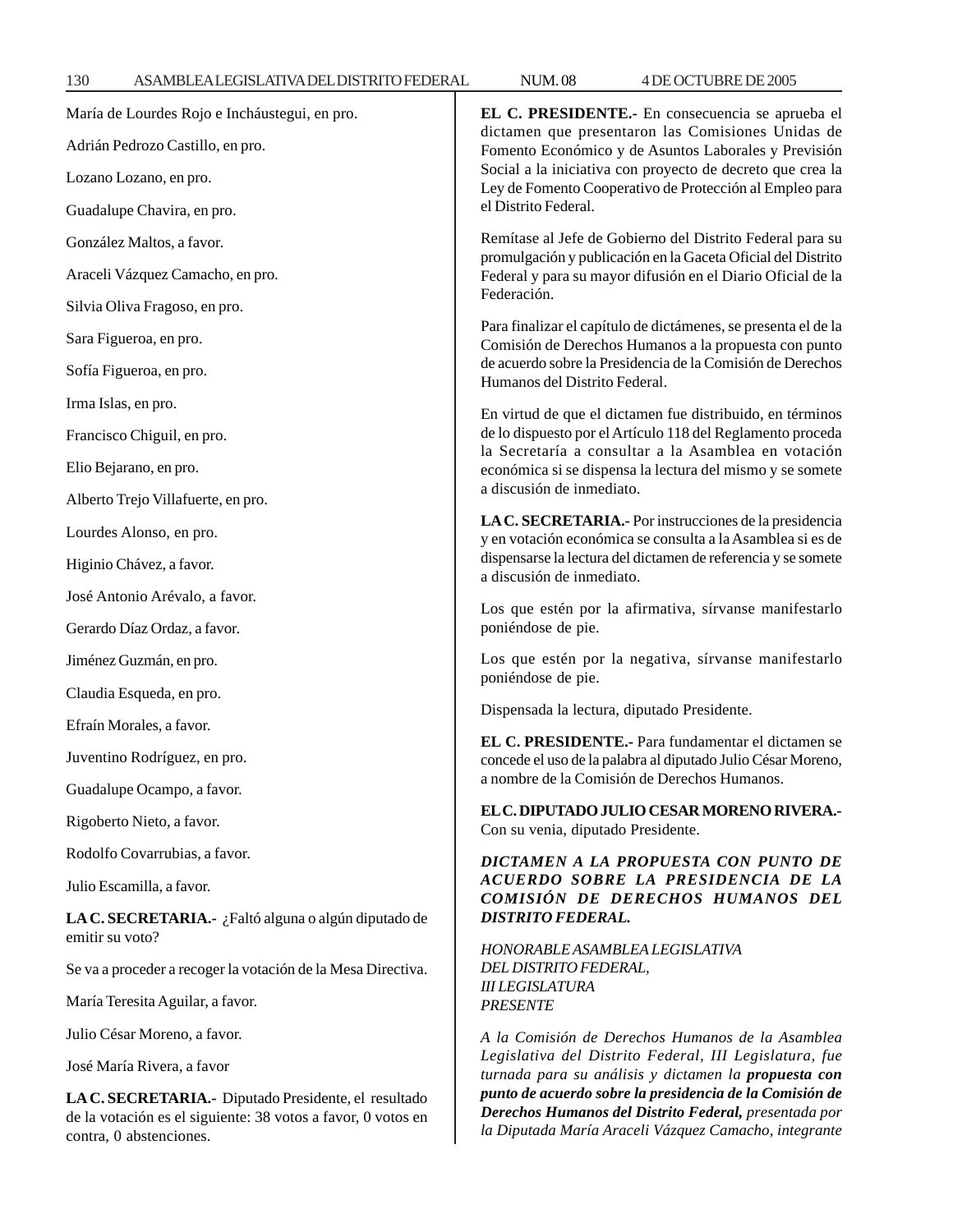*del Grupo Parlamentario del Partido de la Revolución Democrática.*

*De conformidad con los artículos 59, 60 fracción II, 62 fracción XI, 63 párrafos segundo y tercero, y 64 de a Ley Orgánica de la Asamblea Legislativa del Distrito Federal: 28 y 32 del Reglamento para el Gobierno Interior de la Asamblea Legislativa del Distrito Federal; 4, 8, 9 fracción I, 50, 51, 52. 53, 54, 55 y 56 del Reglamento Interior de las Comisiones de la Asamblea Legislativa del Distrito Federal, esta Comisión de Derechos Humanos se abocó al análisis y dictamen de la propuesta con punto de acuerdo arriba señalada, en términos de los siguientes:*

### *ANTECEDENTES*

*1. En sesión de la Diputación Permanente de la honorable Asamblea Legislativa del Distrito Federal, III Legislatura, celebrada el día veintisiete de julio de dos mil cinco, la Diputada María Araceli Vázquez Camacho presentó la propuesta con punto de acuerdo que a la letra dice:*

*PRIMERO.- Esta soberanía popular exhorta y solicita a la Comisión de Derechos Humanos de la Asamblea Legislativa del Distrito Federal, para que previo a la instauración del procedimiento establecido en el artículo 107 de la Ley Orgánica de la Asamblea Legislativa del Distrito Federal, dé cabal cumplimiento a lo establecido en el numeral 10 de a Ley de a Comisión de Derechos Humanos del Distrito Federal.*

*SEGUNDO.- Esta Asamblea Legislativa del Distrito Federal de conformidad con el artículo 10 de la Ley de la Comisión de Derechos Humanos del Distrito Federal, solícita a la Comisión de Derechos Humanos de esta Asamblea Legislativa, evalúe los resultados obtenidos por el maestro Emilio Álvarez Icaza Longoria al frente de la Comisión de Derechos Humanos del Distrito Federal, para que a partir de éstos, se considere y pronuncie por su confirmación para un segundo periodo de gestión al frente de la Comisión.''*

*2. Mediante oficio número MDDP/SRSA/CSP/0711/2005, de fecha veintisiete de julio de dos mil cinco, la Presidencia de la Mesa Directiva de la Diputación Permanente de la Asamblea Legislativa del Distrito Federal, III Legislatura, turnó a esta Comisión de Derechos Humanos, para su análisis y dictamen, la propuesta con punto de acuerdo de referencia.*

*3. En términos de lo dispuesto por la normatividad que rige a la Asamblea Legislativa del Distrito Federal, esta Comisión de Derechos Humanos se reunió el día once de agosto de dos mil cinco, para analizar y dictaminar la propuesta con punto de acuerdo en comento, con el propósito de someterla a la consideración del Pleno de este órgano legislativo bajo los siguientes*

# *CONSIDERANDOS*

*PRIMERO.- Que esta Comisión de Derechos Humanos es competente para analizar y dictaminar la propuesta con punto de acuerdo sobre la presidencia de la Comisión de Derechos Humanos del Distrito Federal, presentada por la Diputada María Araceli Vázquez Camacho.*

*SEGUNDO.- Que en términos de o dispuesto por el artículo 107 apartado c) de la Ley Orgánica de la Asamblea Legislativa del Distrito Federal, corresponde a esta Comisión dictaminar sobre el nombramiento del Presidente de la Comisión de Derechos Humanos del Distrito Federal.*

*TERCERO.- Que de conformidad con lo dispuesto por el artículo 10 de la Ley de la Comisión de Derechos Humanos del Distrito Federal, el Presidente de ese organismo público autónomo durará en su cargo cuatro años, pudiendo ser nombrado y confirmado en su caso solamente para un segundo período.*

*CUARTO.- Que el día veintisiete de julio de dos mil cinco, esta Comisión celebró reunión de trabajo en relación con el nombramiento del Presidente de la Comisión de Derechos Humanos del Distrito Federal, en la cual se acordo que previo a valorar la eventual expedición de la convocatoria para dicho nombramiento en los términos señalados por el articulo 107 inciso a) de la Ley Orgánica de la Asamblea Legislativa del Distrito Federal, invitaría al maestro Emilio Álvarez Icaza Longoria para que se reuniera con ella para hacer de su conocimiento si tiene interés en continuar al frente de la Comisión de Derechos Humanos del Distrito Federal, a fin de que se considerara su confirmación para un segundo periodo de cuatro años.*

*Al día siguiente, veintiocho de julio, el maestro Emilio Álvarez Icaza Longoria manifestó ante esta Comisión su deseo de ser confirmado como Presidente de la Comisión de Derechos Humanos del Distrito Federal, para consolidar, en una nueva etapa, los esfuerzos institucionales de su gestión a la cabeza de ese organismo público autónomo.*

*QUINTO.- Que una vez revisados los informes anuales, del 2001 al 2004, de la Comisión de Derechos Humanos del Distrito Federal, valorada la actuación del maestro Emilio Álvarez Icaza Longoria como su Presidente, y consideradas las aproximadamente sesenta y ocho opiniones provenientes de organismos no gubernamentales, asociaciones, colegios, instituciones y personalidades vinculados a los derechos humanos, apoyando la confirmación del maestro aludido, esta Comisión dictaminadora estimó que la gestión de él presenta avances sustanciales en la protección, defensa, vigilancia, promoción, estudio, educación y difusión de los derechos humanos en la Ciudad de México.*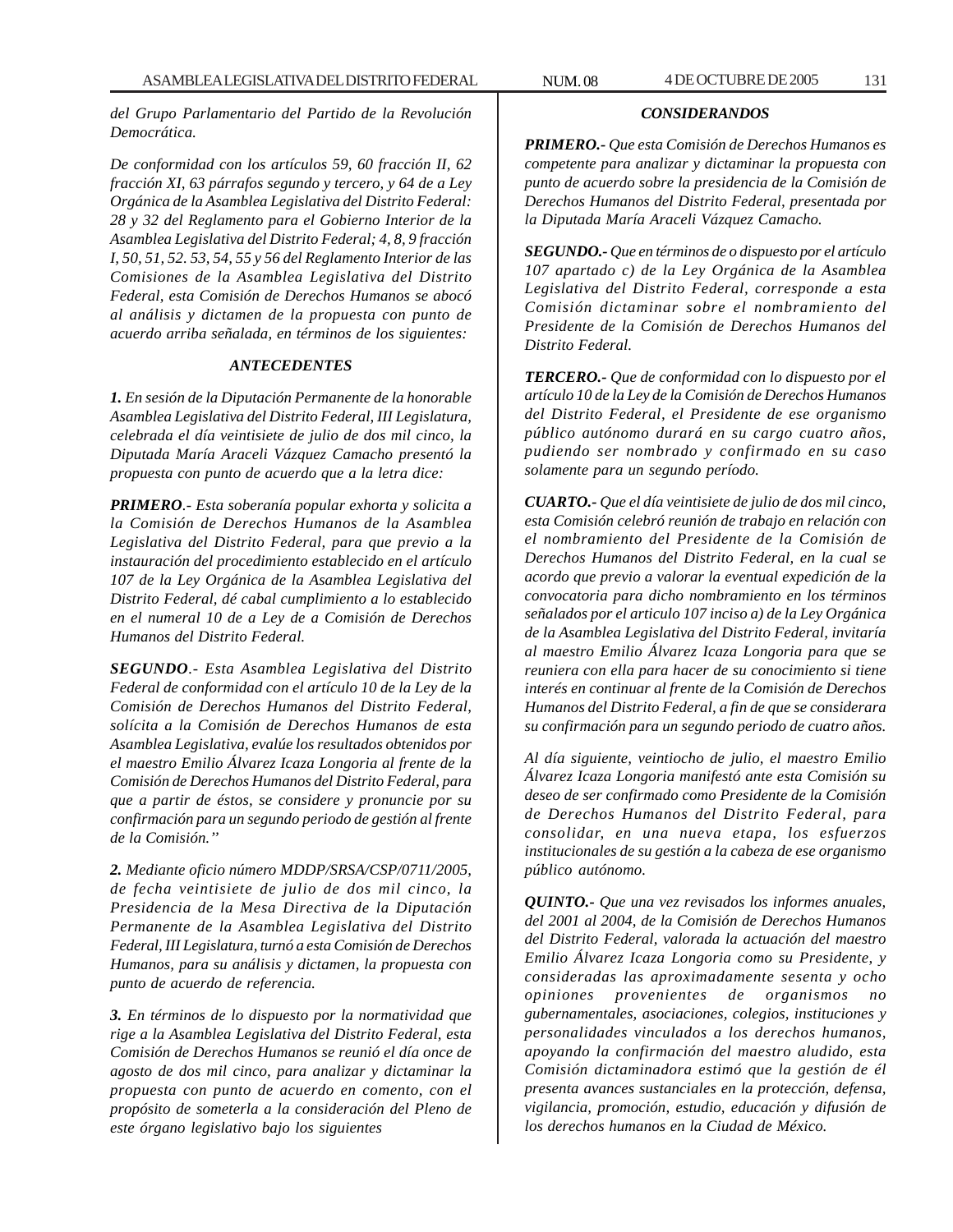*En consecuencia, esta Comisión se manifestó por unanimidad a favor de la confirmación del maestro Emilio Álvarez Icaza Longoria como Presidente de la Comisión de Derechos Humanos del Distrito Federal: sin embargo, debido a que la normatividad que regula el procedimiento para el nombramiento de dicho cargo no establece cómo se debe proceder en el supuesto de la confirmación, esta Comisión dictaminadora acordó no emitir la convocatoria a que se refiere el artículo 107 inciso a) de la Ley Orgánica de la Asamblea Legislativa del Distrito Federal, por considerar que resulta innecesario.*

*Es así que en reunión de trabajo celebrada el primer día del mes de agosto de dos mil cinco, esta Comisión de Derechos Humanos emitió un dictamen que será sometido a la consideración del Pleno de la Asamblea Legislativa del Distrito Federal en el próximo período ordinario de sesiones. El dictamen de referencia en su parte resolutiva textualmente dice*

*PRIMERO.- Se confirma al maestro Emilio Álvarez Icaza Longoria como Presidente de la Comisión de Derechos Humanos del Distrito Federal por un segundo periodo de cuatro años, que correrá a partir del primero de octubre de dos mil cinco al treinta de septiembre de dos mil nueve.*

*SEGUNDO.- Cítese al maestro Emilio Álvarez caza Longoria para que el día jueves veintinueve de septiembre de dos mil cinco, ante esta soberanía, rinda la protesta a que se refiere el articulo 110 de la Ley Orgánica de la Asamblea Legislativa del Distrito Federal''*

*SEXTO Que las acciones a que alude la propuesta con punto de acuerdo que se dictamina ya fueron realizadas, es decir, previo a la instauración del procedimiento establecido en el artículo 107 de la Ley Orgánica de la Asamblea Legislativa del Distrito Federal, esta Comisión valoró los resultados obtenidos por el maestro Emilio Álvarez Icaza Longoria al frente de la Comisión de Derechos Humanos del Distrito Federal y, a partir de éstos, se pronunció mediante dictamen por la confirmación de él como Presidente de dicho organismo público autónomo para un segundo periodo de cuatro años.*

*Así las cosas, la propuesta con punto de acuerdo materia del presente dictamen queda sin materia, por lo cual debe desecharse.*

*Por lo anteriormente expuesto y fundado, la Comisión de Derechos Humanos de la Asamblea Legislativa del Distrito Federal, III Legislatura.*

#### *RESUELVE*

*ÚNICO.- Se desecha la Propuesta con punto de acuerdo sobre la presidencia de la Comisión de Derechos Humanos del Distrito Federal, presentada por la Diputada María Araceli Vázquez Camacho.*

*Dado en el Recinto de la Asamblea Legislativa del Distrito Federal a los once días del mes de agosto del año dos mil cinco.*

*Firman por la Comisión de Derechos Humanos: Dip. Julio César Moreno Rivera, Presidente; Dip. Mónica Leticia Serrano Peña, Vicepresidenta; Dip. Norma Gutiérrez de la Torre, Secretaria; Dip. María Teresita de Jesús Aguilar Marmolejo, Integrante; Dip. María de Lourdes Rojo e Incháustegui, Integrante; Dip. Rodrigo Chávez Contreras, Integrante; Dip. Alfredo Carrasco Baza, Integrante.*

Es cuanto, diputado Presidente.

**EL C. PRESIDENTE.-** Muchas gracias, diputado. Está a discusión. ¿Existen oradores en contra?

¿Algún diputado desea razonar su voto?

Proceda entonces la Secretaría a recoger la votación nominal del dictamen en lo general y en lo particular en un solo acto.

**LA C. SECRETARIA**.- Se va a proceder a recoger la votación nominal del dictamen en lo general y en lo particular en un solo acto.

De conformidad con lo establecido en el artículo 131 del Reglamento para el Gobierno Interior de la Asamblea, se solicita a la Coordinación de Servicios Parlamentarios, hacer el anuncio correspondiente a efecto de que los diputados presentes puedan emitir su voto.

Se solicita a los diputados que al emitir su voto, lo hagan en voz alta diciendo su nombre y apellido, añadiendo la expresión ''en pro'', ''en contra'' o ''abstención''. La de la voz recogerá la votación. Comenzamos de derecha a izquierda.

#### **(Votación Nominal)**

Juan Antonio Arévalo López, en pro.

Claudia Esqueda, en pro.

Jesús López, a favor.

Rafael Hernández Nava, a favor.

Emilio Fernández, en pro.

Aleida Alavez, en pro.

Rodrigo Chávez Contreras, a favor.

José Jiménez, en pro.

María de Lourdes Rojo e Incháustegui, en pro.

Adrián Pedrozo Castillo, en pro.

Andrés Lozano Lozano, en pro.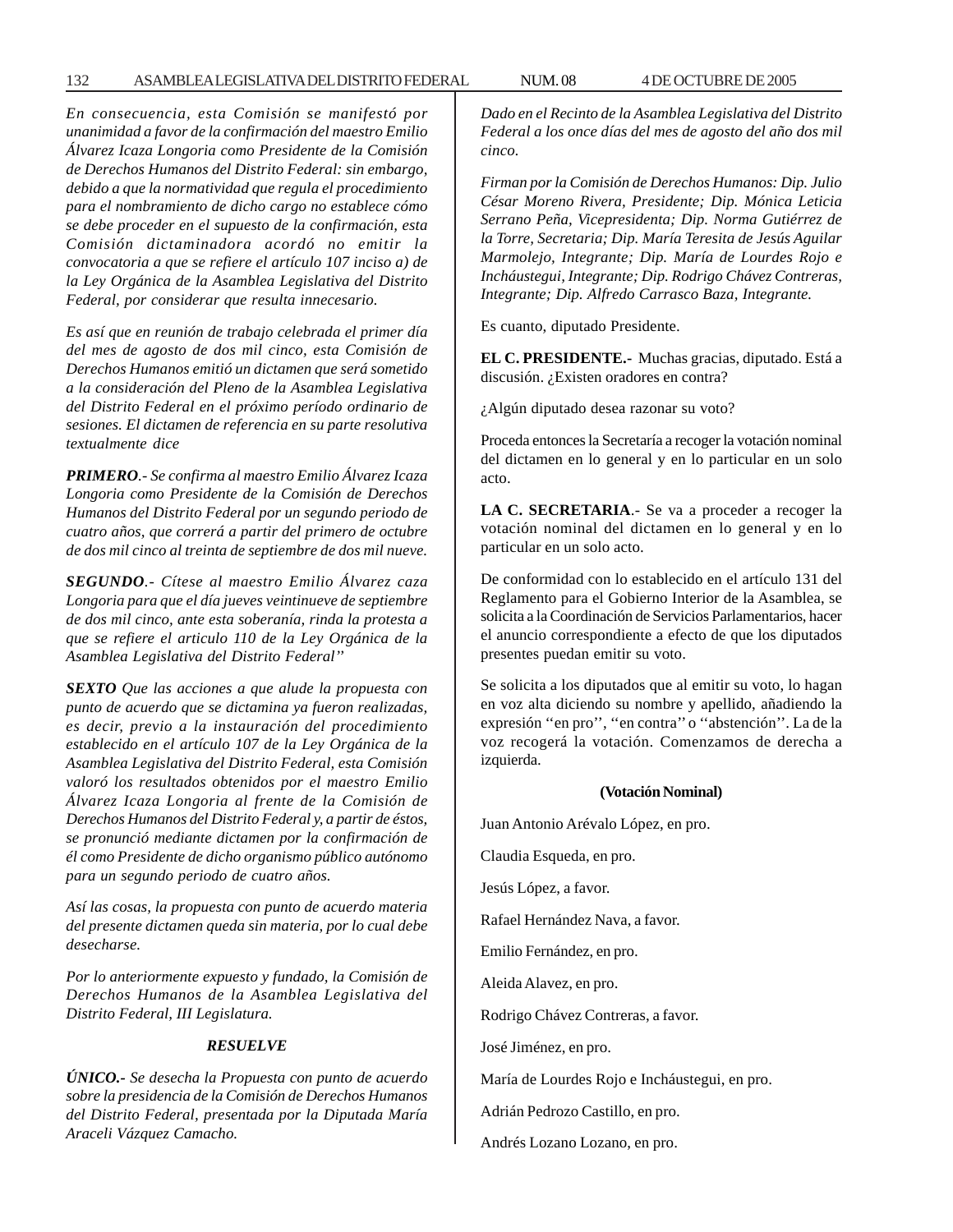Guadalupe Chavira, en pro.

González Maltos, a favor.

Araceli Vázquez Camacho, en pro.

Silvia Oliva Fragoso, en pro.

Sara Figueroa, en pro.

Mariana Gómez del Campo, en pro.

Obdulio Ávila, en pro.

Carlos Alberto Flores, a favor.

Lorena Villavicencio, a favor.

Alfredo Hernández Raigosa, a favor.

Francisco Chiguil, en pro.

Elio Bejarano, en pro.

Higinio Chávez, a favor.

José Antonio Arévalo, a favor.

Gerardo Díaz Ordaz, a favor.

Francisco Agundis, en pro.

Jorge García Rodríguez, a favor.

Jiménez Guzmán, en pro.

Efraín Morales, a favor.

Juventino Rodríguez, en pro.

Guadalupe Ocampo, a favor.

Alberto Trejo Villafuerte, en pro.

Rodolfo Covarrubias, a favor.

Julio Escamilla, a favor.

**LA C. SECRETARIA**.- ¿Faltó alguna o algún diputado de emitir su voto?

Irma Islas, en pro.

**LA C. SECRETARIA**.- ¿Faltó alguna o algún diputado de emitir su voto?

Se va a proceder a recoger la votación de la Mesa Directiva.

María Teresita Aguilar, a favor.

Julio César Moreno, a favor.

José María Rivera, a favor.

**LA C. SECRETARIA**.- Diputado Presidente, el resultado de la votación es el siguiente: 39 votos a favor, 0 votos en contra, 0 abstenciones.

**EL C. PRESIDENTE**.- En consecuencia, se aprueba el dictamen que presentó la Comisión de Derechos Humanos, mediante la cual se desecha la propuesta con punto de acuerdo sobre la presidencia de la Comisión de Derechos Humanos del Distrito Federal.

Hágase del conocimiento de la diputada promovente, María Araceli Vázquez Camacho.

Pasamos al capítulo de propuestas con punto de acuerdo.

Para presentar una propuesta con punto de acuerdo sobre la dictaminación de la iniciativa de la Ley de Sociedades en Convivencia, se concede el uso de la tribuna a la diputada María de Lourdes Rojo e Incháustegui, del Partido de la Revolución Democrática.

**LA C. DIPUTADA MARÍA DE LOURDES ROJO E INCHÁUSTEGUI.-** Con su venia, diputado Presidente.

*PROPUESTA CON PUNTO DE ACUERDO A EFECTO DE QUE LA ASAMBLEA LEGISLATIVA DEL DISTRITO FEDERAL FORMULE UNA EXCITATIVA A LAS COMISIONES UNIDAS DE DERECHOS HUMANOS Y DE NORMATIVIDAD LEGISLATIVA, ESTUDIOS Y PRÁCTICAS PARLAMENTARIAS DE LA PROPIA ASAMBLEA LEGISLATIVA PARA QUE EMITAN EL DICTAMEN QUE CORRESPONDA RESPECTO DE LA INICIATIVA DE LA LEY DE SOCIEDAD DE CONVIVENCIA.*

*Honorable Asamblea Legislativa del Distrito Federal:*

*La suscrita MARÍA DE LOURDES ROJO E INCHÁUSTEGUI, Diputada Integrante de la Tercera Legislatura de la Asamblea Legislativa del Distrito Federal, con fundamento en lo establecido en los artículos 10 y 17 de la Ley Orgánica y 133 del Reglamento para el Gobierno Interior, ambos de la Asamblea Legislativa del Distrito Federal, propongo ante esta soberanía PROPUESTA CON PUNTO DE ACUERDO A EFECTO DE QUE LA ASAMBLEA LEGISLATIVA DEL DISTRITO FEDERAL FORMULE UNA EXCITATIVA A LAS COMISIONES UNIDAS DE DERECHOS HUMANOS Y DE NORMATIVIDAD LEGISLATIVA, ESTUDIOS Y PRÁCTICAS PARLAMENTARIAS DE LA PROPIA ASAMBLEA LEGISLATIVA PARA QUE EMITAN EL DICTAMEN QUE CORRESPONDA RESPECTO DE LA INICIATIVA DE LA LEY DE SOCIEDAD DE CONVIVENCIA.*

*Fundan y motivan la presentación del punto de acuerdo, los siguientes:*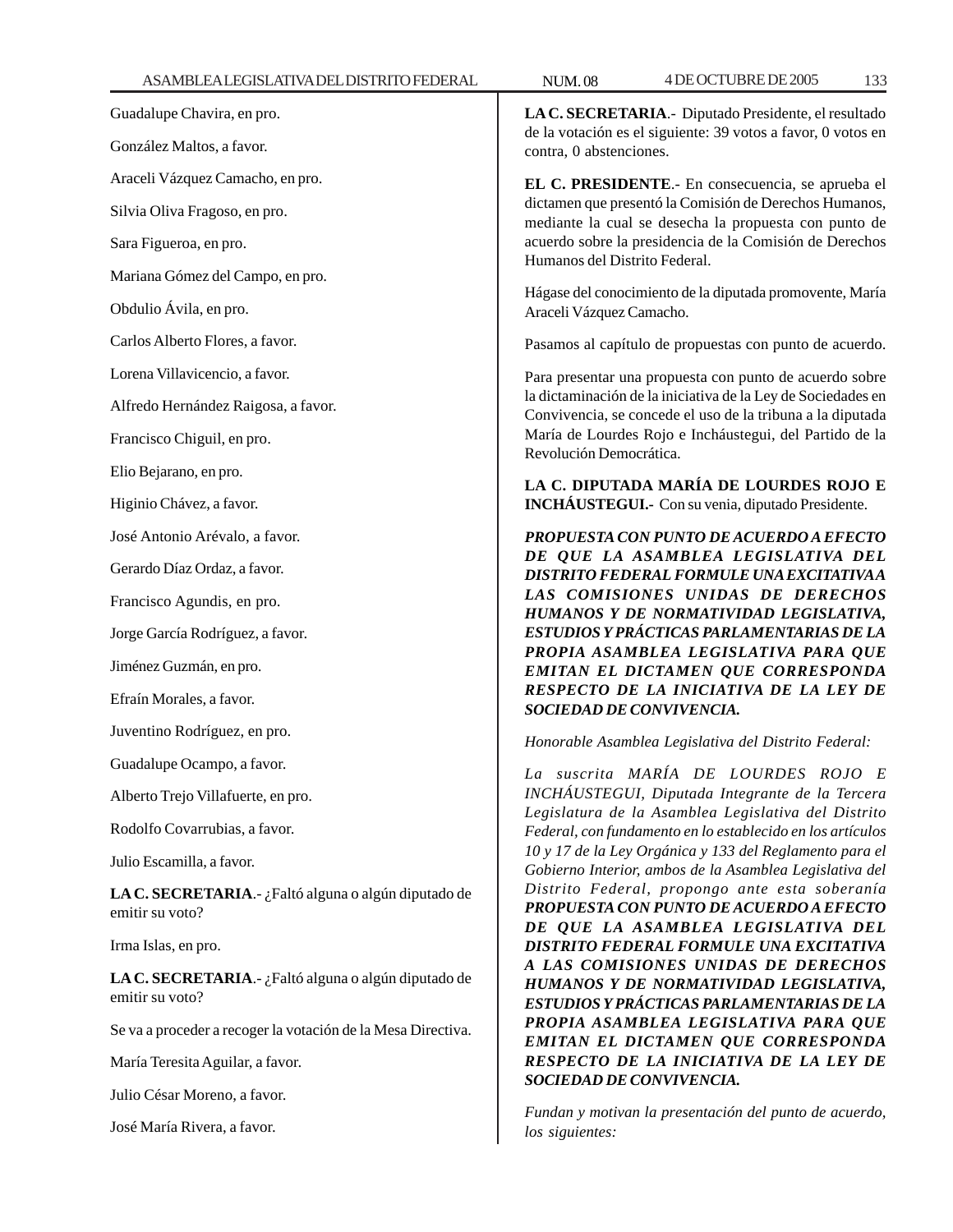# *CONSIDERANDOS*

*PRIMERO.- En la sesión del 26 de abril de dos mil uno de la Segunda Legislatura de la Asamblea Legislativa del Distrito Federal, fue presentada la iniciativa de la Ley de Sociedad de Convivencia, misma respecto de la que se emitió el dictamen correspondiente, sólo que éste fue presentado al Pleno en la última fecha del último período de sesiones ordinario de la Segunda Legislatura sin que se hubiera discutido ni aprobado el dictamen por parte del Pleno, por lo que quedó pendiente para la Tercera Legislatura.*

*SEGUNDO.- Si bien las Comisiones Unidas de Derechos Humanos y la antes denominada de Estudios Legislativos y Prácticas Parlamentarias, retomaron el estudio de la iniciativa y recabaron diversas opiniones que fueron tomadas en cuenta para preparar el dictamen correspondiente, éste no fue emitido ni presentado ante el Pleno.*

*TERCERO.- Puesto que el proceso de estudio, análisis y recepción de opiniones acerca de la iniciativa y el tema de la misma fueron amplios y diversos, dado además la importancia de la materia, puede considerarse que las Comisiones Unidas de Derechos Humanos y de Normatividad Legislativa, Estudios y Prácticas Parlamentarias están en aptitud de emitir su dictamen para que éste sea presentado al Pleno en el período ordinario de sesiones que comienza.*

*Por lo anteriormente expuesto y con fundamento en lo establecido en el artículo 133 del Reglamento para el Gobierno Interior de la Asamblea Legislativa del Distrito Federal, solicito a la Mesa Directiva de esta honorable Asamblea Legislativa, se sirva dar curso al siguiente:*

#### *PUNTO DE ACUERDO*

*PRIMERO.- La Asamblea Legislativa del Distrito Federal resuelve formular una excitativa a las Comisiones Unidas de Derechos Humanos y de Normatividad Legislativa, Estudios y Prácticas Parlamentarias de la propia Asamblea Legislativa para que emitan el dictamen que corresponda respecto de la Iniciativa de la Ley de Sociedad de Convivencia.*

*SEGUNDO.- Hágase del conocimiento la resolución del Pleno respecto a la presente Propuesta con Punto de Acuerdo, a las Comisiones Unidas de Derechos Humanos y de Normatividad Legislativa, Estudios y Prácticas Parlamentarias, para que éstas sesionen y emitan el dictamen correspondiente y en el presente Período Ordinario de Sesiones, sometan la iniciativa al Pleno de la Asamblea Legislativa.*

#### *Atentamente*

*Dip. María de Lourdes Rojo e Incháustegui.*

*Dip. Julio Escamilla Salinas, Dip. Rafael Hernández Nava, Dip. Valentín Eduardo Malpica Rodríguez, Dip. Alfredo Hernández Raigosa, Dip. Pablo Trejo Pérez, Dip. Guadalupe Ocampo Olvera, Dip. Adrián Pedrozo, Dip. María Guadalupe Chavira De la Rosa, Dip. Emilio Hernández Allende, Dip. Maricela Contreras Julián, Dip. Alfredo Carrasco Baza, Dip. Juan Manuel González Maltos, Dip. Víctor Gabriel Varela López, Dip. Lourdes Alonso Flores, Dip. Rodolfo Francisco Covarrubias Gutiérrez, Dip. Aleida Alavez Ruiz, Dip. Héctor Guijosa Mora, Dip. María Araceli Vázquez Camacho, Dip. Francisco Chiguil Figueroa, Dip. Andrés Lozano Lozano, Dip. Juventino Rodríguez Ramos, Dip. Gerardo Villanueva Albarrán, Dip. Rodrigo Chávez Contreras, Dip. Efraín Morales Sánchez, Dip. Julio César Moreno Rivera, Dip. José G. Jiménez Magaña, Dip. María Elena Torres Baltazar, Dip. Miguel Angel Solares Chávez, Dip. Rigoberto Fidencio Nieto López, Dip. Elio Ramón Bejarano Martínez, Dip. Higinio Chávez García, Dip. Alberto Trejo Villafuerte, Dip. Silvia Lorena Villavicencio Ayala, Dip. Ma. Alejandra Barrales Magdaleno, Dip. Roberto Carlos Reyes Gámiz, Dip. Silvia Oliva Fragoso, Dip. Martha Teresa Delgado Peralta, Independiente, Dip. Jaime Aguilar Álvarez y Mazarrasa, Dip. Héctor Mauricio López Velázquez, Dip. José Medel Ibarra, Dip. María Claudia Esqueda Llanes, Dip. Norma Gutiérrez de la Torre, Dip. Manuel Jiménez Guzmán, Dip. Jorge García Rodríguez, Dip. José Antonio Arévalo González, Dip. Gerardo Díaz Ordaz Castañon, Dip. Francisco Agundis Arias, Dip. Arturo Escobar y Vega, Dip. Sara Guadalupe Figueroa Canedo.*

Por su atención, muchas gracias.

**EL C. PRESIDENTE.-** Gracias, diputada. Se ha solicitado en términos del artículo 133 del Reglamento, por lo tanto pido a la Secretaría consulte a la Asamblea en votación económica si se considera de urgente y obvia resolución.

**LA C. SECRETARIA.-** Por instrucciones de la presidencia y en votación económica se consulta a la Asamblea si la propuesta de referencia se considera de urgente y obvia resolución.

Los que estén por la afirmativa, sírvanse manifestarlo poniéndose de pie.

Los que estén por la negativa, sírvanse manifestarlo poniéndose de pie.

Se considera de urgente y obvia resolución, diputado Presidente.

**EL C. PRESIDENTE.-** Por lo tanto está a discusión la propuesta. ¿Existen oradores en contra?

Dado que no existen oradores en contra, proceda la Secretaría a preguntar a la Asamblea en votación económica si es de aprobarse la propuesta.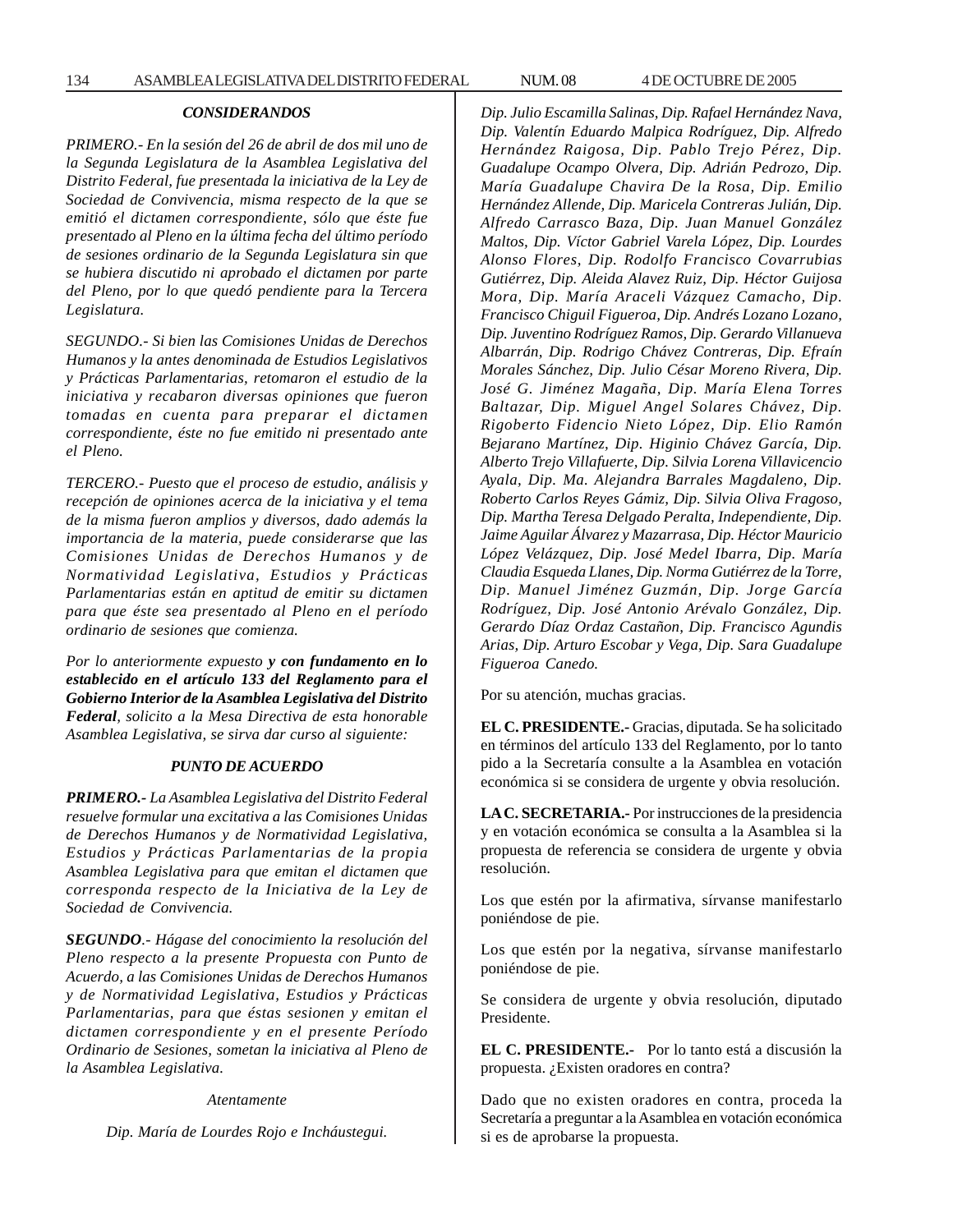**LA C. SECRETARIA.-** Por instrucciones de la presidencia y en votación económica a la Asamblea si está a favor o en contra de la propuesta sometida a su consideración.

Los que estén por la afirmativa, sírvanse manifestarlo poniéndose de pie.

Los que estén por la negativa, sírvanse manifestarlo poniéndose de pie.

Aprobada la propuesta, diputado Presidente.

**EL C. PRESIDENTE.-** Remítase entonces a las Comisiones correspondientes para los efectos legales a que haya lugar.

A continuación, para presentar una propuesta con punto de acuerdo para inscribir con Letras de Oro en el Muro de Honor de la Asamblea Legislativa el nombre de Valentín Campa Salazar, se concede el uso de la Tribuna al diputado Efraín Morales Sánchez, del Partido de la Revolución Democrática.

**EL C. DIPUTADO EFRAÍN MORALES SÁNCHEZ.-** Con el permiso de la Presidencia.

*PROPUESTA CON PUNTO DE ACUERDO PARA INSCRIBIR CON LETRAS DE ORO EN EL MURO DE HONOR DE LA ASAMBLEA LEGISLATIVA DEL DISTRITO FEDERAL, EL NOMBRE DEL NOTABLE E ILUSTRE LUCHADOR SOCIAL Y SINDICAL DON VALENTÍN CAMPA SALAZAR*

*México, D.F., a 4 de octubre de 2005.*

*DIP. HÉCTOR MAURICIO LÓPEZ VELÁZQUEZ PRESIDENTE DE LA MESA DIRECTIVA DEL PLENO DE LA ASAMBLEA LEGISLATIVA DEL DISTRITO FEDERAL, III LEGISLATURA PRESENTE*

*Con fundamento en los Artículos 17 fracción VI de la Ley Orgánica de la Asamblea Legislativa del Distrito Federal; 133 y 223 del Reglamento para el Gobierno Interior de la Asamblea Legislativa del Distrito Federal, someto a consideración de este órgano legislativo, la siguiente PROPUESTA CON PUNTO DE ACUERDO PARA INSCRIBIR CON LETRAS DE ORO EN EL MURO DE HONOR DE LA ASAMBLEA LEGISLATIVA DEL DISTRITO FEDERAL, EL NOMBRE DEL NOTABLE E ILUSTRE LUCHADOR SOCIAL Y SINDICAL DON VALENTÍN CAMPA SALAZAR, al tenor de la siguiente:*

# *EXPOSICIÓN DE MOTIVOS*

*PRIMERO.- Que la presente Propuesta con Punto de Acuerdo tiene como esencia, proponer la Inscripción con Letras de Oro en el Muro de Honor de esta Soberanía el nombre del luchador social y sindical mexicano Don*

*Valentín Campa Salazar, en virtud de considerar que sus acciones, actividades y logros aportaron evidentes e indiscutibles beneficios sociales, los cuales repercutieron en la transformación de la vida social, económica y política del país.*

*SEGUNDO.- Que sin duda, la constancia, la actividad consecuente y la actitud del quehacer humano honesto, prudente y propositivo son de los más auténticos, contundentes y convincentes factores de transformación de la vida social, en todos sus aspectos. Tal es el caso de la prolífica y ejemplar vida de Don Valentín Campa Salazar, que dedicó su vida entera a la lucha por el mejoramiento de las condiciones de vida de los trabajadores y por elevar el papel de éstos en la vida social y política de la nación. Tal objetivo lo condujo desde los primeros años de su actuación a dedicar un gran esfuerzo a la organización y desempeño independiente del movimiento obrero de nuestro país.*

*Difícilmente se encontrará en el último medio siglo a un militante del movimiento obrero que haya realizado mayores esfuerzos por impulsar la independencia, la autonomía y la consolidación más moderna de los sindicatos y que haya hecho mayores aportes al desarrollo independiente de México.*

*Mantener, por sobre todo, sus convicciones y defender con intransigencia los derechos del pueblo trabajador, costó a Don Valentín Campa Salazar muchos y penosos años de cárcel y persecuciones, pero que no fueron capaces de doblegarlo ni hacerlo claudicar.*

*Valentín Campa Salazar es emblema y ejemplo social, pues tuvo como único motor de vida alcanzar la victoria de la clase obrera y con ella la de la humanidad; que siempre considero inevitable.*

*Se dice que es fácil ser algo o alguien por corto tiempo, pero realmente difícil es, ser alguien por toda la vida. Pero en el caso de Don Valentín, su valor humano, su convicción y perseverancia ideológica se lo permitieron indiscutiblemente.*

*Como todos sabemos, en el transcurso de su productiva vida este insigne forjador del cambio social en nuestro país; fue activísimo miembro, fundador y dirigente de innumerables y trascendentales organizaciones políticas y sindicales a nivel nacional:*

*En 1925 formó parte de la Dirección del Subconsejo Divisional de la Confederación de Transporte y Comunicaciones en Ciudad Victoria, Tamaulipas;*

*El 21 de febrero de 1927 ingresa al Partido Comunista Mexicano y al día siguiente se inicia la huelga general ferrocarrilera, en la que participa como dirigente sindical;*

*En 1929 funda la Confederación Sindical Unitaria de México y en 1930 ya es el Secretario General de la misma;*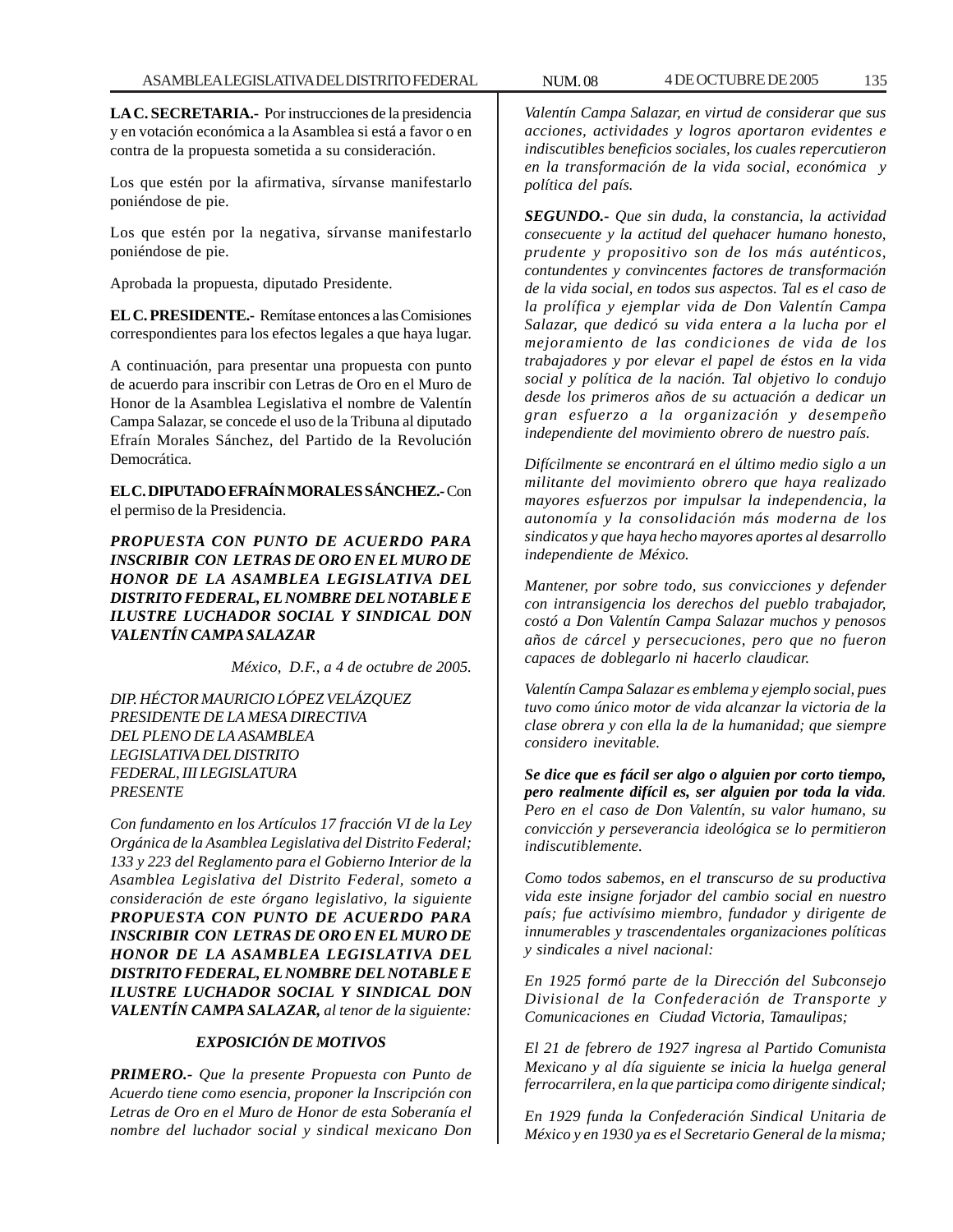136 ASAMBLEA LEGISLATIVA DEL DISTRITO FEDERAL NUM. 08 4 DE OCTUBRE DE 2005

*En 1934 el Bloque Obrero Campesino y el Partido Comunista Mexicano lo postulan como candidato a gobernador de su estado natal de Nuevo León;*

*En 1935 es cofundador del Comité de Defensa Proletaria;*

*Más adelante, formó parte de la Confederación Sindical Unitaria de México que en 1936 se fusionó a la Confederación de Trabajadores de México; lo que le permitió ser cofundador de la mencionada Confederación en ese mismo año.*

*En 1940, en compañía de Hernán Laborde funda la organización Acción Socialista Unificada,*

*Para 1951, desde la cárcel participa en la fundación del partido Obrero Campesino Mexicano, mismo que al salir de prisión en el año de 1953 dirige como su máximo líder;*

*Con Demetrio Vallejo, en el transcurso del año de 1958, encabeza el movimiento ferrocarrilero, que hasta la fecha representa el movimiento independiente y de vanguardia del sindicalismo obrero.*

*En los años de 1958 a 1959, después de ser reprimido este movimiento, nuevamente es encarcelado hasta el año de 1970.*

*Al término del sexenio del Presidente Luis Echeverría Álvarez, los partidos que legalmente estaban registrados, a excepción del PRI, no presentaron candidato a la Presidencia de la República, fue entonces que el Partido Comunista Mexicano que se encontraba todavía en la semi-clandestinidad y que por tanto carecía de registro presentó como candidato a Don Valentín Campa Salazar, para el periodo 1976-1982.*

*Sin registro y sin prerrogativas este valiente y carismático hombre obtuvo más de un millón de votos, lo cual constituyó uno de los elementos fundamentales que obligaron al Gobierno Federal, a implementar la reforma política, que permitió nada menos que el registro y la participación de nuevos y diversos partidos políticos.*

*Don Valentín Campa Salazar, fue uno de los artífices del Partido Socialista Unificado de México, por el cual en 1979 fue Diputado Federal en la LI Legislatura.*

*En esta importante lista, debemos anotar su trascendental participación en la fundación del Partido Mexicano Socialista y del Partido de la Revolución Democrática, en cuyas filas y dirección nacional quedó incorporado también.*

*A lo anterior debemos agregar que Don Valentín Campa Salazar, una de las figuras más importantes en la historia política del país en los últimos 70 años, ha legado además sus importantes y múltiples contribuciones periodísticas, sus textos literarios, idearios políticos, su crítica mordaz,*

*valiente, constructiva, propositiva y oportuna, hechas todas estas aportaciones con extrema lealtad a su país y desinterés pecuniario o de ventaja de cualquier tipo, que no tuvieran que ver con el bien social y público. Y en especial su profundo humanismo.*

*Que ha propiciado que autoridades y sociedad, con el propósito de perpetuar su memoria que representa una auténtica esperanza solidaria para la construcción de un mejor y más digno futuro para nuestro país; hayan decidido perpetuar el nombre de Don Valentín Campa Salazar en bibliotecas, calles, escuelas de formación política, plazas públicas y organizaciones sociales y sindicales.*

*Finalmente de las cualidades de este incansable batallador destacan su continuidad, perseverancia, disciplina y consistencia de su empeño que son un ejemplo de coherencia en su valor humano y en su convicción y perseverancia ideológica, ya que la dignidad y el decoro lo acompañaron en todo momento.*

*Después de haber enriquecido su entorno por 95 años Don Valentín Campa Salazar dejó para la posteridad y generaciones inmediatas de mexicanos su actitud rebelde, coraje civil y actitud insobornable.*

*Su modestia extrema, la expresó en su forma de vivir, convirtiendo su vida sobria y sencilla en un símbolo de su propia existencia ¡un ejemplo a seguir!*

*Dejando en el ánimo de muchos mexicanos admiración por su vida y obra, pues no es frecuente quien diga su verdad y tenga el valor de vivirla.*

*Dicen que nació pobre, vivió pobre y murió igual. Sin embargo nos heredo a los mexicanos la posibilidad de un mejor futuro.*

*En virtud de lo anteriormente expuesto y con fundamento en los Artículos 17 fracción VI de la Ley Orgánica de la Asamblea Legislativa del Distrito Federal; 133 y 223 del Reglamento para el Gobierno Interior de la Asamblea Legislativa, someto a consideración de este Pleno, con Carácter de Urgente y Obvia Resolución, el siguiente:*

## *PUNTO DE ACUERDO*

*PRIMERO.- Esta Asamblea Legislativa del Distrito Federal aprueba la Inscripción con Letras de Oro en el Muro de Honor de la Asamblea Legislativa del Distrito Federal, del nombre del luchador social y sindical Don Valentín Campa Salazar.*

*SEGUNDO.- La Sesión Solemne para develar la inscripción con Letras de Oro del nombre de Don Valentín Campa Salazar, se realizará el día 14 de febrero de 2006. Fecha en que se celebrará el natalicio 102 del Ilustre personaje.*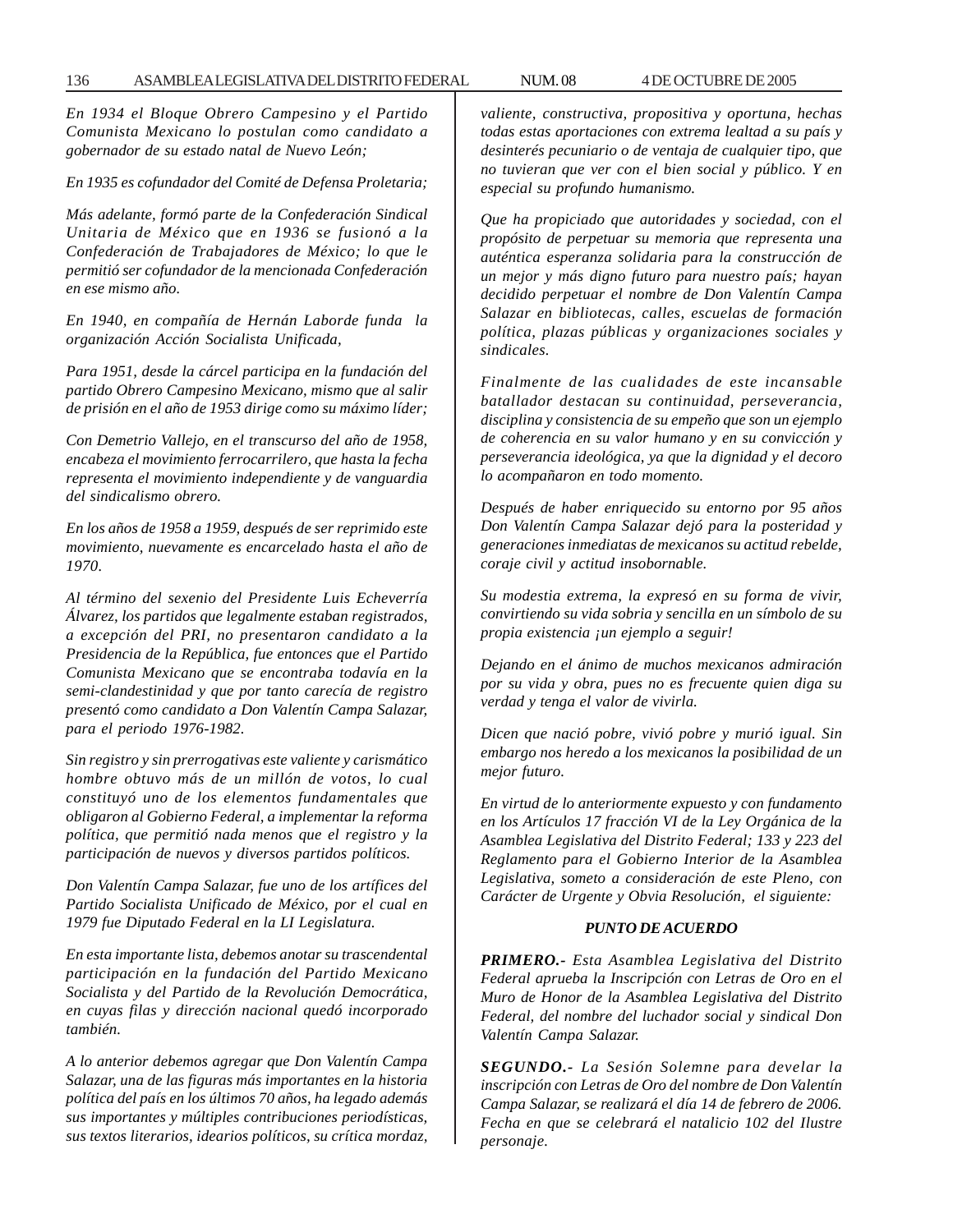# *DIP. EFRAÍN MORALES SÁNCHEZ*

*Dip. Silvia Oliva Fragoso, Dip. María Araceli Vázquez Camacho, Dip. Andrés Lozano Lozano, Dip. María de Lourdes Rojo e Incháustegui, Dip. Higinio Chávez García, Dip. Miguel Angel Solares Chávez, Dip. Elio Ramón Bejarano Martínez, Dip. Rodrigo Chávez Contreras, Dip. Lourdes Alonso Flores, Dip. María Elena Torres Baltazar, Dip. Alfredo Carrasco Baza, Dip. Juventino Rodríguez Ramos, Dip. Juan Manuel González Maltos, Dip. Francisco Chiguil Figueroa, Dip. José Jiménez Guzmán, Dip. Guadalupe Chavira de la Rosa, Dip. Gerardo Villanueva Albarrán, Dip. Alberto Trejo Villafuerte, Dip. Rigoberto Nieto López, Dip. Rafael Hernández Nava, Dip. Rodolfo Covarrubias Gutiérrez, Dip. Julio Escamilla Salinas, Dip. Héctor Guijosa Mora, Dip. Adrián Pedrozo Castillo, Dip. Emilio Fernández Allende, Dip. Sara Guadalupe Figueroa Canedo, Dip. Víctor Gabriel Varela López, Dip. Silvia Lorena Villavicencio Ayala, Dip. Maricela Contreras Julián, Dip. Alfredo Hernández Raigosa, Dip. Norma Gutiérrez De la Torre, Dip. José Medel Ibarra, Dip. Jaime Aguilar Álvarez, Dip. Julio César Moreno Rivera, Dip. Pablo Trejo Pérez, Dip. Héctor Mauricio López Velázquez, Dip. Aleida Alavez Ruiz, Dip. José Antonio Arévalo González., Dip. Roberto Carlos Reyes Gámiz, Dip. Guadalupe Ocampo Olvera, Dip. Manuel Jiménez Guzmán, Dip. Jorge García Rodríguez, Dip. Efraín Morales Sánchez.*

*Dado en la Asamblea Legislativa del Distrito Federal, el 4 de octubre de 2005.*

Por su apoyo, muchas gracias.

**EL C. PRESIDENTE, DIPUTADO JULIO CÉSAR MORENO RIVERA.-** En términos de lo dispuesto por el artículo 133 del Reglamento para el Gobierno Interior de la Asamblea Legislativa del Distrito Federal, consulte a la Secretaría a la Asamblea en votación económica si la propuesta presentada por el diputado Efraín Morales Sánchez se considera de urgente y obvia resolución.

**LA C. SECRETARIA.-** Por instrucciones de la presidencia y en votación económica, se consulta a la Asamblea si la propuesta de referencia se considera de urgente y obvia resolución.

Los que estén por la afirmativa, sírvanse manifestarlo poniéndose de pie.

Los que estén por la negativa, sírvanse manifestarlo poniéndose de pie.

Se considera de urgente y obvia resolución, diputado Presidente.

**EL C. PRESIDENTE.-** Está a discusión la propuesta. ¿Existen en oradores en contra?

Diputado Obdulio Ávila, tiene el uso de la palabra hasta por diez minutos.

¿Existen Oradores en pro?

Adelante, diputado, tiene el uso de la palabra.

**EL C. DIPUTADO OBDULIO ÁVILA MAYO.-** Con su venia, diputado Presidente.

Más que una postura del Partido Acción Nacional sobre la inscripción en letras de oro en el Recinto de la Asamblea Legislativa, quisiera hacer un llamado a la prudencia, a la templanza del estimado diputado Efraín Morales Sánchez y de quienes suscriben la proposición con punto de Acuerdo.

Señala el artículo 223 del Reglamento para el Gobierno Interior en su fracción III la necesidad de que esta solicitud sea avalada con el 33 por ciento de los diputados integrantes y la fracción IV señala que sea aprobado por 44 de los diputados integrantes de esta Legislatura.

Asimismo, las dos últimas inscripciones en letras de oro en este órgano legislativo local que son los que aquí observamos en la parte de atrás, Sor Juana Inés de la Cruz y Heberto Castillo, ameritaron una discusión, un serenamiento, un análisis a fondo en las Comisiones Dictaminadoras.

Creo que independientemente de las cualidades, de las virtudes destacadas y destacables del luchador social que hoy se pretende inscribir, es necesario que la Comisión de Normatividad Legislativa conozca el tema, se delibere sobre la misma.

Si a este paso vamos, tendremos la cifra de ser la Legislatura de las inscripciones de letras de oro. Cada periodo ordinario de sesiones estamos haciendo una propuesta con una nueva persona y dependiendo de la ideología, dependiendo de los héroes de la historia nacional o de las figuras de la historia patria con los cuales nos identifiquemos, en consecuencia estaremos presentando estas propuestas.

Yo le hago, diputado Morales, un fraterno exhorto, a que nos demos tiempo para deliberar, a que no aprobemos de manera intempestiva, porque este muro que desde atrás nos vigila no es cualquiera, ahí están inscritos aquellos que han dejado gloriosas páginas en la historia de la ciudad y en la historia de la República.

Por eso he decido solicitar el uso de la palabra para hablar en contra porque no hay otro instrumento, pero solamente un exhorto, un llamado a que nos demos tiempo en la Comisión dictaminadora respectiva para que este asunto se procese debidamente así como fue con las otras dos propuestas, que por cierto también provinieron y se aprobaron de la bancada del PRD.

Es cuanto.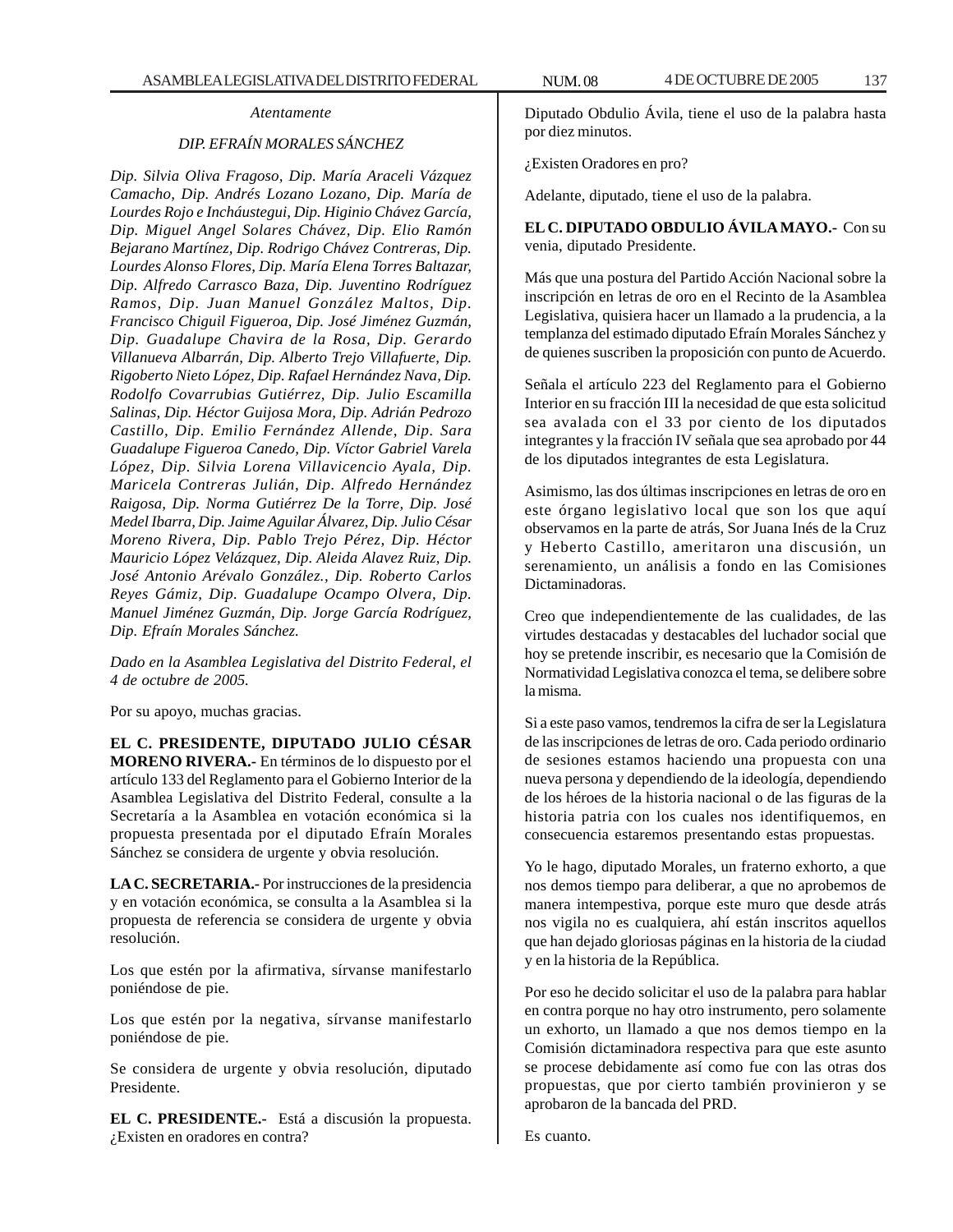**EL C. PRESIDENTE.-** Gracias, diputado Obdulio. Se le cede el uso de la palabra al diputado Efraín Morales, para hablar en pro, hasta por diez minutos.

# **EL C. DIPUTADO EFRAÍN MORALES SÁNCHEZ.-** Con el permiso de la presidencia.

Muy breve. Efectivamente, creo que omití únicamente decir que la propuesta está suscrita por 43 diputados y que no tengo ningún inconveniente en que se turne a Comisión, diputado Obdulio.

Muchas gracias.

**EL C. PRESIDENTE.-** En virtud de la solicitud del diputado Efraín Morales, con fundamento en lo dispuesto por los artículos 36 fracciones V y VII de la Ley Orgánica de la Asamblea Legislativa del Distrito Federal, 28 y 132 del Reglamento para su Gobierno Interior, se turna para su análisis y dictamen a la Comisión de Normatividad Legislativa, Estudios y Prácticas Parlamentarias.

Esta presidencia hace del conocimiento de la Asamblea que los puntos enlistados en los numerales 33, 35, 36, 41, 42, 43, 53 y 59 del orden del día han sido retirados.

Para presentar una propuesta con punto de acuerdo para exhortar a la Comisión de Transporte y Vialidad de esta Asamblea Legislativa del Distrito Federal para que dictamine la iniciativa de reformas y adiciones a la Ley de Transporte y Vialidad del Distrito Federal, presentada el 28 de septiembre de 2004, se concede el uso de la tribuna a la diputada independiente Martha Teresa Delgado Peralta.

# **LA C. DIPUTADA MARTHA TERESA DELGADO PERALTA.-** Con su venia, diputado Presidente.

*PROPUESTA CON PUNTO DE ACUERDO PARA EXHORTAR A LA COMISIÓN DE TRANSPORTE Y VIALIDAD DE ESTA ASAMBLEA LEGISLATIVA DEL DISTRITO FEDERAL, A QUE DICTAMINE LA INICIATIVA DE REFORMAS Y ADICIONES A LA LEY DE TRANSPORTE Y VIALIDAD DEL DISTRITO FEDERAL, PRESENTADA POR LA SUSCRITA EL PASADO 28 DE SEPTIEMBRE DE 2004.*

*DIP. MAURICIO LÓPEZ VELÁZQUEZ PRESIDENTE DE LA MESA DIRECTIVA ASAMBLEA LEGISLATIVA DEL DISTRITO FEDERAL TERCERA LEGISLATURA PRESENTE*

*La suscrita Dip. Martha Delgado Peralta, integrante de esta Asamblea Legislativa del Distrito Federal, Tercera Legislatura, con fundamento en lo dispuesto por los artículos 17 fracción VI de la Ley Orgánica de la Asamblea Legislativa del Distrito Federal y 133 del Reglamento* *para el Gobierno Interior de la Asamblea Legislativa del Distrito Federal, someto a la consideración de esta soberanía, la siguiente Propuesta con punto de acuerdo para exhortar a la Comisión de Transporte y Vialidad de esta Asamblea Legislativa del Distrito Federal, a que dictamine la Iniciativa de reformas y adiciones a la Ley de Transporte y Vialidad del Distrito Federal, presentada por la suscrita el pasado 28 de septiembre de 2004.*

*Lo anterior en razón de los siguientes,*

# *CONSIDERANDOS*

*PRIMERO.- Que en sesión del Pleno de la Asamblea Legislativa del Distrito Federal de fecha 28 de septiembre de 2004, fue presentada por la suscrita Diputada Martha Delgado Peralta, la iniciativa de reformas y adiciones a la Ley de Transporte y Vialidad del Distrito Federal.*

*SEGUNDO.- Que la iniciativa presentada partió de la situación de que peatones, ciclistas y usuarios del transporte público son sistemáticamente discriminados y excluidos por la falta de regulación sobre sus derechos y obligaciones dentro de la legislación en materia de transporte vigente para el Distrito Federal, pues en la Ciudad de México, salvo algunas excepciones, la tendencia ha sido quitar espacio a los peatones para favorecer a los automóviles.*

*TERCERO.- Que la iniciativa aporta elementos novedosos tales como el Paseo Dominical, el derecho de los ciclistas a contar con una red de ciclistas en el tejido vial de la ciudad, así como la disposición de estacionamientos para bicicletas.*

*CUARTO.- Para la iniciativa, los derechos de los usuarios del transporte público también son prioridad y la Ciudad adolece de una cultura cívica y de transporte que tutele las garantías de los peatones y usuarios del transporte, siendo los grupos que representan el principal número de muertes por accidentes viales.*

*QUINTO.- Que actualmente, los vehículos automotores ocupan más del 80% del suelo de nuestras calles. Esta inequidad se presenta no sólo respecto a la ocupación de suelo, sino también en el trato preferencial que reciben los automovilistas en los intervalos del semáforo y en el reducido espacio de las aceras; en la pobre señalización para los peatones y en la casi nula implementación del principio que ordena conceder prioridad a los peatones en el cruce de calles y vías, por citar algunos ejemplos.*

*SEXTO.- Que de conformidad con el artículo 32 del Reglamento para el Gobierno Interior de la Asamblea Legislativa del Distrito Federal, las Comisiones de este órgano legislativo están obligados a dictaminar en un término de 30 días siguientes al de la fecha en que hayan recibido aquellas iniciativas que le son turnadas, y en*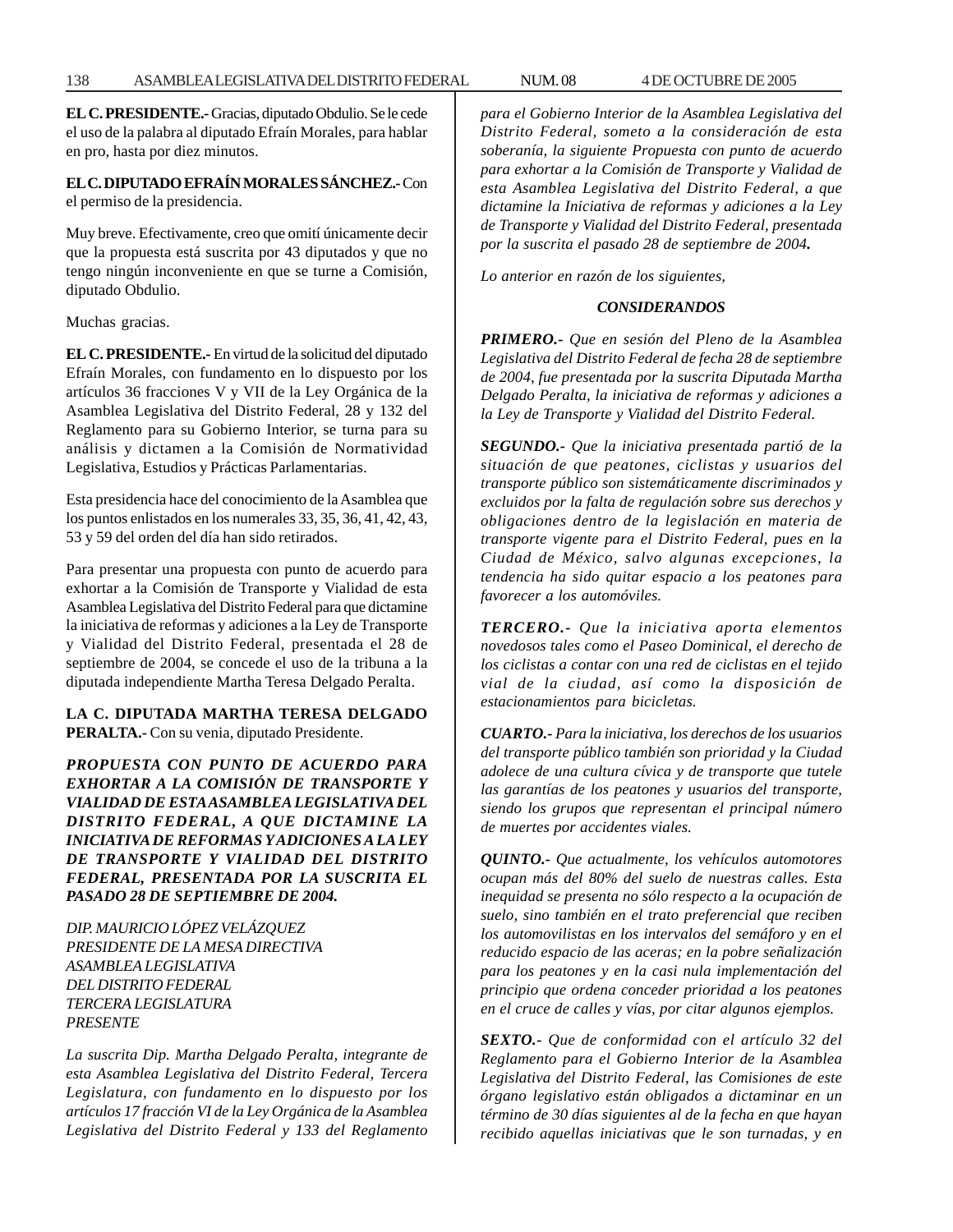*todo caso cuando la Comisión no pueda dictaminar dentro del plazo fijado, expondrá por escrito los motivos a efecto de ampliar el plazo correspondiente, pero en cualquiera de los casos la ampliación no podrá exceder de 90 días más contados a partir de que se venza el plazo regular.*

*SÉPTIMO.- Que no obstante lo señalado en el considerando anterior, la Comisión de Transporte y Vialidad no ha dictaminado la iniciativa de reformas y adiciones a la Ley de Transporte y Vialidad del Distrito Federal, presentada por la suscrita Diputada, ello a pesar de haber transcurrido un año de su presentación ante el Pleno de la Asamblea Legislativa.*

*OCTAVO.- Que las actuales condiciones del tráfico que exhibe nuestra ciudad, no sólo hacen evidente la pérdida del carácter de las calles como espacios para el encuentro, la convivencia y la comunicación de los ciudadanos sino que también ponen en riesgo su integridad física debido al alto índice de accidentes viales, lo que hace necesario que esta Asamblea Legislativa legisle en la materia y por lo tanto que la Comisión de Transporte y Vialidad dictamine la iniciativa presentada el pasado 28 de septiembre de 2004.*

*Por las consideraciones antes expuestas, se somete al Pleno de esta H. Asamblea Legislativa del Distrito Federal, Tercera Legislatura, con carácter de urgente y obvia resolución, la aprobación del siguiente:*

# *PUNTO DE ACUERDO*

*ÚNICO.- La Asamblea Legislativa del Distrito Federal exhorta a la Comisión de Transporte y Vialidad de esta Asamblea Legislativa del Distrito Federal, a que dictamine la Iniciativa de reformas y adiciones a la Ley de Transporte y Vialidad del Distrito Federal, presentada por la Diputada Martha Delgado Peralta el pasado 28 de septiembre de 2004.*

*Dado en el Recinto Legislativo de la Asamblea Legislativa del Distrito Federal, Tercera Legislatura, a los 04 días del mes de octubre de dos mil cinco.*

## *ATENTAMENTE*

# *DIP. MARTHA TERESA DELGADO PERALTA*

Todo esto muy respetuosamente. Muchas gracias compañeros.

**EL C. PRESIDENTE.-** En términos de lo dispuesto por el Artículo 133 del Reglamento para el Gobierno Interior de la Asamblea Legislativa del Distrito Federal, consulte la Secretaría a la Asamblea en votación económica si la propuesta presentada por la diputada Martha Teresa Delgado Peralta se considera de urgente y obvia resolución.

**LA C. SECRETARIA.-** Por instrucciones de la presidencia y en votación económica se consulta a la Asamblea si la propuesta de referencia se considera de urgente y obvia resolución.

Los que estén por la afirmativa, sírvanse manifestarlo poniéndose de pie.

Los que estén por la negativa, sírvanse manifestarlo poniéndose de pie.

Se considera de urgente y obvia resolución, diputado Presidente.

**EL C. PRESIDENTE.-** Está a discusión la propuesta. ¿Existen oradores en contra?

Proceda la Secretaría a preguntar a la Asamblea en votación económica si es de aprobarse la propuesta a discusión.

**LA C. SECRETARIA.-** Por instrucciones de la presidencia y en votación económica se pregunta a la Asamblea si está a favor o en contra de la propuesta sometida a su consideración.

Los que estén por la afirmativa, sírvanse manifestarlo poniéndose de pie.

Los que estén por la negativa, sírvanse manifestarlo poniéndose de pie.

Aprobada la propuesta, diputado Presidente.

**EL C. PRESIDENTE.-** Remítase a las autoridades correspondientes para los efectos legales a que haya lugar.

Para presentar una propuesta con punto de acuerdo sobre la vacuna del neumococo, se concede el uso de la tribuna al diputado José Antonio Arévalo, del Partido Verde Ecologista de México.

**EL C. DIPUTADO JOSÉ ANTONIO ARÉVALO GONZÁLEZ.-** Gracias, Presidente.

*PROPOSICIÓN CON PUNTO DE ACUERDO POR EL QUE LA ASAMBLEA LEGISLATIVA DEL DISTRITO FEDERAL, REALIZA UN EXTRAÑAMIENTO AL JEFE DE GOBIERNO, LIC. ALEJANDRO ENCINAS RODRÍGUEZ Y A LA SECRETARIA DE SALUD, DRA. ASA CRISTINA LAURELL, SOBRE LA INFORMACIÓN QUE DIO EN EL V INFORME DE GOBIERNO SOBRE LA ADQUISICIÓN DE LA VACUNA CONTRA EL NEUMOCOCO CONJUGADA HEPTAVALENTE Y QUE SE ACLARE ESTA SITUACIÓN.*

*México D.F., a 4 de octubre de 2005*

*Honorable Asamblea*:

*El suscrito, a nombre del Grupo Parlamentario del Partido Verde Ecologista de México en este órgano de Gobierno,*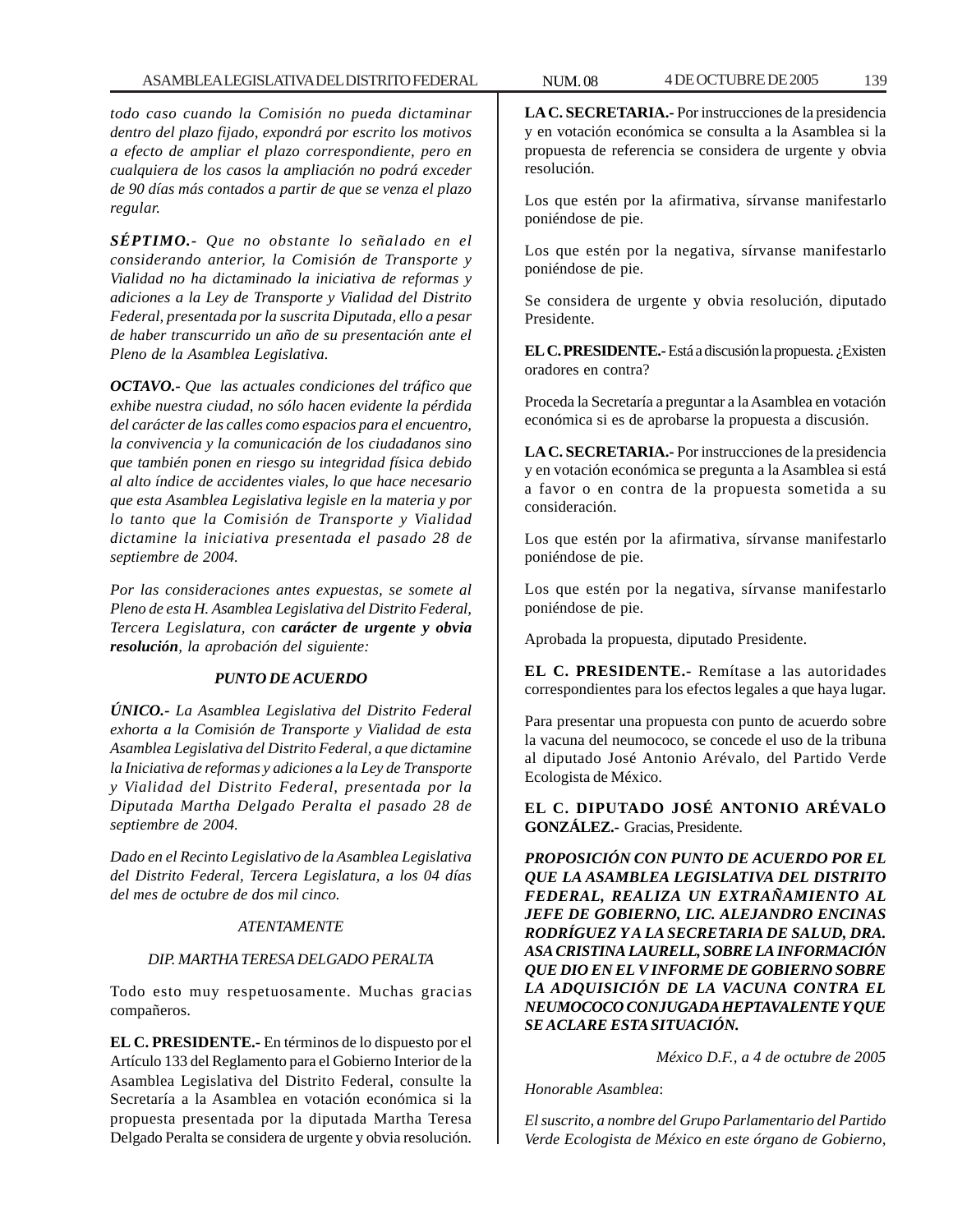140 ASAMBLEA LEGISLATIVA DEL DISTRITO FEDERAL NUM. 08 4 DE OCTUBRE DE 2005

*de conformidad con lo establecido en la fracción VI del articulo 17 de la Ley Orgánica de la Asamblea Legislativa del Distrito Federal, así como en el artículo 132 del Reglamento para su Gobierno Interior, sometemos a la consideración de esta Honorable Asamblea, la siguiente Proposición con Punto de Acuerdo, con base en los siguientes:*

### *ANTECEDENTES*

*Con fecha 7 de diciembre del 2004, los diputados integrantes del Grupo Parlamentario del Partido Verde Ecologista de México, presentamos ante el pleno de esta Soberanía, un Punto de Acuerdo para solicitar a la Secretaría de Salud del Distrito Federal, la implementación de un programa anual para administrar la vacuna del neumococo conjugada heptavalente y solicitar a la Secretaría de Salud del Gobierno Federal, que la misma se incluyera dentro del cuadro básico de vacunación.*

*El mismo 7 de diciembre esta propuesta fue aprobada por el Pleno de la Asamblea Legislativa, ordenando su remisión a las autoridades correspondientes para los efectos legales conducentes*.

*Dentro de este punto de acuerdo, se destacó la recomendación de la Academia Americana de Pediatría, que señala que todos los niños menores de dos años de edad deben recibir la vacuna antineumococo conjugada heptavalente, la cual debe aplicarse a los dos, cuatro y seis meses de edad, proporcionando un refuerzo entre los 12 y 15 meses.*

*De igual forma se destacó la importancia de la vacuna heptavalente, pues es la que contiene los serotipos que protegen contra las infecciones más graves y contra los que son más resistentes a los antibióticos, señalando como punto importante su eficacia en los niños menores de 2 años pudiendo aplicarse desde los dos meses de edad.*

*En el presupuesto para el año 2005 aprobado por la Asamblea Legislativa del Distrito Federal el pasado 23 de diciembre del 2004, se aprobó la cantidad de tres millones de pesos para destinarse a la Secretaría de Salud del Gobierno local, con objeto de que se adquirieran vacunas contra en neumococo y se diera cumplimiento a lo aprobado en el punto de acuerdo referido.*

*Con fecha 22 de septiembre de 2005, se presentó una nueva propuesta para solicitar a la Secretaría de Salud, la adquisición y aplicación de la vacuna conjugada antineumococo heptavalente, para administrarse a niños menores de dos años, misma que fue aprobada en sus términos.*

*Por lo anterior, la propuesta encuentra su base en los siguientes:*

# *CONSIDERANDOS*

*El ''streptococcus pneumoniae'' nombre científico del neumococo, es el agente infeccioso responsable de más muertes infantiles que cualquier otro patógeno que pueda atacar a la población infantil como el Sida o las infecciones intestinales. Estas muertes ocurren en países donde el tratamiento es inadecuado o inexistente.*

*El neumococo es el principal responsable de enfermedades invasivas como la neumonía, la optitis, la sepsis y la meningitis, provocando en el caso de esta última la perdida de la audición, problemas de aprendizaje, dificultad en el habla y retraso en el desarrollo de habilidades para la movilización, la coordinación y el aprendizaje.*

*Según los especialistas en pediatría se estima que cada año en México, el neumococo ocasiona 1500 casos de meningitis, 80,000 de neumonía, 3 millones de optitis media, además de ser el responsable de gran cantidad de sinusitis y bacteremia.*

*Si bien es cierto que la población infantil oscilante entre los cero y los catorce y dieciséis años y los adultos mayores de 65, son el sector más vulnerable a estas enfermedades y a adquirir el neumococo, lo es también que los menores de entre los cero y los dos años, tiene un riesgo 300 veces mayor para contraer meningitis o neumonías que los menores de edades subsecuentes, estadísticas señalan que del 100% de los niños que fallecen, el 80% lo hace en los primeros dos años de vida, por lo que es de suma importancia que se les suministre medicamento dentro de los primeros meses de nacido que permitan la protección contra el neumococo.*

*El Instituto Nacional de Salud Pública al realizar un muestreo de 1,300 niños infectados con neumococo, presentó resultados que señalaron que un 30 por ciento de los casos derivan en neumonía, 25 por ciento deriva en meningitis, 20 por ciento derivan en sepsis y el otro 25 por ciento en otras enfermedades*.

*De igual forma, el Instituto presenta a través de un estudio realizado en el año 2003, que por cada 100 mil habitantes y en cuanto hace a la neumonía, son alrededor de 2,100 las defunciones que se registran en niños menores de un año.*

*Actualmente existen dos vacunas, la primera es una solución inyectable que funciona como inmunizador contra la enfermedad causada por el neumococo o ''streptococcus pneumoniae'', la cual es recomendada a adultos y niños mayores de 2 años, y otra es una suspensión inyectable que es la vacuna heptavalente, la cual es recomendada y utilizada para niños menores de un año, por lo que esta segunda vacuna además de atender*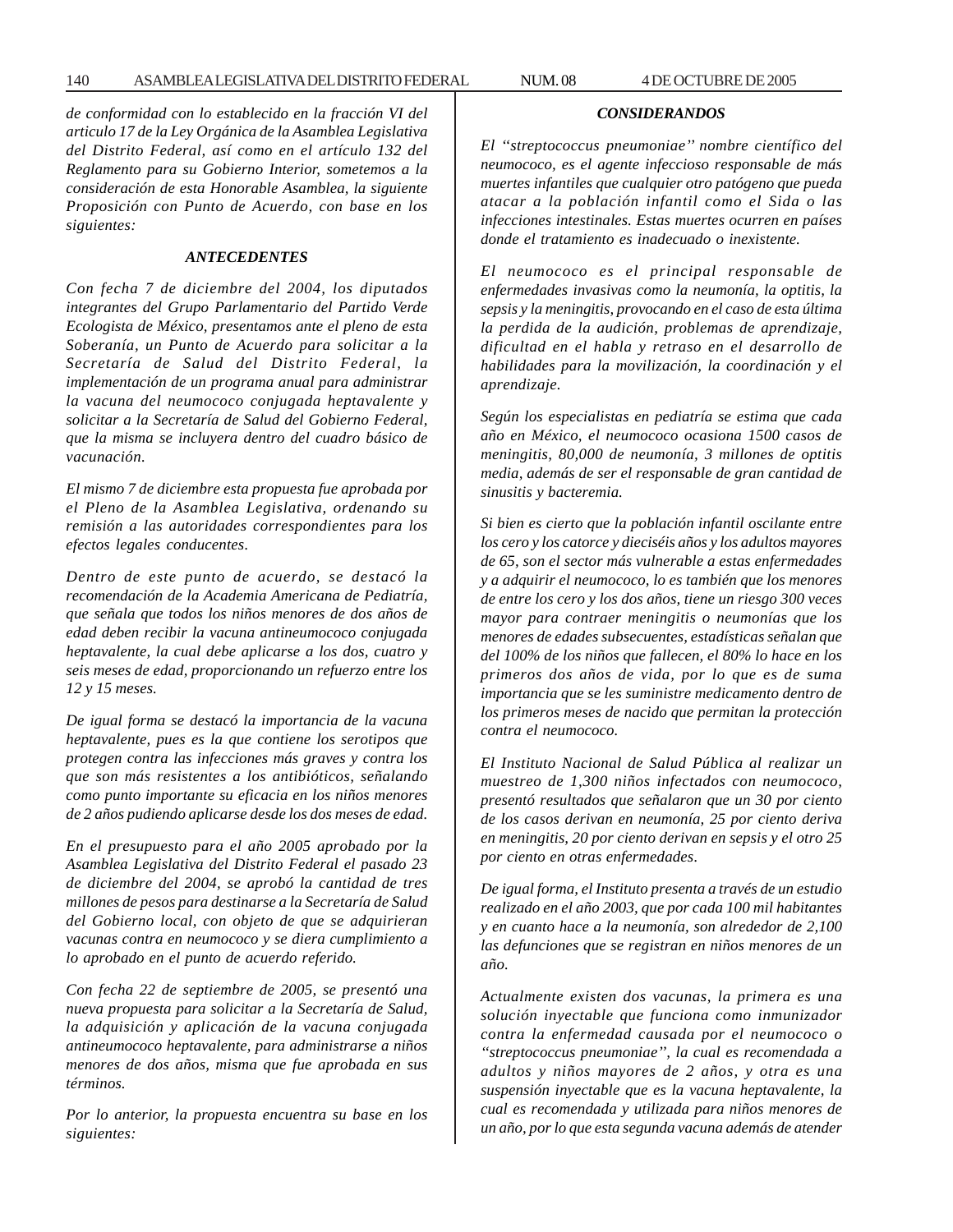*a los niños mayores del año, protege también en los primeros meses de vida, los cuales resultan cruciales para inmunizar al menor contra el neumococo como ya ha quedado demostrado en el estudio realizado por el Instituto Nacional de Salud Pública, donde se ha reflejado que la edad más vulnerable de contagio y muerte son los dos primeros años de vida.*

*Así pues, el Partido Verde, además de impulsar esta propuesta y dejar de manifiesto la importancia de proteger a los niños en los dos primeros años de vida, ya que en tiempo posterior, aunque existe el riesgo, ya se ha pasado la edad más crítica ,y con la finalidad de proteger a los menores y evitar su muerte o contagio, enfocándose en los de bajos recursos, ha permanecido muy pendiente de la actividad de la Secretaría de Salud del Distrito Federal, en cuanto a la compra y la aplicación de la vacuna.*

*En esa tesitura, ha resultado sumamente lamentable que esté ya por concluir el mes de septiembre y no se haya dado cumplimiento al punto de acuerdo aprobado, peor aún resulta, que se argumente por parte de las autoridades responsables, que el neumococo es un microorganismo que tiene problemas particularmente en el periodo invernal y por tanto su aplicación debe ser en otoño, por lo que se debe esperar.*

*A mayor abundamiento, queremos manifestar que el Partido Verde preguntó en el V informe de Gobierno al Licenciado Alejandro Encinas sobre la adquisición y aplicación de esta vacuna, obteniendo como respuesta por parte del Jefe de Gobierno, que la Secretaria de Salud le informaba que ya estaban compradas, que ya estaban listas las vacunas y que durante los meses de octubre a diciembre se estarán aplicando.*

*Sin embargo, con fecha 19 de Septiembre del presente año, recibí por parte de ''Wyeth Pharmaceuticals'' a través de su director de asuntos corporativos, un oficio que señala que esta empresa, la única proveedora de la vacuna conjugada neumococica heptavalente, no ha tenido ninguna venta con el Gobierno del Distrito Federal y que el único contacto que se ha tenido por parte del departamento de ventas con las autoridades capitalinas, ha sido una reunión informativa en la que se explicaron los detalles sobre la vacuna y sus beneficios, entregando una cotización por 26 mil dosis sin que hasta el momento se haya recibido respuesta alguna.*

*En ese sentido, mi grupo parlamentario a través de este punto de acuerdo presenta un extrañamiento al Jefe de Gobierno del Distrito Federal, por señalar e informar tanto a los diputados de esta Asamblea, como a la ciudadanía en general, que la Secretaría de Salud le había informado que las vacunas habían sido ya compradas.*

*Creemos que la aplicación de esta vacuna no debe obedecer a estaciones del año, por lo que sería erróneo esperar el otoño o bien el invierno para aplicarlas, ya que la vacuna puede aplicarse desde los dos meses de edad del menor, porque no se trata de una vacuna estacional, sino de vacunas que obedecen a la edad de la persona a la que se aplica, por lo que resulta sumamente alarmante que hayan pasado más de nueve meses y aún no se haya iniciado con la aplicación de la vacuna y se sigan registrando casos y muertes a consecuencia del neumococo.*

*Debemos recordar que las vacunas contra el neumococo son pocas y la heptavalente es la única existente en México y en el mundo que es efectiva para niños menores de dos años y que presenta una cobertura de entre el 65% y el 70% de los serotipos causantes de las infecciones invasoras en México.*

*De igual forma, debemos atender que todos los niños deben vacunarse, pero cuando esto no es posible por factores o cuestiones económicas, es obligación del Gobierno priorizar a los grupos de riesgo o inmunocomprometidos.*

*Por lo anteriormente expuesto y con fundamento en lo dispuesto en el artículo 132 del Reglamento para el Gobierno Interior de la Asamblea Legislativa del Distrito Federal, someto a consideración del Pleno de esta soberanía el siguiente:*

## *PUNTO DE ACUERDO*

*PRIMERO.- La Asamblea Legislativa del Distrito Federal, realiza un extrañamiento al Jefe de Gobierno, Lic. Alejandro Encinas Rodríguez y a la Secretaria de Salud, Dra. Asa Cristina Laurell, sobre la información que dio en el V informe de Gobierno sobre la adquisición de la vacuna contra el neumococo conjugada heptavalente y que se aclare esta situación.*

*SEGUNDO.- La Asamblea Legislativa del Distrito Federal, solicita al Jefe de Gobierno y a la Secretaría de Salud, informe a esta soberanía con veracidad, lo siguiente:*

- *Sobre el procedimiento que se ha seguido o se seguirá para la adquisición de la vacuna contra el neumococo heptavalente conjugado.*
- *La vacuna que supuestamente se ha adquirido y quiénes fueron los distribuidores de la misma.*
- *La cantidad.*

*Si la vacuna que en su caso se ha adquirido, puede ser aplicada a niños menores de dos años y que los efectos de protección son los mismos que en el resto de los niños.*

*Firman Dip. Francisco Agundis Arias, Coordinador; Dip. Arturo Escobar y Vega, Vicecoordinador; Dip. José*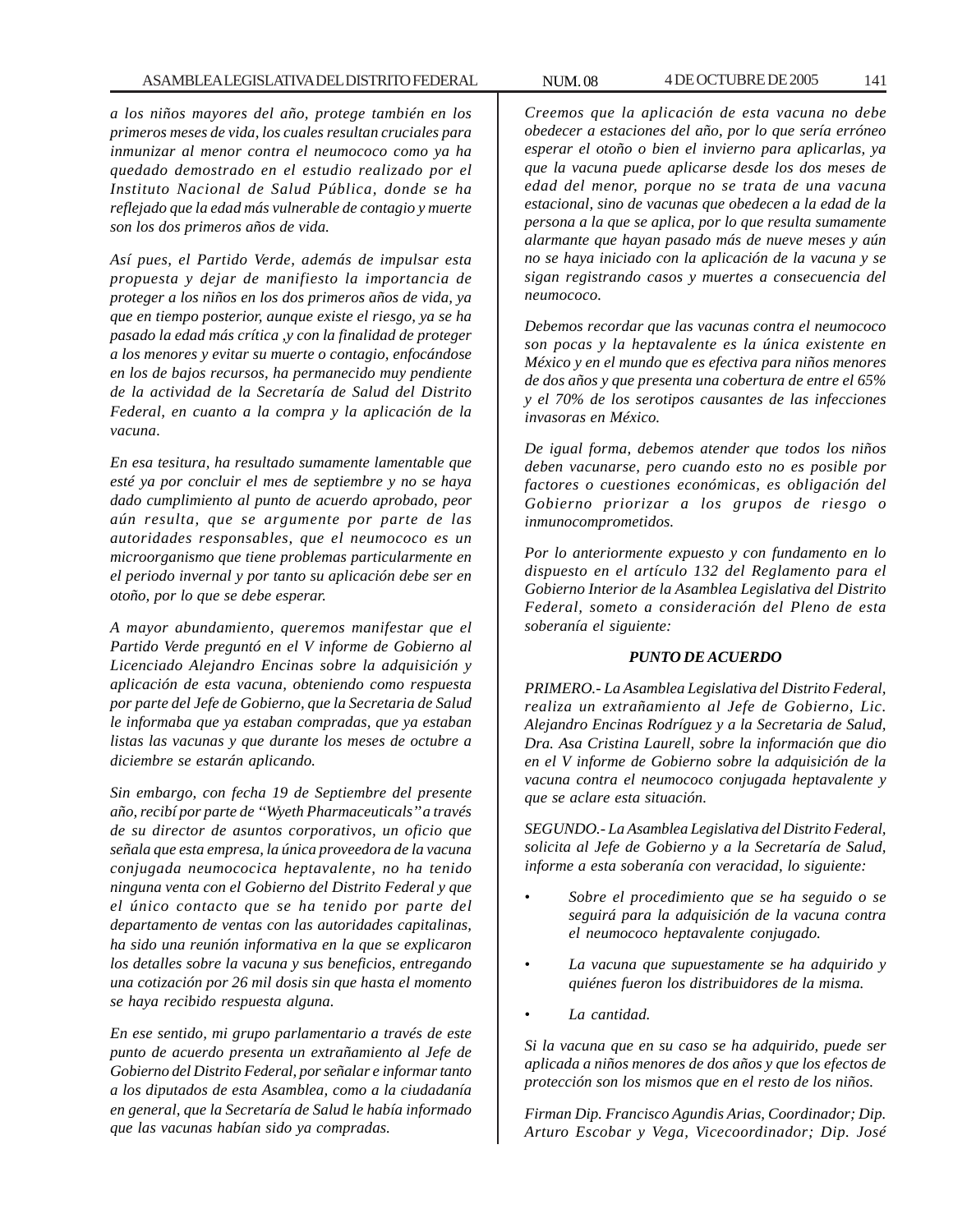*Antonio González, Dip. Sara Figueroa Canedo, Dip. Gerardo Díaz Ordaz Castañón.*

Por su atención, muchas gracias. Firman los diputados de la Fracción del Partido Verde Ecologista de México.

**EL C. PRESIDENTE.-** Gracias, diputado. Con fundamento en lo dispuesto por los artículos 36 fracciones V y VII de la Ley Orgánica de la Asamblea Legislativa del Distrito Federal, 28 y 132 del Reglamento para su Gobierno Interior, se turna para su análisis y dictamen a la Comisión de Salud y Asistencia Social.

Esta presidencia informa que se recibió una propuesta con punto de acuerdo por el que se solicita al titular de la Secretaría de Transporte y Vialidad, Licenciado Francisco Garduño Yáñez, rinda un informe respecto del uso de la tarjeta de prepago para el acceso y uso del Metrobús y a su vez exhorta respetuosamente revise la intención que se tiene de usar exclusivamente la tarjeta de prepago o inteligente que remitió la diputada Silvia Oliva Fragoso, del Partido de la Revolución Democrática.

*PROPUESTA DE PUNTO DE ACUERDO SE SOLICITA AL TITULAR DE LA SECRETARÍA DE TRANSPORTE Y VIALIDAD, LIC. FRANCISCO GARDUÑO YÁÑEZ, RINDA UN INFORME RESPECTO DEL USO DE LA TARJETA DE PREPAGO PARA EL ACCESO Y USO DEL METROBUS, Y A SU VEZ SE EXHORTA RESPETUOSAMENTE REVISE LA INTENCIÓN QUE SE TIENE DE USAR EXCLUSIVAMENTE LA TARJETA DE PREPAGO O INTELIGENTE.*

*DIP. MIGUEL ÁNGEL SOLARES CHÁVEZ PRESIDENTE DE LA MESA DIRECTIVA DE LA ASAMBLEA LEGISLATIVA DEL DISTRITO FEDERAL. III LEGISLATURA. PRESENTE.*

*La suscrita Diputada Silvia Oliva Fragoso, con fundamento en los artículos 122 apartado C, base primera, fracción V, inciso o) de la Constitución Política de los Estados Unidos Mexicanos; 42 fracción XXX del Estatuto de Gobierno del Distrito Federal; 27 y 28 de la Ley Orgánica de la Asamblea Legislativa del Distrito Federal, así como de los artículos 85, 92, 93 y 132 del Reglamento para el Gobierno Interior de la Asamblea Legislativa del Distrito Federal, someto a la consideración de este honorable órgano legislativo la siguiente propuesta de punto de acuerdo se solicita al titular de la Secretaría de Transporte y Vialidad, Lic. Francisco Garduño Yáñez, rinda un informe respecto del uso de la tarjeta de prepago para el acceso y uso del metrobus, y a su vez se exhorta respetuosamente revise la intención que se tiene de usar exclusivamente la tarjeta de prepago o inteligente, al tenor de los siguientes:*

# *ANTECEDENTES*

*1.- El Gobierno del Distrito Federal, consciente de la importancia de la actividad que se realiza día a día en la Ciudad de México ante los graves problemas de tráfico, contaminación y a las pérdidas de tiempo por traslado de los habitantes a sus centros de trabajo, que tienen amplio impacto en la economía de la Ciudad; presentó un proyecto de transporte que contempla un nuevo esquema de negocio en el que la participación de la iniciativa privada en forma conjunta con el Gobierno del Distrito Federal buscan modernizar el sistema de transporte público de pasajeros a través del Sistema de Corredores de Transporte, Metro bus.*

*2.- Los corredores de transporte permiten que el transporte público de pasajeros se realice mediante autobuses de alta capacidad y baja emisión de contaminantes que transitan en carriles exclusivos (rutas troncales), en vialidades estratégicas de la ciudad, evitando que algún otro medio de transporte colectivo pueda transitar por esta vialidad*.

*3.- El primer corredor de transporte que entró en funcionamiento en la Ciudad de México es el que correrá a través de la Avenida Insurgentes, mejor conocido como Corredor Insurgentes.*

*4.- Para el caso del Corredor Insurgentes se tienen carrilles confinados exclusivos al centro de la avenida para la circulación segregada de los autobuses sobre la vialidad. También se consideró implementar un equipamiento y control de paso en 56 intersecciones semaforizadas a nivel.*

- *Longitud de corredor: Indios Verdes a Dr. Gálvez, 19.4 km.*
- *Estaciones: 33 estaciones y tres terminales. (Nte.-l. Verdes, Centro, Gta. Insurgentes, Sur-Dr. Gálvez)*
- *Capacidad de las unidades: 160 pasajeros por unidad (47 sentados, 113 parados y dos sillas de ruedas)*
- *Flota en operación: 80 Autobuses articulados*
- *Velocidad promedio del servicio: 40 km/hr. reduce en las estaciones hasta 20 km/hr. hasta hacer alto total*
- *Tiempo de recorrido: de extremo a extremo, 1 hora*
- *Intervalo de paso en hora pico: 2 minutos en lado norte/3 minutos en lado sur*
- *Intervalo de paso en hora valle: hasta 3 minutos*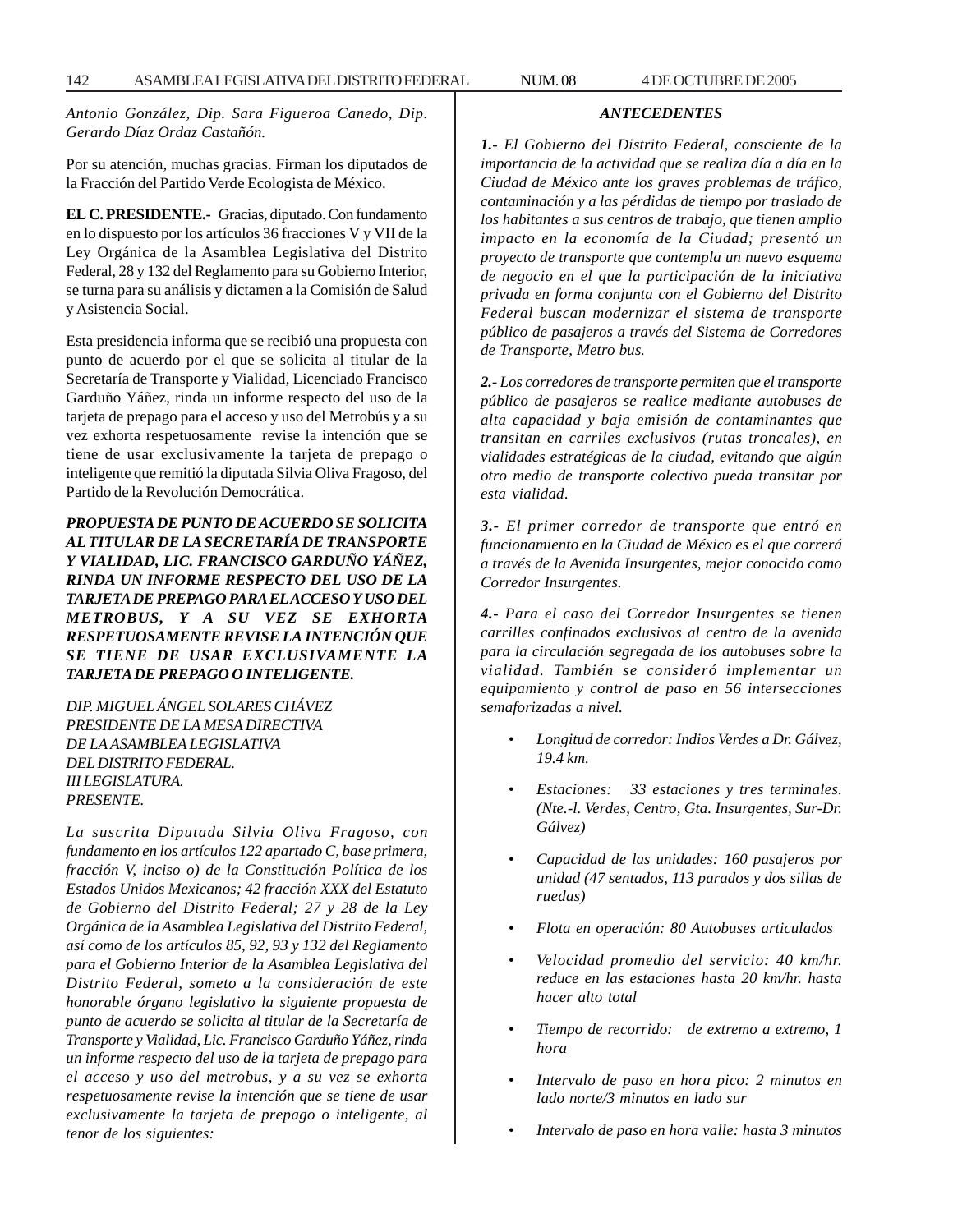- *Carga máxima de pasaje: 5,512 usuarios en el sentido de mayor demanda*
- *Demanda estimada diaria: 250,000 usuarios aproximadamente*

*5.- Las estaciones del corredor son con andén central, la altura del andén tiene 100 cm. (1 metro) sobre el nivel de la calle. Las instalaciones han sido diseñadas con las preparaciones adecuadas para el acceso cómodo a estaciones y autobuses, de personas; incluso de aquellas con capacidades especiales.*

*6.- Este sistema cuenta con conexiones con los servicios de transporte de superficie y Metro.*

*7.- El ascenso y descenso de pasajeros por las tres puertas con las que están equipadas las unidades y el sistema de prepago de pasaje mediante tarjeta inteligente, dan como resultado una menor tiempo de espera de los usuarios y por ende le brindan al sistema una mayor rapidez al trayecto*.

*8.- Del 19 de junio al 10 de julio de 2005 el servicio fue brindado de manera gratuita para todos los usuarios, a partir del 11 de julio, la tarifa es de \$3.50 (tres pesos 50/ 100 MN) aplicando una tarifa plana, es decir, el pago será el mismo sin importar el destino. Se aplicará la misma política tarifaría del Gobierno del Distrito Federal, para personas de la tercera edad y con discapacidad.*

*9.- El servicio se prestará las 24 horas del día, contando el sistema con la aplicación de dos tarifas, que son de \$ 3.50 y \$ 5.00 pesos.*

*10.- Conforme a las necesidades de la demanda el servicio en el ''Corredor de Transporte Público de Pasajeros METROBÚS Insurgentes'' se prestará en los siguientes horarios:*

## *En horario diurno:*

*En días hábiles de las 5:00 a las 23:00 horas.*

*En sábados de las 6:00 a las 23:00 horas.*

*En domingos y días festivos de las 7:00 a las 23:00 horas.*

#### *En horario nocturno:*

*En días hábiles de las 23:01 a las 4:59 horas del día siguiente.*

*En sábados de las 23:01 a las 5:59 horas del día siguiente.*

*En domingos y días festivos de las 23:01 a las 6:59 horas del día siguiente.*

## *CONSIDERANDOS*

*PRIMERO.- Que la tarifa al usuario del Corredor de Transporte Público de Pasajeros METROBUS Insurgentes* *en horario diurno será diferencial y plana, de \$3.50 (tres pesos, 50/100 M. N.) por viaje, que se cobrará independientemente de la distancia del viaje.*

*En el horario nocturno la tarifa se incrementará en un 20% respecto al horario diurno.*

*SEGUNDO.-Que para garantizar la sustentabilidad del Corredor de Transporte Público de Pasajeros METROBÚS Insurgentes y por tratarse de una nueva modalidad de servicio, la tarifa se revisará y en su caso, se actualizará anualmente, a propuesta de la Secretaría de Transportes y Vialidad, conforme a lo establecido en la Ley de Transporte y Vialidad del Distrito Federal, con base al informe que elabore ''METROBUS'' respecto a los costos de operación del Corredor.*

*TERCERO.-Que en caso de crisis económica u otras causas extraordinarias, la Secretaría de Transportes y Vialidad, podrá proponer la revisión extraordinaria de la tarifa al usuario en fechas distintas a las previstas por la Ley de Transporte y Vialidad del Distrito Federal.*

*CUARTO.- Que el cobro de la tarifa al usuario del servicio se sistematizará mediante tarjetas inteligentes, equipos automáticos de peaje y control de acceso.*

*QUINTO.- Que durante la segunda semana de octubre (11 de octubre del año en curso) los usuarios del Metrobús únicamente podrán ingresar a este transporte público con la tarjeta electrónica de prepago que deberán adquirir en las máquinas expendedoras localizadas en las 34 estaciones y dos terminales del sistema.*

*SEXTO.- Que la adquisición de tarjetas prepagadas tendrán un costo de 70 pesos, equivalente a 20 viajes, se acreditarán 73 pesos con 50 centavos (es decir un viaje gratis).*

*SÉPTIMO.- Que quienes así lo deseen, podrán adquirir la tarjeta inteligente en las máquinas expendedorasrecargadoras, mediante un depósito reembolsable de ocho pesos, y cargar la tarjeta con el monto que deseen.*

*OCTAVO.-Que en las treinta y cuatro estaciones y dos terminales ya se observan los carteles informativos que señalan sobre el uso exclusivo de las tarjetas de prepago o inteligentes, para poder accesar al metro bus, medio informativo que a su vez se encuentra publicado en la pagina de Internet del metro bus, documento que se anexa en copia simple a la propuesta en comento.*

*NOVENO.-Que existe un acuerdo denominado ACUERDO POR EL QUE SE FIJA EL HORARIO Y LA TARIFA DEL SERVICIO EN EL CORREDOR DE TRANSPORTE PÚBLICO DE PASAJEROS ''METROBÚS'' INSURGENTES, firmado por el Secretario de Gobierno en ese entonces Lic. Alejandro*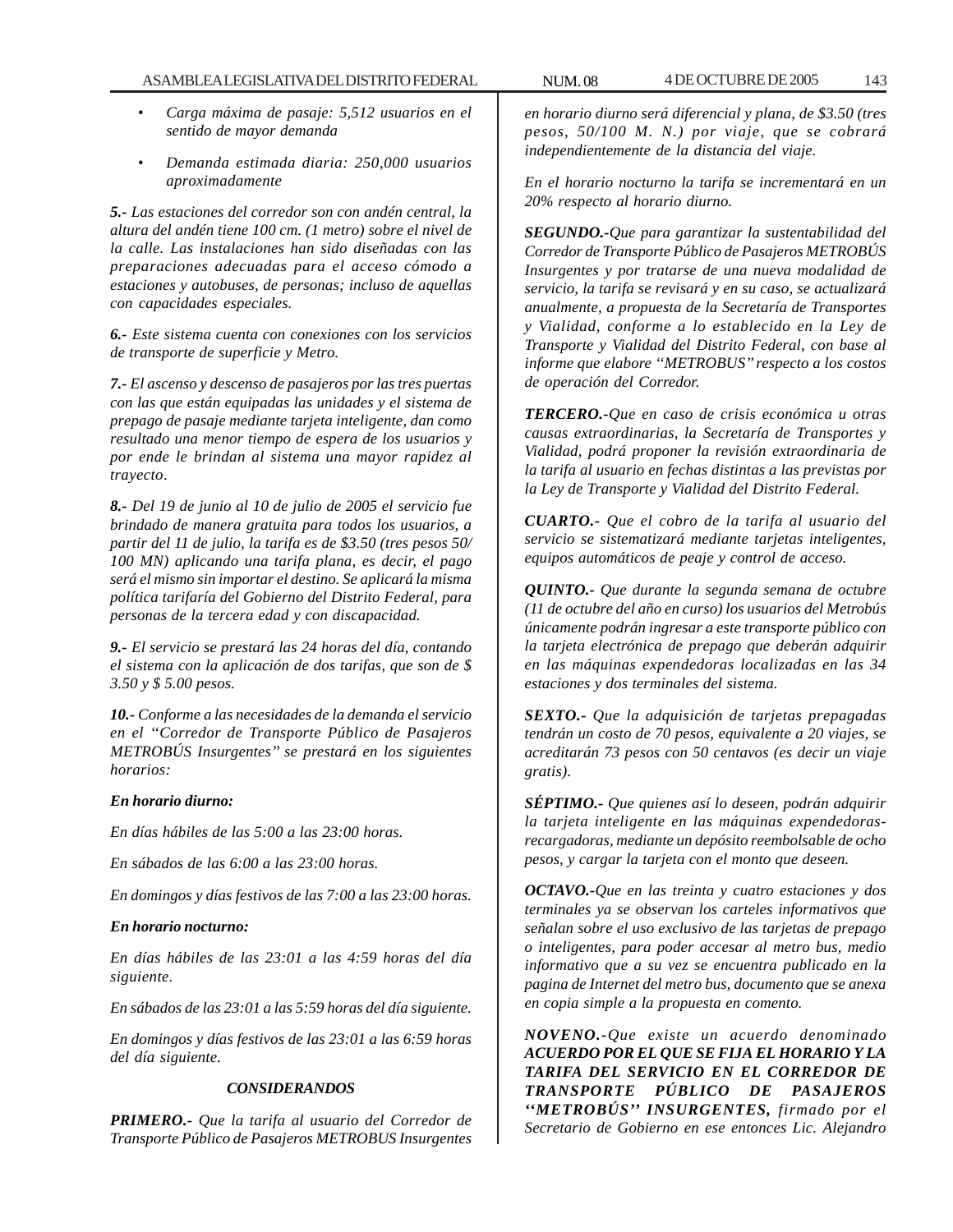### 144 ASAMBLEA LEGISLATIVA DEL DISTRITO FEDERAL NUM. 08 4 DE OCTUBRE DE 2005

*Encinas Rodríguez en ausencia del Jefe de Gobierno y el Secretario de Transporte y Vialidad, Lic. Francisco Garduño Yáñez; mismo que fue publicado en la Gaceta Oficial del Distrito Federal el 24 de junio de 2005 y que en ningún momento se hace referencia del uso exclusivo de la tarjeta inteligente o de prepago para acceder a al uso del metro bus, documento que se anexa en copia simple a la propuesta de referencia.*

*DÉCIMO.- Que esta medida es restrictiva y atenta en contra de las familias que menos tienen, toda vez que son estas las que hacen uso constante de este transporte, y sus ingresos muy pocas veces llegan a rebasar el salario mínimo diario vigente en el Distrito Federal, mismo que oscila en los cuarenta y seis pesos con ochenta centavos.*

*UNDÉCIMO.-Que esta medida lo único que hace es restringir el uso a los ciudadanos que menos lo utilizan, toda vez que prácticamente están obligando a estos usuarios a adquirir la tan famosa tarjeta.*

*En mérito de lo anterior expuesto y fundado, y con el único fin de seguir mejorando a cada momento las eficiencias en materia de transporte, someto a consideración del Pleno de esta Honorable Asamblea, el siguiente:*

### *PUNTO DE ACUERDO*

*Se solicita al titular de la Secretaría de Transporte y Vialidad, Lic. Francisco Garduño Yáñez, rinda un informe respecto del uso de la tarjeta de prepago para el acceso y uso del Metrobus, y a su vez se exhorta respetuosamente revise la intención que se tiene de usar exclusivamente la tarjeta de prepago o inteligente.*

### *ATENTAMENTE*

#### *DIP. SILVIA OLIVA FRAGOSO*

*Recinto Legislativo, a 29 de Septiembre de 2005.*

*\_\_\_\_\_ O \_\_\_\_\_*

# *ACUERDO POR EL QUE SE FIJA EL HORARIO Y LA TARIFA DEL SERVICIO EN EL CORREDOR DE TRANSPORTE PÚBLICO DE PASAJEROS ''METROBÚS'' INSURGENTES*

# *ADMINISTRACIÓN PÚBLICA DEL DISTRITO FEDERAL*

*ANDRÉS MANUEL LÓPEZ OBRADOR, Jefe de Gobierno del Distrito Federal, con fundamento en los artículos 122, Apartado C, Base Segunda, fracción II, inciso f) de la Constitución Política de los Estados Unidos Mexicanos; 1, 8 fracción II, 52, 67 fracciones II y XXXI, 90, 93, 115 fracción VI y 118 fracción VII del Estatuto de Gobierno del Distrito Federal, 1, 5, 12, 14, 15 fracción IX y 31 fracciones I y VI de la Ley Orgánica de la Administración* *Pública del Distrito Federal; 1, 3, 4, 7 fracciones 1, III y XXXVII, 78, 79 y 80 de la Ley de Transporte y Vialidad del Distrito Federal; I, 39 fracción III, 90, 91 fracciones 1 y IV, 92, 93, 99 y 100 del Reglamento de Transporte del Distrito Federal; y*

#### *CONSIDERANDO*

*1. Que el servicio de transporte público de pasajeros es de orden público e interés general y que es competencia del Jefe de Gobierno del Distrito Federal la regulación y aplicación de la Leyes en la materia, y por lo tanto es su facultad determinar la fijación de tarifas en el transporte de pasajeros en todas sus modalidades.*

*2. Que con fecha 24 de septiembre del 2004, la Secretaría de Transportes y Vialidad publicó en la Gaceta Oficial del Distrito Federal el ''Aviso por el que se Aprueba el Establecimiento del Sistema de Transporte Público Denominado Corredores de Transporte Público de Pasajeros del Distrito Federal'', el cual establece un sistema de corredores de transporte público de pasajeros y define sus características de operación, que implican la aplicación de nuevas tecnologías y el mejoramiento del medio ambiente.*

*3. Que con fecha 1 de octubre del 2004, la Secretaría de Transportes y Vialidad publicó en la Gaceta Oficial del Distrito Federal el ''Aviso por el que se Aprueba el Establecimiento del Corredor de Transporte Público de Pasajeros METROBÚS Insurgentes'', que establece el confinamiento del carril izquierdo de cada sentido de la Avenida de Los Insurgentes, en el tramo comprendido entre Indios Verdes y su intersección con el Eje 10 Sur, con una longitud aproximada de 19.4 kilómetros, para uso exclusivo del transporte público de pasajeros.*

*4. Que con base en los resultados de los estudios técnicos realizados, con fecha 12 de noviembre del 2004, se publicó en la Gaceta Oficial del Distrito Federal la ''Declaratoria de Necesidad para la Prestación del Servicio Público de Transporte de Pasajeros en el Corredor de Transporte Público de Pasajeros METROBUS Insurgentes'', el cual establece las condiciones para la prestación del servicio en la Avenida de Los Insurgentes por parte de RTP y un concesionario, en la modalidad de corredor de transporte.*

*5. Que la Secretaría de Transportes y Vialidad determinó la viabilidad técnica y financiera de la aplicación de los horarios y tarifas previstas en este instrumento.*

*6. Que en el Dictamen presentado por la Secretaria de Transportes y Vialidad, con base en informes de ''METROBÚS'', se propuso una tarifa diferencial por viaje que permitirá cubrir los costos de operación del Corredor de Transporte Público de Pasajeros ''METROBÚS'' Insurgentes.*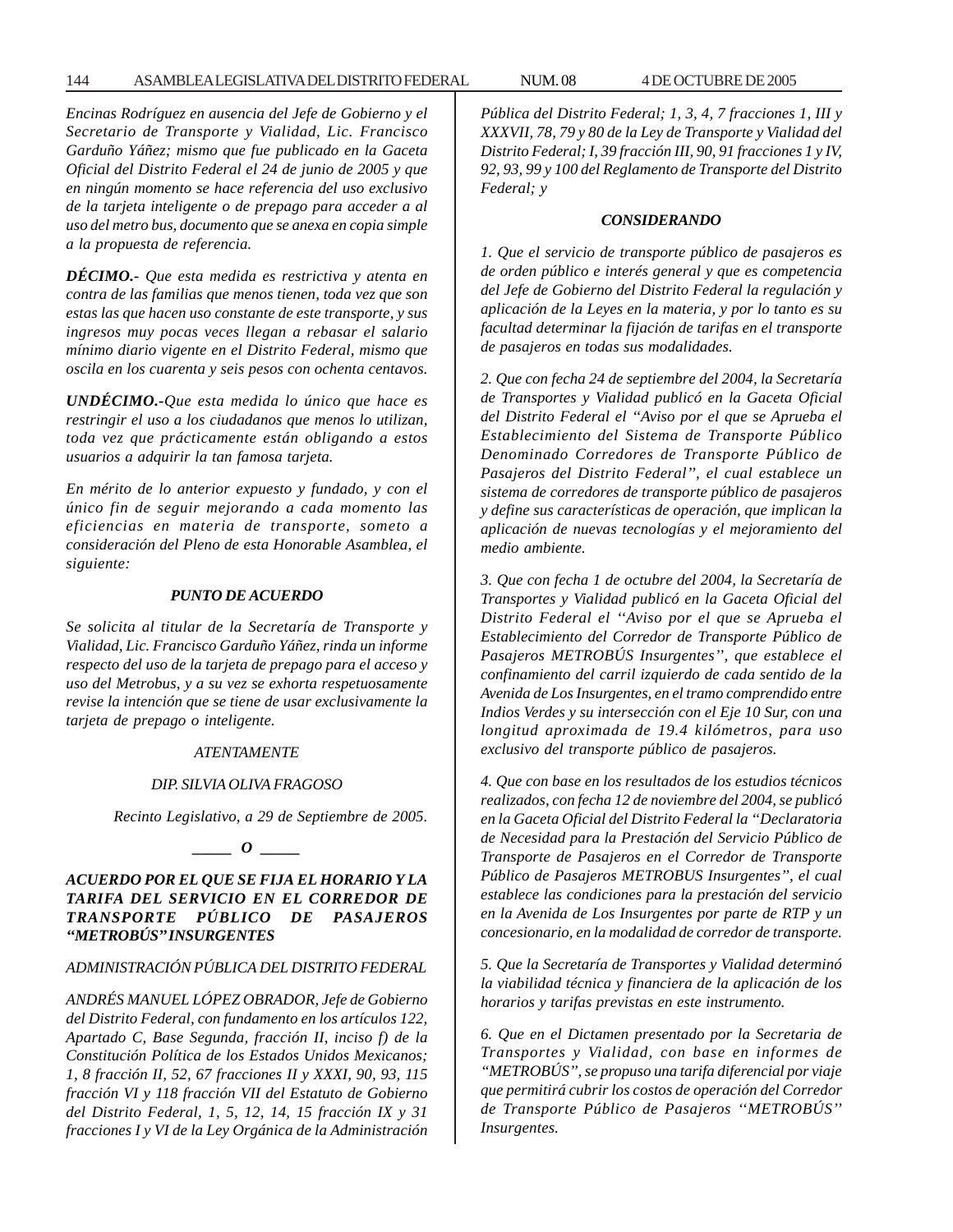*7. Que por el impacto que ocasiona el costo del transporte en la economía de las familias de escasos recursos, es necesario mantener un equilibrio razonable, proporcional y equitativo entre los costos de la prestación del servicio de transporte y la economía de los usuarios.*

*En virtud de lo anterior tengo a bien emitir el siguiente;*

*ACUERDO POR EL QUE SE FIJA EL HORARIO Y LA TARIFA DEL SERVICIO EN EL CORREDOR DE TRANSPORTE PÚBLICO DE PASAJEROS ''METROBÚS'' INSURGENTES.*

*PRIMERO.- Conforme a las necesidades de la demanda el servicio en el ''Corredor de Transporte Público de Pasajeros METROBÚS Insurgentes'' se prestará en los siguientes horarios;*

*1. En horario diurno;*

- *En días hábiles de las 5:00 a las 23:00 horas.*
- *En sábados de las 6:00 a las 23:00 horas.*
- *En domingos y días festivos de las 7:00 a las 23:00 horas.*

*2. En horario nocturno;*

- *En días hábiles de las 23:01 a las 4:59 horas del día siguiente.*
- *En sábados de las 23:01 a las 5:59 horas del día siguiente.*
- *En domingos y días festivos de las 23:01 a las 6:59 horas del día siguiente.*

*SEGUNDO.- La tarifa al usuario del Corredor de Transporte Público de Pasajeros METROBUS Insurgentes en horario diurno será diferencial y plana, de \$3.50 (tres pesos, 50/100 M. N.) por viaje, que se cobrará independientemente de la distancia del viaje.*

*En el horario nocturno la tarifa se incrementará en un 20% respecto al horario diurno.*

*TERCERO.- Para garantizar la sustentabilidad del Corredor de Transporte Público de Pasajeros METROBUS Insurgentes y por tratarse de una nueva modalidad de servicio, la tarifa se revisará y en su caso, se actualizará anualmente, a propuesta de la Secretaria de Transportes y Vialidad, conforme a lo establecido en la Ley de Transporte y Vialidad del Distrito Federal, con base al informe que elabore ''METROBUS'' respecto a los costos de operación del Corredor.*

*En caso de crisis económica u otras causas extraordinarias, la Secretaría de Transportes y Vialidad, podrá proponer la revisión.*

*CUARTO.- El cobro de la tarifa al usuario del servicio se sistematizará mediante tarjetas inteligentes, equipos automáticos de peaje y control de acceso.*

## *TRANSITORIOS*

*PRIMERO.- El presente Acuerdo entrará en vigor en la fecha de inicio de operación del Corredor de Transporte Público de Pasajeros METROBUS Insurgentes, debiéndose publicar esta disposición en la Gaceta Oficial del Distrito Federal y en dos de los diarios de mayor circulación local.*

*SEGUNDO.- El cobro de las tarifas establecidas en este Acuerdo entrará en vigor a partir el 4 de julio del presente año, con el fin de promover el servicio y capacitar al usuario.*

*TERCERO.- La tarifa deberá exhibirse en las instalaciones del Corredor de Transporte Público de Pasajeros METROBUS Insurgentes y en los puntos de venta de las tarjetas inteligentes.*

*Ciudad de México, Distrito Federal, a diez de junio del dos mil cinco.*

*EL JEFE DE GOBIERNO DEL DISTRITO FEDERAL, ANDRÉS MANUEL LÓPEZ OBRADOR.- FIRMA.- EL SECRETARIO DE TRANSPORTES Y VIALIDAD, FRANCISCO GARDUÑO YÁÑEZ. FIRMA.*

*POR AUSENCIA DEL C. JEFE DE GOBIERNO DEL DISTRITO FEDERAL, CON FUNDAMENTO EN LOS ARTÍCULOS 88 DEL ESTATUTO DE GOBIERNO DEL DISTRITO FEDERAL, 23 FRACCIÓN PRIMERA DE LA LEY ORGÁNICA DE LA ADMINISTRACIÓN PÚBLICA DEL DISTRITO FEDERAL Y 23 DEL REGLAMENTO INTERIOR DE LA ADMINISTRACIÓN PÚBLICA DEL DISTRITO FEDERAL, FIRMA EL C. SECRETARIO DE GOBIERNO DEL DISTRITO FEDERAL, LIC. ALEJANDRO ENCINAS RODRÍGUEZ.- FIRMA.- EL SECRETARIO DE TRANSPORTES Y VIALIDAD, LIC. FRANCISCO GARDUÑO YÁÑEZ.- FIRMA.*

*EL SECRETARIO DE GOBIERNO DEL DISTRITO FEDERAL ALEJANDRO ENCINAS RODRÍGUEZ*

## *EL SECRETARIO DE TRANSPORTES Y VIALIDAD FRANCISCO GARDUÑO YÁÑEZ*

**EL C. PRESIDENTE.-** Con fundamento en lo dispuesto por los artículos 36 fracciones V y VII de la Ley Orgánica de la Asamblea Legislativa del Distrito Federal, 28 y 132 del Reglamento para su Gobierno Interior, se turna para su análisis y dictamen a la Comisión de Transporte y Vialidad.

Esta presidencia informa que se recibió una propuesta con punto de acuerdo sobre la seguridad pública en el Distrito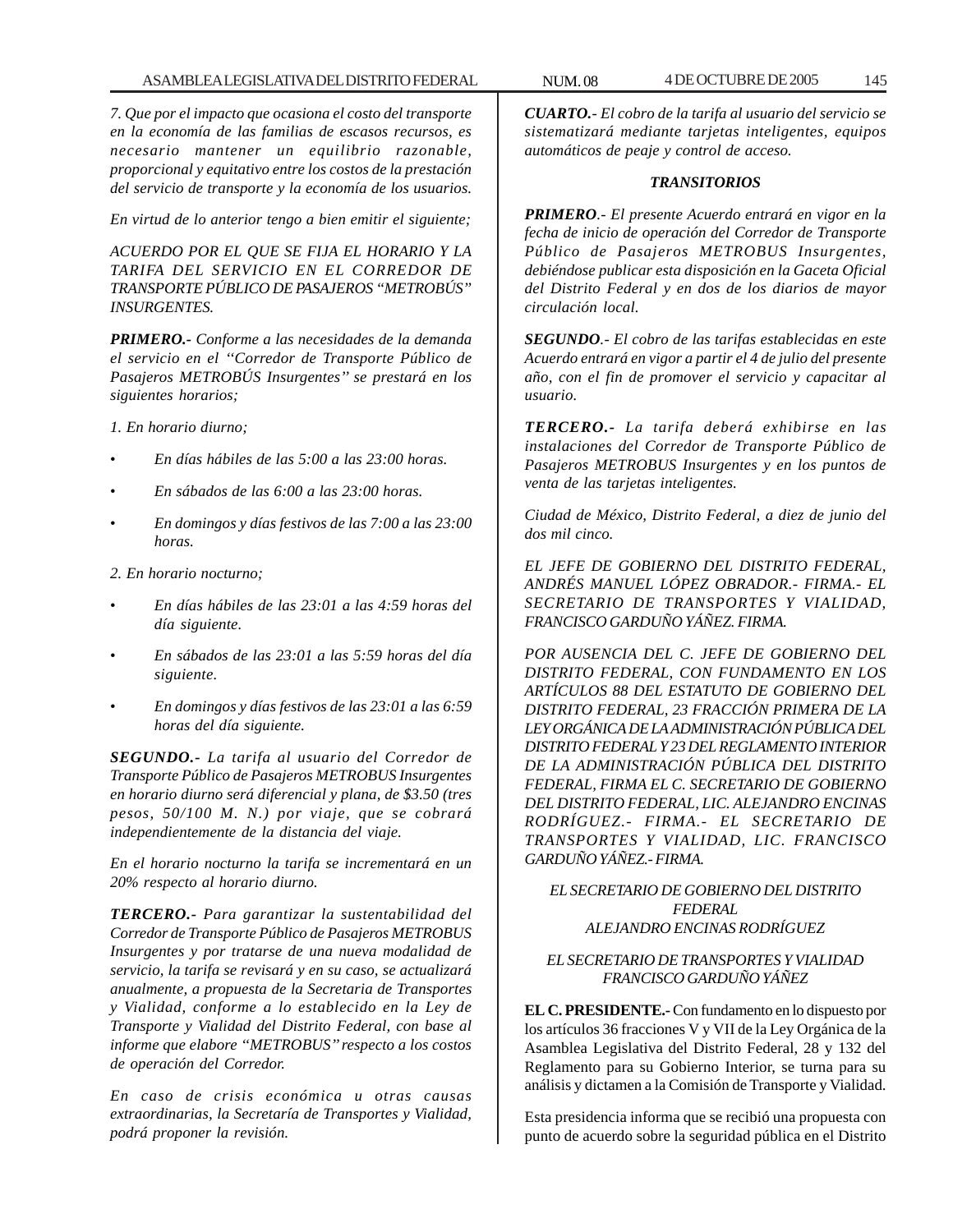Federal que remitió la diputada Silvia Oliva Fragoso, del Partido de la Revolución Democrática.

*PROPOSICIÓN CON PUNTO DE ACUERDO POR EL QUE SE SOLICITA A LA SECRETARÍA DE SEGURIDAD PÚBLICA DEL DISTRITO FEDERAL Y A LA PROCURADURÍA GENERAL DE JUSTICIA DEL DISTRITO FEDERAL, QUE DE ACUERDO A LOS CONVENIOS FIRMADOS, SE IMPLEMENTE PROGRAMAS COORDINADOS CON LA SECRETARÍA DE SEGURIDAD PÚBLICA FEDERAL, AGENCIA FEDERAL DE INVESTIGACIONES, POLICÍA FEDERAL PREVENTIVA; Y TODAS AQUELLAS INSTITUCIONES QUE TIENEN COMO FACULTAD VELAR POR LA SEGURIDAD DE LOS MEXICANOS, PRINCIPALMENTE EN LAS DELEGACIONES IZTAPALAPA, GUSTAVO A. MADERO Y CUAUHTÉMOC; TODA VEZ QUE SON ESTAS DEMARCACIONES LAS QUE TIENEN EL MÁS ALTO ÍNDICE DELICTIVO.*

*DIP. MIGUEL ÁNGEL SOLARES CHÁVEZ PRESIDENTE DE LA MESA DIRECTIVA DE LA ASAMBLEA LEGISLATIVA DEL DISTRITO FEDERAL, III LEGISLATURA. PRESENTE.*

*La suscrita Diputada Silvia Oliva Fragoso, con fundamento en los artículos 122 apartado C, base primera, fracción V, inciso o) de la Constitución Política de los Estados Unidos Mexicanos; 42 fracción XXX del Estatuto de Gobierno del Distrito Federal; 27 y 28 de la Ley Orgánica de la Asamblea Legislativa del Distrito Federal, así como de los artículos 85, 92, 93 y 132 del Reglamento para el Gobierno Interior de la Asamblea Legislativa del Distrito Federal, someto a la consideración de este honorable órgano legislativo la presente propuesta con punto de acuerdo, referente a la seguridad pública en el Distrito Federal, al tenor de los siguientes:*

### *ANTECEDENTES*

*1.- A ojos de la ciudadanía la criminalidad sigue siendo un problema capital. En tonos que van desde la súplica hasta la reclamación airada exige que se abata la delincuencia. Las cifras oficiales, nos indican que los delitos van a la baja, más sin embargo la realidad refleja que el índice de criminalidad va en aumento y con grados cada vez más altos de violencia.*

*2.- El agravio que la impunidad genera en la sociedad incrementa el sentimiento de inseguridad, deteriora el nivel de vida de la ciudadanía y genera desconfianza en las corporaciones encargadas de prevenir y procurar justicia, ya que, sin lugar a dudas, los índices de impunidad apuntan a una colusión de éstos con el hampa.*

*Pero aún más grave, provoca un sentimiento de desánimo y de desaliento para participar en programas comunitarios que nos permitan ir ganando espacios a la delincuencia, inclusive para aquella que es más básica obligación: denunciar los delitos de los cuales somos víctimas.*

*3.- La ciudad de México, al ser el principal centro industrial, comercial, de comunicaciones y transportes, demográfico y cultural de nuestro país, se ha convertido en la entidad donde el aumento en frecuencia y gravedad de los actos delictivos ha llegado a ser por demás alarmante.*

*4.- La delincuencia y criminalidad capitalina y en el país están creciendo, esta tendencia a la alza está firmemente establecida. Por si no bastara, hay datos complementarios que ensombrecen todavía más el panorama y revelan, por una parte, que el problema es mayor de lo que se supone, y por la otra que están dadas las condiciones para que la delincuencia registre un crecimiento.*

*5.- Este aumento de la delincuencia no se ha logrado reducir, el robo a personas en la vía pública, el robo al transporte de mercancías y en los medios de transporte público, así como los secuestros y el robo de vehículos, son algunos delitos que se deben combatir urgentemente. Es de mencionarse que el tipo de delito más común a nivel nacional y en el DF es el robo o asalto, seguido en importancia en el DF por el abuso de autoridad, mientras que en el resto del país el segundo delito en importancia son las lesiones.*

#### *CONSIDERANDOS*

*PRIMERO.- Que en el año de 2004, conforme a cifras preliminares, se registraron un millón 419 mil 758 delitos del orden común en toda la República. La cifra es 1.4 por ciento inferior a la del 2003, en que se reconocieron un millón 440 mil 482 crímenes, cantidad que a su vez fue 0.5 por ciento superior a la de 2002, que a su vez fue 0.8 por ciento inferior a la del 2001. A juzgar por estas cifras, la delincuencia está estacionada, oscilando de un año al otro en proporciones irrelevantes (ICESI).*

*SEGUNDO.- Que no obstante los datos oficiales, la opinión pública tiene una percepción de aumento de la delincuencia y no acepta que la criminalidad baje. Toda vez que son los habitantes del Distrito Federal, los que día a día tienen que sortear a los delincuentes.*

*TERCERO.- Que en general en todo el país, pero particularmente en el caso de la Ciudad de México, la impunidad es uno de los problemas más graves ya que las estadísticas nos muestran que, tan solo de los delitos denunciados, en el mejor de los casos se castiga un 2 o 3 por ciento.*

*CUARTO.- Que según algunos datos, en las últimas dos décadas, de 1980 a 2000, en el Distrito Federal se*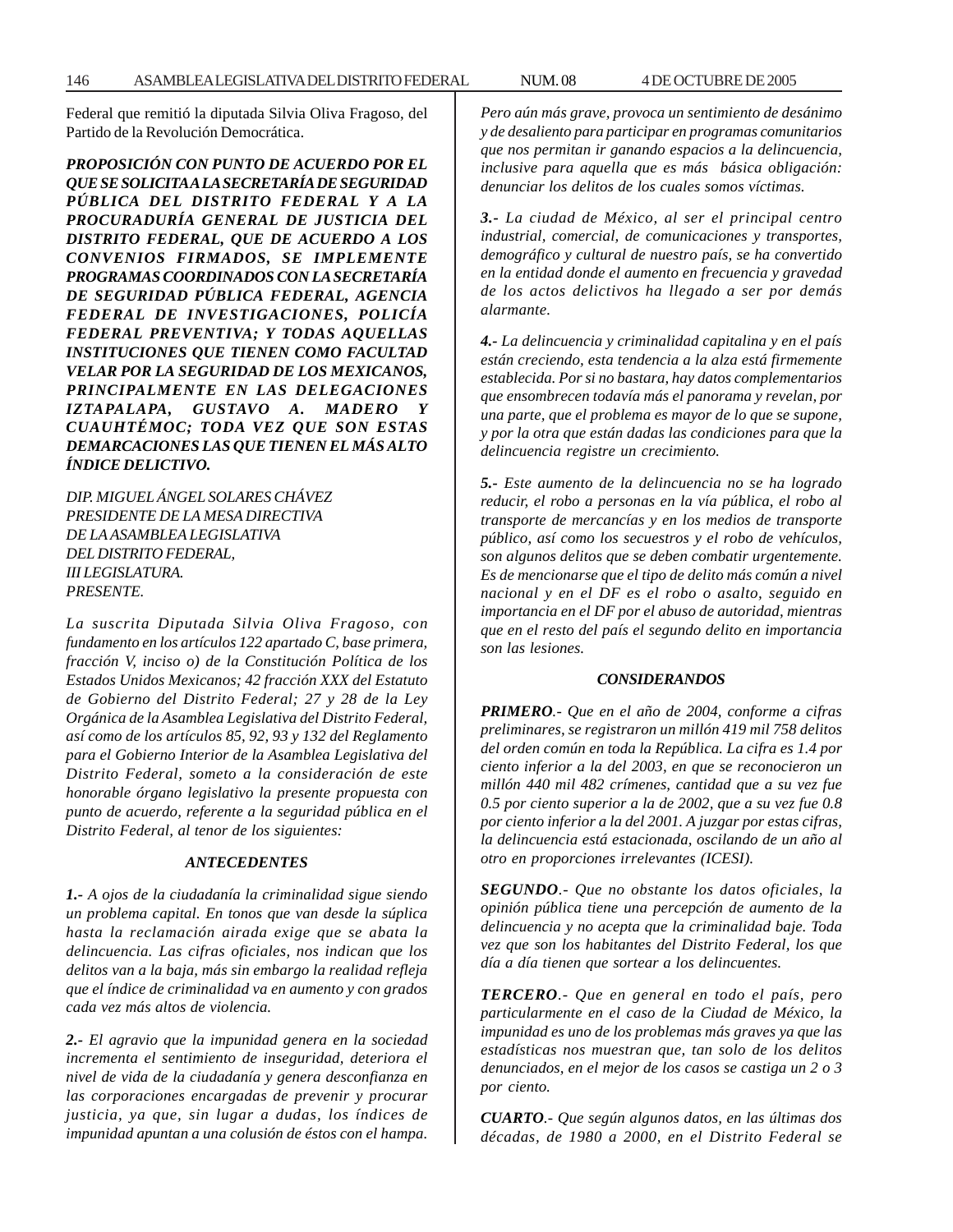*consignaron alrededor de 75 personas por cada 3,000 delitos denunciados, es decir que menos del 3% de los presuntos responsables fueron consignados (faltaría saber cuantos de éstos fueron sentenciados) mientras que el 97% de los presuntos delincuentes siguió en libertad (ICESI).*

*QUINTO.- Que las cifras oficiales arrojan que durante 1996 en el Distrito Federal se denunciaron poco más de 217 mil delitos y se ejecutaron tan solo 4,826 órdenes de aprehensión, es decir únicamente el 2.2% de esos delincuentes purgaron alguna condena en la cárcel (ICESI).*

*SEXTO.- Que para el año 2000 se denunciaron poco más de 176 mil delitos en el Distrito Federal, de los cuales únicamente se consignaron 35,861. Sin embargo, resulta prácticamente imposible conseguir información que nos permita conocer las órdenes de aprehensión giradas y ejecutadas durante 2000, aunque podemos suponer, casi con total seguridad, que la mayor parte de los delincuentes salió en libertad por no haberse integrado la averiguación correctamente (ICESI).*

*SÉPTIMO.-Que a pesar de la falta de información, podemos observar que los niveles de impunidad que denotan las cifras son sencillamente inconcebibles: las consignaciones de averiguaciones previas se ubican alrededor del 10% sobre el total de los delitos denunciados; sobre esa misma cifra las órdenes de aprehensión son cerca del 5 y finalmente las órdenes de aprehensión ejecutadas se ubican en aproximadamente el 2. Si estos datos resultan alarmantes en sí mismos, lo son aún más referidos a la cifra negra (ICESI).*

*OCTAVO.- Que la primera Encuesta Nacional sobre Inseguridad en las entidades federativas llevada a cabo por el Instituto Ciudadano de Estudios sobre la Inseguridad (ICESI), que tuvo como período de referencia todo el año 2001, reveló que en el Distrito Federal al menos un miembro del 39 de los hogares fue víctima de algún delito, aunque ello no se refleja ni pálidamente en las cifras oficiales ya que el 76 de delitos no fueron denunciados, entre otras razones porque las víctimas desconfían de las autoridades encargadas de perseguirlas, consideran que los trámites son largos y difíciles, o creen que denunciar es perder el tiempo.*

*NOVENO.- En el Distrito Federal tenemos, un incremento en el número de secuestros denunciados. En el trienio 1998-2000, hubo en promedio anual de 109 secuestros, del 2000 al 2003, el promedio es de 143, o sea 31 por ciento mayor. En el Estado de México, los promedios anuales pasaron de 42 a 91 secuestros en los mismos lapsos, pero además de ser la excepción no constituyen problema porque el análisis de las tendencias revela que las cifras ya llegaron a su máxima. Si en el 2002 se*

*registraron en el DF y en el Edomex 10.40 secuestros por cada millón de habitantes, en el 2003 fueron 10.37. En el resto de la República, y también conforme a las cifras oficiales -únicas que pueden tomarse en cuenta-, de 7.4 secuestros por cada millón de habitantes que hubo en 1998, llegamos a sólo 4.2 en el 2003.*

*DÉCIMO.- Que este clima de inseguridad ha propiciado que los ciudadanos no se sientan adecuadamente resguardados por las instituciones públicas en su seguridad física y patrimonial; muchos tienen la sensación de que la criminalidad ha rebasado a las instituciones y que la delincuencia se encuentra prácticamente fuera de control.*

*DÉCIMO PRIMERO.- Esta falta de confianza que alimenta la sensación de inseguridad se convierte en un círculo vicioso en la medida en que el ciudadano no recurre como debiera a las autoridades para denunciar los delitos o para aportar elementos que ayuden a esclarecerlos. Gran parte de los habitantes de la ciudad de México no denunciamos los delitos que sufrimos porque creemos que es una pérdida de tiempo, que no sirve de nada pararse cinco o seis horas a la espera de que un agente del Ministerio Público escriba en un acta lo que quiere y a veces es peligroso.*

*DÉCIMO SEGUNDO.- Que es una necesidad la aplicación de programas para prevenir y combatir la delincuencia, como el CAT y México Seguro, que traen consigo un repliegue de las bandas dedicadas a delinquir y que por ende se hace una necesidad la aplicación de este en el Distrito Federal.*

*DÉCIMO TERCERO.- Que la seguridad de los habitantes del Distrito Federal sólo podrá hacerse viable cuando el Gobierno del Distrito Federal, junto con los sectores privado, religiosos, intelectuales, educativos; y todos vinculados con la sociedad del Distrito Federal.*

*En mérito de lo anteriormente expuesto y fundado; y con el único fin de emprender campañas y programas preventivos a efecto de evitar que la delincuencia siga en aumento en el Distrito Federal, someto a consideración del Pleno de esta Honorable Asamblea, el siguiente:*

### *PUNTO DE ACUERDO*

*PRIMERO.- Se solicita a la Secretaría de Seguridad Pública del Distrito Federal y a la Procuraduría General de Justicia del Distrito Federal, que de acuerdo a los convenios firmados, se implemente programas coordinados con la Secretaría de Seguridad Pública Federal, Agencia Federal de Investigaciones, Policía Federal Preventiva; y todas aquellas instituciones que tienen como facultad velar por la seguridad de los mexicanos, principalmente en las delegaciones Iztapalapa, Gustavo A. Madero y Cuauhtémoc; toda vez*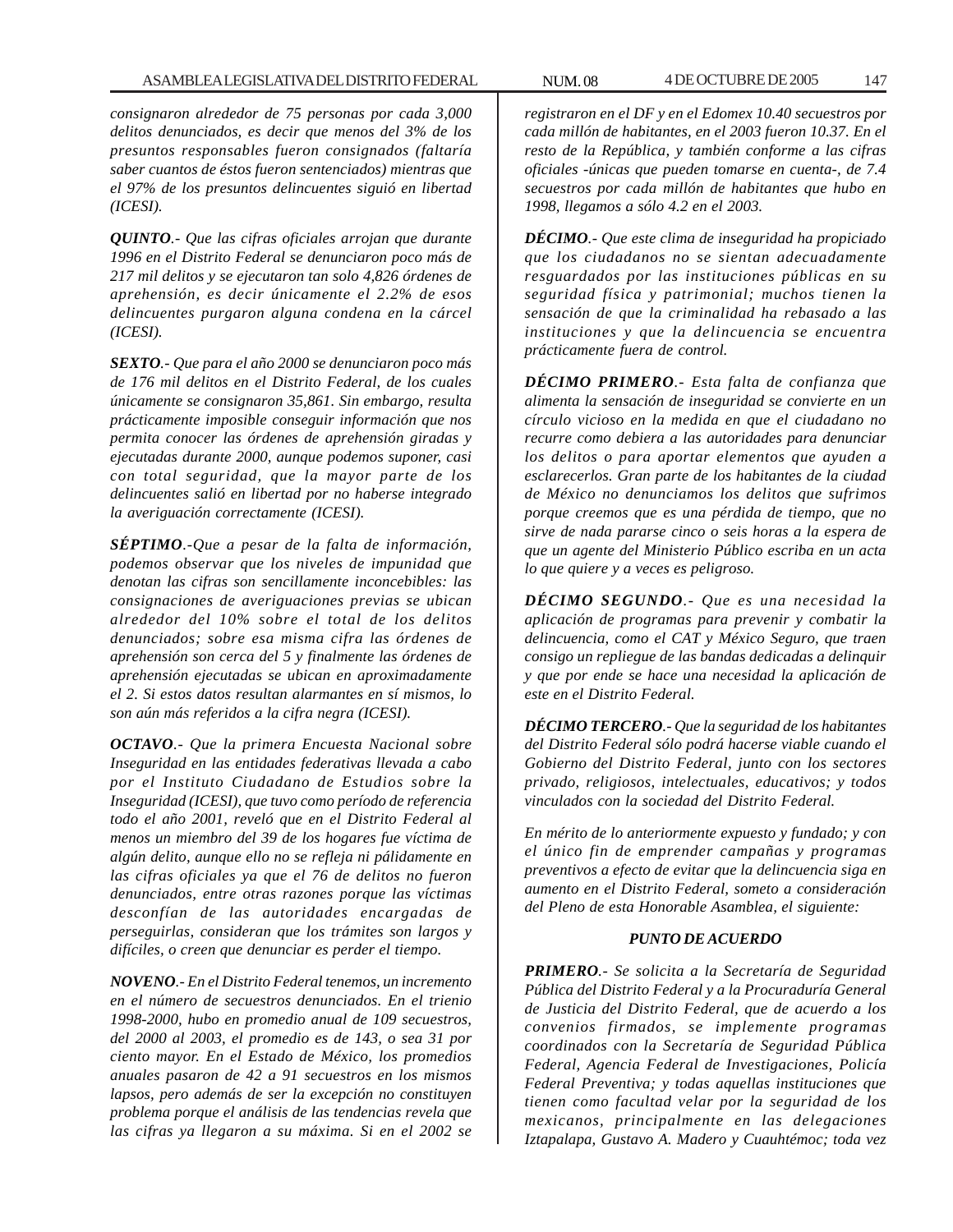148 ASAMBLEA LEGISLATIVA DEL DISTRITO FEDERAL NUM. 08 4 DE OCTUBRE DE 2005

*que son estas demarcaciones las que tienen el más alto índice delictivo.*

*SEGUNDO.- Se solicita al Maestro Bernardo Batiz Vázquez, Procurador General de Justicia del Distrito Federal se realice un estudio minucioso sobre la capacitación de los Agentes del Ministerio Público, a efecto de evaluar la integración de las Averiguaciones Previas y que a su vez envíe a esta Honorable Asamblea los resultados del mismo.*

### *ATENTA ME NT E*

### *DIP. SILVIA OLIVA FRAGOSO.*

#### *Recinto Legislativo, a 29 de Septiembre de 2005.*

Con fundamento en lo dispuesto por los artículos 36 fracciones V y VII, de la Ley Orgánica de la Asamblea Legislativa del Distrito Federal, 28 y 132 del Reglamento para su Gobierno Interior, se turna para su análisis y dictamen a la Comisión de Seguridad Pública.

Para presentar una propuesta con punto de acuerdo para solicitar al Secretario de Gobierno del Distrito Federal que dentro de los 10 penales que existen en la capital se realice un operativo conjuntamente con la Secretaría de Seguridad Pública del Distrito Federal para que se decomise todo tipo de telefonía celular y aparatos electrónicos, como son radios, televisores y aparatos de video.

Se concede el uso de la Tribuna a la diputada Norma Gutiérrez de la Torre, del Partido Revolucionario Institucional.

## **LA C. DIPUTADA NORMA GUTIÉRREZ DE LA TORRE.-** Gracias, diputado Presidente.

*PUNTO DE ACUERDO PARA SOLICITAR AL SECRETARIO DE GOBIERNO DEL DISTRITO FEDERAL, QUE DENTRO DE LOS DIEZ PENALES QUE EXISTEN EN LA CAPITAL, SE REALICE UN OPERATIVO CONJUNTAMENTE CON LA SECRETARÍA DE SEGURIDAD PÚBLICA DEL DISTRITO FEDERAL PARA QUE SE DECOMISE TODO TIPO DE TELEFONÍA CELULAR Y APARATOS ELECTRÓNICOS COMO SON RADIOS, TELEVISORES Y APARATOS DE VIDEO.*

## *PUNTO DE ACUERDO*

*Diputado presidente, la que suscribe Norma Gutiérrez de la Torre, integrante del Grupo Parlamentario del PRI en esta honorable Asamblea Legislativa del Distrito Federal, III Legislatura, con fundamento en los artículos 122 base primera, fracción V de la Constitución Política de los Estados Unidos Mexicanos, 42 fracción XIV del Estatuto de Gobierno del Distrito Federal, 17, fracción VI de la Ley Orgánica de la Asamblea Legislativa del Distrito* *Federal y 133 del Reglamento para el Gobierno Interior de la Asamblea Legislativa del Distrito Federal, pongo a su consideración el punto de acuerdo, al tenor de los siguientes:*

#### *ANTECEDENTES*

*Hace más de dos meses, el 19 de julio, un acontecimiento nos obligó a los ciudadanos de la capital a retomar el tema de la seguridad pública; en la delegación Xochimilco, a plena luz del día, un grupo de personas dedicadas al secuestro, plagió a una figura pública dedicada al deporte; su nombre no es necesario mencionarlo porque el asunto del secuestro en la ciudad no es un tema que afecte solamente a figuras públicas en la actualidad, el secuestro afecta a todos los capitalinos, sobre todo cuando esta empresa de acción ilícita va creciendo cada día.*

*Después de 64 días de cautiverio, esta figura pública, gracias a la acción gubernamental fue liberada, pero lo preocupante del caso es que la banda que realizó dicho secuestro estaba integrada por ex presidiarios y quien planeó esa acción ilícita fue un hombre que se encuentra bajo el resguardo de las instituciones de la ciudad.*

*Nos dicen las crónicas de los principales diarios del país, por ejemplo el periódico el Universal que ''José Luis Canchola Sánchez, líder de una peligrosa banda de secuestradores, reclutó en el penal de Santa Martha Acatitla a presos que cayeron por robos menores, y quienes al salir formaron una célula de su agrupación, lo cual le permitió operar desde la cárcel''.*

*Esto nos hace reflexionar sobre cómo opera la delincuencia organizada y nos hace cuestionarnos ¿Hasta donde llegan los derechos de los presos? ¿Hasta donde hablamos de corrupción dentro del Sistema Penitenciario de la ciudad?*

*Pero antes de buscar culpable dentro de las instituciones por tan lamentable hecho como es el secuestro de una persona, debemos reflexionar sobre la situación actual que guardan las cárceles de la ciudad y asimismo implementar programas o acciones que permitan incrementar la prevención del delito antes que el castigo.*

*Cuando la Comisión de Derechos Humanos de esta Honorable Asamblea Legislativa recorrió cada uno de los inmuebles de los centros de readaptación social de la capital, los diputados pudimos constatar las carencias que existen en las prisiones, pero también observamos una serie de componendas que hay en cada celda.*

*Por el hacinamiento en que viven 40 presos en cada celda, la Dirección de Prevención y Readaptación Social se los compensa con otro tipo de comodidades por ejemplo, de esos 40 presos que viven en hacinamiento por lo menos*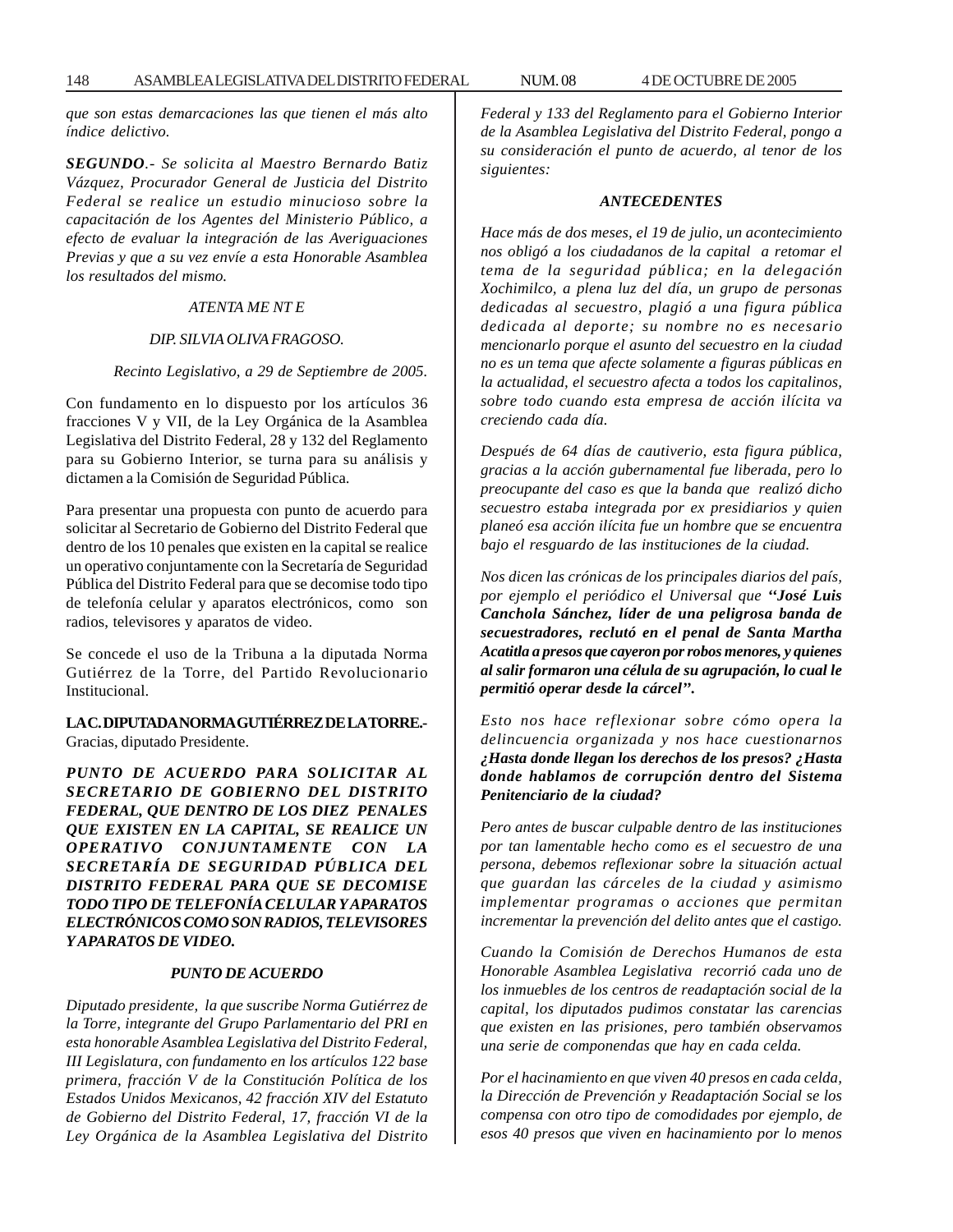*35 de ellos tienen teléfono celular y quienes no tienen este tipo de tecnología pueden llamar por teléfono desde las casetas instaladas en los patios del penal.*

*Asimismo, también nos pudimos percatar que en cada celda hay una televisión, un radio o un aparato reproductor de videos, lo cual me hace suponer que son utilizados estos aparatos, en muchos de los casos, en la planeación de robos, de secuestros y de homicidios.*

*En estos momentos ha proliferado la extorsión vía dispositivos de telecomunicación; muchas personas son engañadas o amenazadas desde un teléfono, y las ganancias son diversas ya que fluctúan de mil a miles de pesos.*

*Pero lo trágico de este tipo de extorsión es que muchas de esas llamadas salen de un centro de reclusión, o la planeación de un robo, un homicidio o un secuestro sale también de un centro penitenciario.*

*Es difícil tolerar este tipo de acciones, sobre todo cuando las instalaciones de readaptación social deben garantizar seguridad para los capitalinos y es ahí donde se planean este tipo de ilícitos.*

*Un preso no puede y no debe utilizar las instalaciones penitenciarias para cometer sus fechorías, la pena que esta pagando es la privación de la libertad y no es un premio a su actitud.*

*Por eso, este punto de acuerdo no afecta ningún derecho de los presos, porque sus derechos están bien planteados en la ley y el teléfono celular, las bebidas alcohólicas, la droga, el radio y la televisión no es una facultad que contemple la ley.*

*Porque desde una televisión o un radio se dan cuenta del diario acontecer de nuestro país, de nuestra ciudad, un preso en general debe esta incomunicado con el exterior, porque su pena fue la de privación de la libertad y solo puede recibir la visita de gente cercana a él.*

*Porque un reproductor de video sirve también para conocer los movimientos de sus víctimas, ya que en el exterior hay alguien que sigue a la victima, la filma y ejecuta todo el plan.*

*En la actualidad la ciudad de México cuenta con ocho reclusorios varoniles, dos reclusorios femeniles y un centro de Sanción Administrativa que en su conjunto forman el Sistema Penitenciario del Distrito Federal; en ellos se encuentra una población total de 30,404 internos, de los cuales 2,615 son mujeres y 27,789 son hombres, presentándose el mayor grado de hacinamiento en los reclusorios preventivos varonil norte, sur y oriente.*

*El gobierno del Distrito Federal, de acuerdo a las normas internacionales, firmó el convenio de la Convención*

*contra la Tortura y otros tratos penales crueles, inhumanos o degradantes el cual, según este convenio ''El campo de acción de las comisiones de Derechos Humanos al interior de las prisiones, es propiciar la protección y desarrollo de los internos, detectando sus necesidades y demandas básicas, a fin de eliminar los factores violatorios y de fomento de la corrupción''.*

*''Entre estos factores se encuentran: casos de tortura (ya sea para obtener confesiones, prolongar sobornos o evidenciar superioridad); el trato cruel y degradante que padecen los internos de reciente ingreso por su condición de indiciados; la segregación y las lesiones; las riñas colectivas; la negatividad o indiferencia de las autoridades para dar tratamientos preferentes a grupos especiales (ancianos, menores de edad, inimputables, indígenas, enfermos terminales e incluso homosexuales; la falta de respeto hacia los familiares de los internos, entre otros factores, amén del abuso de autoridad, problemas de autogobierno, venta de privilegios y la lentitud en los procesos penales''.*

*Sin embargo, como se estableció anteriormente, dicho convenio no habla de que un derecho de los presos sea el poder instalar un aparato televisor o de reproducción de cintas en sus celdas.*

*Por eso presento este punto de acuerdo, conforme a los siguientes:*

### *Considerandos*

*Que cada día la delincuencia organizada crece en la ciudad, llegando a tener en la misma más de 500 delitos diarios.*

*Que una de las políticas de este gobierno es garantizar la seguridad pública a los capitalinos y por esto, solo en dos mil cuatro, el ex secretario de Seguridad Pública, Marcelo Ebrard Casaubon, implemento un programa que tenía como meta detener a más de 22 mil delincuentes.*

*Que por el compromiso de cumplir esta meta las principales cárceles de la ciudad han tenido un incremento en la población penitenciaria, pasando de 22 mil a casi 30 mil internos.*

*Que el secuestro es una de las actividades que más genera ganancia para la delincuencia organizada.*

*Que actualmente se comete un secuestro cada dos días en promedio en la capital, evidenciado la política de seguridad del gobierno local.*

*Que lo alarmante de este caso es que los principales operadores de este tipo de ilícitos trabajan desde la comodidad de su celda, a través de teléfonos celulares o de teléfonos Públicos instalados dentro del penal.*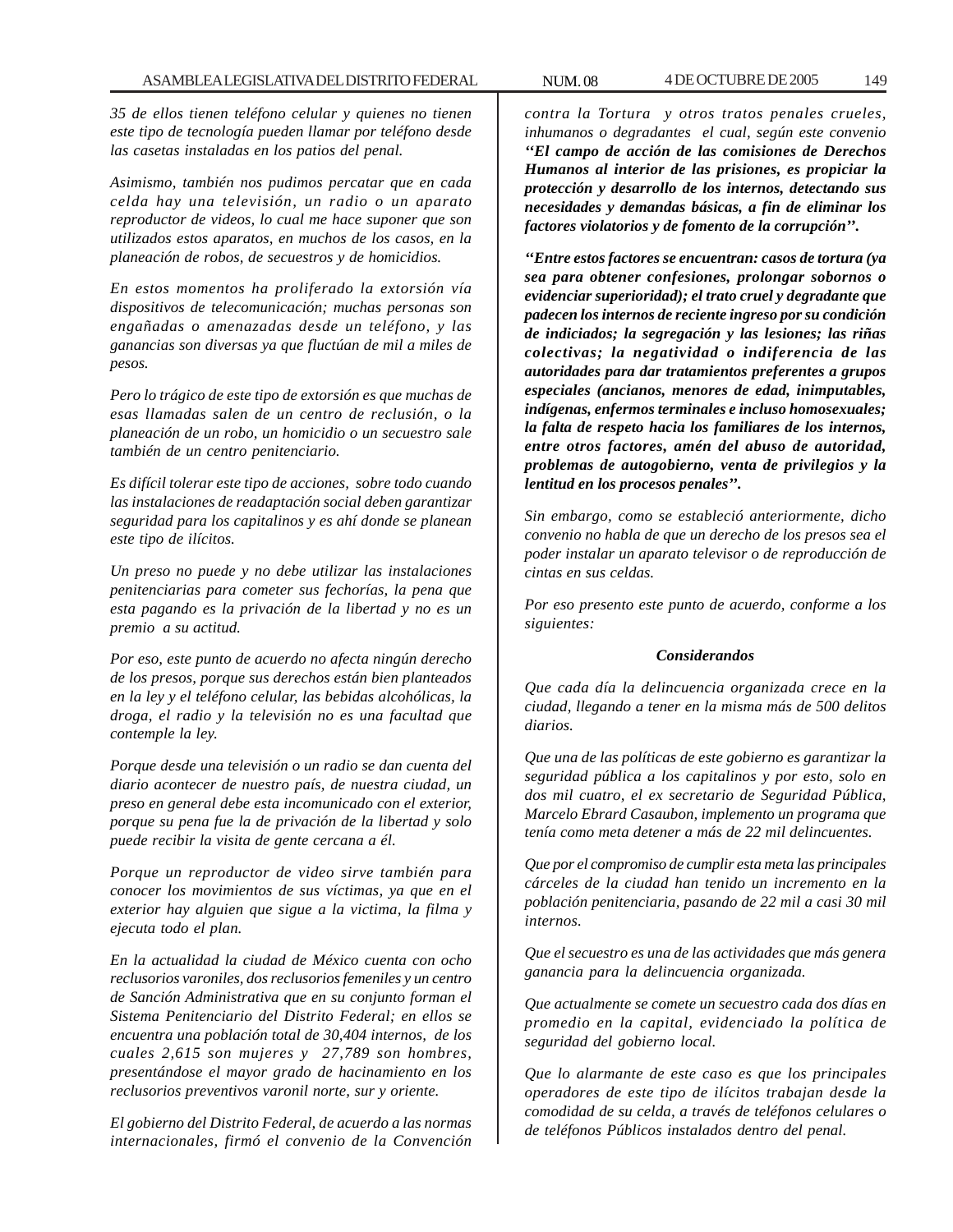*Que el pasado 19 de julio, una banda organizada realizó el secuestro de una figura pública vinculada con el deporte del país.*

*Que este secuestro fue planeado desde la Penitenciaría de Santa Martha Acatitla por un peligroso criminal de nombre José Luis Canchola Sánchez.*

*Que diversas investigaciones realizadas por la Procuraduría General de la República establecen que varios secuestros se han planeado dentro de los penales de la ciudad, a través de la telefonía celular.*

*Que no podemos dejar de aceptar que dentro de los centros de readaptación social existe mucha corrupción.*

*Que de acuerdo con el Nuevo Código Penal del Distrito Federal una de las penas que se pueden imponer como castigo a un delito es la prisión y este no esta considerado como una violación a los derechos humanos del infractor.*

*Que realizar un operativo para decomisar telefonía celular, radios, televisores y aparatos de reproducción de videos no podría ser considerado como una violación a los Derechos Humanos de los presos.*

*Que si queremos un país y una ciudad más justa debemos de evitar la corrupción, revisando periódicamente y hacer cumplir el reglamento de los centros de readaptación.*

*Que la pérdida de la libertad es un pago a una acción que laceró el bienestar de un individuo y de la sociedad en su conjunto.*

*Que el Jefe de Gobierno, Alejandro Encinas Rodríguez, se pronunció por penalizar a los custodios que permitan el ingreso de telefonía celular.*

*Que es necesario realizar operativos de seguridad y de anticorrupción dentro de los penales para evitar la proliferación de la delincuencia al exterior.*

*Que el subsecretario de Gobierno ha descuidado sus funciones y no conoce de los resultados de los operativos que según realizan en cada penal.*

*Que lejos de afectar a un gobierno con este tipo de propuestas intentamos contribuir en el combate a la delincuencia y a la corrupción.*

*Que la telefonía que se encuentra dentro de los penales propiedad de una empresa privada, donde tienen acceso los internos, debe ser removida de esos lugares y solo se debe permitir la telefonía dentro de las oficinas de los centros de readaptación, porque en los recorridos de trabajo que realizó la Comisión de Derechos Humanos de esta honorable Asamblea Legislativa pudimos constatar la existencia de este tipo de teléfonos con caseta en el patio de los penales.*

*Por lo anteriormente expuesto presento ante el pleno el siguiente punto de acuerdo:*

### *ACUERDO*

*Primero: Se solicita al Secretario de Gobierno del Distrito Federal, Licenciado Ricardo Ruiz Suárez, girar las instrucciones pertinentes, al Subsecretario de Gobierno, Licenciado Rigoberto Ávila, para que dentro de los diez penales que existen en la capital, se realice un operativo conjuntamente con la Secretaría de Seguridad Pública del Distrito Federal para que se decomise todo tipo de telefonía celular y aparatos electrónicos como son radios, televisores y aparatos de video.*

*Segundo: Se solicita al Director General de Prevención y Readaptación Social del Distrito Federal, Licenciado Antonio Hazael Ruiz Ortega, que prohíba dentro de los inmuebles penitenciarios la instalación de casetas de teléfono público y asimismo, que desinstale las que actualmente se encuentran dentro de los diez penales de la ciudad.*

*Tercero: Que se implemente en todo el Sistema Penitenciario el programa de bloqueo de celulares que piensa utilizar el Gobierno del Distrito Federal.*

*Cuarto: Que se haga llegar un informe sobre dicho operativo, cuando este se haya realizado, a la Asamblea Legislativa del Distrito Federal.*

*Firman Dip. Norma Gutiérrez de la Torre, Dip. Jorge García Rodríguez, Dip. Héctor Mauricio López Velázquez, Dip. José Medel Ibarra, Dip. Manuel Jiménez Guzmán, Dip. Jaime Aguilar Álvarez, Dip. Arturo Escobar y Vega, Dip. Francisco Agundis Arias, Dip. Sara Guadalupe Figueroa Canedo, Dip. José Antonio Arévalo, Dip. Efraín Morales Sánchez, Dip. Alfredo Carrasco.*

Es cuanto diputado Presidente.

**EL C. PRESIDENTE.-** Gracias, diputada De la Torre. En términos de lo dispuesto por el artículo 133 del Reglamento para el Gobierno Interior de la Asamblea Legislativa del Distrito Federal, consulte la Secretaría a la Asamblea en votación económica si la propuesta presentada por la diputada Norma Gutiérrez de la Torre se considera de urgente y obvia resolución.

**LA C. SECRETARIA.-** Por instrucciones de la presidencia y en votación económica se consulta a la Asamblea si la propuesta de referencia se considera de urgente y obvia resolución.

Los que estén por la afirmativa, sírvanse manifestarlo poniéndose de pie.

Los que estén por la negativa, sírvanse manifestarlo poniéndose de pie.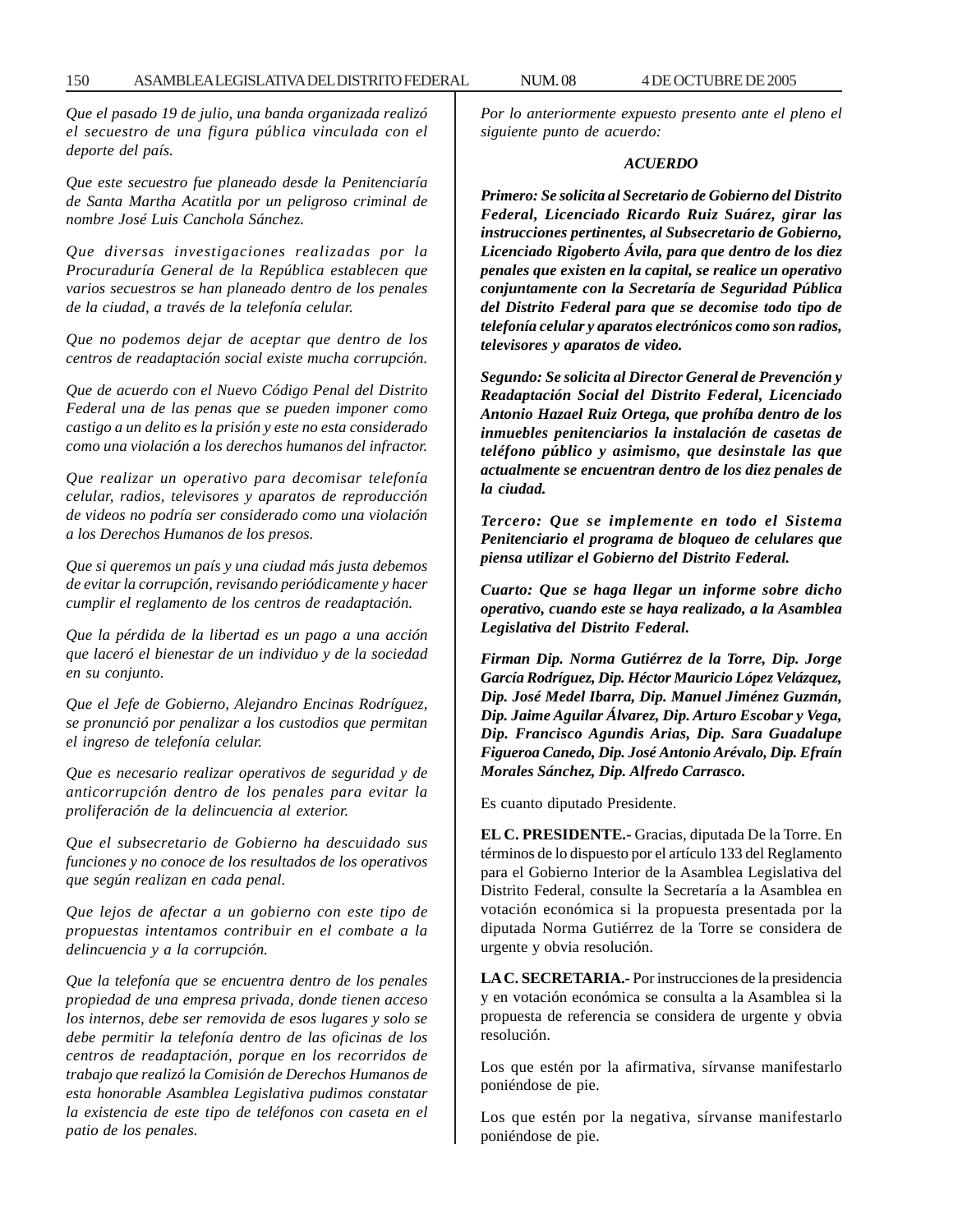Se considera de urgente y obvia resolución, diputado Presidente.

**EL C. PRESIDENTE.-** Está a discusión la propuesta. ¿Existen oradores en contra?

Proceda la Secretaría a preguntar a la Asamblea en votación económica si es de aprobarse la propuesta a discusión.

**LA C. SECRETARIA.-** Por instrucciones de la presidencia y en votación económica se pregunta a la Asamblea si está a favor o en contra de la propuesta sometida a su consideración.

Los que estén por la afirmativa, sírvanse manifestarlo poniéndose de pie.

Los que estén por la negativa, sírvanse manifestarlo poniéndose de pie.

No aprobada la propuesta, diputado Presidente.

**EL C. PRESIDENTE.-** En consecuencia se desecha la propuesta.

Hágase del conocimiento del diputado promovente.

Para presentar una propuesta con punto de acuerdo para exhortar al Jefe de Gobierno del Distrito Federal información estadística de manera desagregada por sexo, además de publicar en Internet las reglas generales de operación de los programas a su cargo con sus respectivos padrones de beneficiarios, se concede el uso de la Tribuna a la diputada María Teresita de Jesús Aguilar Marmolejo, del Partido Acción Nacional.

**LA C. DIPUTADA MARÍA TERESITA DE JESÚS AGUILAR MARMOLEJO.-** Con su venia, Presidente.

*PROPUESTA CON PUNTO DE ACUERDO POR LA QUE SE EXHORTA AL JEFE DE GOBIERNO DEL DISTRITO FEDERAL PARA QUE SOLICITE A LAS DIFERENTES DEPENDENCIAS QUE INTEGRAN LA ADMINISTRACIÓN PÚBLICA DEL DISTRITO FEDERAL PARA QUE EN MEDIOS ESCRITOS COMO ELECTRÓNICOS PRESENTEN SU INFORMACIÓN ESTADÍSTICA DE MANERA DESAGREGADA POR SEXO. ADEMÁS DE PUBLICAR EN INTERNET LAS REGLAS GENERALES DE OPERACIÓN DE LOS PROGRAMAS A SU CARGO CON SUS RESPECTIVOS PADRONES DE BENEFICIARIOS.*

*Dip. Héctor Mauricio López Velázquez Presidente de la Mesa Directiva Del Pleno de la Asamblea del Distrito Federal III Legislatura. Presente*

*Los que suscribimos diputados a la Asamblea Legislativa del Distrito Federal: integrantes del Grupo Parlamentario* *del Partido Acción Nacional, en la Asamblea Legislativa del Distrito Federal. 17 fracción VI. 58 fracción X de la Ley Orgánica y 132 del Reglamento para el Gobierno Interior ambos de la Asamblea Legislativa del Distrito Federal, sometemos a la consideración de este cuerpo legislativo, la propuesta con punto de acuerdo por la que SE EXHORTA AL JEFE DE GOBIERNO DEL DISTRITO FEDERAL PARA QUE SOLICITE A LAS DIFERENTES DEPENDENCIAS QUE INTEGRAN LA ADMINISTRACIÓN PÚBLICA DEL DISTRITO FEDERAL PARA QUE EN MEDIOS ESCRITOS COMO ELECTRÓNICOS PRESENTEN SU INFORMACIÓN ESTADÍSTICA DE MANERA DESAGREGADA POR SEXO. ADEMÁS DE PUBLICAR EN INTERNET LAS REGLAS GENERALES DE OPERACIÓN DE LOS PROGRAMAS A SU CARGO CON SUS RESPECTIVOS PADRONES DE BENEFICIARIOS con base en los siguientes:*

## *ANTECEDENTES*

*1.- Con base en los resultados del XII Censo de Población y Vivienda del Instituto Nacional de Estadística, Geografía e Informática (INEGI) el Distrito Federal tiene una población de 8 millones 605 mil 239 habitantes. De los cuales, 47.8 por ciento, 4 millones 110 mil 485, son hombres y 52.2 por ciento. 4 millones 494 mi 754, son mujeres.*

*Considerando que la población nacional asciende a 98 millones 657 mil 727 habitantes, de los cuales 48.6 por ciento, 47 millones 920 mil 218, son hombres y 51.4 por ciento, 50 millones 737 mil 509, son mujeres podemos decir, que la proporción en la cual está dividida la población capitalina coincide con el promedio nacional que es de 49 hombres y 51 mujeres, amén de ser la segunda entidad con el mayor número de población, después del Estado de México.*

*2.- Los presupuestos públicos con equidad de género representan áreas de oportunidad para que la administración pública logre un desempeño más eficiente y eficaz en distintos ámbitos.*

*De esta manera, para la gobernabilidad democrática, este enfoque plantea la posibilidad de innovar la relación estado-sociedad civil, de manera que se incluya a toda la ciudadanía, considerando su diversidad.*

*Además, para el desarrollo humano representa una condición necesaria para reducir las brechas de desigualdad, a través de acciones orientadas a garantizar equidad en el acceso y disfrute de los bienes y servicios públicos a toda la ciudadanía.*

*3. La siguiente tabla muestra la distribución de la población de la Ciudad de México por grupos de edad según sexo. Al respecto, es posible observar que los rangos*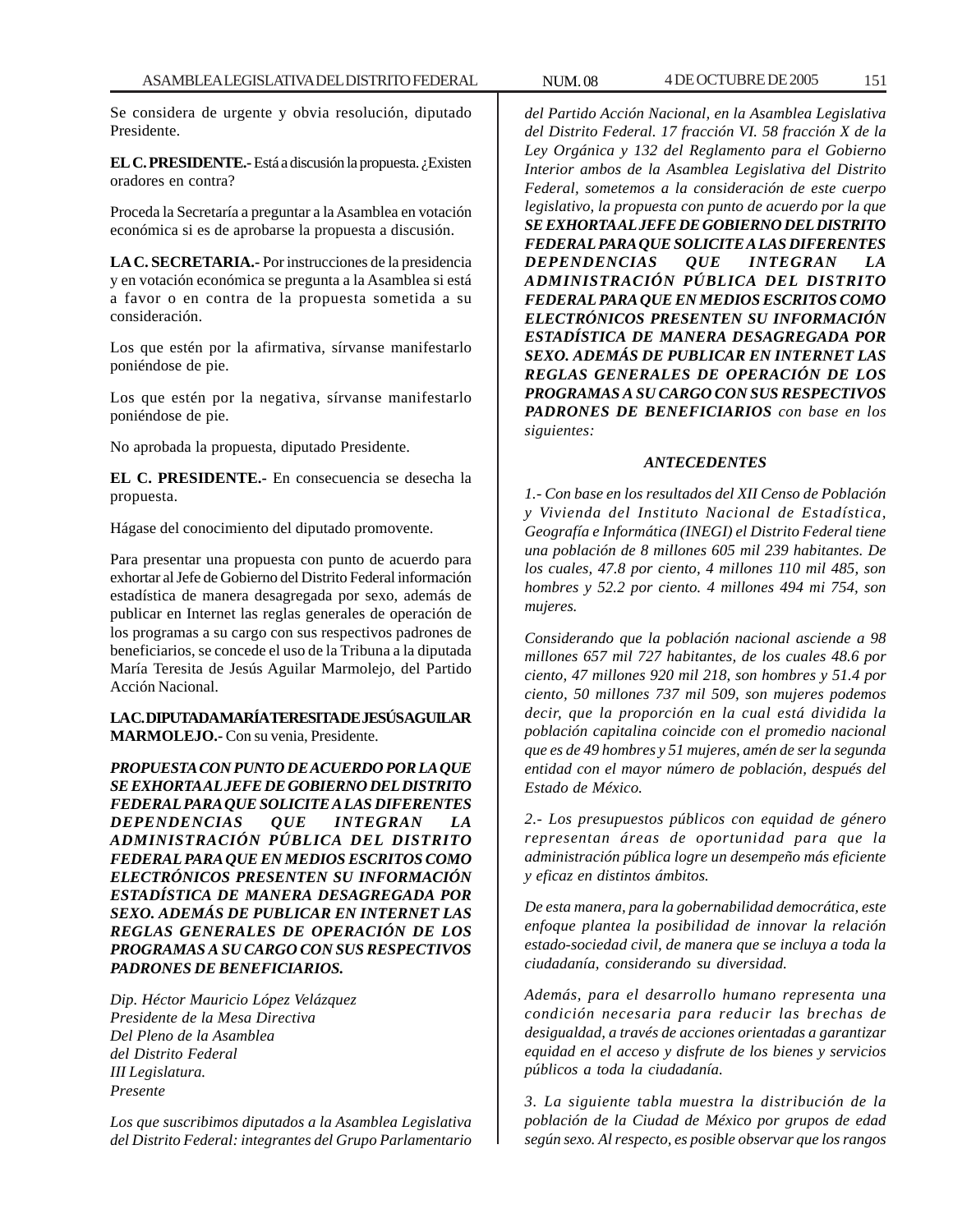*de edad en donde se concentra el mayor porcentaje de mujeres son los de 20 a 59 y de 60 años en adelante, con 52.9 y 58.6 por ciento, respectivamente.*

| Población total por grupos de edad y distribución según sexo |  |  |  |  |
|--------------------------------------------------------------|--|--|--|--|
|--------------------------------------------------------------|--|--|--|--|

| Grupos de Edad Población total |           | Distribución según sexo |      |                |      |
|--------------------------------|-----------|-------------------------|------|----------------|------|
|                                |           | <b>Hombres</b>          | $\%$ | <i>Mujeres</i> | $\%$ |
| Total                          | 8.605.239 | 4.110.485               | 47.8 | 4.494.754      | 52.2 |
| $0-19$ años                    | 3.043,363 | 1.528.576               | 50.2 | 1.514.787      | 49.8 |
| $20 - 59a\tilde{n}$ os         | 4,702,238 | 2.215.063               | 47.1 | 2.487.175      | 52.9 |
| 60 en adelante                 | 730.640   | 302.303                 | 41.4 | 428.337        | 58.6 |
| No especificado                | 128.998   | 64.543                  | 50.0 | 64.455         | 50.0 |
|                                |           |                         |      |                |      |

*\*Fuente INEGI, XII Censo de Población y Vivienda 2000*

*Lo anterior, es un claro indicio de que las necesidades de la población varían en función de la categoría de edad y sexo a las que pertenezca una persona.*

*4.- Ahora bien, la Secretaría de Salud del Distrito Federal estima que en la capital del país, 51.1 por ciento de las mujeres y 48.5 por ciento de los hombres, viven en condiciones de marginación.*

*En este sentido, las delegaciones que concentran la mayor parte de la población en condiciones de marginación son lztapalapa y Gustavo A. Madero con 21 .7 y 1 3.4 por ciento, respectivamente.*

*Por el contrario, las demarcaciones que tienen un menor nivel de población en condiciones de marginación son Benito Juárez y Miguel Hidalgo, con 1.7 y 4.6 por ciento, respectivamente.*

*5.- Los términos género y sexo no son sinónimos, el primero se refiere a las diferencias socialmente construidas atribuidas a hombres y mujeres, el segundo se refiere a las diferencias biológicas entre hombres y mujeres.*

*De esta manera, los roles de género son aquellas tareas o funciones que la sociedad asigna a hombres y mujeres de acuerdo con las ideas, percepciones y valoraciones sociales sobre lo masculino y lo femenino. Los cuales, se adquieren mediante un proceso de socialización y son específicos a contextos y culturas: en consecuencia susceptibles de ser transformados.*

*6.- En la división por género, se ha observado que los roles asignados tradicionalmente al hombre tienen mayor reconocimiento que los de la mujer y facilitan una mayor autonomía, aspecto que produce en muchos casos inequidades entre hombres y mujeres, y/o una discriminación contra la mujer u hombre.*

*Reflejo de lo anterior es lo que sucede en el mercado laboral del Distrito Federal, donde observamos que aunque el 53.6 por ciento de la población mayor de 12 años está constituida por mujeres, estas sólo representan el 39 por ciento de la Población Económicamente Activa y de la población ocupada del Distrito*

| (Población Mayor de 12 años         |                |      |                |       |  |  |
|-------------------------------------|----------------|------|----------------|-------|--|--|
| Total Pob.                          | Hombres        | $\%$ | <i>Mujeres</i> | $\%$  |  |  |
| 7.019.231                           | 3.258.625      | 46.4 | 3.760.579      | 53.58 |  |  |
| Población Económicamente Activa PEA |                |      |                |       |  |  |
| <b>Total Pob</b>                    | <b>Hombres</b> | $\%$ | <i>Mujeres</i> | $\%$  |  |  |
| 3.906,739                           | 2,377,569      | 60.9 | 1,529,170      | 39.14 |  |  |
| Población Ocupada del DF            |                |      |                |       |  |  |
| <b>Total Pob</b>                    | <b>Hombres</b> | $\%$ | <i>Mujeres</i> | $\%$  |  |  |
| 3.742.832                           | 2,271,384      | 60.7 | 1.471.448      | 39.31 |  |  |
| Población Desocupada Abierta del DF |                |      |                |       |  |  |
| <b>Total Pob</b>                    | <b>Hombres</b> | $\%$ | <b>Mujeres</b> | $\%$  |  |  |
| 163.907                             | 106.185        | 65   | 57.722         | 35.22 |  |  |

*\*Fuente Secretaría de Trabajo y Previsión Social ''III Informe Trimestral de Empleo''. México 2OO3.*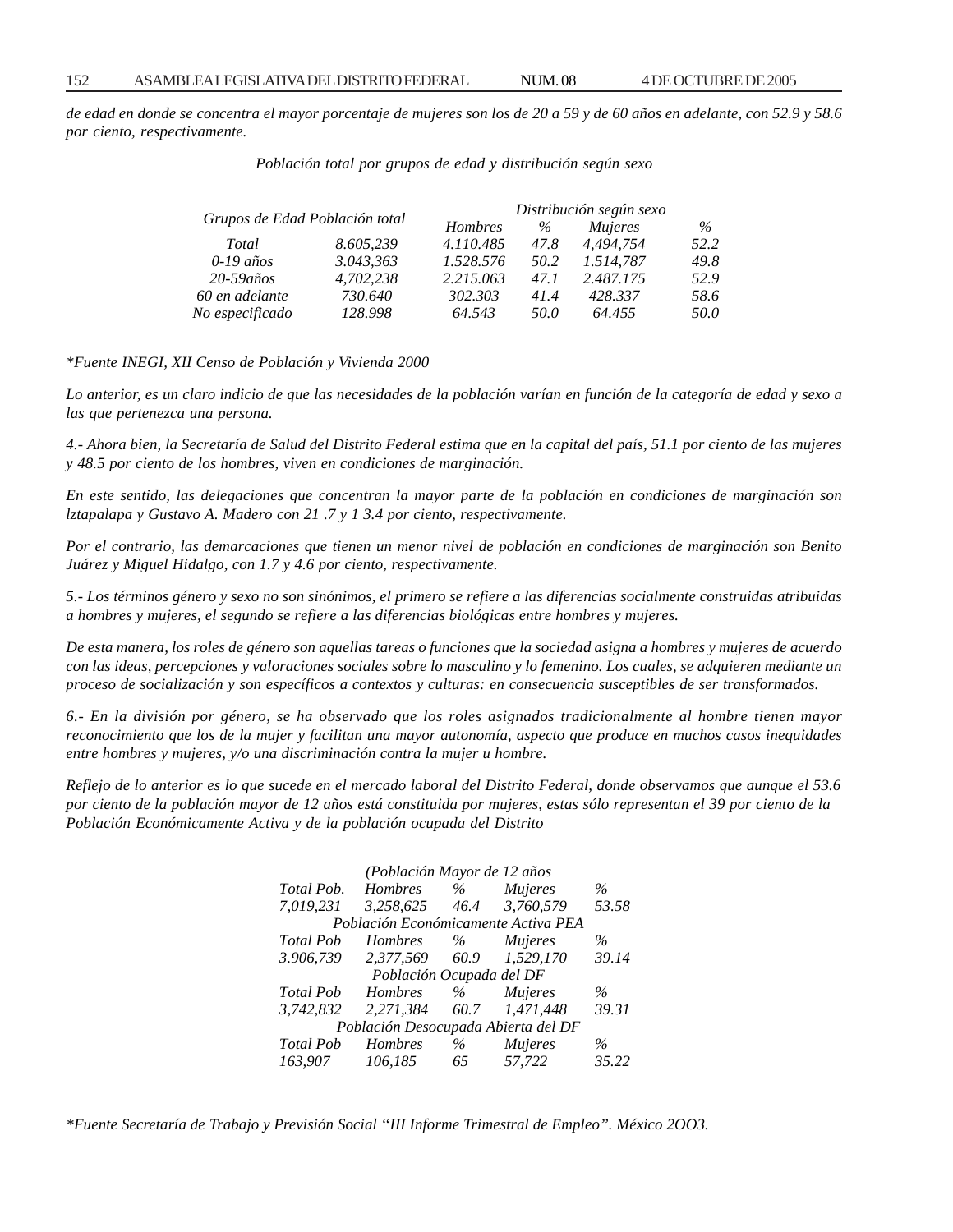*7.- Una variable más que demuestra la inequidad en la participación política, es decir, el número de mujeres en el poder legislativo.*

*Basta mencionar que al corte del 30 de septiembre de 2003, el 53 por ciento del Padrón electoral del Instituto Federal Electoral, (3 millones 616 mil 389 personas, y de la lista nominal del Distrito Federal, 3 millones 494 mil 557 personas), estaba conformado por mujeres.*

*Sin embargo, como se puede ver en la siguiente tabla, los números no guardan proporción alguna con la participación de la mujer en el ámbito legislativo. De manera que, en el caso de la Asamblea Legislativa del Distrito Federal III Legislatura, apenas 22 de los 66 legisladores son mujeres, es decir, que de cada tres legisladores uno es mujer.*

### *III Asamblea Legislativa del DF 2003-2006*

| Fracción      | <b>Mujeres</b> |      | Hombres26 | ,   | <b>Tota</b> |
|---------------|----------------|------|-----------|-----|-------------|
| <b>PRD</b>    |                | 30%  | 26        | 70% | 37          |
| <b>PAN</b>    |                | 44%  | 9         | 56  | 16          |
| PRI           | 2              | 40%  | 5         | 60  |             |
| <b>PVEM</b>   |                | 20%  |           | 80  | 5           |
| Independiente |                | 100% | 0         | 8   |             |
| Total         | 22             | 33%  | 44        | 67  | 66          |

*\*Fuente: Asamblea Legislativa del Distrito Federal III Legislatura, Comisión de Población y Desarrollo.*

*8.- Un análisis con perspectiva de género implica identificar las necesidades e intereses que, en función de ideas, las percepciones y valoraciones que la sociedad tiene sobre lo femenino y lo masculino los roles y tareas socialmente asignados a hombres y mujeres tienen de manera diferenciada, reconociendo las desigualdades subyacentes.*

*9.- La Asamblea Legislativa del Distrito Federal, conciente de que uno de los principales compromisos de su quehacer es velar porque todas las leyes fomenten la igualdad de oportunidades, a través de la Comisión de Equidad y Género se llevó a cabo el Diplomado Políticas Presupuestarias Pro - equidad de Género, con el fin de sensibilizar y dotar de instrumentos analíticos que permitan mejorar en la toma de decisiones a los legisladores, a sus cuerpos técnicos, así como a servidores públicos de delegaciones y personal de organizaciones no gubernamentales.*

*Durante dicho diplomado se hizo énfasis en que una de las condiciones necesarias para poder diseñar e implementar políticas públicas promotoras de equidad, es elaborar diagnósticos que permitan evaluar su impacto y así poder implementar acciones que corrijan deficiencias o cubran vacíos existentes.*

*En este sentido, un pre requisito para construir el diagnóstico es que los tomadores de decisiones cuenten*

*con información estadística desagregada por edad y sexo, reglas generales de operación de los programas y sus respectivos padrones de beneficiarios.*

*Por tal motivo, decidimos contribuir con la presente propuesta con punto de acuerdo, para sentar las bases mínimas necesarias que permitan incorporar elementos para un mejor diseño de políticas públicas pro-equidad de género.*

#### *CONSIDERANDOS*

*Primero.- Que la información con relación al concepto sobre la inequidad de las oportunidades entre hombres y mujeres en nuestras sociedades demuestra a existencia de asimetrías en los ámbitos social, económico, político y cultural.*

*Segundo.- Que a pesar del papel decisivo que juega la información para hacer visible la desigualdad de género, gran parte de las estadísticas continúan produciéndose sin contemplar los roles, las tareas, y las responsabilidades diferenciadas de hombres y mujeres en la sociedad: y en consecuencia, no consideran la situación particular en que, unos y otras se encuentran.*

*Tercero.- Que en los últimos años, productores y usuarios de información han insistido en la necesidad de introducir datos por sexo en la construcción de información estadística: lo cual es una tarea que se plantea como urgente e indispensable para alcanzar todas las metas contenidas en los planes y programas públicos orientados a lograr mayor equidad en la sociedad.*

*Cuarto.- Que dentro del sistema de información de un país, las estadísticas de género comprenden aquellas fuentes de información que, desde el propio diseño conceptual y a través de todas las fases del proceso de construcción de datos, persiguen recoger con acuciosidad la especificidad de la situación social de las mujeres con relación a los hombres: los aspectos que les separan o aproximan en una variedad de ámbitos sociales.*

*Quinto.- Que las estadísticas de género no pretenden registrar la particularidad de los comportamientos humanos en virtud de la diferenciación sexual, sino captar la red de relaciones y procesos sociales que resultan centrales, estratégicos, en el mantenimiento y/o la reproducción de la inequidad entre hombres y mujeres, con la finalidad de elevar el bienestar social de la colectividad.*

*Sexto.- Que estas fuentes de información sirven como elemento de diagnóstico y materia de insumo para usuarios, analistas sociales, así como para los tomadores de decisiones y los hacedores de políticas públicas.*

*A través de los cuales, es posible sensibilizar a los diversos actores sociales de las desigualdades de género existentes en nuestras sociedades y el modo en que constituyen un*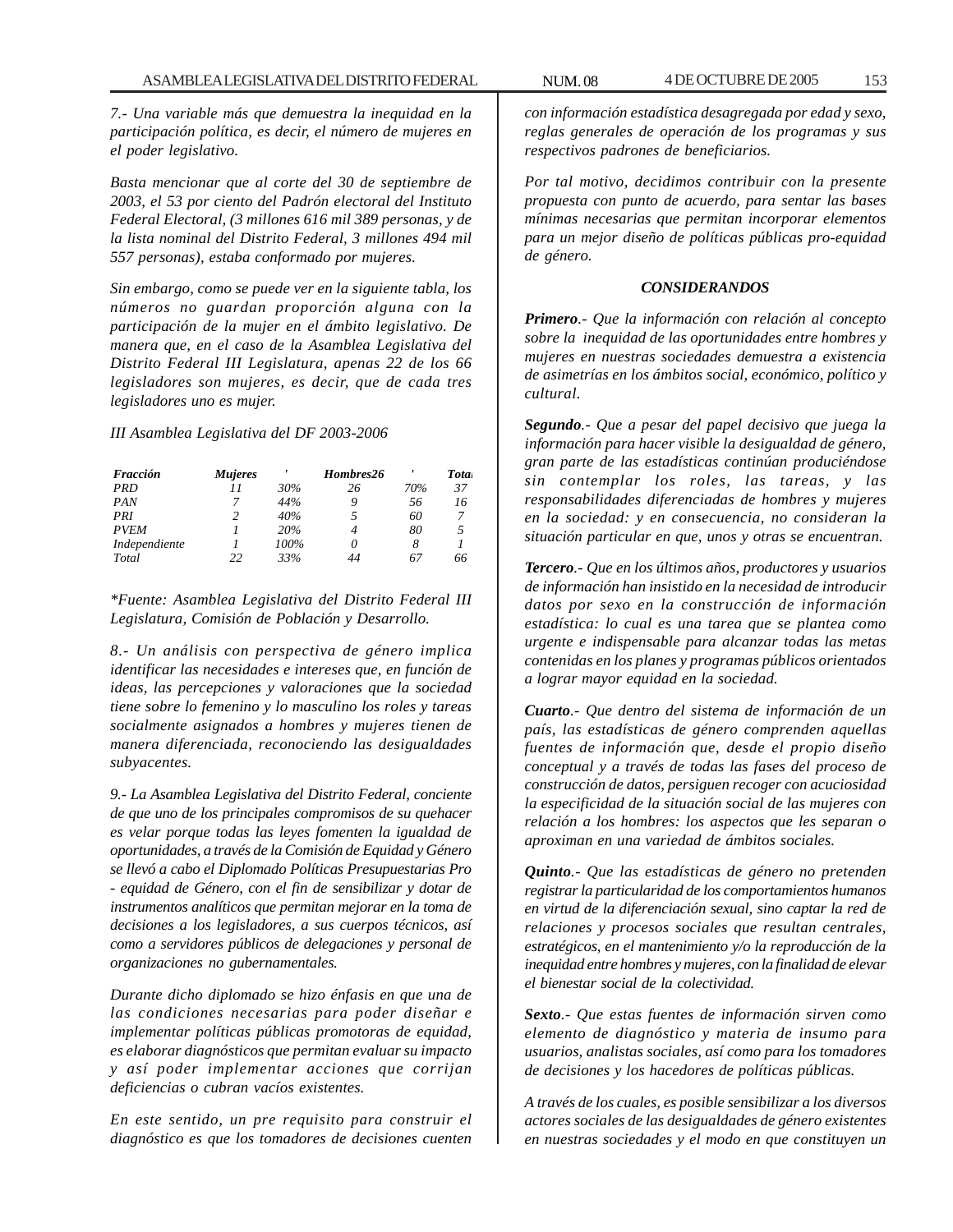*obstáculo para el desarrollo del país y, en nuestro caso, del Distrito Federal.*

*Séptimo.- Que entre otras cosas, la construcción de estadísticas desagregadas por sexo plantean como objetivos ser instrumentos de vigilancia y seguimiento de las acciones encaminadas a suprimir la inequidad de género, de revisión del impacto de las políticas públicas, y de promoción de los derechos humanos. Con el fin de evitar la reproducción o profundización de desigualdades e injusticias sociales.*

*Octavo.- Que incorporar el enfoque de género en las fuentes públicas de información demanda un gran esfuerzo para modificar os procedimientos empleados hoy en día para la generación de datos. De ahí que el punto de acuerdo en comento planteé iniciar los trabajos en el presente ejercicio fiscal a efecto de que al cierre del 2005 cada una de las dependencias que conforman la Administración Pública del Distrito Federal dispongan de estadísticas desagregadas por sexo, Reglas Generales de Operación de cada uno de los Programas a su cargo y padrones de beneficiarios.*

*Noveno.- Que el 14 de octubre de 2004, durante Sesión Ordinaria, se aprobó la propuesta con punto de acuerdo que exhortaba al Jefe de Gobierno y a los Jefes Delegacionales, a que incluyeran la perspectiva de equidad de género en los presupuestos de gasto para el año 2005, que presentó el Grupo Parlamentario de la Revolución Democrática por conducto de la Diputada Maricela Contreras Julián.*

*El primer resolutivo del dictamen, exhortó al Jefe de Gobierno del Distrito Federal a que instruyera a la Secretaría de Finanzas y demás Secretarias Gubernamentales, a incorporar la transversalidad de la perspectiva de género en el Presupuesto de Egresos correspondiente al ejercicio fiscal 2005 de manera que identificara y aplicara el gasto necesario para atender las necesidades de las mujeres, así como establecer un registro de información desagregada por sexo y edad, en los formatos e instrumentos de detección de necesidades de la población, y en aquellos que empleen para evaluar y dar seguimiento a los programas y acciones de política pública a su cargo.*

*El segundo resolutivo exhortó a los Jefes Delegacionales para que en los presupuestos de cada una de las delegaciones se destinaran recursos suficientes para generar medidas especiales de carácter temporal, con miras a alcanzar la igualdad de oportunidades para las mujeres. Así como las modificaciones necesarias para que en el registro de datos, diagnósticos y evaluación de programas y acciones se desagregue la información por sexo y edad.*

*Asimismo, se solicitó la creación e inclusión en el organigrama Delegacional de áreas especificas que se* *encarguen del diseño de políticas y programas transversales con enfoque de género.*

*Décimo.- Que al realizar un trabajo de campo en medios electrónicos para verificar que las diferentes dependencias que conforman la Administración Pública Local contaran con información estadística desagregada por sexo y edad, reglas generales de operación de los Programas a su cargo y sus respectivos padrones de beneficiarios, se encontró que 23 de 47 dependencias no contaban con esta información.*

*Décimoprimero.- Que para dar cumplimiento a la ley de información estadística y geografía, la cual señala que para la integración a los sistemas nacionales de estadística y de información geográfica, están sujetos a los procedimientos y normas que al efecto establezca el INEGI.*

*Para tal efecto, se establece que la incorporación de los servicios estatales de estadística y de información geográfica a los sistemas nacionales estadísticos y de información geográfica se debe llevar a cabo mediante convenios, los cuales se suscriben entre el INEGI y los gobiernos estatales.*

*Con este convenio que instauraría el Comité Técnico Regional de Estadística e Información Geográfica del Gobierno del Distrito Federal, se garantizaría la observancia de la ley de información estadística y geográfica y de las normas y disposiciones de carácter general que dicte el INEGI para la integración de la información, así como del instrumento rector de las acciones de todas y cada una de las Unidades Productoras de Información Estadística y Geográfica de interés Nacional, que es el Programa Nacional de Desarrollo de Información Estadística y Geográfica, mismo en el cual, dentro de su política de mantener y mejorar la oferta actual de información estadística, considera como un eje transversal, la institucionalización de la perspectiva de género para poder disponer de información que permita diseñar las políticas públicas encaminadas a la construcción de una sociedad más equitativa, no discriminatoria y libre de violencia.*

*Que se han firmado hasta la fecha veinticuatro convenios, entre los gobiernos estatales y el INEGI. El Gobierno del Distrito Federal, hasta la fecha no ha firmado el Convenio que tiene desde hace aproximadamente dos años en negociación, lo que impide el establecimiento del Comité Técnico Regional de Estadística e Información Geográfica respectivo, que permita contar con las normas y estándares en la generación de la información estadística y geográfica*

*Por lo anteriormente expuesto, debidamente fundado y motivado, me permito presentar ante el Pleno de la*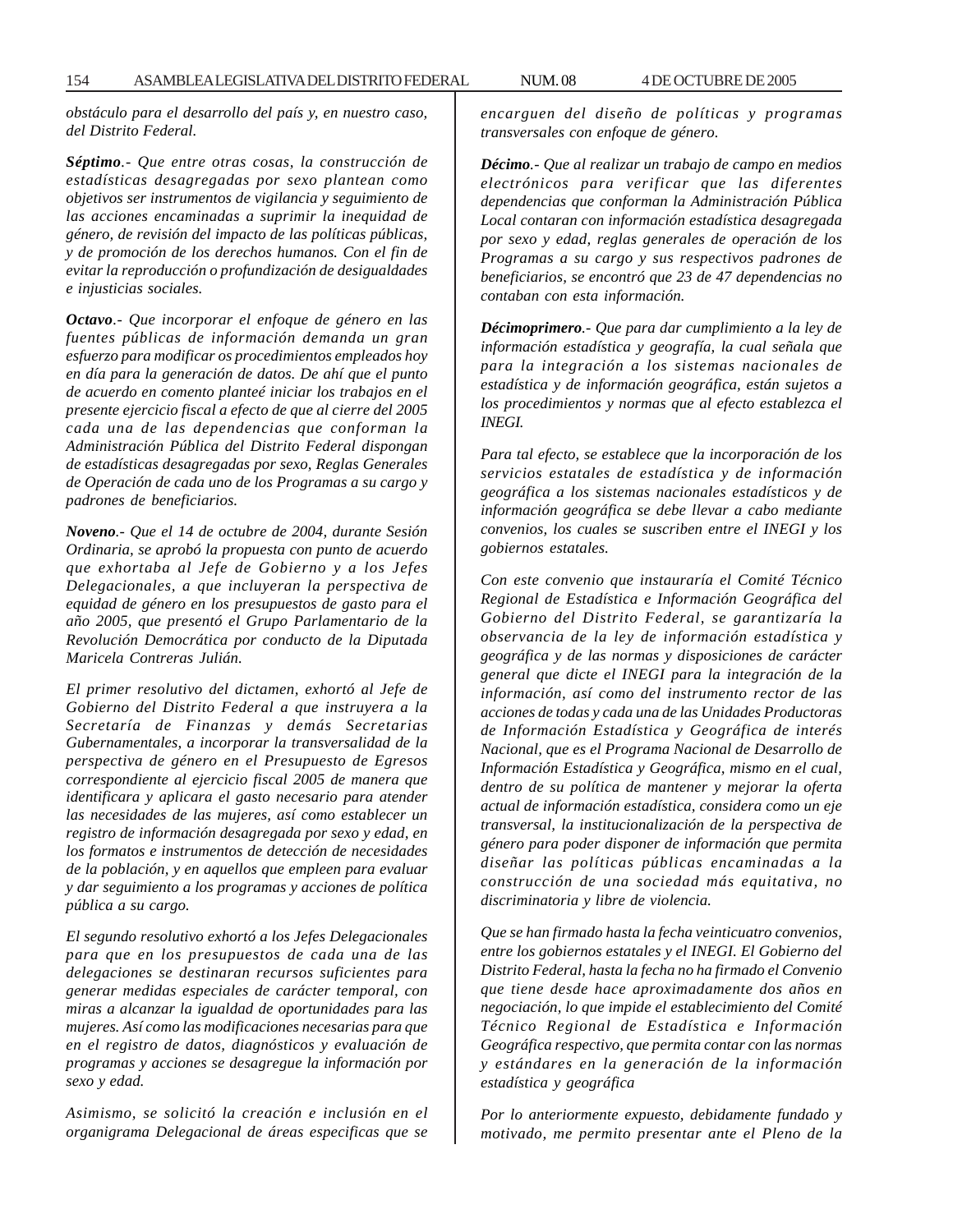*Asamblea Legislativa del Distrito Federal, III Legislatura, la siguiente propuesta con:*

### *Punto de Acuerdo*

*PRIMERO: Se exhorta al Jefe de Gobierno para que solicite a las diferentes dependencias que conforman la Administración Pública del Distrito Federal para que tanto en medios escritos como electrónicos presenten su información estadística de manera desagregada por sexo.*

*SEGUNDO.- Se exhorta al Jefe de Gobierno a solicitar a las dependencias que integran la Administración Pública del Distrito Federal a publicar en Internet las Reglas Generales de Operación de los programas a su cargo con sus respectivos padrones de beneficiarios.*

*TERCERO: Se exhorta al Jefe de Gobierno del Distrito Federal para que firme un convenio con el INEGI, con el fin de dar cumplimiento a la Ley de Información Estadística y Geografía, e instalar el Comité Técnico Regional de Estadística e Información Geográfica del Gobierno del Distrito Federal.*

*Dado en el Salón de Sesiones a los 29 días del mes de septiembre de 2005.*

## *Firman por el Grupo Parlamentario del Partido Acción Nacional:*

*Dip José Espina Von Roehrich, Dip. Irma Islas León, Dip. Ma. Teresita De Jesús Aguilar Marmolejo, Dip. Juan Antonio Arévalo López, Dip. Obdulio Ávila Mayo, Dip. Gabriela Cuevas Barrón, Dip. Sofía Figueroa Torres, Dip. Carlos Alberto Flores Gutiérrez, Dip. Mariana Gómez Del Campo Gurza, Dip. Gabriela González Martínez, Dip. Jorge Alberto Lara Rivera, Dip. José De Jesús López Sandoval, Dip. Christian Martín Lujano Nicolás, Dip. José Benjamín Muciño Pérez, Dip. José María Rivera Cabello, Dip. Mónica Leticia Serrano Peña.*

Es cuanto, Presidente.

## **EL C. PRESIDENTE, DIPUTADO JOSÉ MARÍA RIVERA CABELLO.-** Muchas gracias, diputada.

Con fundamento en lo dispuesto por los artículos 36 fracciones V y VII de la Ley Orgánica de la Asamblea Legislativa del Distrito Federal, 28 y 132 del Reglamento para su Gobierno Interior, se turna para su análisis y dictamen a la Comisión de Población y Desarrollo.

A continuación para presentar una propuesta con punto de acuerdo, sobre los procesos de adopción en el Distrito Federal, se concede el uso de la Tribuna al diputado Arturo Escobar, del Partido Verde Ecologista de México.

**EL C. DIPUTADO ARTURO ESCOBAR Y VEGA.-** Gracias, Presidente.

*PROPOSICIÓN CON PUNTO DE ACUERDO POR EL QUE ESTA ASAMBLEA LEGISLATIVA DEL DISTRITO FEDERAL, EXHORTE AL TRIBUNAL SUPERIOR DE JUSTICIA, A QUE PUEDA DENTRO DEL NÚMERO DE JUECES DESIGNADOS PARA ATENDER LA MATERIA FAMILIAR QUE ACTUALMENTE SON 40, DESIGNAR CINCO JUECES QUE SE DEDIQUEN EXCLUSIVAMENTE A CONOCER Y RESOLVER LOS PROCESOS DE PÉRDIDA DE PATRIA POTESTAD, TUTELA Y ADOPCIÓN, DE MANERA TAL QUE PUEDAN DESAHOGAR ESTE TIPO DE ASUNTOS EN EL MENOR TIEMPO POSIBLE.*

*México, D.F., a 4 de octubre de 2005*

### *Honorable Asamblea:*

*El suscrito, a nombre del Grupo Parlamentario del Partido Verde Ecologista de México en este órgano de Gobierno, de conformidad con lo establecido en la fracción VI del artículo 17 de la Ley Orgánica de la Asamblea Legislativa del Distrito Federal, así como en el artículo 133 del Reglamento para su Gobierno Interior, sometemos a la consideración de esta Honorable Asamblea, la siguiente Proposición con Punto de Acuerdo, con base en los siguientes:*

## *EXPOSICIÓN DE MOTIVOS*

*La adopción es una Institución que busca proteger los derechos del menor y del adolescente y se crea con el objetivo de evitar, en la mayor medida posible, la existencia de niños abandonados, de niños en las calles, o de niños explotados. Esta institución legal es la creación de una filiación artificial por medio de un acto-condición, en el cual se hace de un hijo biológicamente ajeno, un hijo propio.*

*Así pues la adopción, es una medida de protección al menor y al adolescente por la cual, bajo la vigilancia del Estado, se establece una relación paterno—filial entre personas que no la tienen por naturaleza, por lo que en consecuencia el adoptado adquiere la calidad de hijo del adoptante y deja de pertenecer a su familia consanguínea.*

*Este procedimiento es regulado por el Código Civil y por el Código de Procedimientos Civiles ambos del Distrito Federal. Dentro de ellos se hace una distinción entre la adopción plena, la adopción simple (la cual actualmente se encuentra derogada) y adopción internacional.*

*Dentro del primer ordenamiento señalado, y en el Capitulo V se establece que aquel mayor de 25 años y en pleno ejercicio de sus derechos, podrá adoptar a un menor o a un incapacitado menor o mayor de edad, siempre y cuando haya una diferencia de edad entre adoptado y adoptante mayor de 17 años. En este caso el adoptante*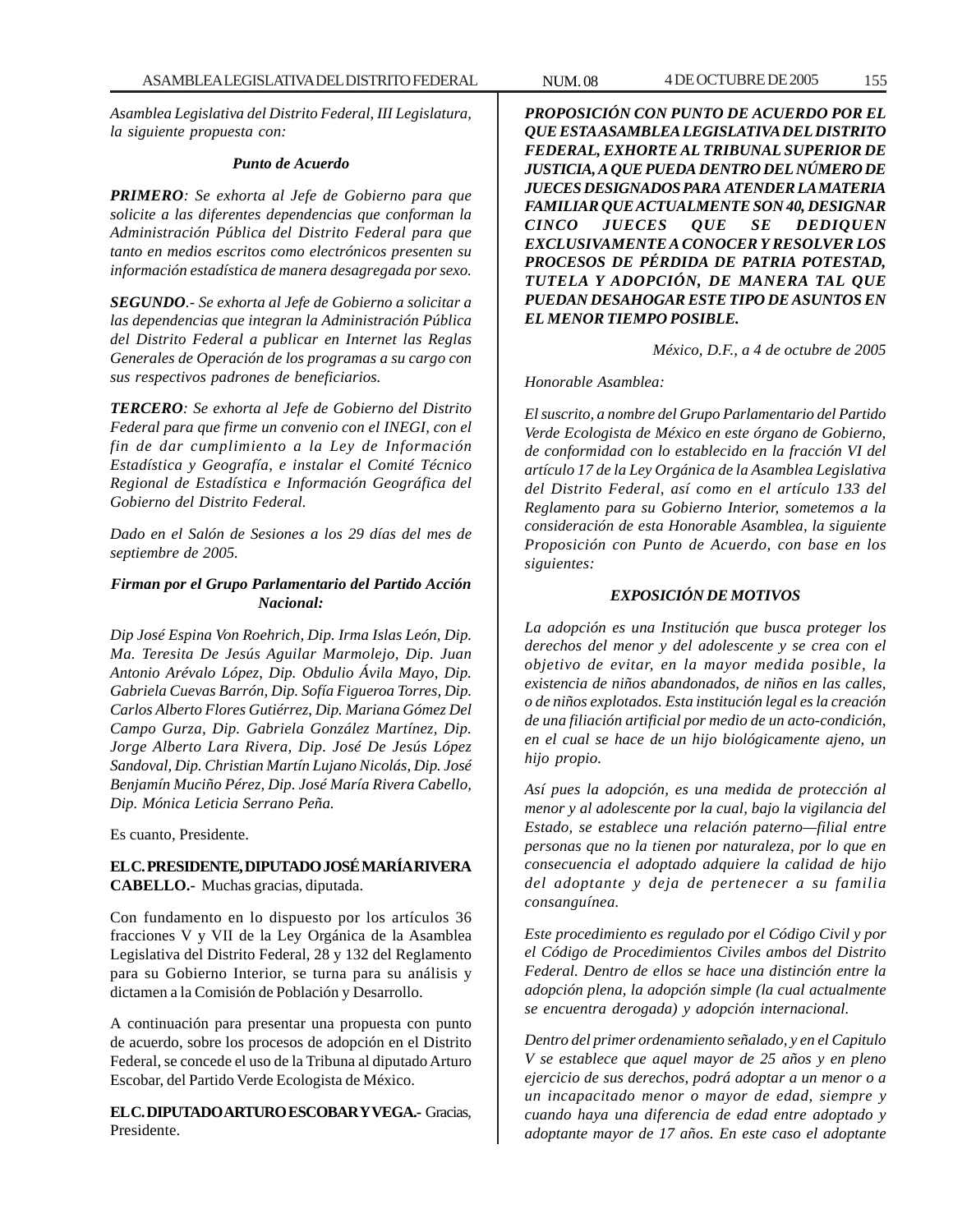*debe demostrar que tiene los medios suficientes para proveer la subsistencia, educación y cuidado del adoptado, que la adopción es benéfica para el menor o incapacitado y que el interesado es apto y adecuado para llevarla a cabo.*

*El que adopta tendrá a través de esta institución legal los mismos derechos y obligaciones que tienen los padres respecto de la persona y bienes de sus hijos y por lo que respecta al adoptado, éste se equipara al hijo consanguíneo para todos los efectos legales, incluyendo los impedimentos del matrimonio. El adoptado tiene en la familia del o los adoptantes, los mismos derechos, deberes y obligaciones del hijo consanguíneo.*

*Por lo que respecta al Código de Procedimientos Civiles, es éste el que marca el procedimiento para tramitar la adopción. Dentro de sus artículos se establece que aquella persona que pretenda adoptar, deberá una vez cumplimentados los requisitos establecidos en el Código Civil, presentar un escrito en el que manifiesta el tipo de adopción, los datos del menor o persona con incapacidad y los datos de quienes ejerzan la patria potestad o tutela, o bien, de la persona o institución de asistencia social pública o privada que lo haya recibido, así como acompañar un certificado médico de buena salud tanto del adoptante como de la persona a adoptar.*

*Asimismo, se realizan los exámenes socio-económicos y psicológicos necesarios y una vez cumplimentado esto, el Juez de lo Familiar, autoridad encargada de llevar a cabo estos procedimientos, debe fijar dentro de los 10 días hábiles siguientes la fecha de audiencia, para que una vez rendidas las constancias que se exigen y obtenidos los consentimientos necesarios, resuelva dentro del tercer día lo que proceda sobre la adopción.*

*En ese sentido, los procedimientos de adopción cada día se han hecho más complicados por los tiempos en que pueden desahogarse, ya que la temporalidad para realizar los exámenes socio-económicos y psicológicos y obtener los documentos y consentimientos necesarios, se pierde mucho tiempo para los menores, ya que van creciendo y dejan de cumplir las condiciones de edad que generalmente piden las personas o parejas de adoptantes.*

*Así mismo, la adopción de menores con algún tipo de incapacidad es una figura que casi no se utiliza por las personas que pretenden adoptar un niño y de la cual muy pocos jueces conocen, ya que todavía no existe una suficiente conciencia para educar a una persona que merece atenciones y cuidados especiales y en algunas ocasiones diversos a los del resto. Es de suma importancia atacar esta cuestión a la brevedad.*

*De igual forma, este procedimiento, que pareciera tan noble, tiene sus aspectos negativos y ocultos, como lo son* *el tráfico de menores, las complicaciones y trabas que los jueces ponen para decretar la tutela de los menores, el cumplimiento de las garantías que deben presentar los solicitantes de adopción, lo tardado de los trámites, entre otros, lo que ocasiona que los menores que pueden ser adoptados crezcan sin poder contar con una familia, o bien que haya métodos para evadir la ley o formas clandestinas para lograr su cumplimiento.*

*No podemos dejar pasar de lado estas situaciones y si por el contrario, seguir esforzándonos permanentemente en buscar hacer conciencia tanto en jueces como en la legislación, que la adopción siempre debe considerarse en función del BIEN SUPERIOR DEL MENOR Y QUE LA PERMANENCIA EN INSTITUCIONES NO REPRESENTA DE NINGUNA FORMA EL BIENESTAR DE ESOS PEQUEÑOS.*

*En ese sentido, queremos presentar este punto de acuerdo para solicitar al Tribunal Superior de Justicia del Distrito Federal, que dentro del número de jueces designados para atender la materia familiar, que actualmente son 40, se designen cinco jueces con especialización en procesos de pérdida de Patria potestad, tutela y adopción, que tengan comprobadas trayectoria profesional, sensibilidad y una conducta de cumplimiento cabal de la ley, de manera tal que puedan atender y desahogar este tipo de asuntos en el menor tiempo posible.*

*Por lo anteriormente expuesto y con fundamento en lo dispuesto en el artículo 133 del Reglamento para el Gobierno Interior de la Asamblea Legislativa del Distrito Federal, someto a consideración del Pleno de esta soberanía el siguiente:*

### *PUNTO DE ACUERDO*

*ÚNICO.- Que esta Asamblea Legislativa del Distrito Federal, exhorte al Tribunal Superior de Justicia, a que pueda dentro del número de jueces designados para atender la materia familiar que actualmente son 40, designar cinco jueces que se dediquen exclusivamente a conocer y resolver los procesos de pérdida de Patria Potestad, tutela y adopción, de manera tal que puedan desahogar este tipo de asuntos en el menor tiempo posible.*

*Firman Por el Partido Verde Ecologista de México: Dip. Francisco Agundis Arias, Coordinador; Dip. Arturo Escobar y Vega, Vicecoordinador; Dip. José Antonio Arévalo González, Dip. Sara Figueroa Canedo; Dip. Gerardo Díaz Ordaz Castañón.*

Por su atención, gracias.

**EL C. PRESIDENTE.-** Gracias, diputado Arturo Escobar. Usted nos ha solicitado que tramite este asunto en términos de lo dispuesto por el artículo 133 del Reglamento, por lo tanto consulte la Secretaría a la Asamblea en votación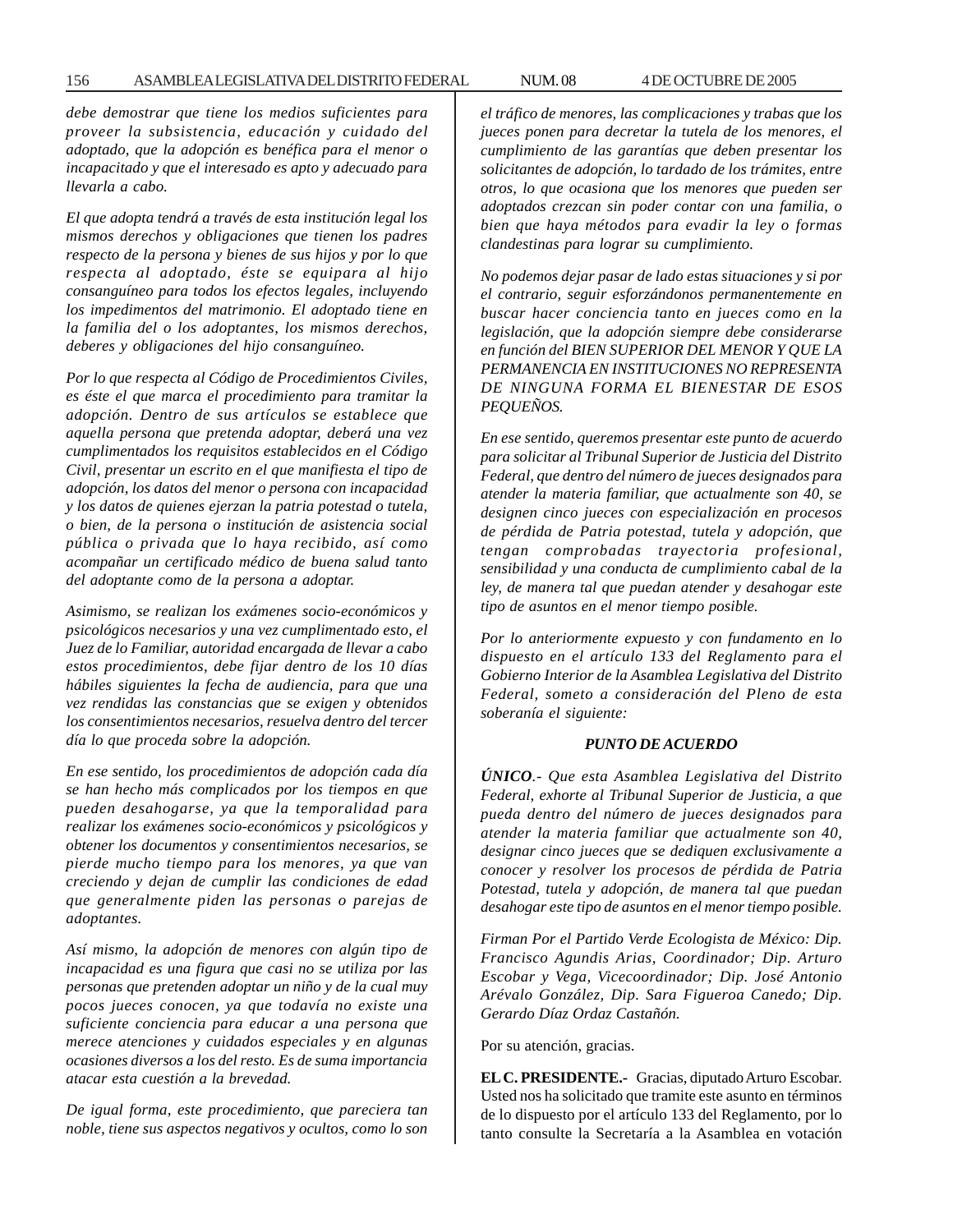económica si la propuesta se considera de urgente y obvia resolución.

**LA C. SECRETARIA.-** Por instrucciones de la presidencia y en votación económica se consulta a la Asamblea si la propuesta de referencia se considera de urgente y obvia resolución.

Los que estén por la afirmativa, sírvanse manifestarlo poniéndose de pie.

Los que estén por la negativa, sírvanse manifestarlo poniéndose de pie.

Se considera de urgente y obvia resolución, diputado Presidente.

**EL C. PRESIDENTE.-** Está a discusión la propuesta. ¿Existen oradores en contra?

Al no haber oradores en contra, proceda la Secretaría a preguntar a la Asamblea en votación económica si es que es de aprobarse la propuesta sometida a discusión por el diputado Escobar.

**LA C. SECRETARIA.-** Por instrucciones de la presidencia y en votación económica se pregunta a la Asamblea si está a favor o en contra de la propuesta sometida a su consideración.

Los que estén por la afirmativa, sírvanse manifestarlo poniéndose de pie.

Los que estén por la negativa, sírvanse manifestarlo poniéndose de pie.

Aprobada la propuesta, diputado Presidente.

**EL C. PRESIDENTE.-** Remítase por lo tanto al Presidente del Tribunal Superior de Justicia del Distrito Federal para los efectos legales a que haya lugar.

Antes de proseguir, con fundamento en lo dispuesto por el artículo 104 segundo párrafo del Reglamento para el Gobierno Interior de la Asamblea Legislativa, proceda la Secretaría a consultar a la Asamblea en votación económica si se prorroga la sesión hasta concluir los asuntos en cartera.

**LA C. SECRETARIA.-** Por instrucciones de la presidencia y en votación económica se consulta a la Asamblea si es de prorrogarse la sesión hasta la conclusión de los asuntos en cartera.

Los que estén por la afirmativa, sírvanse manifestarlo poniéndose de pie.

Los que estén por la negativa, sírvanse manifestarlo poniéndose de pie.

Se autoriza, diputado Presidente.

**EL C. PRESIDENTE.-** Gracias, diputada Secretaria. Para presentar una propuesta con punto de acuerdo sobre el 2 de octubre de 1968 se concede el uso de la Tribuna al diputado Emilio Fernández Allende, del Partido de la Revolución Democrática.

**EL C. DIPUTADO EMILIO FERNÁNDEZ ALLENDE.-** Con su venia, diputado Presidente.

*PROPUESTA CON PUNTO DE ACUERDO PARA QUE LA ASAMBLEA LEGISLATIVA DEL DISTRITO FEDERAL EXHORTE A LA SUPREMA CORTE DE JUSTICIA DE LA NACIÓN PARA QUE EN CUMPLIMIENTO DE SUS RESPONSABILIDADES CONSTITUCIONALES, EJERZA SU FACULTAD DE ATRACCIÓN, Y EN CONSECUENCIA, SEA EL PLENO DE LA CORTE EL QUE RESUELVA SOBRE EL FONDO DE LOS PROCEDIMIENTOS ENTABLADOS POR LA FISCALÍA ESPECIAL DE ATENCIÓN A LOS MOVIMIENTOS POLÍTICOS Y SOCIALES DEL PASADO EN TORNO A LA MASACRE DE TLATELOLCO, PERPETRADA POR EL ESTADO MEXICANO EL 2 DE OCTUBRE DE 1968.*

*El que suscribe, Diputado Local Emilio Fernández Allende, integrante del Grupo Parlamentario del Partido de la Revolución Democrática de la III Legislatura de la Asamblea Legislativa del Distrito Federal, con fundamento en el artículo 122 base primera de la Constitución Política de los Estados Unidos Mexicanos, lo establecido en los artículos del estatuto de gobierno del Distrito Federal así como por lo dispuesto en el artículo 17 fracción VI de la Ley Orgánica de la Asamblea Legislativa del Distrito Federal y los artículos 81, 129, 130 del Reglamento para el Gobierno Interior de la Asamblea Legislativa del Distrito Federal, presento ante esta soberanía, como de urgente y obvia resolución el siguiente punto de acuerdo, al tenor de las siguientes consideraciones:*

*PRIMERO. El próximo domingo, se cumplirá el trigésimo séptimo aniversario de la masacre de Tlatelolco perpetrada por el gobierno de Gustavo Díaz Ordaz, donde de manera artera y brutal, fuerzas gubernamentales y el grupo paramilitar denominado Batallón Olimpia, atentaron contra la vida de cientos de estudiantes, cuyo único delito era manifestarse de manera pacífica para exigir democracia.*

*SEGUNDO. Este año, sin embargo existe una diferencia fundamental con los aniversarios anteriores. El día de hoy, los reclamos sociales por la masacre estudiantil están claramente plasmados en un lenguaje ministerial y en espera de un juicio legal en contra de los culpables. Esto, no es un hecho menor, sino que refleja que, a pesar de la poca, y a veces nula, confianza en la justicia, la perseverancia y el coraje por construir un estado*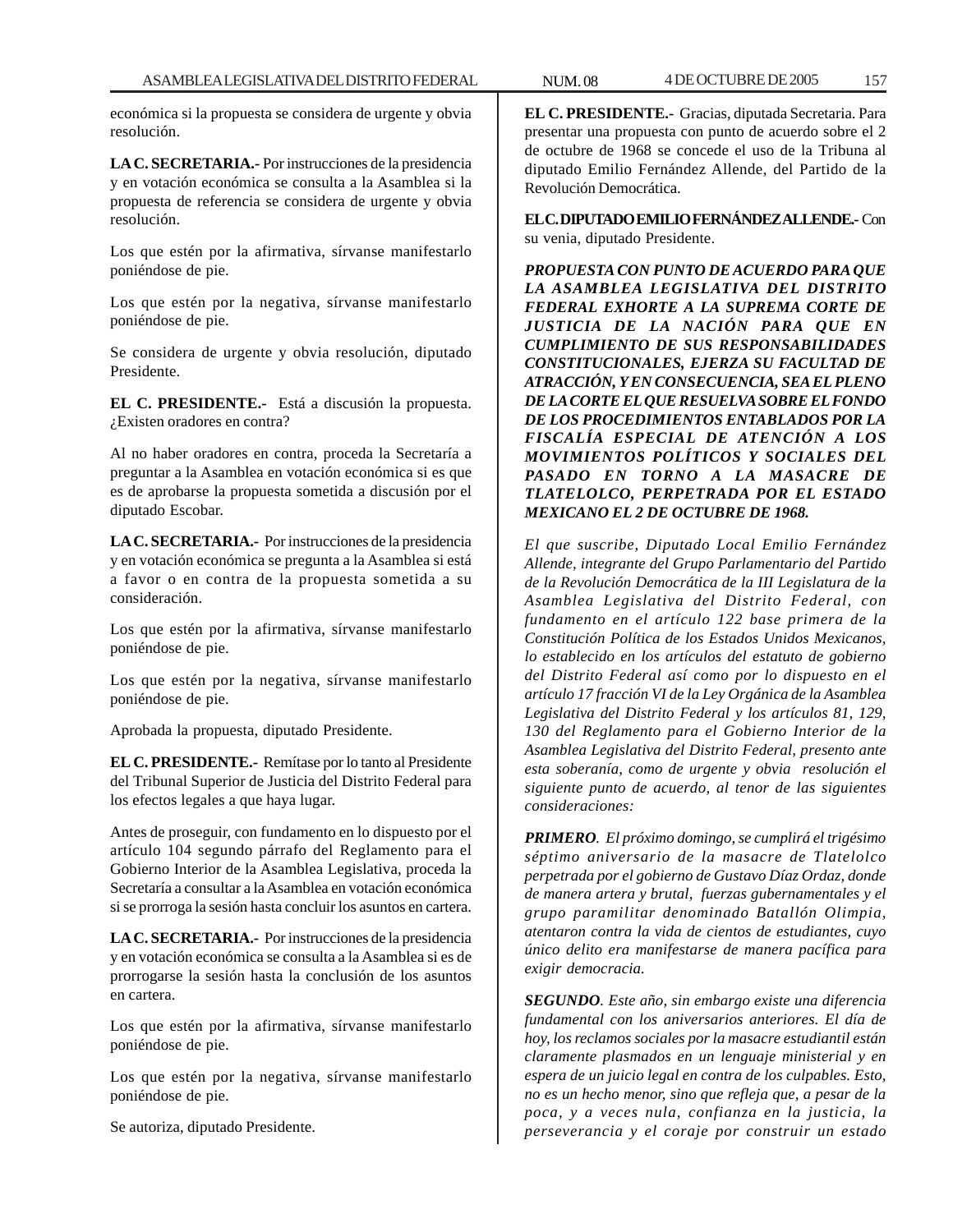*democrático de derecho, han permitido a la sociedad toda, abrir resquicios legales por los que ahora es posible recorrer los caminos institucionales, anteriormente vedados a la población.*

*TERCERO. Sin embargo, una vez más, la justicia pende de un hilo. Por el momento el curso judicial está en suspenso, porque no ha sido resuelto positivamente el paso inicial consistente en determinar si la apelación presentada por la Fiscalía Especial en contra de la resolución del juez segundo de distrito en materia de procesos penales federales de no otorgar las órdenes de aprehensión correspondientes, en contra del expresidente Luis Echeverría Álvarez y otros altos funcionarios, será atraída y resuelta por la Suprema Corte de la Nación.*

*Es preocupante observar el retraso de más de 10 días que se observa sin que nuestro máximo tribunal resuelva ejercer o no la facultad de atracción. Y más aun, si a esta actitud sumamos las declaraciones del Presidente Fox, que sugieren que la decisión final se deje a un tribunal de menor jerarquía.*

*Estas situaciones tienen un carácter evidentemente político y no pueden, ni deben, atribuirse a simples detalles propios del proceso judicial en curso.*

*Es más, también deben considerarse como presiones, resistencias y medidas políticas oficiales de obstrucción de los juicios: la negativa de abrir plenamente los archivos, la no entrega de información puntual requerida a la Secretaría de Gobernación; las facilidades oficiosas para los prófugos; las reservas y declaraciones interpretativas del Senado interpuestas en el proceso de ratificación de los tratados internacionales correspondientes; las negativas apresuradas de los jueces para negar órdenes de aprehensión; el inexplicable desvanecimiento de pruebas favorable a generales procesados por delitos de desaparición, etcétera.*

*CUARTO. En este contexto la decisión respecto a la prescripción o no del delito de genocidio es determinante. También lo es la calidad de quien lo decida. De ello depende si se abren o no los juicios penales correspondientes.*

*QUINTO. En el país, de manera reiterada, la Suprema Corte de Justicia también ha estado involucrada, al menos por omisión, en el colapso parcial del sistema de justicia en los casos de persecución política a los movimientos de oposición. La modificación de este comportamiento, absolutamente subordinado a la voluntad del Ejecutivo apenas y se registra en algunas referencias que todavía no se consolidan.*

*La Suprema Corte no puede eludir su responsabilidad de atraer el caso de apelación solicitada y presentada por* *la Fiscalía Especial, pues se trata de una responsabilidad política y judicial de máximo interés y de graves implicaciones. Y desde luego, esto no puede encubrirse dejando de manera negligente el caso en manos de un tribunal de menor jerarquía.*

*SEXTO. El motivo de la presente excitativa, es precisamente el requerir a nuestro máximo tribunal, para que a la luz de los acontecimientos actuales y de los hechos históricos que están a la vista de todos, haga uso de su facultad de investigación y tome directamente responsabilidades al respecto. La sociedad en general, y el poder judicial en particular, están ubicados en uno de los problemas más difíciles y complejos en los casos de delitos de lesa humanidad por resolver.*

*Aunado a lo anterior, la impunidad del sistema que conlleva a solapar y encubrir hechos públicos, tendría como consecuencia, tanto en lo interno como a nivel internacional, el descrédito total para las incipientes instituciones democráticas del país.*

*SÉPTIMO. La construcción de Estado Constitucional de Derecho, nos exige, como acto de sobrevivencia colectiva, el recuerdo y la honra de los muertos, de los caídos en la exigencia democrática, porque nos rememora la importancia para que los hechos genocidas no vuelvan a repetirse. El país no lo resistiría.*

*Así, nuestra exigencia de justicia tiene enorme actualidad y se mantendrá como exigencia del movimiento democrático, ahora y en el futuro. Tlatelolco vive en la memoria de los viejos y jóvenes. En medio de actores y espectadores. De presentes y ausentes. La lucha y el sacrificio de quienes encabezaron, vivieron y murieron durante las jornadas del 68, permanece en la memoria colectiva y se actualiza día con día con el esfuerzo y trabajo de aquellos que tienen un compromiso con las libertades democráticas y los derechos fundamentales, es decir, de todos los que buscan hacer de México, un Estado Constitucional de Derecho.*

## *2 DE OCTUBRE NO SE OLVIDA.*

*Por lo tanto, en vista de las consideraciones anteriores, y con fundamento en lo dispuesto por el artículo 17 fracción VI de la Ley Orgánica de la Asamblea Legislativa del Distrito Federal y 81, 129 y 130 del Reglamento para el Gobierno Interior de la Asamblea Legislativa del Distrito Federal, someto a consideración de ésta Soberanía, como de urgente y obvia resolución el siguiente punto de acuerdo:*

*Único. La Asamblea Legislativa del Distrito Federal exhorta a la Suprema Corte de Justicia de la Nación para que en cumplimiento de sus responsabilidades constitucionales, ejerza su facultad de atracción y en*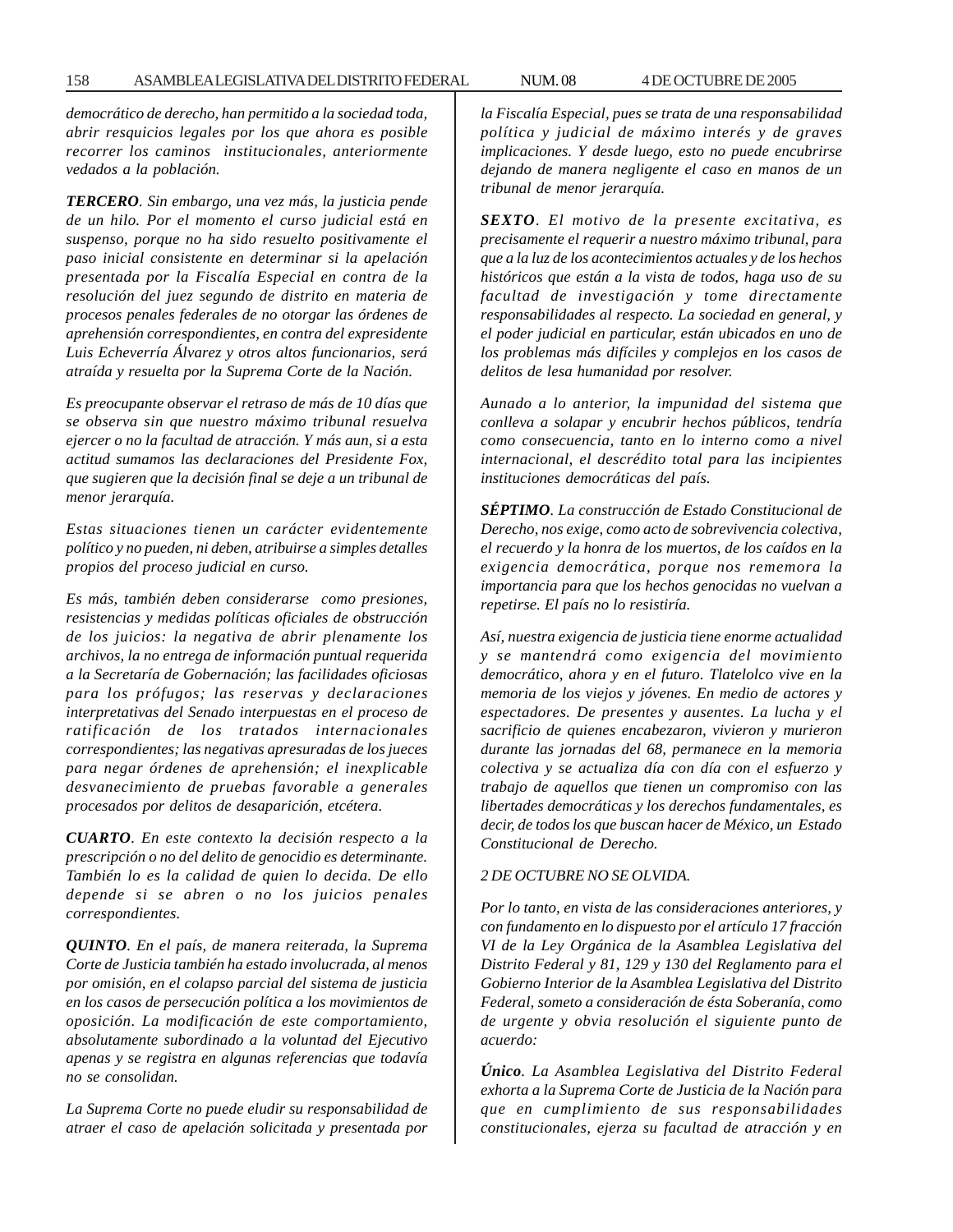*consecuencia, sea el pleno de la Corte quien resuelva sobre los procedimientos entablados por la Fiscalía Especial para la Atención de los Movimientos Políticos y Sociales del Pasado, en torno a la masacre de Tlatelolco, perpetrada por el Estado Mexicano el 2 de octubre de 1968.*

*Solicito igualmente que se publique en dos diarios de circulación nacional y que esta inserción aparezca el domingo 2 de octubre próximo.*

*Dado en el recinto de Donceles, a los veintiocho días del mes de septiembre de dos mil cinco.*

## *DIP. LOCAL EMILIO FERNÁNDEZ ALLENDE*

Gracias.

**EL C. PRESIDENTE.-** Gracias, diputado. Usted no ha solicitado que se haga trámite de urgente y obvia resolución, por lo que en términos de lo dispuesto por el artículo 133 del Reglamento para el Gobierno Interior de la Asamblea Legislativa, pido a la Secretaría consulte a la Asamblea en votación económica si la propuesta presentada se considera de urgente y obvia resolución.

**LA C. SECRETARIA.-** Por instrucciones de la presidencia y en votación económica se consulta a la Asamblea si la propuesta de referencia se considera de urgente y obvia resolución.

Los que estén por la afirmativa, sírvanse manifestarlo poniéndose de pie.

Los que estén por la negativa, sírvanse manifestarlo poniéndose de pie.

Se considera de urgente y obvia resolución, diputado Presidente.

**EL C. PRESIDENTE.-** Está a discusión la propuesta. ¿Existen oradores en contra?

Al no haber oradores en contra, proceda la Secretaría a preguntar a la Asamblea en votación económica si es de aprobarse la propuesta a discusión.

**LA C. SECRETARIA.-** Por instrucciones de la presidencia y en votación económica se pregunta a la Asamblea si está a favor o en contra de la propuesta sometida a su consideración.

Los que estén por la afirmativa, sírvanse manifestarlo poniéndose de pie.

Los que estén por la negativa, sírvanse manifestarlo poniéndose de pie.

Aprobada la propuesta, diputado Presidente.

**EL C. PRESIDENTE.-** Remítase a las autoridades correspondientes para los efectos legales a que haya lugar.

A continuación para presentar una propuesta con punto de Acuerdo para exhortar a la Jefa Delegacional en Gustavo A. Madero y al Secretario de Gobierno del Distrito Federal a efecto de que se consoliden mesas de concertación relativas al proyecto de la Plaza Mariana, se concede el uso de la Tribuna al diputado Jorge García, del Partido Revolucionario Institucional.

**EL C. DIPUTADO JORGE GARCÍA RODRÍGUEZ.-** Con su venia, diputado Presidente.

Quiero antes de dar inicio a la presentación de este punto de Acuerdo, destacar la presencia de un grupo representativo de las organizaciones que ejercen el comercio popular en la Basílica de Guadalupe.

Bienvenidos, compañeros, a este recinto parlamentario.

**EL C. PRESIDENTE.-** Pido a las personas que están en la galería que guarden respeto al orador, por favor.

**EL C. DIPUTADO JORGE GARCÍA RODRÍGUEZ.-** Gracias, compañeros.

*PROPOSICIÓN CON PUNTO DE ACUERDO PARA EXHORTAR ATENTAMENTE A LA LICENCIADA PATRICIA RUÍZ ANCHONDO, JEFA DELEGACIONAL EN GUSTAVO A. MADERO Y AL LICENCIADO RICARDO RUÍZ SUÁREZ, SECRETARIO DE GOBIERNO DEL DISTRITO FEDERAL, PARA QUE PRESENTEN A LAS ORGANIZACIONES SOCIALES EL PROYECTO PLAZA MARIANA; EXPLIQUEN LAS ACCIONES, CONDICIONES Y MARCO JURÍDICO QUE REGIRÁ ESTE CONJUNTO, EN RELACIÓN A LOS COMERCIANTES DEL CORREDOR DEL PEREGRINO GUADALUPANO; ESTABLECIENDO CON CLARIDAD TODAS Y CADA UNA DE LAS CARACTERÍSTICAS ADMINISTRATIVAS Y FISCALES, ASÍ COMO LOS TÉRMINOS Y CONDICIONES DE PERMANENCIA EN LAS ÁREAS PÚBLICAS PROVISIONALES Y EL RECONOCIMIENTO DE DERECHOS A LOS COMERCIANTES, QUE LO ACREDITEN DOCUMENTALMENTE EN SU MOMENTO Y LA FECHA PROYECTADA DE SU INSTALACIÓN EN PLAZA MARIANA EN BASE A LA CONCLUSIÓN DE LAS OBRAS''.*

*DIP. HÉCTOR MAURICIO LÓPEZ VELÁZQUEZ PRESIDENTE DE LA MESA DIRECTIVA DE LA ASAMBLEA LEGISLATIVA DEL DISTRITO FEDERAL III LEGISLATURA PRESENTE*

*El suscrito Diputado Jorge García Rodríguez, con fundamento en lo que disponen los Artículos 122 Base Primera, Fracción V Incisos i), j) y l), de la Constitución*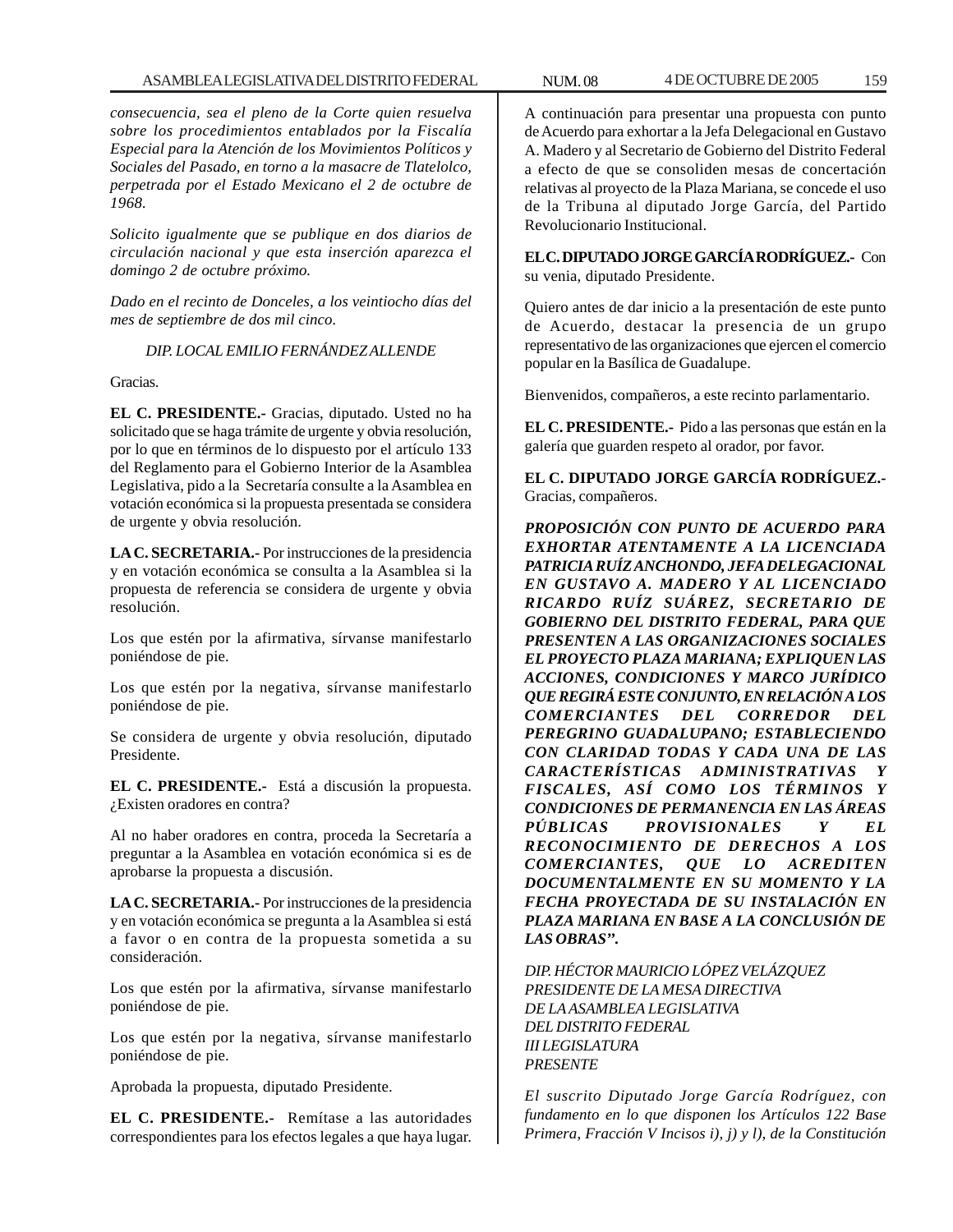*Política de los Estados Unidos Mexicanos; 42 Fracciones III, IX, XIII, XIV y XVI del Estatuto de Gobierno del Distrito Federal; 10 Fracciones V y XXV; 11, 13 Fracciones IV y V;17 Fracción VI, 41, 63, 64 y 74 de la Ley Orgánica de la Asamblea Legislativa del Distrito Federal y 28, 48, 49, 50, 51 y 133, del Reglamento para el Gobierno Interior de la Asamblea Legislativa del Distrito Federal, me permito presentar a su consideración la siguiente propuesta de PUNTO DE ACUERDO PARA EXHORTAR ATENTAMENTE A LA LICENCIADA PATRICIA RUÍZ ANCHONDO, JEFA DELEGACIONAL EN GUSTAVO A. MADERO Y AL LICENCIADO RICARDO RUÍZ SUÁREZ, SECRETARIO DE GOBIERNO DEL DISTRITO FEDERAL, PARA QUE PRESENTEN A LAS ORGANIZACIONES SOCIALES EL PROYECTO PLAZA MARIANA; EXPLIQUEN LAS ACCIONES, CONDICIONES Y MARCO JURÍDICO QUE REGIRÁ ESTE CONJUNTO, EN RELACIÓN A LOS COMERCIANTES DEL CORREDOR DEL PEREGRINO GUADALUPANO; ESTABLECIENDO CON CLARIDAD TODAS Y CADA UNA DE LAS CARACTERÍSTICAS ADMINISTRATIVAS Y FISCALES, ASÍ COMO LOS TÉRMINOS Y CONDICIONES DE PERMANENCIA EN LAS ÁREAS PÚBLICAS PROVISIONALES Y EL RECONOCIMIENTO DE DERECHOS A LOS COMERCIANTES, QUE LO ACREDITEN DOCUMENTALMENTE EN SU MOMENTO Y LA FECHA PROYECTADA DE SU INSTALACIÓN EN PLAZA MARIANA EN BASE A LA CONCLUSIÓN DE LAS OBRAS''.*

### *ANTECEDENTES*

*La experiencia nos ha demostrado, en múltiples ocasiones, que la única forma efectiva de resolver las controversias y los problemas del desarrollo urbano, es mediante el diálogo y la concertación respetuosa; adicionando buena voluntad y un efectivo compromiso, para cumplir los Acuerdos.*

*Hablar del histórico espacio del Santuario de la Basílica de Guadalupe, es hacer referencia clara y directa a una de las más genuinas expresiones religiosas y culturales de México, que involucra a un sector importante de la población.*

*El proyecto Plaza Mariana, según se advierte, representa la consolidación de un conjunto de acciones y de obras arquitectónicas y de desarrollo urbano, que se han realizado desde hace veinte años, con el único y especial propósito de dignificar todos los espacios adyacentes del sector de la Basílica de Guadalupe.*

*Paralelamente, está zona turística y religiosa de la Villa de Guadalupe, ha venido recibiendo, en estos últimos cinco años, una atención específica de alto impacto, que ha beneficiado el entorno, logrando avanzar hacia la culminación del Proyecto; en donde han surgido algunas aristas que deben ser afinadas, mediante el diálogo.*

*El Ex Jefe de Gobierno, Andrés Manuel López Obrador, emitió el Bando Informativo número 3, que se refiere específicamente a un conjunto de acciones relativas a dignificar la zona de la Basílica de Guadalupe, en el marco del Proyecto denominado ''Corredor Turístico Catedral – Basílica de Guadalupe''.*

*Un tema y asignatura pendiente en el Proyecto Plaza Mariana, es el referente al Corredor del Peregrino Guadalupano, cuyos ocupantes tienen fuerte raigambre popular; ya que han ejercido por décadas el comercio en la zona de la Basílica y después de haber recibido del Gobierno y participando activamente en el Proyecto; ahora se pretende derruir el Corredor, ubicarlos en zonas provisionales, sin viabilidad comercial y esperar a que se cumpla el compromiso de construirles, nuevamente un espacio propio.*

*Los comerciantes del Corredor, han expresado ante la autoridad y ante está Representación Popular, su plena voluntad para cooperar y participar en el mejoramiento del entorno de la Basílica y están dispuestos a la reubicación temporal y a la adjudicación de nuevos espacios en el Proyecto Plaza Mariana.*

*Es evidente que por mucha voluntad que expresen los comerciantes a los que se pretende afectar; también es necesario que cuando menos se les muestre y explique a detalle las características arquitectónicas y el régimen administrativo, a que van estar sujetos; pero además la garantía de que efectivamente se va a ejecutar el Proyecto; ya que no sólo participa la Jefatura Delegacional, el Gobierno Central; sino también la propia Comisión de la Iglesia.*

*Un factor justificado y entendible, que ha frenado el avance en la concertación para el desalojo del Corredor; es la no aceptación por parte de la autoridad de que la reubicación provisional debe ser en zonas comercialmente viables.*

*También la falta de información, por parte de la autoridad hacia las Organizaciones Sociales; genera desconfianza y temor; ambos justificados, porque ya anteriormente otras autoridades los han engañado y en está ocasión no quieren que suceda lo mismo.*

*Además los comerciantes del Corredor, aceptan plenamente los objetivos generales del Proyecto; pero reclaman de su conocimiento en forma concreta y relacionada a sus espacios.*

*Por otra parte la ausencia de información clara, concreta y confiable por parte de las autoridades; ha propiciado que las Mesas de Concertación se encuentren estancadas; alentando así la pública manifestación y la utilización de acciones legítimas de los comerciantes para defender*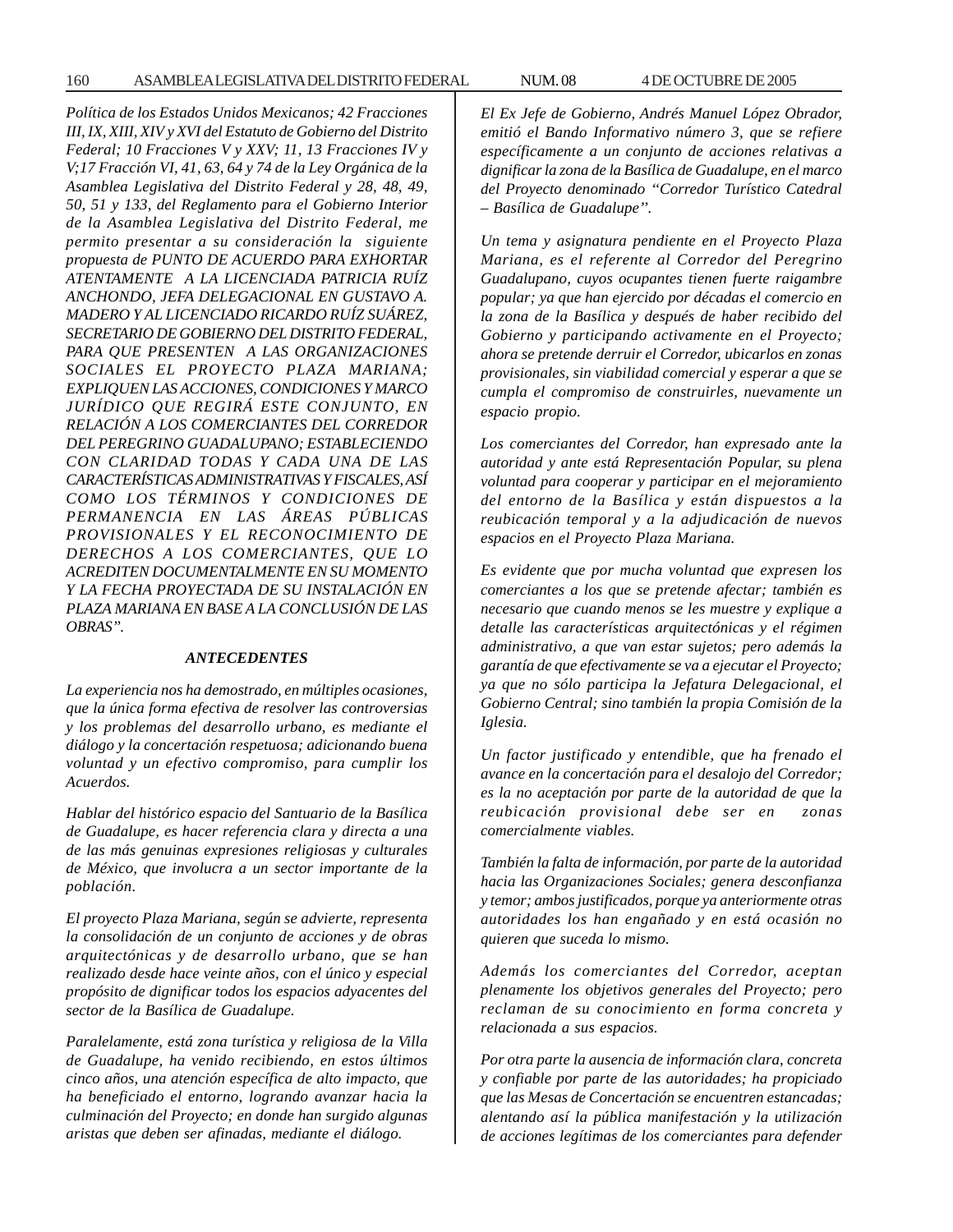*sus derechos, que están plenamente acreditados y reconocidos por la autoridad.*

*Con el propósito de dinamizar el Proceso de Concertación entre la autoridad y los comerciantes, es fundamental, urgente y necesario, que este Órgano de Gobierno, en ejercicio de sus atribuciones, exhorte a las partes para que se reanude el diálogo y se puedan obtener compromisos serios y se garantice plenamente el derecho de los cientos de familias que dependen de está actividad comercial y cuyo futuro, ven amenazados.*

*Debemos también evitar, que el diálogo se sustituya por la acción directa y la manifestación pública, que afecta profundamente a la ciudadanía, que altera el orden y que no resuelve nada, ya que simplemente endurece las posiciones.*

*Como caso concreto debemos señalar y reconocer que se han logrado mínimos avances en la concertación, en un diálogo que lleva meses, por no decir años; lo que ha tocado el límite aconsejable para medir fuerzas; lo que resulta peligroso; pero además nos advierte de que es tiempo de rescatar el diálogo y la concertación como método de solución de los problemas que afectan a la comunidad.*

*No podemos admitir, ni tolerar, como Representantes Populares, que un Proyecto de tanta importancia para el País, que surge de una Propuesta del Ex Jefe de Gobierno, Andrés Manuel López Obrador, a través del Bando Informativo número 3, se quede anquilosado, por falta de sensibilidad social y de voluntad política.*

*El referido Proyecto denominado Plaza Mariana, contempla la sustitución del Mercado Villa Zona 34, que ya ha sido demolido y actualmente se encuentran los comerciantes en instalaciones provisionales; pero debemos entender también a los Comerciantes del Corredor Peregrino Guadalupano, que no conocen ni han visto el Proyecto, que no tienen la seguridad de su realización, que carecen de los datos específicos de los locales, del número total que se les va asignar y del régimen administrativo, bajo el cual van a funcionar.*

*Las Organizaciones advierten y señalan su pleno rechazo a la provocación y al engaño y se oponen a un clima de enfrentamiento; pero demandan de la autoridad que también cancele la amenaza de ejercer un Operativo violento de desalojo y despojo de los comerciantes del Corredor de Peregrino Guadalupano; este Punto de Acuerdo debe ser la llave que conduzca a las Organizaciones Sociales y a la autoridad, por el efectivo camino del diálogo y la concertación.*

*En consecuencia y con el único y específico propósito de dinamizar el diálogo y la concertación, como condición*

*necesaria para la obtención de Acuerdos y la firma de Convenios, proponemos a está Representación Popular, la aprobación de la siguiente Propuesta con:*

## *PUNTO DE ACUERDO*

*''PARA EXHORTAR ATENTAMENTE A LA LICENCIADA PATRICIA RUÍZ ANCHONDO, JEFA DELEGACIONAL EN GUSTAVO A. MADERO Y AL LICENCIADO RICARDO RUÍZ SUÁREZ, SECRETARIO DE GOBIERNO DEL DISTRITO FEDERAL, PARA QUE PRESENTEN A LAS ORGANIZACIONES SOCIALES EL PROYECTO PLAZA MARIANA; EXPLIQUEN LAS ACCIONES, CONDICIONES Y MARCO JURÍDICO QUE REGIRÁ ESTE CONJUNTO, EN RELACIÓN A LOS COMERCIANTES DEL CORREDOR DEL PEREGRINO GUADALUPANO; ESTABLECIENDO CON CLARIDAD TODAS Y CADA UNA DE LAS CARACTERÍSTICAS ADMINISTRATIVAS Y FISCALES, ASÍ COMO LOS TÉRMINOS Y CONDICIONES DE PERMANENCIA EN LAS ÁREAS PÚBLICAS PROVISIONALES Y EL RECONOCIMIENTO DE DERECHOS A LOS COMERCIANTES, QUE LO ACREDITEN DOCUMENTALMENTE EN SU MOMENTO Y LA FECHA PROYECTADA DE SU INSTALACIÓN EN PLAZA MARIANA EN BASE A LA CONCLUSIÓN DE LAS OBRAS''.*

*Solicitando, se le dé trámite, como asunto de urgente y obvia resolución, en términos de lo que dispone el Artículo 133 del Reglamento para el Gobierno Interior de la Asamblea Legislativa del Distrito Federal.*

*Dado en la Asamblea Legislativa del Distrito Federal, a los cuatro días del mes de octubre del dos mil cinco.*

*Firman las y los siguientes diputados: Jorge García Rodríguez; Arturo Escobar y Vega; Gabriela Cuevas Barrón; Sara Figueroa Canedo; Francisco Agundis Arias; Norma Gutiérrez de la Torre; Claudia Esqueda Llanes; Irma Islas León; Jorge Alberto Lara Rivera; Valentin Eduardo Malpica Rodríguez; Adrián Pedrozo Castillo; Alberto Trejo Villafuerte; Elio Ramon Bejarano Martínez; Miguel Angel Solares Chávez; Rodolfo Covarrubias Gutiérrez; Alfredo Carrazco Baza.*

Muchas gracias y hago entrega del documento al Presidente de la Mesa Directiva.

**EL C. PRESIDENTE.-** Túrnese a la Comisión de Administración Pública Local.

Esta presidencia hace del conocimiento de la Asamblea que los puntos número 56 y 57 han sido retirados del orden del día.

A continuación, para presentar un punto de acuerdo sobre los trabajadores de la Asamblea Legislativa, se concede el uso de la Tribuna a la diputada Claudia Esqueda Llanes, del Partido Revolucionario Institucional.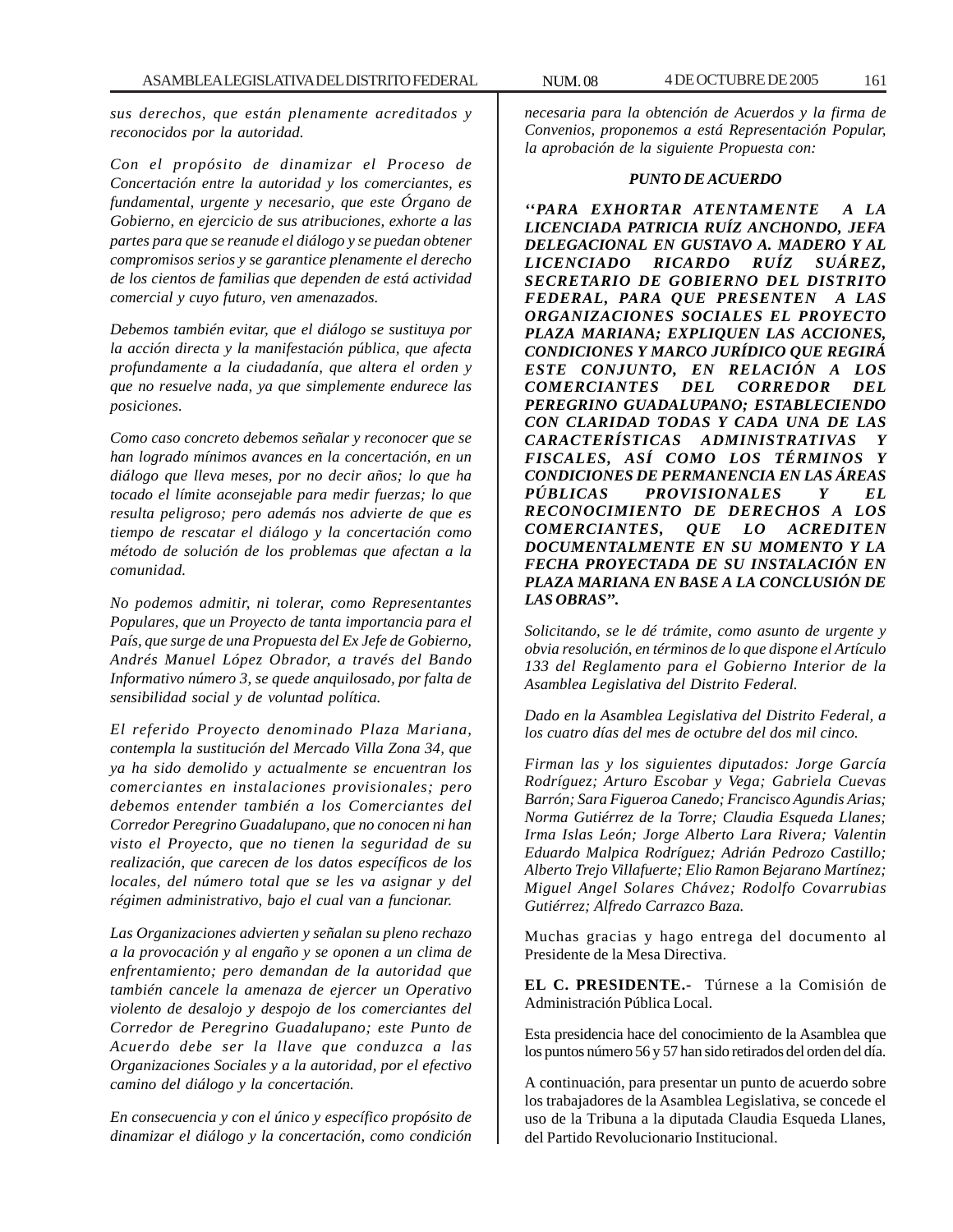## **LA C. DIPUTADA MARÍA CLAUDIA ESQUEDA LLANES.-** Gracias, Presidente.

## *PUNTO DE ACUERDO PARA QUE LA ASAMBLEA LEGISLATIVA DEL DISTRITO FEDERAL, III LEGISLATURA, RESPETE Y GARANTICE LOS DERECHOS DE LOS TRABAJADORES DE ESTA ASAMBLEA LEGISLATIVA DEL DISTRITO FEDERAL*

## *Honorable Asamblea Legislativa del Distrito Federal:*

*Con fundamento en los artículos 11, 17 fracción VI, VII, VIII; 18 fracción VII de la Ley Orgánica de la Asamblea Legislativa del Distrito Federal; 92 numeral diez, 93 y 132 fracción II del Reglamento para el Gobierno Interior de la Asamblea Legislativa del Distrito Federal, la suscrita Diputada Claudia Esqueda Llanes a nombre de los Diputados Integrantes de diversas Fracciones Parlamentarías de esta H. Asamblea Legislativa del Distrito Federal, III Legislatura someto a la consideración de este Pleno, la siguiente proposición con punto de acuerdo para que la Asamblea Legislativa del Distrito Federal, III Legislatura respete y garantice los Derechos de los trabajadores de esta Asamblea Legislativa del Distrito Federal.*

*Es un hecho que para efectos de responsabilidad laboral en la calidad de patrón, este Órgano Legislativo se encuentra sujeto a las mismas condiciones que cualquier otro empleador y no exento del cumplimiento de las obligaciones que le impone la Ley Federal de los Trabajadores al Servicio del Estado, y la Constitución Política de los Estados Unidos Mexicanos.*

*Lo que señalo en primer termino, con el objeto de establecer la evasión que sus obligaciones ha venido haciendo no solo ésta III Legislatura, sino por lo menos las dos anteriores, de esta Asamblea Legislativa, al no resolver sobre la base y permanencia de los trabajadores que se encuentran adscritos como personal de seguridad y resguardo, aun cuando el artículo 5 fracción I inciso b de la Ley Federal de los Trabajadores al Servicio del Estado, define como trabajador de confianza a aquellos que la naturaleza de su obligación tenga que ver con la inspección, vigilancia y fiscalización: exclusivamente a nivel de jefaturas y subjefaturas, así como de sus prestaciones y reconocimiento de antigüedad, hecho que se les ha venido ofreciendo y prometiendo resolver sin que hasta este momento se haya cumplido, por las diversas autoridades encargadas en las mencionadas legislaturas, obligadas así mismo para atender, las relaciones laborales de este Órgano Legislativo y sus trabajadores.*

*Sin embargo deberé referirme a las gestiones que desde el mes de febrero, la Comisión de Asuntos Laborales y Previsión Social, ha emprendido en esta III Legislatura, en apoyo al personal de resguardo y seguridad, habiendo* *planteado su problemática laboral y económica, concretando diversas reuniones entre la representación de esta Comisión Laboral o bien los trabajadores mismos con quienes tienen a su cargo, las áreas correspondientes para el control y decisión sobre el personal al servicio de éste Órgano legislativo, específicamente la Oficialía Mayor, la Dirección de Recursos Humanos, la Dirección General de Administración, la propia Dirección de Resguardo y Seguridad, la Jurídica y el Comité de Administración, a fin de buscar la regularización y reconocimiento del personal de resguardo y seguridad, a través del otorgamiento de la base laboral que en primer termino les garantice estabilidad y certeza jurídica en el empleo, el otorgamiento pleno de las prestaciones que rigen al resto de los trabajadores que prestan sus servicios en este Órgano Legislativo, el reconocimiento de sus antigüedades, no sólo al interior de la Asamblea Legislativa, sino del propio reconocimiento de sus derechos ante el ISSSTE, de todo el tiempo de la prestación de sus servicios y en general la equidad ante el rezago y la desigualdad de las condiciones de trabajo frente al personal de base y los sindicalizados.*

*Como justificar si el impedimento fuese de orden presupuestal, los recursos que ésta Asamblea ha decidido destinar, donar o aplicar a diversos programas del Gobierno del Distrito Federal, ajenos al quehacer legislativo como los que se entregaron para adquisición de útiles escolares en el ciclo 2004-2005, o bien los que recientemente se destinaron para el rescate del Bosque de Chapultepec, fundamentándolo en el no ejercicio de recursos para el funcionamiento de este Órgano Legislativo, y negando por otro lado, regularizar las condiciones de sus trabajadores precisamente por los costos que el reconocimiento de los derechos reclamados conllevaría. Está claro, que el otorgar la base a dicho personal impactaría el presupuesto de esta Asamblea Legislativa, pero la prueba de que los recursos existen, es precisamente el diverso destino que se les ha dado, sumado a la fama de ser el Congreso Local más caro del país, con un gasto presupuestado para este año de 737.8 millones de pesos.*

*Sin embargo debemos reconocer la solución a planteamientos concretos que hiciera el Oficial Mayor, cuando en contravención a la norma se sancionó a cuatro trabajadores de resguardo, encontrando una solución justa a las faltas de asistencia que se pretendieron equiparar a faltas administrativas.*

*Es necesario establecer como un primer objetivo la necesidad de revisar los salarios asignados al personal de resguardo y seguridad, que se encuentran en desventaja frente al Tabulador General de Salarios por tareas de menor responsabilidad, así como el cumplimiento irrestricto de la ley frente al pago por*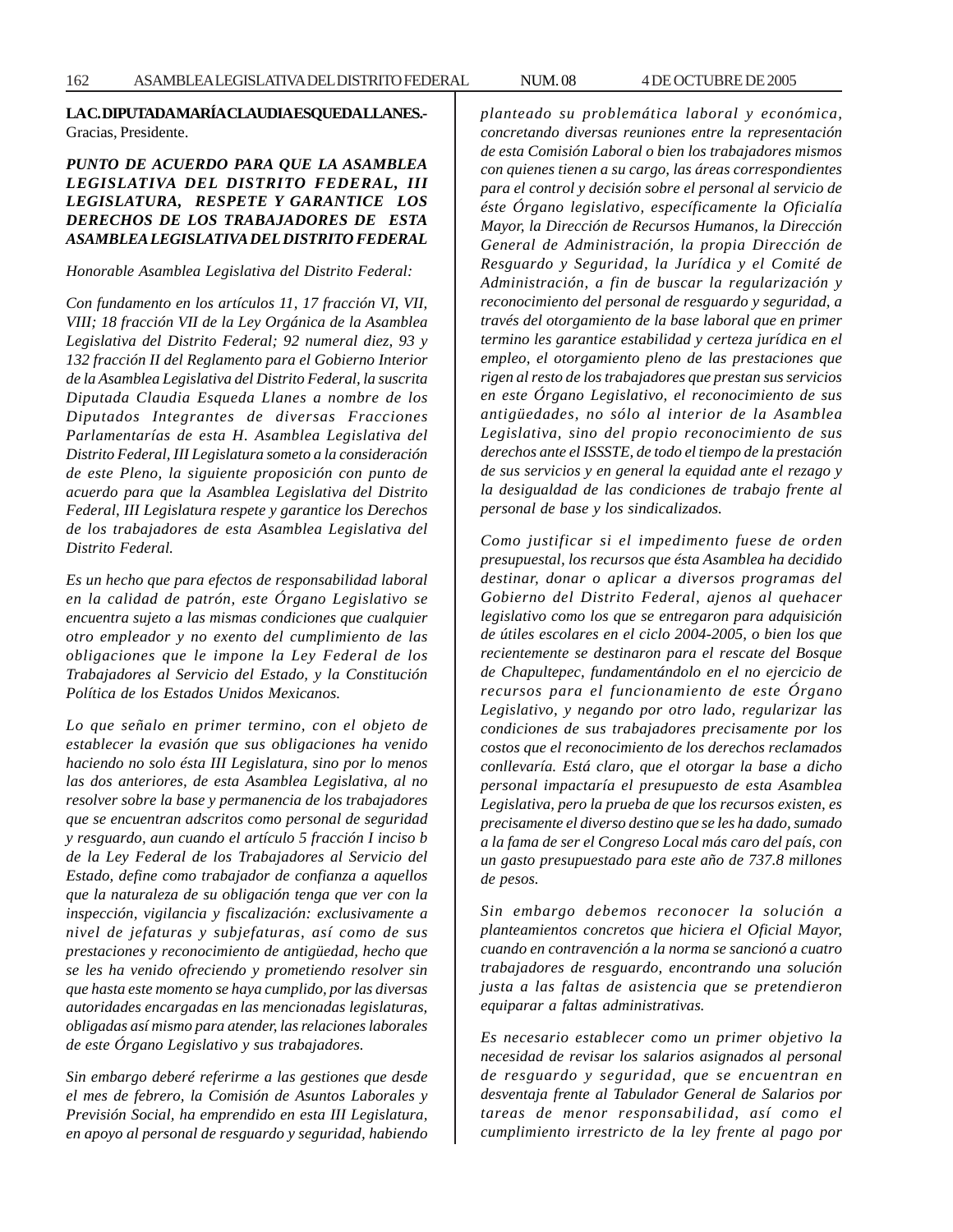*jornadas extraordinarias o la prestación de servicios los días domingo, o días festivos que la ley reconoce como de descanso obligatorio, toda vez que el personal de resguardo organizado en grupos llega a trabajar en una semana hasta 72 horas en turnos de 24 por 48 horas, lo que se traduce en un excedente de 220 horas de trabajo, las cuales no le son remuneradas a dicho personal , tal y como lo establece la Ley, y si a ello agregamos que hace falta personal para cubrir las funciones operativas, el resultado es que la prestación del servicio de los 92 agentes de resguardo y seguridad son insuficientes para cubrir la seguridad de los edificios de Donceles y Allende, Plaza de la Constitución número 7, Venustiano Carranza 49 y Gante número 15, incluyendo los inmuebles de Comunicación Social y Anexo Comisiones, el Depósito Legal en Donceles 57, la Contraloría General en Isabela Católica 39 y la Bodega de Activo Fijo y Almacén General ubicado también en Gante 15. Y ante todo ello cabe apuntar que cuatro personas se encuentran realizando funciones administrativas en la correspondiente dirección; y sólo para insistir en la necesidad de revisar además de los salarios y condiciones del personal, su insuficiencia en número, es que abundaré señalando que dentro de sus funciones también está el de contener marchas y plantones en todas las instalaciones.*

*Es un hecho reconocido por los agentes, la inseguridad que se vive al interior particularmente del Recinto Legislativo, en donde a diputados, trabajadores y asistentes, les han sido sustraídos portafolios, bolsos, celulares y hasta lap tops, debido entre otras cosas a la falta de personal y por supuesto de control eficiente para el ingreso a nuestras instalaciones, hecho que debe ser apoyado y resuelto por acuerdos de la propia Comisión de Gobierno, para eventualmente estar en la posibilidad de aprobar la adquisición de equipo como cámaras de circuito cerrado, equipos de radio comunicación, máquinas de rayos X, arcos y paletas detectoras de metales; además por supuesto de atender rezagos en materia de equipos de emergencia como escaleras, equipo contra incendio, detección de material y sustancias peligrosas y garantizar así el trabajo legislativo mediante el adecuado funcionamiento del área de seguridad y resguardo.*

*Con el objeto de entender en su integridad el quehacer de los trabajadores de seguridad y resguardo, es necesario comentar que hay agentes hasta con quince años de antigüedad, lo que significa que han pertenecido a este Órgano Legislativo desde su constitución misma. Cabe señalar que dichos trabajadores no se les a reconocido la antigüedad, conforme a lo dispuesto por el párrafo segundo del articulo 34 de la Ley Federal de los Trabajadores al Servicio del Estado y del artículo 73 de las Condiciones Generales de Trabajo de esta Asamblea Legislativa del Distrito Federal, las cuales estipulan el*

*pago de primas por concepto de quinquenios laborados, hasta por un máximo de 25 años de servicio.*

*Asimismo los mencionados trabajadores a lo largo de este tiempo se han ido profesionalizando en su quehacer con el apoyo de diversas instituciones como la Procuraduría General de Justicia del Distrito Federal, la Cruz Roja o el H. Cuerpo de bomberos entre otros que les han impartido cursos para su mejor desempeño.*

*Expresamente señalamos que, los agentes de seguridad y resguardo reciben amenazas de su propio Director, de castigos y cambios de turno, por la presentación de incapacidades, o ausencias por otras razones, y maltrato laboral que sufren por parte de personal de menor nivel que labora en la Oficialía Mayor, quien arbitrariamente ha solicitado el cambio de los grupos a cargo de Gante 15, quienes no obedecen a sus voluntades personales, como la de permitir la entrada a vendedores ambulantes y en el Recinto mismo poniendo dicha persona en riesgo la seguridad permitiendo el acceso a su total voluntad, haciendo uso de facultades de las que carece , ya que orgánicamente no tiene representatividad alguna de este Órgano Legislativo.*

*En pasados días, las autoridades de esta H. Asamblea Legislativa del Distrito Federal, sin ningún ánimo de negociación, o de convenir en acciones que beneficien a los trabajadores de resguardo, han roto pláticas con quienes representan los intereses de los trabajadores e incluso han desatendido las múltiples peticiones de reuniones que la Comisión de Asuntos Laborales y Previsión Social ha solicitado se lleven a cabo.*

*Así desde esta Tribuna los que signamos el presente punto de acuerdo, señalamos la necesidad de atender y resolver la situación que en clara contravención a la Constitución Política de los Estados Unidos Mexicanos, a la Ley Federal de los Trabajadores al Servicio del Estado, a las propias Condiciones Generales de Trabajo de la Asamblea Legislativa del Distrito Federal, y a la equidad que debiera ser el signo de conducta de este Órgano Legislativo, se da en contra del personal de resguardo, a quien a todas luces se le trata como personal de segunda categoría en esta Asamblea.*

*Es por ello, que no podemos ser insensibles a las exigencias del personal de resguardo y seguridad, toda vez que para poder decir que este órgano legislativo se conduce con equidad con imparcialidad con honestidad y sobre todo con justicia debemos de resguardar en su totalidad los derechos laborales, primero, de quienes con su trabajo cotidiano y constante salvaguardan con eficiencia el órgano legislativo de la ciudad.*

*Hago uso de esta Tribuna a nombre de los Diputados que integran a la Fracción Parlamentaria del Partido*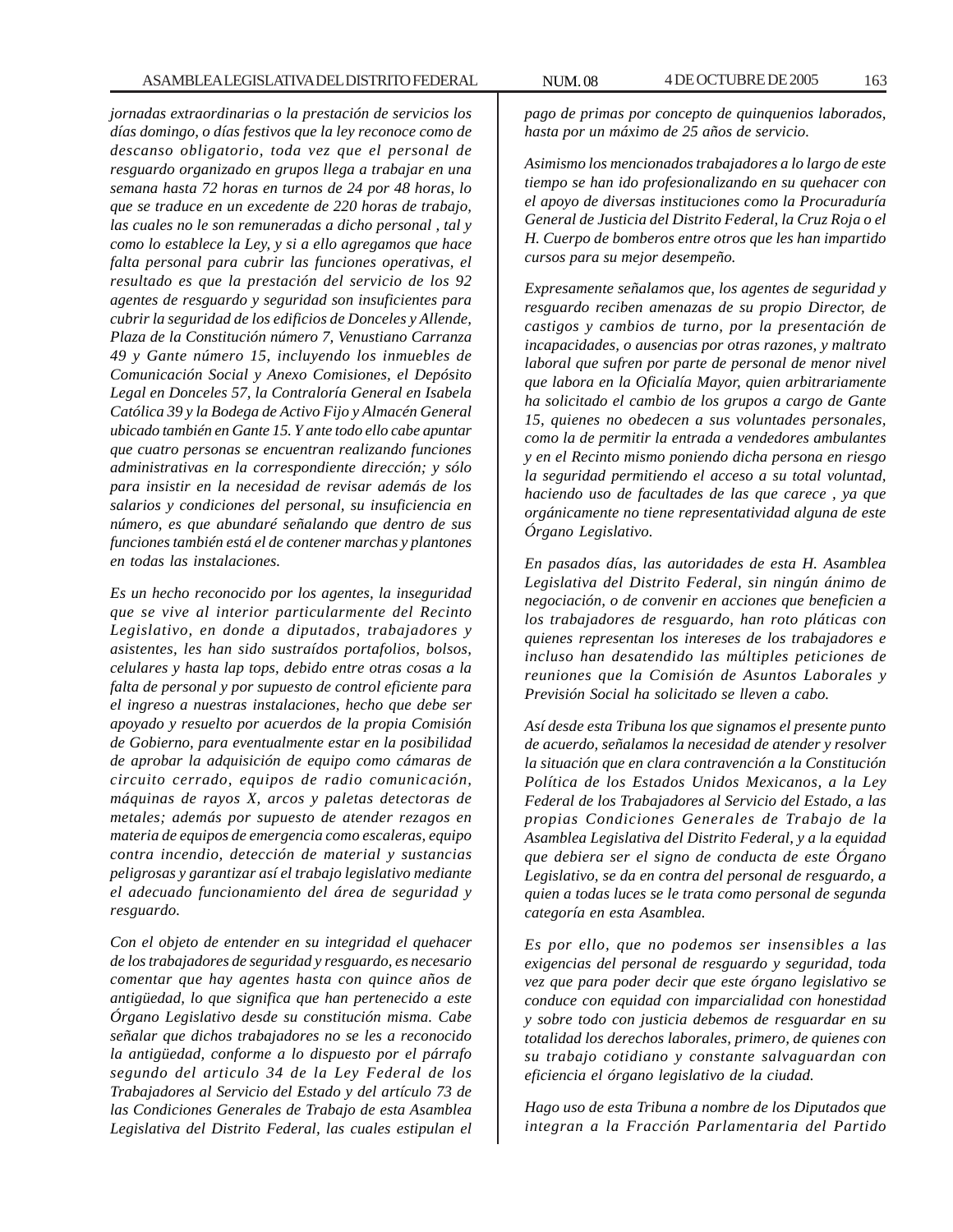*Revolucionario Institucional de ésta H. Asamblea Legislativa del Distrito Federal, III Legislatura y a nombre propio, a efecto de proponer el siguiente:*

### *PUNTO DE ACUERDO*

*ÚNICO.- Que esta Asamblea Legislativa del Distrito Federal III Legislatura, reconozca la antigüedad de los trabajadores de resguardo y seguridad de este órgano legislativo debiendo celebrar un convenio con el ISSSTE a fin de regularizar los derechos de cada uno de los agentes por el tiempo que cada uno a prestado sus servicios a esta institución, asimismo el pago exacto de la prima quinquenal para los agentes con diez y quince años de servicio, el pago de tiempo extraordinario, la prima dominical, la base como trabajadores de este Órgano, así como el apego en términos de ley, en el trato y cumplimiento de la relación laboral entre quienes tienen a su cargo las distintas direcciones de las áreas de resguardo y seguridad, recursos humanos, jurídica y la propia Oficialía Mayor.*

*Muchas Gracias.*

*Firman Dip. Claudia Esqueda Llanes, Dip. José Medel Ibarra, Dip. Héctor Mauricio López Velázquez, Dip. Francisco Agundis Arias, Dip. Gerardo Díaz Ordaz Castañón, Dip. Manuel Jiménez Guzmán, Dip. Juan Antonio Arévalo López, Dip. Jorge García Rodríguez, Dip. Irma Islas León, Dip. Gabriela Cuevas, Dip. Arturo Escobar y Vega, Dip. Sara Guadalupe Figueroa Canedo, Dip. José de Jesús López Sandoval, Dip. María Claudia Esqueda Llanes, Dip. Carlos A. Flores Gutiérrez, Dip. Jorge Alberto Lara Rivera, Dip. Silvia Lorena Villavicencio Ayala, Dip. Emilio Fernández Allende.*

Gracias, Presidente.

**EL C. PRESIDENTE.-** Gracias, diputada.

**LA C. DIPUTADA SILVIA LORENA VILLAVICENCIO AYALA (Desde su curul).-** Diputado Presidente.

**EL C. PRESIDENTE.-** Dígame, diputada Lorena Villavicencio.

**LA C. DIPUTADA SILVIA LORENA VILLAVICENCIO AYALA (Desde su curul).-** Solamente para solicitarle a la diputada Claudia Esqueda que pudiera incluir también mi nombre como diputada de esta Asamblea.

**EL C. PRESIDENTE.-** De acuerdo a lo establecido en el artículo 132, se turna para su análisis y dictamen a la Comisión de Asuntos Laborales y Previsión Social, con opinión del Comité de Administración.

A continuación para presentar una propuesta con punto de acuerdo sobre el Metrobús, se concede el uso de la tribuna a la diputada Gabriela Cuevas, del Partido Acción Nacional.

**LA C. DIPUTADA GABRIELA CUEVAS BARRÓN.-** Con su venia, diputado Presidente.

## *PROPUESTA CON PUNTO DE ACUERDO PARA PEDIR AL INSTITUTO NACIONAL DE ANTROPOLOGÍA E HISTORIA SU OPINIÓN SOBRE LA CONSTRUCCIÓN DEL CORREDOR CONFINADO DEL METROBÚS EN LA AVENIDA ''PASEO DE LA REFORMA''.*

*Con fundamento en el artículo 17 fracción VI de la Ley Orgánica de la Asamblea Legislativa del Distrito Federal; y del artículo 133 del Reglamento para el Gobierno Interior de la Asamblea Legislativa del Distrito Federal, los signantes Diputados integrantes del grupo parlamentario del Partido Acción Nacional, en la H. Asamblea Legislativa del Distrito Federal, sometemos a la consideración, la siguiente PROPUESTA CON PUNTO DE ACUERDO PARA PEDIR AL INSTITUTO NACIONAL DE ANTROPOLOGÍA E HISTORIA SU OPINIÓN SOBRE LA CONSTRUCCIÓN DEL CORREDOR CONFINADO DEL METROBÚS EN LA AVENIDA ''PASEO DE LA REFORMA'', conforme a los siguientes:*

#### *ANTECEDENTES*

*La Avenida ''Paseo de la Reforma'' desde su diseño y construcción en la mitad del siglo XIX ha representado una de las más importantes vialidades, no sólo de la Ciudad de México sino de todo el país. En ella se alojan numerosos esculturas y monumentos que representan parte de la historia de México; entre los más importantes se encuentran la Columna del Ángel de la Independencia, la Diana Cazadora, la estatua de Cuauhtémoc, la escultura del Caballito, entre otros. Así mismo, con sus kilómetros, el ''Paseo de la Reforma'' ha sido escenario de marchas, mítines, festejos futboleros y carreras deportivas.*

*Dicha vialidad no sólo es una avenida principal en nuestra historia, es la única que aún conserva la belleza en su diseño y estilo urbano.*

*A principios de septiembre el Gobierno del Distrito Federal anunció a través de la Secretaria de Medio Ambiente, Claudia Sheinbaum Pardo, la construcción de otro corredor confinado, esta vez sobre la Avenida ''Paseo de la Reforma'', cuya definición aún no se concreta.*

*Asimismo, la Secretaría del Medio ambiente consideró viable el proyecto de acuerdo de la demanda y a las características de dicha arteria vial. No obstante, en conferencia matutina del 21 de septiembre del presente año, el Jefe de Gobierno del Distrito Federal, Lic. Alejandro Encinas Rodríguez, advirtió que para llevar a acabo esta obra se tendría que cumplir con ciertas especificaciones, para las cuales debería intervenir el Instituto Nacional de Antropología e Historia (INAH):*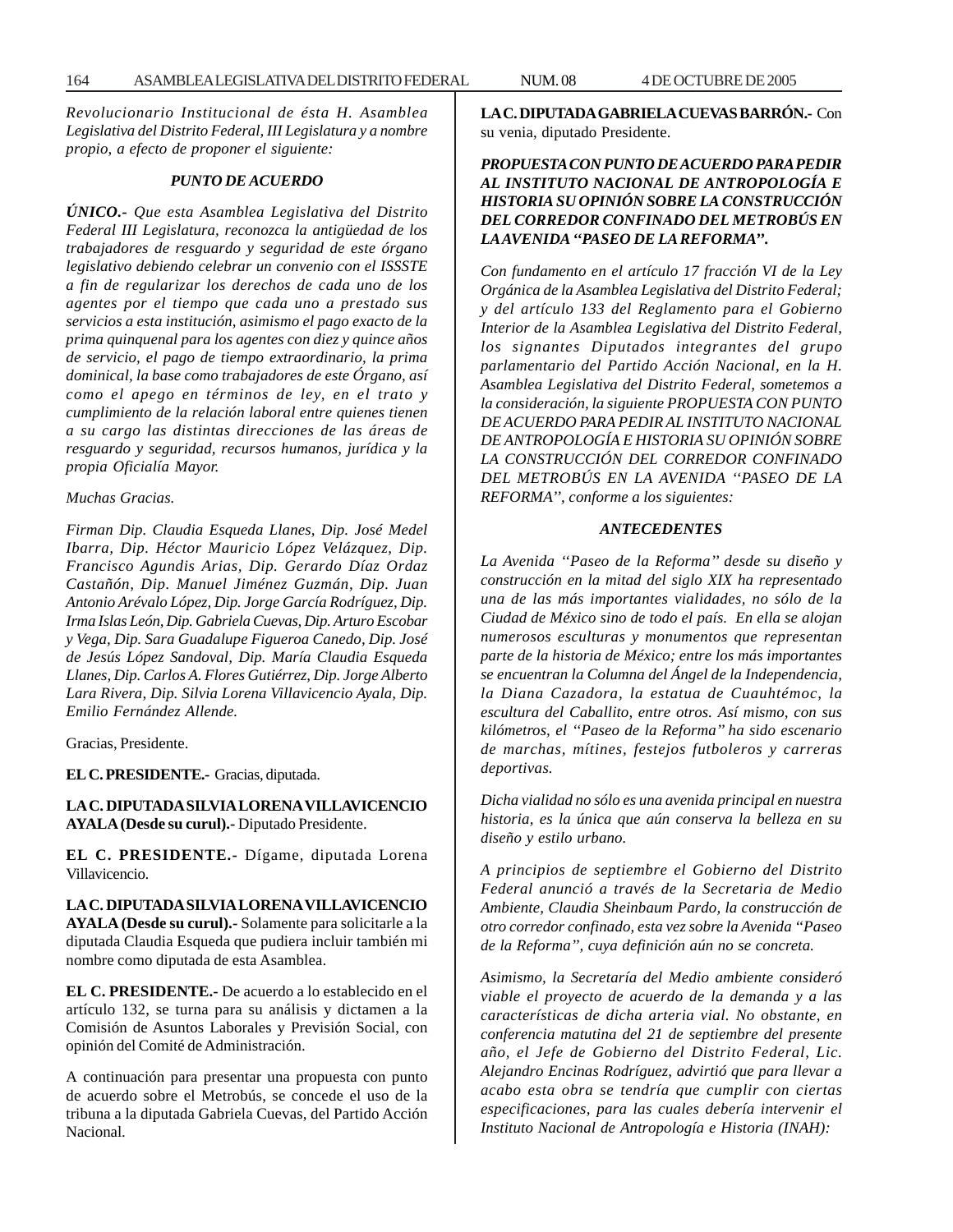*''Lo importante, estamos hablando de la discusión de un proyecto donde muchos expertos señalan su acuerdo, su coincidencia, eso también es muy importante destacarlo, otros tienen deudas, yo creo que hay que ir ventilando el proyecto de manera muy puntual para que se conozca y, por su puesto, en el caso de Reforma, se tienen que cumplir especificaciones particulares. ¿Por qué?, porque tiene que intervenir el Instituto Nacional de Antropología e Historia, siendo esta zona patrimonial, y la obra no puede impactar la imagen del trazo del Paseo de la Reforma, eso lo tenemos muy claro.''*

*No obstante que el mismo Jefe de Gobierno afirmó que se requiere la participación del INAH, a la fecha no se tiene certeza sobre opiniones, recomendaciones o aportaciones de dicho Instituto con las que se valore la viabilidad del proyecto de transporte; por lo tanto, es nuestro interés contar con documentos profesionales que avalen o no la realización de obras tan importantes para la Ciudad de México.*

*Ahora bien, siendo de tal importancia histórica declarada como zona patrimonial la Avenida ''Paseo de la Reforma'', es de considerarse la opinión de la institución encargada de velar por la protección de dichos espacios, tal es el caso, del Instituto Nacional de Antropología e Historia.*

*No negamos que el Metrobús en Avenida Paseo de la Reforma pueda llegar a solucionar los solucionar los problemas de este rubro dicha zona capital, pero, sería más benéfico para todos y no sólo para el Gobierno capitalino que se incluyeran las opiniones de expertos sobre el tema como lo es la entidad antes mencionada.*

*Las ciudades no son sólo edificios y calles, son esencialmente espacios públicos en los que convive la gente. Cuidarlos y embellecerlos deberían ser de las prioridades del gobierno a la hora de tomar cualquier decisión; pero sobre todo ésta debe ir acompañada del respeto a cualquier punto de vista, bien sea de la misma ciudadanía o alguna institución.*

### *CONSIDERANDO*

*I. Que es necesaria la participación de todos y cada uno de los expertos en el mejoramiento de los servicios de esta ciudad, y aún más, tratándose del servicio de transporte;*

*II. Que no se niega el beneficio que pueda traer la implementación de este sistema de transporte para los habitantes de la Ciudad de México, y tratándose de una vialidad tan importante como Paseo de la Reforma es necesaria la participación de todos y cada uno de los expertos en la materia;*

*III. Que de acuerdo con el artículo 10 fracción XXI de la Ley Orgánica de la Asamblea Legislativa del Distrito*

*Federal es atribución de esté órgano el comunicarse con otras instancias de gobierno, bien sean locales o federales;*

*IV. Que ésta H. Asamblea Legislativa del Distrito Federal tiene la facultad para realizar las propuestas que considere necesarias a efecto de cumplimentar con las atribuciones que le concede el marco normativo de su competencia, de acuerdo y en referencia con las disposiciones de la misma;*

*Por lo anteriormente expuesto y fundado, los que suscribimos presentamos el siguiente:*

## *PUNTO DE ACUERDO*

*ÚNICO.- La Asamblea Legislativa del Distrito Federal solicita al Instituto Nacional de Antropología e Historia que emita una opinión sobre la posibilidad y viabilidad de llevar a cabo el proyecto del corredor estratégico Metrobús en la Avenida ''Paseo de la reforma'' del Distrito Federal.*

*Recinto Legislativo el día 04 del mes de octubre de dos mil cinco.*

*Firman por el Partido Acción Nacional: Dip. José Espina Von Roehrich, Dip. Gabriela Cuevas Barrón, Dip. Ma. Teresita de Jesús Aguilar Marmolejo, Dip. Obdulio Ávila Mayo, Dip. Sofía Figueroa Torres, Dip. Mariana Gómez Del Campo Gurza, Dip. María Gabriela González Martínez, Dip. Irma Islas León, Dip. José de Jesús López Sandoval, Dip. José María Rivera Cabello.*

Es cuanto.

**EL C. PRESIDENTE.-** Gracias, diputada. En vista de que su solicitud de tramitar de acuerdo al artículo 133 del Reglamento pido a la Secretaría consulte a la Asamblea en votación económica si la propuesta se considera de urgente y obvia resolución.

## **EL C. SECRETARIO, DIPUTADO PABLO TREJO PÉREZ.-**

Por instrucciones de la presidencia y en votación económica se consulta a la Asamblea si la propuesta de referencia se considera de urgente y obvia resolución.

Los que estén por la afirmativa, sírvanse manifestarlo poniéndose de pie.

Los que estén por la negativa, sírvanse manifestarlo poniéndose de pie.

No se considera de urgente y obvia resolución, diputado Presidente.

**EL C. DIPUTADO JUAN ANTONIO ARÉVALO LÓPEZ (Desde su curul).-** Diputado Presidente.

**EL C. PRESIDENTE.-** Si, diputado Juan Antonio Arévalo, dígame.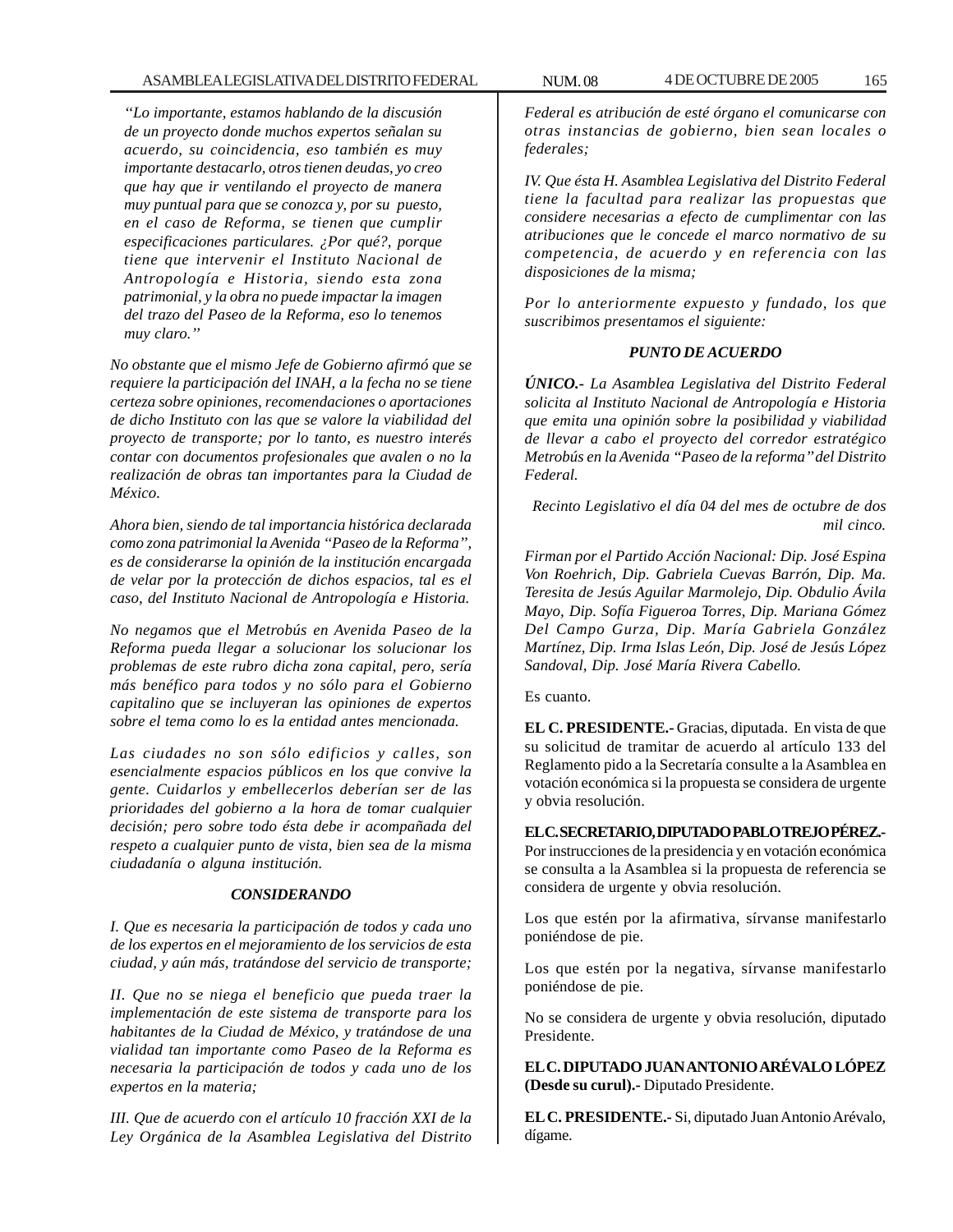**EL C. DIPUTADO JUAN ANTONIO ARÉVALO LÓPEZ (Desde su curul).-** Que repita la votación.

**EL C. PRESIDENTE.-** Le pido a la Secretaría que repita la votación económica, ante la duda que nos manifiesta el diputado Arévalo.

## **EL C. SECRETARIO, DIPUTADO PABLO TREJO PÉREZ.-**

Se consulta a la Asamblea si la propuesta de referencia se considera de urgente y obvia resolución.

Los que estén por la afirmativa, sírvanse manifestarlo poniéndose de pie.

Los que estén por la negativa, sírvanse manifestarlo poniéndose de pie.

No se considera de urgente y obvia resolución, diputado Presidente.

**EL C. PRESIDENTE.-** Se turna a la Comisión de Transporte y Vialidad para su análisis y dictamen.

El siguiente punto del orden del día es una propuesta de punto de acuerdo para solicitar al Jefe de Gobierno del Distrito Federal incluir en el Presupuesto de Egresos a Instituto de Estudios Científicos para la Prevención del Delito y realizar el nombramiento de su Director.

Se concede para ello el uso de la palabra a la diputada Irma Islas, del Partido Acción Nacional.

**LA C. DIPUTADA IRMA ISLAS LEÓN.-** Gracias. Con su permiso, diputado Presidente.

*PUNTO DE ACUERDO PARA SOLICITAR AL JEFE DE GOBIERNO DEL DISTRITO FEDERAL INCLUIR EN EL PRESUPUESTO DE EGRESOS PARA EL EJERCICIO FISCAL 2006 AL INSTITUTO DE ESTUDIOS CIENTÍFICOS PARA LA PREVENCIÓN DEL DELITO Y REALIZAR EL NOMBRAMIENTO DE SU DIRECTOR GENERAL.*

*DIP. HÉCTOR MAURICIO LÓPEZ VELÁZQUEZ Presidente de la Mesa Directiva del Pleno de la Asamblea Legislativa del Distrito Federal, III Legislatura. Presente.*

*Con fundamento en lo dispuesto por los artículos 42 fracción XXV del Estatuto de Gobierno del Distrito Federal; 10 fracción XXI; 13 fracción II; 17 fracción VI de la Ley Orgánica de la Asamblea Legislativa del Distrito Federal; 133 del Reglamento para el Gobierno Interior de la Asamblea Legislativa del Distrito Federal y demás artículos relativos, los diputados signantes, integrantes de la H. Asamblea Legislativa del Distrito Federal, presentamos ante esta Honorable soberanía la siguiente* *proposición de PUNTO DE ACUERDO PARA SOLICITAR AL JEFE DE GOBIERNO DEL DISTRITO FEDERAL INCLUIR EN EL PRESUPUESTO DE EGRESOS PARA EL EJERCICIO FISCAL 2006 AL INSTITUTO DE ESTUDIOS CIENTÍFICOS PARA LA PREVENCIÓN DEL DELITO Y REALIZAR EL NOMBRAMIENTO DE SU DIRECTOR GENERAL.*

*En razón a los siguientes*

## *ANTECEDENTES*

*La seguridad pública, sin duda alguna, constituye el reclamo social que más apremia respuestas claras, comprometidas, inmediatas y permanentes.*

*Enfrentar con decisión el reto de alcanzar los niveles de seguridad que los ciudadanos demandan como un derecho humano compartido, exige la estricta aplicación de la ley, la capacidad y honradez de las instituciones y los servidores públicos y la participación de la sociedad, como elementos torales en las decisiones y acciones de gobierno en esta materia.*

*El compromiso de gobernar implica actuar con responsabilidad, y frente al rubro de la seguridad pública, esta responsabilidad ha significado el desarrollo de una planeación eficiente y realista para dar cumplimiento al objetivo general de garantizar a los ciudadanos, la seguridad e integridad en sus personas, sus familias y sus bienes.*

*Por tanto es tarea primordial de los actores que participan en los distintos niveles de Gobierno, así como de los órganos legislativo, ejecutivo y judicial hacer de la seguridad pública un eje fundamental dirigido a lograr un nuevo estilo de vida en nuestra sociedad, en donde la prevención sea una conducta colectiva y no una reacción al delito.*

*Resulta necesario privilegiar el uso de la legislación y la actividad gubernamental hacia la prevención, por lo que la misión de la policía es anticiparse a la realización de delitos y evitar que se vuelvan a cometer.*

*Por ello, el Grupo Parlamentario del Partido Acción Nacional, presentó el día nueve de octubre del dos mil uno, la iniciativa de Ley del Instituto de Estudios Científicos para la Prevención del Delito en el Distrito Federal, misma que fue aprobada por unanimidad durante la sesión del Pleno de esta H. Soberanía el día diecisiete de octubre del dos mil dos, publicándose en la Gaceta Oficial del Distrito Federal el día diez de diciembre del mismo año.*

*Es en este ordenamiento, en donde de manera innovadora en el Distrito Federal se prevé la creación del citado Instituto, como un organismo público descentralizado*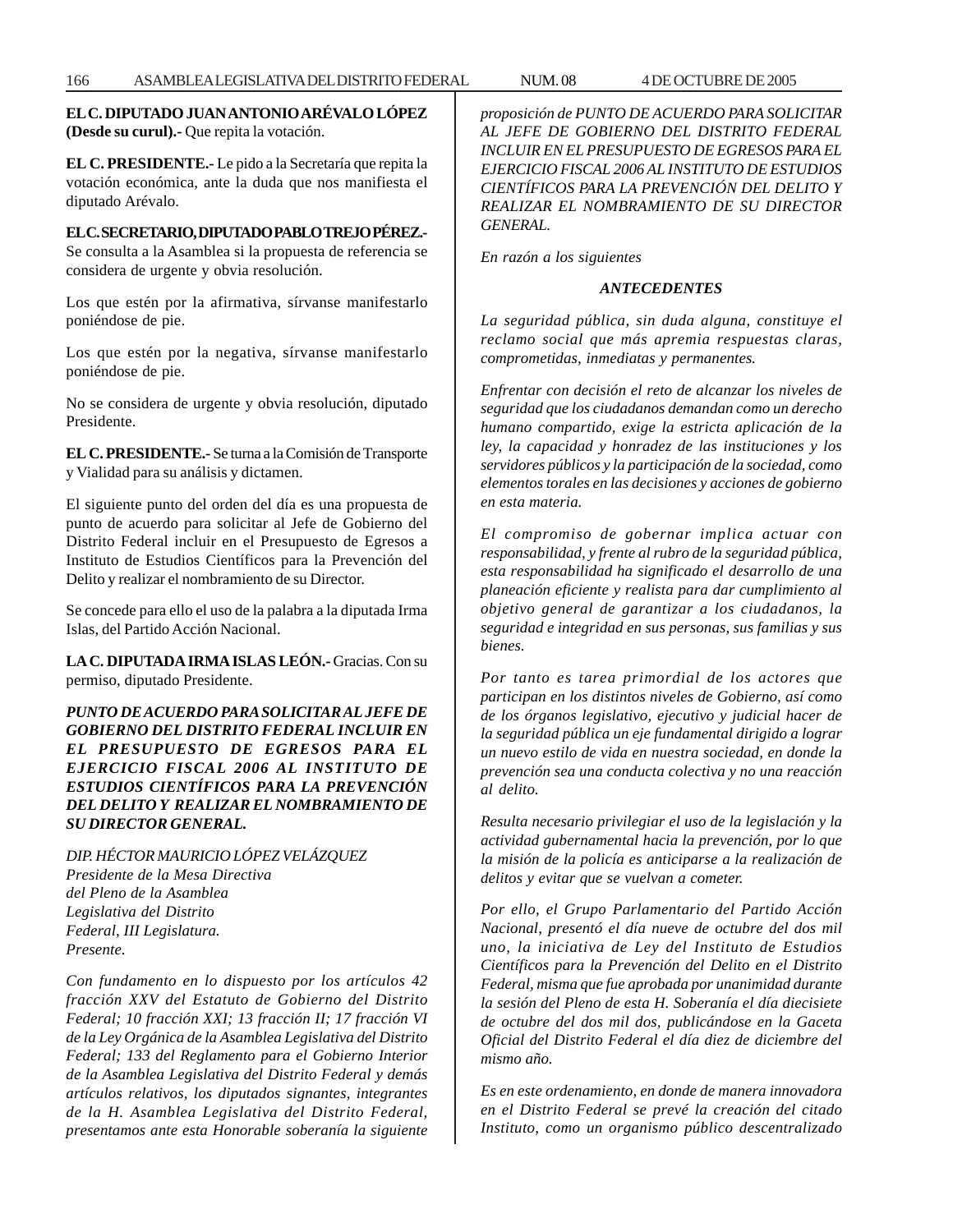*dotado de autonomía, personalidad jurídica, patrimonio propio y una estructura administrativa básica, cuyos principales objetivos son: realizar investigación, docencia y consultoría en criminología y seguridad pública, a efecto de proveer a las diversas instancias pública y privadas, de análisis rigurosos, información relevante y capacitación de alto nivel en dichos ámbitos.*

*Dentro de sus principales funciones podemos citar: la realización de investigaciones criminológicas y de seguridad pública de alto nivel; analizar científicamente las causas y consecuencias de los factores criminógenos, con el fin de abatir y advertir aquellas situaciones que generan amenazas o riesgos al libre ejercicio de los derechos de las personas; proveer de elementos científicos a las instituciones públicas y privadas en materia criminológica y de seguridad pública, para garantizar el ejercicio de los derechos del individuo; fomentar el desarrollo de una cultura de prevención del delito y de la legalidad entre los habitantes del Distrito Federal: coadyuvar con la administración pública en la elaboración y diseño de programas de investigación, consultoría y docencia en las áreas y materias de su competencia y diseñar y proponer un sistema de coordinación e intercambio de información entre las instituciones encargadas del sistema de seguridad pública, proponiendo a la Administración Pública, en base a los resultados de las investigaciones, acciones concretas para mejorar el funcionamiento de las instituciones del sistema de seguridad pública.*

*Una de las mejores formas de atender la inseguridad es a través de la prevención profesional del delito, y más aún si los programas para ello son resultado de análisis, investigaciones y estudios objetivos y serios. Sin embargo, a pesar de haberse publicado dicha Ley desde el diez de diciembre de dos mil dos, es decir hace ya treinta y cuatro meses, sólo durante el año dos mil tres se consideraron las partidas y previsiones necesarias para el ejercicio de las atribuciones del Instituto dentro del Presupuesto de Egresos del Distrito Federal.*

*Fue para el ejercicio del dos mil tres, cuando la Asamblea Legislativa designó la cantidad de cuarenta millones de pesos para el funcionamiento del Instituto de Estudios Científicos para la Prevención del Delito, sin que este fuese instalado y sin conocer los motivos de ello.*

*En cumplimiento a lo señalado por la ley, el treinta y uno de marzo del dos mil tres, el Pleno de esta Asamblea aprobó los dictámenes correspondientes para hacer posible la integración del Órgano de Gobierno y del Instituto y presentar al Jefe de Gobierno la terna para el nombramiento de su Director General.*

*Se dio un consenso respecto a la idea de que la prevención del delito es la estrategia para el desarrollo de políticas* *públicas que orientan la labor de los sectores encargados de la seguridad pública y procuración de justicia, y del compromiso de acudir al respaldo de investigaciones científicas de alto nivel, sin embargo este consenso y respaldo no se han reflejado por parte del ejecutivo local al desatender la instalación y operación del Instituto de Estudios Científicos para a Prevención del Delito en el Distrito Federal, incumpliendo con un mandato legal.*

### *CONSIDERANDOS*

*Que la Ley General que establece las Bases de Coordinación del Sistema Nacional de Seguridad Pública, en su artículo 3°, define a la seguridad pública como una función a cargo del Estado que tiene como finalidad salvaguardar la integridad y los derechos de las personas, así como preservar las libertades, el orden y la paz pública.*

*Asimismo, define que las autoridades competentes alcanzarán los fines de la seguridad pública mediante la prevención, persecución y sanción de las infracciones y delitos, así como la inserción social del delincuente y del menor infractor. También dispone las bases de la política nacional en materia de prevención, al señalar que el Estado ''combatirá las causas que generan la comisión de delitos y conductas antisociales y desarrollará programas y acciones para fomentar en la sociedad valores culturales y cívicos, que induzcan el respeto a la legalidad''.*

*Que es necesario subrayar que la política de prevención, por su naturaleza misma, requiere de la coordinación de esfuerzos de todos los órdenes de gobierno para garantizar su eficacia y la de la propia seguridad pública, y requiere, sobre todo, la colaboración ciudadana responsable para impedir el delito y reducir la impunidad.*

*Que uno de los principales reclamos de los habitantes de esta Ciudad es el relativo a la seguridad pública y uno de los planteamientos en los que se ha insistido para enfrentarlo es el relativo a la prevención del delito en sus distintas modalidades, situación que exige se realicen esfuerzos para analizar y discutir de forma abierta y respetuosa, alternativas viables de solución que nos aproximen al diseño de políticas públicas estratégicas, integrales y de largo plazo.*

*Que de conformidad con el artículo 5 de la Ley del Instituto establece que el mismo se integrará, para el ejercicio de sus atribuciones y la consecución de sus fines, por los siguientes órganos: Órgano de Gobierno; Dirección General; Coordinaciones del Instituto y Órganos de Vigilancia y de Control Interno.*

*Al respecto el artículo 16 señala que el Director General será nombrado por el Jefe de Gobierno del Distrito Federal,*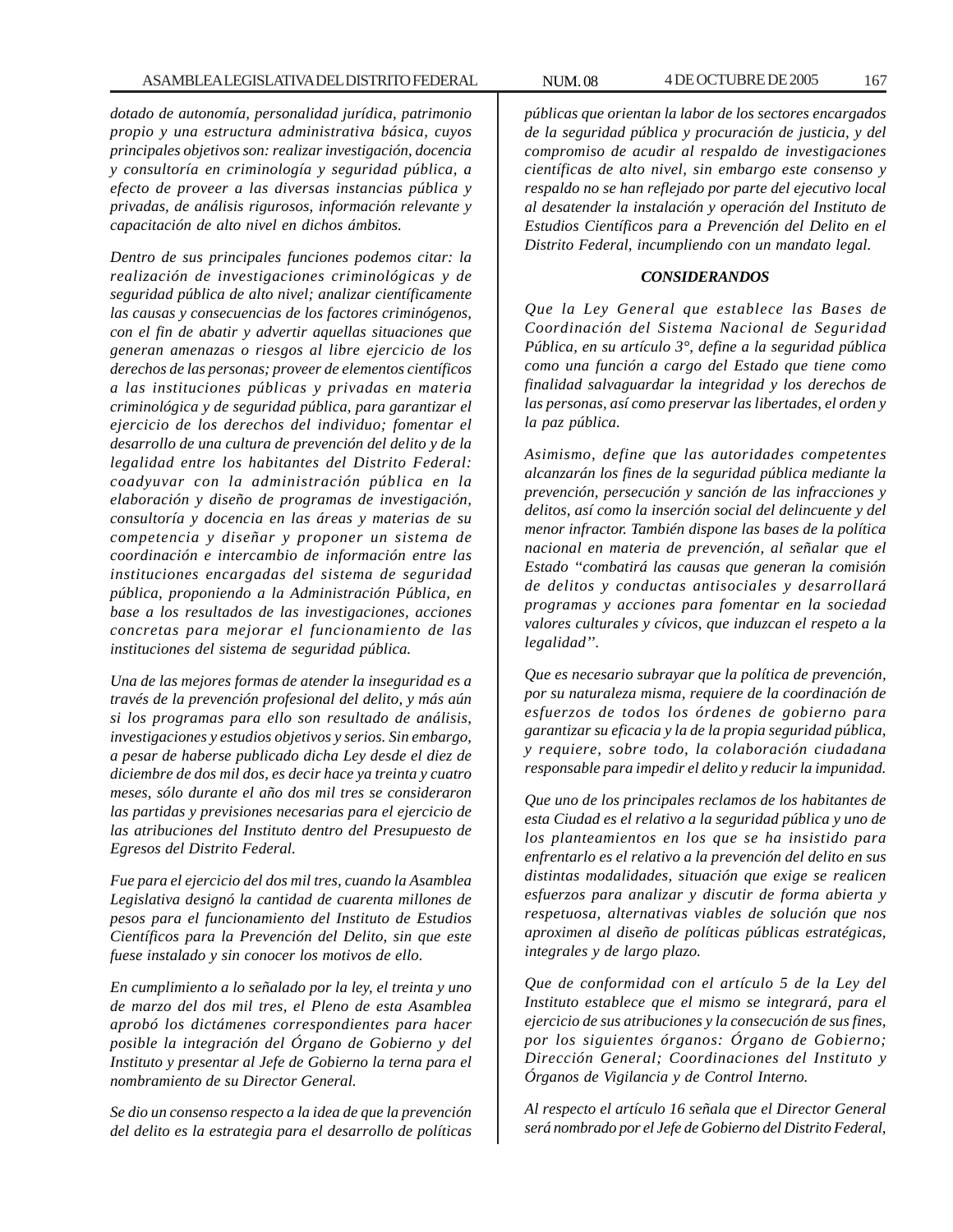*de entre la terna que para el efecto proponga la Asamblea Legislativa, disposición que ha sido cumplida por este órgano desde el treinta y uno de marzo del dos mil tres, cuando el Pleno aprobó los dictámenes correspondientes para hacer posible la integración completa del Órgano de Gobierno y presentó al Jefe de Gobierno del Distrito Federal la terna para nombrar al Director General del Instituto.*

*Que el artículo cuarto transitorio establece que a partir de la entrada en vigor de la citada Ley, es decir desde el once de diciembre de dos mil dos, en un término de cuarenta días, se debió haber nombrado al Director General del Instituto y en un término de ochenta días, instalado el Órgano de Gobierno, por lo que al día de hoy estamos ante el incumplimiento de una ley vigente y de gran importancia.*

*Por otra parte, la fracción 1 del artículo 27 de la Ley del Instituto, éste contará con patrimonio propio que será integrado entre otros por la partida presupuestal que se apruebe por la Asamblea Legislativa en el Presupuesto de Egresos del Distrito Federal.*

*Que el Gobierno del Distrito Federal deberá de dar cumplimiento a lo previsto en el artículo 28 de la citada Ley, mismo que establece que el Presupuesto de Egresos del Distrito Federal deberá contener las partidas y previsiones necesarias para el ejercicio de las atribuciones del Instituto.*

*En tal virtud se pone énfasis en la necesidad de emprender un esfuerzo sin precedente en materia de prevención del delito, por lo que se deben desarrollar políticas y acciones adecuadas que permitan contar con un estado regido por leyes justas pero que sean cumplidas primeramente por las autoridades encargadas de vigilar su cumplimiento.*

*Adicionalmente desde la perspectiva exclusiva de la prevención, es posible afirmar que hasta la fecha se ha privilegiado el combate a los delitos consumados más que a la prevención de los mismos, por lo que es necesario intensificar campañas especializadas orientadas a la construcción de una auténtica cultura preventiva, cuyos propósitos no sean exclusivamente de corto plazo, y que a la vez se conciba de manera integral y contemple el concurso armónico de gobierno y sociedad.*

*Por lo anterior y dada la importancia y el tiempo que ha trascurrido desde entonces la ciudadanía exige que se implementen de manera urgente las acciones que contribuyan a brindar viabilidad, eficacia y eficiencia al Instituto en mención, de lo contrario continuaremos con una ley muerta, con una ley que incumple el Jefe de Gobierno del Distrito Federal.*

*Por lo anteriormente expuesto y fundado, sometemos a consideración de esta H. Asamblea Legislativa, el siguiente:*

### *PUNTO DE ACUERDO*

*Primero.- Se solicita al Jefe de Gobierno del Distrito Federal, Lic. Alejandro Encinas Rodríguez, se incluya dentro del proyecto de Presupuesto de Egresos del Distrito Federal par el Ejercicio Fiscal del año 2006 las partidas y previsiones necesarias para la instalación y funcionamiento del Instituto de Estudios Científicos para la prevención del delito en el Distrito Federal.*

*Segundo.- Se solicita al Jefe de Gobierno, Lic. Alejandro Encinas Rodríguez, nombrar a la brevedad al Director General del Instituto, de conformidad con lo previsto en el artículo 16 de la Ley del Instituto de Estudios Científicos para la prevención del delito en el Distrito Federal.*

*México, Distrito Federal a los cuatro días del mes de octubre del año dos mil cinco.*

*Firman por el Partido Acción Nacional: Dip. Irma Islas León, Dip. Ma. Teresita de Jesús Aguilar Marmolejo, Dip. Juan Antonio Arévalo López, Dip. Gabriela Cuevas Barrón, Dip. Sofía Figueroa Torres, Dip. Carlos Alberto Flores Gutiérrez, Dip. María Gabriela González Martínez, Dip. José María Rivera Cabello.*

Es cuanto, diputado Presidente.

**EL C. PRESIDENTE.-** Gracias, diputada. Consulte la Secretaría si el asunto planteado por la diputada Irma Islas se considera como de urgente y obvia resolución de acuerdo al artículo 133 del Reglamento.

**EL C. SECRETARIO.-** Por instrucciones de la presidencia y en votación económica se consulta a la Asamblea si la propuesta de referencia se considera de urgente y obvia resolución.

Los que estén por la afirmativa, sírvanse manifestarlo poniéndose de pie.

Los que estén por la negativa, sírvanse manifestarlo poniéndose de pie.

No se considera de urgente y obvia resolución, diputado Presidente.

**LA C. DIPUTADA IRMA ISLAS LEÓN (Desde su curul).-** Diputado Presidente.

**EL C. PRESIDENTE.-** Diputada Irma Islas, dígame.

**LA C. DIPUTADA IRMA ISLAS LEÓN (Desde su curul).-** Yo nada más quisiera que se repitiera la votación y que quedara señalado que la diputada Lorena Villavicencio me decía que estaban de acuerdo con este punto.

**EL C. PRESIDENTE.-** Repita la votación económica, diputado Secretario, por favor.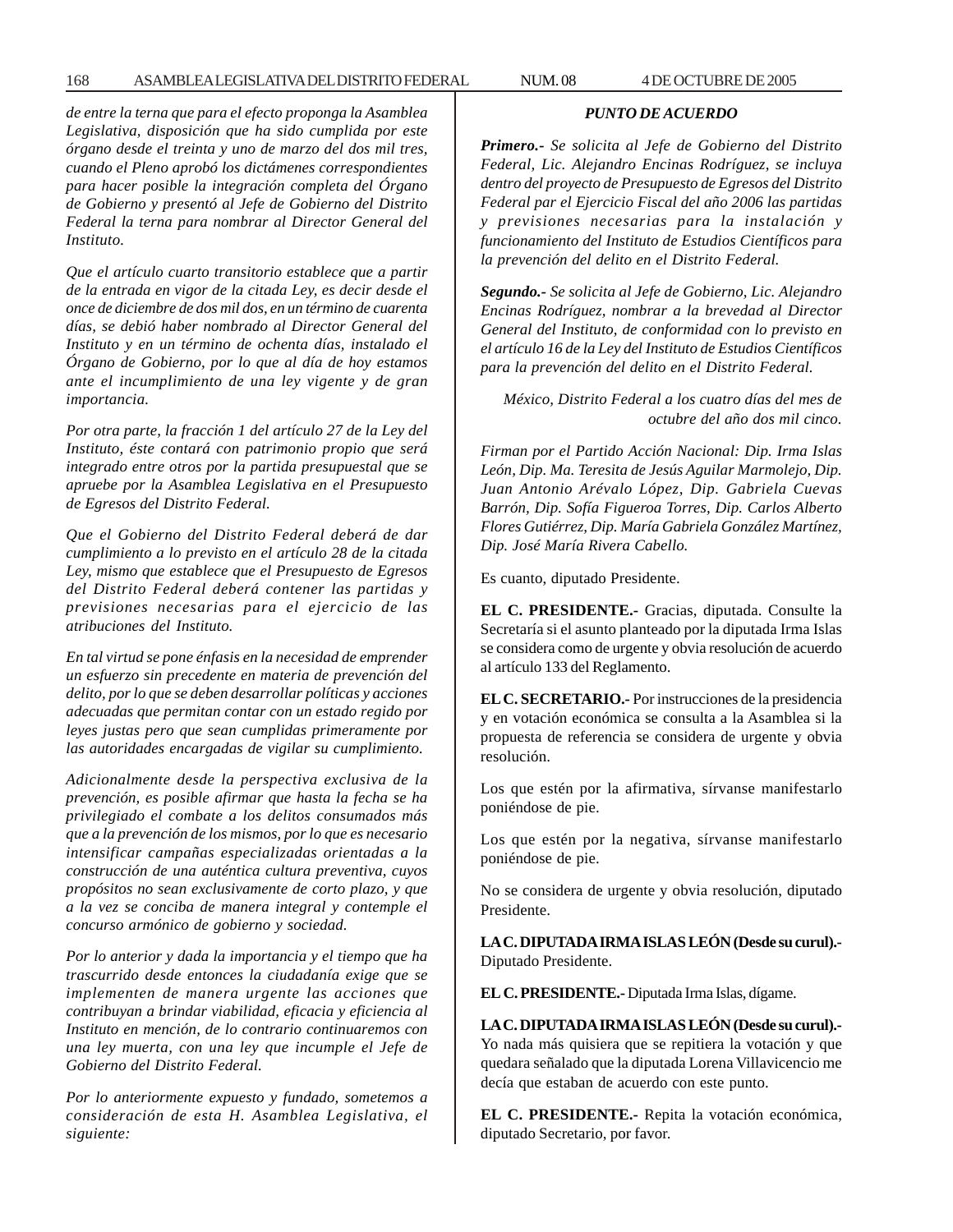**EL C. SECRETARIO.-** Se consulta a la Asamblea si la propuesta de referencia se considera de urgente y obvia resolución.

Los que estén por la afirmativa, sírvanse manifestarlo poniéndose de pie.

Los que estén por la negativa, sírvanse manifestarlo poniéndose de pie.

Se considera de urgente y obvia resolución, diputado Presidente.

**EL C. PRESIDENTE.-** Está a discusión la propuesta. ¿Existen oradores en contra?

No habiendo oradores en contra, se pide a la Secretaría pregunte a la Asamblea en votación económica si es de aprobarse la propuesta a discusión.

**EL C. SECRETARIO.-** Por instrucciones de la presidencia y en votación económica se pregunta a la Asamblea si están a favor o en contra de la propuesta sometida a su consideración.

Los que estén por la afirmativa, sírvanse manifestarlo poniéndose de pie.

Los que estén por la negativa, sírvanse manifestarlo poniéndose de pie.

Aprobada la propuesta, diputado Presidente.

**EL C. PRESIDENTE.-** Remítase a las autoridades correspondientes para los efectos legales a que haya lugar.

A continuación para presentar un pronunciamiento sobre el 2 de octubre, se le concede el uso de la Tribuna al diputado Rigoberto Nieto López, del Partido de la Revolución Democrática.

## **EL C. DIPUTADO RIGOBERTO FIDENCIO NIETO LÓPEZ.-** Con su permiso diputado Presidente.

A nombre de la fracción parlamentaria del Partido de la Revolución Democrática me dirijo a esta honorable Asamblea Legislativa para rendir homenaje a los caídos en Tlatelolco el 2 de octubre de 1968, pero también a los miles de estudiantes, maestros, intelectuales y ciudadanos que participaron en las gloriosas jornadas del movimiento estudiantil popular.

En este año se cumple el 37 Aniversario del Movimiento Estudiantil de 1968, acontecimiento fundamental para explicar el México actual. El 2 de octubre de 1998, a iniciativa de mi partido y de un servidor, se develaron en este Recinto las Letras de Oro dedicadas a los Mártires del Movimiento Estudiantil de 1968, con lo que se reconoció lo que a mi juicio es la gesta civil y estudiantil más importante de la segunda mitad del siglo XX.

A fines de la década de los 60 se manifestó en México un gran descontento en el ámbito estudiantil debido al deterioro de la enseñanza profesional universitaria, a la deficiencia de contenidos y métodos de enseñanza, al desprestigio de las viejas organizaciones de control estudiantil y sobre todo a la falta de libertades democráticas y al autoritarismo gubernamental. Ese descontento desembocó en el movimiento estudiantil y popular que empezó en julio de 1968. Por más de 2 meses los estudiantes organizaron mítines, manifestaciones, asambleas y distribución de propaganda en los que participaron miles y miles de personas.

Los estudiantes exigían la libertad de los presos políticos, la destitución de los jefes policíacos, la desaparición del cuerpo de granaderos, indemnización para las familias de los estudiantes heridos y muertos y derogación de los llamados delitos de disolución social.

Es evidente que las reivindicaciones del movimiento estudiantil giraron en torno a un punto central: las libertades democráticas. Esta demanda aglutinó a estudiantes, profesores, un buen número de intelectuales, grupos de obreros, amas de casa y empleados. Fue un movimiento incluyente.

El 2 de octubre de 1968, el Consejo General de Huelga, organismo que representó y dirigió el movimiento popular estudiantil, convocó a un mitin en la Plaza de las Tres Culturas en Tlatelolco, al que concurrieron miles de personas y a las que el Gobierno de Gustavo Díaz Ordaz masacró con un saldo de cientos de detenidos, heridos y muertos.

Los acontecimientos estudiantiles del 68 sacudieron la conciencia de muchos mexicanos. A más de 3 décadas de distancia es indudable su influencia en la vida presente y explican en buena parte el espíritu renovador de la sociedad mexicana.

Aquel movimiento que en su momento fue considerado por el gobierno priísta de Díaz Ordaz como una conjura contra México, una obra de revoltosos y de estudiantes mal orientados y en el que no se quiso ver la expresión de múltiples agravios cometidos contra el pueblo en ocasiones semejantes que le antecedieron; aquel movimiento que hizo escuchar las voces de campesinos, obreros y ciudadanos, muchas veces callados con el filo de las bayonetas o el encierro en las cárceles; aquel movimiento que rechazó la intolerancia y el autoritarismo como formas de gobierno; aquel Movimiento que rompió el escepticismo de algunos sectores de la sociedad en la democracia por los sucesos antidemocráticos repetidos una y otra vez; en fin, aquel movimiento continua representando las aspiraciones de muchos ciudadanos.

Hace algunos años, Julio Scherer y Carlos Monsiváis publicaron el libro ''Parte de Guerra'' con testimonios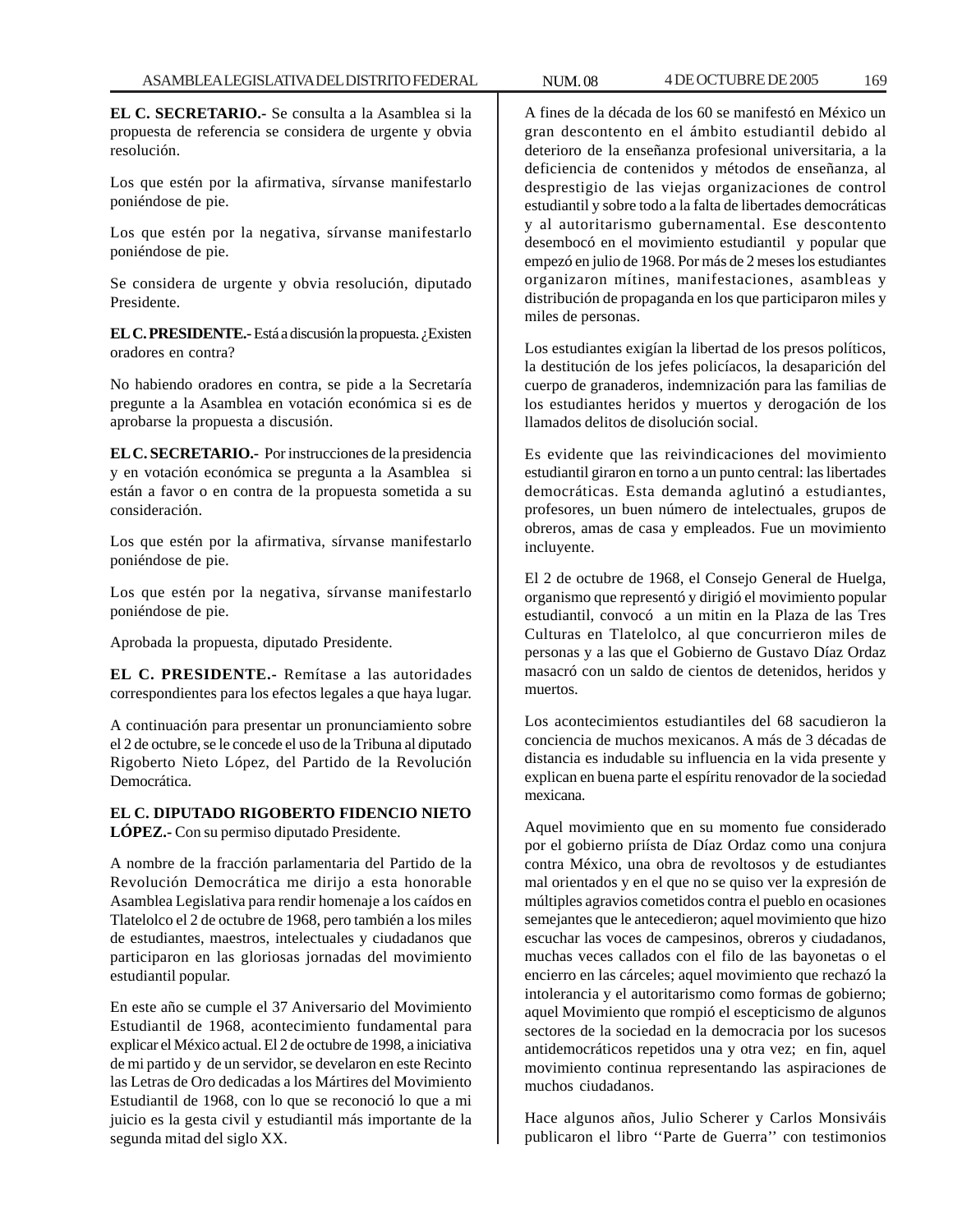irrefutables y por el cual conocemos algunos responsables de la masacre.

Hoy sabemos que la multitud que estaba presente en Tlatelolco, fue víctima de dos juegos, el del batallón ''Olimpia'', integrado por miembros del Estado Mayor Presidencial que tiraba desde los edificios cercanos y el de la tropa uniformada que disparaba desde la Plaza de las Tres Culturas; ambos grupos recibían órdenes del Gobierno priísta de Gustavo Díaz Ordaz.

Las libertades democráticas ideal que, como onda expansiva fue difundido durante más de tres décadas por muchos participantes en el Movimiento y que buscaron construirlo en centros escolares y de trabajo, barrios, colonias, pueblos y ejidos, en tiempos actuales, ha penetrado en partidos, ayuntamientos, congresos locales y Congreso de la Unión, sin embargo, un ideal del 68 enfrenta aún la resistencia de las fuerzas conservadoras y las imperfecciones del sistema político mexicano. No podemos decir que la batalla en contra de la intolerancia se ha ganado. Está pendiente aún el paso definitivo para transitar a la auténtica democracia en los sindicatos, organizaciones sociales y partidos políticos.

A 37 años del Movimiento Estudiantil Popular, la verdad se abre paso. El 68 se ha incorporado a la historia reconocida de México y es parte del orgullo capitalino y nacional, constituye una victoria moral sobre la impunidad y el autoritarismo, la historia la escriben también los vencidos.

''2 de octubre no se olvida''. Es un lema que se inscribe en el desfile de las consignas históricas, no con la profundidad devastadora, pero sí con la resonancia de tierra y libertad; ''Sufragio Efectivo No Reelección'', y no muchas más.

Un Movimiento crítico de izquierda, de consecuencias democráticas, consigue 37 años después lo inesperado, la victoria moral sobre la impunidad y al autoritarismo.

El arraigo del 68 dice Monsiváis, la explican dos hechos: su sitio privilegiado en el árbol genealógico de la disidencia de México y la impunidad judicial y política que rodeó y sigue rodeando a la matanza.

Si 68 es el heroísmo y la tragedia y la alegría juvenil y el descubrimiento de la capacidad de resistencia, también es la energía de la represión sin sociedad que la contenga y el espectáculo del horror cortesano del PRI, el Poder Legislativo, el Poder Judicial, la mayoría de las publicaciones, la radio, la televisión, los empresarios, las agrupaciones de profesionistas, la derecha, etcétera.

Si el 68 admite algo parecido a una síntesis, ésta tiene que ver con las vislumbres de la sociedad civil y con la extinción de los últimos impulsos generosos de la Revolución Mexicana. Entonces, ya casi un telón de fondo al que el 68 le aporta el inexorable certificado de defunción.

El difícil ensanchamiento de las libertades políticas, sindicales y de expresión, el acotamiento de las facultades hasta entonces omnímodas del representante del Ejecutivo Federal, la dignificación de los otros poderes de la Unión, el fortalecimiento de las soberanías estatales, los avances de la pluralidad y la tolerancia en el país son, entre otros, fenómenos que no pueden entenderse en la contribución de quienes entre julio y octubre de 1968, salieron a las calles para apelar a la conciencia ciudadana y sufrieron la agresión, la persecución y la muerte a manos de policías, militares y agentes gubernamentales encubiertos, así como la satanización y el escarnio de medios de información sometidos en forma, casi unánime, a los designios del Presidente Gustavo Díaz Ordaz y a su Secretario de Gobernación, Luis Echeverría Álvarez.

La sociedad espera el esclarecimiento total de los sucesos de Tlatelolco, la apertura de todos los archivos y el castigo a los responsables.

Después de 2 años y medio de que se creó la Fiscalía Especial para Movimientos Sociales y Políticos del Pasado, cuyo titular es Ignacio Carrillo Prieto, no se ha sancionado a los responsables de la masacre del 2 de octubre de 1968. De nada sirve señalar a los culpables si no se logra castigarlos.

La Fiscalía no ha tenido avances concretos. Las promesas de Carrillo Prieto de que se ejercerá acción penal contra los culpables no se han cumplido.

La verdad que ya era conocida debe acompañarse por la justicia. No queremos una Fiscalía que juzgue un papel simbólico y testimonial.

El pasado 21 de septiembre un Juez Federal asestó una bofetada al Pueblo de México al determinar que lo ocurrido en Tlatelolco no fue un acto genocida. Con ello exoneró a Luis Echeverría y a otros asesinos que son responsables de la masacre de Tlatelolco.

¿Cómo esperar procuración de justicia para los responsables de la masacre del 2 de octubre cuando no se castiga a los culpables del FOBAPROA, del PEMEXGATE, y a los amigos de Fox?

Sin revisión del pasado no hay transición democrática, el genocidio no prescribe, los culpables deben de estar en la cárcel.

2 de octubre no se olvida.

Muchísimas gracias.

**EL C. PRESIDENTE.-** Continúe la Secretaría con los asuntos en cartera.

**EL C. SECRETARIO.-** Diputado Presidente, esta Secretaría le informa que se han agotado los asuntos en cartera. Se